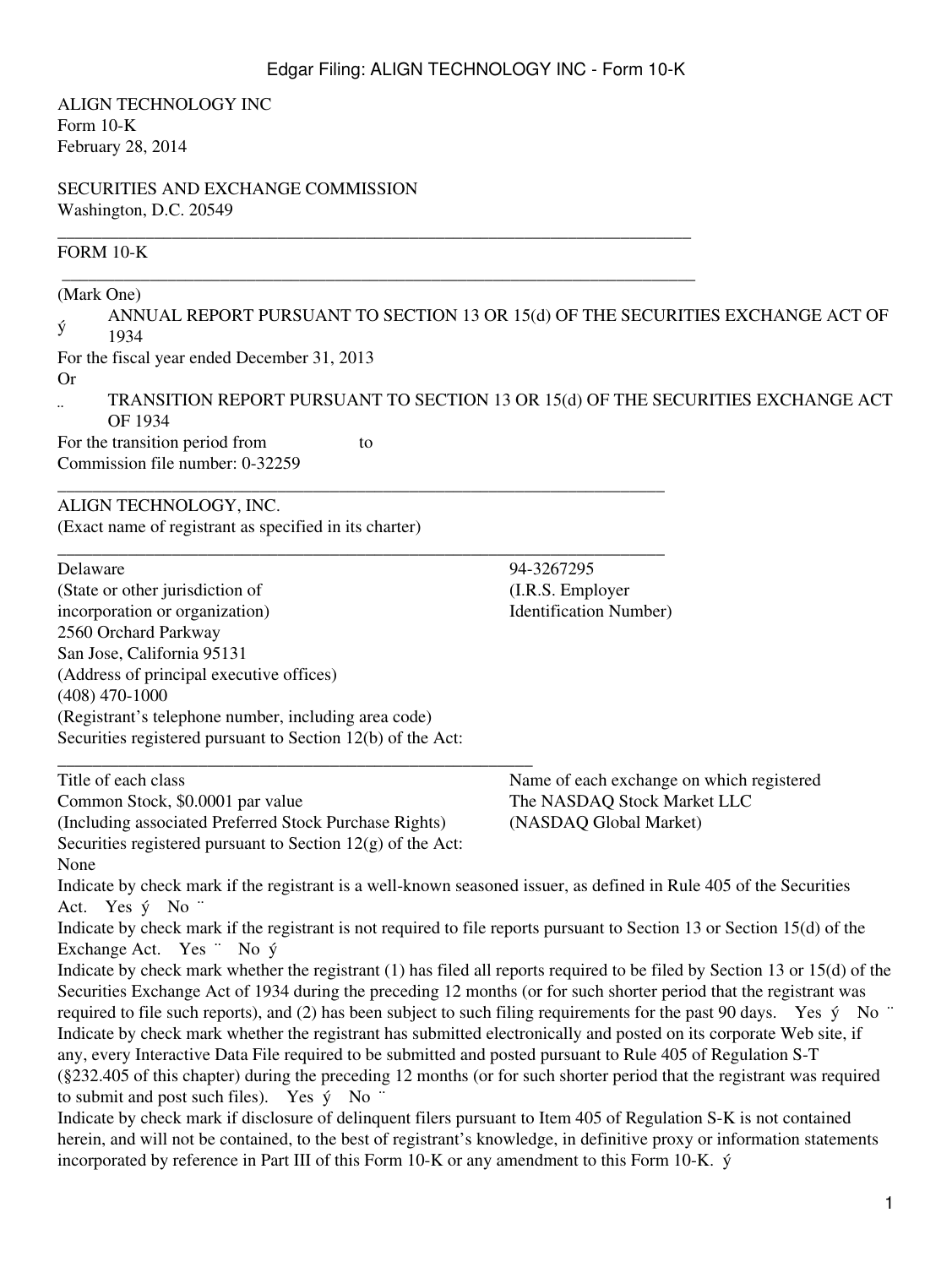Indicate by check mark whether the registrant is a large accelerated filer, an accelerated filer, a non-accelerated filer, or a smaller reporting company. See definitions of "large accelerated filer," "accelerated filer," and "smaller reporting company" in Rule 12b-2 of the Exchange Act. (Check one):

Large accelerated filer x Accelerated filer of Accelerated filer of Accelerated filer of Accelerated filer of Accelerated filer of Accelerated filer of Accelerated filer of Accelerated filer of Accelerated filer of Acceler

Non-accelerated filer o (Do not check if a smaller reporting company) Smaller reporting company o Indicate by check mark whether the registrant is a shell company (as defined in Rule 12b-2 of the Exchange Act). Yes  $\cdot$  No  $\circ$ 

The aggregate market value of the registrant's common stock held by non-affiliates of the registrant was \$2,908,140,447 as of June 30, 2013 based on the closing sale price of the registrant's common stock on the NASDAQ Global Market on such date. Shares held by persons who may be deemed affiliates have been excluded. This

determination of affiliate status is not necessarily a conclusive determination for other purposes.

On February 21, 2014, 81,480,919 shares of the registrant's common stock were outstanding.

DOCUMENTS INCORPORATED BY REFERENCE

Portions of the registrant's definitive Proxy Statement relating to its 2013 Annual Stockholders' Meeting to be filed pursuant to Regulation 14A within 120 days after the registrant's fiscal year end of December 31, 2013 are incorporated by reference into Part III of this Annual Report on Form 10-K.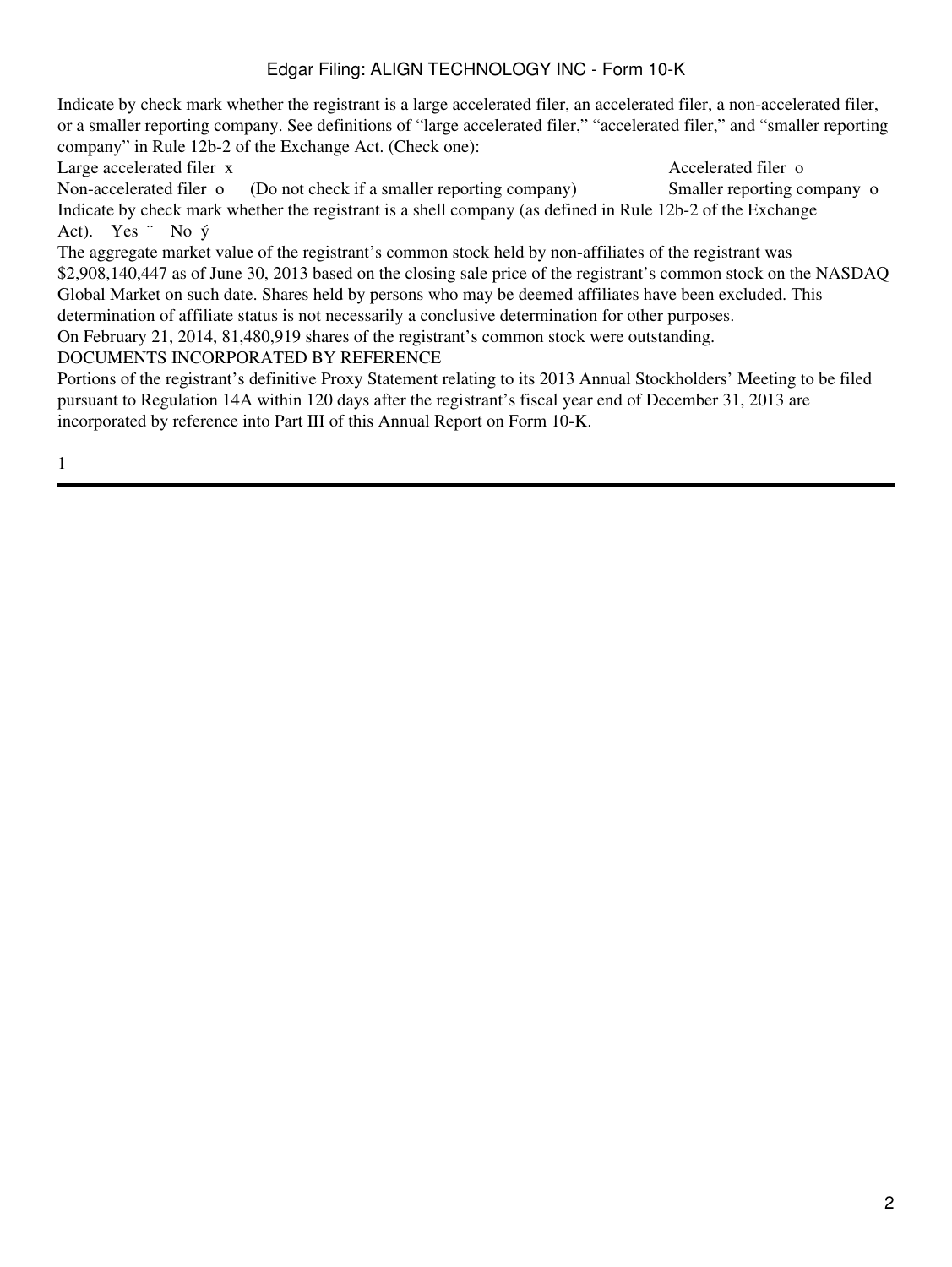ALIGN TECHNOLOGY, INC. FORM 10-K For the Year Ended December 31, 2013 TABLE OF CONTENTS

|                |                                                                                                                | Page                                                                                                         |
|----------------|----------------------------------------------------------------------------------------------------------------|--------------------------------------------------------------------------------------------------------------|
| <b>PART I</b>  |                                                                                                                |                                                                                                              |
| Item 1.        | <b>Business</b>                                                                                                | $\frac{3}{1}$<br>$\frac{13}{14}$<br>$\frac{14}{28}$<br>$\frac{28}{28}$<br>$\frac{29}{29}$<br>$\frac{30}{14}$ |
|                | Executive Officers of the Registrant                                                                           |                                                                                                              |
| Item 1A.       | <b>Risk Factors</b>                                                                                            |                                                                                                              |
|                | Item 1B. Unresolved Staff Comments                                                                             |                                                                                                              |
| Item 2.        | Properties                                                                                                     |                                                                                                              |
| Item 3.        | <b>Legal Proceedings</b>                                                                                       |                                                                                                              |
| Item 4.        | Mine Safety Disclosures                                                                                        |                                                                                                              |
| <b>PART II</b> |                                                                                                                |                                                                                                              |
| Item 5.        | Market for Registrant's Common Equity, Related Stockholder Matters and Issuer Purchases of Equity 30           |                                                                                                              |
|                | Securities                                                                                                     |                                                                                                              |
| Item 6.        | Selected Consolidated Financial Data                                                                           | <u>31</u>                                                                                                    |
| Item 7.        | Management's Discussion and Analysis of Financial Condition and Results of Operations                          | $\frac{33}{50}$<br>$\frac{51}{93}$                                                                           |
| Item 7A.       | Quantitative and Qualitative Disclosures About Market Risk                                                     |                                                                                                              |
| Item 8.        | Consolidated Financial Statements and Supplementary Data                                                       |                                                                                                              |
| Item 9.        | Changes In and Disagreements With Accountants on Accounting and Financial Disclosure                           |                                                                                                              |
|                | Item 9A. Controls and Procedures                                                                               |                                                                                                              |
|                | Item 9B. Other Information                                                                                     |                                                                                                              |
| PART III       |                                                                                                                | $\frac{93}{93}$<br>$\frac{94}{94}$                                                                           |
|                | Item 10. Directors, Executive Officers and Corporate Governance                                                |                                                                                                              |
|                | Item 11. Executive Compensation                                                                                | 94                                                                                                           |
| Item 12.       | Security Ownership of Certain Beneficial Owners and Management and Related Stockholder Matters 94              |                                                                                                              |
| Item $13.$     | Certain Relationships and Related Transactions and Director Independence                                       | <u>95</u>                                                                                                    |
| Item 14.       | Principal Accounting Fees and Services                                                                         | 95                                                                                                           |
| <b>PART IV</b> |                                                                                                                | 96                                                                                                           |
|                | Item 15. Exhibits, Financial Statement Schedules                                                               | 96                                                                                                           |
| Signatures     |                                                                                                                | 100                                                                                                          |
|                | Invisalign, Align, ClinCheck, Invisalign Assist, Invisalign Teen, Vivera, SmartForce, SmartTrack, Power Ridge, |                                                                                                              |

iTero, Orthocad, iCast and iRecord, among others, are trademarks and/or service marks of Align Technology, Inc. or one of its subsidiaries or affiliated companies and may be registered in the United States and/or other countries.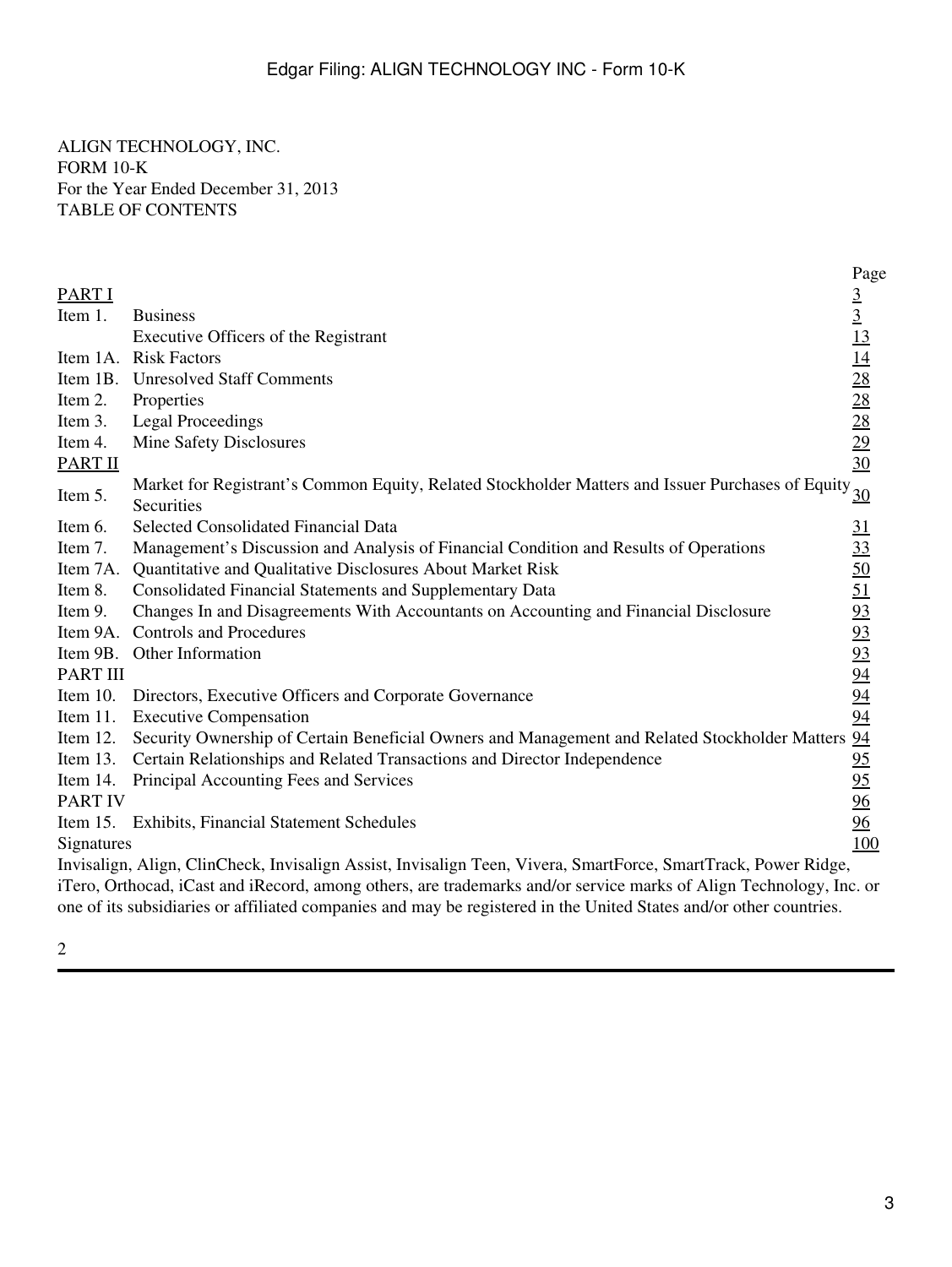In addition to historical information, this annual report on Form 10-K contains forward-looking statements within the meaning of Section 27A of the Securities Act of 1933 and Section 21E of the Securities Exchange Act of 1934. These statements include, among other things, our expectations regarding the anticipated impact of our new products and product enhancements including Invisalign G5 and ClinCheck Pro will have on doctor utilization and our market share, our expectations regarding product mix and product adoption, our expectations regarding the existence and impact of seasonality, our expectations regarding the financial and strategic benefits of our iTero scanner, our expectations regarding the continued expansion of our international markets the level of our operating expenses and gross margins, and other factors beyond our control, as well as other statements regarding our future operations, financial condition and prospects and business strategies. These statements may contain words such as "expects," "anticipates," "intends," "plans," "believes," "estimates," or other words indicating future results. These forward-looking statements are subject to certain risks and uncertainties that could cause actual results to differ materially from those reflected in the forward-looking statements. Factors that could cause or contribute to such differences include, but are not limited to, those discussed in Item 2 "Management's Discussion and Analysis of Financial Condition and Results of Operations", and in particular, the risks discussed below in Part I, Item 1A "Risk Factors". We undertake no obligation to revise or update these forward-looking statements. Given these risks and uncertainties, readers are cautioned not to place undue reliance on such forward-looking statements. PART I

# <span id="page-3-1"></span><span id="page-3-0"></span>ITEM 1.BUSINESS

### Our Company

Align Technology, Inc ("We", "Our", "Align") designs, manufactures and markets a system of clear aligner therapy, intra-oral scanners and CAD/CAM (computer-aided design and computer-aided manufacturing) digital services used in dentistry, orthodontics, and dental records storage. Align Technology was founded in March 1997 and incorporated in Delaware in April 1997. Our headquarters are located at 2560 Orchard Parkway, San Jose, California 95131, and our telephone number is 408-470-1000. Our internet address is www.aligntech.com. Our international headquarters are located in Amsterdam, the Netherlands.

We have two operating segments: (1) Clear Aligner, known as the Invisalign System; and (2) Scanners and CAD/CAM Services ("SCCS"), known as the iTero intra-oral scanner and OrthoCAD services. For the year ended December 31, 2013, Clear Aligner revenues represent approximately 93 percent of worldwide revenue, while Scanners and CAD/CAM Services represent the remaining 7 percent of worldwide revenues. We distribute the vast majority of our products directly to our customers: orthodontists and general practitioner dentists ("GPs"), as well as to restorative dentists, including prosthodontists, periodontists, and oral surgeons.

We received 510(k) clearance from the United States Food and Drug Administration ("FDA") to market the Invisalign System in 1998. The Invisalign System is regulated by the FDA as a Class II medical device. In order to provide Invisalign treatment to their patients, orthodontists and GPs must initially complete an Invisalign training course. The Invisalign System is primarily sold through a direct sales force in the United States ("U.S."), Canada, Europe, and certain Asia-Pacific countries including Australia, New Zealand, China and Japan. We use a distributor model for the sale of our products in non-core country markets in the Asia Pacific, Europe, the Middle East and Africa ("EMEA"), and Latin America regions.

We acquired the iTero digital intra-oral scanner and CAD/CAM services business, our SCCS segment, in April 2011. Our iTero scanner is used by dental professionals and/or labs and services for restorative and orthodontic digital procedures as well as Invisalign digital impression submission. We received 501(k) clearance from the FDA to market iTero software for expanded indications in 2013. Scanners and CAD/CAM Services are primarily sold through our direct sales force in North America and in select international markets primarily through distribution partners. Clear Aligner Segment

Malocclusion and Traditional Orthodontic Treatment

Malocclusion, or the misalignment of teeth, is one of the most prevalent clinical dental conditions, affecting nearly a billion people, or approximately 50% to 75% of the population of major developed countries. Approximately 6.8 million people annually elect treatment by orthodontists worldwide, of which approximately 2.6 million have mild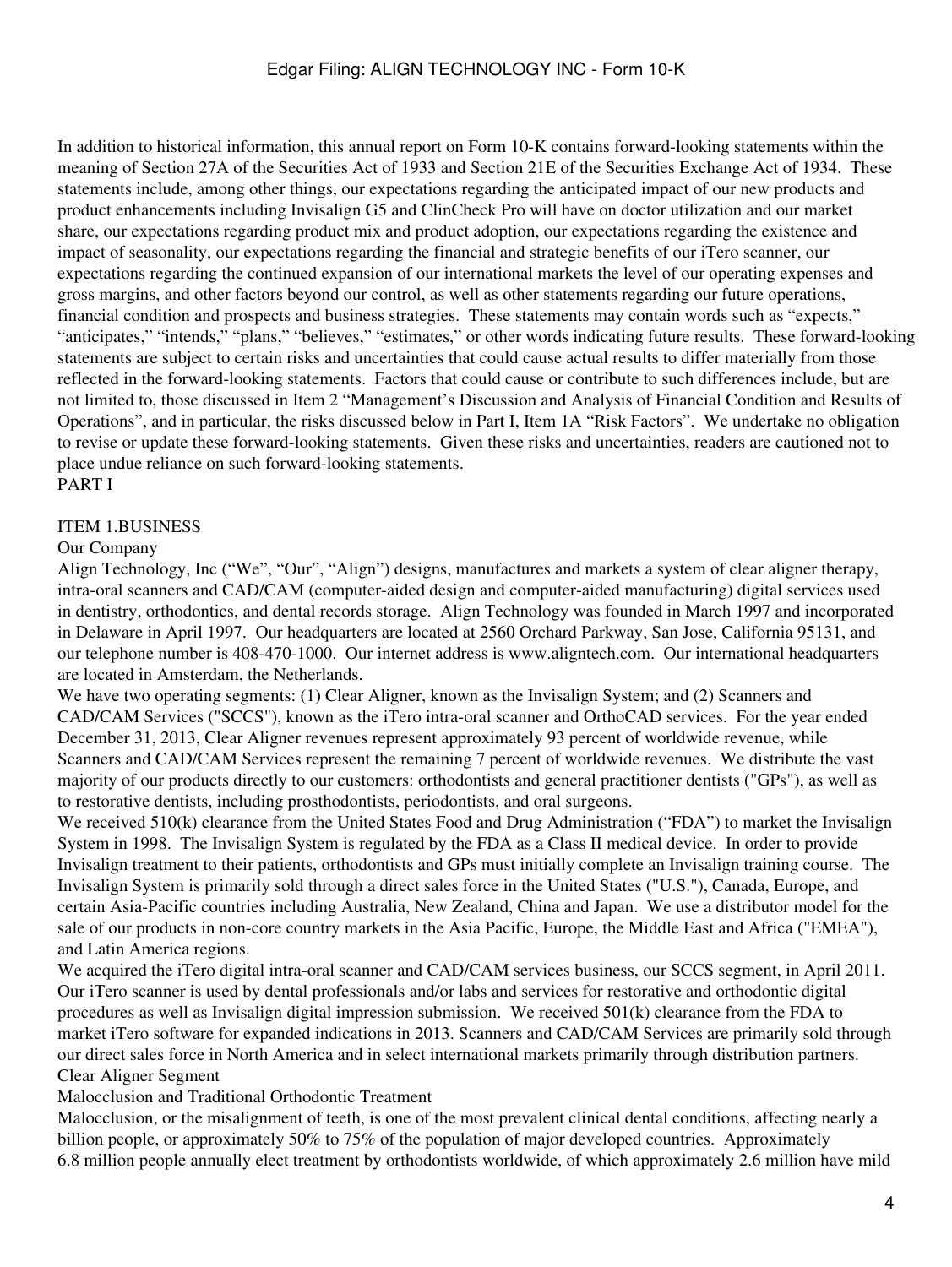to moderate malocclusion and are applicable to Invisalign treatment - our served market.

In the U.S., orthodontists and GPs treat malocclusion primarily with metal arch wires and brackets, referred to as braces, and augment braces with elastics, metal bands, headgear and other ancillary devices as needed. Available options for improving treatment aesthetics include the use of ceramic, tooth-colored brackets or bonding brackets on the inside, or lingual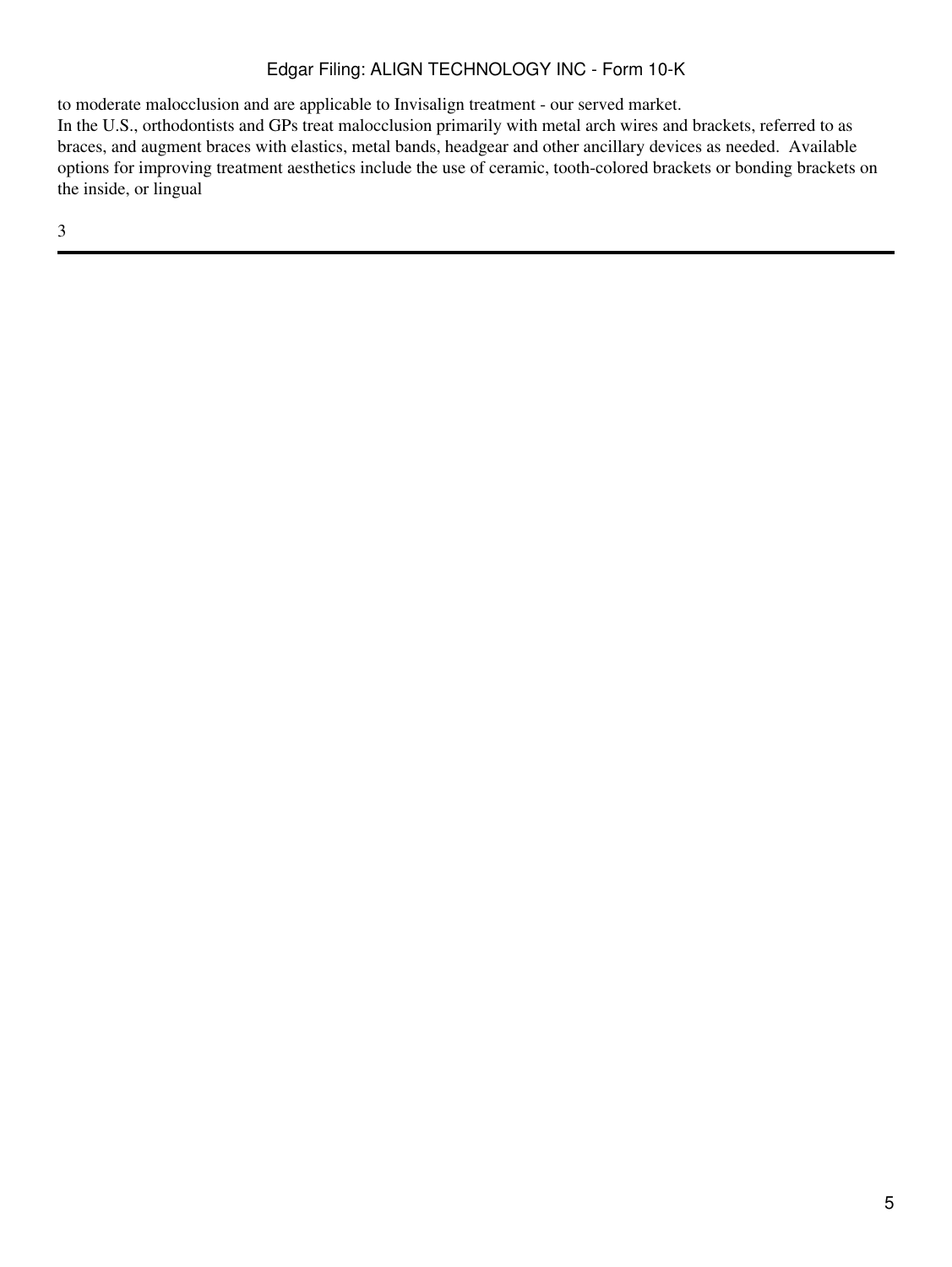surface, of the patient's teeth. The average treatment takes approximately 12 to 24 months to complete and requires several hours of direct dental professional involvement, known in the industry as "chair time," including the initial diagnosis, creation of an appropriate treatment plan and bonding of the brackets to the patient's teeth, and attachment of arch wires to the brackets. Subsequent visits involve tightening or otherwise adjusting the braces approximately every six weeks until the final visit when the dental professional removes each bracket and residual bonding agent from the patient's teeth. Upon completion of the treatment, the dental professional may, at his or her discretion, have the patient use a retainer.

### The Invisalign System

The Invisalign System is a proprietary method for treating malocclusion based on a series of doctor-prescribed, custom manufactured, clear plastic removable orthodontic aligners. The Invisalign System offers a range of treatment options, specialized services, and proprietary software for treatment visualization and is comprised of the following phases:

Orthodontic diagnosis and transmission of treatment data to us. The dental professional prepares and sends us a patient's treatment data package which consists of a prescription form, a polyvinyl-siloxane, (or "PVS") impression of the relevant dental arches, photographs of the patient and, at the dental professional's election, x-rays of the patient's dentition. The dental professional can also submit an intra-oral scan or "digital impression" instead of a physical PVS impression through either iTero or 3M True Definition, currently the only other Invisalign qualified intra-oral scanner. Preparation of 3D computer models of the patient's initial malocclusion. Upon receipt, we use the treatment data package to construct digital models of the patient's dentition. In cases where a PVS impression has been submitted, we use computed tomography, known as CT scanning to develop a digital, three-dimensional computer model of the patient's current dentition. In cases where the dental professional submits a digital impression, this step in the process is eliminated.

Preparation of computer-simulated treatment and viewing of treatment using ClinCheck software. We transform this initial digital model into a proposed custom, three-dimensional treatment plan, called a ClinCheck treatment plan. The ClinCheck plan simulates appropriate tooth movement broken down into a series of two-week increments, and details timing and placement of any attachments that will be used during treatment. Attachments are tooth-colored "buttons" that are sometimes used to increase the biomechanical force on a specific tooth or teeth in order to effect the desired movement. The patient's ClinCheck treatment plan is then made available to the prescribing dental professional via the Invisalign Doctor Site which enables the dental professional to project tooth movement with a level of accuracy not previously possible with metal arch wires and brackets. By reviewing and amending the treatment simulation, the dental professional retains control over the treatment plan. ClinCheck Pro is the next generation Invisalign treatment software tool, designed to provide more precise control over final tooth position and to help Invisalign providers achieve their treatment goals. This latest software innovation features interactive 3D controls that, for the first time, allow Invisalign providers to make adjustments to the position of individual teeth directly on the 3D model and to visualize the effects on the whole dentition in real time.

Construction of molds corresponding to each step of treatment. Upon the dental professional's approval of the ClinCheck treatment plan, we use the data underlying the simulation, in conjunction with stereolithography technology, to construct a series of molds depicting the future position of the patient's teeth. Each mold is a replica of the patient's teeth at each two-week stage of the simulated course of treatment.

Manufacture of aligners and shipment to the dental professional. From these molds, aligners are fabricated by pressure-forming polymeric sheets over each mold. Aligners are thin, clear plastic, removable dental appliances that are custom manufactured in a series to correspond to each two-week stage of the ClinCheck animation. Aligners are generally worn for consecutive two-week periods which correspond to the approved ClinCheck treatment plan. After two weeks of use, the patient replaces them with the next pair in the series, advancing tooth movement with each aligner stage. Throughout treatment, the doctor may place attachments or use other auxiliaries to achieve desired tooth movements, per the doctor's original prescription and resulting ClinCheck treatment plan.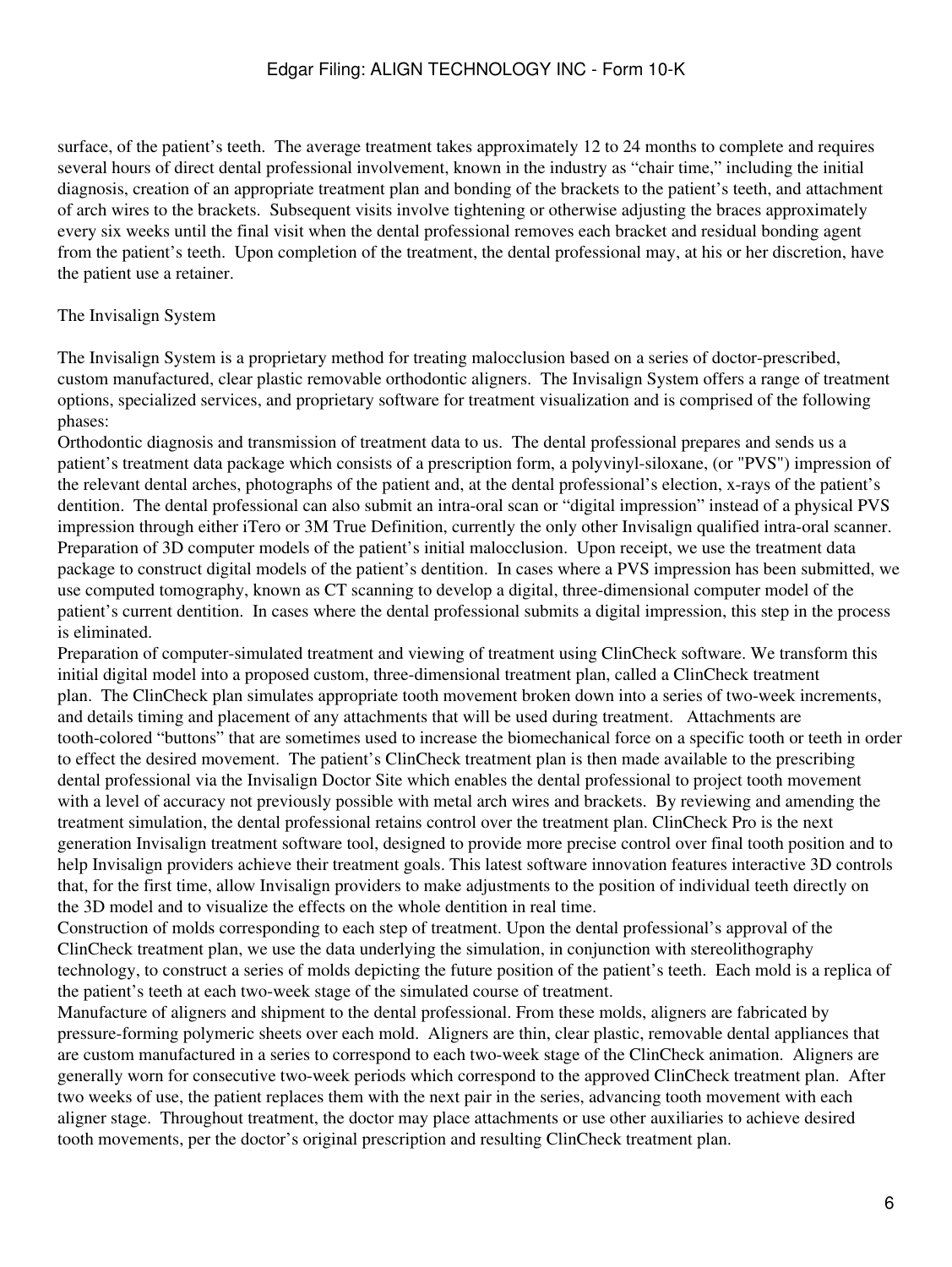Retention. Upon completion of the treatment, the patient may be prescribed our single clear retainer product or our Vivera Retainer product.

Scanners and CAD/CAM Services Segment

Although advancements have been made in materials used for taking dental impressions since their introduction one hundred years ago, the overall impression process has remained relatively unchanged. Shortcomings such as voids, pulls, and the general margin for error have remained inherent in conventional impressions, and subsequent retakes create unnecessary costs for a clinical practice. Intra-oral scanning is an emerging technology that we believe will have substantial impact on the future of dentistry. By enabling the dental practitioner to create a 3D image of the patient's teeth using a handheld intra-oral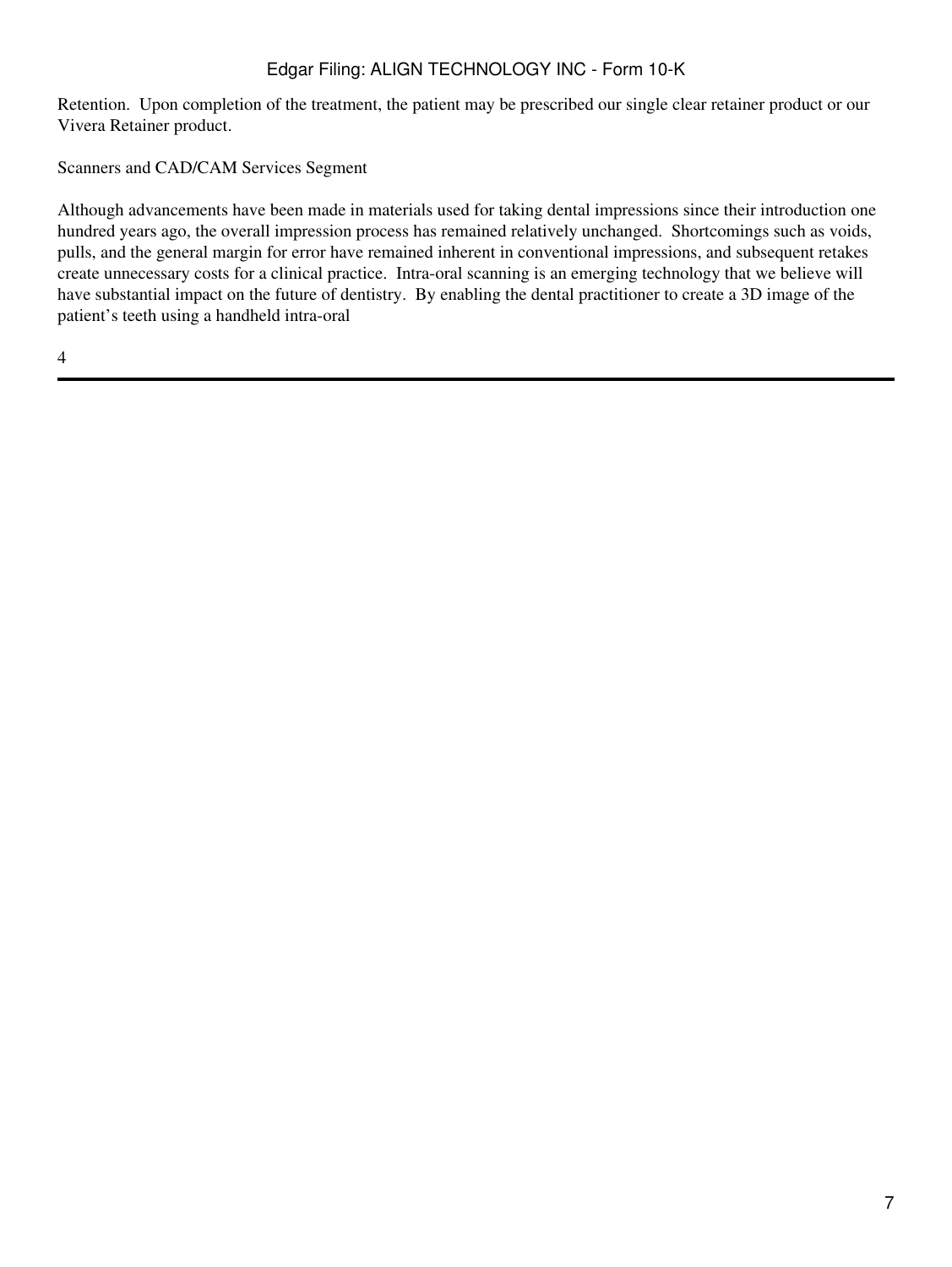scanner inside the mouth, intra-oral scanning is more efficient and precise and more comfortable for patients, compared to the mess, discomfort, and subjective nature of taking physical impressions. The digital model created with an intra-oral scanner is more accurate than a physical impression and substantially reduces the rate of restoration "remakes" so patients are recalled less often and the appointment time for the restoration is shorter because of fewer adjustments, which results in greater overall patient satisfaction.

As the only intra-oral scanner in the market based on parallel confocal imaging, the iTero intra-oral scanner utilizes laser and optical scanning to capture the contours of the patient's dentition, gingival structures and the bite. iTero captures 100,000 points of laser light in perfect focus without the use of powder to coat the teeth, allowing for contact of the wand and tooth. The benefit of contact scanning for the clinician is that it eliminates the challenge of hovering over the teeth at a specific distance which can be complicated. For the patient, they enjoy a more comfortable powder free experience which allows the clinician to provide a very comfortable patient centric experience. Within minutes, an accurate 3D digital impression can be viewed on the screen. The 3D digital model file can be used for various procedures and services including fabrication of physical dental models for use by labs to create restorative units such as veneers, inlays, onlays, crowns, bridges and implant abutments; Invisalign digital impression submission; digital records storage; orthodontic diagnosis; and orthodontic retainers and appliances.

The iTero intra-oral scanner consists of a mobile computer unit, display screen, control foot pedal and wand to scan and capture a patient's dentition (full or partial dental arch). iTero software features include occlusal map, eraser tool, edge trim tool, real-time modeling and an option to submit scans for Invisalign treatment. iTero provides doctors and labs with an open choice to export generic digital files of their digital impression to use with other third party dental service providers. This allows the digital impression to integrate with cone beam CT images for implant and orthodontic treatment planning. In-office training on the system and features is provided after the unit is delivered to the practice.

#### Our Products and Services

Our net revenues are generated from the sale of the following product offerings.

|                                       | Fiscal Year |      |             |              |
|---------------------------------------|-------------|------|-------------|--------------|
| Percentage of Net Revenues by Product | 2013        |      | 2012        | 2011         |
| Invisalign Full                       | 58          | % 61 |             | $\%$<br>% 63 |
| Invisalign Express/Lite               | 11          | 9    |             | 9            |
| Invisalign Teen                       | 13          |      | 12          | 11           |
| <b>Invisalign Assist</b>              | 4           |      |             | 6            |
| Invisalign Non-case*                  |             |      |             |              |
| Scanners**                            | 4           | 4    |             | 3            |
| CAD/CAM Services**                    |             | 4    |             | 3            |
| Total net revenues                    | 100         | $\%$ | 100<br>$\%$ | $\%$<br>100  |

\* Non-case net revenues include retainers, training revenues, and ancillary offerings under our Clear Aligner product lines

 $*$  As the acquisition of Cadent Holdings, Inc. ("Cadent") closed on April 29, 2011, the fiscal year 2011 percentages for Scanners and CAD/CAM Services only reflect eight months of net revenues.

#### Clear Aligner Products

Invisalign Full. Used for a wide range of malocclusion, Invisalign Full consists of the number of aligners necessary to achieve the doctor's treatment goals. For Invisalign Full, aligners are manufactured and then delivered to the dental professionals in a single shipment. Invisalign Full is sold in the U.S., Canada, and our international regions. Invisalign Express (10 and 5) and Invisalign Lite/i7. Invisalign Express, Invisalign Lite and Invisalign i7 are lower-cost solutions for less complex orthodontic cases, non-comprehensive treatment relapse cases, or straightening prior to restorative or cosmetic treatments such as veneers. Invisalign Express 10 and Invisalign Express 5, which are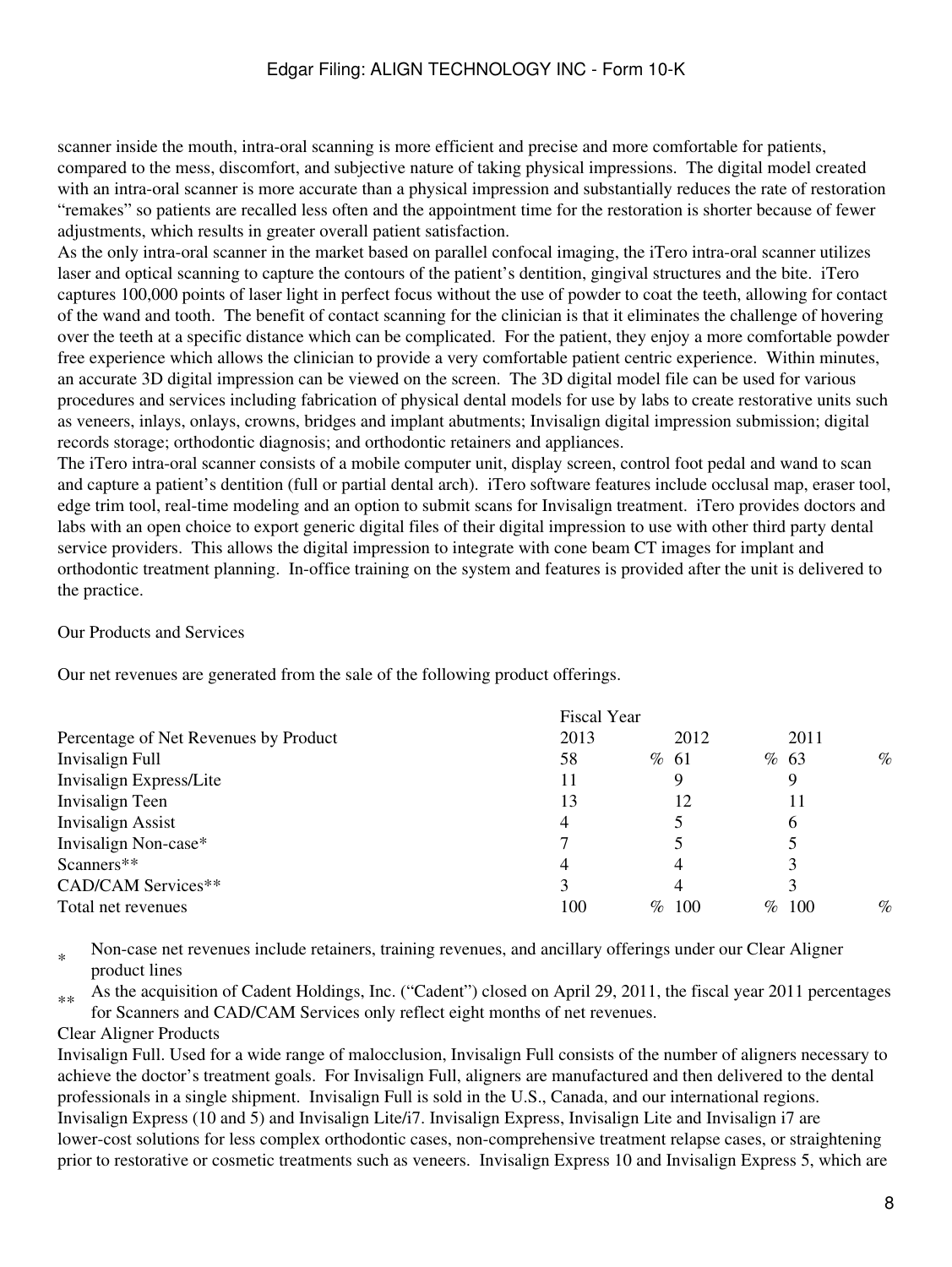sold in the U.S. and Canada, uses up to 10 and 5 sets of aligners, respectively. Invisalign Lite and Invisalign i7, sold in our international regions, uses up to 14 and 7 sets of aligners, respectively. For Invisalign Express/Lite/i7, aligners are manufactured and then delivered to the dental professionals in a single shipment.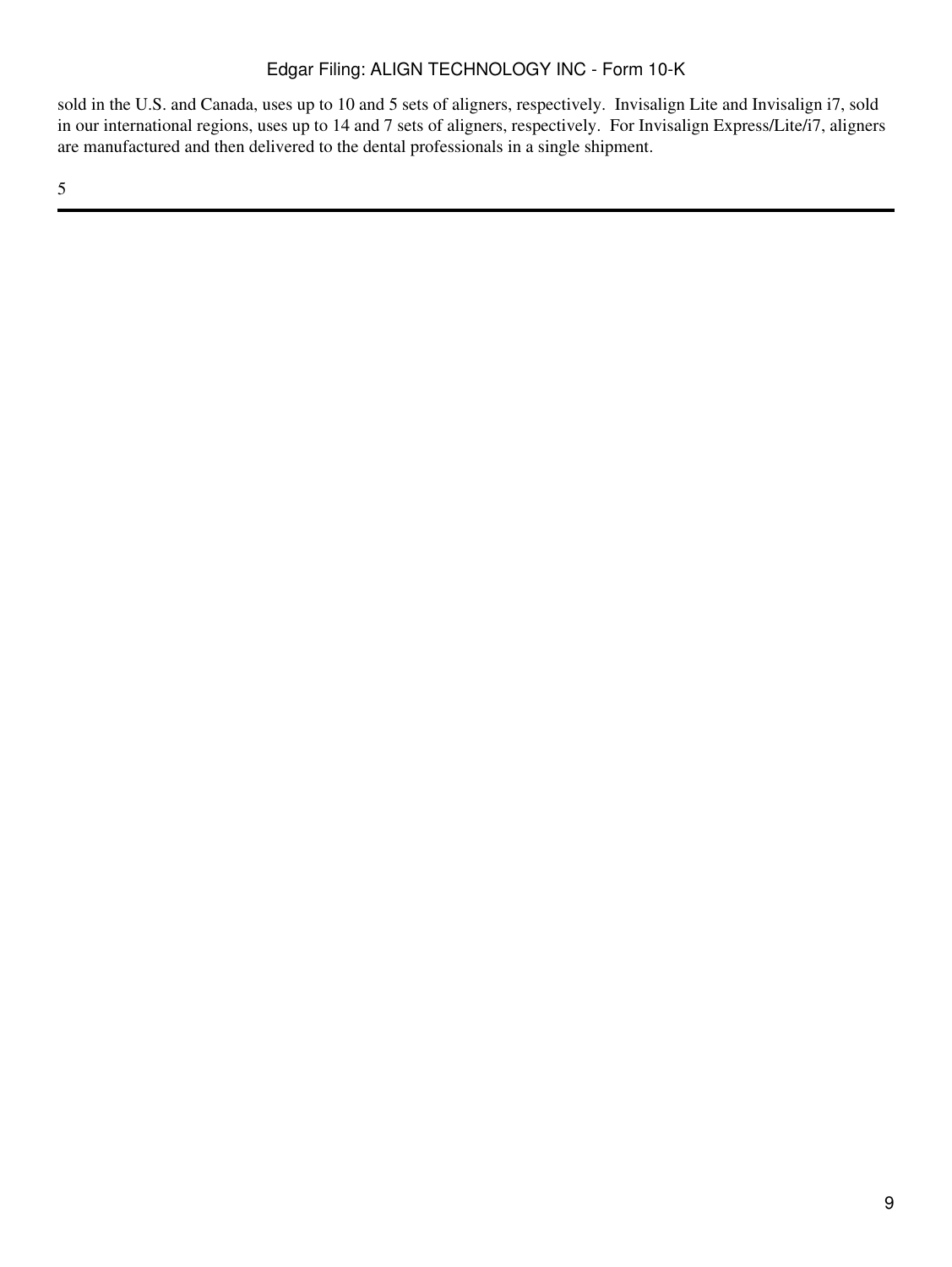Invisalign Teen. Invisalign Teen includes all the features of Invisalign Full, plus additional features that address the orthodontic needs of teenage patients such as compliance indicators, compensation for tooth eruption and six free single arch replacement aligners. This product is predominantly marketed to orthodontists who treat the vast majority of malocclusion in teenage patients. For Invisalign Teen, aligners (other than the replacement aligners) are manufactured and then delivered to the dental professionals in a single shipment. Invisalign Teen is sold in the U.S., Canada, and our international regions.

Invisalign Assist. Used for anterior alignment and aesthetically-oriented cases, Invisalign Assist offers added support to our dental practitioners throughout the treatment process, including progress tracking that allows the dental professional to submit new impressions every nine stages. When the progress tracking feature is selected, aligners are shipped to the dental professional after every nine stages thereby helping to achieve successful treatment outcomes. Predominantly marketed to GPs, Invisalign Assist is intended to make it easier to select appropriate cases for their experience level or treatment approach, submit cases more efficiently and manage appointments with suggested tasks. Invisalign Assist is sold in the U.S. and Canada.

Retention. We offer two products for post treatment retention. The first is a single set of custom clear aligner retainers. The second is offered as a set of four custom clear aligners called Vivera Retainers made with proprietary material strong enough to maintain tooth position and correct minor relapse if necessary. Each set of Vivera Retainers is intended to be used for three consecutive months and deliver one year of retention. Doctors can prescribe Vivera Retainers for their Invisalign and their non-Invisalign patients.

Invisalign non-case revenues. Invisalign non-case revenues represent retainer products discussed above, Invisalign training fees and sales of ancillary products, such as cleaning material and adjusting tools used by dental professionals during the course of treatment.

Feature Enhancements. We have consistently introduced enhanced features across the Invisalign System over the past several years, such as Invisalign G3 (launched in October 2010), Invisalign G4 (launched in November 2011), and, most recently, Invisalign G5 (launched in February 2014). These feature enhancements are a collection of clinical innovations designed to address some of the most significant treatment challenges doctors encounter. Most recently, Invisalign G5 is our first set of innovations designed specifically as an integrated solution to enhance treatment predictability for deep bite, a specific type of malocclusion.

Invisalign G5 feature enhancements include:

**Exercision** Cuts, which are eastern mesna and usual hooks used to provide anemologe for enasties and oution eatours accommodate buttons bonded to the tooth aimed to help treat patients with Class II and Class III malocclu Precision Cuts, which are custom mesial and distal hooks used to provide anchorage for elastics and button cutouts to and Power Ridges designed to provide additional force in cases where certain types of root movement are prescribed. SmartForce features engineered to achieve more predictable tooth movements using custom optimized attachments •Precision aligner bite ramps designed to disocclude the posterior teeth for improved efficiency in deep bite treatments. SmartTrack™ Aligner Material. SmartTrack, the next generation of Invisalign clear aligner material is a proprietary, custom-engineered material that delivers gentle, more constant force considered ideal for orthodontic tooth movements. Conventional aligner materials relax and lose a substantial percent of energy in the initial days of aligner wear, but SmartTrack maintains more constant force over the two weeks that a patient wears the aligners. The flexible SmartTrack material also more precisely conforms to tooth morphology, attachments, and interproximal spaces to improve control of tooth movement throughout treatment. SmartTrack became the new standard clear aligner material for Invisalign products in North America beginning January 2013 and in February 2013 for Europe and other international markets where we have obtained regulatory approval.

Scanners and CAD/CAM Services Products

#### Scanners

iTero Scanner. In January 2013, we announced the new iTero scanner available as a single hardware platform with software options for restorative or orthodontic procedures. Previously, we sold two hardware platforms, the iTero scanner for GPs, prosthodontists, periodontists, and oral surgeons and the iOC scanner for orthodontists. The newly redesigned iTero scanner maintains our innovative powderless technology and features a modern design with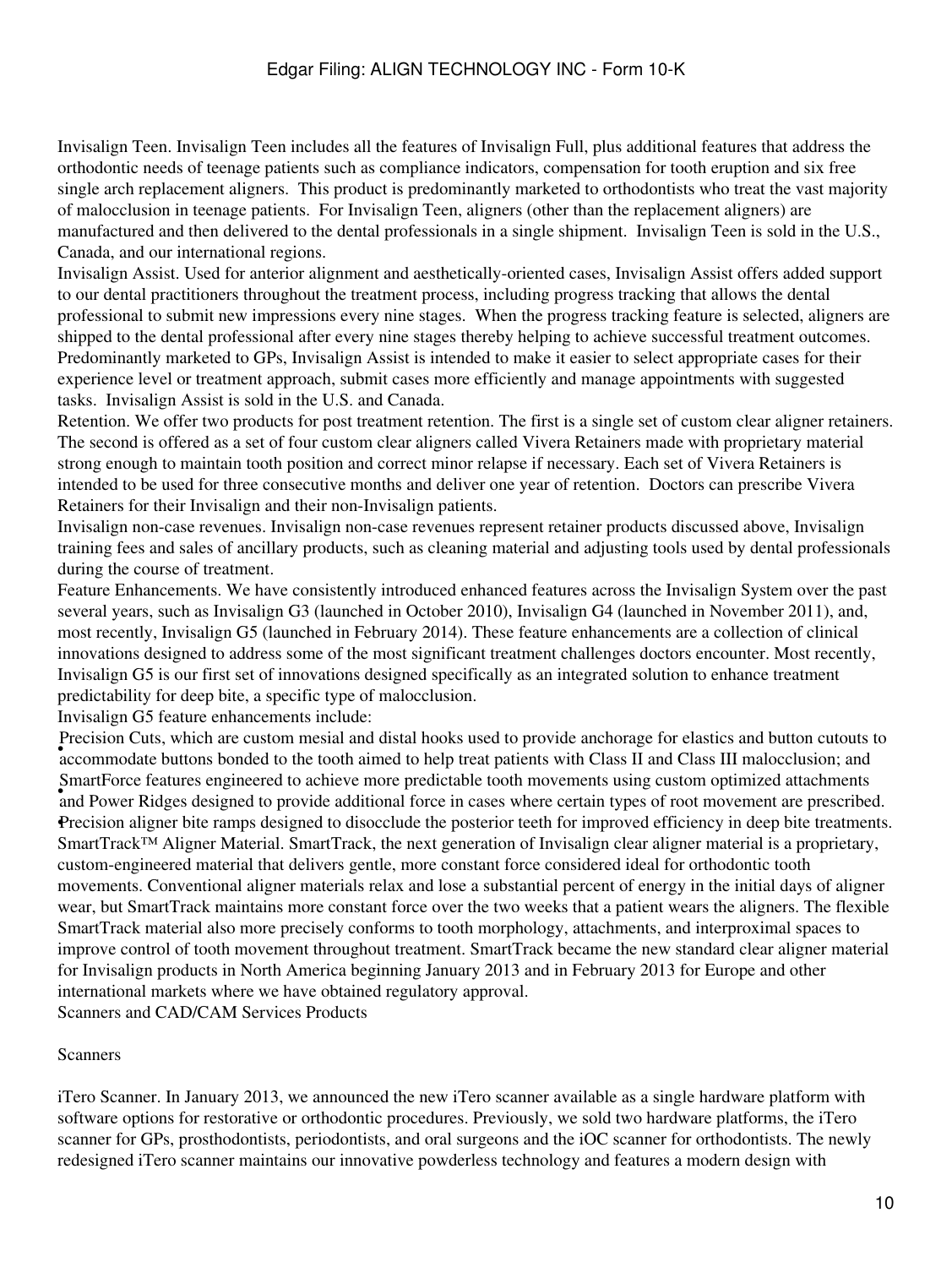enhanced wand optics for a smaller, more ergonomic fit, easy-to-use keyboard design and a larger working surface. Additionally, full color model rendering is available, enabling clinicians to show patients a life-like final model of their scanned dentition. The new iTero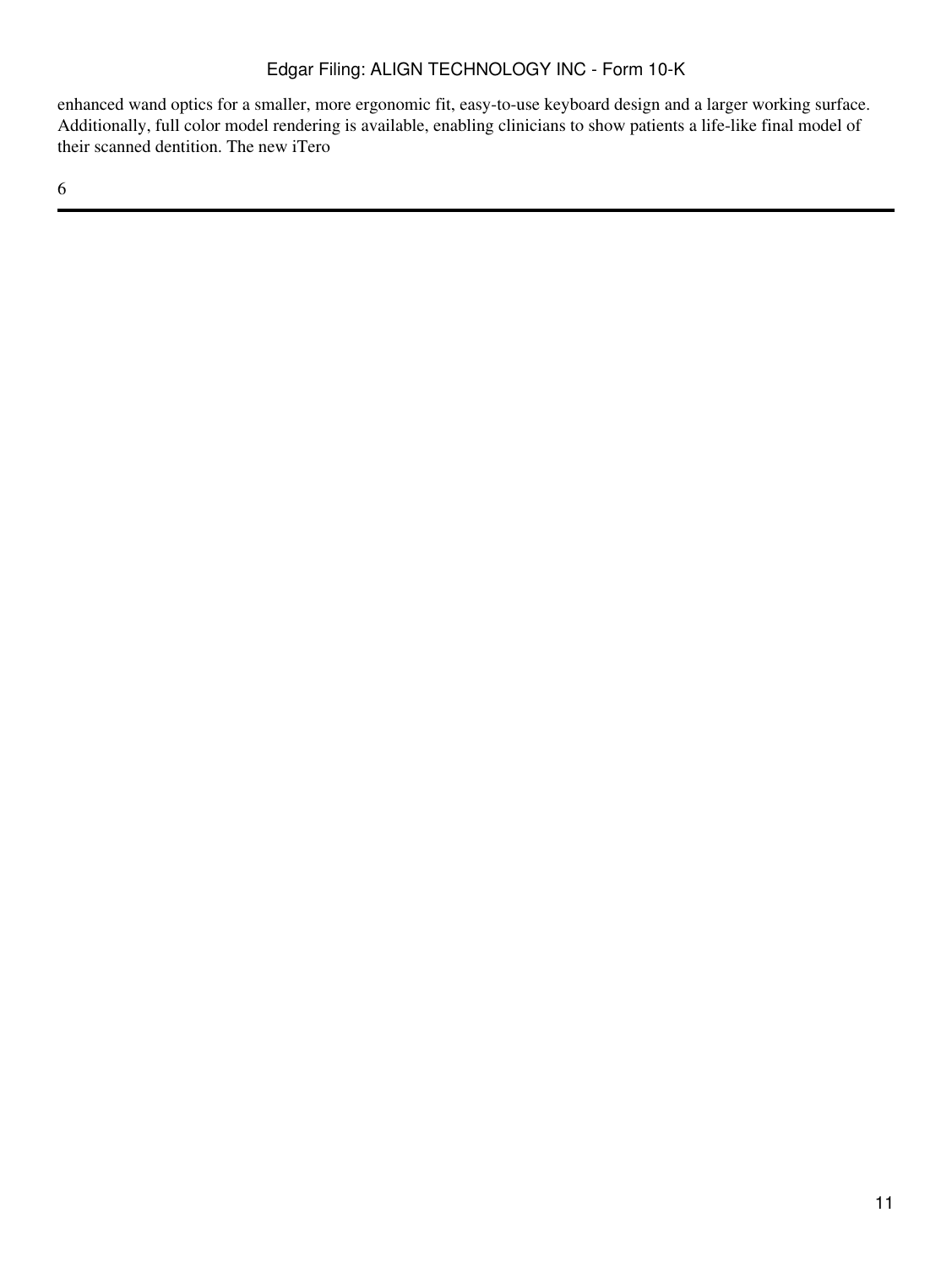delivers substantially reduced capture time through improved optics and enhanced algorithms while maintaining a high standard of digital imaging accuracy, the efficiency of open source imaging and streamlined workflow. We began marketing and selling the new iTero in North America beginning February 2013 and soon thereafter in select international markets.

Restorative software for iTero. Software designed for GPs, prosthodontists, periodontists, and oral surgeons which includes features for restorative procedures commonly performed in their practices such as veneers, inlays, onlays, crowns, bridges and implants. The iTero restorative software provides the ability to scan quadrants and full arches, and allows simple powder-free capture of digital impressions for single-unit cases as well as more complex restorative and implant treatment plans. The iTero software also contains Invisalign interoperability to support clear aligner orthodontic treatment.

Orthodontic software for iTero. Software designed for orthodontists for digital records storage, orthodontic diagnosis, Invisalign digital impression submission, and for the fabrication of printed models and retainers. The iTero orthodontic software digitally captures the contours of the dentition and the gingival structures, providing an accurate, powder-free digital orthodontic scan in just minutes. This digital impression procedure ensures a more comfortable patient experience and produces a precise scan that can be seamlessly integrated with Invisalign treatment, OrthoCAD iCast, and OrthoCAD iRecord which allows a doctor to utilize sophisticated measurement and treatment planning tools.

# CAD/CAM Services

iTero Models and Dies. An accurate physical model and dies are manufactured based on the digital scan and sent to the laboratory of the dentist's choice for completion of the needed restoration. The laboratory also has the option to export the digital file for immediate production of coping and full-contour restorations on their laboratory CAD/CAM systems. The laboratory conducts then completes the ceramic buildup or staining and glazing and delivers the end result - a precisely fitting restoration. iTero prosthetics have a near-zero remake rate.

OrthoCAD iCast. iCast provides a digital alternative to traditional stone cast models which allows for simplified storage and digital record retrieval. The iCast digital model contains a full American Board of Orthodontics ("ABO") base and is available from an iTero scan or from a traditional alginate impression.

OrthoCAD iRecord. iRecord provides a digital alternative to traditional stone cast models which allows for simplified storage and digital record retrieval. This simplified model without an ABO base is an economical option for record retention. iRecord is available exclusively from an iTero scan.

### Chair Side Applications

Invisalign Outcome Simulator. In January 2013, we announced the commercial availability of the Invisalign Outcome Simulator, our first Invisalign chair-side application powered by the iTero scanner. The interactive application provides GPs and orthodontists an enhanced platform for patient education and is designed to increase treatment acceptance by helping patients visualize the benefits possible with Invisalign treatment. As the only Invisalign chair-side intra-oral scanning application on the market, the Invisalign Outcome Simulator's unique dual view layout shows a prospective patient an image of his/her own current dentition next to his/her simulated final position of how their teeth may look after Invisalign treatment. Using a full arch Invisalign scan, the Invisalign Outcome Simulator takes a few minutes to run and may be viewed chair-side, on the scanner, or from a computer using MyAlignTech.com. Intuitive tools allow doctors to make real-time adjustments to individual teeth during consultations that increase patient education and the likelihood of patient acceptance.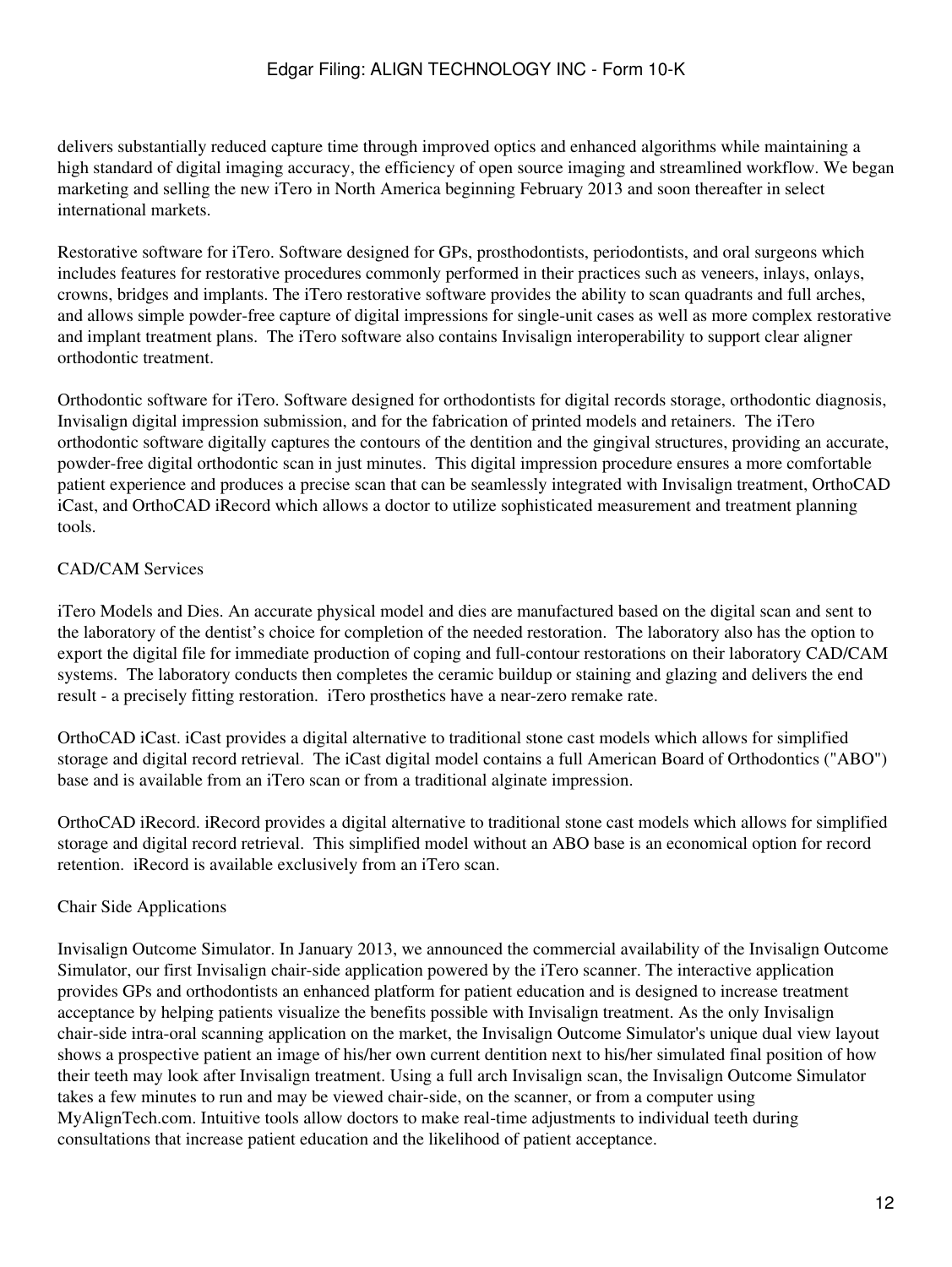Our iTero scanner includes orthodontic software, restorative software, or both, and the Invisalign Outcome Simulator. The orthodontic or restorative software may also be purchased subsequently for an upgrade fee. The Invisalign Outcome Simulator is not available for sale separately.

Other proprietary software mentioned in this Annual Report on Form 10-K such as ClinCheck and ClinCheck Pro software, the Invisalign Doctor Site, and enhanced feature solutions such as Invisalign G5 are included as part of the Invisalign System and are not sold separately nor do they contribute as individual items of revenue.

### Business Strategy

Our goal is to establish Invisalign clear aligners as the standard method for treating malocclusion and to establish the iTero intra-oral scanner as the preferred scanning protocol for 3D digital scans, ultimately driving increased product adoption by dental professionals. We intend to achieve this by continued focus and execution of our strategic growth drivers: Market Expansion, Doctor Preference, and Brand Strength.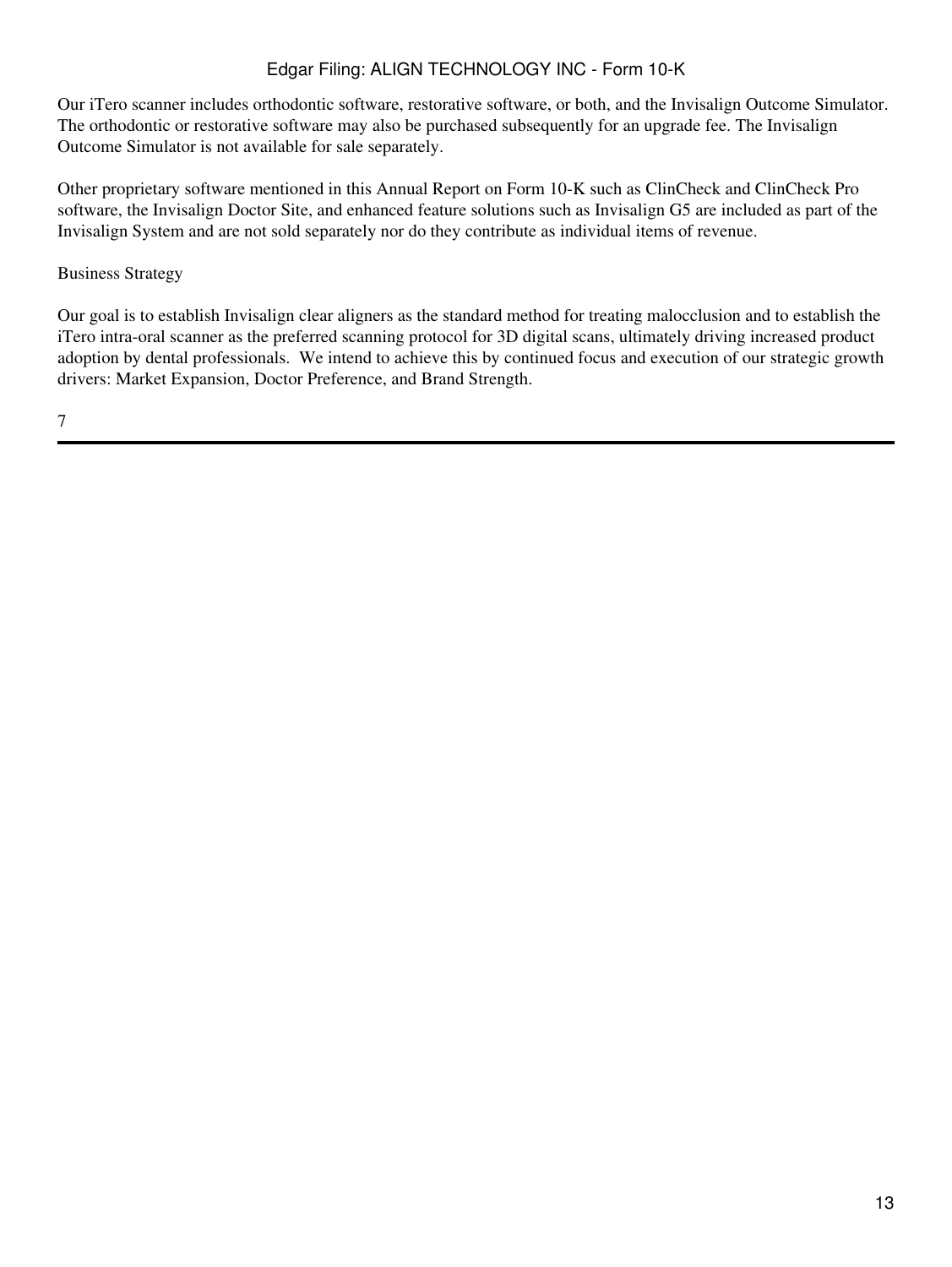Market Expansion. We expect to continue to grow and expand our business by investing in resources, infrastructure, and initiatives that will drive growth from both a geographic and market segment standpoint. From a geographic standpoint, we focus our efforts on expanding our sales territory coverage in all of our direct sales geographies, with particular emphasis in our highest growth areas such as Europe and the Asia Pacific region. We strive to make sure that our new geographies and our expanded territories internationally have everything they need from the products, to the support, to the people, in order to successfully establish Invisalign as the treatment of choice for orthodontics

1. in each geographic market. From a market segment standpoint, we are focused on two important markets: adults and teenagers. We believe expansion in these two markets can be achieved through product innovations that can expand the types of indications our Invisalign products can treat, as well as by expanding the overall market for orthodontics, primarily with adults who would not otherwise seek treatment with traditional wires and brackets. We believe continued market expansion can be achieved by having the right products, services, and communications worldwide to give our doctors the confidence they need to treat with Invisalign more often and attract potential patients to their practice so they ask for Invisalign by name.

In parallel with these investments, we also engage in professional marketing, clinical support and education initiatives that support doctor practice development and facilitate the continued growth of their practices.

In our iTero scanner business, we leverage our combined sales and marketing resources to facilitate the adoption and penetration of each product into our doctors' practices. Many of our customers recognize that having an iTero scanner at chair-side improves practice effectiveness for Invisalign as evidenced by higher Invisalign utilization rates among customers with an iTero scanner.

Doctor Preference. We want all of our doctors to have the confidence and motivation to lead with Invisalign for every patient that walks into their practice. We strive to achieve this by investing in two areas. First, continuing to improve product predictability and applicability for more complex cases thereby expanding the types of malocclusion that our Invisalign products can treat. As an example, we recently launched Invisalign G5 in February 2014, which represented our first set of features engineered specifically to treat deep bite malocclusion. We estimate

2. that deep bite manifests itself in approximately 30% to 40% of the orthodontic cases treated worldwide depending on geography. Secondly, enhancing the customer's experience by making it easier to treat with and integrate Invisalign into their practices. As an example, we recently launched ClinCheck Pro in February 2014, the next generation Invisalign treatment software tool, designed to simplify the treatment process and help our doctors achieve their treatment goals.

3. provider. In support of this objective, we invest in initiatives designed to strengthen our global brand name Brand Strength. Our goal is to make Invisalign a highly recognized name brand worldwide by creating awareness for Invisalign treatment among consumers and motiving potential patients to seek treatment from an Invisalign recognition and drive consumer purchase intent. We accomplish this objective through an integrated consumer marketing strategy that includes television, media, social networking and event marketing.

### Manufacturing and Suppliers

Our manufacturing facilities are located in Juarez, Mexico, where we conduct our aligner fabrication, distribute and repair our scanners, perform our CAD/CAM services, and in Or Yehuda, Israel where we produce our handheld intra-oral scanner wand. The final assembly of our iTero scanner is performed by a third party manufacturer located in Israel. Our Invisalign digital treatment planning and interpretation for iTero restorative cases are conducted primarily at our facility located in San Jose, Costa Rica. Information regarding risks associated with our manufacturing process and foreign operations may be found in Item 1A of this Annual Report on Form 10-K under the heading "Risk Factors."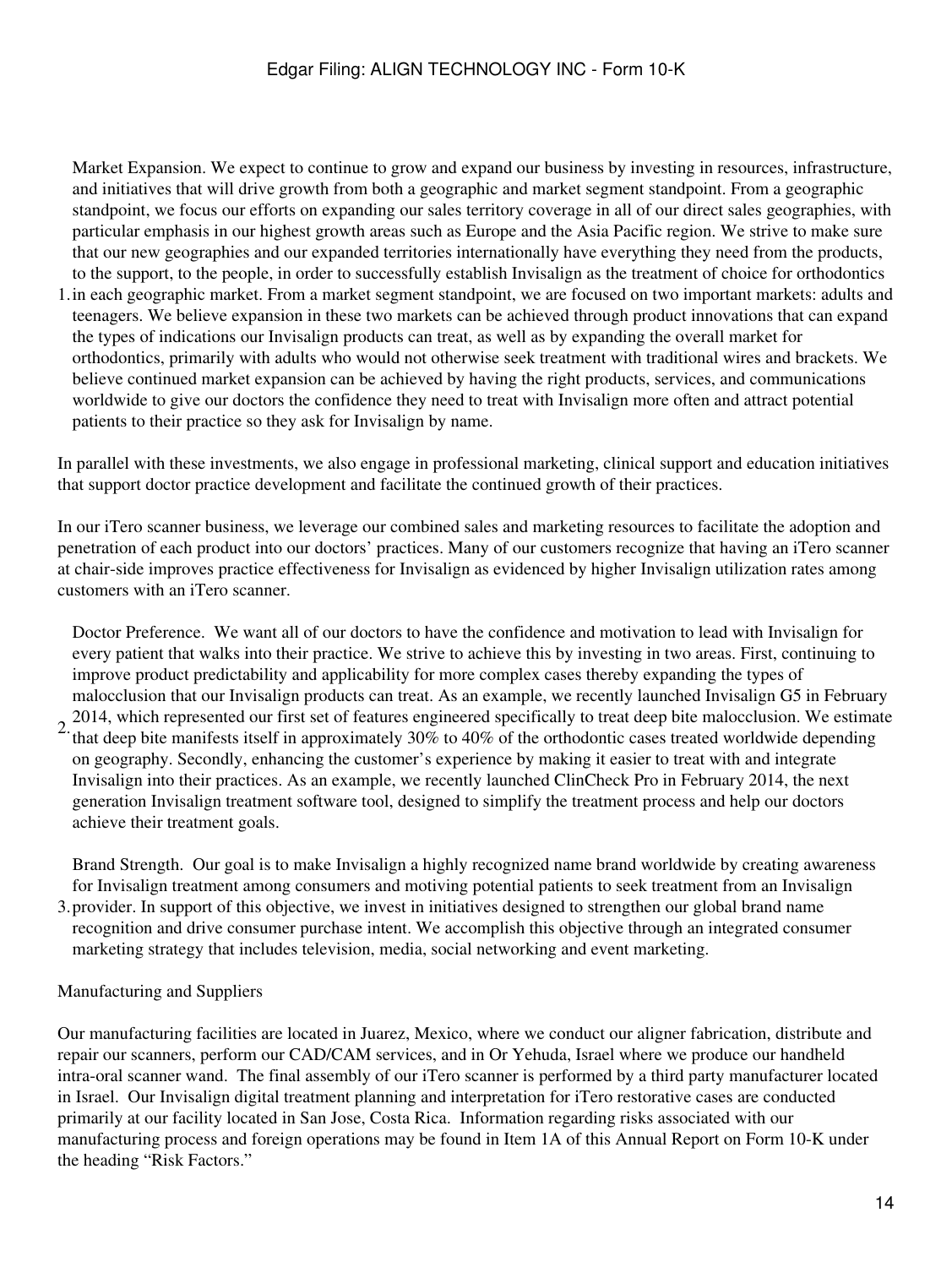Our quality system is required to be in compliance with the Quality System regulations enforced by the FDA, and similar regulations enforced by other worldwide regulatory authorities. We are certified to EN ISO 13485:2003, an internationally recognized standard for medical device manufacturing. We have a formal, documented quality system by which quality objectives are defined, understood and achieved. Systems, processes and procedures are implemented to ensure high levels of product and service quality. We monitor the effectiveness of the quality system based on internal data and direct customer feedback and strive to continually improve our systems and processes, taking corrective action, as needed.

Since the manufacturing process of our products requires substantial and varied technical expertise, we believe that our manufacturing capabilities are important to our success. In order to produce our highly customized, highly precise, medical quality products in volume, we have developed a number of proprietary processes and technologies. These technologies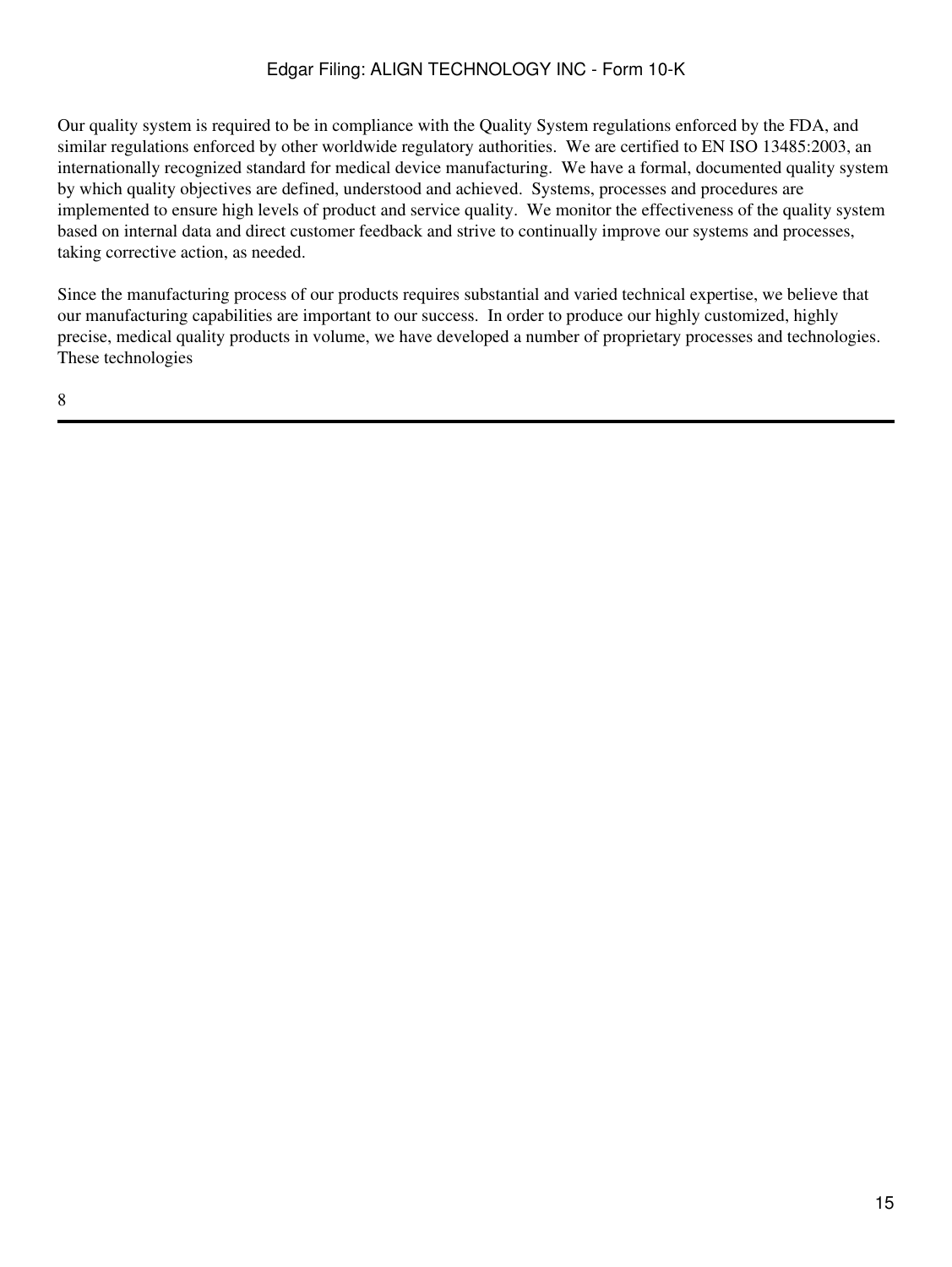include complex software algorithms and solutions, CT scanning, stereolithography and automated aligner fabrication. To increase the efficiency of our manufacturing processes, we continue to focus our efforts on software development and the improvement of rate-limiting processes, or bottlenecks. We continuously upgrade our proprietary, three-dimensional treatment planning software to enhance computer analysis of treatment data and to reduce time spent on manual and judgmental tasks for each case, thereby increasing the efficiency of our technicians in Costa Rica. In addition, to improve efficiency and increase the scale of our operations, we continue to invest in the development of automated systems for the fabrication and packaging of aligners.

We are highly dependent on manufacturers of specialized scanning equipment, rapid prototyping machines, resin and other advanced materials for our aligners, as well as the optics, electronic and other mechanical components of our intra-oral scanners. We maintain single supply relationships for many of these machines and materials technologies. In particular, our CT scanning and stereolithography equipment used in our aligner manufacturing and many of the critical components for the optics of our intra-oral scanners are provided by single suppliers. We are also committed to purchasing all of our resin and polymer, the primary raw materials used in our manufacturing process for clear aligners, from a single source. The need to replace one of our single source suppliers could cause a disruption in our ability to timely deliver certain of our products or increase costs. See Item 1A Risk Factors — "We maintain single supply relationships for certain of our key machines and materials technologies, and our business and operating results could be harmed if supply is restricted or ends or the price of raw materials used in our manufacturing process increases."

### Sales and Marketing

Our sales efforts are focused primarily on the Invisalign System and continuing to increase adoption and utilization by orthodontists and GPs worldwide. In North America, Europe and certain Asia-Pacific country markets, we have direct sales and support organizations, which includes quota carrying sales representatives, sales management, and sales administration. Our direct sales organization in North America is comprised of a team of territory managers and to a lesser extent, territory specialists. These territory specialists are used to enhance coverage, especially with lower volume GP customers.

Currently, we have two distribution partners that sell the Invisalign System in smaller non-core country markets in the EMEA and Latin America regions. We evaluate adding distribution partners in other non-core country markets on a case-by-case basis or assess modifying our current distribution agreements, as our international business grows. Our EMEA distribution partner has been covering approximately 80 country markets and continues to make good progress in building a base of Invisalign trained doctors in those regions. Given the significant long term potential this extensive geography represents and the support we can now provide by utilizing our direct coverage model in Europe, beginning in February 2014, we will transition a small number of those countries into direct sales regions. We expect to leverage our existing infrastructure and resources to bring sales coverage and customer support to these countries, most of which are adjacent to our directly covered European countries. Due to the small volume of business from our EMEA distributor, we do not anticipate that this transition will have a material effect on our financial results in the next several years.

For our intra-oral scanners, we have a small team of direct sales representatives in North America. Our intra-oral scanner sales team leverages leads generated by our Invisalign sales and marketing resources, including customer events and industry trade-shows. In 2014, we expect to have very few scanner sales internationally as we continue to evaluate the most effective sales model in this market.

We market Invisalign by communicating the benefits of the Invisalign System to dental professionals through our training programs, online and traditional mail campaigns, trade shows, trade journals and print. We also promote the benefits of Invisalign through our integrated consumer marketing platform which combines traditional print and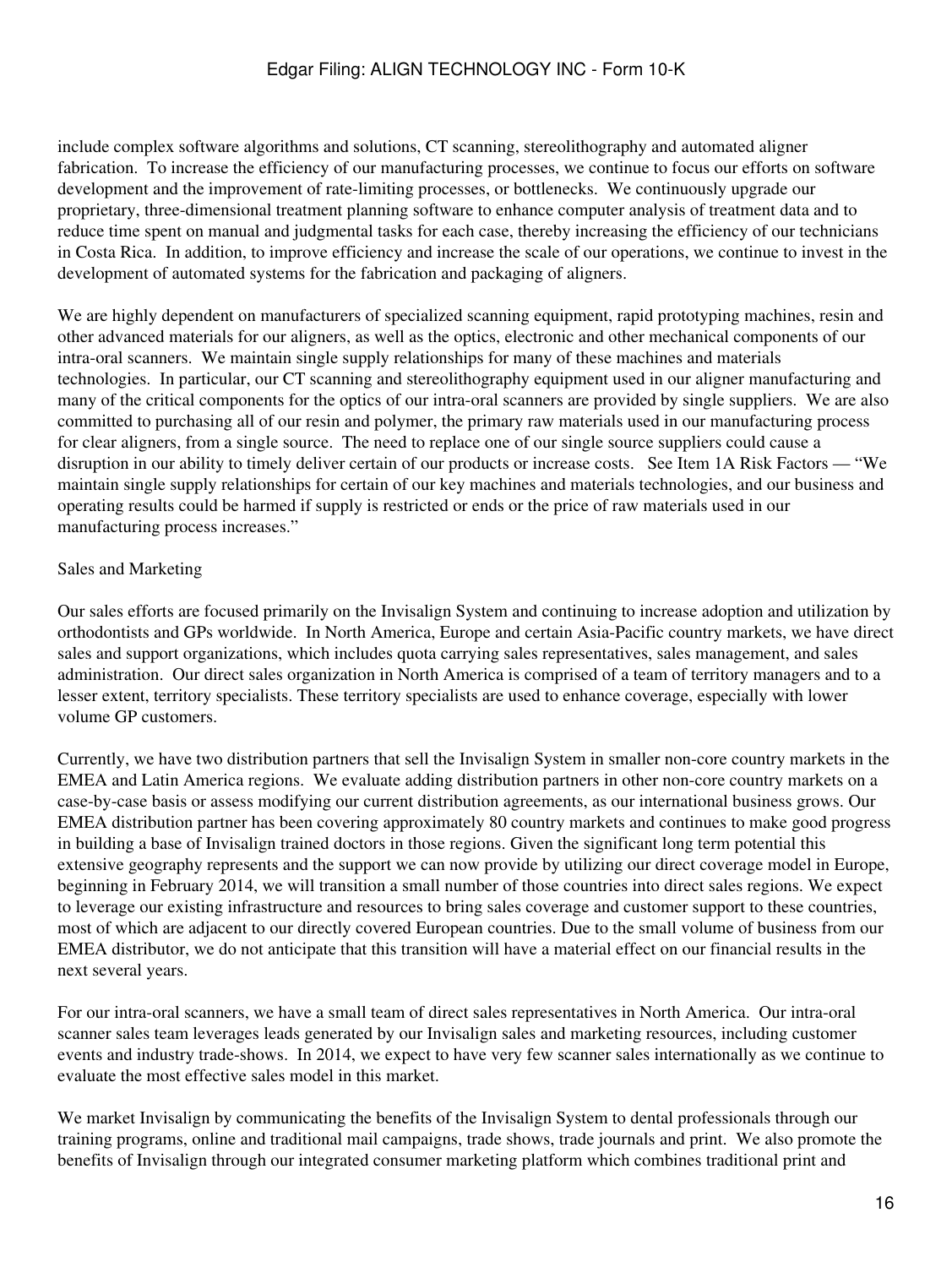broadcast media with a balanced mix of public relations, event marketing, and social media. The goal of this platform is to raise awareness of Invisalign as the best options for a healthy, beautiful smile among adults and teenagers. In addition, our consumer marketing platform enables us to help prospective patients find a great Invisalign treatment practice that can meet their needs. For intra-oral scanners, in addition to leveraging Invisalign customer events and industry trade-shows to communicate the benefits of digital scanning to dental professionals, we also have training programs, educational websites and limited print advertising.

We provide training, marketing and clinical support to orthodontists and GPs. In 2013, we had approximately 38,000 active Invisalign providers.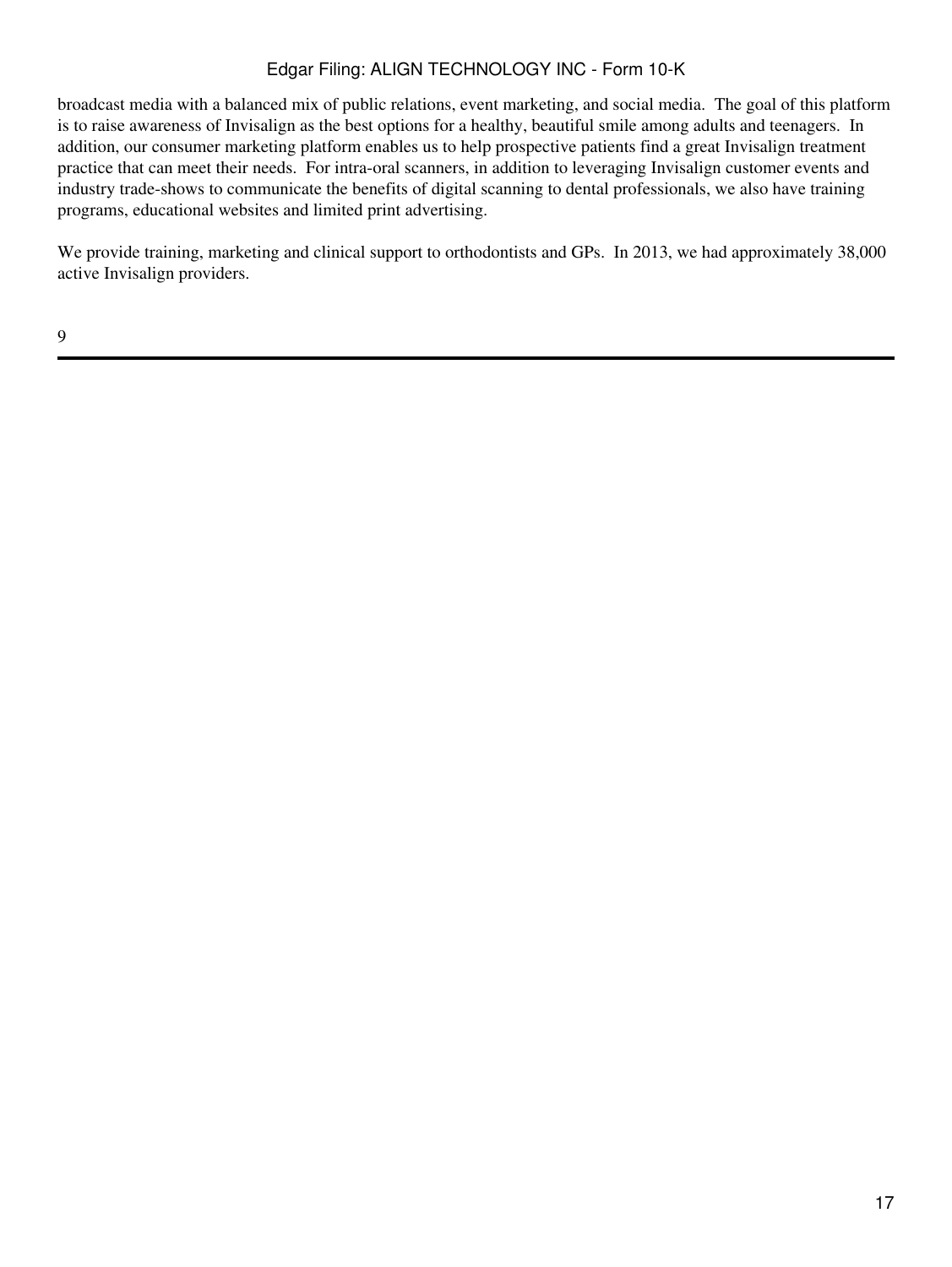#### Research and Development

We are committed to investing in world-class technology development, which we believe is critical to achieving our goal of establishing the Invisalign System as the standard method for treating malocclusion and our intra-oral scanning platform as the preferred scanning protocol for 3D digital scans. Our research and development expenses were \$44.1 million, \$42.9 million, and \$37.2 million for the year ended December 31, 2013, 2012 and 2011, respectively.

Our research and development activities are directed toward developing the technology innovations that we believe will deliver our next generation of products and platforms. Our research and development activities range from accelerating product and clinical innovation, to developing manufacturing process improvements, to researching future technologies and products.

In an effort to demonstrate Invisalign's broad treatment capabilities, various clinical case studies and articles have been published that highlight the clinical applicability of Invisalign to malocclusion cases, including those of severe complexity. We undertake pre-commercialization trials and testing of our technological improvements to the product and manufacturing process.

#### Intellectual Property

We believe our intellectual property position represents a substantial business advantage. As of December 31, 2013, we had 313 issued U.S. patents, 124 pending U.S. patent applications, and 239 foreign issued patents, as well as 116 pending foreign patent applications.

We continue to pursue further intellectual property protection through U.S. and foreign patent applications and non-disclosure agreements. We also seek to protect our software, documentation and other written materials under trade secret and copyright laws. We cannot be certain that patents will be issued as a result of any patent application or that patents that have been issued to us or that may be issued in the future will be found to be valid and enforceable and sufficient to protect our technology or products. Our intellectual property rights may not be successfully asserted in the future or may be invalidated, circumvented or challenged. In addition, the laws of various foreign countries do not protect our intellectual property rights to the same extent as U.S. laws. Our inability to protect our proprietary information could harm our business. Information regarding risks associated with failing to protect our proprietary technology and our intellectual property rights may be found in Item 1A of this Annual Report on Form 10-K under the heading "Risk Factors."

#### Seasonal Fluctuations

General economic conditions impact our business and financial results, and we experience seasonal trends related to our two operating segments, customer channels and the geographic locations that we serve. For example, European sales of Invisalign treatment are often weaker in the summer months due to our customers and their patients being on holiday. In North America, summer is typically the busiest season for orthodontists with practices that have a high percentage of adolescent and teenage patients as many parents want to get their teenagers started in treatment before the start of the school year; however, many GPs are on vacation during this time and therefore tend to start fewer cases. For our SCCS segment, capital equipment sales are often stronger in the fourth calendar quarter. Consequently, these seasonal trends have caused and may continue to cause, fluctuations in our quarterly results, including fluctuations in sequential revenue growth rates.

#### Backlog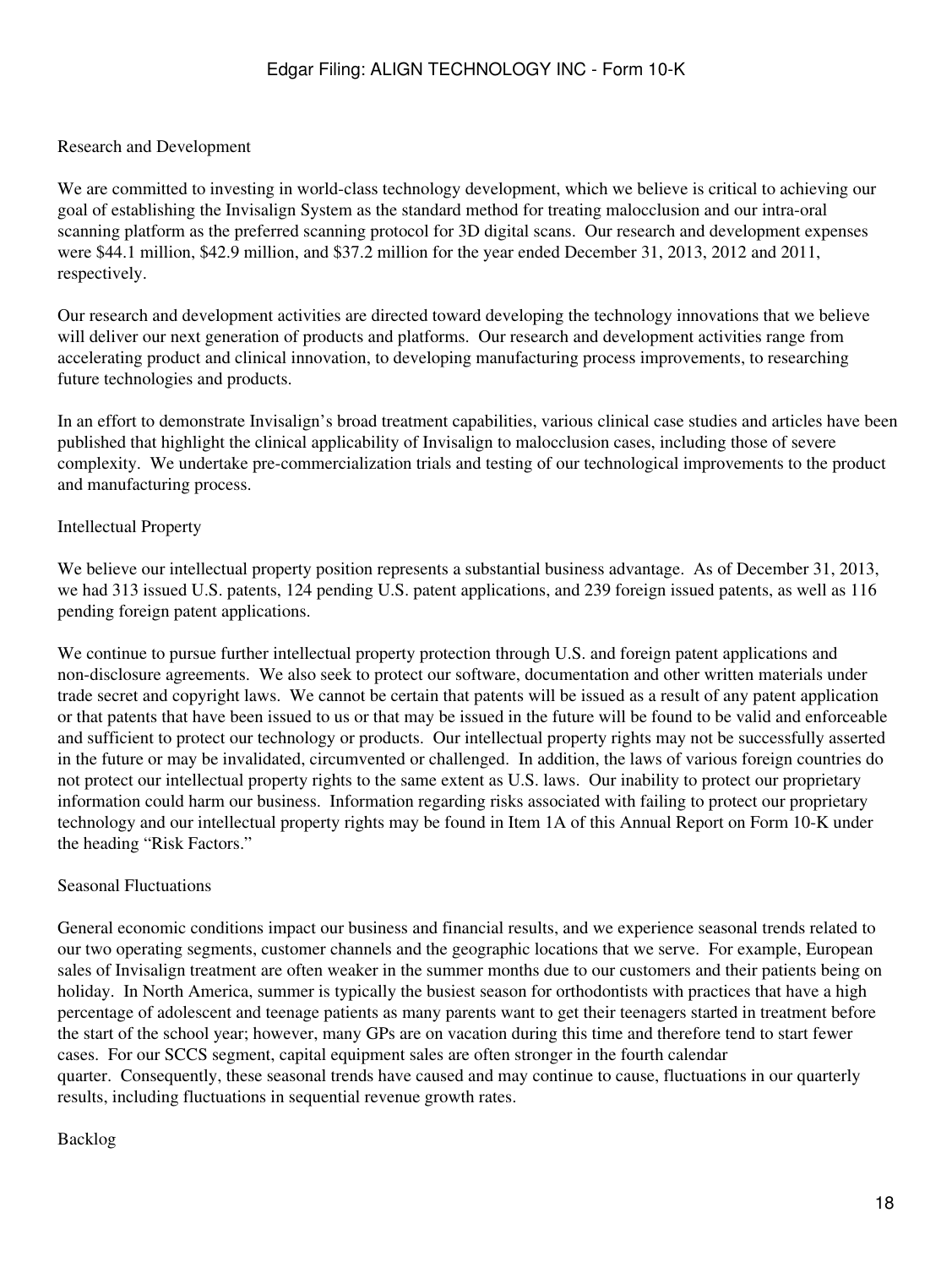Due to the individualized nature of an Invisalign treatment which is prescribed by a doctor, no two cases are alike, and we maintain relatively low levels of backlog. The period from which a treatment data package (or "a case") is received until the acceptance of the digital ClinCheck treatment plan is dependent on the dental professional's discretion to modify, accept or cancel the treatment plan. Therefore, we consider the case a firm order to manufacture aligners once the dental professional has approved the ClinCheck treatment plan. Our Invisalign backlog consists of ClinCheck treatment plans that have been accepted but not yet shipped. Because aligners are shipped shortly after the ClinCheck treatment plan has been accepted, we believe that backlog is not a good indicator of future Invisalign sales. Our quarterly Invisalign revenues can be impacted by the timing of the ClinCheck treatment plan acceptances and our ability to ship those cases in the same quarter. We define our intra-oral scanner backlog as orders where payment is reasonably assured and credit and financing is approved but the scanner has not yet shipped. Our intra-oral scanner backlog as of December 31, 2013 was not material.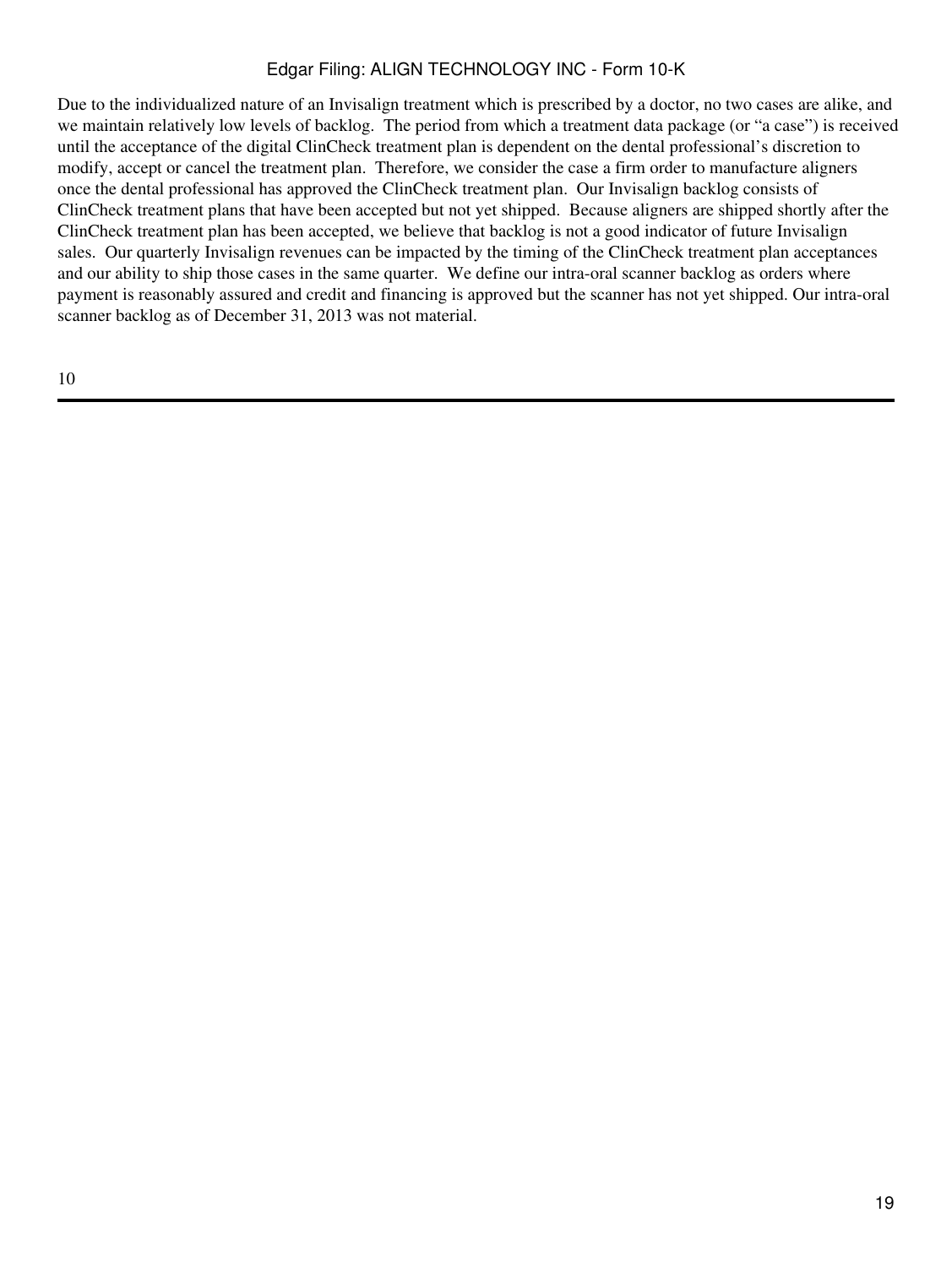#### Competition

We operate in a highly competitive market and we encounter a wide variety of competitors, including larger companies or divisions of larger companies with substantial sales, marketing, research and financial capabilities. We also face competition from early stage companies. Although the number of competitors varies by segment, currently our products compete directly against products manufactured and distributed by various companies, both within and outside the U.S., including Danaher Corporation, 3M, Sirona Dental Systems, Inc. and Dentsply International, Inc. Information regarding risks associated with increased competition may be found in Item 1A of this Annual Report on Form 10-K under the heading "Risk Factors."

Key competitive factors include: •effectiveness of treatment; •price; software features; **a**esthetic appeal of the treatment method; •customer support; •customer online interface; **brand awareness:** •innovation; •distribution network; •comfort associated with the treatment method; •oral hygiene; **ease** of use; and •dental professionals' chair time.

We believe that our products compare favorably with our competitors' products with respect to each of these factors. Government Regulation

In order for us to market our products, we must obtain regulatory authorization and comply with extensive product and quality system regulations. These regulations, including the requirements for approvals or clearance and the time required for regulatory review, vary from country to country. Failure to obtain regulatory approval and to meet all local requirements including language and specific safety standards in any country in which we currently market or plan to market our products could prevent us from marketing products in such countries or subject us to sanctions and fines. The approval by government authorities is unpredictable and uncertain and may not be granted on a timely basis, if at all. Delays in receipt of, or a failure to receive, such approvals or clearances, or the loss of any previously received approvals or clearances, could have a material adverse effect on our business, financial condition, and results of operations.

We believe we are in compliance with all FDA, federal and state laws and International regulatory requirements that are applicable to our products and manufacturing operations. Country-specific regulatory framework and requirements are highlighted in the following examples: U.S.

In the U.S., the Medical Device Amendments of 1976 to the Federal Food, Drug and Cosmetic Act ("FDA Act") and its subsequent amendments, and the regulations, provide the FDA with authority over medical devices and the research, clinical testing, manufacture, labeling, distribution, sale, and promotion of such devices. Medical devices are classified into one of three classes (Class I, II or III). The class to which the device is assigned determines, among other things, the type of pre-marketing submission/application required for market authorization. Our Invisalign aligners and intra-oral scanners are classified as Class II medical devices and we have obtained applicable 510(k)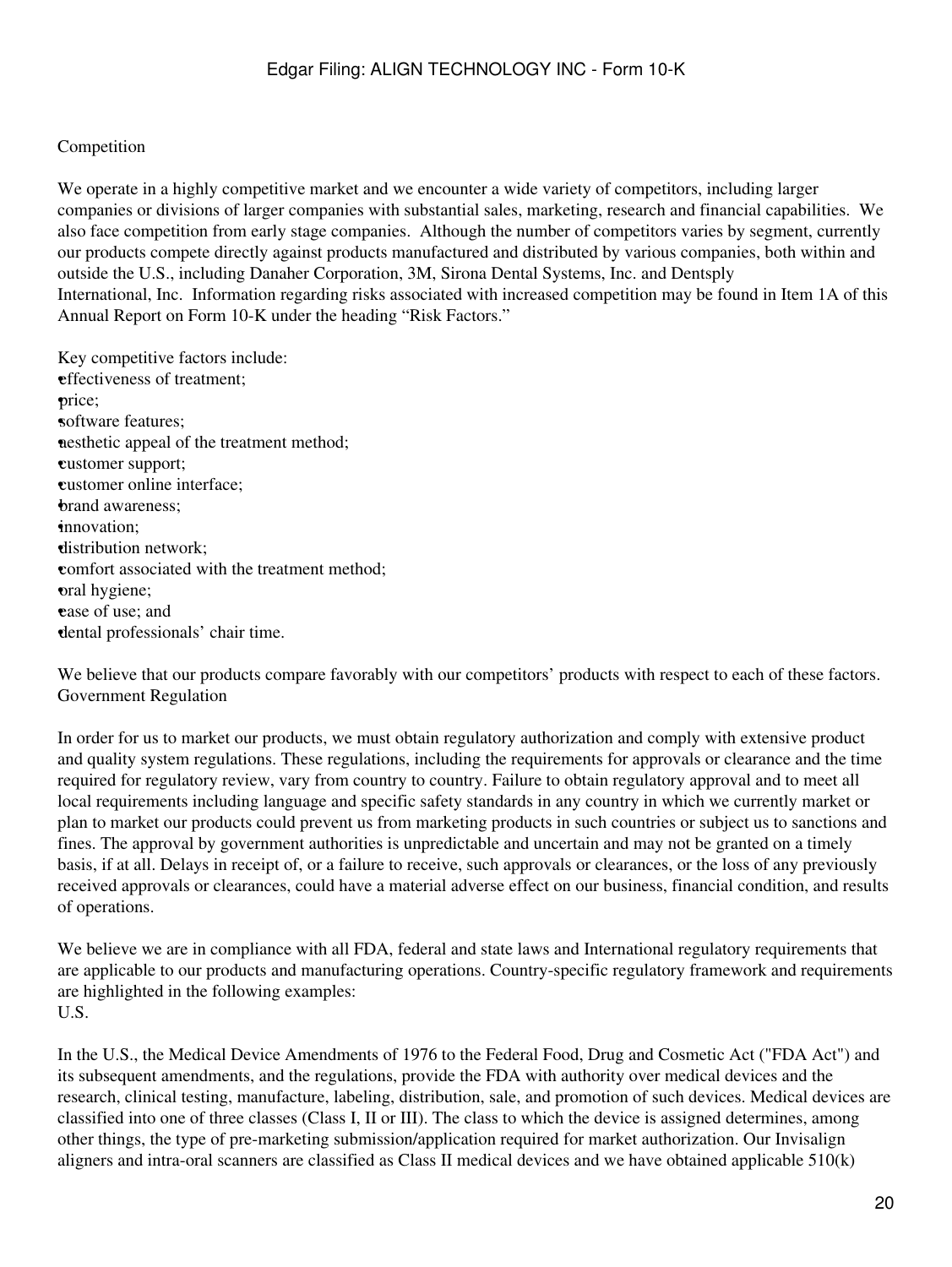clearances for our marketed products.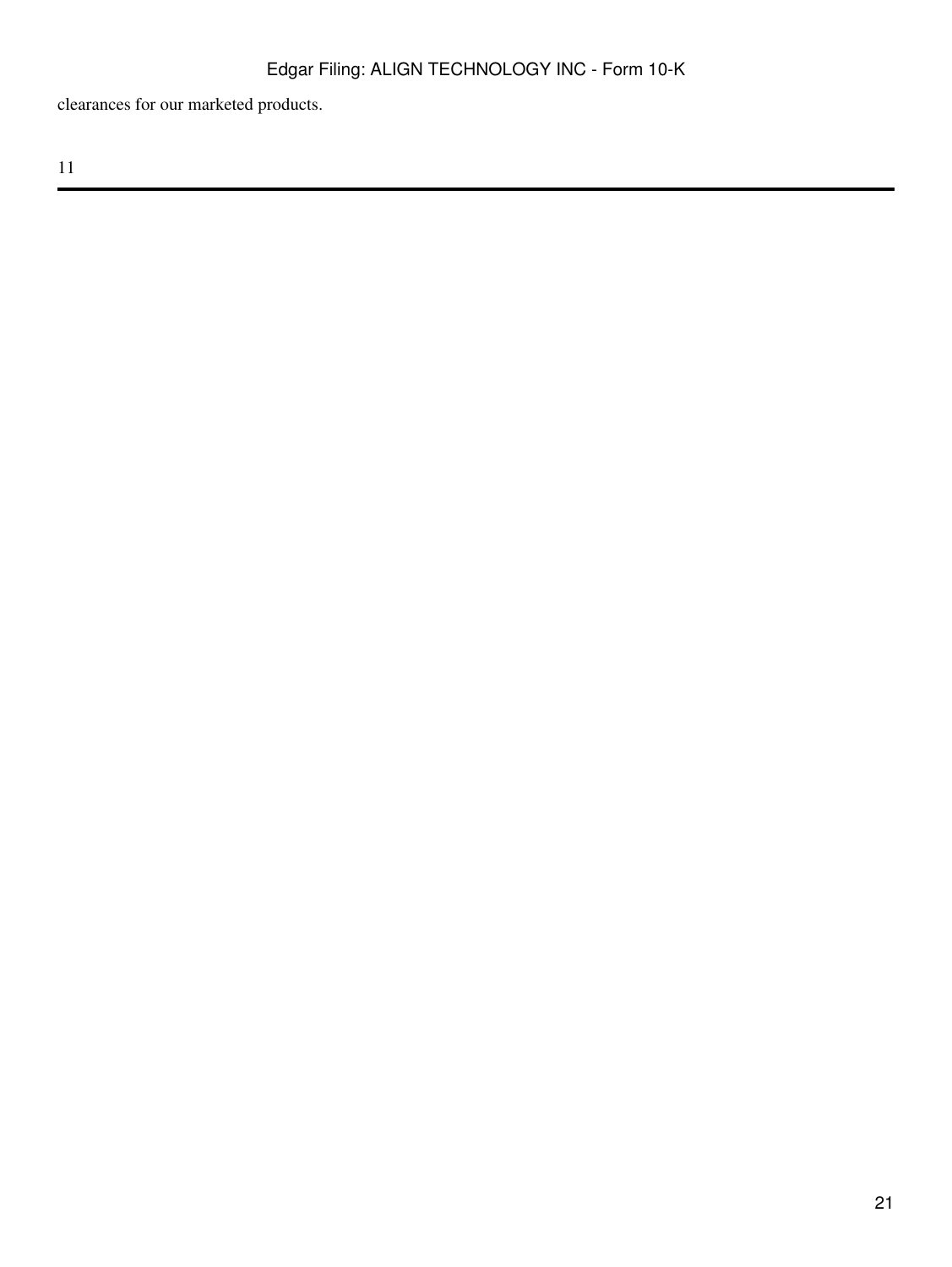The FDA Act also requires manufactured devices to comply with applicable Quality System Regulations which impose certain procedural and documentation requirements upon us with respect to design, development, manufacturing and quality assurance activities, including the reporting of adverse experiences with the use of the device. We are subject to unannounced inspections by regulatory authorities to determine compliance with applicable regulations, and these inspections may include the manufacturing facilities of our subcontractors. Labeling and promotion activities are subject to scrutiny by the FDA and, in certain instances, by the Federal Trade Commission. The FDA actively enforces regulations prohibiting marketing of products for unapproved uses. Noncompliance with applicable requirements can result in, among other things, warning letters, fines, injunctions, civil penalties, recall or seizures of products, total or partial suspension of production, failure of the government to grant pre-market clearance or approval for devices, withdrawal of marketing approvals, and criminal prosecution. The FDA also has the authority to request repair, replacement or refund of the cost of any medical device manufactured or distributed by us.

# European Union

The member states of the European Union ("EU") have adopted the European Medical Device Directives (MDD 93/42/EEC) that form a single set of medical device regulations for all EU member countries. The MDD defines the quality system, safety, and performance requirements to be met by manufacturers for their products, called the Essential Requirements. Certification to ISO 13485, an international standard for quality management systems, demonstrates compliance with the quality system requirements outlined in the MDD. Our Quality Management System is ISO 13485 certified by the British Standards Institute, an approved full scope Notified Body (as defined in the regulations).

# Canada

In Canada, the system of approval for medical devices is governed by the Medical Device Regulations of the Department of Justice (SOR/98-282), including quality system requirements based on ISO 13485, facility registration, and device licensing. The scope of our Quality Management System certification includes the additional requirements defined by Health Canada.

Japan

In Japan, the Ministry of Health, Labour, and Welfare (MHLW), regulates medical devices under the Pharmaceutical Affairs Law ("PAL"). Manufacturers with no local presence in Japan must appoint a Marketing Authorization Holder ("MAH") to manage their device registration process and liaise with the Pharmaceutical and Medical Devices Agency ("PMDA"), Japan's medical device market regulator. Manufacturers of Class II, III and IV devices must implement a quality system compliant with the PAL and MHLW Ordinance #169 (Japan QMS Regulation) and submit QMS Conformity Assessment Application. The scope of our Quality Management System certification includes the additional requirements defined by PAL and Invisalign has been authorized for sale. China

In China, the China Food and Drug Administration ("CFDA") regulates medical devices. The device classification process in China differs significantly from those in the EU and the U.S., and approval of the medical device in the country of origin is required before beginning the registration process. Compliance with U.S. FDA Quality System Requirements and/or ISO 13485 will satisfy CFDA quality management system requirements. CFDA has approved our submission for Invisalign.

### Other Government Oversight

We are also subject to various laws inside and outside the U.S. concerning our relationships with healthcare professionals and government officials, price reporting and regulation, the promotion, sales and marketing of our products and services, the importation and exportation of our products, the operation of our facilities and distribution of our products. As a global company, we are subject to varying degrees of government regulation in the various countries in which we do business, and the general trend is toward increasingly stringent oversight and enforcement. Initiatives sponsored by government agencies, legislative bodies, and the private sector to limit the growth of healthcare expenses generally are ongoing in markets where we do business. It is not possible to predict at this time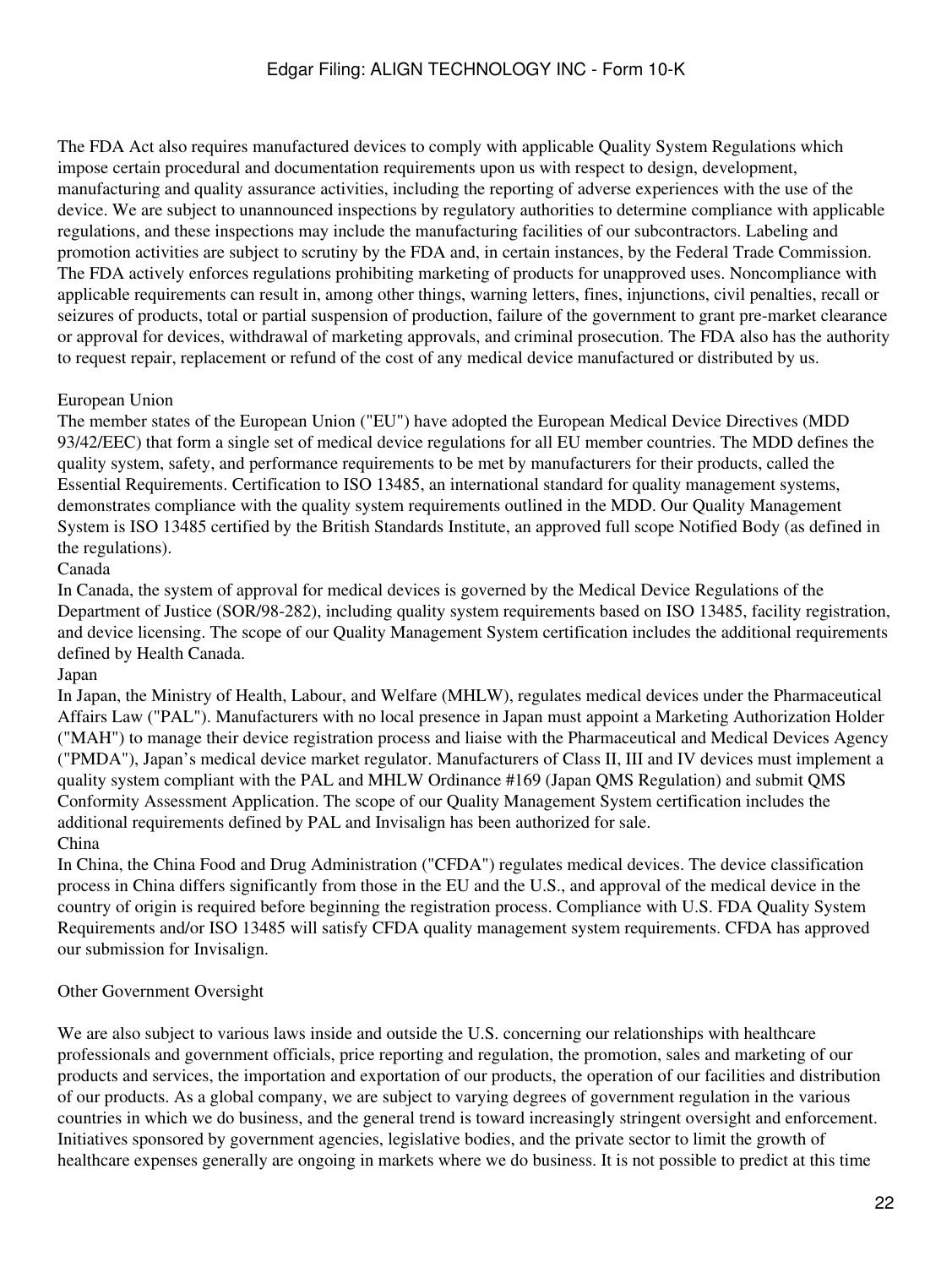the long-term impact of such cost containment measures on our future business.

Our customers are healthcare providers that may be reimbursed by federally funded programs such as Medicaid or a foreign national healthcare program, each of which may offer some degree of oversight. Many government agencies, both domestic and foreign, have increased their enforcement activities with respect to healthcare providers and companies in recent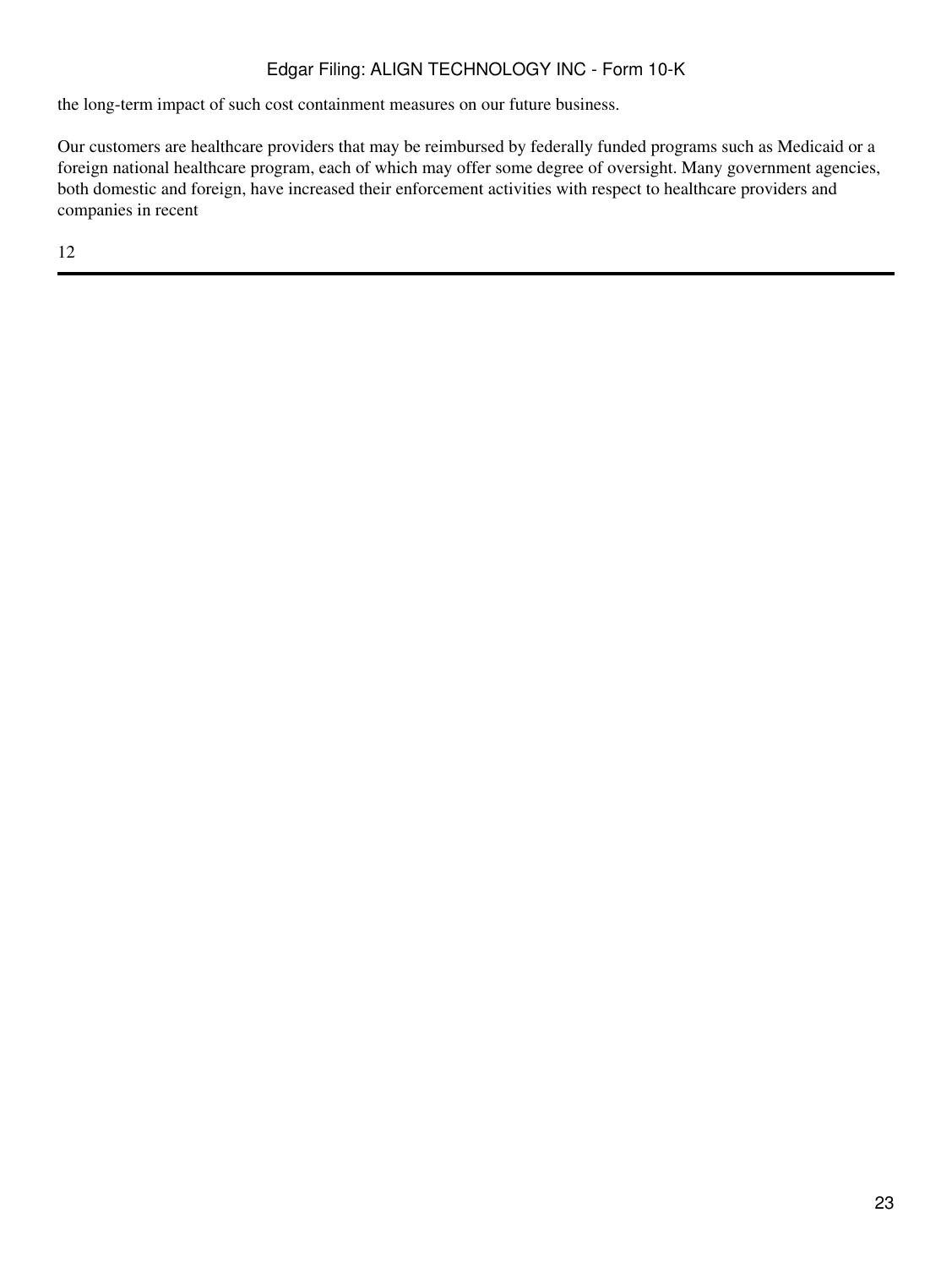years. Enforcement actions and associated defense can be expensive, and any resulting findings carry the risk of significant civil and criminal penalties. For example, the U.S. Federal Physician Payment Sunshine Act recently went into effect, which requires public transparency of transfers of value to physicians.

We are also subject to numerous data protection requirements that span from individual state and national laws in the US to multinational requirements in the EU. In the U.S., final regulations implementing amendments to the Health Insurance Portability and Accountability Act of 1996 ("HIPAA") became effective in the latter part of 2013 with the HIPAA Omnibus Rule. The EU is currently considering a proposal to enact legislation governing data protection which would transform the current mix of European countries' laws to one overarching multinational law. Meanwhile, in the Asia-Pacific region has also seen rapid development of privacy laws, including in Singapore, Hong Kong, and Australia. We believe we have designed our product and service offerings to be compliant with the requirements of applicable data protection laws and regulations. Maintaining systems that are compliant with these laws and regulations is costly and could require complex changes in the way we do business or provide services to our customers and their patients. Additionally, our success may be dependent on the success of healthcare providers in managing data protection requirements.

#### Employees

As of December 31, 2013, we had approximately 3,420 employees, including 2,280 in manufacturing and operations, 640 in sales and marketing which includes customer care, 230 in research and development and 270 in general and administrative functions.

#### Available Information

Our website is located at www.aligntech.com, and our investor relations website is located at http://investor.aligntech.com. The information on or accessible through our websites is not part of this Annual Report on Form 10-K. Our Annual Reports on Form 10-K, Quarterly Reports on Form 10-Q, Current Reports on Form 8-K, our proxy statement on Schedule 14A for our annual stockholders' meeting and amendments to such reports are available, free of charge, on our investor relations website as soon as reasonably practicable after we electronically file or furnish such material with the SEC. Further, a copy of this Annual Report on Form 10-K is located at the SEC's Public Reference Room at 100 F Street, NE, Washington, D.C. 20549. Information on the operation of the Public Reference Room can be obtained by calling the SEC at 1-800-SEC-0330. The SEC maintains an internet site that contains reports, proxy and information statements and other information regarding our filings at www.sec.gov. Executive Officers of the Registrant

<span id="page-23-0"></span>The following table sets forth certain information regarding our executive officers as of February 28, 2014:

| Name                | Age | Position                                                    |
|---------------------|-----|-------------------------------------------------------------|
| Thomas M. Prescott  | 58  | President and Chief Executive Officer                       |
| David L. White      | 58  | <b>Chief Financial Officer</b>                              |
| Jennifer M. Erfurth | 44  | Vice President, Global Human Resources                      |
| Roger E. George     | 48  | Vice President, Legal and Corporate Affairs General Counsel |
| John P. Graham      | 45  | Vice President, Marketing and Chief Marketing Officer       |
| Timothy A. Mack     | 55  | Vice President, Marketing and Business Development          |
| Raphael Pascaud     | 42  | Vice President, International                               |
| Christopher C. Puco | 53  | Vice President, North American Sales                        |
| Zelko Relic         | 49  | Vice President, Research & Development                      |
| Emory M. Wright     | 44  | Vice President, Operations                                  |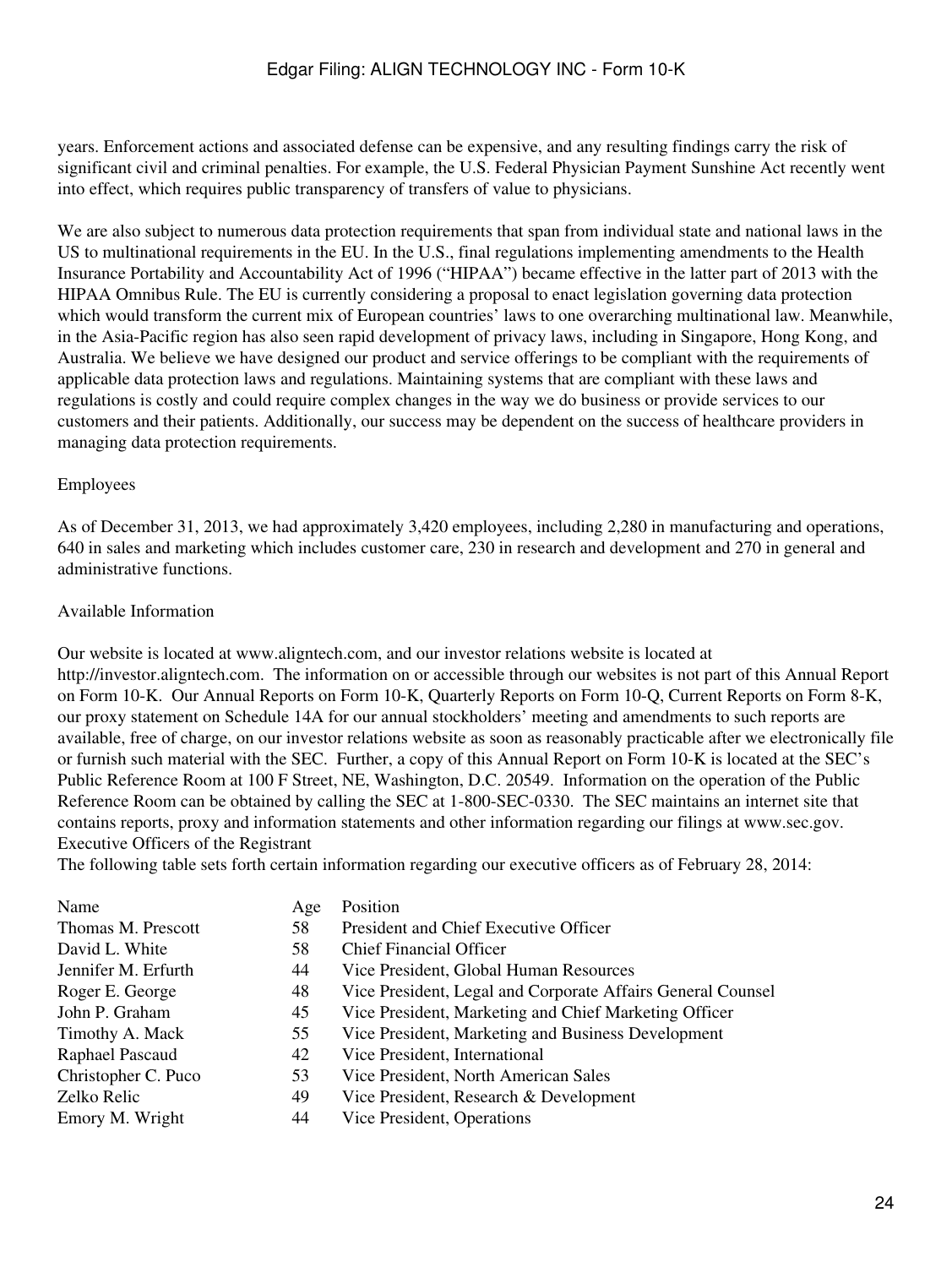Thomas M. Prescott has served as our President and Chief Executive Officer and as a member of our Board of Directors since March 2002. Prior to joining us, Mr. Prescott was President and Chief Executive Officer of Cardiac Pathways, Inc., a publicly-traded medical device company, from May 1999 until its acquisition by Boston Scientific in August 2001. Mr. Prescott then worked as a consultant for Boston Scientific Corporation until January 2002. Prior to working at Cardiac Pathways, Mr. Prescott held various sales, general management and executive roles at Nellcor Puritan Bennett, Inc. from April 1994 to May 1999.

David L. White has served as our Chief Financial Officer ("CFO") since August 2013. Prior to joining us, Mr. White was CFO of Enecsys, Ltd., a privately-held supplier of solar micro inverters and monitoring systems from June 2012. Prior to Enecsys, he was Executive Vice President and CFO at NVIDIA Corporation, a fabless semiconductor company known for its development of advanced graphics and high performance computing processors from February 2009 to June 2011. Prior to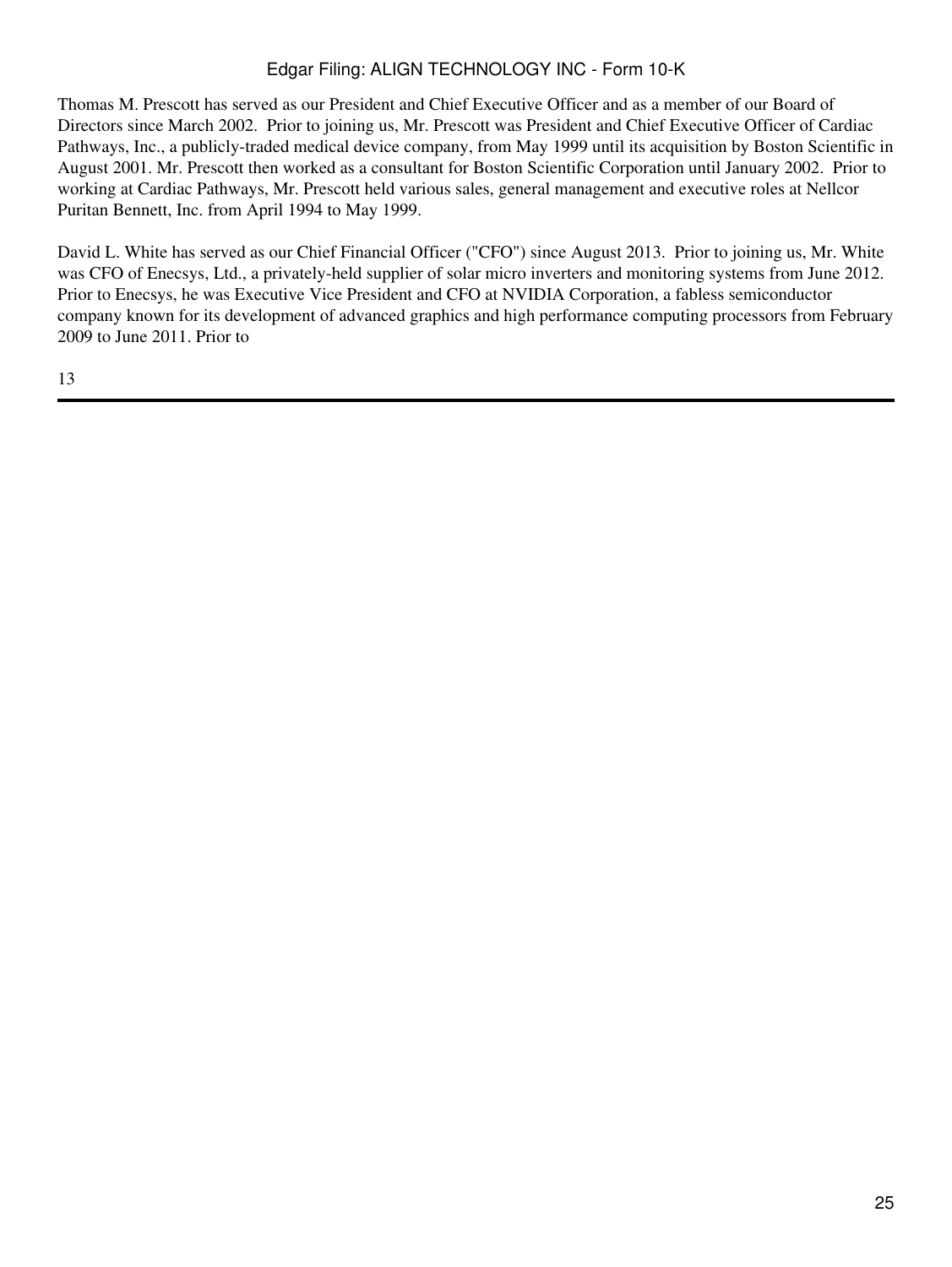NVIDIA, he was Executive Vice President of Finance and CFO at SANMINA-SCI Corporation, which provides contract design, supply chain, and manufacturing services from 2004 to 2009. He also served as CFO at Asyst Technologies Corporation, CEO at Candescent Technologies Corporation, and Senior Vice President of Finance at Connor Peripherals.

Jennifer M. Erfurth has served as our Vice President, Global Human Resources since October 2012. Prior to joining us, Ms. Erfurth was Senior Vice President of Shared Services at Dyno Nobel, Inc., a manufacturer and supplier of industrial explosives, from July 2011 to July 2012, and was Vice President, Human Resources for Federal Signal Corporation prior to that. From 2001 to 2010, Ms. Erfurth held positions of increasing responsibility at Schawk, Inc., most recently as Global Senior Vice President of Human Resources, a position she held from 2007 until her departure in 2010. Earlier in her career, she served as Director of Human Resources at CINTAS Corporation and World Color.

Roger E. George has served as our Vice President, Legal and Corporate Affairs, General Counsel and Corporate Secretary since July 2002. Prior to joining us, Mr. George was the Chief Financial Officer, Vice President of Finance and Legal Affairs and General Counsel of SkyStream Networks, a privately held broadband and broadcast network equipment company. Prior to SkyStream, Mr. George was a partner at Wilson Sonsini Goodrich & Rosati, P.C. in Palo Alto, California.

John P. Graham has served as our Vice President, Marketing and Chief Marketing Officer since July 2013. From 2011 until he joined us, Mr. Graham was Vice President and Chief Marketing Officer at GlaxoSmithKline Consumer Healthcare, a global healthcare company. Prior to GlaxoSmithKline, he was with Johnson & Johnson for 15 years in multiple marketing leadership roles, including Vice President, U.S. Marketing for Johnson & Johnson Vision Care.

Timothy A. Mack has served as our Vice President, Marketing and Business Development since May 2012. He served as Vice President, Business Development since our acquisition of Cadent Holdings, Inc. in April 2011. At Cadent, he was President and Chief Executive Officer since 2009. He joined Cadent in 2005, as Executive Vice President & General Manager where he led the introduction and adoption of Cadent's new 3D digital imaging technology into the market. Prior to Cadent, Mr. Mack was Vice President and General Manager of DENTSPLY Ceramco, a wholly-owned subsidiary of DENTSPLY International. Prior to DENTSPLY, Mr. Mack held a series of management positions in the U.S. and Europe within Consumer Electronics and Medical Imaging Divisions at Eastman Kodak Company.

Raphael Pascaud was appointed Vice President, International in January 2014. He joined Align in 2010 as Vice President and Managing Director for the Europe, Middle East and Africa Region, ("EMEA"). Prior to Align, Mr. Pascaud spent 14 years in various management positions within DePuy, a Johnson & Johnson family of companies, including Vice President Orthopedics of EMEA and Vice President Marketing of International.

Christopher C. Puco has served as our Vice President, North America Sales since December 2012. He joined Align in 2006 as a sales director and in 2008 became senior director for the Eastern sales area. Most recently, as Vice President of Sales Strategy, he led Align's go-to-market strategy and managed the integration of the North American scanner and CAD/CAM services sales organization. Mr. Puco has more than 20 years of experience in the medical device industry, holding sales management positions in both starts-ups and established corporate environments. Prior to Align, he was with United States Surgical Corporation, General Surgical Innovations, Baxter BioSurgery and Fusion Medical Technologies.

Zelko Relic was appointed Vice President, Research & Development in December 2013. Prior to joining Align, Mr. Relic was Vice President, Engineering for Datalogic Automation, a global leader in automatic data capture and industrial automation markets from 2012. Mr. Relic was previously Vice President, Engineering at Danaher Corporation, Accu-Sort Systems business from 2010 to 2012 before it was acquired by Datalogic Automation. From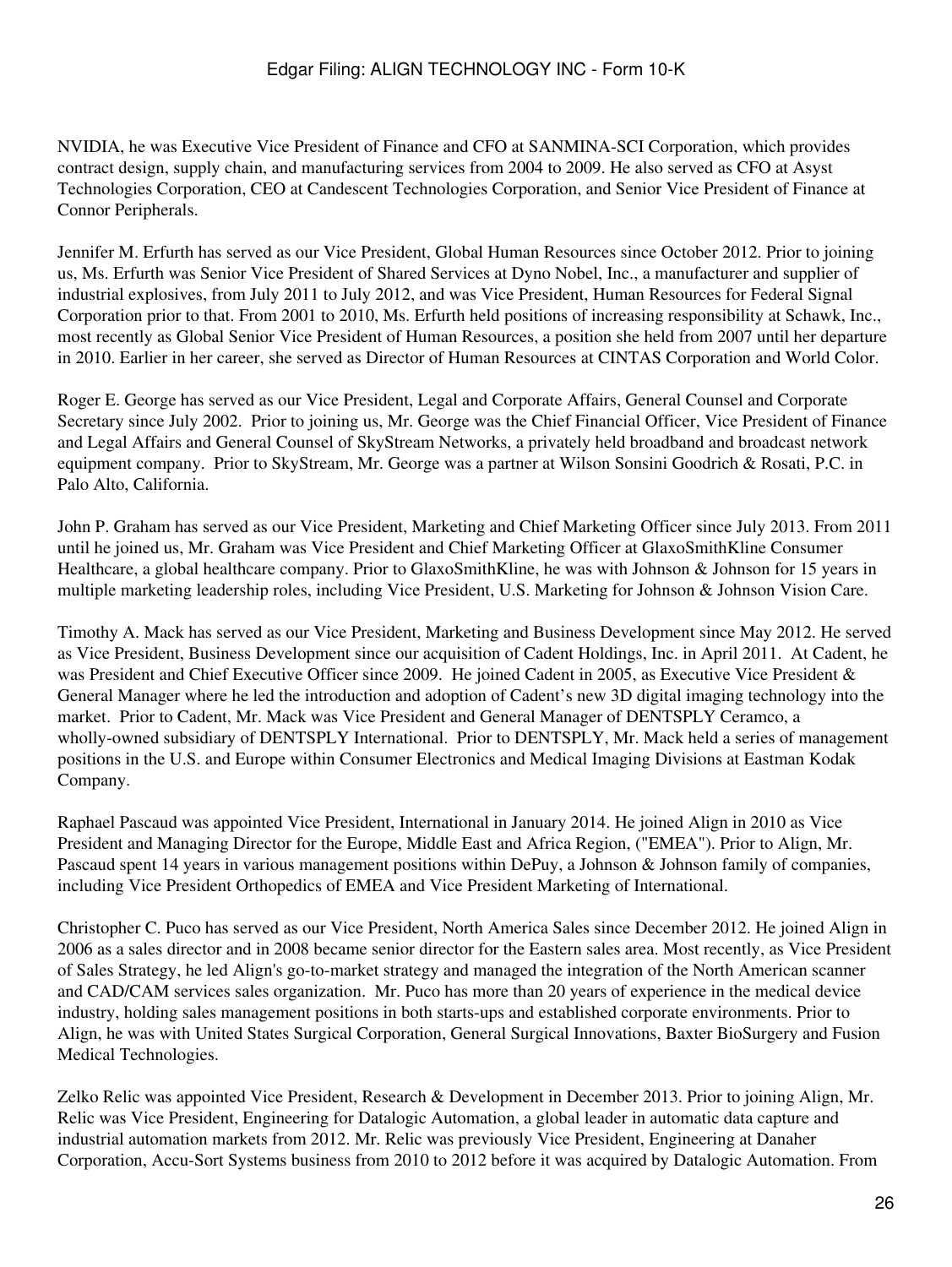2005 to 2010, he was Vice President at Siemens Medical Solutions USA and from 2002 to 2004 he held senior management positions in engineering at Kulicke & Soffa Industries, designers and manufactures of semiconductor products. He also held management positions at KLA-Tencor, manufacturer of metrology tools from 1994 to 2000.

Emory M. Wright has served as our Vice President, Operations since December 2007. He has been with us since March 2000, predominantly in manufacturing and operations roles. Previously, Mr. Wright served as Vice President, Manufacturing and, most recently, was General Manager of New Product Development. Prior to joining us, Mr. Wright was Senior Manufacturing Manager at Metrika, Inc. a medical device manufacturer, from May 1999 to March 2000. From July 1994 to May 1999, Mr. Wright served as Manager of Manufacturing and Process Development for Metra Biosystems Inc.

<span id="page-26-0"></span>ITEM 1A.RISK FACTORS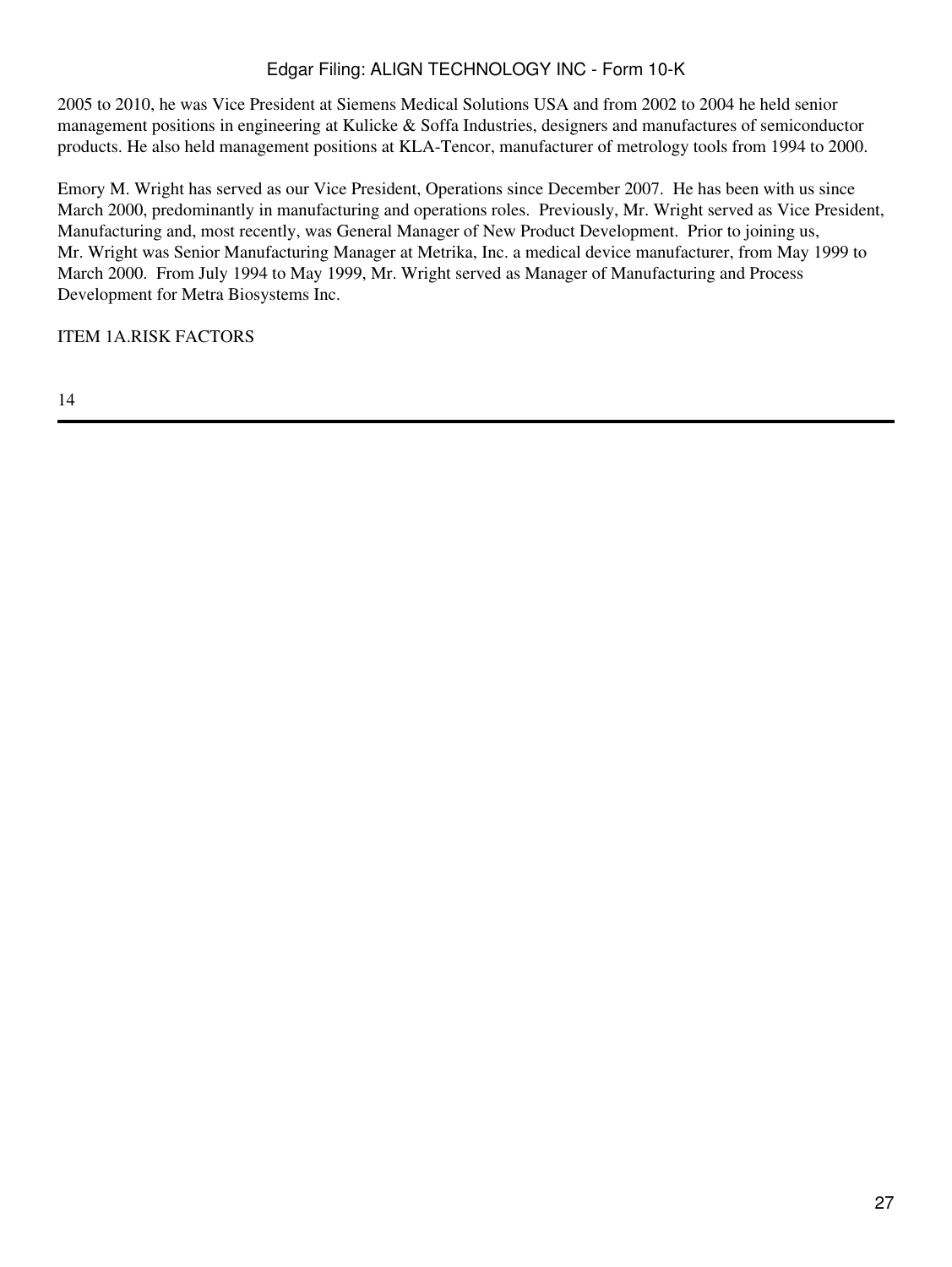We depend on the sale of the Invisalign System for the vast majority of our net revenues, and any decline in sales of Invisalign treatment for any reason, a continued weakness in general economic conditions, or a decline in average selling prices would adversely affect net revenues, gross margin and net income.

We expect that net revenues from the sale of the Invisalign System, primarily Invisalign Full and Invisalign Teen, will continue to account for the vast majority of our total net revenues for the foreseeable future. Continued and widespread market acceptance of Invisalign by orthodontists, GPs and consumers is critical to our future success. If orthodontists and GPs experience a reduction in consumer demand for orthodontic services, if consumers prove unwilling to adopt Invisalign as rapidly as we anticipate or in the volume that we anticipate, if orthodontists or GPs choose to use a competitive product rather than Invisalign or if the average selling price of our product declines, our operating results would be harmed.

Demand for our products may not increase as rapidly as we anticipate due to a variety of factors including a continued weakness in general economic conditions.

Consumer spending habits are affected by, among other things, prevailing economic conditions, levels of employment, salaries and wage rates, gas prices, consumer confidence and consumer perception of economic conditions. A general slowdown in the U.S. economy and certain international economies or an uncertain economic outlook would adversely affect consumer spending habits which may, among other things, result in a decrease in the number of overall orthodontic case starts, reduced patient traffic in dentists' offices, reduction in consumer spending on higher value procedures or a reduction in the demand for dental services generally, each of which would have a material adverse effect on our sales and operating results. Continued weakness in the global economy results in a challenging environment for selling dental technologies and dentists may postpone investments in capital equipment, such as intra-oral scanners. In addition, Invisalign treatment, which currently accounts for the vast majority of our net revenues, represents a significant change from traditional orthodontic treatment, and customers and consumers may be reluctant to accept it or may not find it preferable to traditional treatment. We have generally received positive feedback from orthodontists, GPs and consumers regarding Invisalign treatment as both an alternative to braces and as a clinical method for treatment of malocclusion, but a number of dental professionals believe that Invisalign treatment is appropriate for only a limited percentage of their patients. Increased market acceptance of all of our products will depend in part upon the recommendations of dental professionals, as well as other factors including effectiveness, safety, ease of use, reliability, aesthetics, and price compared to competing products.

The frequency of use of the Invisalign System by orthodontists or GPs may not increase at the rate that we anticipate or at all.

One of our key objectives is to continue to increase utilization, or the adoption and frequency of use, of the Invisalign System by new and existing customers. If utilization of the Invisalign System by our existing and newly trained orthodontists or GPs does not occur or does not occur as quickly as we anticipate, our operating results could be harmed.

We may experience declines in average selling prices of our products which may decrease our net revenues.

In response to challenges in our business, including increased competition, we have in the past reduced the list price of our products. We also provide volume based discount programs to our doctors. In addition, we sell a number of products at different list prices. If we introduce any price reductions or consumer rebate programs; if we expand our discount programs in the future or participation in these programs increases; if our product mix shifts to lower priced products or products that have a higher percentage of deferred revenue; or if sales by our distributors grows at a faster pace than our direct sales, our average selling prices would be adversely affected and our net revenues, gross profit, gross margin and net income may be reduced. Furthermore, although the U.S. dollar is our reporting currency, a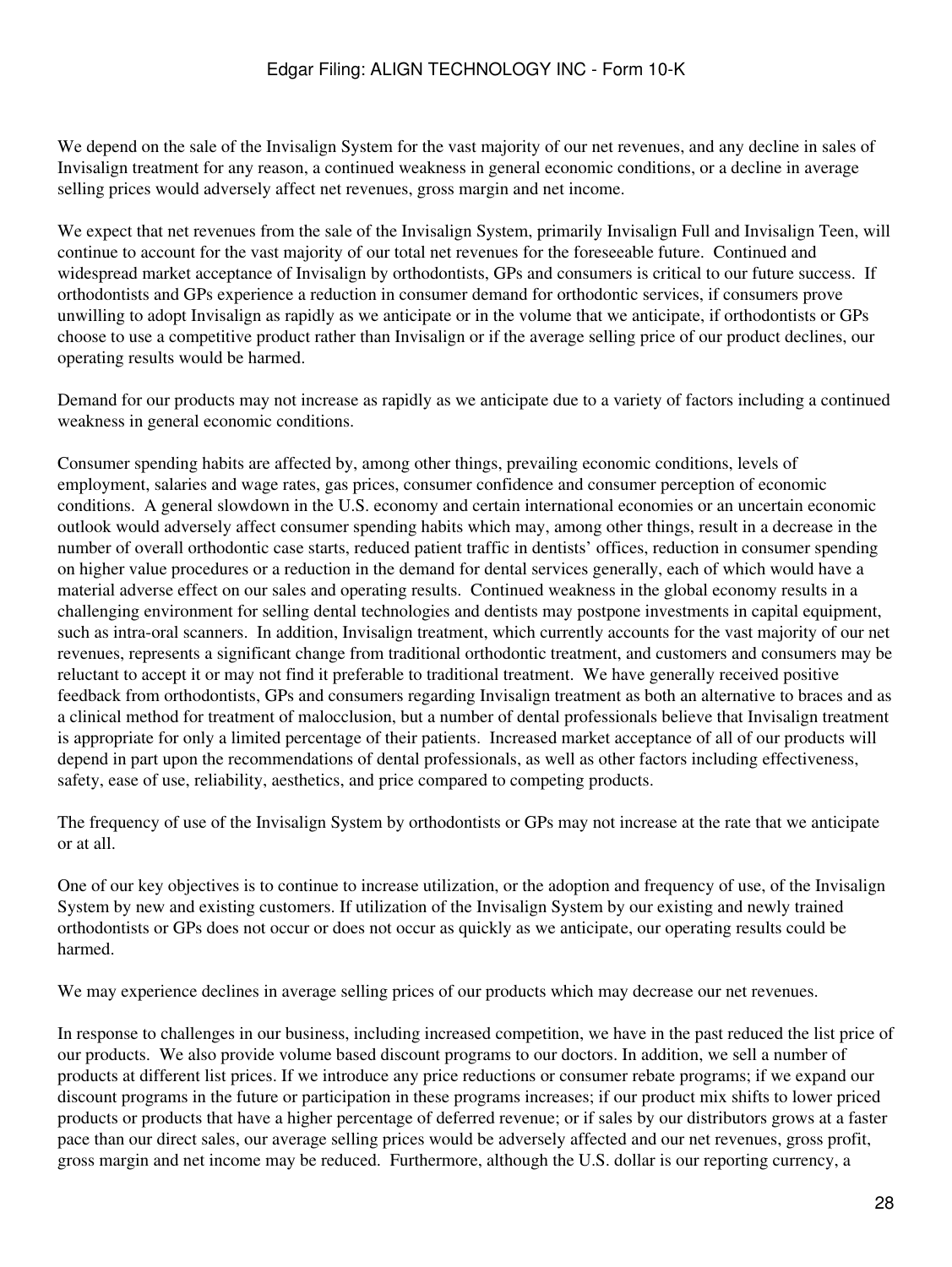portion of our net revenues and net income are generated in foreign currencies. Net revenues and net income generated by subsidiaries operating outside of the U.S. are translated into U.S. dollars using exchange rates effective during the respective period and are affected by changes in exchange rates. As a result, negative movements in currency exchange rates against the U.S. dollar will adversely affect our average selling price and consequently the amount of net revenues and net income in our consolidated financial statements.

As we continue to grow, we are subject to growth related risks, including risks related to excess or constrained capacity at our existing facilities.

We are subject to growth related risks, including capacity constraints and pressure on our internal systems and personnel. In order to manage current operations and future growth effectively, we will need to continue to implement and improve our operational, financial and management information systems and to hire, train, motivate, manage and retain employees. We may be unable to manage such growth effectively. Any such failure could have a material adverse impact on our business, operations and prospects.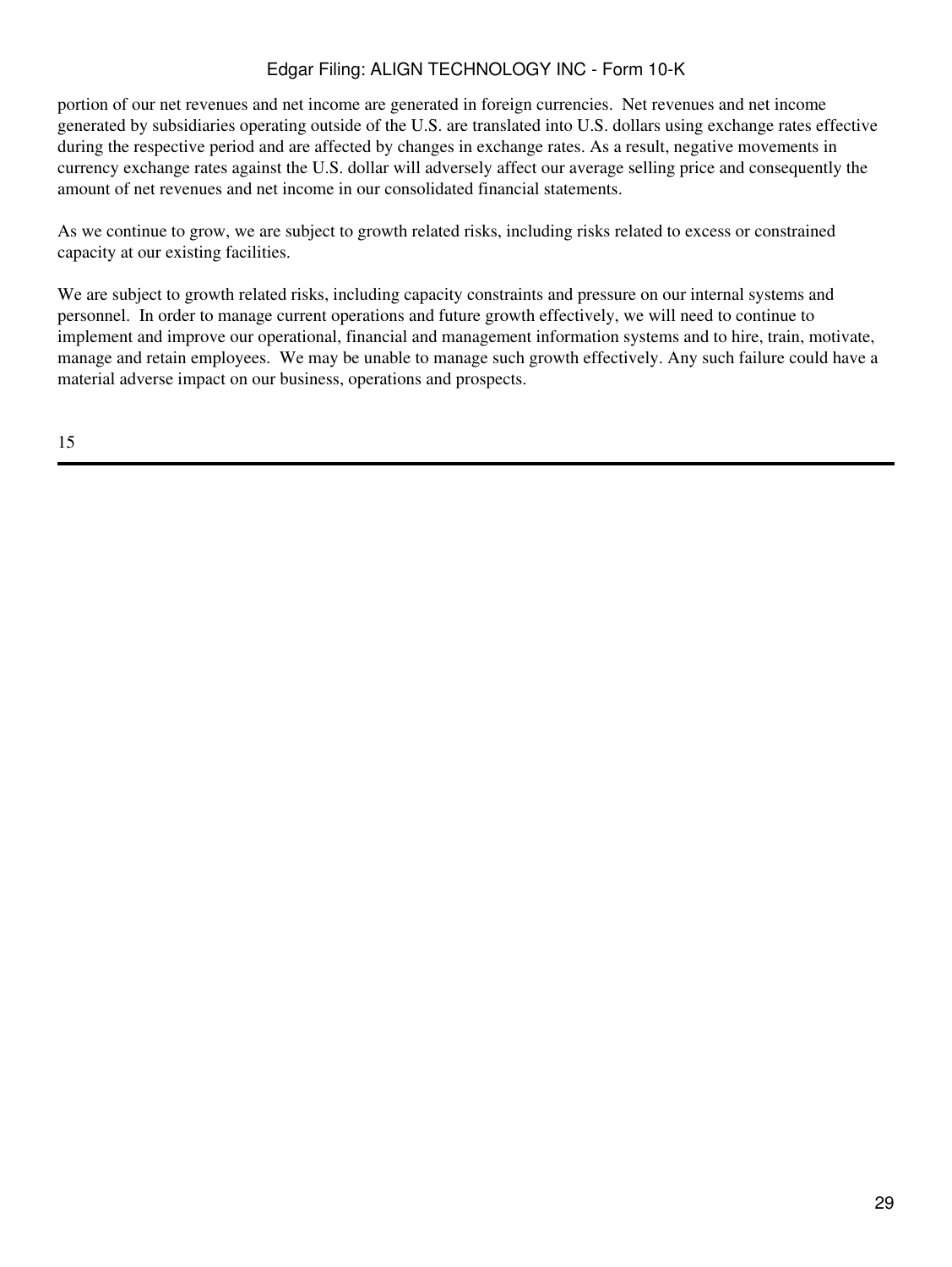Because we cannot always immediately adapt our production capacity and related cost structures to changing market conditions, our manufacturing capacity may at times exceed or fall short of our production requirements. In addition, if product demand decreases or we fail to forecast demand accurately, we could be required to write off inventory or record excess capacity charges, which would lower our gross margin. Any or all of these problems could result in the loss of customers, provide an opportunity for competing products to gain market acceptance and otherwise harm our business and financial results.

We may never achieve the anticipated benefits from our acquisitions which may have an adverse effect on our business.

We acquired Cadent Holdings, Inc. in April 2011 for their people, their technology and their existing revenue streams such as, OrthoCAD iRecord and OrthoCAD iCast in addition to their intra-oral scanning technology. This acquisition is expected to strengthen our ability to drive adoption of Invisalign treatment by integrating more fully with mainstream tools and procedures in doctors' practices. In addition, we believe that the combination of the two companies will help accelerate the use of intra-oral scanning in the dental industry by leveraging Align's global sales reach, extensive professional and consumer marketing capabilities and large customer base. We completed the acquisition of our Asia Pacific distributor on April 30, 2013.

We may experience difficulties in achieving the anticipated financial or strategic benefits of these acquisitions. Potential risks include:

•slower adoption or lack of acceptance for intra-oral scanning products in general or our chairside features; •our inability to increase utilization by integrating Invisalign treatment more fully with intra-oral scanners; with our existing business; difficulty in integrating the technology, operations, internal accounting controls or work force of the acquired business

•diversion of management resources and focus from ongoing business matters;

retention of key employees following the acquisition;

• lower-priced scanners which we expect will lengthen the customer evaluation process and may result in price continued changes in the competitive environment, including recent announcements from competitors of new reductions and/or loss of sales;

and the Asia Pacific region; difficulty dealing with tax, employment, logistics, and other related issues unique to international operations in Israel

•possible impairment of relationships with employees and customers as a result of the integration;

which may make it more difficult to implement and harmonize worldwide financial reporting, accounting, billing, possible inconsistencies in standards, controls, procedures and policies among the acquired businesses and Align, information technology and other systems;

involving Israel may cause interruption or suspension of business operations without warning; and involving Israel may cause interruption or suspension of business operations without warning; and a large portion of Cadent's operations are located in Israel, accordingly, any increase in hostilities in the Middle East • impairment of goodwill, impairment of intangible assets and/or asset impairment charges. negative impact on our results of operations and financial condition from acquisition-related charges, further

If we cannot successfully integrate the acquired business with our existing business, our results of operations and financial condition could be adversely affected.

If we fail to sustain or increase profitability or revenue growth in future periods, the market price for our common stock may decline.

If we are to sustain or increase profitability in future periods, we will need to continue to increase our net revenues, while controlling our expenses. Because our business is evolving, it is difficult to predict our future operating results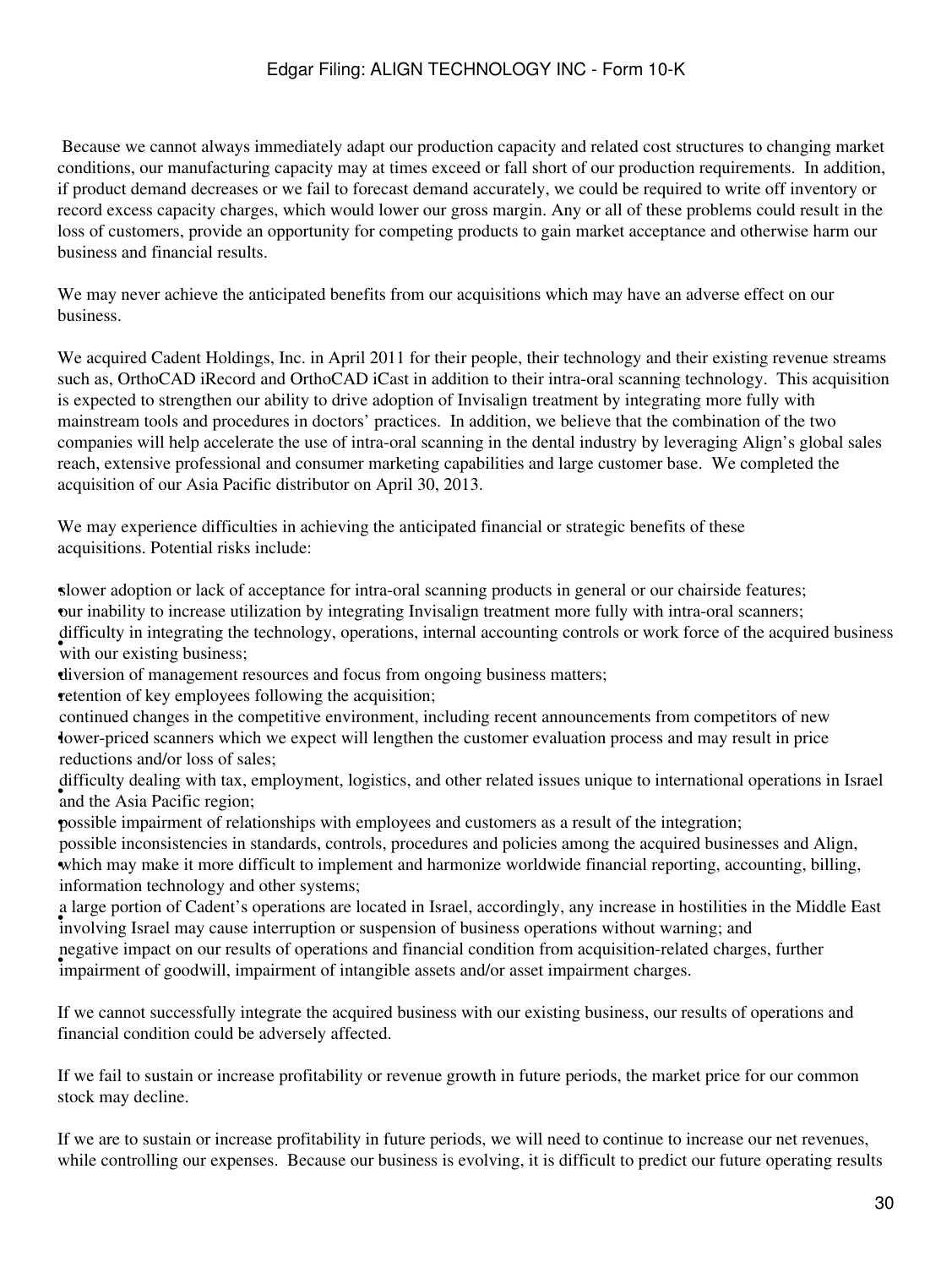or levels of growth, and we have in the past not been and may in the future not be able to sustain our historical growth rates. If we do not increase profitability or revenue growth or otherwise meet the expectations of securities analysts or investors, the market price of our common stock will likely decline.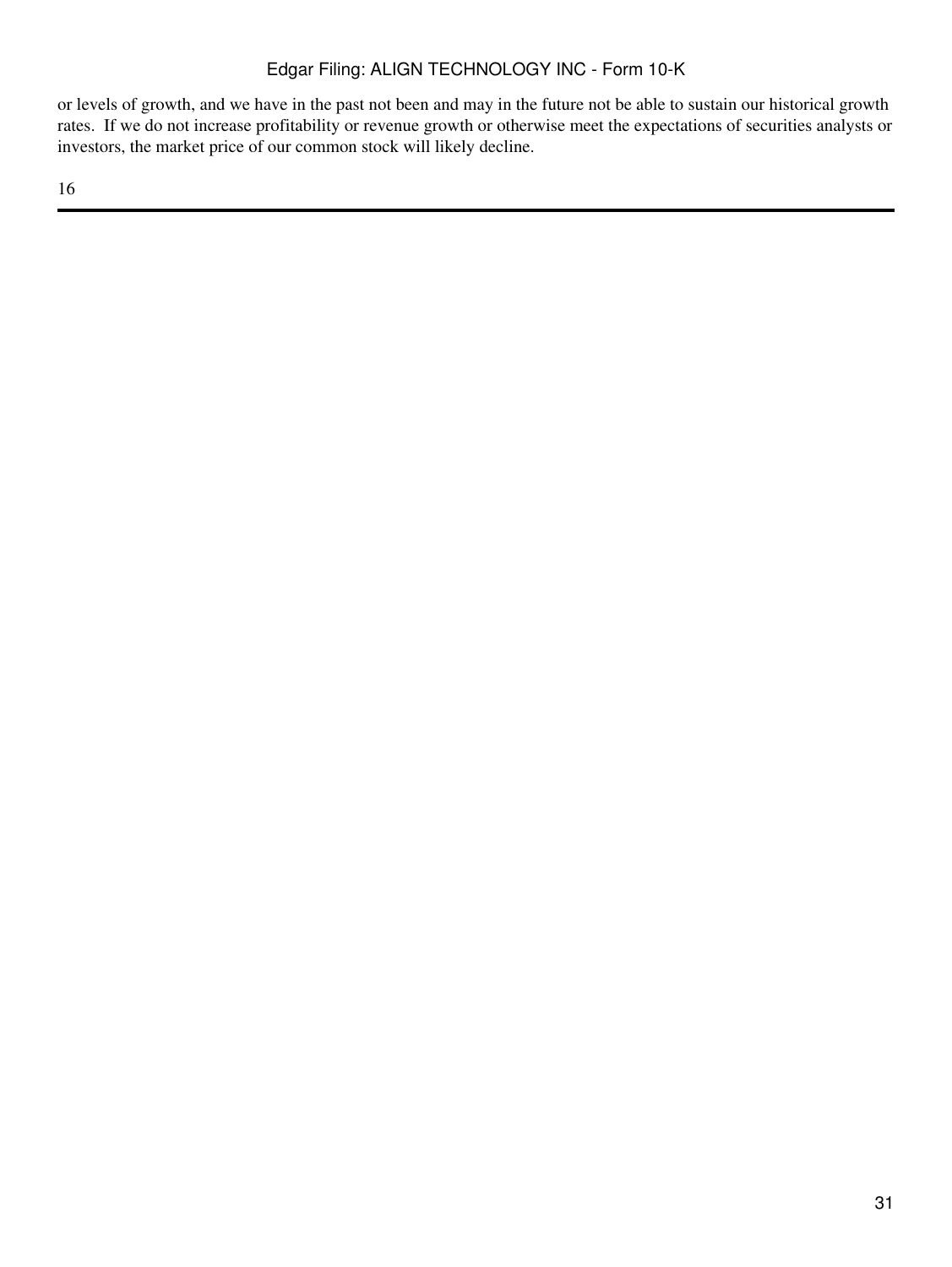Our financial results have fluctuated in the past and may fluctuate in the future which may cause volatility in our stock price.

Our operating results have fluctuated in the past and we expect our future quarterly and annual operating results to fluctuate as we focus on increasing doctor and consumer demand for our products. These fluctuations could cause our stock price to decline or significantly fluctuate. Some of the factors that could cause our operating results to fluctuate include:

imited visibility into and difficulty predicting the level of activity in our customers' practices from quarter to quarter; •weakness in consumer spending as a result of the slowdown in the U.S. economy and global economies;

- changes in relationships with our
- distributors;

•

and the delay between case receipts and case shipments, could have an impact on which quarter revenue can be changes in the timing of receipt of Invisalign case product orders during a given quarter which, given our cycle time recognized;

•fluctuations in currency exchange rates against the U.S. dollar;

•changes in product mix;

Intra-oral scanner installations, which may impact the timing of when revenue is recognized; our inability to predict from period to period the number of trainers or the availability of doctors required to complete

•if participation in our customer rebate program increases our average selling price will be adversely affected;

•seasonal fluctuations in the number of doctors in their offices and their availability to take appointments; •success of or changes to our marketing programs from quarter to quarter;

•our reliance on our contract manufacturers for the production of sub-assemblies for our intra-oral scanners; timing of industry tradeshows;

• promotions or as a result of changes to critical accounting estimates or new accounting pronouncements; changes in the timing of when revenue is recognized, including as a result of the introduction of new products or •changes to our effective tax rate;

•unanticipated delays in production caused by insufficient capacity or availability of raw materials;

new production processes, power outages or natural or other disasters beyond our control; any disruptions in the manufacturing process, including unexpected turnover in the labor force or the introduction of

•the development and marketing of directly competitive products by existing and new competitors;

become less competitive or obsolete; major changes in available technology or the preferences of customers may cause our current product offerings to

naggressive price competition from competitors;

•costs and expenditures in connection with litigation;

of enhancements or new products; the timing of new product introductions by us and our competitors, as well as customer order deferrals in anticipation

any of which results in changes in consumer spending habits, consumers unable or unwilling to visit the orthodontist disruptions to our business due to political, economic or other social instability, including the impact of an epidemic or general practitioners office, as well as any impact on workforce absenteeism;

•inaccurate forecasting of net revenues, production and other operating costs; and

•investments in research and development to develop new products and enhancements.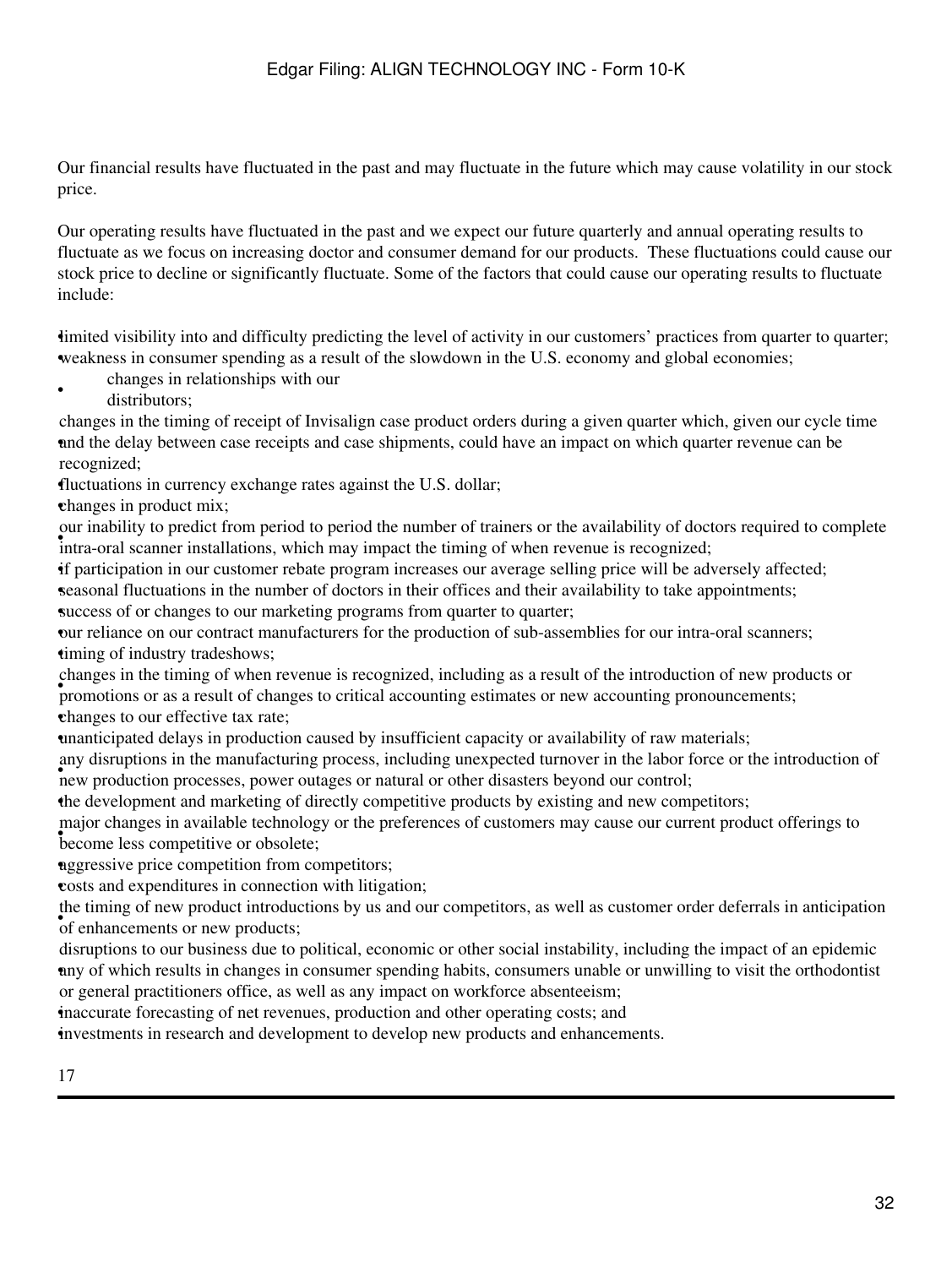To respond to these and other factors, we may need to make business decisions that could adversely affect our operating results such as modifications to our pricing policy, business structure or operations. Most of our expenses, such as employee compensation and lease payment obligations, are relatively fixed in the short term. Moreover, our expense levels are based, in part, on our expectations regarding future revenue levels. As a result, if our net revenues for a particular period fall below our expectations, whether caused by changes in consumer spending, consumer preferences, weakness in the U.S. or global economies, changes in customer behavior related to advertising and prescribing our product, or other factors, we may be unable to adjust spending quickly enough to offset any shortfall in net revenues. Due to these and other factors, we believe that quarter-to-quarter comparisons of our operating results may not be meaningful. You should not rely on our results for any one quarter as an indication of our future performance.

Our future success may depend on our ability to develop, successfully introduce and achieve market acceptance of new products.

Our future success may depend on our ability to develop, manufacture, market, and obtain regulatory approval or clearance of new products. There can be no assurance that we will be able to successfully develop, sell and achieve market acceptance of these and other new products and applications and enhanced versions of our existing product or software. The extent of, and rate at which, market acceptance and penetration are achieved by future products is a function of many variables, which include, among other things, our ability to:

•correctly identify customer needs and preferences and predict future needs and preferences; •include functionality and features that address customer requirements;

•ensure compatibility of our computer operating systems and hardware configurations with those of our customers; •allocate our research and development funding to products with higher growth prospects;

•anticipate and respond to our competitors' development of new products and technological innovations;

•differentiate our offerings from our competitors' offerings;

innovate and develop new technologies and applications;

•the availability of third-party reimbursement of procedures using our products;

•obtain adequate intellectual property rights; and

•encourage customers to adopt new technologies.

If we fail to accurately predict customer needs and preferences or fail to produce viable technologies, we may invest heavily in research and development of products that do not lead to significant revenue. Even if we successfully innovate and develop new products and produce enhancements, we may incur substantial costs in doing so, and our profitability may suffer. In addition, even if our new products are successfully introduced, it is unlikely that they will rapidly gain market share and acceptance primarily due to the relatively long period of time it takes to successfully treat a patient with Invisalign. Since it takes approximately 12 to 24 months to treat a patient, our customers may be unwilling to rapidly adopt our new products until they successfully complete at least one case or until more historical clinical results are available.

Our ability to market and sell new products may also be subject to government regulation, including approval or clearance by the FDA, and foreign government agencies. Any failure in our ability to successfully develop and introduce or achieve market acceptance of our new products or enhanced versions of existing products could have a material adverse effect on our operating results and could cause our net revenues to decline.

A disruption in the operations of our primary freight carrier or higher shipping costs could cause a decline in our net revenues or a reduction in our earnings.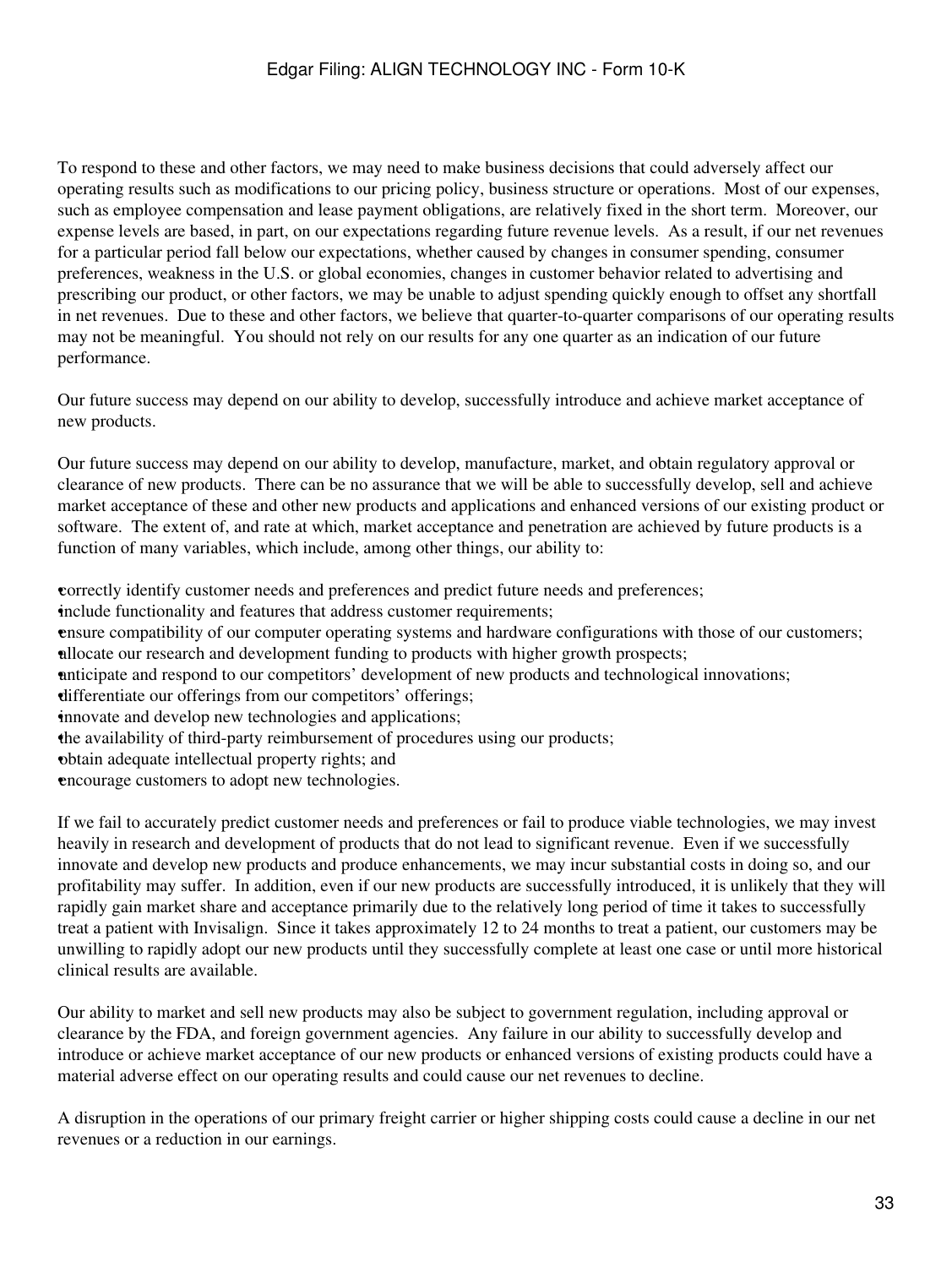We are dependent on commercial freight carriers, primarily UPS, to deliver our products to our customers. If the operations of these carriers are disrupted for any reason, we may be unable to deliver our products to our customers on a timely basis. If we cannot deliver our products in an efficient and timely manner, our customers may reduce their orders from us and our net revenues and operating profits could materially decline. In a rising fuel cost environment, our freight costs will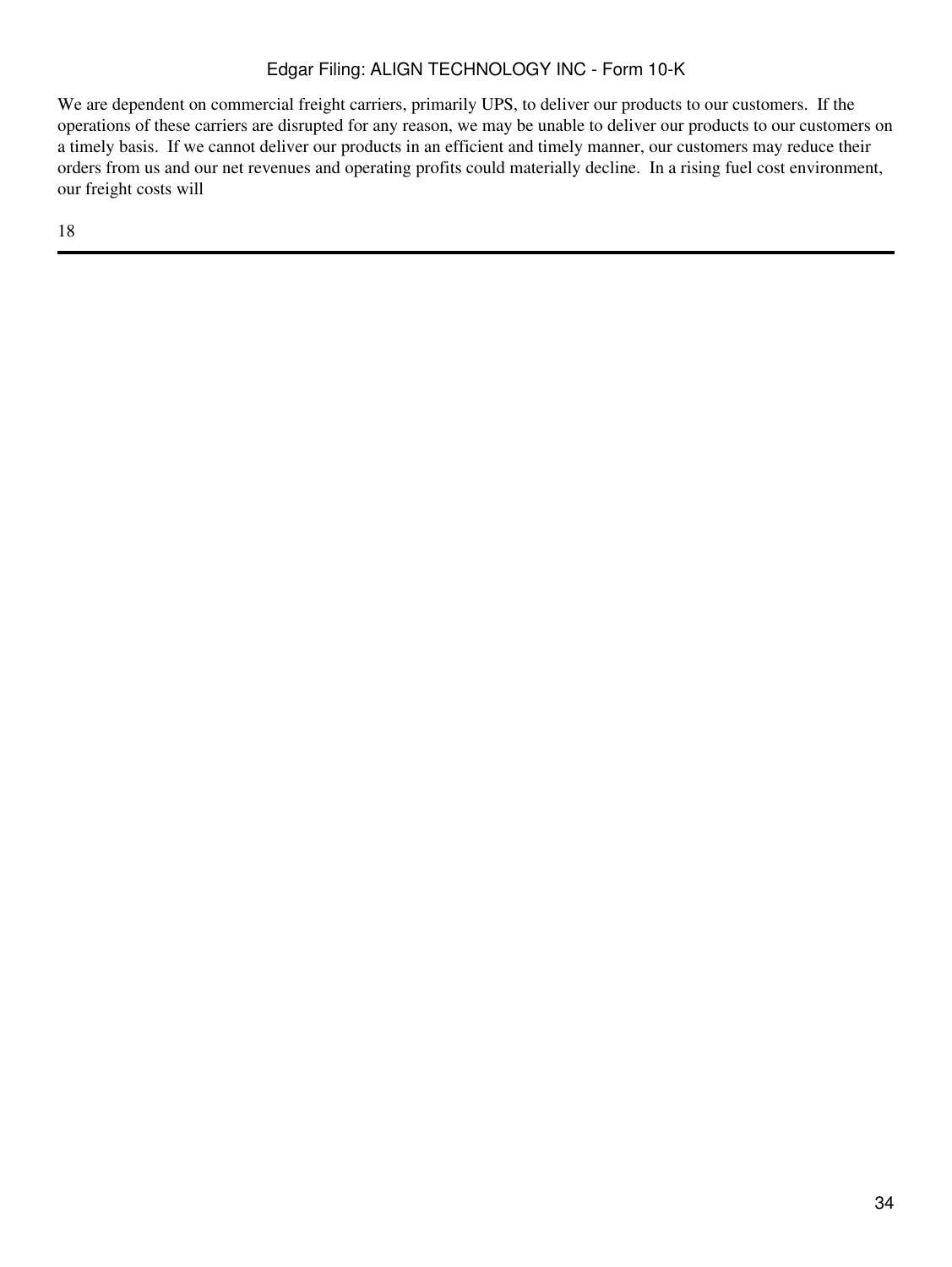increase. If freight costs materially increase and we are unable to pass that increase along to our customers for any reason or otherwise offset such increases in our cost of net revenues, our gross margin and financial results could be adversely affected.

We are dependent on our international operations, which exposes us to foreign operational, political and other risks that may harm our business.

Our key production steps are performed in operations located outside of the U.S. At our facility in San Jose, Costa Rica, technicians use a sophisticated, internally developed computer-modeling program to prepare digital treatment plans, which are then transmitted electronically to Juarez, Mexico. These digital files form the basis of the ClinCheck treatment plan and are used to manufacture aligner molds. Our order acquisition, aligner fabrication and shipping operations are conducted in Juarez, Mexico. In addition to the research and development efforts conducted in our San Jose, California facility, we also carry out research and development at locations in San Jose, Costa Rica and Moscow, Russia. In addition, our customer-care, accounts receivable, credit and collections and customer event registration organizations are located at our facility in San Jose, Costa Rica. We also have operations in Israel where the design and wand assembly and our intra-oral scanner are manufactured. Our reliance on international operations exposes us to risks and uncertainties that may affect our business or results of operation, including:

the necessary skills to perform the more technical aspects of our operations; difficulties in hiring and retaining employees generally, as well as difficulties in hiring and retaining employees with

- difficulties in managing international
- operations;

•fluctuations in currency exchange rates;

• cash balances back to the U.S.; increased income taxes, and other restrictions and limitations, if we were to decide to repatriate any of our foreign

import and export license requirements and restrictions;

•controlling production volume and quality of the manufacturing process;

• Middle East; political, social and economic instability, including as a result of increased levels of violence in Juarez, Mexico or the

nets of terrorism and acts of war;

interruptions and limitations in telecommunication services;

• and from our international locations or as a result of natural disasters, such as earthquakes or volcanic eruptions; product or material transportation delays or disruption, including as a result of health epidemics restricting travel to •burdens of complying with a wide variety of local country and regional laws;

•trade restrictions and changes in tariffs; and

•potential adverse tax consequences.

If any of these risks materialize in the future, we could experience production delays and lost or delayed revenue.

We earn an increasingly larger portion of our total revenues from international sales and face risks attendant to those operations.

We earn an increasingly larger portion of our total revenues from international sales generated through our foreign direct and indirect operations. As a result of these sales operations, we face a variety of risks, including:

•local political and economic instability;

•the engagement of activities by our employees, contractors, partners and agents, especially in countries with developing economies, that are prohibited by international and local trade and labor laws and other laws prohibiting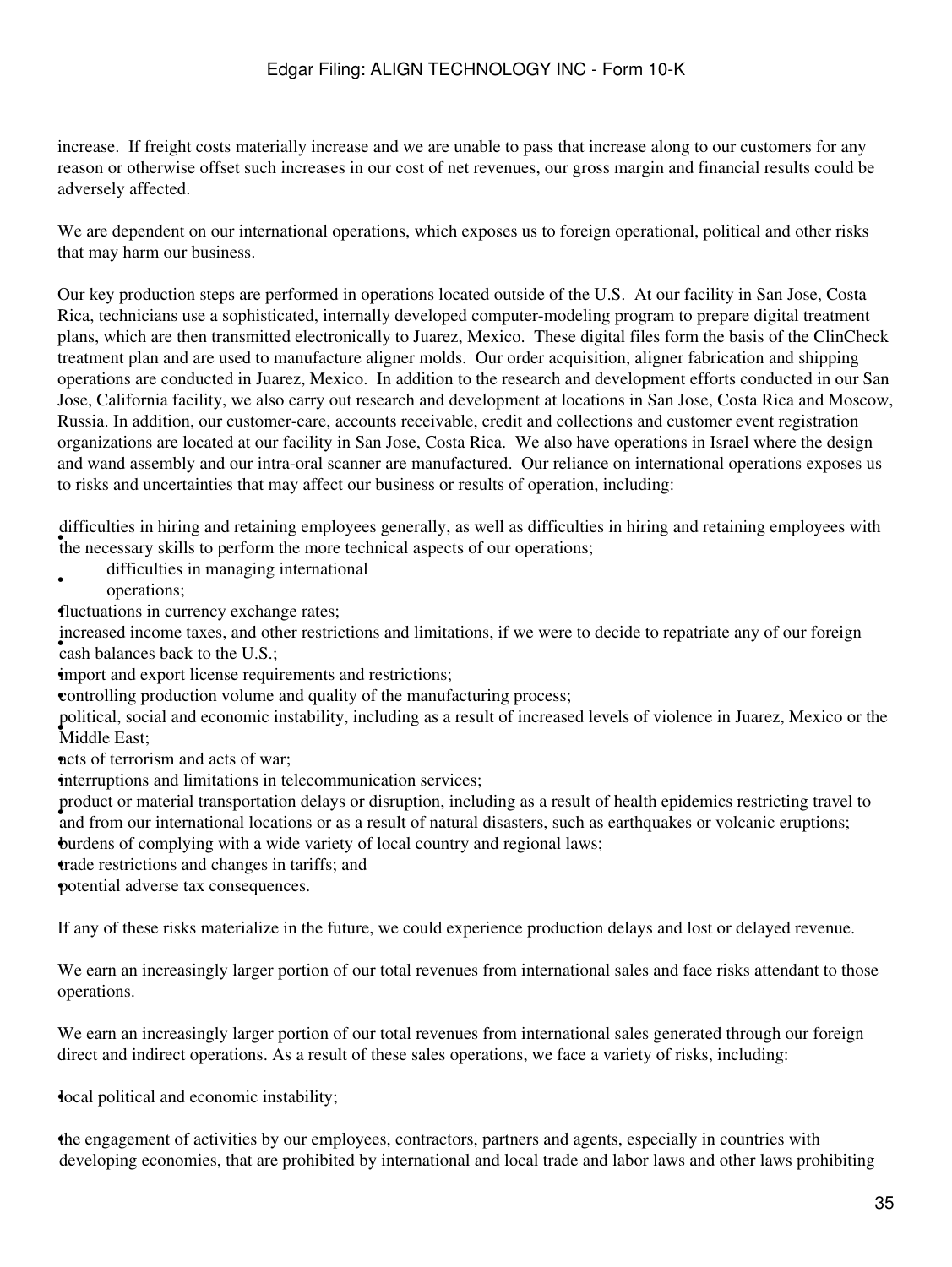corrupt payments to government officials, including the Foreign Corrupt Practices Act, the UK Bribery Act of 2010 and export control laws, in spite of our policies and procedures designed to ensure compliance with these laws;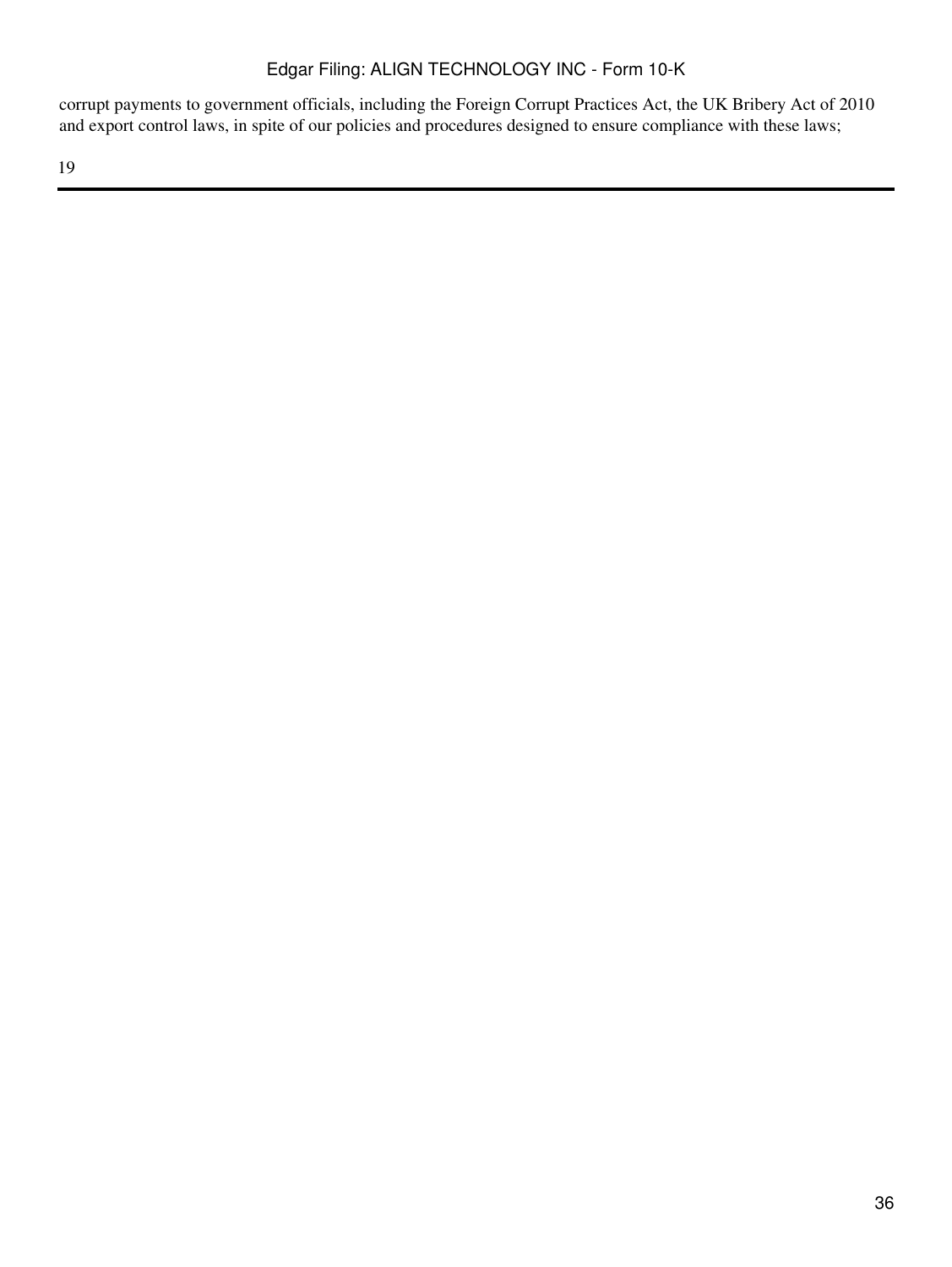• by our foreign subsidiaries, including with respect to restrictions on our ability to repatriate foreign cash to the U.S at although it is our intention to permanently reinvest earnings outside the U.S., restrictions on the transfer of funds held favorable tax rates;

•fluctuations in currency exchange rates; and

•increased expense of developing, testing and making localized versions of our products.

Any of these factors, either individually or in combination, could materially impact our international operations and adversely affect our business as a whole.

A key step in our manufacturing process relies on sophisticated computer technology that requires new technicians to undergo a relatively long training process. If we are unable to accurately predict our volume growth, and fail to hire a sufficient number of technicians in advance of such demand, the delivery time of our products could be delayed which could adversely affect our results of operations.

Training production technicians takes approximately 90 to 120 days. As a result, if we are unable to accurately predict our volume growth, we may not have a sufficient number of trained technicians to deliver our products within the timeframe our customers expect. Such a delay could cause us to lose existing customers or fail to attract new customers. This could cause a decline in our net revenues and net income and could adversely affect our results of operations.

Our headquarters, digital dental modeling processes, and other manufacturing processes are principally located in regions that are subject to earthquakes and other natural disasters.

Our digital dental modeling is processed in our facility located in San Jose, Costa Rica. The operations team in Costa Rica creates ClinCheck treatment plans using sophisticated computer software. In addition, our customer facing operations are located in Costa Rica. Our aligner molds and finished aligners are fabricated in Juarez, Mexico. Both locations in Costa Rica and Mexico are in earthquake zones and may be subject to other natural disasters. If there is a major earthquake or any other natural disaster in a region where one of these facilities is located, our ability to create ClinCheck treatment plans, respond to customer inquiries or manufacture and ship our aligners could be compromised which could result in our customers experiencing a significant delay in receiving their completed aligners and a decrease in service levels for a period of time. In addition, our headquarters facility in California is located in the San Francisco Bay Area. An earthquake or other natural disaster in this region could result in a disruption in our operations. Any such business interruption could materially and adversely affect our business, financial condition and results of operations.

Competition in the markets for our products is intense and we expect aggressive competition from existing competitors and other companies that may introduce new technologies in the future.

Currently, our products compete directly against products manufactured and distributed by various companies, both within and outside the U.S. Many of these manufacturers, including Danaher Corporation, 3M, Sirona Dental Systems, Inc. and Dentsply International, have substantially greater financial resources and manufacturing and marketing experience than we do and may, in the future, attempt to develop an orthodontic system similar to ours or combine technologies that make our product economically unattractive. The expiration of key certain patents commencing in 2017 owned by us may result in additional competition. Large consumer product companies may also enter the orthodontic supply market. Furthermore, we may face competition in the future from new companies that may introduce new technologies. We may be unable to compete with these competitors and one or more of these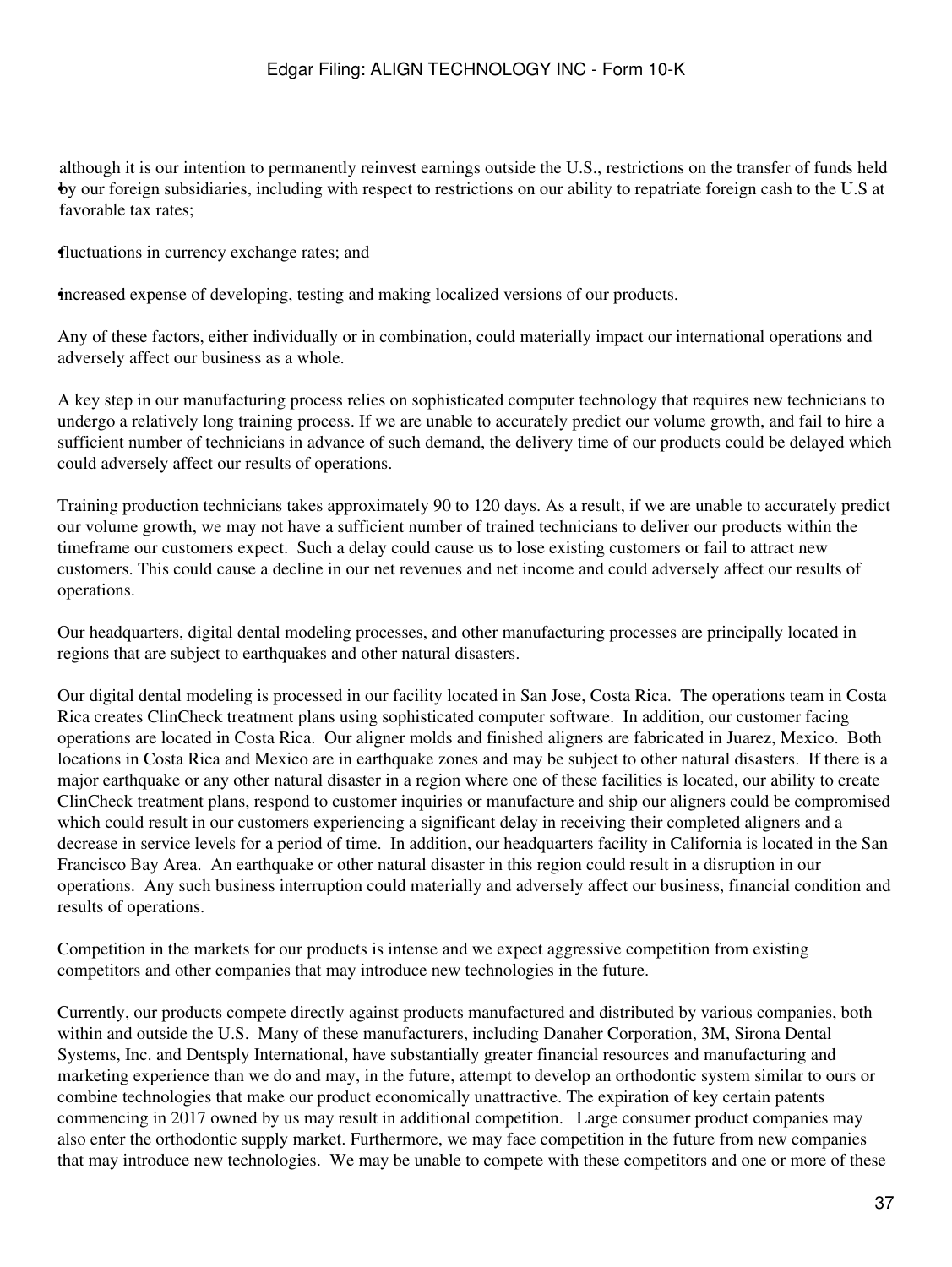competitors may render our technology obsolete or economically unattractive. If we are unable to compete effectively with existing products or respond effectively to any products developed by new or existing competitors, our business could be harmed. Increased competition has resulted in the past and may in the future result in volume discounting and price reductions, reduced gross margins, reduced profitability and loss of market share, and reduce dental professionals' efforts and commitment to expand their use of our products, any of which could have a material adverse effect on our net revenues, volume growth, net income (loss) and stock price. We cannot assure you that we will be able to compete successfully against our current or future competitors or that competitive pressures will not have a material adverse effect on our business, results of operations and financial condition.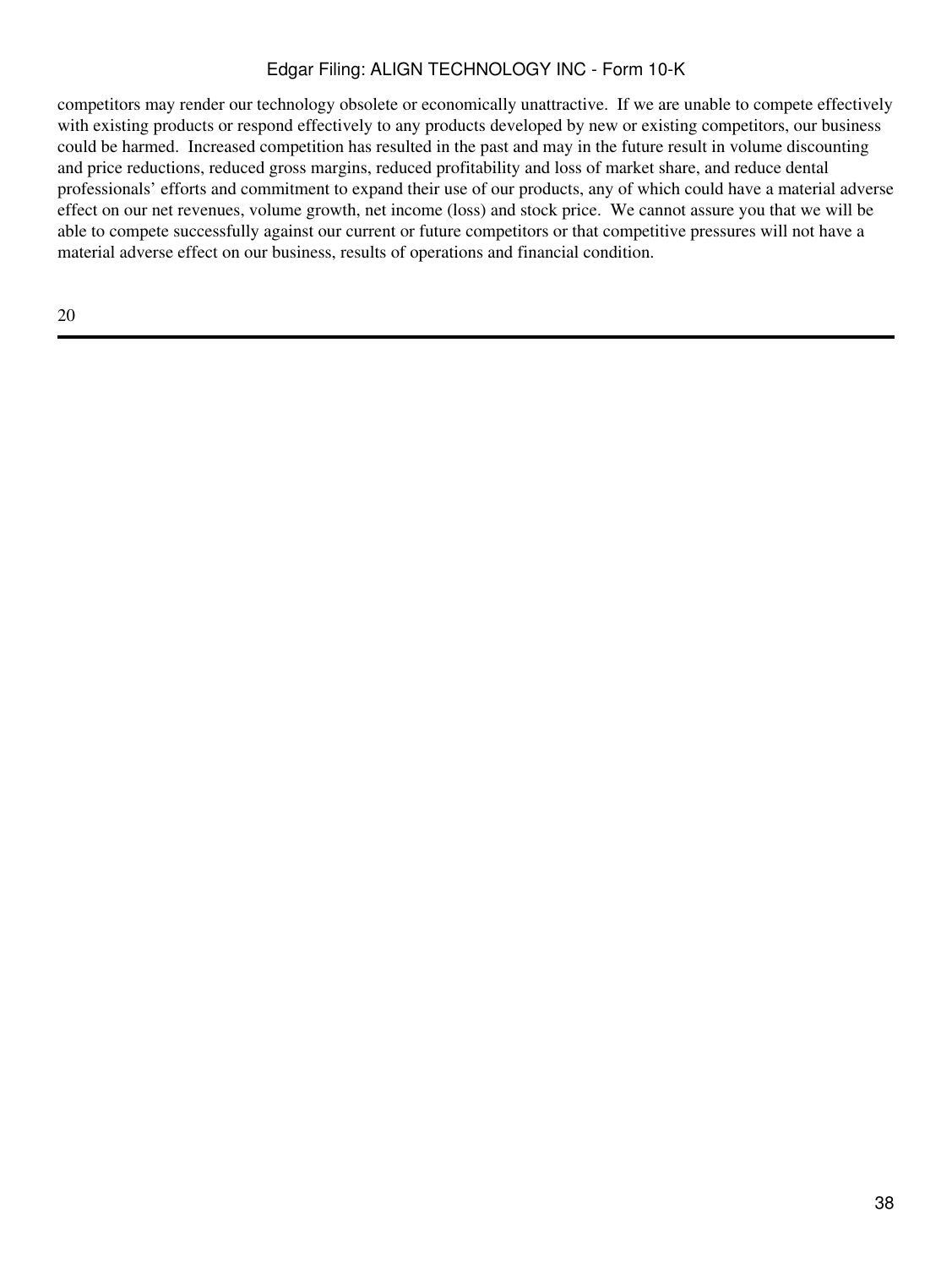Our information technology systems are critical to our business. System integration and implementation issues and system security risks could disrupt our operations, which could have a material adverse impact on our business and operating results.

We rely on the efficient and uninterrupted operation of complex information technology systems. All information technology systems are vulnerable to damage or interruption from a variety of sources. As our business has grown in size and complexity, the growth has placed, and will continue to place, significant demands on our information technology systems. To effectively manage this growth, our information systems and applications require an ongoing commitment of significant resources to maintain, protect and enhance existing systems and develop new systems to keep pace with continuing changes in information processing technology, evolving industry and regulatory standards and changing customer preferences. If the information we rely upon to run our businesses were to be found to be inaccurate or unreliable, if we fail to properly maintain our information systems and data integrity, or if we fail to develop new capabilities to meet our business needs in a timely manner, we could have operational disruptions, have customer disputes, lose our ability to produce timely and accurate reports, have regulatory or other legal problems, have increases in operating and administrative expenses, lose existing customers, have difficulty in attracting new customers or in implementing our growth strategies, or suffer other adverse consequences. In addition, experienced computer programmers and hackers may be able to penetrate our network security and misappropriate our confidential information or that of third parties, create system disruptions or cause shutdowns. Furthermore, sophisticated hardware and operating system software and applications that we either internally develop or procure from third parties may contain defects in design and manufacture, including "bugs" and other problems that can unexpectedly interfere with the operation of the system. The costs to eliminate or alleviate security problems, viruses and bugs could be significant, and the efforts to address these problems could result in interruptions that may have a material adverse impact on our operations, net revenues and operating results.

We are currently focused on adding more functionality into our business enterprise systems to more efficiently integrate these systems with our other system applications, such as customer facing and manufacturing tools, and intend to continue this effort for the foreseeable future. System upgrades and enhancements require significant expenditures and allocation of valuable employee resources. Delays in integration or disruptions to our business from implementation of these new or upgraded systems could have a material adverse impact on our financial condition and operating results.

Additionally, we continuously upgrade our customer facing software applications, specifically the ClinCheck and MyAligntech software. Software applications frequently contain errors or defects, especially when they are first introduced or when new versions are released. The discovery of a defect or error or the incompatibility with the computer operating system and hardware configurations of customers in a new upgraded version or the failure of our primary information systems may result in the following consequences, among others: loss of revenue or delay in market acceptance, damage to our reputation or increased service costs, any of which could have a material adverse effect on our business, financial condition or results of operations.

Furthermore, our business requires the secure transmission of confidential information over public networks. Because of the confidential health information we store and transmit, security breaches could expose us to a risk of regulatory action, litigation, possible liability and loss. Our security measures may be inadequate to prevent security breaches, and our business operations and profitability would be adversely affected by, among other things, loss of customers and potential criminal and civil sanctions if they are not prevented.

There can be no assurance that our process of improving existing systems, developing new systems to support our expanding operations, integrating new systems, protecting confidential patient information, and improving service levels will not be delayed or that additional systems issues will not arise in the future. Failure to adequately protect and maintain the integrity of our information systems and data may result in a material adverse effect on our financial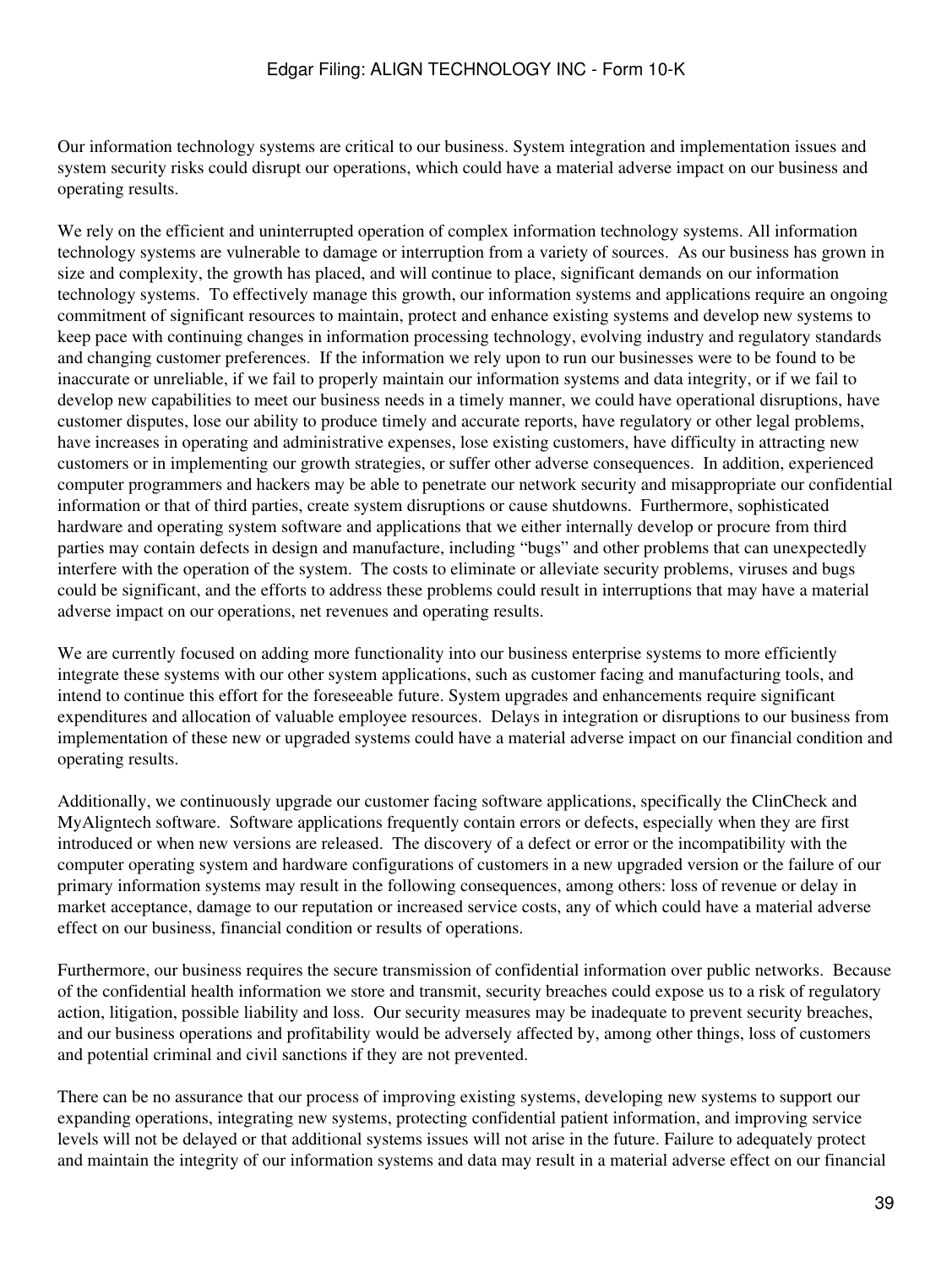position, results of operations and cash flows.

If the security of our customer and patient information is compromised, patient care could suffer, and we could be liable for related damages, and our reputation could be impaired.

We retain confidential customer and patient information in our processing centers. Therefore, it is critical that our facilities and infrastructure remain secure and that our facilities and infrastructure are perceived by the marketplace and our customers to be secure. Despite the implementation of security measures, our infrastructure may be vulnerable to physical break-ins, computer viruses, programming errors, attacks by third parties or similar disruptive problems. If we fail to meet our clients' expectations regarding the security of healthcare information, we could be liable for damages and our reputation could be impaired. In addition, patient care could suffer, and we could be liable if our systems fail to deliver correct information in a timely manner. Our insurance may not protect us from this risk.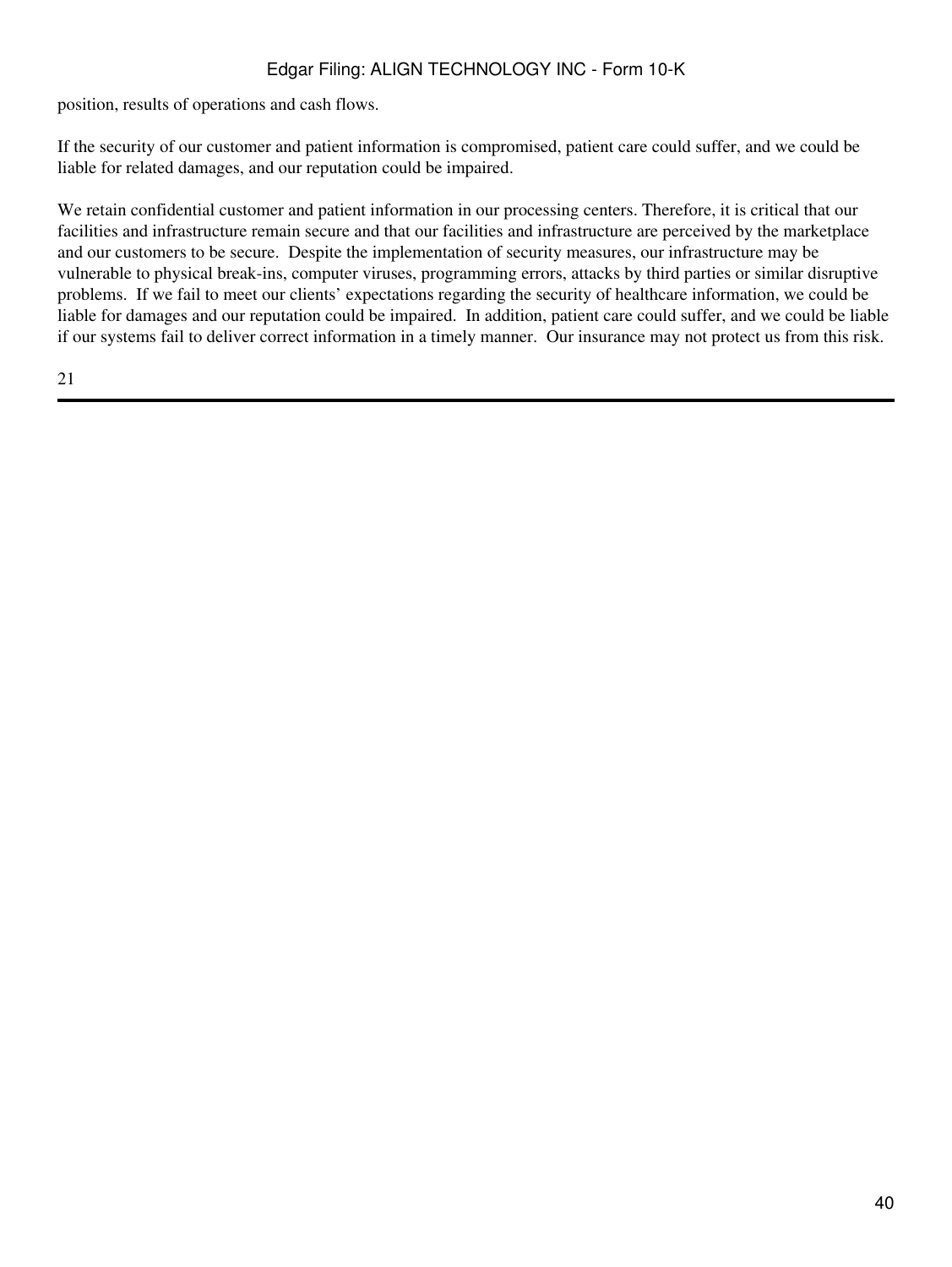Our success depends in part on our proprietary technology, and if we are unable to successfully enforce our intellectual property rights, our competitive position may be harmed. Litigating claims of this type is costly and could distract our management and cause a decline in our results of operations and stock price.

Our success will depend in part on our ability to maintain existing intellectual property and to obtain and maintain further intellectual property protection for our products, both in the U.S. and in other countries. Our inability to do so could harm our competitive position. As of December 31, 2013, we had issued 313 U.S. patents, 124 pending U.S. patent applications, and 239 foreign issued patents, and 116 pending foreign patent applications.

We intend to rely on our portfolio of issued and pending patent applications in the U.S. and in other countries to protect a large part of our intellectual property and our competitive position. However, our currently pending or future patent filings may not result in the issuance of patents. Additionally, any patents issued to us may be challenged, invalidated, held unenforceable, circumvented, or may not be sufficiently broad to prevent third parties from producing competing products similar in design to our products. In addition, any protection afforded by foreign patents may be more limited than that provided under U.S. patents and intellectual property laws. We also rely on protection of our copyrights, trade secrets, know-how and proprietary information. We generally enter into confidentiality agreements with our employees, consultants and our collaborative partners upon commencement of a relationship with us; however, these agreements may not provide meaningful protection against the unauthorized use or disclosure of our trade secrets or other confidential information, and adequate remedies may not exist if unauthorized use or disclosure were to occur. Our inability to maintain the proprietary nature of our technology through patents, copyrights or trade secrets would impair our competitive advantages and could have a material adverse effect on our operating results, financial condition and future growth prospects. In particular, a failure to protect our proprietary rights might allow competitors to copy our technology, which could adversely affect our pricing and market share. In addition, in an effort to protect our intellectual property we have in the past been and may in the future be involved in litigation. The potential effects on our business operations resulting from litigation that we may participate in the future, whether or not ultimately determined in our favor or settled by us, are costly and divert the efforts and attention of our management and technical personnel from normal business operations.

Litigation is subject to inherent uncertainties and unfavorable rulings could occur. An unfavorable ruling could include monetary damages or, in cases where injunctive relief is sought, an injunction prohibiting us from selling our products. Any of these results from our litigation could adversely affect our results of operations and stock price.

While we believe we currently have adequate internal control over financial reporting, we are required to assess our internal control over financial reporting on an annual basis and any future adverse results from such assessment could result in a loss of investor confidence in our financial reports and have an adverse effect on our stock price.

Pursuant to the Sarbanes-Oxley Act of 2002 and the rules and regulations promulgated by the SEC, we are required to furnish in our Form 10-K a report by our management regarding the effectiveness of our internal control over financial reporting. The report includes, among other things, an assessment of the effectiveness of our internal control over financial reporting as of the end of our fiscal year, including a statement as to whether or not our internal control over financial reporting is effective. This assessment must include disclosure of any material weaknesses in our internal control over financial reporting identified by management. While we believe our internal control over financial reporting is currently effective, the effectiveness of our internal controls to future periods is subject to the risk that our controls may become inadequate because of changes in conditions, and, as a result, the degree of compliance of our internal control over financial reporting with the policies or procedures may deteriorate. Establishing, testing and maintaining an effective system of internal control over financial reporting requires significant resources and time commitments on the part of our management and our finance staff, may require additional staffing and infrastructure investments, and would increase our costs of doing business. If we are unable to assert that our internal control over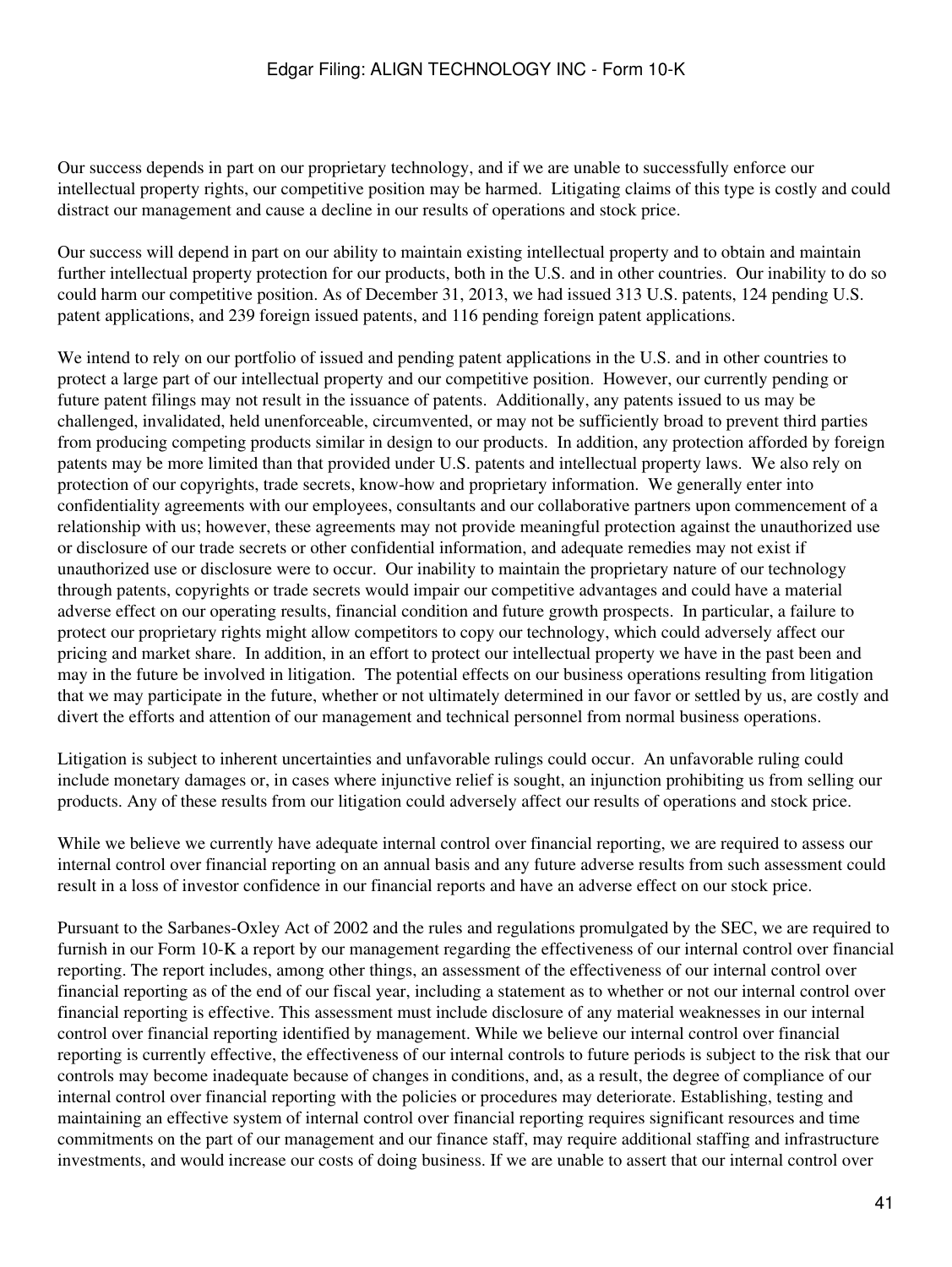financial reporting is effective in any future period (or if our auditors are unable to express an opinion on the effectiveness of our internal controls or conclude that our internal controls are ineffective), we could lose investor confidence in the accuracy and completeness of our financial reports, which could have an adverse effect on our stock price.

If we lose our key personnel or are unable to attract and retain key personnel, we may be unable to pursue business opportunities or develop our products.

We are highly dependent on the key employees in our clinical engineering, technology development, sales, training and marketing personnel and management teams. The loss of the services provided by those individuals may significantly delay or prevent the achievement of our product development and other business objectives and could harm our business. Our future success will also depend on our ability to identify, recruit, train and retain additional qualified personnel, including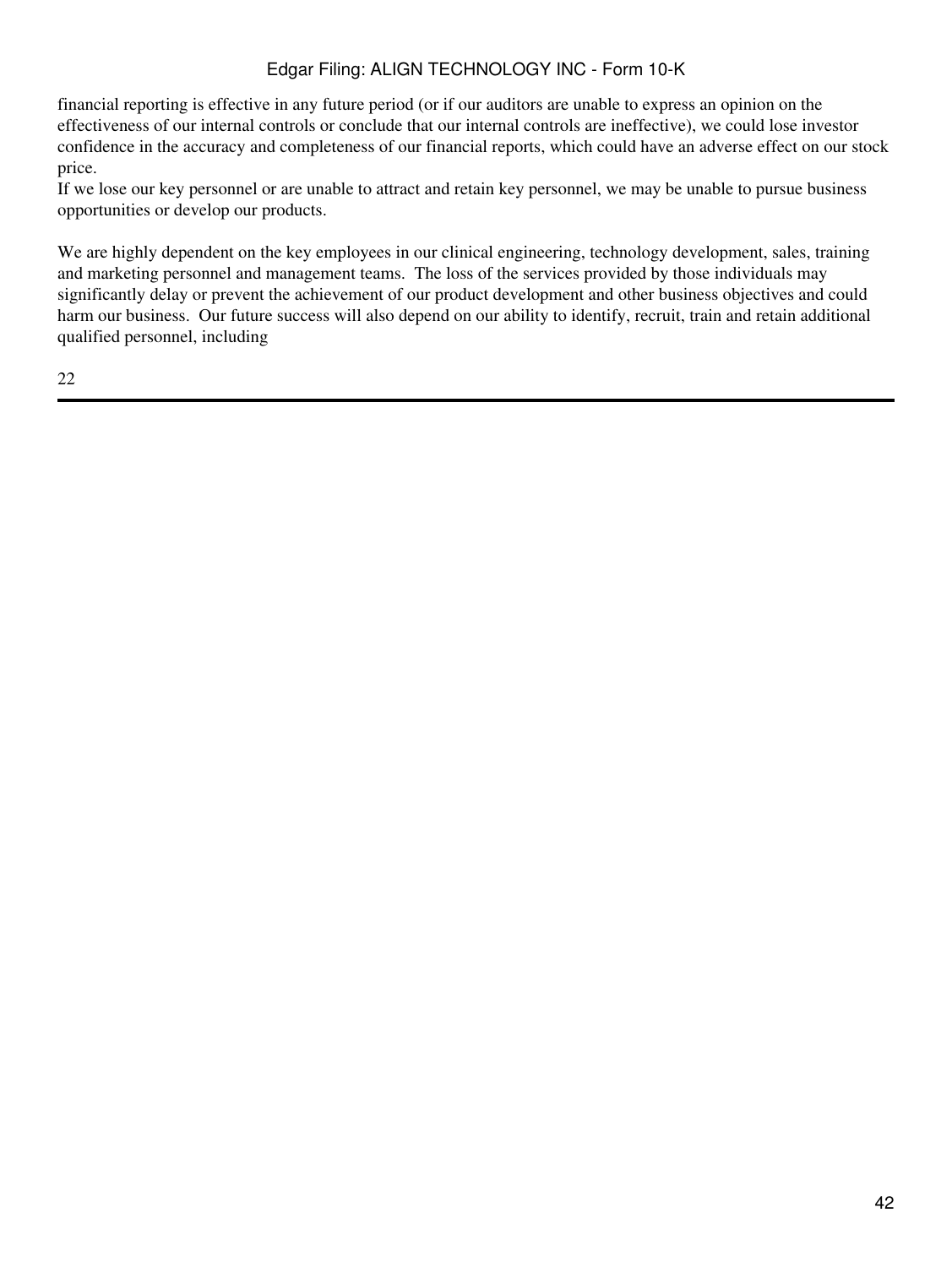orthodontists. Few orthodontists are accustomed to working in a manufacturing environment since they are generally trained to work in private practices, universities and other research institutions. Thus, we may be unable to attract and retain personnel with the advanced qualifications necessary for the further development of our business. Furthermore, we may not be successful in retaining our key personnel or their services. If we are unable to attract and retain key personnel, our business could be materially harmed. During 2013 and early 2014, we announced the appointment of four executive officers, including a new Chief Financial Officer. With these new appointments, there is the risk of uncertainty and instability relating to transition the duties and responsibilities to new key executives in an orderly, effective and efficient manner. In addition, our ability to recognize revenue on the direct sales of our intra-oral scanners depends in part upon our ability to schedule and staff trainings. The loss of the services provided by these individuals or our ability to timely hire such personnel in sufficient numbers based on our volume growth, may harm our business. If we are unable to retain our trainers or replace such individuals with persons having equivalent technical expertise and qualifications, or if we are unable to successfully instill such technical expertise in newly hired personnel or accurately predict the number of such personnel needed, our net revenues could be materially harmed.

 If we infringe the patents or proprietary rights of other parties or are subject to a patent infringement claim, our ability to grow our business may be severely limited.

Extensive litigation over patents and other intellectual property rights is common in the medical device industry. We have been sued for infringement of third party's patents in the past and we may be the subject of patent or other litigation in the future. From time to time, we have received and may in the future receive letters from third parties drawing our attention to their patent rights. While we do not believe that we infringe upon any valid and enforceable rights that have been brought to our attention, there may be other more pertinent rights of which we are presently unaware. The defense and prosecution of intellectual property suits, interference proceedings and related legal and administrative proceedings could result in substantial expense to us and significant diversion of effort by our technical and management personnel. An adverse determination of any litigation or interference proceeding to which we may become a party could subject us to significant liabilities. An adverse determination of this nature could also put our patents at risk of being invalidated or interpreted narrowly or require us to seek licenses from third parties. Licenses may not be available on commercially reasonable terms or at all, in which event, our business would be materially adversely affected.

We maintain single supply relationships for certain of our key machines and materials technologies, and our business and operating results could be harmed if supply is restricted or ends or the price of raw materials used in our manufacturing process increases.

We are highly dependent on manufacturers of specialized scanning equipment, rapid prototyping machines, resin and other advanced materials, as well as the optics, electronic and other mechanical components of our intra-oral scanners. We maintain single supply relationships for many of these machines and materials technologies. In particular, our CT scanning and stereolithography equipment used in our aligner manufacturing and many of the critical components for the optics of our scanners are provided by single suppliers. We are also committed to purchasing all of our resin and polymer, the primary raw materials used in our manufacturing process for clear aligners, from a single source. If these or other suppliers encounter financial, operating or other difficulties or if our relationship with them changes, we might not be able to quickly establish or qualify replacement sources of supply and could face production interruptions, delays and inefficiencies. In addition, technology changes by our vendors could disrupt access to required manufacturing capacity or require expensive, time consuming development efforts to adapt and integrate new equipment or processes. Our growth may exceed the capacity of one or more of these manufacturers to produce the needed equipment and materials in sufficient quantities to support our growth. Conversely, in order to secure supplies for production of products, we sometimes enter into non-cancelable purchase commitments with vendors, which could impact our ability to adjust our inventory to reflect declining market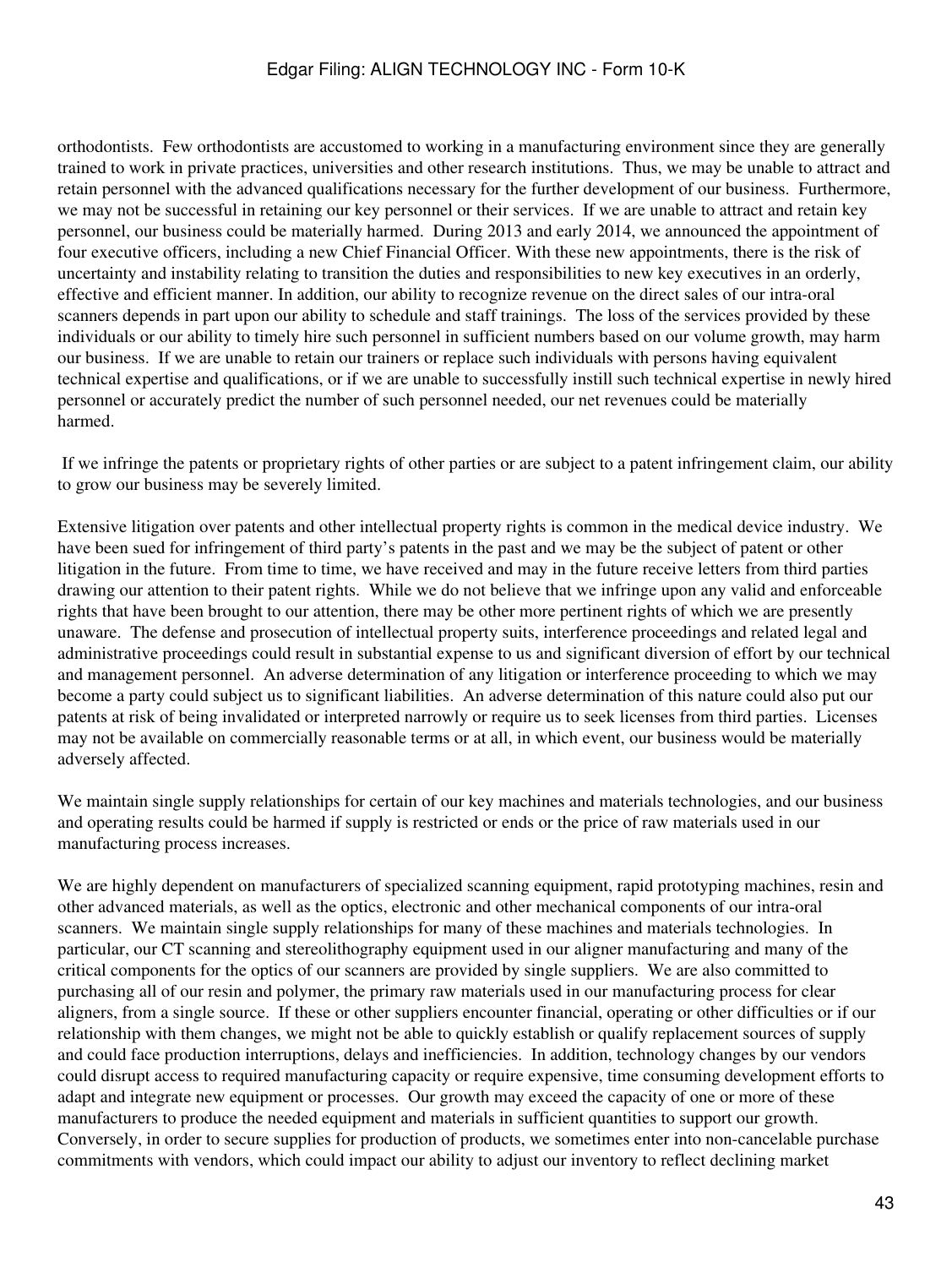demands. If demand for our products is less than we expect, we may experience additional excess and obsolete inventories and be forced to incur additional charges and our profitability may suffer. In the event of technology changes, delivery delays, or shortages of or increases in price for these items, our business and growth prospects may be harmed.

We depend on a single contract manufacturer and supplier of parts used in our iTero scanner and any disruption in this relationship may cause us to fail to meet the demands of our customers and damage our customer relationships.

We rely on a third party manufacturer in Israel to assemble our iTero scanner. As a result, if this third party manufacturer fails to deliver its components or if we lose its services, we may be unable to deliver our products in a timely manner and our business may be harmed. Any difficulties encountered by the third party manufacturer with respect to hiring personnel, and maintaining acceptable manufacturing standards, controls, procedures and policies could disrupt our ability to deliver our products in a timely manner. Finding a substitute manufacturer may be expensive, time-consuming or impossible and could result in a significant interruption in the supply of our intra-oral scanning products. Any failure by our contract manufacturer that results in delays in our fulfillment of customer orders may cause us to lose revenues and suffer damage to our customer relationships.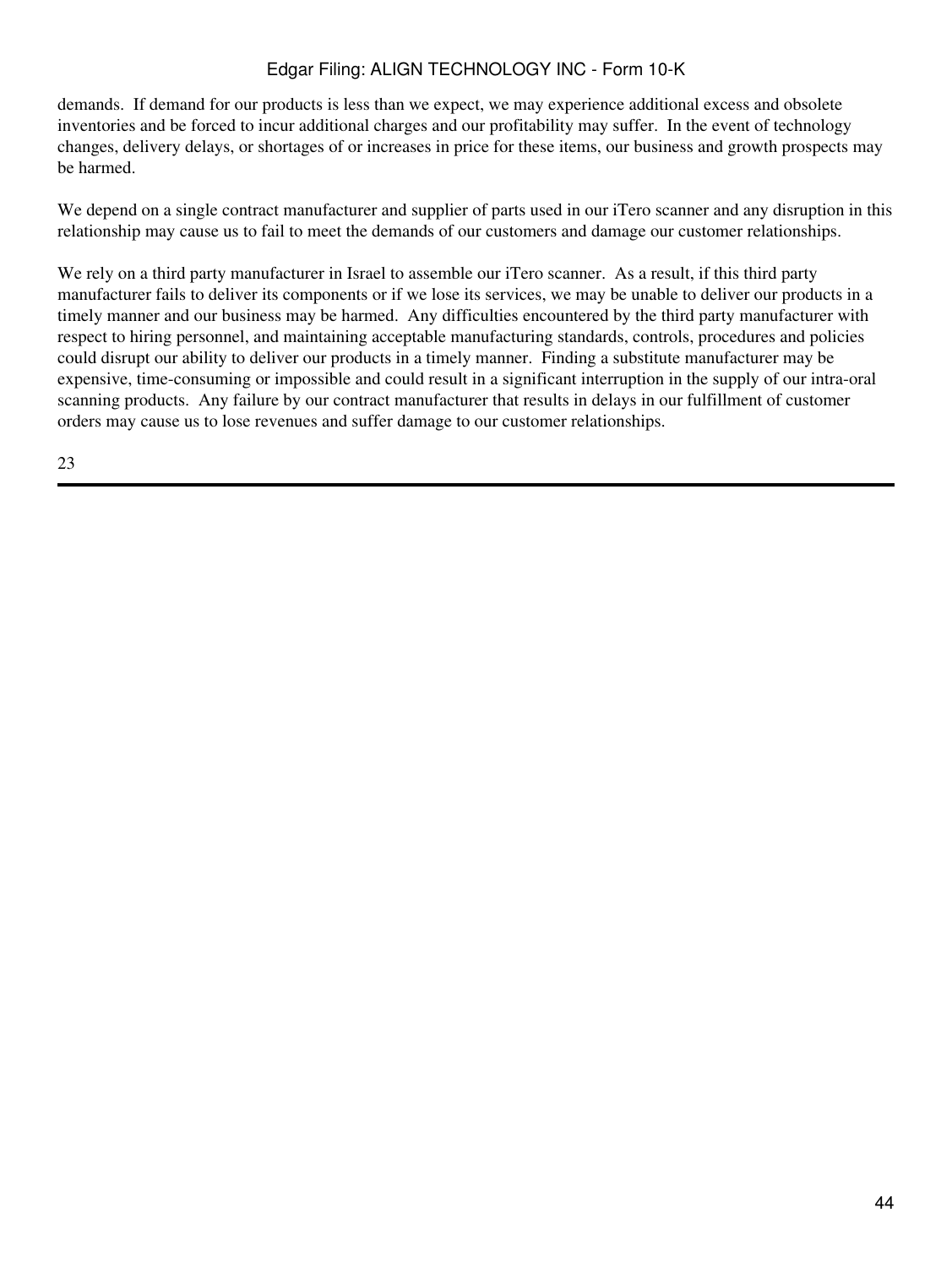We primarily rely on our direct sales force to sell our products, and any failure to maintain our direct sales force could harm our business.

Our ability to sell our products and generate revenues primarily depends upon our direct sales force within our North American and international markets. As of December 31, 2013, our North American sales organization consisted of approximately 260 people. Internationally, we had approximately 100 people engaged in sales and sales support as of December 31, 2013. We do not have any long-term employment contracts with the members of our direct sales force. The loss of the services provided by these key personnel may harm our business. If we are unable to retain our direct sales force personnel or replace them with individuals of equivalent technical expertise and qualifications, or if we are unable to successfully instill such technical expertise or if we fail to establish strong relationships with our customers within a relatively short period of time, our net revenues and our ability to maintain market share could be materially harmed. In addition, due to our large and fragmented customer base, we may not be able to provide all of our customers with product support immediately upon the launch of a new product. As a result, adoption of new products by our customers may be slower than anticipated and our ability to grow market share and increase our net revenues may be harmed.

If our distributor relationships are not successful, our ability to market and sell our products would be harmed and our financial performance will be adversely affected.

We depend on relationships with distributors for the marketing and sales of our products in various geographic regions, and we have a limited ability to influence their efforts. Relying on distributors for our sales and marketing could harm our business for various reasons, including:

espectively agreements with distributors may terminate prematurely due to disagreements or may result in litigation between the

•we may not be able to renew existing distributor agreements on acceptable terms;

•our distributors may not devote sufficient resources to the sale of products;

•our distributors may be unsuccessful in marketing our products;

• other distributors; and our existing relationships with distributors may preclude us from entering into additional future arrangements with

•we may not be able to negotiate future distributor agreements on acceptable terms.

Complying with regulations enforced by the FDA and other regulatory authorities is an expensive and time-consuming process, and any failure to comply could result in substantial penalties.

Our products are considered medical devices and are subject to extensive regulation in the U.S. and internationally. FDA regulations are wide ranging and govern, among other things:

•product design, development, manufacturing and testing; product labeling; •product storage; •pre-market clearance or approval; •complaint handling and corrective actions; •advertising and promotion; and •product sales and distribution. Our failure to comply with applicable regulatory requirements could result in enforcement action by the FDA or state agencies, which may include any of the following sanctions:

warning letters, fines, injunctions, consent decrees and civil penalties;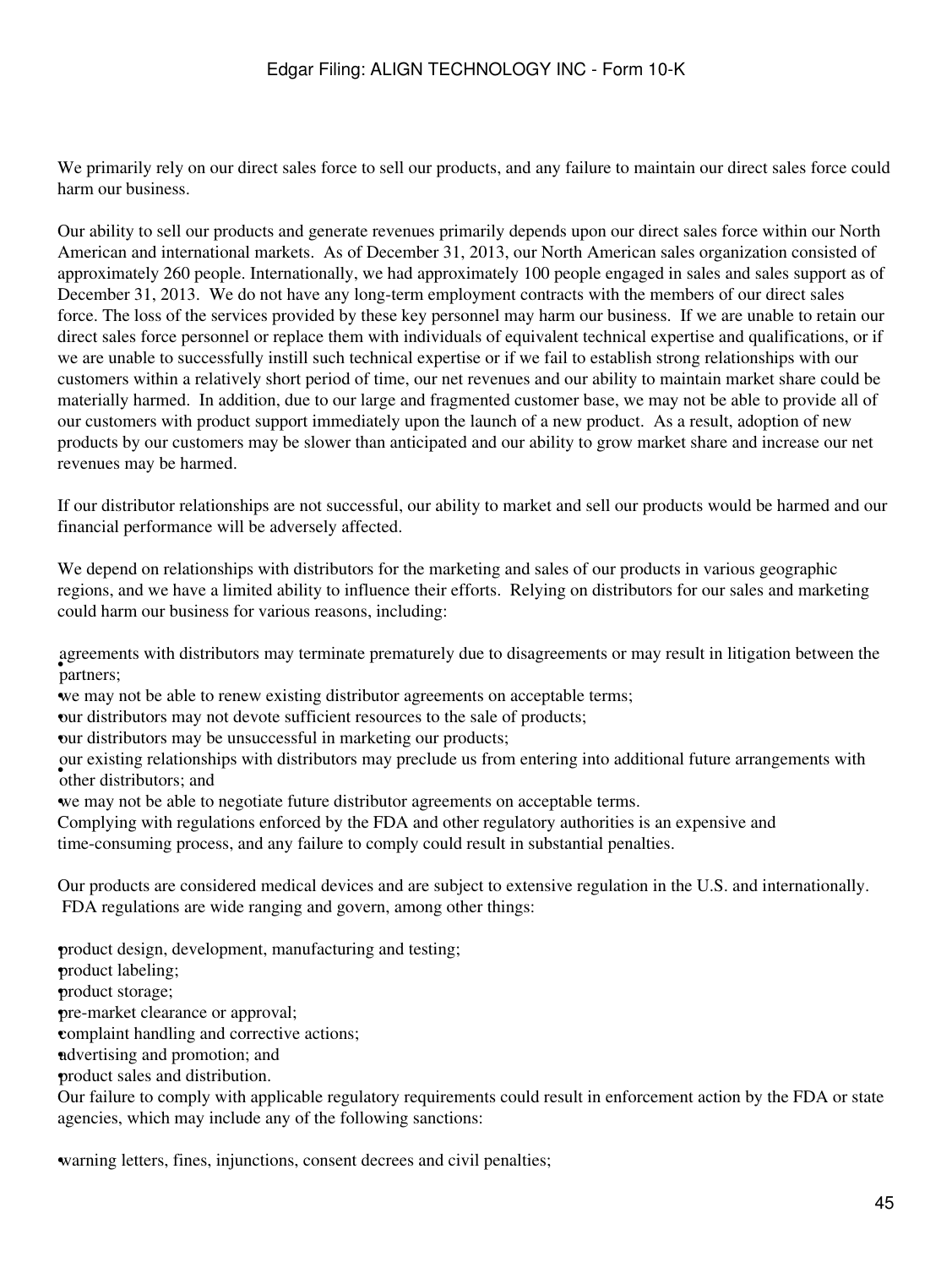•repair, replacement, refunds, recall or seizure of our products;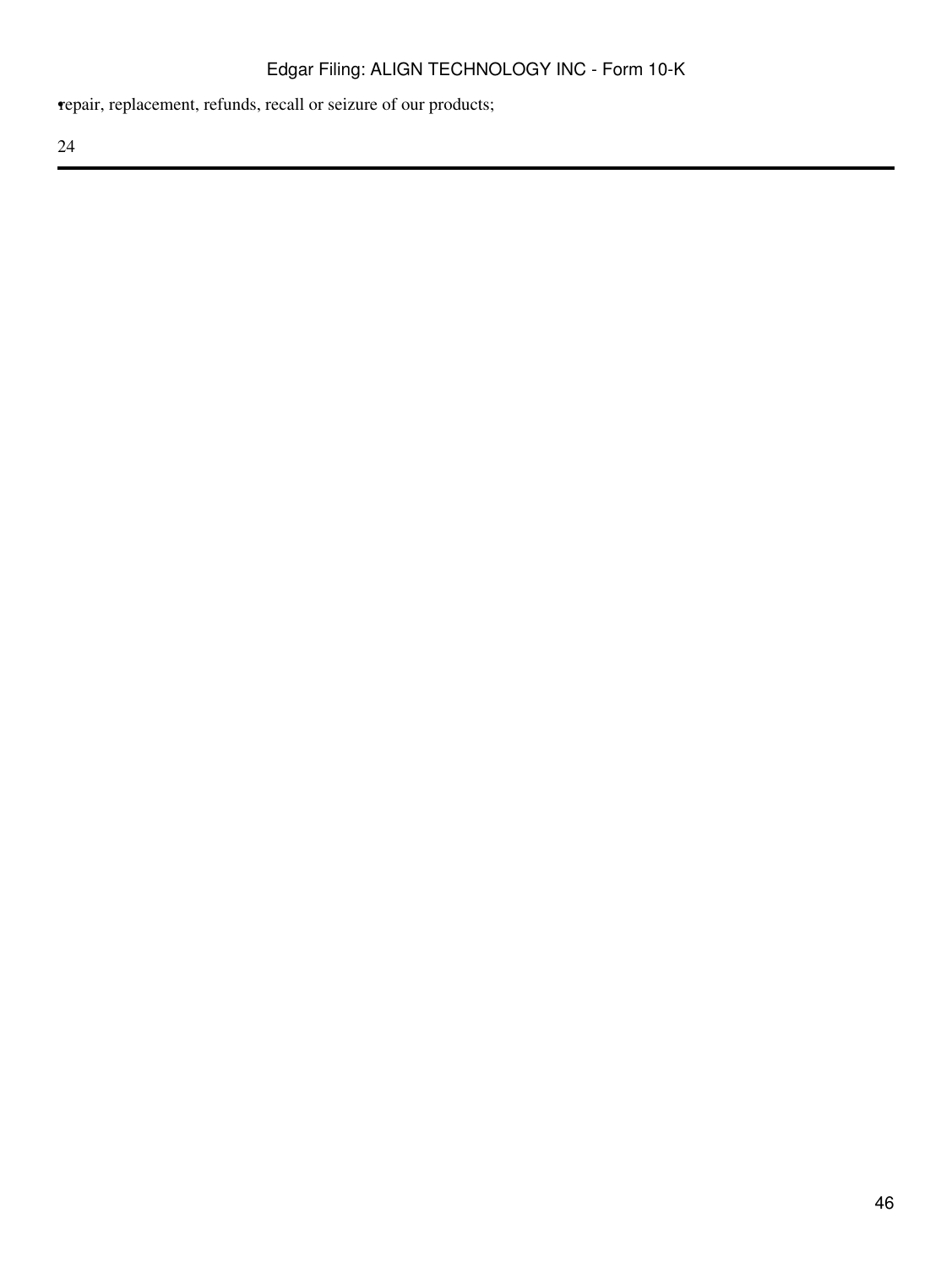•operating restrictions or partial suspension or total shutdown of production;

• classifications to existing products; refusing our requests for 510(k) clearance or pre-market approval of new products, new intended uses, or

withdrawing clearance or pre-market approvals that have already been granted; and •criminal prosecution.

If any of these events were to occur, they could harm our business. We must comply with facility registration and product listing requirements of the FDA and adhere to applicable Quality System regulations. The FDA enforces its Quality System regulations through periodic unannounced inspections. Our failure to take satisfactory corrective action in response to an adverse inspection or the failure to comply with applicable manufacturing regulations could result in enforcement action, and we may be required to find alternative manufacturers, which could be a long and costly process. Any FDA enforcement action could have a material adverse effect on us.

Before we can sell a new medical device in the U.S., or market a new use of or claim for an existing product we must obtain FDA clearance or approval, unless an exemption applies. Obtaining regulatory clearances or approvals can be a lengthy and time-consuming process. Even though the devices we market have obtained the necessary clearances from the FDA, we may be unable to maintain such clearances in the future. Furthermore, we may be unable to obtain the necessary clearances for new devices that we intend to market in the future. Our inability to maintain or obtain regulatory clearances or approvals could materially harm our business.

In addition, as part of the Dodd-Frank Wall Street Reform and Consumer Protection Act, the SEC adopted disclosure requirements regarding the use of certain minerals, known as conflict minerals, which are mined from the Democratic Republic of Congo and adjoining countries, as well as procedures regarding a manufacturer's efforts to identify and discourage the sourcing of such minerals and metals produced from those minerals. Additional reporting obligations are being considered by the European Union. The implementation of the existing U.S. requirements and any additional requirements in Europe could affect the sourcing and availability of metals used in the manufacture of a limited number of parts (if any) contained in our scanner products. For example, the implementation of these disclosure requirements may decrease the number of suppliers capable of supplying our needs for certain metals, thereby negatively affecting our ability to obtain products in sufficient quantities or at competitive prices. Our material sourcing is broad based and multi-tiered, and we may be unable to conclusively verify the origins for all metals used in our products. We may suffer financial and reputational harm if customers require, and we are unable to deliver, certification that our products are conflict free. Regardless, we will incur additional costs associated with compliance with these disclosure requirements, including time-consuming and costly efforts to determine the source of any conflict minerals used in our products.

If compliance with healthcare regulations becomes costly and difficult for our customers or for us, we may not be able to grow our business.

Participants in the healthcare industry are subject to extensive and frequently changing regulations under numerous laws administered by governmental entities at the federal, state and local levels, some of which are, and others of which may be, applicable to our business. In response to perceived increases in health care costs in recent years, Congress passed health care reform legislation that President Obama signed into law in March 2010. This legislation contains many provisions designed to generate the revenues necessary to fund the coverage expansions. The most relevant of these provisions are those that impose fees or taxes on certain health-related industries, including medical device manufacturers. Effective January 1, 2013, as a medical device manufacturer, we are required to pay an excise tax on the price for which we sell our medical devices in the U.S. This tax applies to most medical devices, including our products, which could have a material, negative impact on our results of operations and our cash flows. The medical device excise tax is included in general and administrative expenses in the consolidated statements of operations. The excise tax expense was \$7.1 million for the year ended December 31, 2013. Any future changes in the applicability of the medical device excise tax as it applies to us will be recorded as an additional expense or a credit to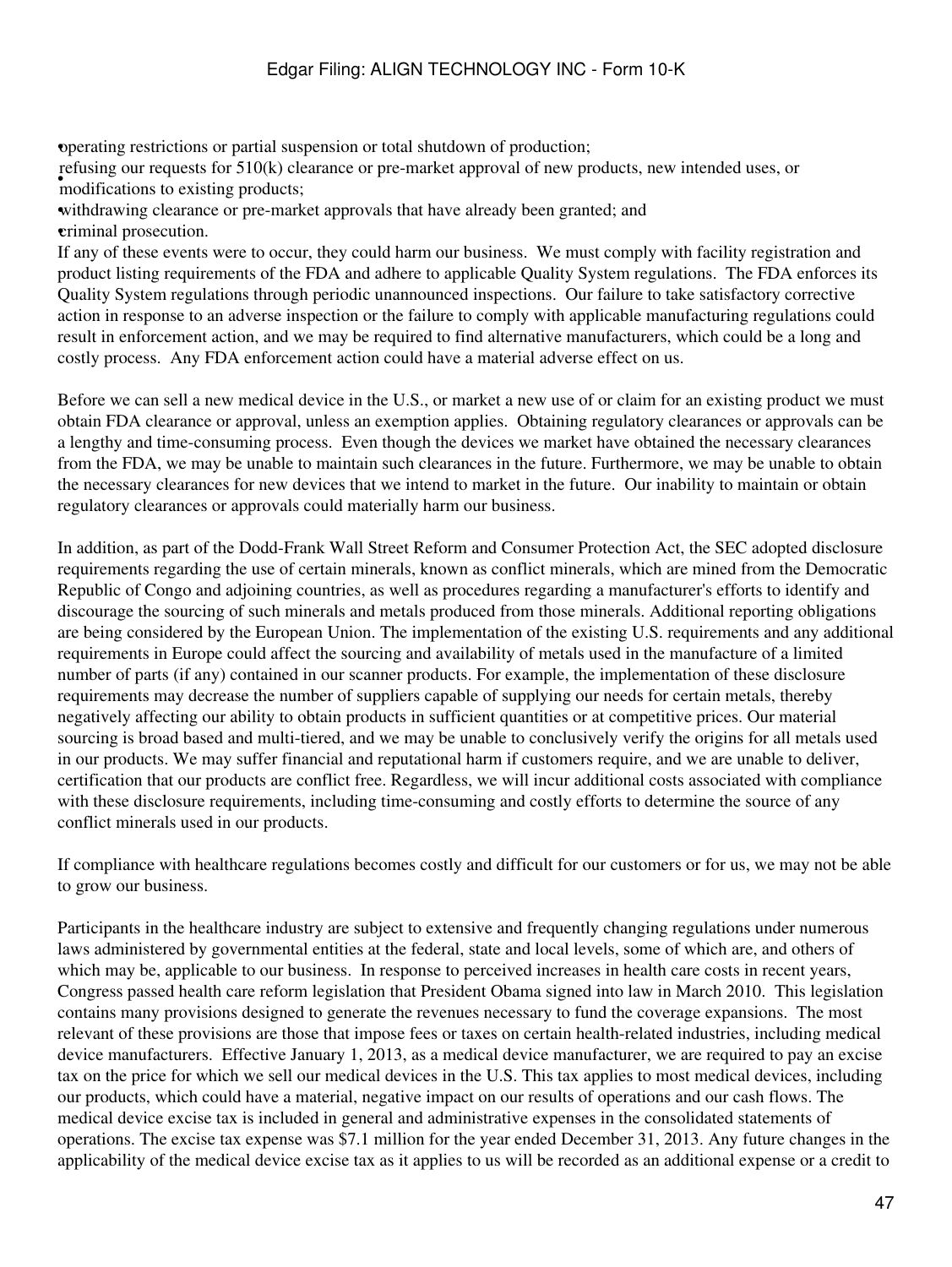the consolidated statement of operations in the period in which is becomes probable and reasonably estimable.

Furthermore, our healthcare provider customers are also subject to a wide variety of laws and regulations that could affect the nature and scope of their relationships with us. The healthcare market itself is highly regulated and subject to changing political, economic and regulatory influences. Regulations implemented pursuant to the Health Insurance Portability and Accountability Act ("HIPAA"), including regulations affecting the security and privacy of patient healthcare information held by healthcare providers and their business associates may require us to make significant and unplanned enhancements of software applications or services, result in delays or cancellations of orders, or result in the revocation of endorsement of our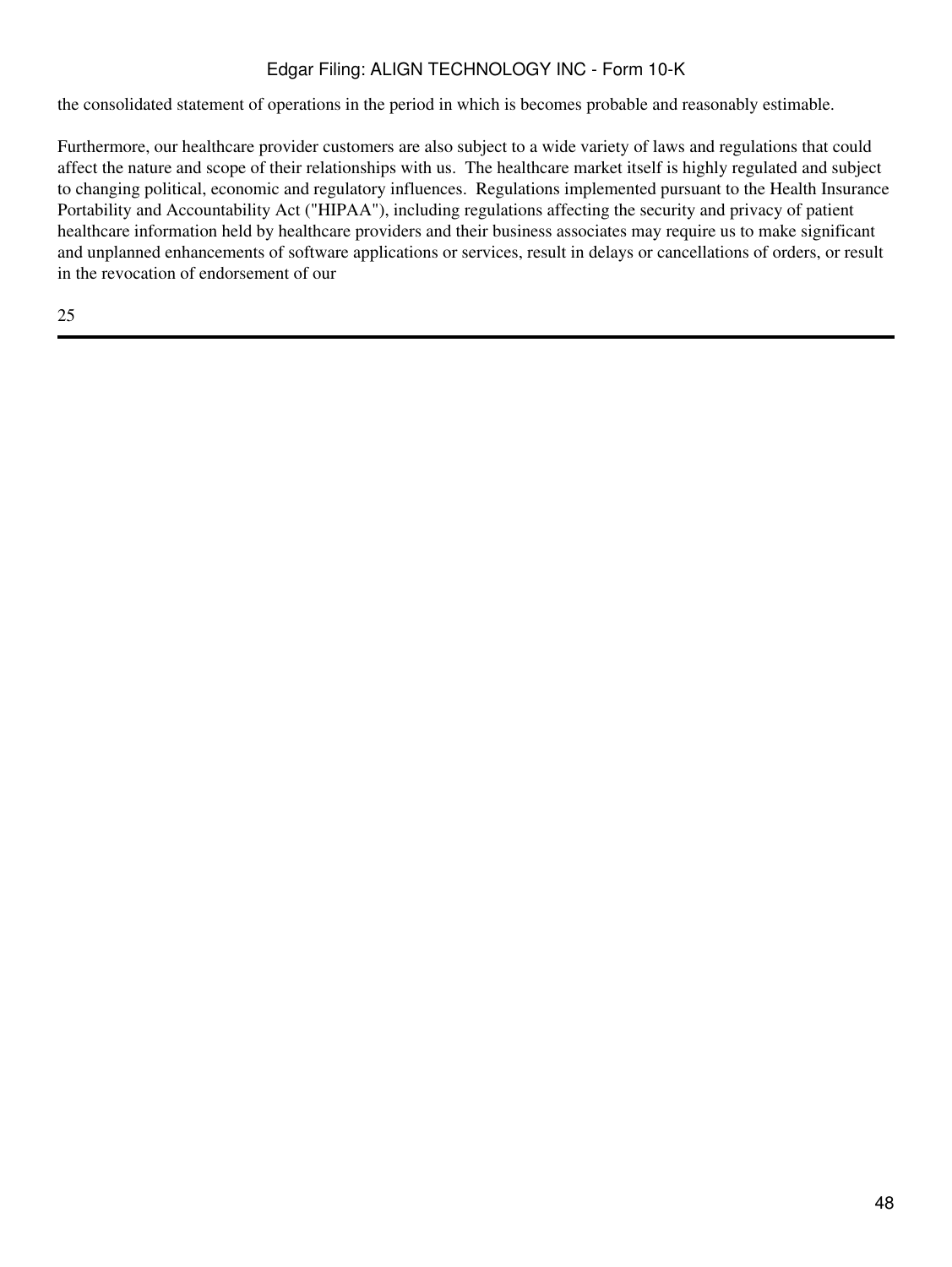products and services by healthcare participants. The effect of HIPAA and newly enforced regulations on our business is difficult to predict, and there can be no assurance that we will adequately address the business risks created by HIPAA and its implementation or that we will be able to take advantage of any resulting business opportunities.

Extensive and changing government regulation of the healthcare industry may be expensive to comply with and exposes us to the risk of substantial government penalties.

In addition to medical device laws and regulations, numerous state and federal healthcare-related laws regulate our business, covering areas such as:

•storage, transmission and disclosure of medical information and healthcare records;

• services or goods or to induce the order, purchase or recommendation of our products; and prohibitions against the offer, payment or receipt of remuneration to induce referrals to entities providing healthcare •the marketing and advertising of our products.

Complying with these laws and regulations could be expensive and time-consuming, and could increase our operating costs or reduce or eliminate certain of our sales and marketing activities or our revenues.

We face risks related to our international sales, including the need to obtain necessary foreign regulatory clearance or approvals.

Outside of North America, we currently sell our products in Europe, Asia Pacific, Latin America and the Middle East and may expand into other countries from time to time. For sales of our products outside the U.S., we are subject to foreign regulatory requirements that vary widely from country to country. The time required to obtain clearances or approvals required by other countries may be longer than that required for FDA clearance or approval, and requirements for such approvals may differ from FDA requirements. We may be unable to obtain regulatory approvals in one or more of the other countries in which we do business or in which we may do business in the future. We may also incur significant costs in attempting to obtain and maintain foreign regulatory approvals. If we experience delays in receipt of approvals to market our products outside of the U.S., or if we fail to receive these approvals, we may be unable to market our products or enhancements in international markets in a timely manner, if at all.

Our business exposes us to potential product liability claims, and we may incur substantial expenses if we are subject to product liability claims or litigation.

Medical devices involve an inherent risk of product liability claims and associated adverse publicity. We may be held liable if any product we develop or any product that uses or incorporates any of our technologies causes injury or is otherwise found unsuitable. Although we intend to continue to maintain product liability insurance, adequate insurance may not be available on acceptable terms, if at all, and may not provide adequate coverage against potential liabilities. A product liability claim, regardless of its merit or eventual outcome, could result in significant legal defense costs. These costs would have the effect of increasing our expenses and diverting management's attention away from the operation of our business, and could harm our business.

Historically, the market price for our common stock has been volatile.

The market price of our common stock could be subject to wide price fluctuations in response to various factors, many of which are beyond our control. The factors include:

•quarterly variations in our results of operations and liquidity;

•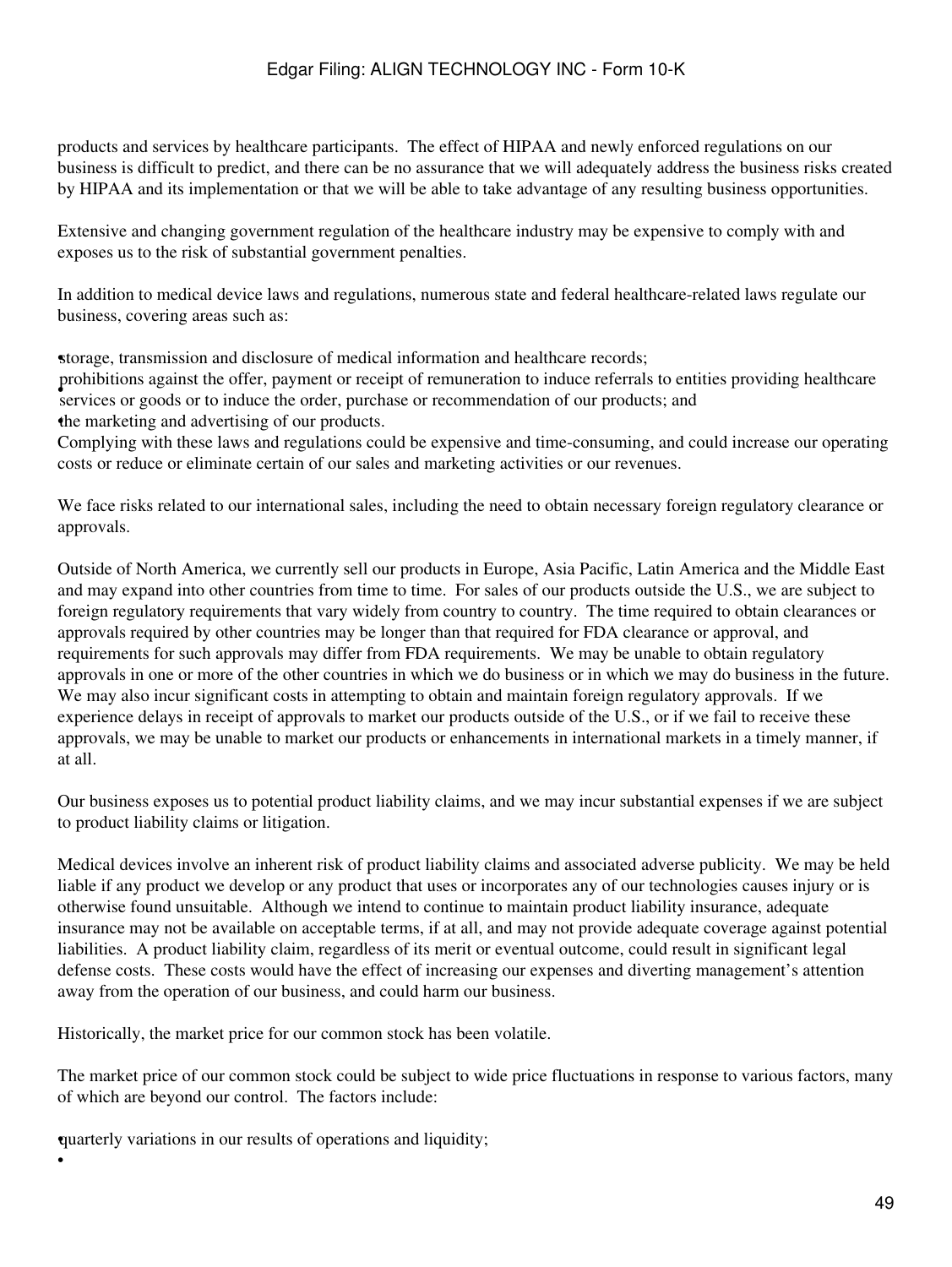changes in recommendations by the investment community or in their estimates of our net revenues or operating results;

•speculation in the press or investment community concerning our business and results of operations;

strategic actions by our competitors, such as product announcements or acquisitions;

•announcements of technological innovations or new products by us, our customers or competitors; and •general economic market conditions.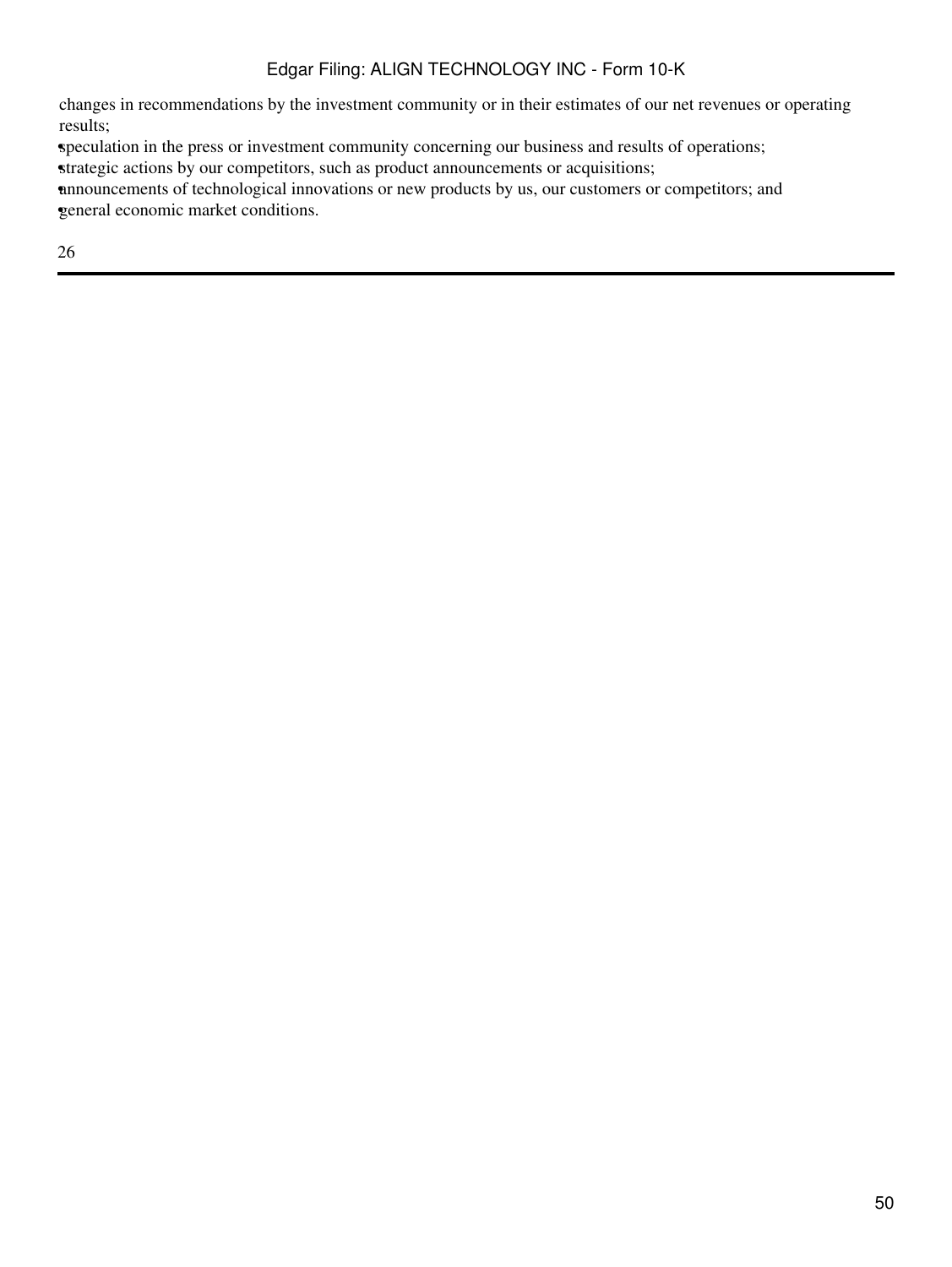In addition, the stock market in general, and the market for technology and medical device companies in particular, have experienced extreme price and volume fluctuations that have often been unrelated to or disproportionate to the operating performance of those companies. These broad market and industry factors may seriously harm the market price of our common stock, regardless of our operating performance. Historically, class action litigation is often brought against an issuing company following periods of volatility in the market price of a company's securities.

Future sales of significant amounts of our common stock may depress our stock price.

A large percentage of our outstanding common stock is currently owned by a small number of significant stockholders. These stockholders have sold in the past, and may sell in the future, large amounts of common stock over relatively short periods of time. Sales of substantial amounts of our common stock in the public market by our existing stockholders may adversely affect the market price of our common stock. Such sales could create public perception of difficulties or problems with our business and may depress our stock price.

If our goodwill or long-lived assets become impaired, we may be required to record a significant charge to earnings.

Under Generally Accepted Accounting Principles in the United States ("U.S. GAAP"), we review our goodwill and asset group for impairment when events or changes in circumstances indicate the carrying value may not be recoverable. Additionally, goodwill is required to be tested for impairment at least annually. The qualitative and quantitative analysis used to test goodwill are dependent upon various assumptions and reflect management's best estimates. Changes in certain assumptions including revenue growth rates, discount rates, earnings multiples and future cash flows may cause a change in circumstances indicating that the carrying value of goodwill or the asset group may be impaired. We may be required to record a significant charge to earnings in the financial statements during the period in which any impairment of goodwill or asset group are determined.

Changes in, or interpretations of, accounting rules and regulations, could result in unfavorable accounting charges.

We prepare our consolidated financial statements in conformity with U.S. GAAP. These principles are subject to interpretation by the SEC and various bodies formed to interpret and create appropriate accounting policies. A change in these policies can have a significant effect on our reported results and may even retroactively affect previously reported transactions. Our accounting policies that recently have been or may be affected by changes in the accounting rules are as follows:

#### •revenue recognition; and

•leases.

If we fail to manage our exposure to global financial and securities market risk successfully, our operating results and financial statements could be materially impacted.

The primary objective of most of our investment activities is to preserve principal. To achieve this objective, a majority of our marketable investments are investment grade, liquid, fixed-income securities and money market instruments denominated in U.S. dollars. If the carrying value of our investments exceeds the fair value, and the decline in fair value is deemed to be other-than-temporary, we will be required to write down the value of our investments, which could materially harm our results of operations and financial condition. Moreover, the performance of certain securities in our investment portfolio correlates with the credit condition of the U.S. financial sector. In a current unstable credit environment, we might incur significant realized, unrealized or impairment losses associated with these investments.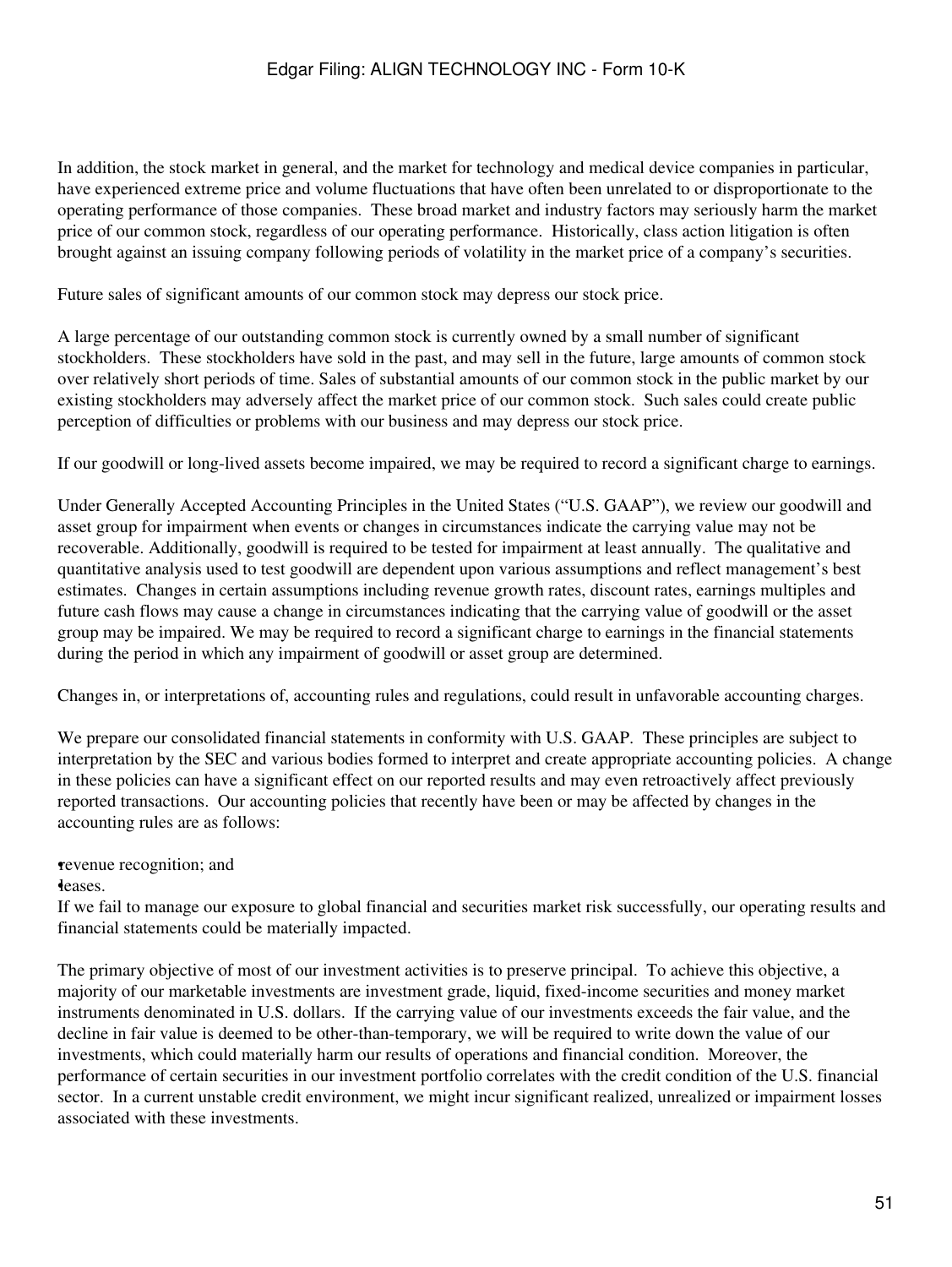We have adopted a shareholders rights' plan to limit the possibility that we are acquired, which may mean that a transaction that shareholders are in favor of or are benefited by may be prevented.

Our board of directors has the authority to issue up to 5,000,000 shares of preferred stock and to determine the rights, preferences, privileges and restrictions of such shares without any further vote or action by our shareholders. To date, our board of directors has designated 200,000 shares as Series A participating preferred stock in connection with our shareholder rights' plan. The issuance of preferred stock under certain circumstances could have the effect of delaying or preventing an acquisition of Align or otherwise adversely affecting the rights of the holders of our stock. The shareholder rights' plan may have the effect of rendering more difficult or discouraging an acquisition of our company which is deemed undesirable by our board of directors. The shareholder rights' plan may cause substantial dilution to a person or group attempting to acquire us on terms or in a manner not approved by our board of directors, except pursuant to an offer conditioned on the negation, purchase or redemption of the rights issued under the shareholder rights' plan.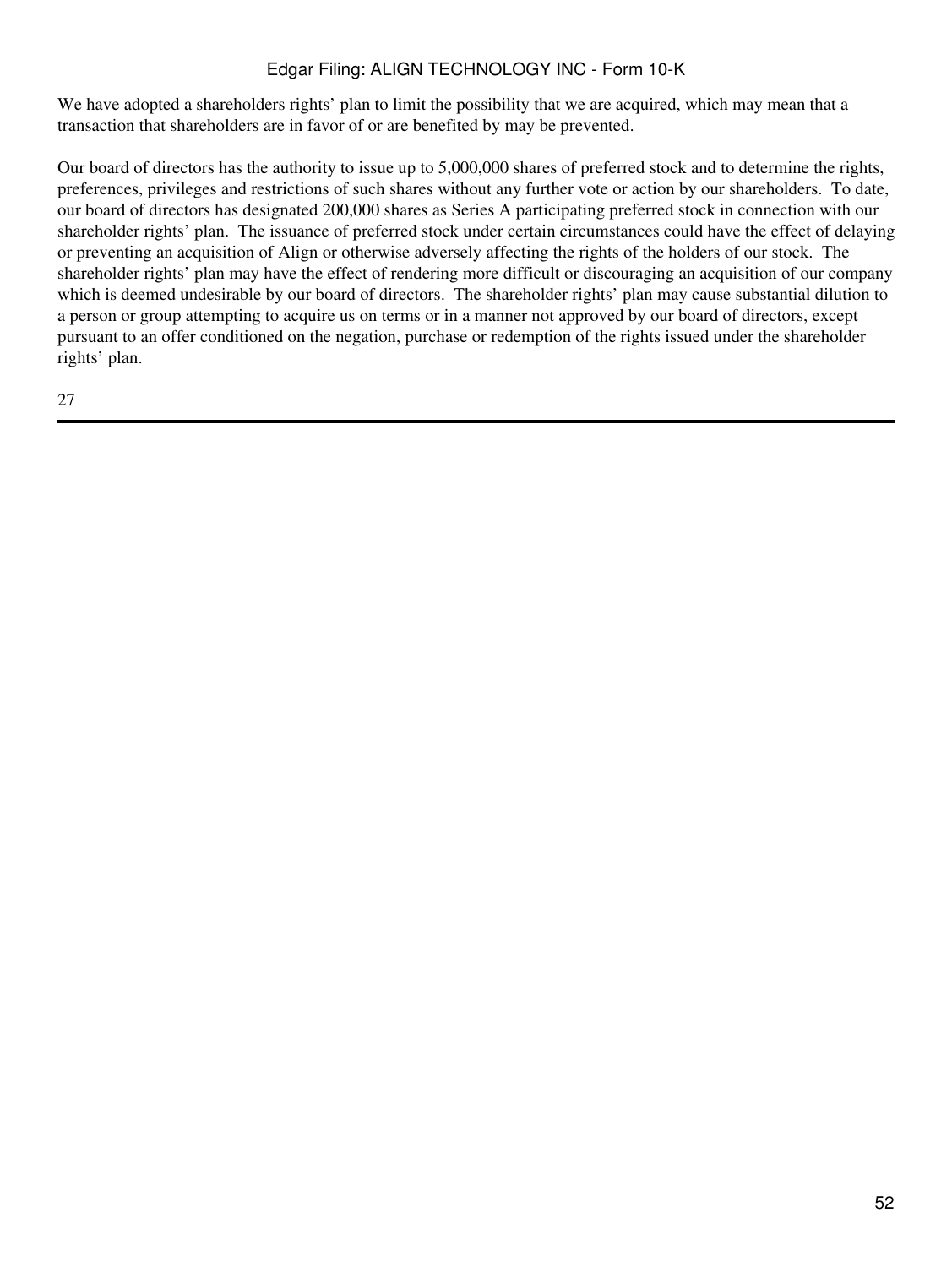Our effective tax rate may vary significantly from period to period.

Various internal and external factors may have favorable or unfavorable effects on our future effective tax rate. These factors include, but are not limited to, changes in tax laws, regulations and/or rates, non-deductible goodwill impairments, changing interpretations of existing tax laws or regulations, changes in the relative proportions of revenues and income before taxes in the various jurisdictions in which we operate that have differing statutory tax rates, the future levels of tax benefits of stock option deductions relating to incentive stock options and employee stock purchase plans, settlement of income tax audits, and changes in overall levels of pretax earnings. During the first quarter of 2013, we incurred a \$40.7 million impairment of goodwill which was not deductible for tax purposes.

In June 2009, the Costa Rica Ministry of Foreign Trade, an agency of the Government of Costa Rica, granted a twelve year extension of various income tax incentives, which had been previously granted to us in 2002. The incentive tax rates will expire in various years beginning in 2017. Under these incentives, all of the income we earn in Costa Rica during the twelve year incentive period is exempt from Costa Rica income tax. In order to receive the benefit of these incentives, we must hire specified numbers of employees and maintain certain minimum levels of fixed asset investments in Costa Rica. If we do not fulfill these conditions for any reason, our incentive could lapse, and our income in Costa Rica would be subject to taxation at higher rates, which could have a negative impact on our operating results. The Costa Rica Corporate income tax rate that would apply, absent the incentives, is 30% for 2013. As a result of these incentives, the provision for income taxes was reduced by \$27.7 million and \$21.8 million for the year ended December 31, 2013 and 2012, respectively, representing a benefit to diluted net income per share of \$0.34 and \$0.26 in 2013 and 2012, respectively. For the three months ended December 31, 2013 and 2012, the provision for income taxes was reduced by \$6.4 million and \$4.7 million, respectively, representing a benefit to diluted net income per share of \$0.12 and \$0.06, respectively. Our subsidiaries in Israel and Germany are under audit by the local tax authorities for calendar years 2006 through 2011 and 2007 through 2011, respectively.

ITEM 1B.UNRESOLVED STAFF COMMENTS None.

#### ITEM 2.PROPERTIES

We occupy several leased and owned facilities with total office and manufacturing area of over 850,000 square feet. At December 31, 2013, the significant facilities were occupied as follows:

| Location                   |       | Lease/OwnPrimary Use                                                                                     | Segment                   | Expiration of<br>lease |
|----------------------------|-------|----------------------------------------------------------------------------------------------------------|---------------------------|------------------------|
| San Jose, California Lease |       | Office for headquarters, research & development,<br>administrative personnel                             | Clear Aligner<br>and SCCS | September<br>2017      |
| San Jose, Costa Rica Lease |       | Office for administrative personnel, manufacturing<br>personnel, and customer care                       | Clear Aligner<br>and SCCS | November<br>2017       |
| Juarez, Mexico             | Own   | Manufacturing and office facility for manufacturing<br>and administrative personnel                      | Clear Aligner<br>and SCCS | N/A                    |
| Or Yehuda, Israel          | Lease | Manufacturing and office for manufacturing,<br>administrative personnel, and research and<br>development | <b>SCCS</b>               | October 2017           |
| Moscow, Russia             | Lease | Office for research and development                                                                      | Clear Aligner<br>and SCCS | April 1, 2017          |

We believe that our existing facilities are adequate to meet current requirements and that additional or substitute space will be available as needed to accommodate any expansion of operations.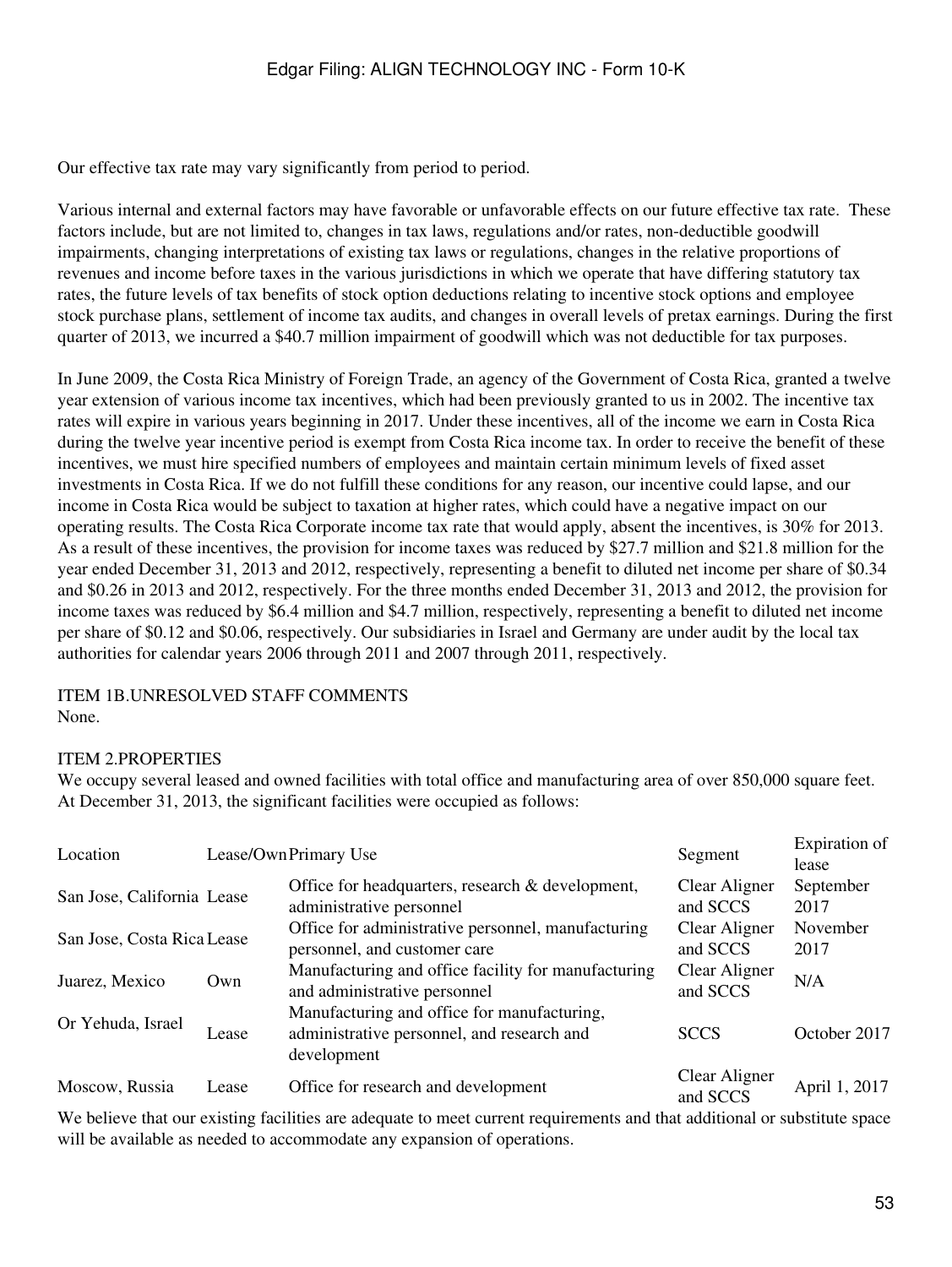#### ITEM 3.LEGAL PROCEEDINGS

Securities Class Action Lawsuit

On November 28, 2012, plaintiff City of Dearborn Heights Act 345 Police & Fire Retirement System filed a lawsuit against Align, Thomas M. Prescott ("Mr. Prescott"), Align's President and Chief Executive Officer, and Kenneth B. Arola ("Mr. Arola"), Align's former Vice President, Finance and Chief Financial Officer, in the United States District Court for the Northern District of California on behalf of a purported class of purchasers of our common stock between April 23, 2012 and October 17,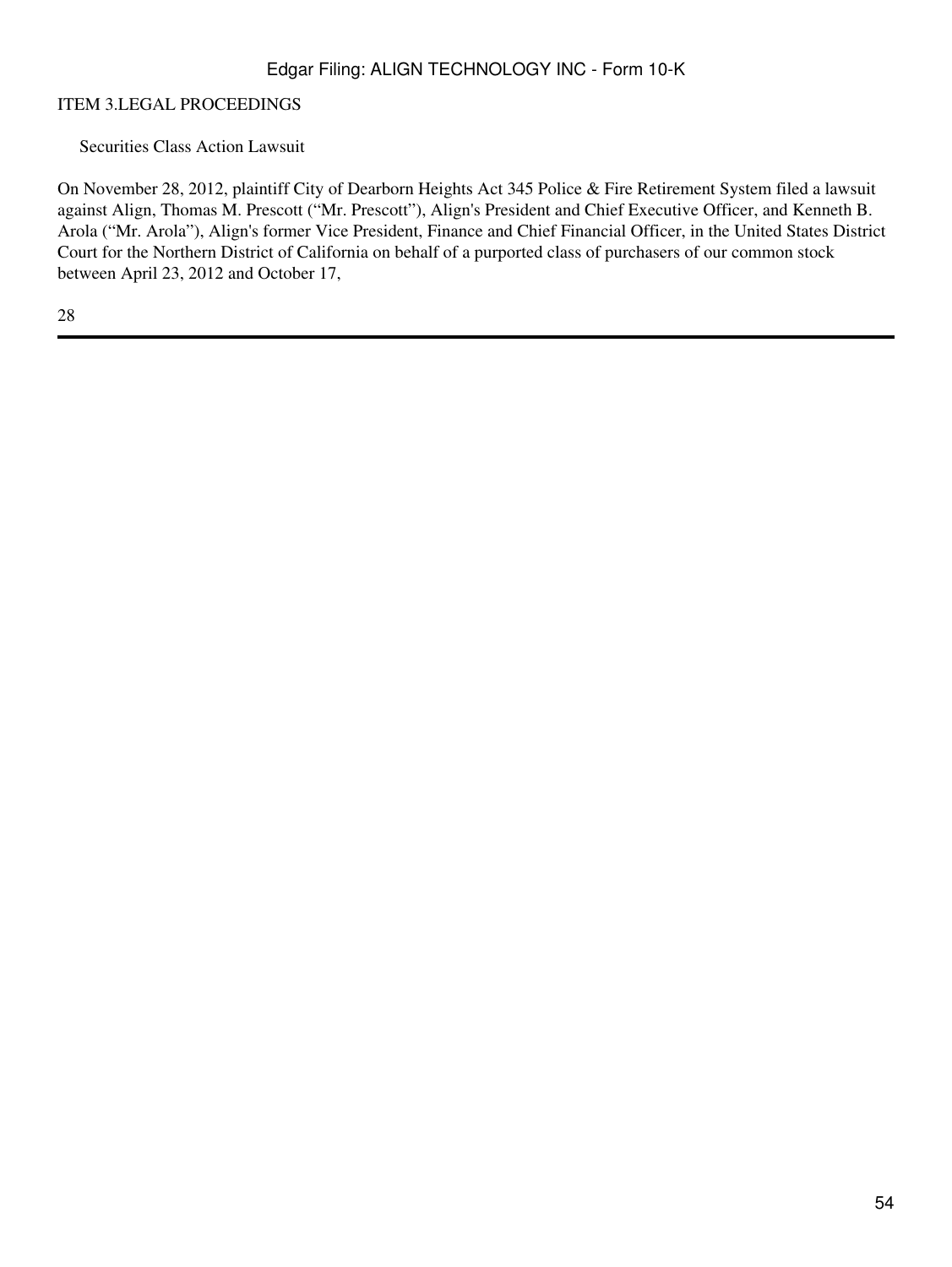2012 (the "Securities Action"). On July 11, 2013, an amended complaint was filed, which named the same defendants, on behalf of a purported class of purchasers of our common stock between January 31, 2012 and October 17, 2012. The amended complaint alleged that Align, Mr. Prescott and Mr. Arola violated Section 10(b) of the Securities Exchange Act of 1934 and Rule 10b-5 promulgated thereunder, and that Mr. Prescott and Mr. Arola violated Section 20(a) of the Securities Exchange Act of 1934. Specifically, the amended complaint alleged that during the purported class period defendants failed to take an appropriate goodwill impairment charge related to the April 29, 2011 acquisition of Cadent Holdings, Inc. in the fourth quarter of 2011, the first quarter of 2012 or the second quarter of 2012, which rendered our financial statements and projections of future earnings materially false and misleading and in violation of U.S. GAAP. The amended complaint sought monetary damages in an unspecified amount, costs and attorney's fees. On December 9, 2013, the judge granted our motion to dismiss with leave for plaintiff to file a second amended complaint. Plaintiff filed a second amended complaint on January 8, 2014 on behalf of the same purported class. The second amended complaint states the same claims as the first amended complaint. We filed a motion to dismiss the second amended complaint on February 7, 2014. Align intends to vigorously defend itself against these allegations. Align is currently unable to predict the outcome of this complaint and therefore cannot determine the likelihood of loss nor estimate a range of possible loss.

#### Shareholder Derivative Lawsuit

On February 1, 2013, plaintiff Gary Udis filed a shareholder derivative lawsuit against several of Align's current and former officers and directors in the Superior Court of California, County of Santa Clara. The complaint alleges that our reported income and earnings were materially overstated because of a failure to timely write down goodwill related to the April 29, 2011 acquisition of Cadent Holdings, Inc., and that defendants made allegedly false statements concerning our forecasts. The complaint asserts various state law causes of action, including claims of breach of fiduciary duty, unjust enrichment, and insider trading, among others. The complaint seeks unspecified damages on behalf of Align, which is named solely as nominal defendant against whom no recovery is sought. The complaint also seeks an order directing Align to reform and improve its corporate governance and internal procedures, and seeks restitution in an unspecified amount, costs, and attorney's fees. On July 8, 2013, an Order was entered staying this derivative lawsuit until an initial ruling on our first motion to dismiss the Securities Action. On January 15, 2014, an order was entered staying this derivative lawsuit until an initial ruling on our second motion to dismiss the Securities Action discussed above. Align intends to vigorously defend itself against these allegations. Align is currently unable to predict the outcome of this complaint and therefore cannot determine the likelihood of loss nor estimate a range of possible losses.

In addition, in the course of Align's operations, Align is involved in a variety of claims, suits, investigations, and proceedings, including actions with respect to intellectual property claims, patent infringement claims, government investigations, labor and employment claims, breach of contract claims, tax, and other matters. Regardless of the outcome, these proceedings can have an adverse impact on us because of defense costs, diversion of management resources, and other factors. Although the results of complex legal proceedings are difficult to predict and Align's view of these matters may change in the future as litigation and events related thereto unfold; Align currently does not believe that these matters, individually or in the aggregate, will materially affect Align's financial position, results of operations or cash flows.

ITEM 4.MINE SAFETY DISCLOSURES Not applicable.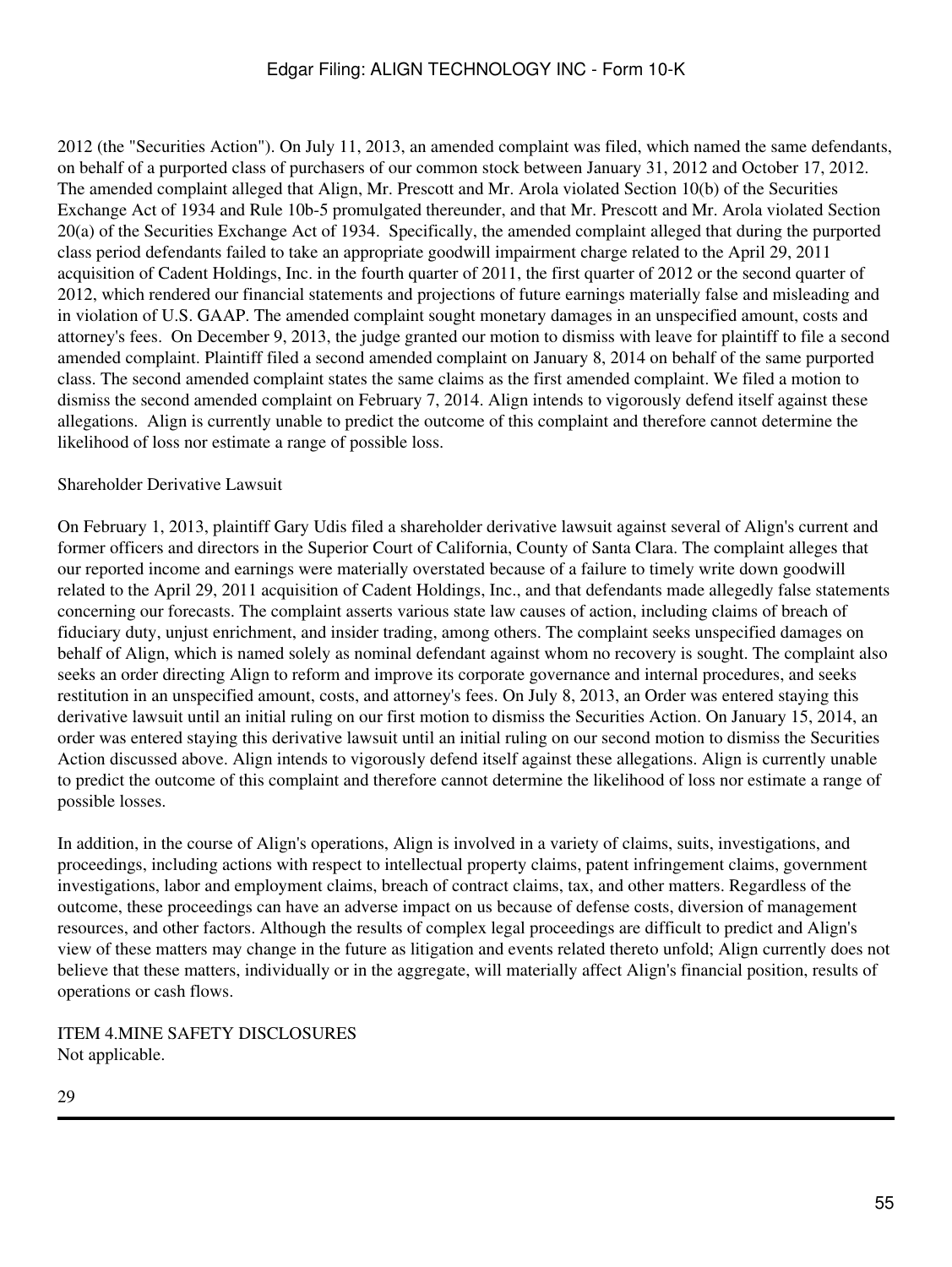# PART II

# ITEM 5.MARKET FOR REGISTRANT'S COMMON EQUITY, RELATED STOCKHOLDER MATTERS AND ISSUER PURCHASES OF EQUITY SECURITIES

#### Price Range of Common Stock

Our common stock is quoted on the NASDAQ Global Select Market under the symbol "ALGN." The following table sets forth the range of high and low per share sales prices as reported for each period indicated:

| High    | Low     |
|---------|---------|
|         |         |
| \$60.00 | \$41.83 |
| \$49.08 | \$36.92 |
| \$38.74 | \$29.53 |
| \$33.70 | \$25.61 |
|         |         |
| \$39.39 | \$23.45 |
| \$39.82 | \$30.02 |
| \$35.15 | \$26.06 |
| \$28.69 | \$22.39 |
|         |         |

On February 21, 2014, the closing price of our common stock on the NASDAQ Global Market was \$52.98 per share. As of January 31, 2014 there were approximately 115 holders of record of our common stock. Because the majority of our shares of outstanding common stock are held by brokers and other institutions on behalf of stockholders, we are unable to estimate the total number of stockholders represented by these record holders.

We have never declared or paid any cash dividends on our common stock. We currently intend to retain any future earnings to fund the development and growth of our business and do not anticipate paying any cash dividends in the foreseeable future.

#### Performance Graph

Notwithstanding any statement to the contrary in any of our previous or future filings with the SEC, the following information relating to the price performance of our common stock shall not be deemed "filed" with the SEC or "Soliciting Material" under the Securities Exchange Act of 1934, as amended, or subject to Regulation 14A or 14C, or to liabilities of Section 18 of the Exchange Act except to the extent we specifically request that such information be treated as soliciting material or to the extent we specifically incorporate this information by reference.

The graph below matches our cumulative 5-year total shareholder return on common stock with the cumulative total returns of the NASDAQ Composite index, and the S&P 1500 Composite Health Care Equipment & Supplies index. The graph tracks the performance of a \$100 investment in our common stock, in the peer group, and the index (with the reinvestment of all dividends) from December 31, 2008 to December 31, 2013.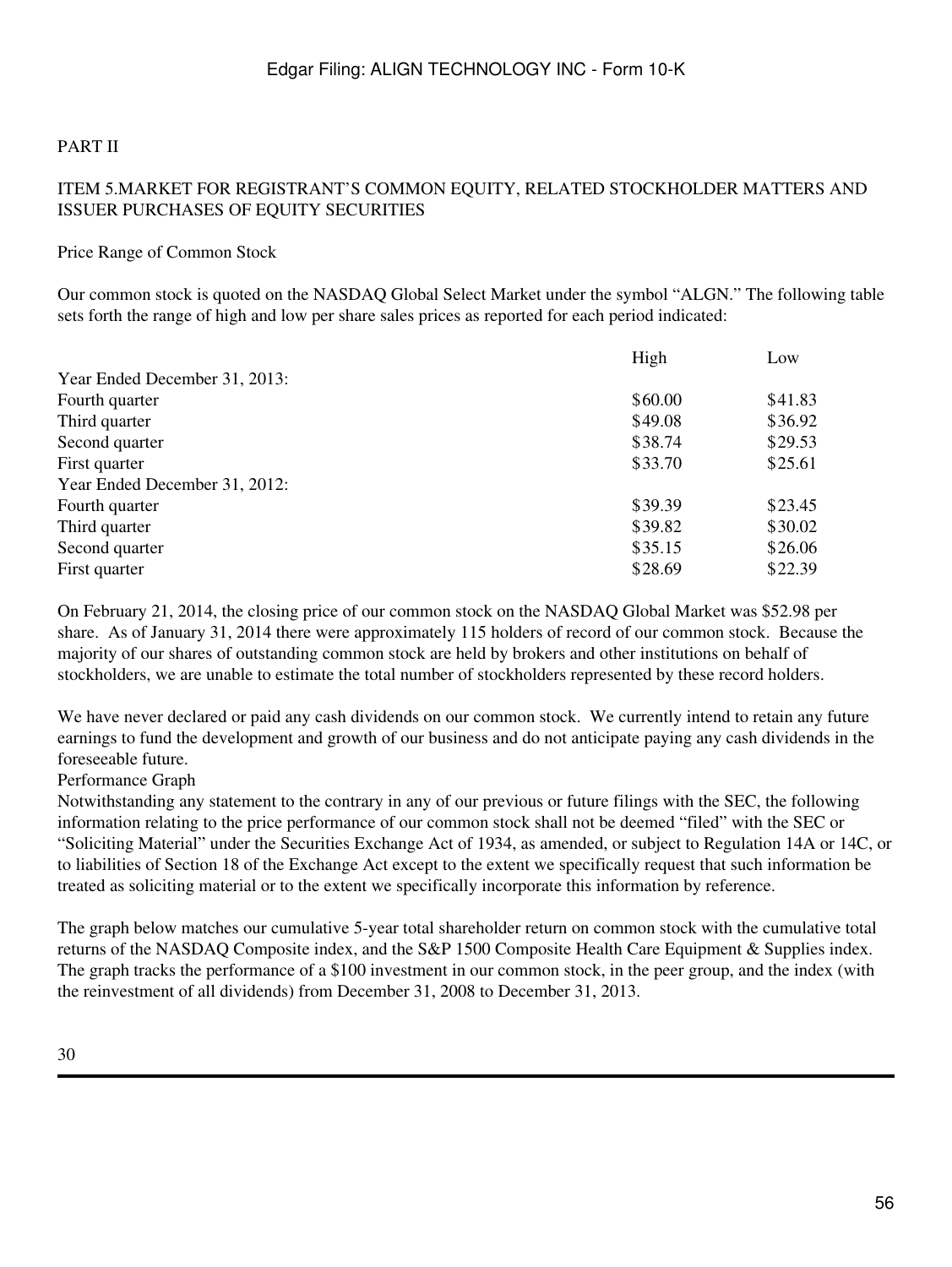### ITEM 6.SELECTED CONSOLIDATED FINANCIAL DATA

The following tables set forth the selected consolidated financial data for each of the years in the five-year period ended December 31, 2013. The selected consolidated financial data should be read in conjunction with the Consolidated Financial Statements and accompanying notes and Management's Discussion and Analysis of Financial Condition and Results of Operations. We have derived the statement of operations data for the years ended December 31, 2013, 2012 and 2011 and the balance sheet data as of December 31, 2013 and 2012 from the consolidated audited financial statements included elsewhere in this Annual Report on Form 10-K. The statement of operations data for the years ended December 31, 2010 and 2009 and the balance sheet data as of December 31, 2011, 2010 and 2009 were derived from the consolidated audited financial statements that are not included in this Annual Report on Form 10-K.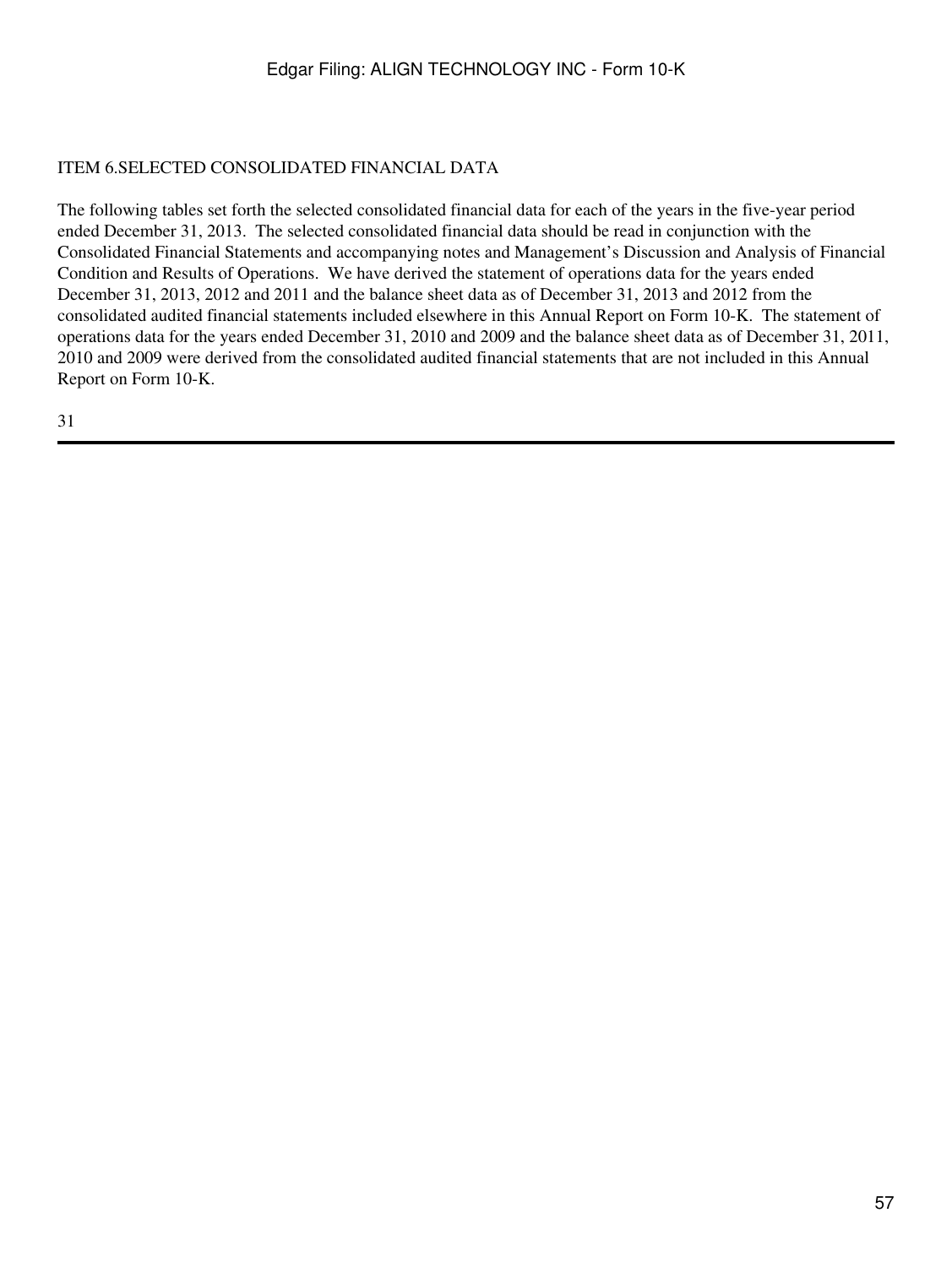### SELECTED CONSOLIDATED FINANCIAL DATA

(in thousands, except per share data)

|                                                                           |              | Year Ended December 31, |           |           |                           |  |  |  |  |
|---------------------------------------------------------------------------|--------------|-------------------------|-----------|-----------|---------------------------|--|--|--|--|
|                                                                           | 2013         | 2012                    | 2011      | 2010      | 2009                      |  |  |  |  |
| <b>Consolidated Statement of Operations Data:</b>                         |              |                         |           |           |                           |  |  |  |  |
| Net revenues $1$                                                          | \$660,206    | \$560,041               | \$479,741 | \$387,126 | \$312,333                 |  |  |  |  |
| Gross profit $2$                                                          | \$498,106    | \$416,388               | \$361,283 | \$303,417 | \$233,492                 |  |  |  |  |
| Income (loss) from operations $3$                                         | 94,212       | 85,592                  | 90,360    | 102,734   | (34,012)                  |  |  |  |  |
| Other income (expense), net                                               | (1,073)      | (1,296)                 | (419)     | (731)     | 119                       |  |  |  |  |
| Net income (loss) before provision for (benefit from)<br>income taxes $3$ | 93,139       | 84,296                  | 89,941    | 102,003   | (33,893)                  |  |  |  |  |
| Provision for (benefit from) income taxes                                 | 28,844       | 25,605                  | 23,225    | 27,750    | (2,624)                   |  |  |  |  |
| Net income (loss) $3$                                                     | \$64,295     | \$58,691                | \$66,716  | \$74,253  | \$(31,269)                |  |  |  |  |
| Net income (loss) per share                                               |              |                         |           |           |                           |  |  |  |  |
| <b>Basic</b>                                                              | \$0.80       | \$0.73                  | \$0.86    | \$0.98    | \$(0.45)<br>$\big)$       |  |  |  |  |
| Diluted                                                                   | \$0.78       | \$0.71                  | \$0.83    | \$0.95    | \$(0.45)<br>$\mathcal{E}$ |  |  |  |  |
| Shares used in computing net income (loss) per share:                     |              |                         |           |           |                           |  |  |  |  |
| <b>Basic</b>                                                              | 80,551       | 80,529                  | 77,988    | 75,825    | 69,094                    |  |  |  |  |
| Diluted                                                                   | 82,589       | 83,040                  | 80,294    | 78,080    | 69,094                    |  |  |  |  |
|                                                                           | December 31, |                         |           |           |                           |  |  |  |  |
|                                                                           | 2013         | 2012                    | 2011      | 2010      | 2009                      |  |  |  |  |
| <b>Consolidated Balance Sheet Data:</b>                                   |              |                         |           |           |                           |  |  |  |  |
| Working capital 4                                                         | \$369,338    | \$330,022               | \$236,699 | \$295,637 | \$180,056                 |  |  |  |  |
| <b>Total</b> assets                                                       | 832,147      | 756,312                 | 649,264   | 476,943   | 355,240                   |  |  |  |  |
| Total long-term liabilities                                               | 22,839       | 19,224                  | 10,366    | 6,222     | 961                       |  |  |  |  |
| Stockholders' equity                                                      | \$633,970    | \$581,317               | \$490,781 | \$377,747 | \$273,036                 |  |  |  |  |
|                                                                           |              |                         |           |           |                           |  |  |  |  |

1 CAD/CAM Services segment of approximately \$28.0 million as a result of our acquisition of Cadent Holdings, Inc. Net revenues for the year ended December 31, 2011 include eight months of revenues from our Scanners and on April 29, 2011. Net revenues for the year ended December 31, 2010 includes a \$14.3 million release of previously deferred revenue for Invisalign Teen replacement aligners.

2 ended December 31, 2011 included acquisition and integration related costs of \$0.4 million, amortization of Gross profit for the year ended December 31, 2013 included an out of period adjustment of \$1.7 million (See Note 1). Gross profit for the year ended December 31, 2012 included acquisition and integration related costs of \$0.2 million, amortization of intangible assets of \$0.9 million, and exit costs of \$0.5 million. Gross profit for the year intangible assets of \$0.7 million, and exit costs of \$0.8 million. For years ended December 31, 2010 and 2009, gross profit included amortization of prepaid royalties of \$0.8 million and \$6.2 million, respectively, related to the litigation settlement with Ormco. In addition, 2010 gross profit also included the \$14.3 million release of previously deferred revenue for Invisalign Teen replacement aligners.

3 Income (loss) from operations, net income (loss) before provision for (benefit from) income taxes, and net income (loss) included the following, net of taxes:

•\$40.7 million and \$26.3 million of goodwill and long-lived asset impairment, respectively, in 2013. •\$1.9 million, net of tax, out of period adjustment in 2013 (see Note 1).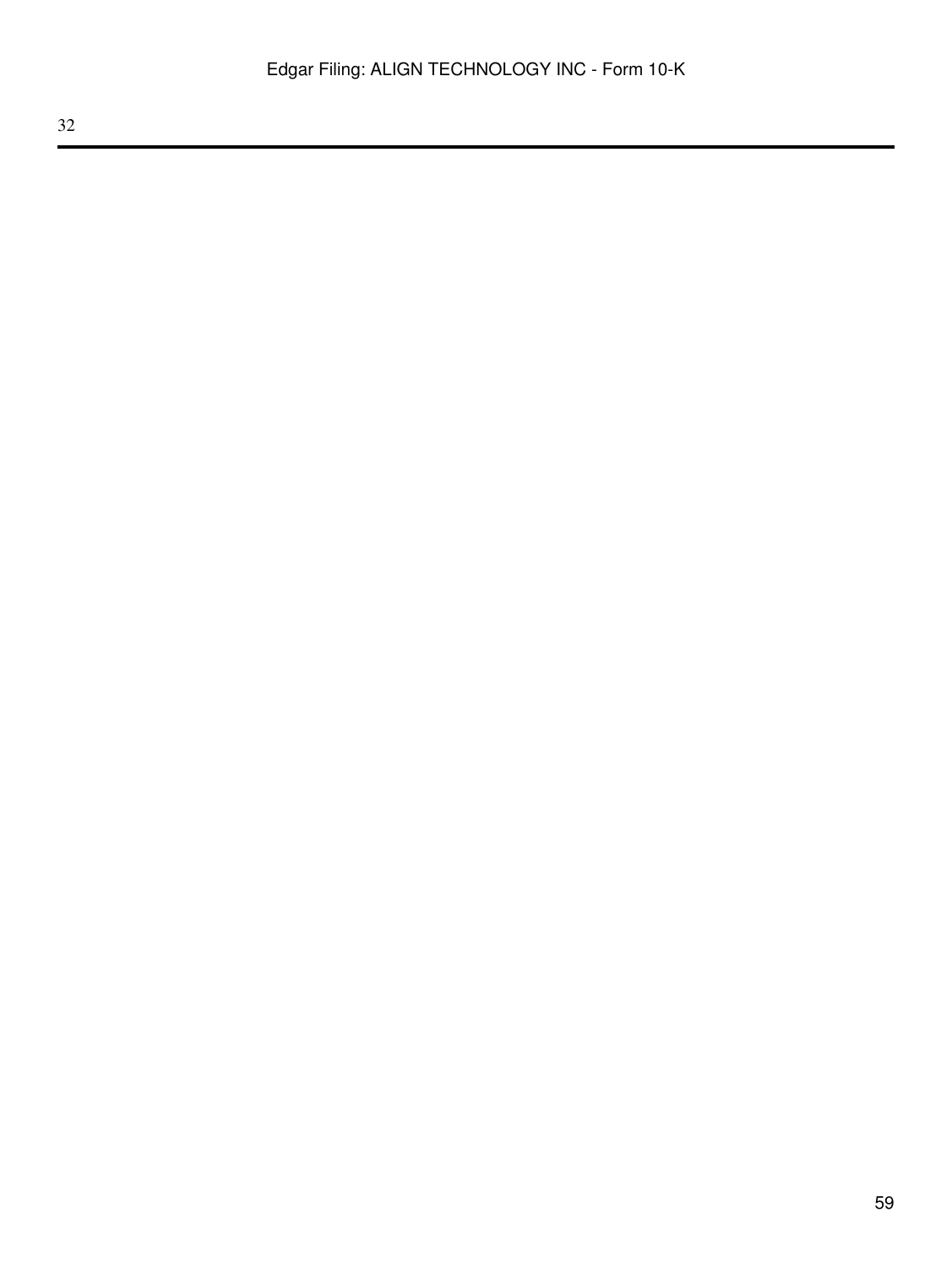abolis million of goodwin impairment,  $\phi$ 1.5 million acquisition and line amortization of intangible assets, and \$0.8 million of exit costs in 2012. \$36.6 million of goodwill impairment, \$1.3 million acquisition and integration related costs, \$4.5 million of

•\$14.3 million release of previously deferred revenue for Invisalign Teen replacement aligners in 2010.

of \$1.1 million in 2011. \$10.0 million acquisition and integration related costs, \$3.2 million of amortization of intangible assets, and exit costs

• 2010 and 2009, respectively. \$0.8 million and \$6.2 million of amortization of prepaid royalties related to the litigation settlement with Ormco in

•\$4.5 million related to the class action litigation settlement with Leiszler in 2010.

• that was not previously reimbursed by our insurer related to the OrthoClear litigation in 2010. \$8.7 million benefit related to an insurance settlement over a disputed coverage under our general liability umbrella

•Litigation settlement charge of \$69.7 million related to Ormco in 2009.

•Restructuring charges of \$1.3 million in 2009.

<sup>4</sup> Working capital is calculated as the difference between total current assets and total current liabilities.

#### ITEM 7.MANAGEMENT'S DISCUSSION AND ANALYSIS OF FINANCIAL CONDITION AND RESULTS OF OPERATIONS

The following discussion and analysis of our financial condition and results of operations should be read together with "Selected Consolidated Financial Data" and our consolidated financial statements and related notes included elsewhere in this Annual Report on Form 10-K.

#### **Overview**

Align Technology, Inc. is a global medical device company that advanced the invisible orthodontics market with the introduction of the Invisalign System in 1999. Today, we are focused on designing, manufacturing and marketing innovative technology-rich products to help dental professionals achieve the clinical results they expect and deliver effective, convenient cutting-edge dental treatment options to their patients. Align Technology was founded in March 1997 and is headquartered in San Jose, California with offices worldwide. Our international headquarters are located in Amsterdam, the Netherlands. We have two operating segments: (1) Clear Aligner, known as the Invisalign System; and (2) Scanner and CAD/CAM Services ("SCCS"), known as the iTero intra-oral scanners and OrthoCAD services. We received FDA clearance in 1998 and began our first commercial sales of Invisalign to U.S. orthodontists in 1999 followed by U.S. General Practitioner Dentists (GPs) in 2002. Over the next decade, we introduced Invisalign to the European market and Japan, added distribution partners in Asia-Pacific, Latin America, and EMEA, and introduced a full range of treatment options including Invisalign Express 10, Invisalign Teen, Invisalign Assist, and Vivera Retainers. By 2011, we launched significant new aligner and software features across all Invisalign products that make it easier for doctors to use Invisalign on more complex cases, and introduced Invisalign to the People's Republic of China. In 2013, we launched SmartTrack, the next generation of Invisalign clear aligner material which became the new standard aligner material for Invisalign products. Most recently, we launched Invisalign G5 innovations, specifically designed for treatment of deep bite malocclusion as well as ClinCheck Pro, the next generation Invisalign treatment software tool, designed to help Invisalign providers achieve their treatment goals. We also sell iTero intra-oral scanners and provide CAD/CAM services. Intra-oral scanners provide a dental "chair-side" platform for accessing valuable digital diagnosis and treatment tools, with potential for enhancing accuracy of records, treatment efficiency, and the overall patient experience. We believe there are numerous benefits for customers and the opportunity to accelerate the adoption of Invisalign through interoperability with our intra-oral scanners. The use of digital technologies such as CAD/CAM for restorative dentistry or in-office restorations has been growing rapidly and intra-oral scanning is a critical part of enabling these new digital technologies and procedures in dental practices. In late 2012, we commercially launched the Invisalign Outcome Simulator, the first Invisalign chair-side application powered by the iTero scanner. The interactive application provides dentists and orthodontists an enhanced platform for patient education and is designed to increase treatment acceptance by helping patients visualize the benefits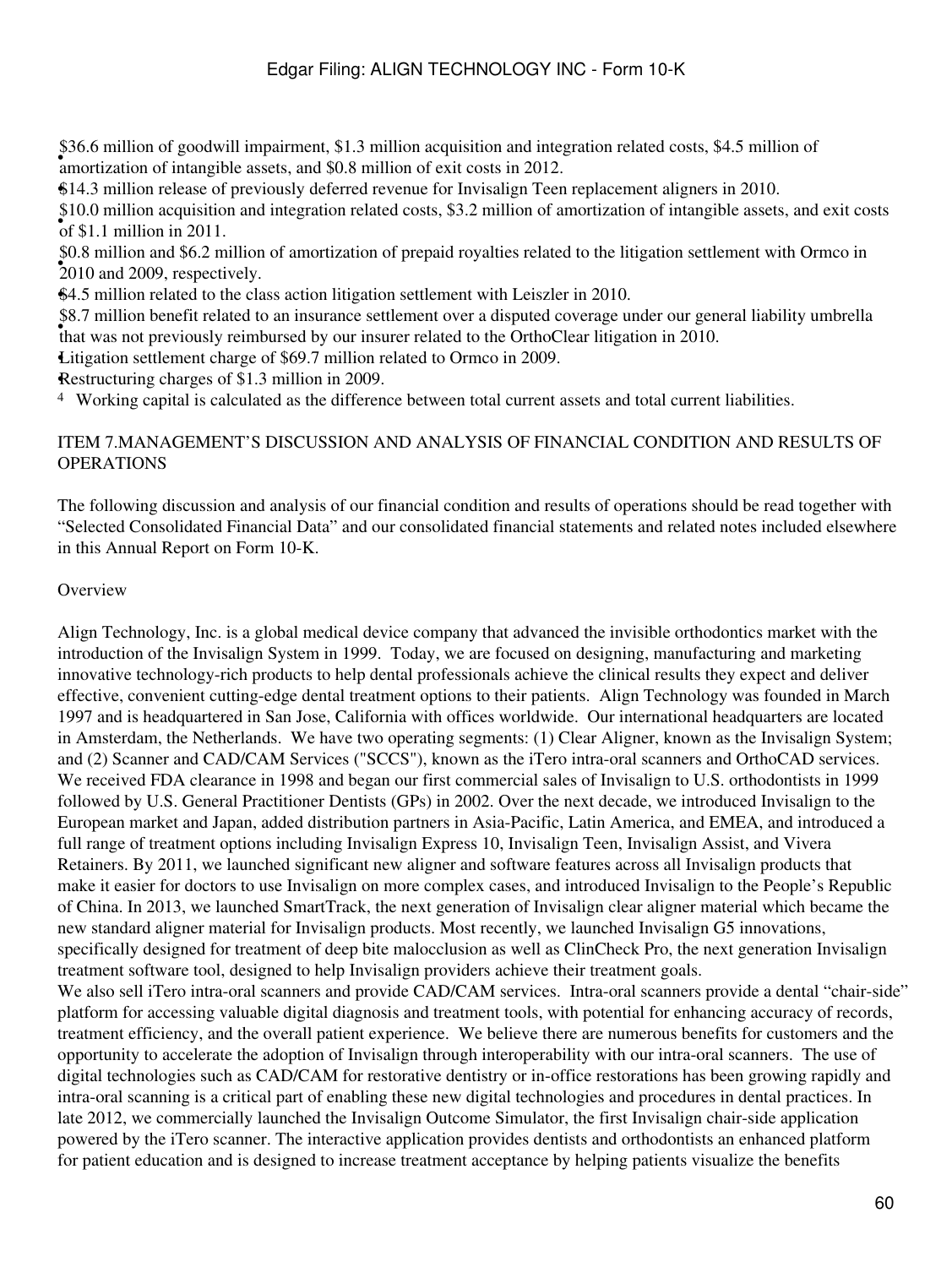possible with Invisalign treatment. In January 2014, we announced that the 3M™ True Definition scanner was qualified for use with Invisalign case submissions. This qualification enables Invisalign providers with a True Definition scanner to submit a digital impression in place of a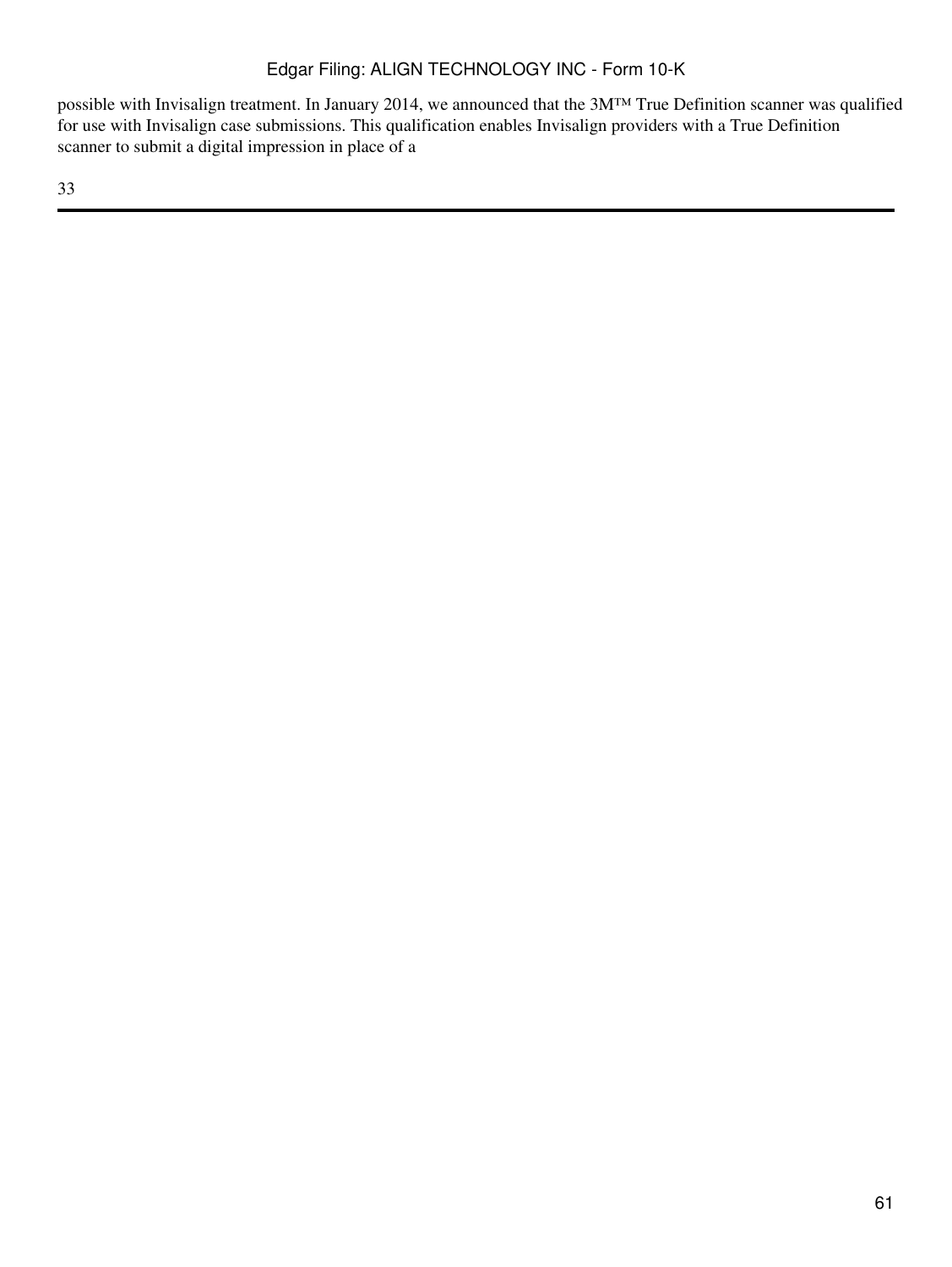traditional PVS impression as part of the Invisalign case submission process. The 3M True Definition scanner is currently the only third-party scanner that has been qualified for use with Invisalign treatment. We continue to believe in an open systems approach to digital impressions, and are committed to working with other intra-oral scanning companies interested in developing interoperability for use with Invisalign treatment.

The Invisalign System is offered in more than 60 countries and has been used to treat more than 2.5 million patients. Our iTero intra-oral scanner, which is primarily sold in North America, provides dental professionals with an open choice to send digital impressions to any laboratory-based CAD/CAM system or to any of the more than 1,200 dental labs worldwide.

Our goal is to establish Invisalign clear aligners as the standard method for treating malocclusion and to establish the iTero intra-oral scanner as the preferred scanning protocol for 3D digital scans, ultimately driving increased product adoption by dental professionals. We intend to achieve this by continued focus and execution of our strategic growth drivers set forth in the Business Strategy section in this Annual Report on Form 10-K.

The successful execution of our business strategy and our results in 2014 and beyond may be affected by a number of other factors, which are described below:

with invising it of the police dealinent. Each entirety in Fordary 2014, invising the was engineered to treat deep<br>bite malocclusion in its entirety, making it easier for our customers to treat one of the most common maloc New Products, Feature Enhancements and Technology Innovation. Product innovation drives greater treatment predictability and clinical applicability, and ease of use for our customers, which supports adoption of Invisalign in their practices. Increasing applicability and treating more complex cases requires that we move away from individual features to comprehensive solutions so that Invisalign providers can more predictably treat the whole case, such as with Invisalign G5 for deep bite treatment. Launched in February 2014, Invisalign G5 was engineered to treat deep addition, in February 2014, we launched ClinCheck Pro, the next generation Invisalign treatment software tool, designed to provide more precise control over final tooth position and to help Invisalign providers achieve their treatment goals. We believe that over the long-term, clinical solutions and treatment tools will increase adoption of Invisalign; however, it is difficult to predict the rate of adoption which may vary by region and channel. • ultimately driving increased product adoption and frequency of use by dental professionals, also known as "utilization Invisalign Utilization rates. Our goal is to establish Invisalign as the treatment of choice for treating malocclusion rates". Our quarterly utilization rates for the previous 12 quarters are as follows:

Invisalign Utilization rates  $=$  # of cases shipped divided by # of doctors cases were shipped to

Total utilization in the fourth quarter of 2013 was 4.4 cases per doctor a slight increase from 4.3 cases in the third quarter of 2013 driven primarily by the increase in utilization by our International customers offset by a decrease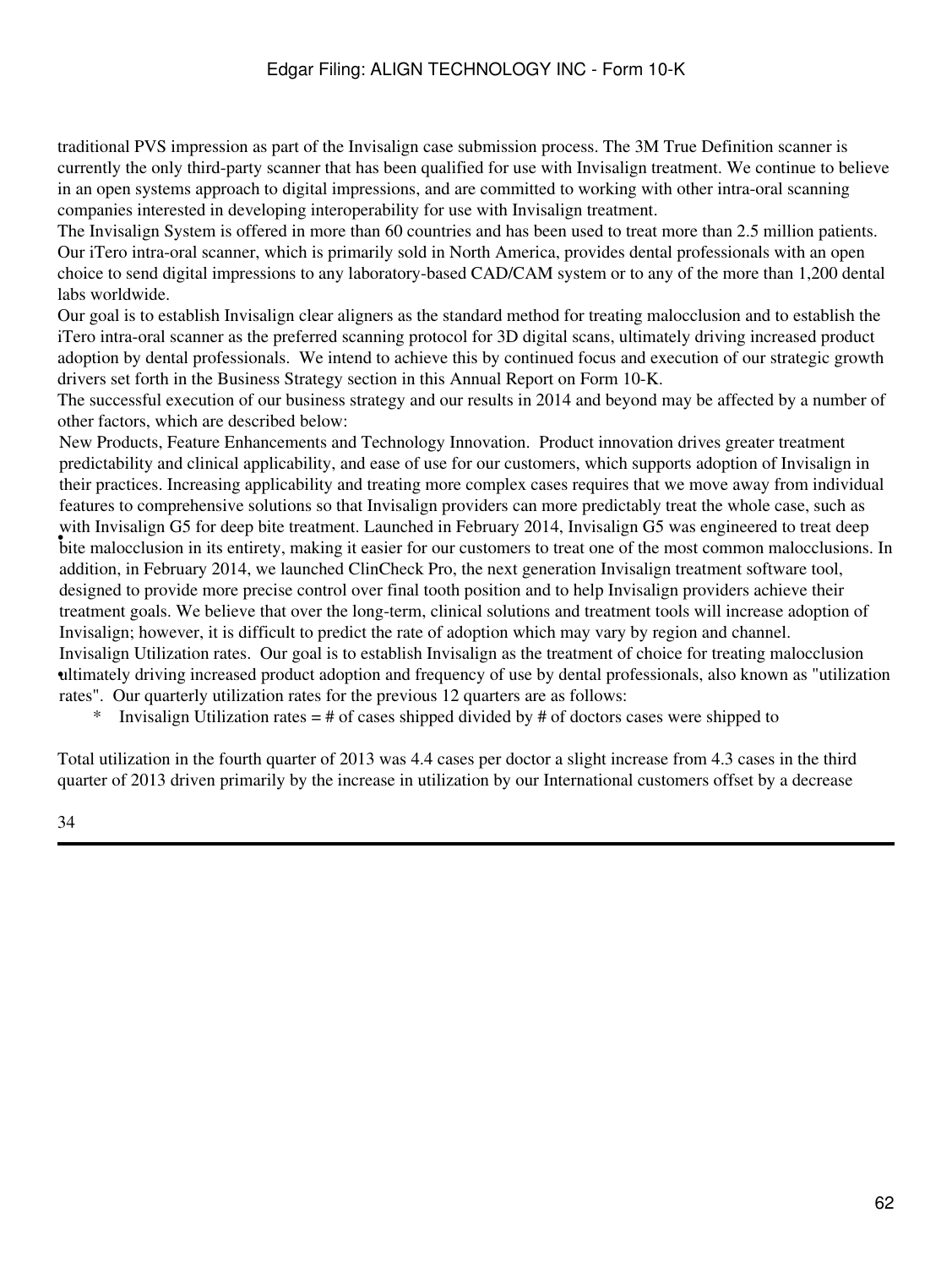in utilization by our North American orthodontic customers from 8.4 to 8.0 cases per doctor. This decrease by our North American orthodontic customers reflects a decline in the number of teen-aged cases shipped as summer is typically the busiest season for orthodontists with practices that have a high percentage of adolescent and teenage patients as many parents want to get their teenagers started in treatment before the start of the school year. On a year-over-year basis, total utilization of 4.4 cases per doctor in the fourth quarter of 2013 increased from 4.1 cases in the fourth quarter of 2012 cases, reflecting improvements in product and technology over the past year, including Invisalign G4 and SmartTrack aligner material, which continues to strengthen our doctors' clinical confidence in the use of Invisalign such that they now utilize Invisalign more often and on more complex cases. Although we expect that over the long-term our utilization rates will gradually improve, we expect that period over period comparisons of our utilization rates will fluctuate.

• newly trained doctors. We are implementing this new Invisalign Fundamentals program across North America and Number of new Invisalign doctors trained. We continue to expand our Invisalign customer base through the training of new doctors. In 2013, Invisalign growth was driven primarily by increased utilization by our orthodontist customers as well as by the continued expansion of our customer base as we trained a total of 8,065 new Invisalign doctors. GPs are one of the keys to driving growth in the adult segment and in 2014 we launched a new CE I training course, now called Invisalign Fundamentals, designed to improve practice integration and increase utilization for will look for opportunities to adjust our international training programs as we work to help our GP practices worldwide more successfully adopt Invisalign into their practices. We believe that this new training approach will increase the number of doctors submitting cases 90-days post-training, as well as the number of cases submitted per doctor.

significant long term potential this extensive geography represents and the support we can now provide by utilizing International Clear Aligner. We will continue to focus our efforts towards increasing adoption of our products by dental professionals in our direct international markets. On a year over year basis, international volume increased 25%, driven primarily by growth in Europe as well as by strong performance in the Asia-Pacific region. In 2014, we will continue to expand in our existing markets through targeted investments in sales coverage and professional marketing and education programs, along with consumer marketing in selected country markets. In addition, given the our direct coverage model in Europe, beginning in February 2014, we will transition a small number of those countries into direct sales regions. We expect to leverage our existing infrastructure and resources to bring sales coverage and customer support to these countries, most of which are adjacent to our directly covered European countries. Due to the small volume of business from our EMEA distributor, we do not anticipate that this transition will have a material effect on our financial results in the next several years.

• by changes in exchange rates. We have generally accepted the exposure to exchange rate movements without using Foreign exchange rates. Although the U.S. dollar is our reporting currency, a portion of our net revenues and income are generated in foreign currencies. Net revenues and income generated by subsidiaries operating outside of the U.S. are translated into U.S. dollars using exchange rates effective during the respective period and as a result are affected derivative financial instruments to manage this risk; therefore, both positive and negative movements in currency exchange rates against the U.S. dollar will continue to affect the reported amount of net revenues and income in our consolidated financial statements.

Results of Operations

Net revenues by Reportable Segment Comparison for Years Ended December 31, 2013, 2012 and 2011:

We group our operations into two reportable segments: Clear Aligner segment and SCCS segment.

• Assist, Vivera Retainers, along with our training and ancillary products for treating malocclusion. Our Clear Aligner segment consists of our Invisalign System which includes Invisalign Full, Express/Lite, Teen,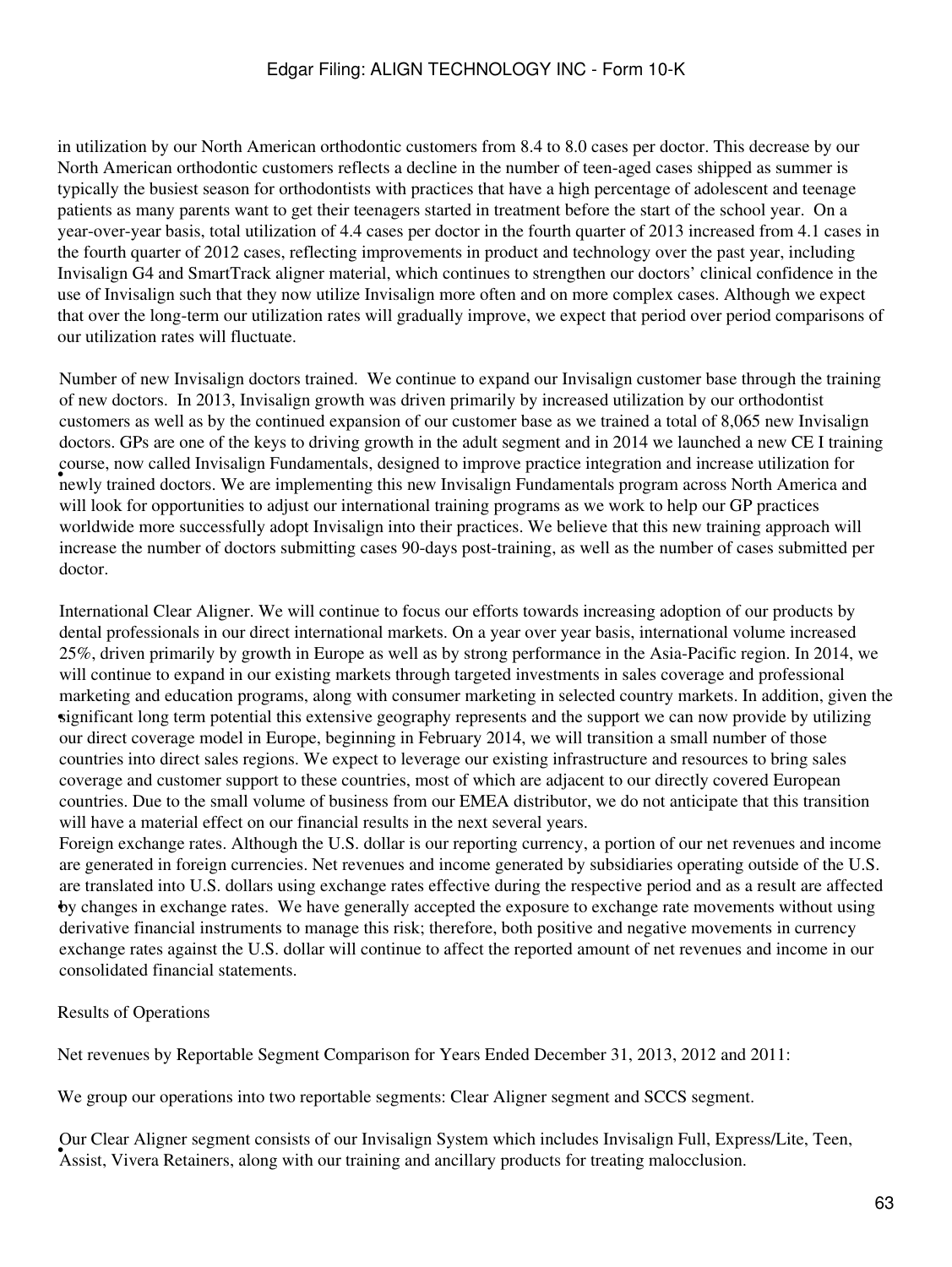scanners, that provide digital alternatives to the traditional cast models. This segment includes our iTero scanner and Our SCCS segment consists of intra-oral scanning systems, and additional services available with the intra-oral OrthoCAD services.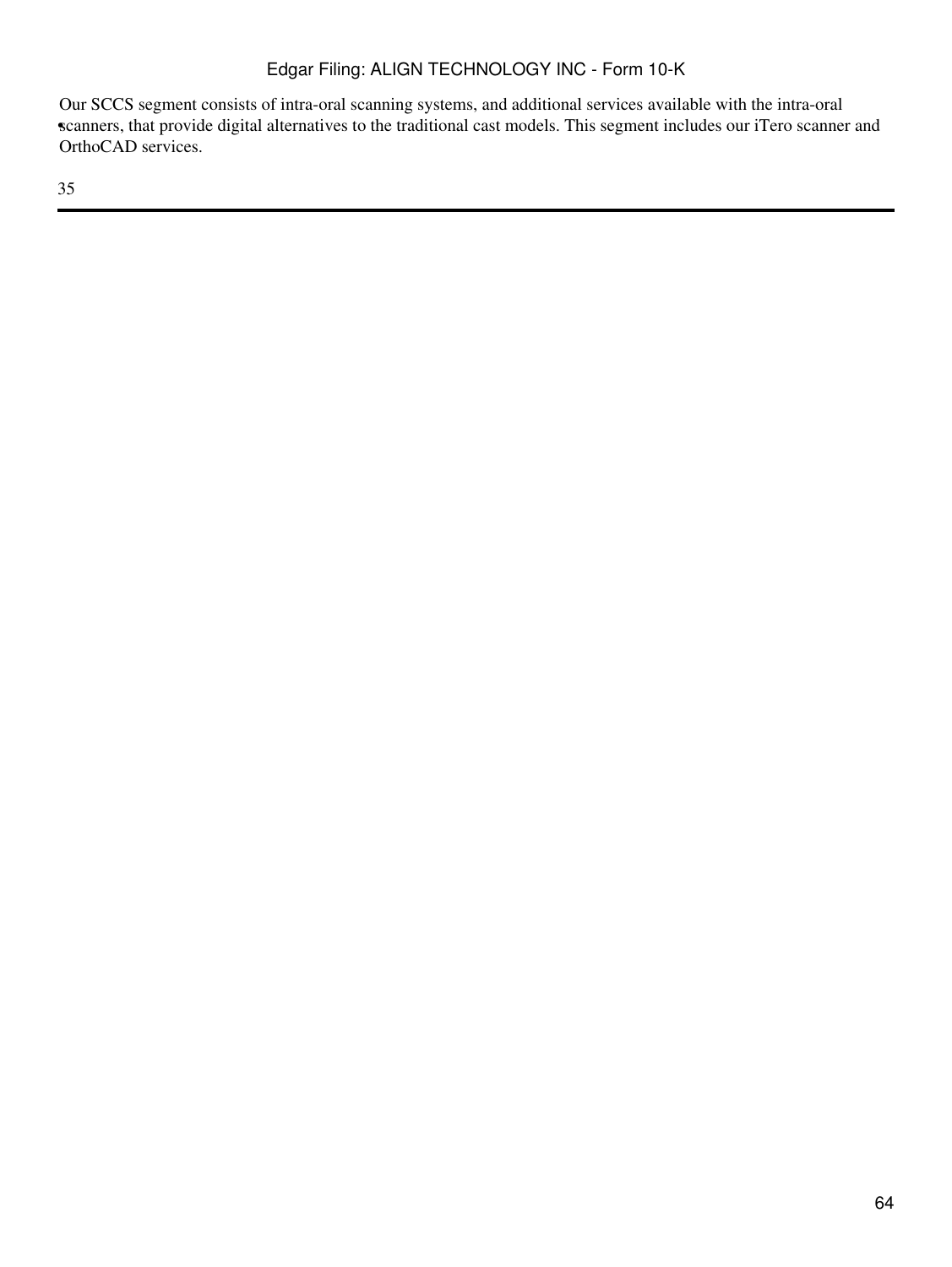The below represents net revenues for our Clear Aligner segment by region, channel, and product and our SCCS segment by region and product for the year ended December 31, 2013, 2012 and 2011 as follows (in millions): Year Ended December 31,

|                                                                   |         | $1$ can Einder December $J_1$ , |                |      |             |                      |                |      |             |
|-------------------------------------------------------------------|---------|---------------------------------|----------------|------|-------------|----------------------|----------------|------|-------------|
|                                                                   | 2013    | <b>Net</b><br>Change            | $\%$<br>Change |      | 2012        | <b>Net</b><br>Change | $\%$<br>Change |      | 2011        |
| <b>Clear Aligner</b>                                              |         |                                 |                |      |             |                      |                |      |             |
| Region and Channel                                                |         |                                 |                |      |             |                      |                |      |             |
| North America                                                     |         |                                 |                |      |             |                      |                |      |             |
| Orthodontist                                                      | \$203.9 | \$31.4                          | 18.2           |      | % \$172.5   | \$25.0               | 16.9           | %    | \$147.5     |
| <b>GP</b>                                                         | 204.3   | 15.7                            | 8.3            | $\%$ | 188.6       | 20.7                 | 12.3           | $\%$ | 167.9       |
| <b>Total North America</b>                                        | 408.2   | 47.1                            | 13.0           |      | % 361.1     | 45.7                 | 14.5           | $\%$ | 315.4       |
| International                                                     | 161.7   | 36.9                            | 29.6           | $\%$ | 124.8       | 13.3                 | 11.9           | $\%$ | 111.5       |
| Invisalign non-case net                                           | 44.7    | 14.0                            | 45.6           | $\%$ | 30.7        | 6.0                  | 24.3           | %    | 24.7        |
| revenues<br>Total Clear Aligner net revenues <sup>1</sup> \$614.6 |         | \$98.0                          | 19.0           | $\%$ | \$516.6     | \$65.0               | 14.4           |      | % \$451.6   |
| Product                                                           |         |                                 |                |      |             |                      |                |      |             |
| <b>Invisalign Full</b>                                            | \$382.0 | \$43.4                          | 12.8           |      | $%$ \$338.6 | \$36.3               | 12.0           | %    | \$302.3     |
| Invisalign Express/Lite                                           | 72.4    | 20.9                            | 40.6           | $\%$ | 51.5        | 8.9                  | 20.9           | $\%$ | 42.6        |
| Invisalign Teen                                                   | 84.9    | 17.8                            | 26.5           |      | % 67.1      | 12.6                 | 23.1           | $\%$ | 54.5        |
| <b>Invisalign Assist</b>                                          | 30.6    | 1.9                             | 6.6            | %    | 28.7        | 1.3                  | 4.7            | $\%$ | 27.4        |
| Invisalign non-case net                                           |         |                                 |                |      |             |                      |                |      |             |
| revenues                                                          | 44.7    | 14.0                            | 45.6           | $\%$ | 30.7        | 5.9                  | 23.8           | %    | 24.8        |
| <b>Total Clear Aligner net revenues</b>                           | \$614.6 | \$98.0                          | 19.0           |      | % \$516.6   | \$65.0               | 14.4           |      | $%$ \$451.6 |
|                                                                   |         |                                 |                |      |             |                      |                |      |             |
| SCCS Services <sup>2</sup> :                                      |         |                                 |                |      |             |                      |                |      |             |
| Region                                                            |         |                                 |                |      |             |                      |                |      |             |
| North America                                                     | \$45.3  | \$3.1                           | 7.3            | $\%$ | \$42.2      | \$18.2               | 75.8           |      | $%$ \$24.0  |
| International                                                     | 0.3     | (0.9)                           | (75.0)         |      | $)\%$ 1.2   | (2.9)                | (70.7)         |      | $)\%$ 4.1   |
| Total SCCS net revenues                                           | \$45.6  | \$2.2                           | 5.1            | $\%$ | \$43.4      | \$15.3               | 54.4           | $\%$ | \$28.1      |
| Product                                                           |         |                                 |                |      |             |                      |                |      |             |
| <b>Scanners</b>                                                   | \$23.7  | \$3.7                           | 18.5           | $\%$ | \$20.0      | \$6.7                | 50.4           | %    | \$13.3      |
| <b>CAD/CAM Services</b>                                           | 21.9    | (1.5)                           | (6.4)          |      | $)\%$ 23.4  | 8.6                  | 58.1           | $\%$ | 14.8        |
| Total SCCS net revenues                                           | \$45.6  | \$2.2                           | 5.1            | %    | \$43.4      | \$15.3               | 54.4           | %    | \$28.1      |
| Total net revenues                                                | \$660.2 | \$100.2                         | 17.9           | %    | \$560.0     | \$80.3               | 16.7           | $\%$ | \$479.7     |

1 In the fourth quarter of 2012, we identified an error that the actual case refinement usage rate was lower than our estimate and, as a result, we recorded a net revenue release of \$4.9 million previously deferred for case refinement of which \$5.2 million was a correction of an error of which \$4.5 million related to the first three quarters for the fiscal year 2012 and \$0.7 million related to the fiscal year 2011. The adjustment was not material to any quarter within 2012. The net amount of \$4.9 million is not material to the results of operations for twelve months ended December 31, 2012.

 $_2$  As the acquisition of Cadent closed on April 29, 2011, the year ended December 31, 2011 balances for SCCS Services only reflect eight months of revenues.

Clear Aligner Case Volume by Channel and Product

Case volume data which represents Invisalign case shipments by channel and product, for the year ended December 31, 2013, 2012 and 2011 as follows (in thousands):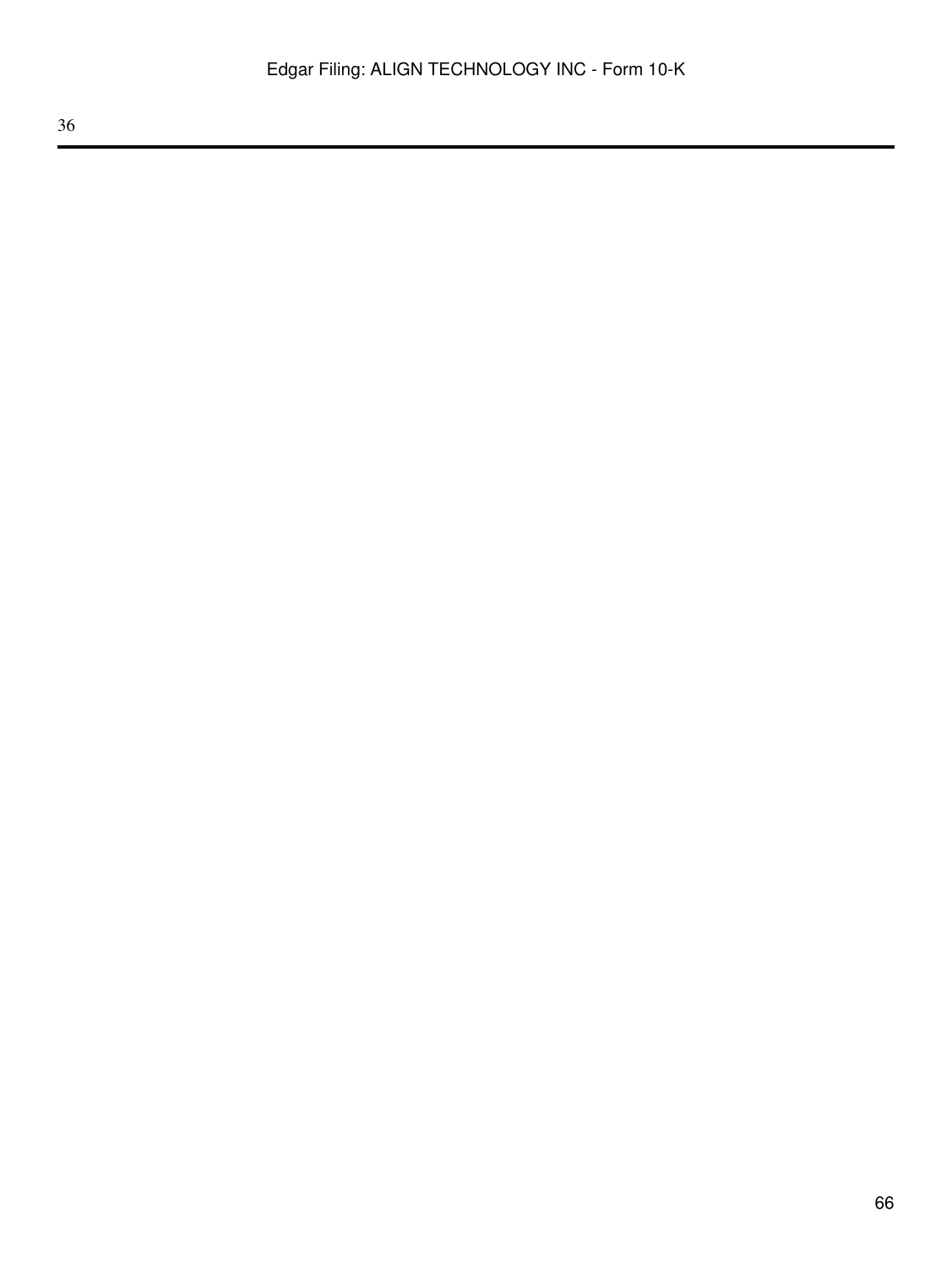|                                               |       | Year Ended December 31, |                |      |            |                      |                |      |         |
|-----------------------------------------------|-------|-------------------------|----------------|------|------------|----------------------|----------------|------|---------|
| Region and Channel                            | 2013  | <b>Net</b><br>Change    | $\%$<br>Change |      | 2012       | <b>Net</b><br>Change | $\%$<br>Change |      | 2011    |
| North America:                                |       |                         |                |      |            |                      |                |      |         |
| <b>Orthodontist</b>                           | 159.6 | 22.6                    | 16.5           | $\%$ | 137.0      | 21.6                 | 18.7           | $\%$ | 115.4   |
| <b>GP</b>                                     | 154.3 | 14.6                    | 10.5           |      | % 139.7    | 16.5                 | 13.4           | $\%$ | 123.2   |
| <b>Total North American Invisalign</b>        | 313.9 | 37.2                    | 13.4           | $\%$ | 276.7      | 38.1                 | 16.0           |      | % 238.6 |
| International Invisalign                      | 108.5 | 21.7                    | 25.0           |      | %86.8      | 16.0                 | 22.6           | $\%$ | 70.8    |
| Total Invisalign case volume                  | 422.4 | 58.9                    | 16.2           |      | %363.5     | 54.1                 | 17.5           |      | % 309.4 |
| Product                                       |       |                         |                |      |            |                      |                |      |         |
| Invisalign Full                               | 262.4 | 27.4                    | 11.7           |      | % 235.0    | 28.7                 | 13.9           |      | % 206.3 |
| Invisalign Express/Lite                       | 79.0  | 20.3                    | 34.6           |      | %58.7      | 14.5                 | 32.8           |      | % 44.2  |
| Invisalign Teen                               | 59.6  | 11.3                    | 23.4           | $\%$ | 48.3       | 10.3                 | 27.1           |      | %38.0   |
| <b>Invisalign Assist</b>                      | 21.4  | (0.1)                   | (0.5)          |      | $)\%$ 21.5 | 0.6                  | 2.9            |      | % 20.9  |
| Total Invisalign case volume                  | 422.4 | 58.9                    | 16.2           | $\%$ | 363.5      | 54.1                 | 17.5           | $\%$ | 309.4   |
| Fiscal Year 2013 compared to Fiscal Year 2012 |       |                         |                |      |            |                      |                |      |         |

Total net revenues increased by \$100.2 million in 2013 as compared to 2012 primarily as a result of Invisalign case volume growth across all regions and products as well as increased Invisalign non-case revenue.

# Clear Aligner

Clear Aligner North America net revenues increased by \$47.1 million or 13.0% in 2013 compared to 2012 primarily due to Invisalign case volume growth of approximately \$48.5 million across all channels and products, offset in part, by lower average selling prices ("ASP") which decreased net revenues by approximately \$1.4 million. The decrease in ASP was a result of product mix shift towards lower priced Invisalign Express products combined with the revenue deferral for free mid-course correction as a result of our policy change in June 2013. Beginning June 15, 2013, we included up to three free mid-course correction orders in our list prices for Invisalign Full and Invisalign Teen.

Clear Aligner international net revenues increased by \$36.9 million or 29.6% in 2013 compared to 2012 primarily driven by Invisalign case volume growth of \$31.1 million along with higher ASP, which resulted in approximately \$5.8 million increase in net revenues. The increase in ASP was primarily due to the impact from acquiring our distributor in the APAC region on April 30, 2013, as well as a favorable impact of foreign exchange rates. By bringing the APAC region direct, we began to recognize direct sales of Invisalign products sold in that region at our full ASP rather than the discounted ASP under the distributor agreement. The increase in ASP was offset in part due to a product mix shift towards lower priced Invisalign Lite products.

Despite our recent product mix shift towards lower priced Invisalign products, we expect our worldwide ASP to trend upwards in the future as a result of higher growth rates in our international markets, which typically have higher ASP than North America.

Invisalign non-case net revenues, consisting of training fees and ancillary product revenues, increased 45.6% in 2013 as compared to 2012 primarily due to the consolidation of our Vivera product shipments in North America from four shipments per year to one shipment along with increased Vivera volume both in North America and international.

# **SCCS**

SCCS net revenues increased 5.1% in 2013 compared to 2012 primarily due to an increase in scanner revenues, partially offset by a decrease in CAD/CAM services net revenues as a result of the discontinuation of the OrthoCAD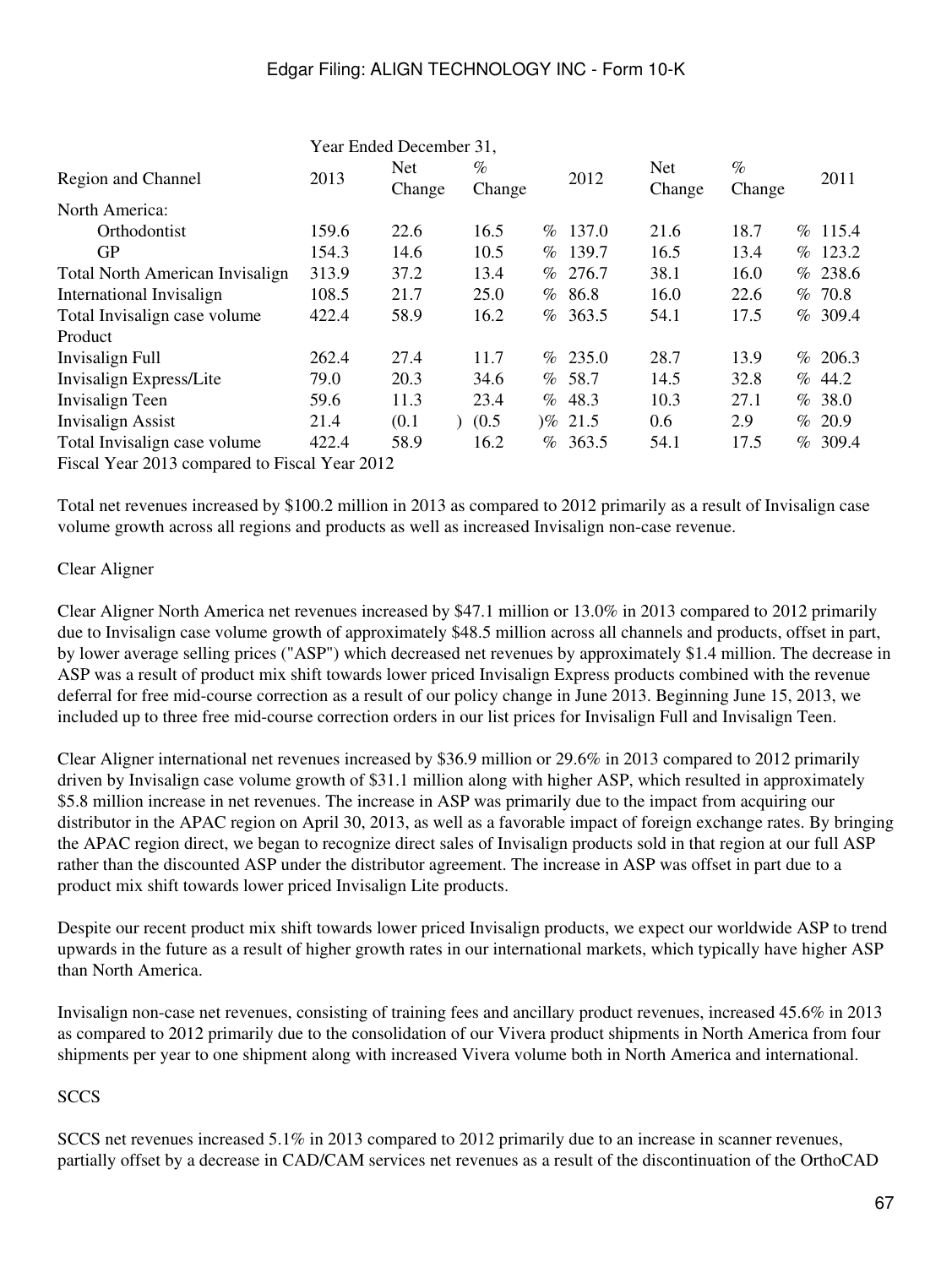iQ services during the fourth quarter of 2012. The increase in scanner revenues in 2013 was as a result of the increase in number of scanners sales recognized in 2013 as compared to 2012 as well as the release of \$1.4 million of revenue previously reserved for the new iTero upgrade program which was completed in the first quarter of 2013.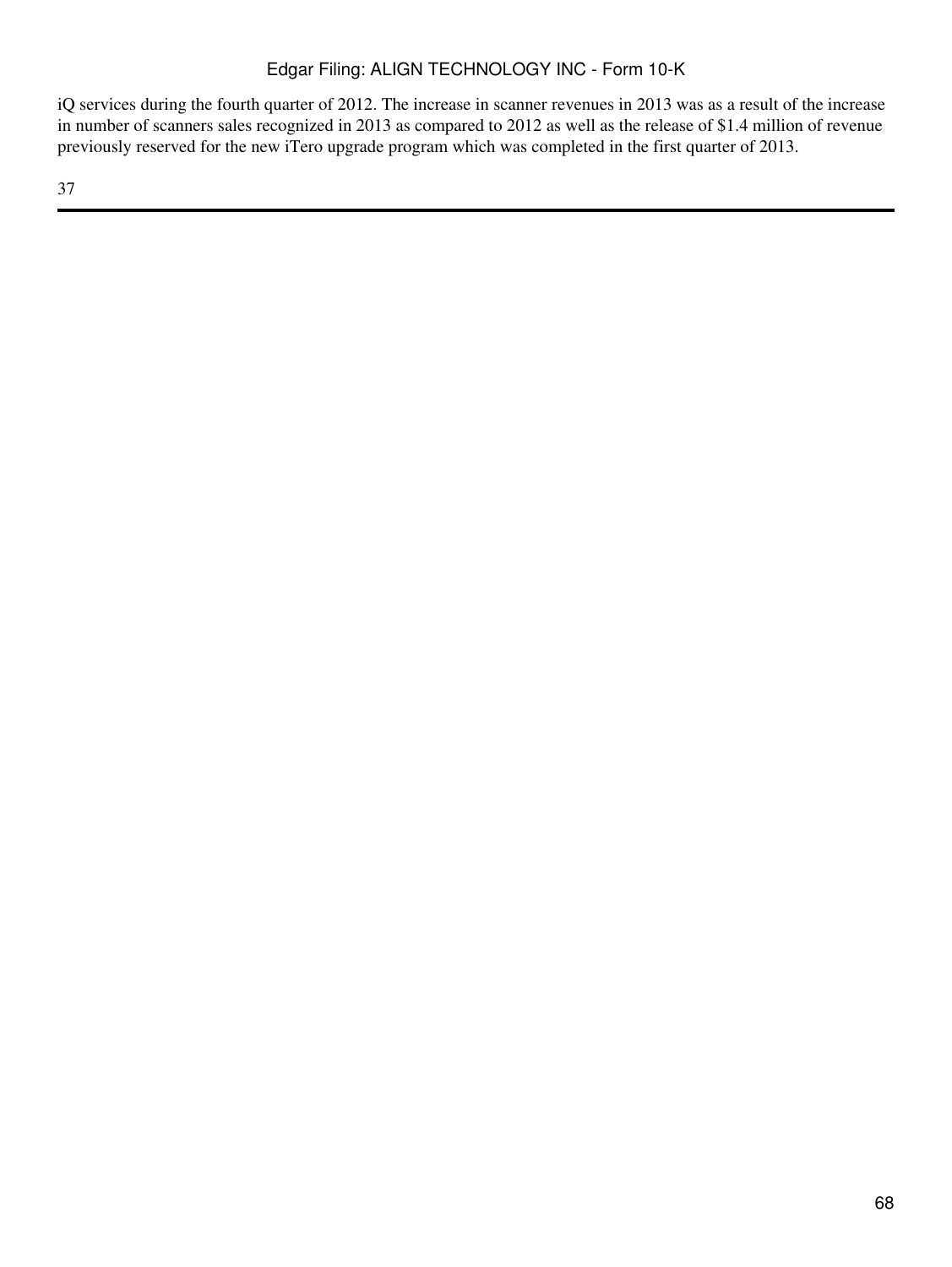#### Fiscal Year 2012 compared to Fiscal Year 2011

Total net revenues increased \$80.3 million in 2012 primarily as a result of volume growth of 17.5% across all regions and customer channels in our Clear Aligner segment and the inclusion of a full year of Scanner and CAD/CAM Services (SCCS) segment activity in 2012 compared to eight months in 2011.

#### Clear Aligner

Revenue from our Clear Aligner segment, increased by 14.4% due to increased case volumes across all products which resulted in an increase in net revenues of approximately \$74.8 million offset by lower ASP, which decreased net revenues by approximately \$16.1 million. Additionally, in the fourth quarter of 2012, we determined that the actual case refinement usage rate was lower than our estimate and, as a result, Invisalign revenue includes the release of \$4.9 million of revenue previously deferred for case refinement (refer to Item 8 on this Form 10-K for further discussion).

North American revenue growth of 14.5% was driven by increased volumes of 16% in the Ortho Channel and GP channels due to higher utilization and an increased number of doctors submitting cases which resulted in an increase in net revenues of approximately \$50.4 million. Lower ASP contributed \$5.0 million to a decrease in net revenues as a result of increased discounting from our volume rebate program and a product mix shift towards our lower priced products.

International revenue growth of 11.9% was mainly due to volume increases of 22.6% across all products which resulted in an increase in net revenues of approximately \$25.3 million. This increase was offset in part by lower ASP which resulted in a decrease in net revenues of approximately \$12.0 million primarily due to higher discounts, unfavorable foreign exchange rates and a product mix shift towards distributor sales and lower priced products.

Invisalign non-case revenues, consisting of training fees and sales of ancillary products, were higher in 2012 compared to 2011 primarily due to increased sales of our Vivera product and training.

#### Scanner and CAD/CAM Services

Revenue from our Scanner and CAD/CAM Services segment, consisting of scanner and CAD/CAM services, increased by \$15.3 million as a result of \$18.2 million increase in North America revenue related to higher scanner volume from a full year of activity in 2012 compared to eight months in 2011. This is partially offset by a \$2.9 million decrease in international revenue due to lower scanner volumes as a result of the termination of our exclusive distribution agreement with Straumann for iTero intra-oral scanners. The financial results of Cadent have been included in this segment since the acquisition date on April 29, 2011.

Cost of net revenues and gross profit (in millions):

|                                            | Year Ended December 31, |      |        |  |         |      |        |         |      |
|--------------------------------------------|-------------------------|------|--------|--|---------|------|--------|---------|------|
|                                            | 2013                    |      | Change |  | 2012    |      | Change | 2011    |      |
| Clear Aligner                              |                         |      |        |  |         |      |        |         |      |
| Cost of revenues                           | \$129.8                 |      | \$19.4 |  | \$110.6 |      | \$13.5 | \$97.1  |      |
| % of net segment revenues                  | 21.1                    | $\%$ |        |  | 21.4    | $\%$ |        | 21.5    | $\%$ |
| Gross profit                               | \$484.8                 |      | \$78.8 |  | \$406.0 |      | \$51.3 | \$354.7 |      |
| Gross margin $%$                           | 78.9                    | $\%$ |        |  | 78.6    | $\%$ |        | 78.5    | $\%$ |
| Scanners and CAD/CAM Services <sup>1</sup> |                         |      |        |  |         |      |        |         |      |
| Cost of revenues                           | \$32.3                  |      | \$0.7  |  | \$33.0  |      | \$11.6 | \$21.4  |      |
| % of net segment revenues                  | 70.9                    | $\%$ |        |  | 75.9    | $\%$ |        | 76.3    | $\%$ |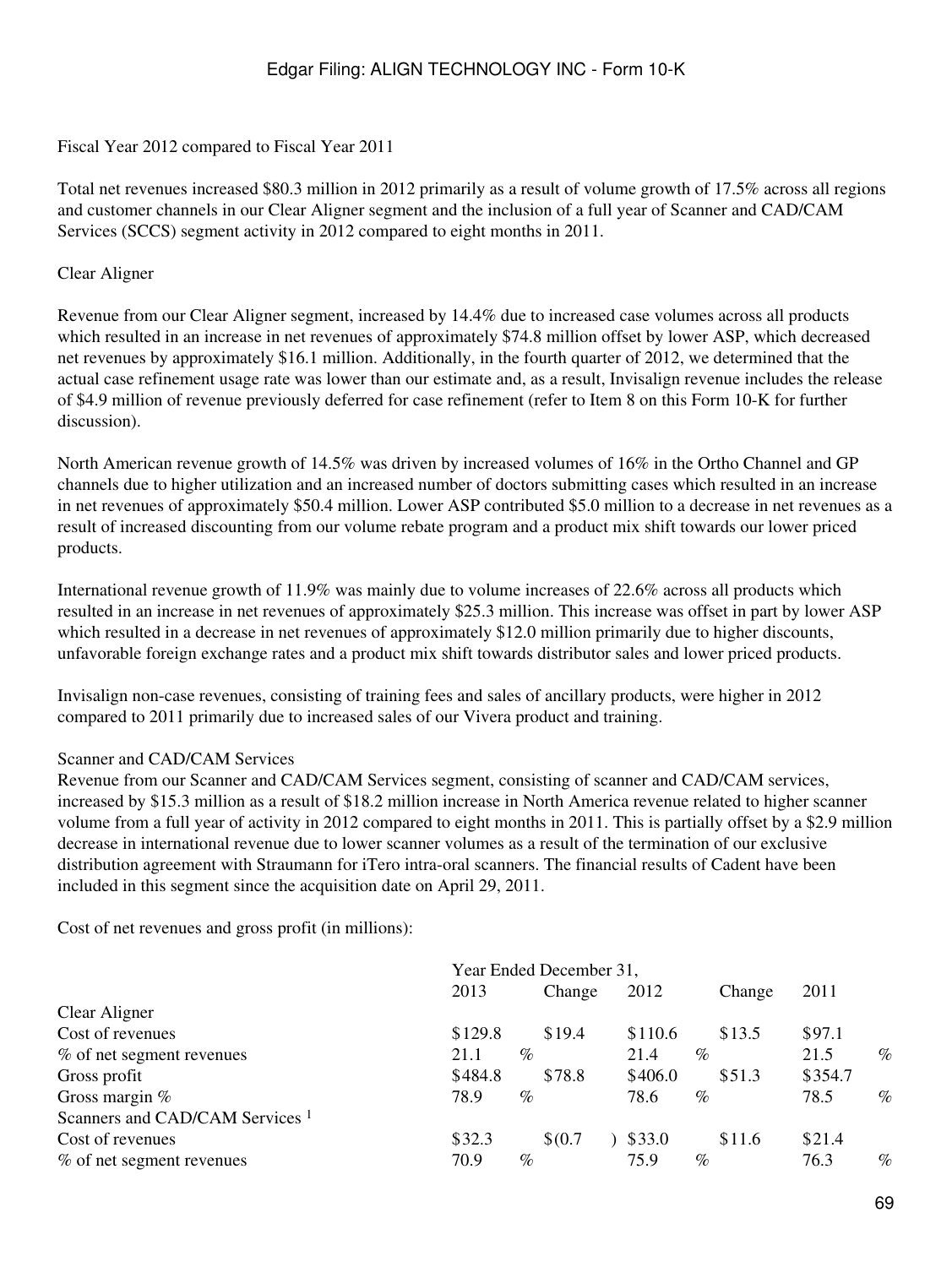| Gross profit           | \$13.3       | \$2.9  | \$10.4  | \$3.9                | \$6.5                         |      |
|------------------------|--------------|--------|---------|----------------------|-------------------------------|------|
| Gross margin $%$       | 29.1<br>$\%$ |        | 24.1    | $\%$                 | 23.7                          | $\%$ |
| Total cost of revenues | \$162.1      | \$18.5 | \$143.6 | \$25.1               | \$118.5                       |      |
| % of net revenues      | 24.6<br>$\%$ |        | 25.7    | $\%$                 | 24.7                          | $\%$ |
| Gross profit           | \$498.1      | \$81.7 | \$416.4 | \$55.2               | \$361.2                       |      |
| Gross margin $%$       | 75.4<br>$\%$ |        | 74.3    | $\%$                 | 75.3                          | $\%$ |
| 1.0151011<br>$\sim$    |              |        |         | $\sim$ $\sim$ $\sim$ | $\cdot$ $\cdot$ $\sim$ $\sim$ |      |

<sup>1</sup> The Scanners and CAD/CAM services segment was created as a result of our acquisition of Cadent on April 29,

2011 and the financial results for that segment reflect the activity since that date.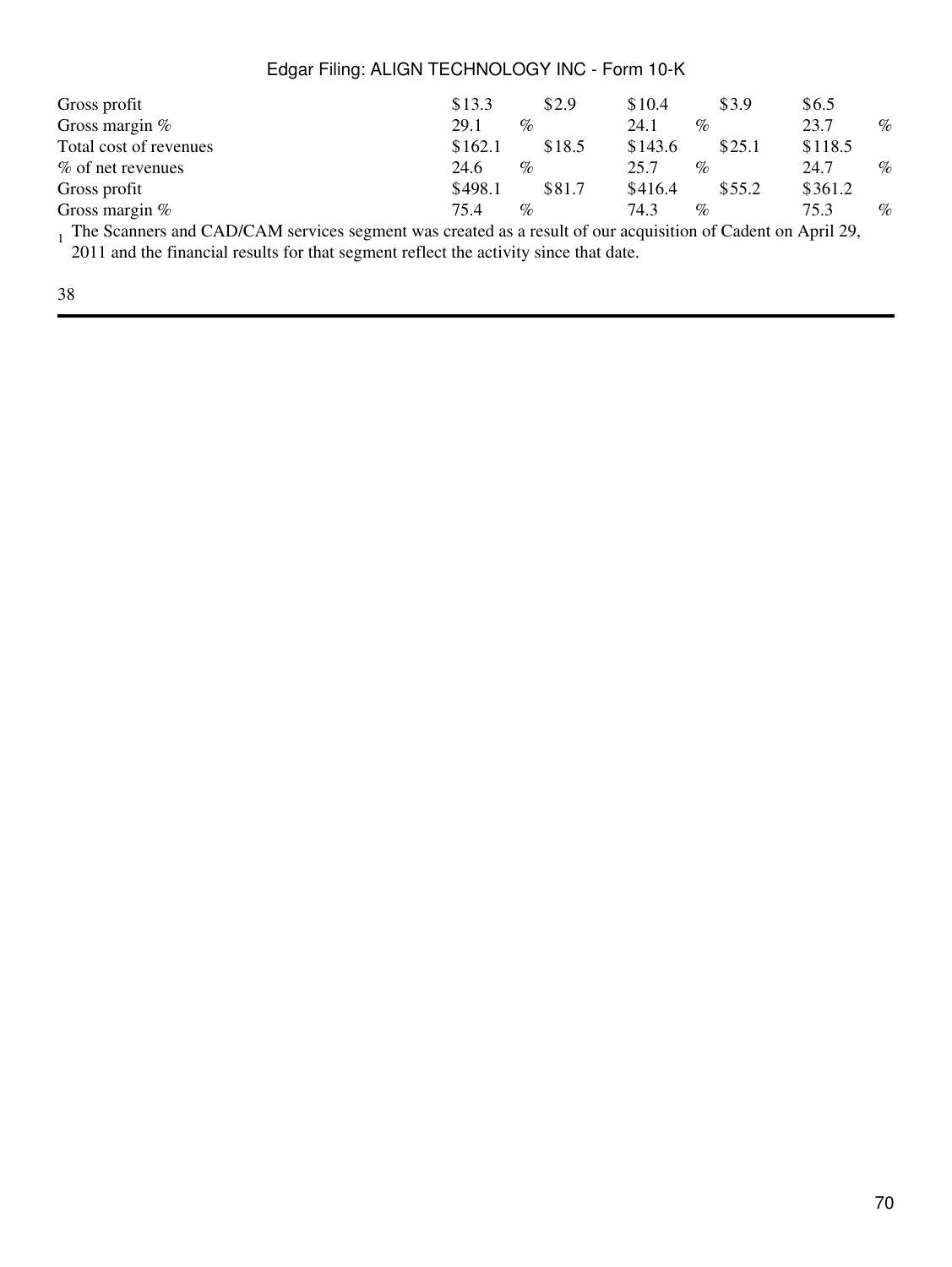Cost of net revenues for our Clear Aligner and SCCS includes salaries for staff involved in the production process, the cost of materials, packaging, shipping costs, depreciation on capital equipment used in the production process, amortization of acquired intangible assets from Cadent, training costs and stock-based compensation expense.

### Fiscal Year 2013 compared to Fiscal Year 2012

#### Clear Aligner

Gross margin improved slightly in 2013 compared to 2012 due to lower warranty costs as a result of reduced warranty claims corresponding with the change in our mid-course correction policy in June 2013. This gross margin improvement was partially offset by increased material costs, primarily related to our new SmartTrack material. In addition, we incurred higher inventory reserves for our prior aligner material which has been substantially replaced by our new SmartTrack aligner material.

#### Scanner and CAD/CAM Services

Gross margin increased in 2013 compared to 2012 primarily as a result of the release of revenue for amounts previously reserved in 2012 for the new 2.9 iTero scanner upgrade program which was completed in the first quarter of 2013. In addition, we had lower manufacturing costs as a result of the closure of our New Jersey facility, which was completed by October 2012, and a reduction in training costs; however, these savings were partially offset by higher third party labor service costs and lower manufacturing cost absorption.

#### Fiscal Year 2012 compared to Fiscal Year 2011

#### Clear Aligner

Gross margin remained fairly consistent in 2012 compared to 2011 largely benefiting from higher sales volume that resulted in a decrease in cost per case offset by lower ASP.

#### Scanner and CAD/CAM Services

Gross margin improved slightly in 2012 compared to 2011 primarily resulting from lower acquisition, integration, and exit costs partially offset by lower scanner ASP as well as higher training costs. Sales and marketing (in millions):

|                      | Year Ended December 31,             |             |                                   |        |         |      |  |  |  |
|----------------------|-------------------------------------|-------------|-----------------------------------|--------|---------|------|--|--|--|
|                      | 2013                                | Change 2012 |                                   | Change | 2011    |      |  |  |  |
| Sales and marketing  | \$180.0                             | \$28.0      | \$152.0                           | \$9.8  | \$142.2 |      |  |  |  |
| $\%$ of net revenues | 27.3<br>$\mathcal{O}_{\mathcal{L}}$ |             | 27.1<br>$\mathcal{O}_\mathcal{D}$ |        | 29.6    | $\%$ |  |  |  |

Sales and marketing expense primarily includes sales force and marketing compensation costs including commissions and stock-based compensation expense, media and advertising, travel and expense related costs, clinical education, product marketing, expenses for trade shows and industry events and allocations of corporate overhead expenses including facilities, IT and human resource costs.

Sales and marketing expense increased in 2013 compared to 2012 due primarily to higher compensation costs of \$16.4 million largely related to increased headcount, including additional employees as a result of the acquisition of our APAC distributor, higher sales commissions and stock-based compensation. In addition, we incurred higher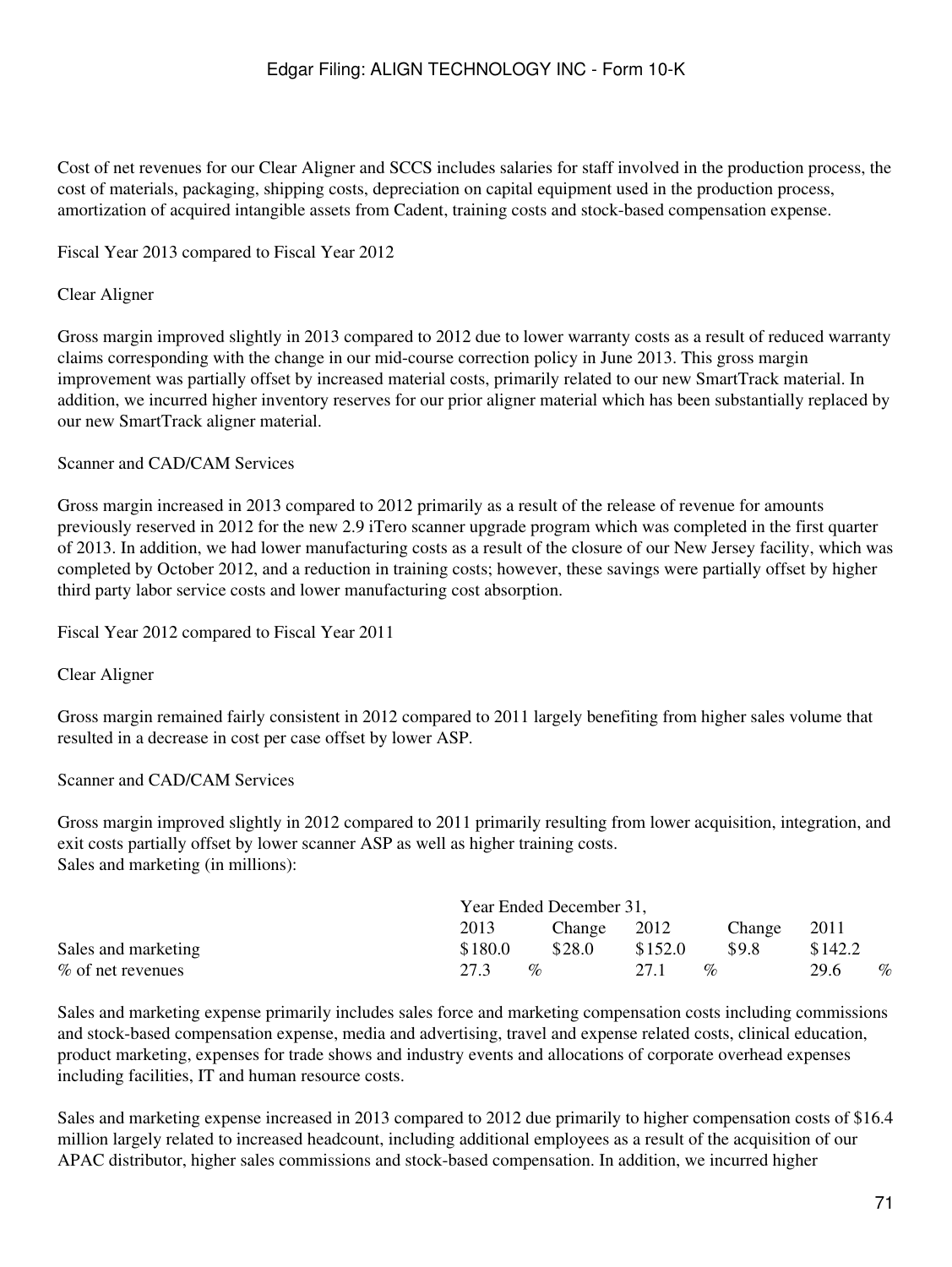advertising and media costs primarily related to network and television media campaigns.

Sales and marketing expense increased in 2012 compared to 2011 due primarily to higher compensation costs of approximately \$5.0 million which was largely attributable to the inclusion of Cadent's headcount for the full twelve months of 2012 as compared to only eight months in 2011. We also incurred higher costs related to advertising and industry events of approximately \$4.4 million.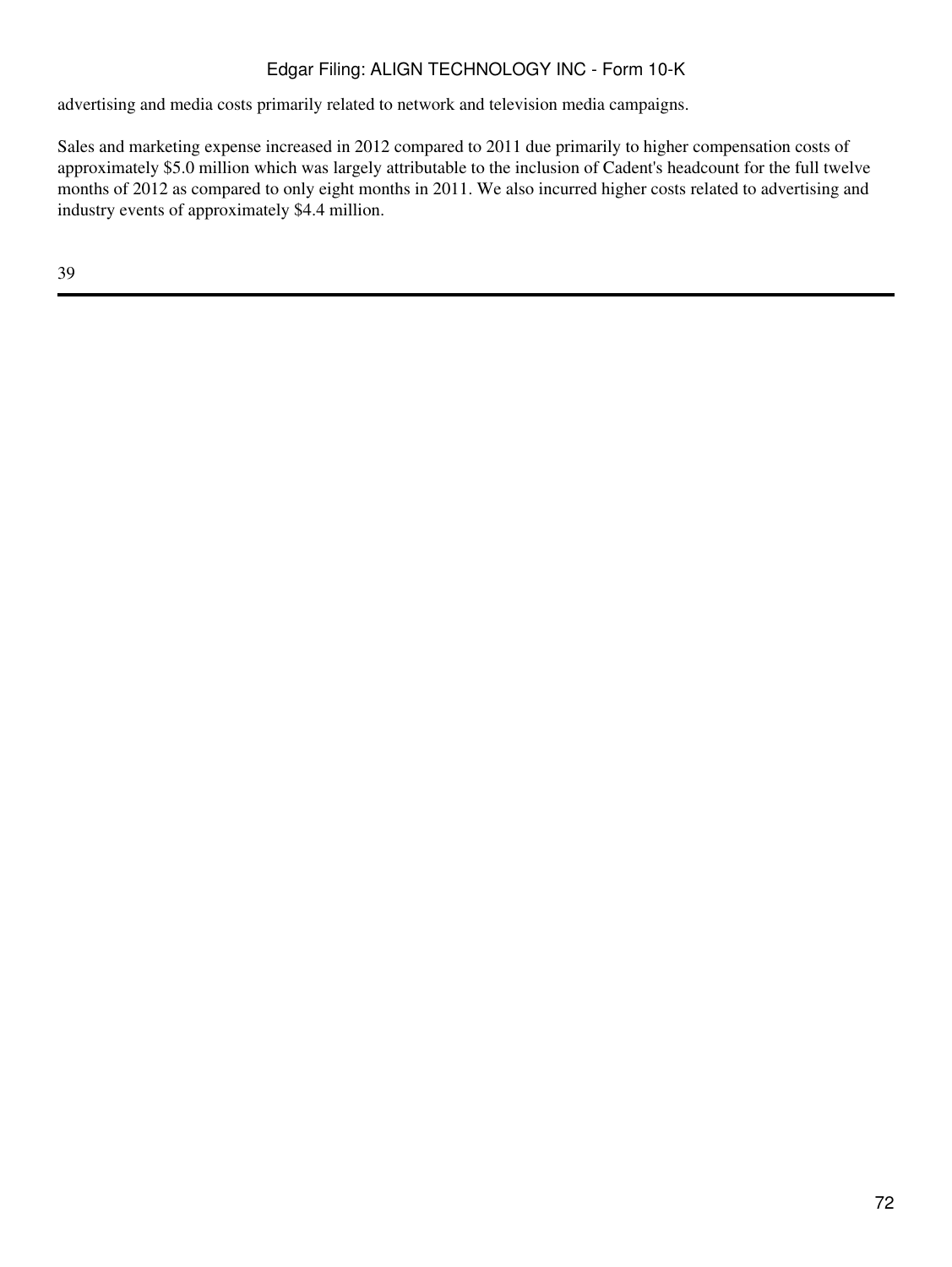General and administrative (in millions):

|                            | Year Ended December 31, |                             |        |                             |        |      |
|----------------------------|-------------------------|-----------------------------|--------|-----------------------------|--------|------|
|                            | 2013                    | Change                      | 2012   | Change                      | 2011   |      |
| General and administrative | \$112.8                 | \$13.5                      | \$99.3 | \$7.7                       | \$91.6 |      |
| % of net revenues          | 17.1                    | $\mathcal{O}_{\mathcal{O}}$ | 17.7   | $\mathcal{O}_{\mathcal{L}}$ | 19.1   | $\%$ |

General and administrative expense primarily includes administrative personnel compensation costs including stock-based compensation expense, outside consulting services, legal expenses, depreciation and amortization expense, the medical device excise tax (which was effective January 1, 2013), and allocations of corporate overhead expenses including facilities, IT and human resource costs.

General and administrative expense for 2013 increased compared to 2012 primarily due to higher compensation related costs of \$7.6 as a result of higher stock-based compensation expense and increased salaries. Additionally we incurred \$7.1 million of medical device excise tax as a result of new tax regulations effective January 1, 2013. These costs were partially offset by lower outside legal expenses.

General and administrative expense for 2012 increased compared to 2011 largely due to higher legal and consulting fees of approximately \$10.8 million related to ongoing litigation. We also incurred higher facility related expenses of approximately \$2.5 million as a result of the inclusion of Cadent's operations for a full twelve months in 2012 compared to only eight months during 2011. Our compensation related costs were also higher by \$2.1 million mainly due to our annual compensation adjustments and an increase in headcount. These costs were partially offset by lower consulting, accounting and legal fees of approximately \$7.4 million that were directly related to the acquisition of Cadent in 2011 and lower amortization expense of approximately \$2.1 million related to our non-compete agreements which were fully amortized in 2011.

Research and development (in millions):

|                          | Year Ended December 31, |                             |        |                             |        |      |
|--------------------------|-------------------------|-----------------------------|--------|-----------------------------|--------|------|
|                          | 2013                    | Change                      | 2012   | Change                      | 2011   |      |
| Research and development | \$44.1                  | \$1.2                       | \$42.9 | \$5.7                       | \$37.2 |      |
| $\%$ of net revenues     | 67                      | $\mathcal{O}_{\mathcal{O}}$ |        | $\mathcal{O}_{\mathcal{L}}$ |        | $\%$ |

Research and development expense is expensed as incurred and includes the costs associated with the research and development of new products and enhancements to existing products. These costs primarily include compensation costs, including stock-based compensation expense, outside consulting expenses, costs associated with conducting clinical and pre-commercialization trials and testing, allocations of corporate overhead expenses including facilities, IT and human resource costs, equipment costs and depreciation and amortization expense.

Research and development expense increased slightly during 2013 compared to 2012 due to higher facilities related expenses primarily related to our Russia research and development facility and compensation costs offset in part by lower clinical and product innovation research program costs.

Research and development expense increased in 2012 compared to 2011 primarily due to compensation costs of approximately \$5.5 million which was largely attributed to the inclusion of Cadent's headcount for the full twelve months of 2012 compared to only eight months in 2011.

Impairment of goodwill (in millions):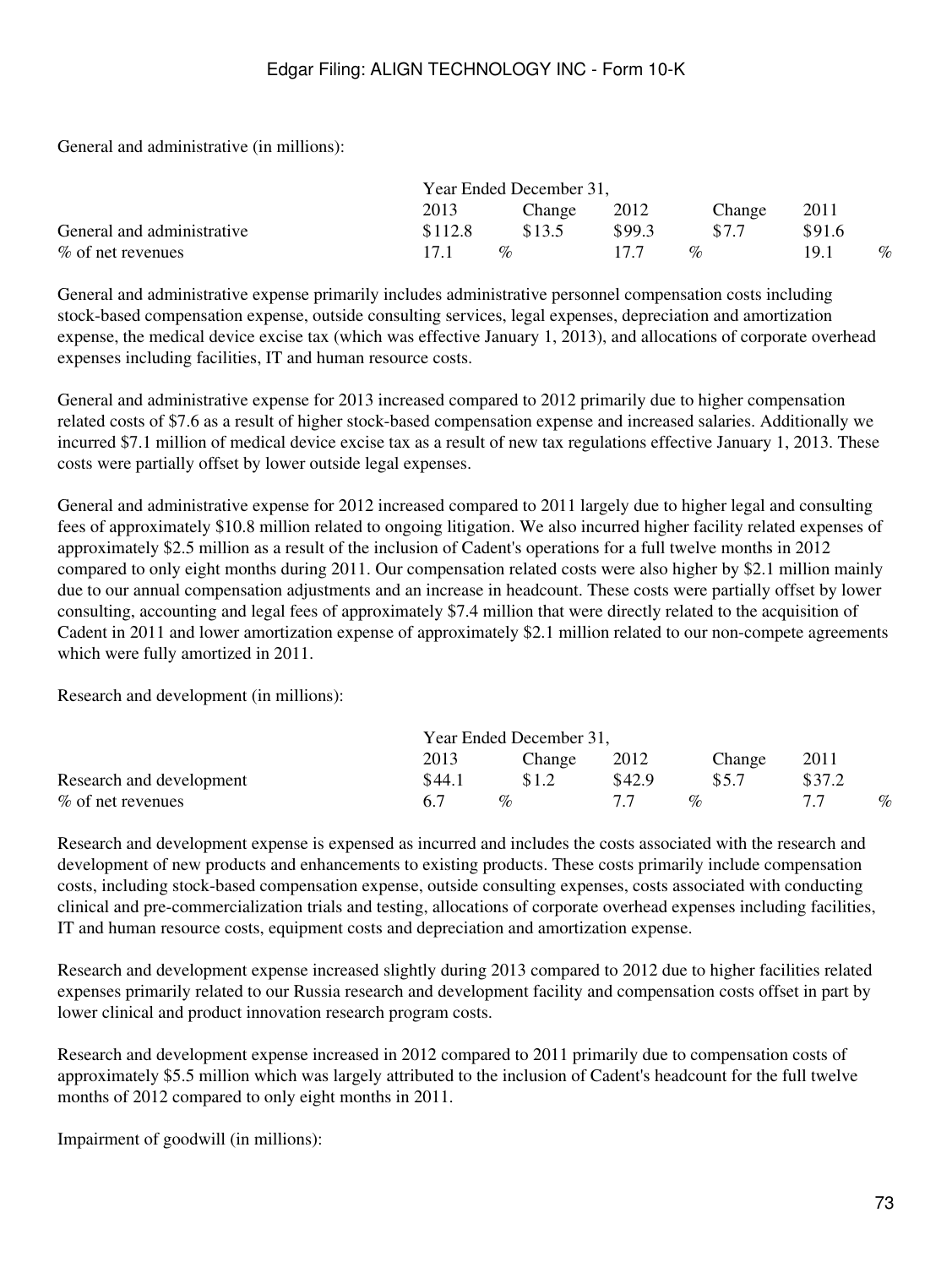|                        | Year Ended December 31, |        |        |        |                               |      |
|------------------------|-------------------------|--------|--------|--------|-------------------------------|------|
|                        | 2013                    | Change | 2012   | Change | 2011                          |      |
| Impairment of goodwill | \$40.7                  | \$4.1  | \$36.6 | \$36.6 | $S-$                          |      |
| % of net revenues      | 6.2                     | $\%$   | 6.5    | %      | $\overbrace{\phantom{13333}}$ | $\%$ |
| 40                     |                         |        |        |        |                               |      |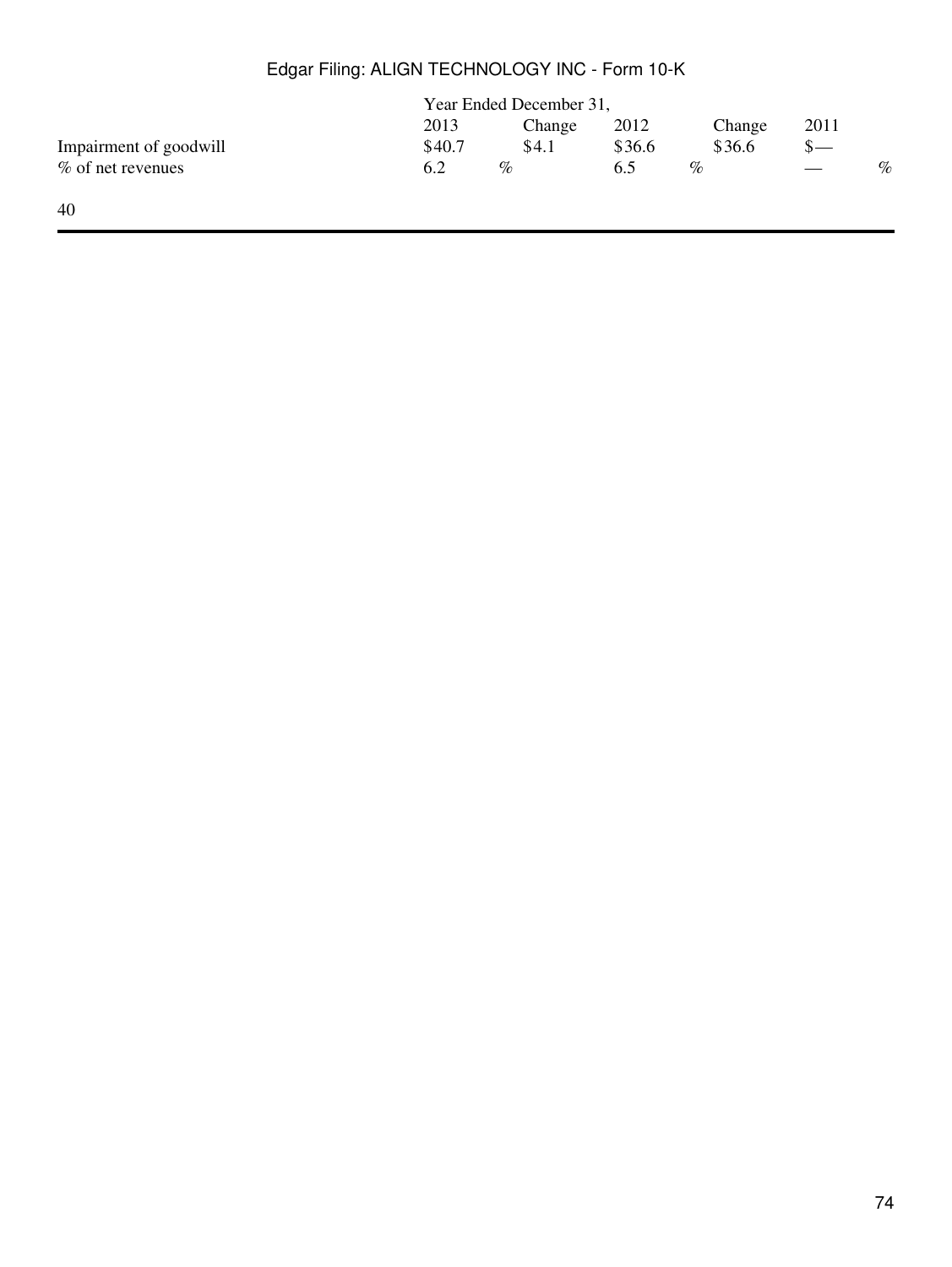During the first quarter of 2013, we determined that the goodwill for our SCCS reporting unit should be tested for impairment between annual tests due to changes in the competitive environment for intra-oral scanners which included announcements of new low-priced scanners targeted at orthodontist and GP dentist in North America. As a result, this caused us to lower our expectations for growth and profitability for our SCCS reporting unit that would more likely than not reduce the fair value of our SCCS reporting unit below its carrying amount. As a result of our analysis, we recorded a goodwill impairment charge of \$40.7 million in the first quarter of 2013, none of which was deductible for tax purposes. Refer to Note 5 for details of the impairment analysis.

During the third quarter of 2012, we determined that the goodwill for our SCCS reporting unit should be tested for impairment between annual tests since an event occurred or circumstances changed that would more likely than not reduce the fair value of our SCCS reporting unit below its carrying amount. As a result of our analysis, we recorded a preliminary goodwill impairment charge during the third quarter of 2012 of \$24.7 million and an additional \$11.9 million during the fourth quarter of 2012, representing a change in estimate upon finalizing our 2013 annual budget process, for a total impairment charge of \$36.6 million. None of the goodwill impairment charge was deductible for tax purposes, and there was no additional impairment that resulted from our annual goodwill impairment test during the fourth quarter of 2012. Refer to Note 5 for details of the impairment analysis.

Impairment of long-lived assets (in millions):

|                                 | Year Ended December 31, |                 |      |                        |      |      |  |
|---------------------------------|-------------------------|-----------------|------|------------------------|------|------|--|
|                                 | 2013                    | Change          | 2012 | Change                 | 2011 |      |  |
| Impairment of long-lived assets | \$26.3                  | \$26.3          |      |                        |      |      |  |
| $\%$ of net revenues            |                         | $\mathcal{O}_0$ |      | $\mathcal{Q}_{\Omega}$ |      | $\%$ |  |

The impairment of our long-lived assets in 2013 was the result of changes in the competitive environment for intra-oral scanners which included announcements of new low-priced scanners targeted at orthodontist and GP dentist in North America that caused us to lower our expectations for growth and profitability for our SCCS reporting unit. As a result, we determined that the carrying value of the long-lived assets was not recoverable and therefore recorded an impairment charge of \$26.3 million. Refer to Note 5 for details of the impairment analysis.

Other income (expense), net (in millions):

|                                                                                                                       | Year Ended December 31, |        |         |        |         |  |  |  |
|-----------------------------------------------------------------------------------------------------------------------|-------------------------|--------|---------|--------|---------|--|--|--|
|                                                                                                                       | 2013                    | Change | 2012    | Change | 2011    |  |  |  |
| Other income (expense), net                                                                                           | \$(1.1)                 | 30.2   | \$(1.3) | 5(0.9) | \$(0.4) |  |  |  |
| Other income (expense), net, includes interest income earned on cash and marketable securities balances, interest     |                         |        |         |        |         |  |  |  |
| expense, foreign currency gains and losses and other miscellaneous income and charges.                                |                         |        |         |        |         |  |  |  |
| Other income (expense), net, in 2013 increased slightly due to increased interest income earned on higher balances of |                         |        |         |        |         |  |  |  |
| cash, cash equivalents and investments offset slightly by higher foreign exchange losses.                             |                         |        |         |        |         |  |  |  |
| Other income (expense), net, in 2012 decreased by \$0.9 million compared to 2011 as a result of higher foreign        |                         |        |         |        |         |  |  |  |
| exchange losses during 2012.                                                                                          |                         |        |         |        |         |  |  |  |

Provision for income taxes (in millions):

|                            | Year Ended December 31, |             |        |             |        |  |  |
|----------------------------|-------------------------|-------------|--------|-------------|--------|--|--|
|                            | 2013                    | Change 2012 |        | Change 2011 |        |  |  |
| Provision for income taxes | \$28.8                  | \$3.2       | \$25.6 | \$2.4       | \$23.2 |  |  |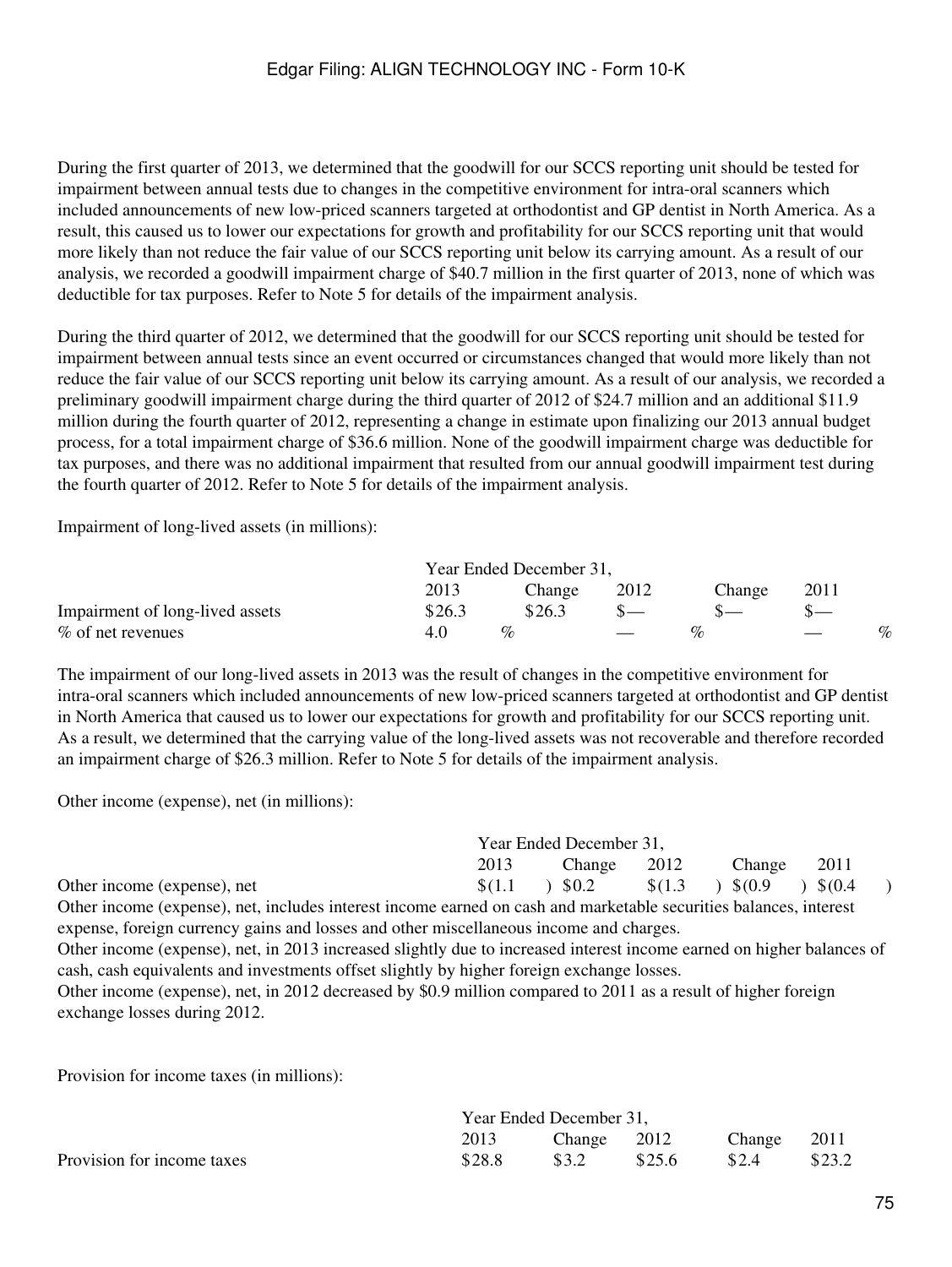| Edgar Filing: ALIGN TECHNOLOGY INC - Form 10-K |      |  |      |      |      |      |      |
|------------------------------------------------|------|--|------|------|------|------|------|
| Effective tax rates                            | 31.0 |  | $\%$ | 30.4 | $\%$ | 25.8 | $\%$ |
| 41                                             |      |  |      |      |      |      |      |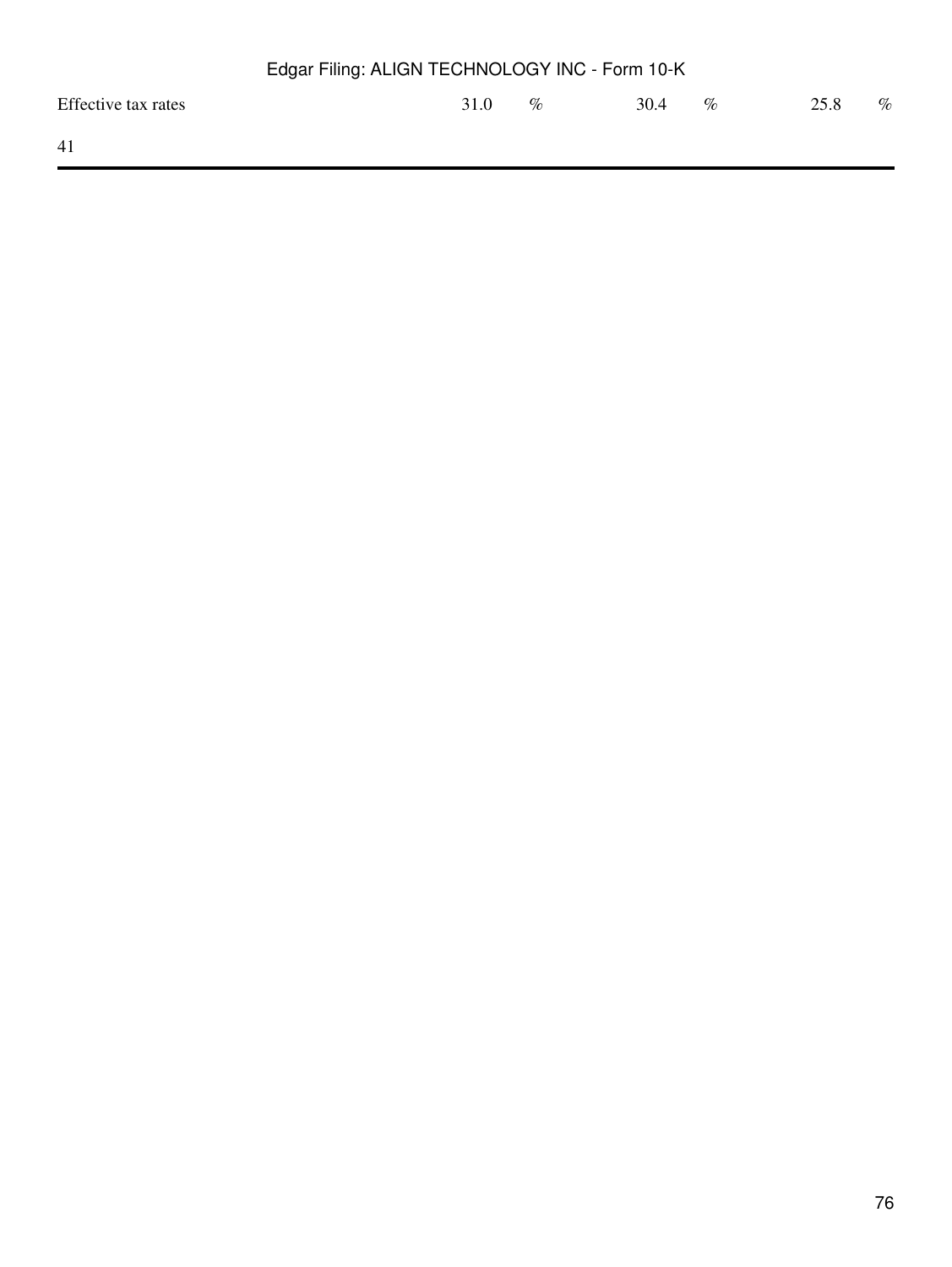The effective tax rate was 31.0%, 30.4%, and 25.8%, in fiscal year 2013, 2012, and 2011, respectively. Our effective tax rates in these fiscal years differ from the statutory federal income tax rate of 35% due to certain foreign earnings, primarily from Costa Rica, which are subject to a lower tax rate, partially offset by higher state income tax expense, the tax impact of certain stock-based compensation charges, unrecognized tax benefits, and the impairments of goodwill in fiscal year 2013 and 2012, which are not deductible for tax purposes.

As of December 31, 2013, approximately \$186.4 million of undistributed earnings from non-U.S. operations held by our foreign subsidiaries are designated as permanently reinvested outside the U.S. Accordingly, no additional U.S. income taxes or additional foreign withholding taxes have been provided thereon. We have sufficient cash reserves in the U.S. and do not intend to repatriate our foreign earnings. We intend to use the undistributed earnings for local operating expansions and to meet local operating working capital needs. If these earnings were distributed in the form of dividends or otherwise, or if the shares of the relevant foreign subsidiaries were sold or otherwise transferred, we would be subject to additional U.S. income taxes subject to an adjustment for foreign tax credits and foreign withholding taxes. Determination of the amount of unrecognized deferred tax liability related to these earnings is not practicable.

We assess the likelihood that we will be able to realize our deferred tax assets. Should there be a change in our ability to realize our deferred tax assets, our tax provision would increase in the period in which we determine that it is more likely than not that we cannot realize our deferred tax assets. We consider all available evidence, both positive and negative, including historical levels of income, expectations and risks associated with estimates of future taxable income and ongoing prudent and feasible tax planning strategies in assessing the need for a valuation allowance. If it is more likely than not that we do not expect to realize our deferred tax assets, we will increase our provision for taxes by recording a valuation allowance against the deferred tax assets that we estimate will not ultimately be realizable. The available positive evidence at December 31, 2013 included historical operating profits and a projection of future income. As of December 31, 2013, we had a valuation allowance of approximately \$35.1 million, mostly related to foreign net operating loss carryforward deferred tax assets because we cannot forecast sufficient future foreign source income to realize these deferred tax assets. These net operating loss carryforwards will result in an income tax benefit if and when we conclude it is more likely than not that the related deferred tax assets will be realized at some point in the future.

At December 31, 2013, we had federal net operating loss carryforwards of approximately \$42.4 million, which, if not used, will begin to expire in 2026. These net operating loss carryforwards are subject to an annual limitation under Internal Revenue Code §382, but are expected to be fully realized. Furthermore, we have California net operating loss carryforwards of approximately \$56.7 million, which, if not used, will begin to expire in 2014. At December 31, 2013, we had research credit carryforwards of approximately \$5.9 million for federal purposes and \$3.6 million for California state tax purposes. If not utilized, the federal credit carryforwards will begin to expire in 2020. The California state credit can be carried forward indefinitely.

We account for uncertain tax issues pursuant to authoritative guidance based on a two-step approach to recognize and measure uncertain tax positions taken or expected to be taken in a tax return. We first determine whether it is more likely than not that a tax position will be sustained upon audit based on its technical merits. If a tax position meets the more-likely-than-not recognition threshold it is then measured to determine the amount of benefit to recognize in the financial statements. The tax position is measured as the largest amount of benefit that is more than 50 percent likely to be realized upon ultimate settlement. We adjust reserves for our uncertain tax positions due to changing facts and circumstances, such as the closing of a tax audit, or refinement of estimates due to new information. To the extent the final outcome of these matters is different than the amounts recorded, such differences will impact our tax provision in our Consolidated Statements of Operations in the period in which such determination is made.

On January 2, 2013, the American Taxpayer Relief Act of 2012 (H.R. 8, as amended) was signed into law. This Act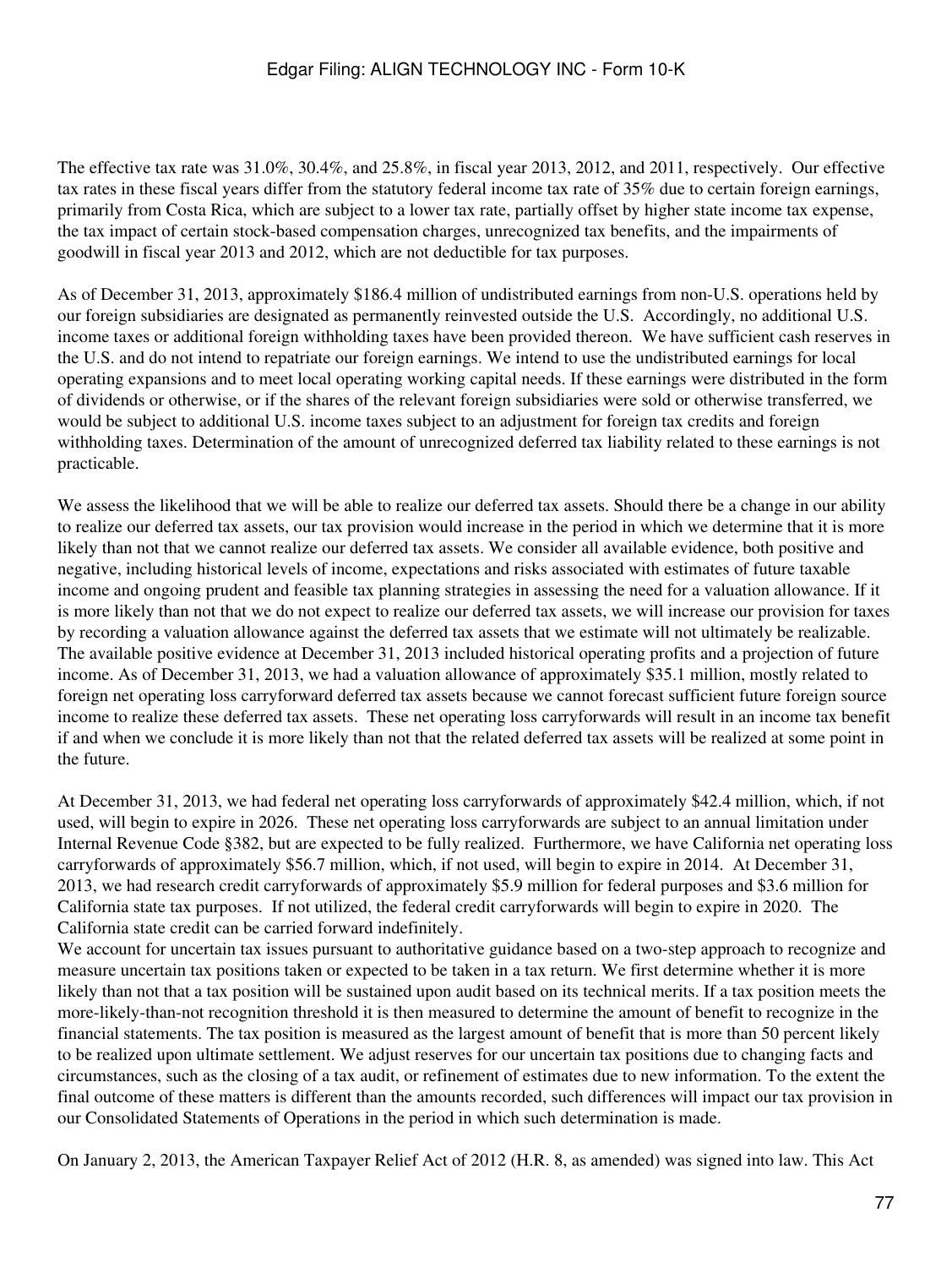extends the federal research and development credit through December 31, 2013. The federal research and development credit

was reinstated retroactively to January 1, 2012. The tax benefit of the federal research and development credit for the twelve

months ended December 31, 2012 resulted in a discrete tax benefit of \$0.5 million in the first quarter of fiscal year 2013, the

period in which the reinstatement was enacted into law.

Liquidity and Capital Resources

We fund our operations from product sales and the proceeds from the sale of our common stock. As of December 31, 2013, 2012 and 2011, we had the following cash and cash equivalents, and short-term and long-term investments (in thousands):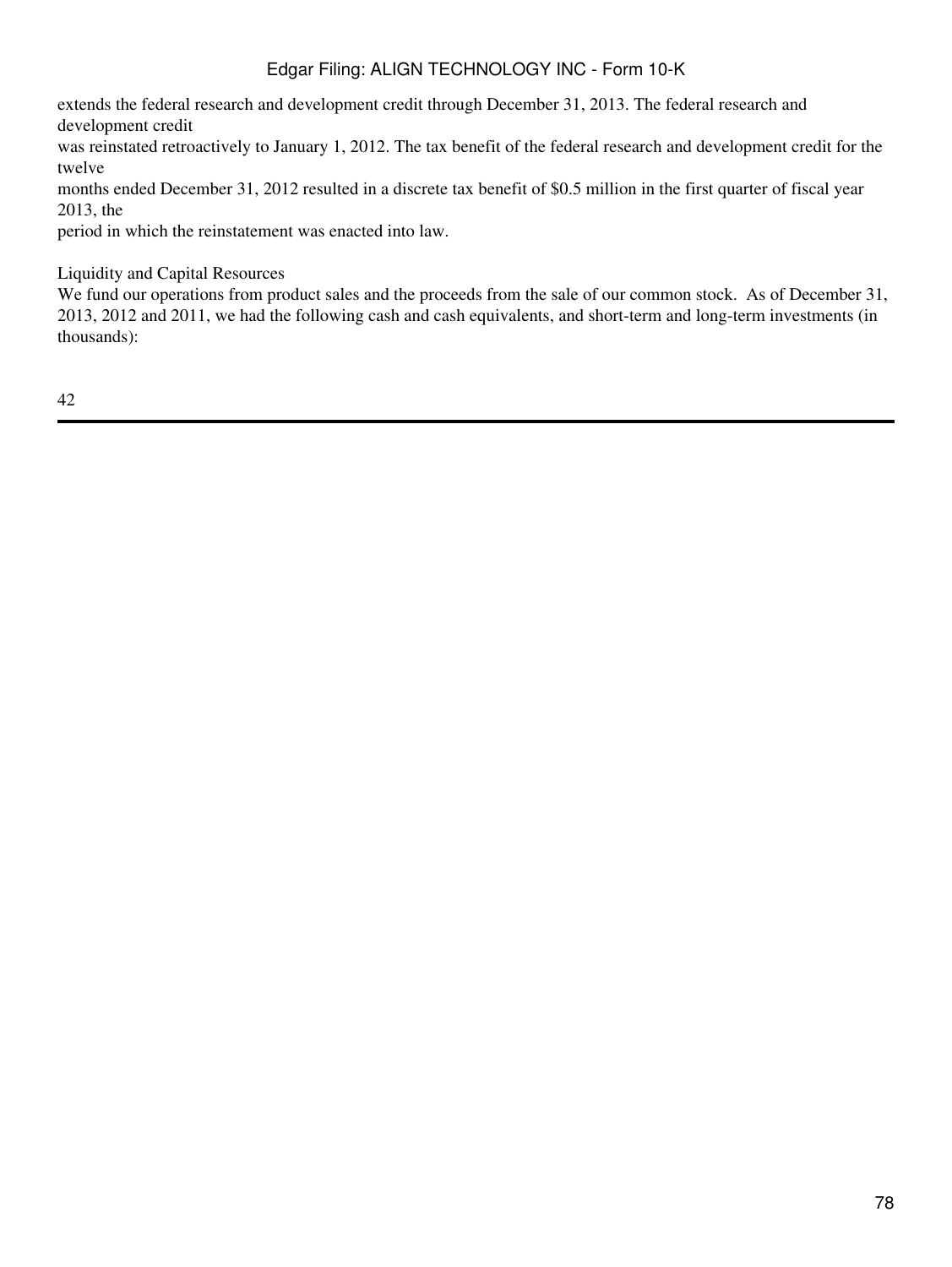|                                                                  | Year Ended December 31, |           |             |  |  |
|------------------------------------------------------------------|-------------------------|-----------|-------------|--|--|
|                                                                  | 2013                    | 2012      | 2011        |  |  |
| Cash and cash equivalents                                        | \$242,953               | \$306,386 | \$240,675   |  |  |
| Short-term investments                                           | 127,040                 | 28,485    | 7,395       |  |  |
| Long-term investments                                            | 101,978                 | 21,252    |             |  |  |
| Total                                                            | \$471,971               | \$356,123 | \$248,070   |  |  |
| Cash flows (in thousands):                                       |                         |           |             |  |  |
|                                                                  | Year Ended December 31, |           |             |  |  |
|                                                                  | 2013                    | 2012      | 2011        |  |  |
| Net cash flow provided by (used in):                             |                         |           |             |  |  |
| Operating activities                                             | \$185,976               | \$133,778 | \$130,469   |  |  |
| Investing activities                                             | (210, 734)              | (78,300)  | (211,606)   |  |  |
| Financing activities                                             | (38, 171)               | 10,205    | 27,241      |  |  |
| Effects of exchange rate changes on cash and cash<br>equivalents | (504)                   | 28        | (93)        |  |  |
| Net increase (decrease) in cash and cash equivalents             | \$ (63, 433)            | \$65,711  | \$ (53,989) |  |  |

As of December 31, 2013, we had \$472.0 million in cash, cash equivalents, and short-term and long-term marketable securities. Cash equivalents and marketable securities are comprised of money market funds and highly liquid debt instruments which primarily include commercial paper, corporate bonds, U.S. dollar denominated foreign corporate bonds, U.S. government agency bonds, municipal bonds and asset-backed securities.

As of December 31, 2013, approximately \$210.1 million of cash, cash equivalents and short-term and long-term marketable securities was held by our foreign subsidiaries. We have not provided additional U.S. income taxes or additional foreign withholding taxes on approximately \$186.4 million of undistributed earnings from our foreign subsidiaries that are intended to be permanently reinvested outside the U.S. Of the total undistributed foreign earnings, \$176.8 million relates to Costa Rica. In the event such earnings are repatriated to the U.S., the earnings would be subject to additional U.S. income taxes reduced by any foreign taxes paid.

Operating Activities

For the year ended December 31, 2013, cash flows from operations of \$186.0 million resulted primarily from our net income of approximately \$64.3 million as well as the following:

Significant non-cash activities

•Impairment of goodwill related to our SCCS reporting unit was \$40.7 million.

•Impairment of long-lived assets related to our SCCS reporting unit was \$26.3 million.

•Excess tax benefits from our share-based compensation arrangements of \$27.1 million.

•Stock-based compensation was \$26.4 million related to our equity incentive compensation granted to employees.

•Depreciation and amortization of \$16.8 million related to our fixed assets and acquired intangible assets.

•Deferred taxes of \$21.2 million primarily due to the utilization of deferred tax assets.

Significant changes in working capital

• operations. Accounts receivable increased by \$12.0 million due to increases in net revenues, reducing our cash flow from

with higher sales rebates increasing our cash flow from operating activities. Accrued and other long-term liabilities increased by \$9.7 million due to compensation and bonuses accruals along

Forefred revenue increased by \$14.5 minion primality due to ingiter product sates along with additional determins as<br>result of our mid-course correction policy change in June 2013, increasing our cash inflow from operating Deferred revenue increased by \$14.9 million primarily due to higher product sales along with additional deferrals as a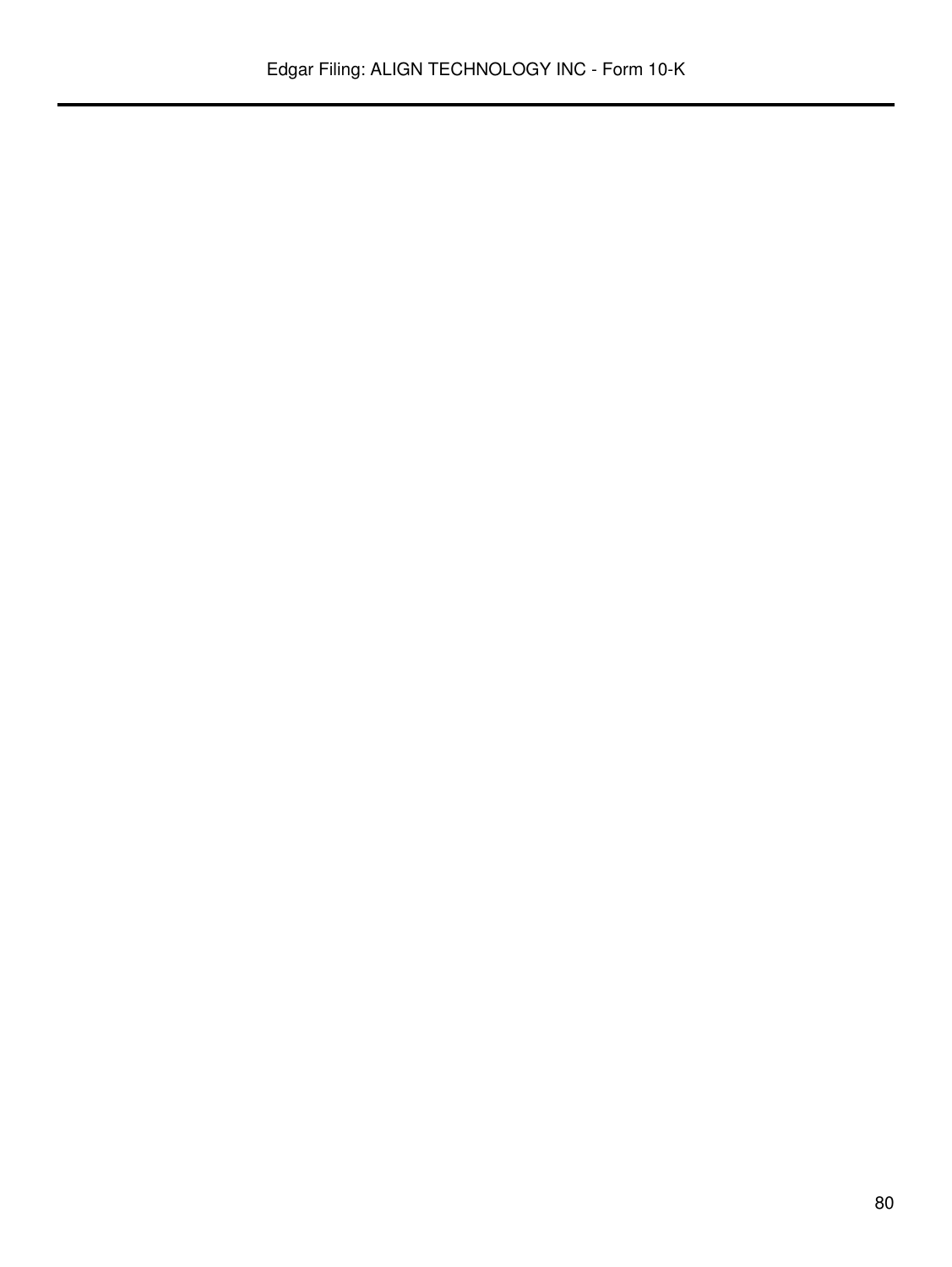For the year ended December 31, 2012, cash flows from operations of \$133.8 million resulted primarily from our net income of approximately \$58.7 million as well as the following:

Significant non-cash activities

•Impairment of goodwill related to our SCCS reporting unit was \$36.6 million.

•Stock-based compensation was \$21.5 million related to our equity incentive compensation granted to employees.

•Depreciation and amortization of \$17.8 million related to our fixed assets and acquired intangible assets.

•Deferred taxes of \$17.8 million primarily due to the utilization of deferred tax assets.

•Excess tax benefits from our share-based payments were \$17.2 million.

Significant changes in working capital

from operating activities. Accounts receivable increased by \$11.7 million due to the increase in revenues during 2012, reducing our cash flow

• scanner products in anticipation of the move to our new facility in Israel as well as procuring the new SmartTrack Inventories increased by \$5.7 million which was primarily due to increased production volumes for our intra-oral material for our clear aligners, increasing our cash flow from operating activities.

• policy renewals, increasing our cash flow from operations. Prepaid expenses and other assets increased \$3.9 million primarily due to the timing of software license and insurance

decreasing our cash flow from operations. Accrued and other long-term liabilities increased by \$2.9 million primarily due to higher deferred tax liabilities,

 $\frac{1}{2}$  increasing our cash flow from operations. Deferred revenue increased by \$12.4 million primarily due to higher sales with deferred revenue components in 2012,

For the year ended December 31, 2011, cash flows from operations of \$130.5 million resulted primarily from our net income of approximately \$66.7 million and the following reasons:

Significant non-cash activities

•Stock-based compensation of \$19.1 million related to our equity incentive compensation granted to employees.

• Other non-cash activities including depreciation and amortization, deferred taxes, allowances for doubtful accounts and returns, amortization of intangible assets, benefits from tax provision for our share-based

payments, and loss on the retirement/disposal of our fixed assets of \$14.5 million.

Significant changes in working capital

• and related employee benefits, income tax payable and other sales and marketing costs, decreasing our cash flow from Accrued and other long-term liabilities increased by \$37.1 million primarily due to the an increase of compensation operations.

percise revenue mercased by \$10.5 mm. Deferred revenue increased by \$16.3 million primarily due to higher sales with deferred revenue components in 2011,

from operating activities. Accounts receivable increased by \$24.1 million due to the increase in revenues during 2011, reducing our cash flow

Figure working capital comprising of inventories, prepare expenses and c<br>a net decrease of \$0.8 million, increasing our cash flow from operations. Other working capital comprising of inventories, prepaid expenses and other assets, and accounts payable, resulted in

Investing Activities

Net cash used in investing activities was \$210.7 million for the year ended December 31, 2013, primarily consisted of our purchases of marketable securities of \$303.9 million and property, plant and equipment purchases of \$19.4 million. These uses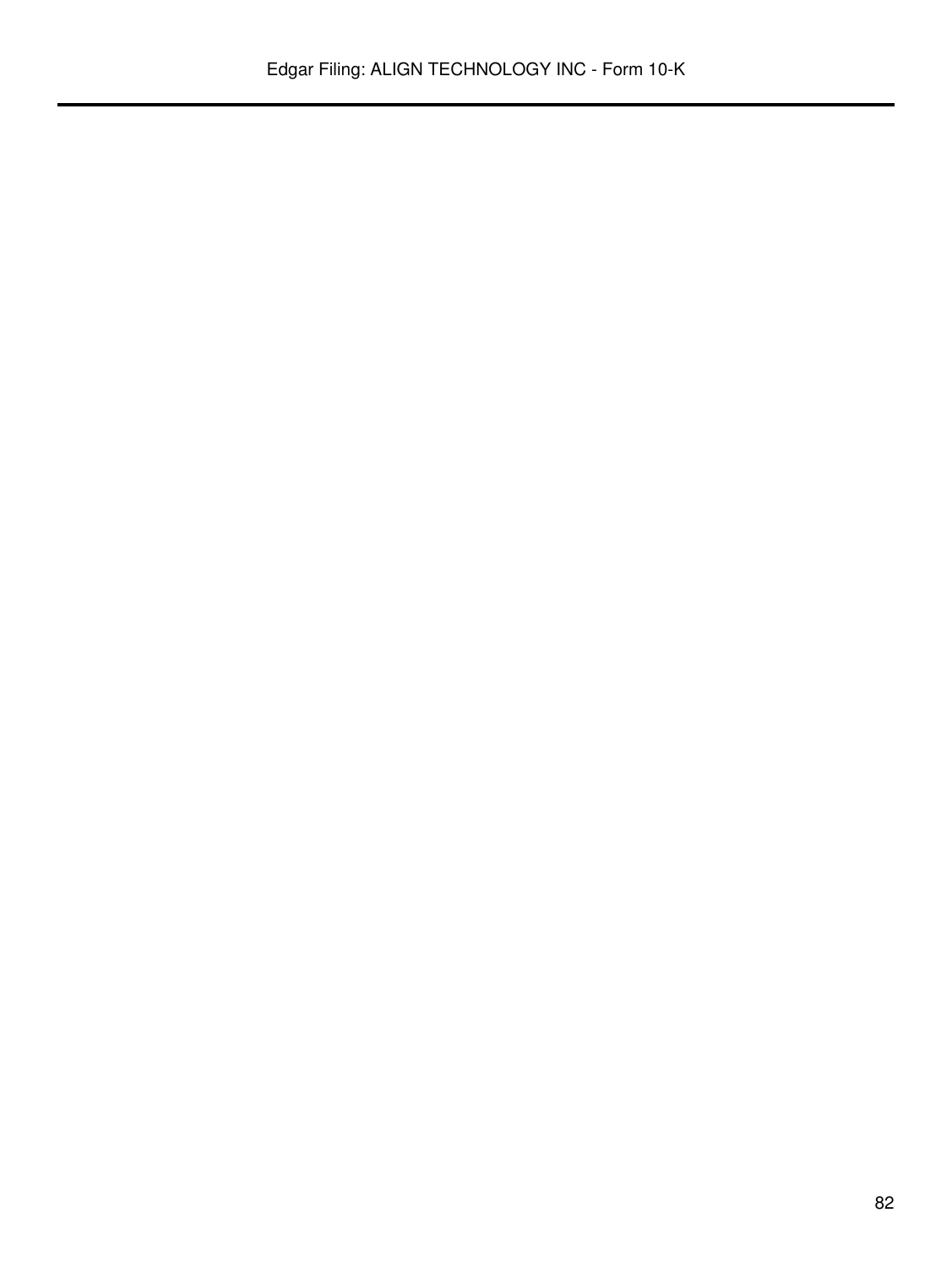were partially offset by \$122.7 million of maturities and sales of our marketable securities along with \$7.7 million for the acquisition of our Asia Pacific distributor in April 2013.

Net cash used in investing activities was \$78.3 million for the year ended December 31, 2012, primarily consisted of our purchase of marketable securities of \$67.5 million and property and equipment purchases of \$38.3 million. These costs were partially offset by maturities and sales of marketable securities of \$25.2 million and the release of \$2.5 million of funds related to unclaimed merger consideration for the acquisition of Cadent on April 29, 2011 included in Other Investing Activities.

Net cash used in investing activities was \$211.6 million for the year ended December 31, 2011, primarily consisted of our cash paid for the acquisition of Cadent of approximately \$187.6 million and approximately \$30.4 million of property, plant, and equipment purchases. We also had restricted cash of approximately \$4.0 million which primarily represented funds we held as unclaimed merger consideration related to the acquisition of Cadent on April 29, 2011 included in Other Investing Activities. These costs were partially offset by maturities and sales of marketable securities and the proceeds from the sale of equipment of approximately \$10.4 million.

#### Financing Activities

Net cash used by financing activities was \$38.2 million for the year ended December 31, 2013 resulting from repurchases of our common stock of \$95.1 million and \$4.4 million of payroll taxes paid for our employees' vesting of restricted stock units through share withholdings, partially off-set by proceeds from issuance of common stock of \$34.2 million and \$27.1 million from excess tax benefit from our share-based compensation arrangements.

Net cash provided by financing activities was \$10.2 million for the year ended December 31, 2012 resulting from approximately \$42.3 million in proceeds from the issuance of our common stock and approximately \$17.2 million from excess tax benefit from our share-based compensation arrangements. These proceeds were partially offset by approximately \$47.2 million common stock repurchases and \$2.1 million of payroll taxes paid for our employees' vesting of restricted stock units through share withholdings.

Net cash provided by financing activities was \$27.2 million for the year ended December 31, 2011, primarily resulting from approximately \$25.5 million in proceeds from the issuance of our common stock and approximately \$11.4 million from excess tax benefit from our share-based arrangements. These proceeds were partially offset by approximately \$7.8 million common stock repurchases and \$1.9 million of taxes paid for our employees' vesting of restricted stock units through share withholdings.

Net proceeds from the issuance of our common stock related to the exercise of employee stock options have historically been a significant component of our liquidity; however, in 2006, we began granting restricted stock units ("RSUs") which, unlike stock options, do not generate cash from exercises. As a result, we will likely generate less cash from the proceeds of the sale of our common stock in future periods. In addition, because restricted stock units are taxable to the individuals when they vest, the number of shares we issue to each of our executive officers will be net of applicable withholding taxes which will be paid by us on their behalf. During 2013, 2012 and 2011, we paid \$4.4 million, \$2.1 million and \$1.9 million, respectively, for taxes related to restricted stock units that vested during the periods for executive officers.

Stock Repurchase

On October 27, 2011, we announced that our Board of Directors approved a stock repurchase program pursuant to which we may repurchase up to \$150.0 million of common stock. Purchases under the stock repurchase program may be made from time to time in the open market.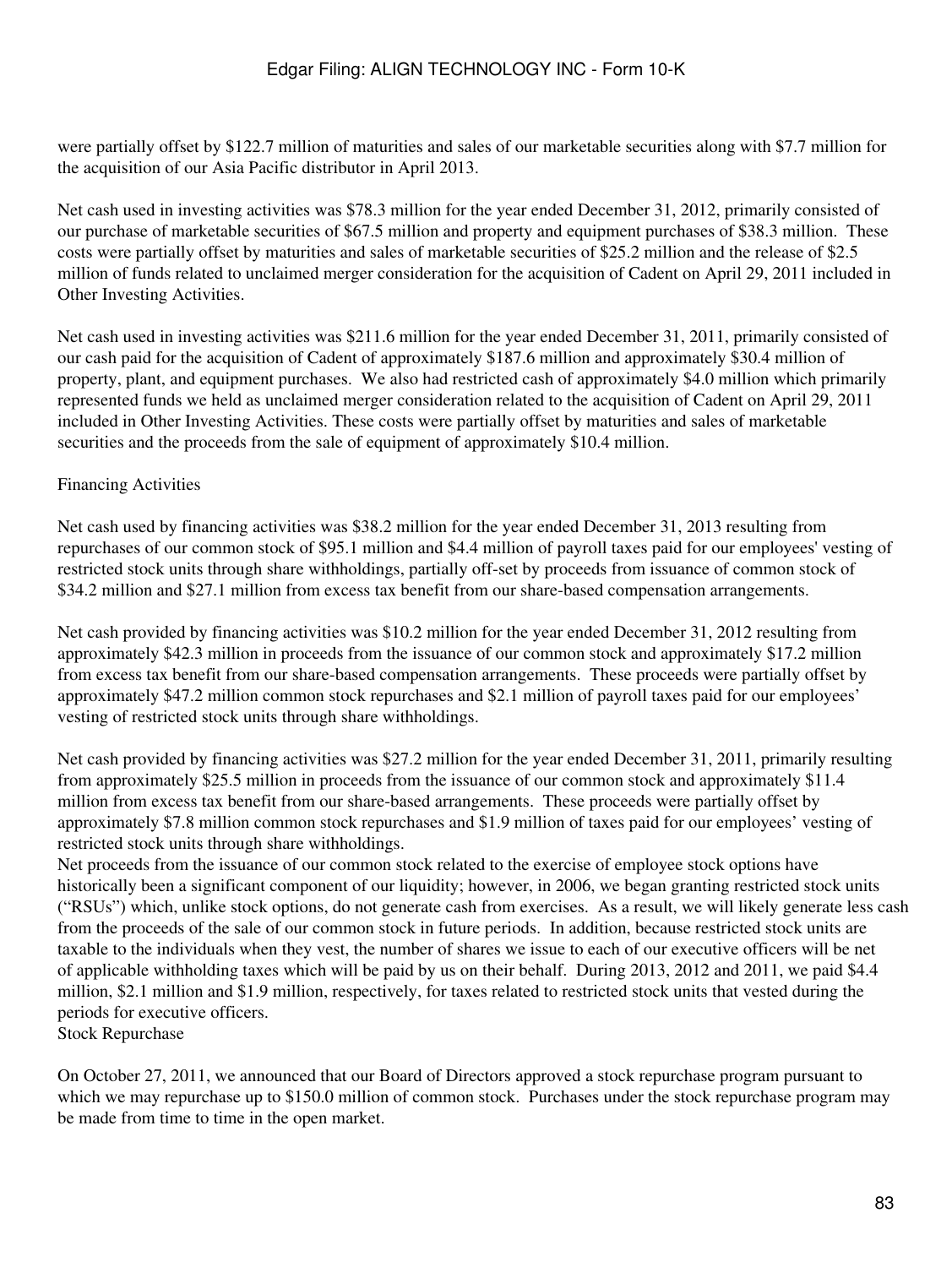During 2012, we repurchased approximately 1.7 million shares of common stock at an average price of \$27.28 per share for an aggregate purchase price of approximately \$47.2 million, including commissions. The common stock repurchases reduced additional paid-in capital by approximately \$15.4 million and increased accumulated deficit by \$31.8 million. During 2013, we repurchased approximately 2.7 million shares of our common stock at an average price of \$34.95 per share, including commissions, for an aggregate purchase price of approximately \$95.1 million. The common stock repurchases reduced additional paid-in capital by approximately \$24.5 million and increased accumulated deficit by \$70.6 million. All repurchased shares were retired. No further authorization for repurchase remains outstanding as we completed the repurchases under this program as of December 31, 2013.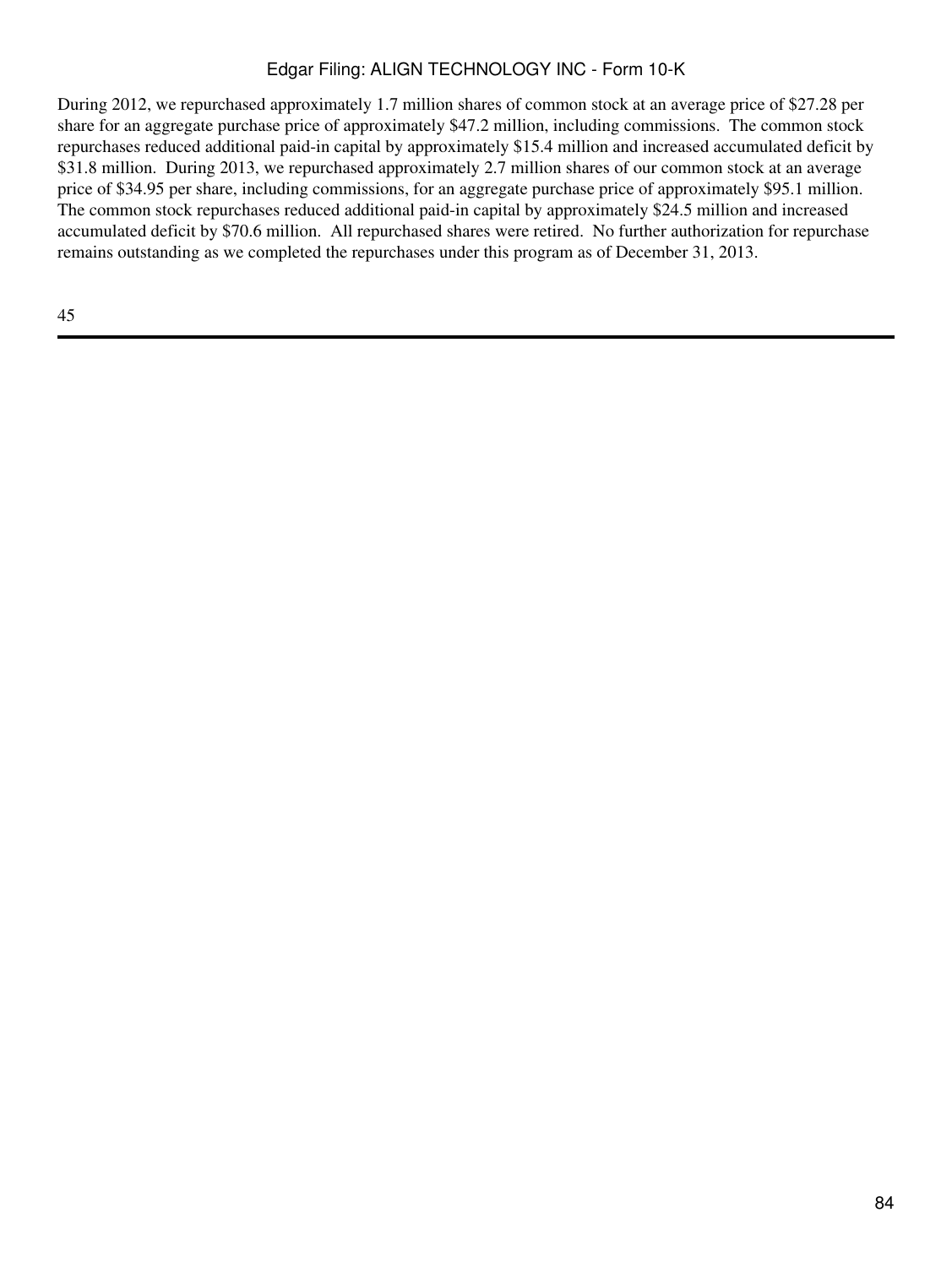#### Contractual Obligations/Off Balance Sheet Arrangements

The impact that our contractual obligations as of December 31, 2013 are expected to have on our liquidity and cash flows in future periods is as follows (in thousands):

|                                    |          | Payments Due by Period |          |         |           |  |  |
|------------------------------------|----------|------------------------|----------|---------|-----------|--|--|
|                                    |          | Less than              |          | $3-5$   | More than |  |  |
|                                    | Total    | 1 Year                 | Years    | Years   | 5 Years   |  |  |
| Operating lease obligations        | \$28,273 | \$7,878                | \$14,171 | \$6,224 | $S-$      |  |  |
| Unconditional purchase obligations | 12,807   | 12,807                 |          |         |           |  |  |
| Total contractual cash obligations | \$41,080 | \$20,685               | \$14,171 | \$6,224 | $S-$      |  |  |

Our contractual obligations table above excludes approximately \$26.7 million of non-current uncertain tax benefits which are included in other long-term obligations and deferred tax assets on our balance sheet as of December 31, 2013. We have not included this amount because we cannot make a reasonably reliable estimate regarding the timing of settlements with taxing authorities, if any.

We had no off-balance sheet arrangements as defined in Regulation S-K Item 303(a) (4) as of December 31, 2013.

We believe that our current cash and cash equivalents and marketable debt securities combined with our positive cash flows from operations will be sufficient to fund our operations for at least the next 12 months. If we are unable to generate adequate operating cash flows, we may need to seek additional sources of capital through equity or debt financing, collaborative or other arrangements with other companies, bank financing and other sources in order to realize our objectives and to continue our operations. There can be no assurance that we will be able to obtain additional debt or equity financing on terms acceptable to us, or at all. If adequate funds are not available, we may need to make business decisions that could adversely affect our operating results such as modifications to our pricing policy, business structure or operations. Accordingly, the failure to obtain sufficient funds on acceptable terms when needed could have a material adverse effect on our business, results of operations and financial condition.

## Indemnification Provisions

In the normal course of business to facilitate transactions in our services and products, we indemnify customers, vendors, lessors, and other parties with respect to certain matters, including, but not limited to, services to be provided by us and intellectual property infringement claims made by third parties. In addition, we have entered into indemnification agreements with our directors and certain of our officers that will require us, among other things, to indemnify them against certain liabilities that may arise by reason of their status or service as directors or officers. Several of these agreements limit the time within which an indemnification claim can be made and the amount of the claim.

It is not possible to make a reasonable estimate of the maximum potential amount under these indemnification agreements due to the unique facts and circumstances involved in each particular agreement. Additionally, we have a limited history of prior indemnification claims and the payments we have made under such agreements have not had a material adverse effect on our results of operations, cash flows, or financial position. However, to the extent that valid indemnification claims arise in the future, future payments by us could be significant and could have a material adverse effect on our results of operations or cash flows in a particular period. As of December 31, 2013, we did not have any material indemnification claims that were probable or reasonably possible.

Critical Accounting Policies and Estimates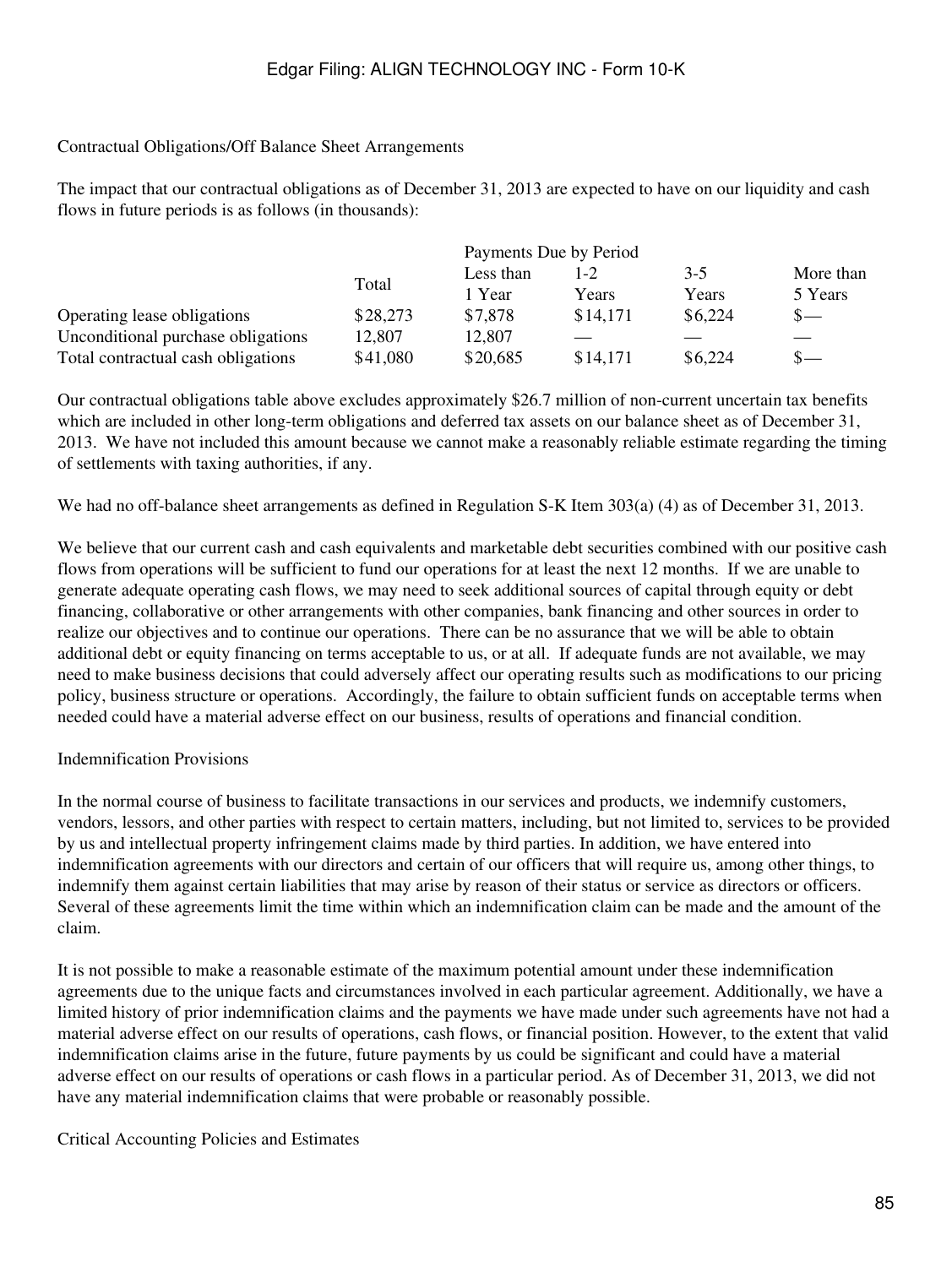Management's discussion and analysis of our financial condition and results of operations is based upon our consolidated financial statements, which have been prepared in accordance with accounting principles generally accepted in the United States of America. The preparation of financial statements requires management to make estimates and judgments that affect the reported amounts of assets and liabilities, revenues and expenses and disclosures at the date of the financial statements. We evaluate our estimates on an on-going basis, including those related to revenue recognition, stock-based compensation, goodwill and finite-lived assets and related impairment, and income taxes. We use authoritative pronouncements, historical experience and other assumptions as the basis for making estimates. Actual results could differ from those estimates.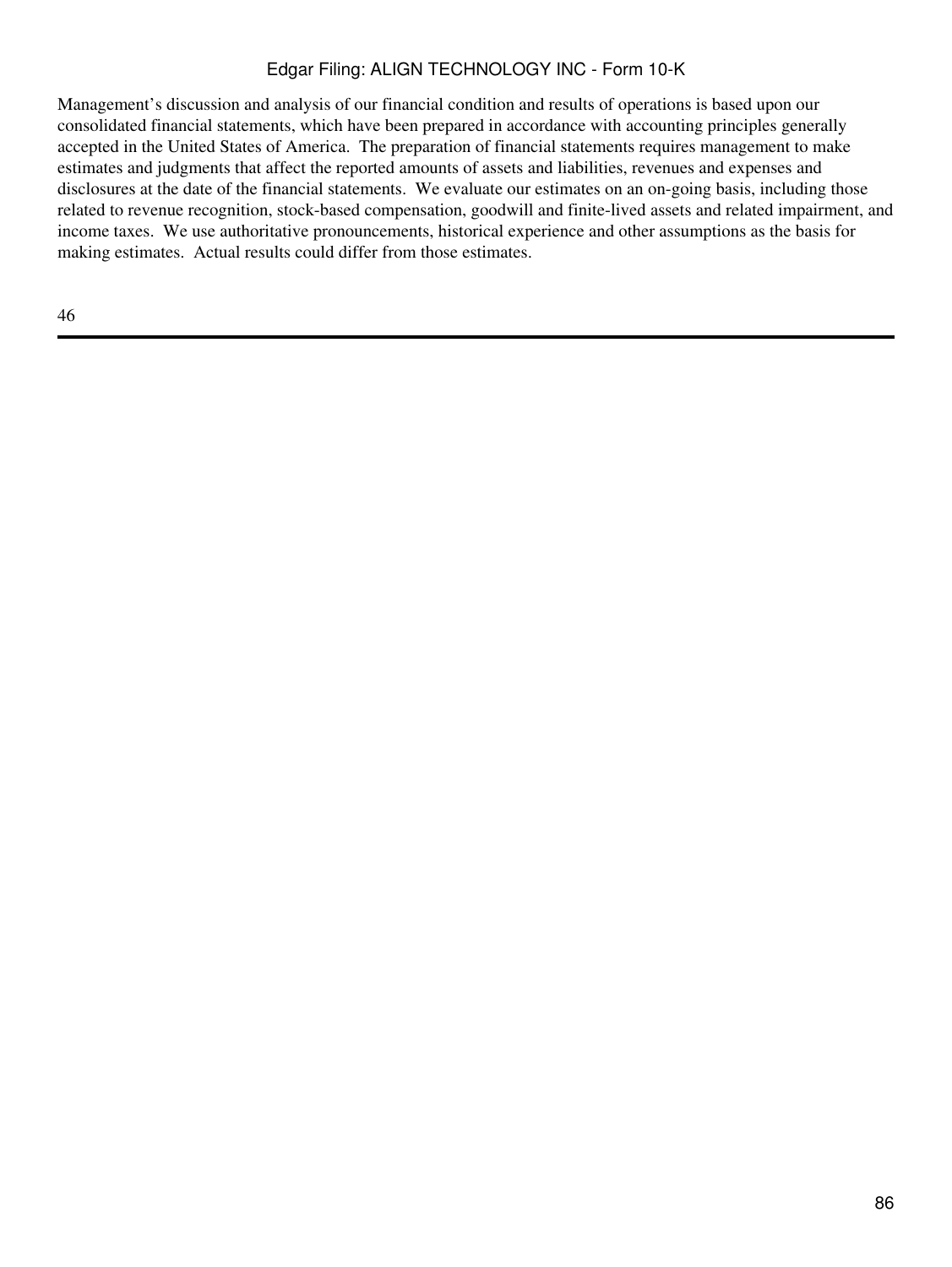We believe the following critical accounting policies and estimates affect our more significant judgments used in the preparation of our consolidated financial statements.

#### Revenue Recognition

We measure and allocate revenue according to the accounting guidance for multiple-deliverable revenue arrangements in Accounting Standards Update ("ASU") 2009-13, Multiple-Deliverable Revenue Arrangements-a consensus of the Financial Accounting Standard Board ("FASB" )Emerging Issues Task Force.

Multiple-Element Arrangements ("MEAs"): Arrangements with customers may include multiple deliverables, including any combination of products/equipment and services. The deliverables included in the MEAs are separated into more than one unit of accounting when (i) the delivered product/equipment has value to the customer on a stand-alone basis, and (ii) delivery of the undelivered service element(s) is probable and substantially in our control. Arrangement consideration is then allocated to each unit, delivered or undelivered, based on the relative selling price ("RSP") of each unit of accounting based first on vendor-specific objective evidence ("VSOE") if it exists, second on third-party evidence ("TPE") if it exists, and on best estimated selling price ("BESP") if neither VSOE or TPE exist. **Fractices** for the specific product or service when sold separately, considering geographical, customer, and other VSOE – In most instances, products are sold separately in stand-alone arrangements. Services are also sold separately through renewals of contracts with varying periods. We determine VSOE based on its pricing and discounting economic or marketing variables, as well as renewal rates or stand-alone prices for the service element(s). in angelective, we use that party evidence of setting price. We determine 11 E based on safes of comparable amount of similar products or service offered by multiple third parties considering the degree of customization an TPE – If we cannot establish VSOE of selling price for a specific product or service included in a multiple-element arrangement, we use third-party evidence of selling price. We determine TPE based on sales of comparable amount of product or service sold.

element based on sales, cost and margin analysis, as well as other inputs based on its pricing practices. Adjustments BESP – The best estimated selling price represents the price at which we would sell a product or service if it were sold on a stand-alone basis. When VSOE or TPE do not exist for all elements, we determine BESP for the arrangement for other market and Company-specific factors are made as deemed necessary in determining BESP. Provisions for discounts and rebates to customers are provided for in the same period that the related product sales are recorded based upon historical discounts and rebates.

## Clear Aligner

We enter into arrangements ("treatment plans") that involve multiple future product deliverables. Invisalign Full, Invisalign Teen and Invisalign Assist include up to 3 optional case refinements. Case refinement is a finishing tool used to adjust a patient's teeth to the desired final position. Case refinement may be elected by the dental professional at any time during treatment however it is generally ordered in the last stages of orthodontic treatment. Beginning June 15, 2013, Invisalign Full and Invisalign Teen also include up to three optional mid-course corrections. Mid-course correction is a treatment adjustment during active treatment if the case is not tracking to the original treatment plan or goals. Mid-course correction gives doctors the ability to "adjust course" based on the needs of the individual patient. Invisalign Teen also includes up to six optional replacement aligners in the price of the product and may be ordered any time throughout treatment.

We determined that our treatment plans, except Invisalign Assist with progress tracking, comprise the following deliverables which also represent separate units of accounting: single-batched aligners, case refinement mid-course correction and replacement aligners. We allocate revenue for each treatment plan based on each unit's relative selling price based on BESP and recognize the revenue upon the delivery of each unit in the treatment plan. We regularly review our estimates of selling price and maintain internal controls over the establishment and update of these estimates.

For Invisalign Assist with the progress tracking feature, aligners and services are provided to the dental professional every nine stages ("a batch"). Beginning January 1, 2011, we were able to reliably estimate the number of batches which are expected to be shipped for each case based upon our historical experience. The amounts allocated to this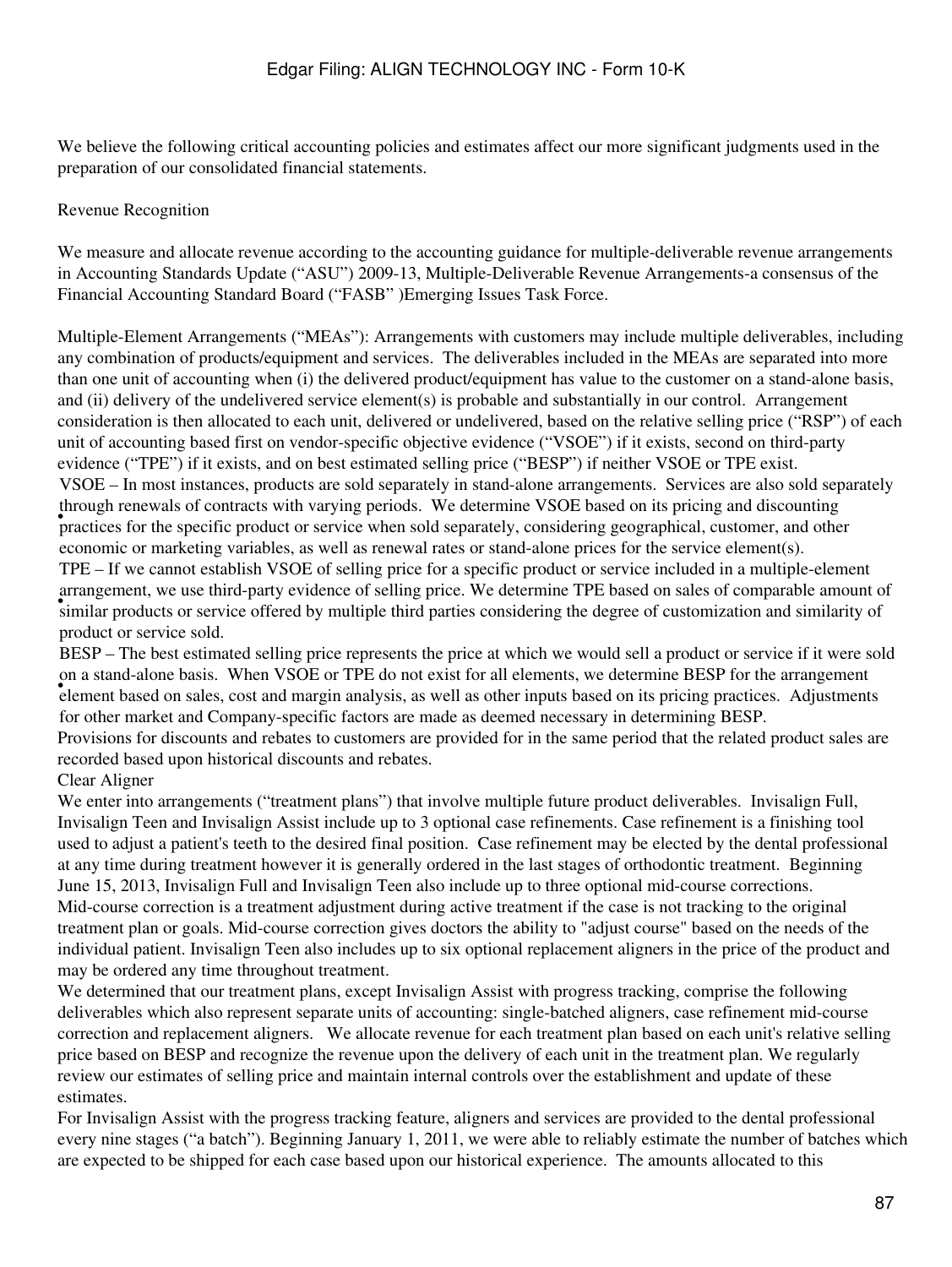deliverable are recognized on a prorated basis as each batch is shipped.

Prior to 2013, the Vivera Retainer included four shipments per year, and revenue was recognized ratably as each shipment occurred. In the first quarter of 2013, we consolidated Vivera Retainer product shipments down to one shipment per year.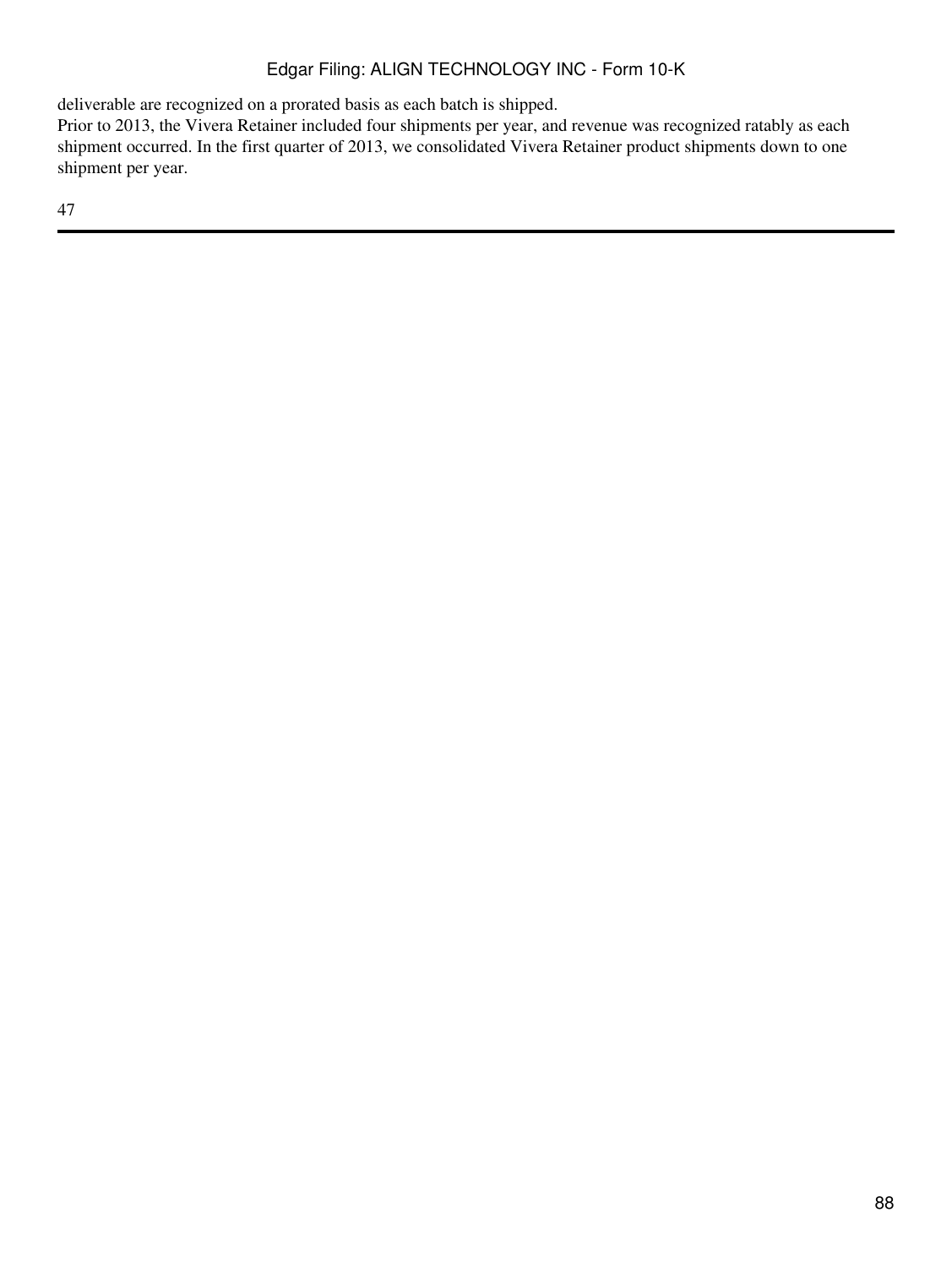#### Scanners and CAD/CAM Services

We recognize revenues from the sales of iTero intra-oral scanners and CAD/CAM services. CAD/CAM services include scanning services, extended warranty for the intra-oral scanners, a range of iTero restorative services and OrthoCAD services such as OrthoCAD iRecord. We sell intra-oral scanners and services through both our direct sales force and distribution partners. The intra-oral scanner sales price includes one year of warranty, and for additional fees, the customer may select an unlimited scanning service agreement over a fixed period of time or extended warranty periods. Revenue is recognized when persuasive evidence of the arrangement exists, the price is fixed or determinable, collectability is reasonably assured, title and risk of loss has passed to customers based on the shipping terms, no significant obligations remain, and allowances for discounts, returns, and customer incentives can be reliably estimated. When intra-oral scanners are sold with either an unlimited scanning service agreement and/or extended warranty, we allocate revenue based on each element's relative selling price. We estimate the selling price of each element, as if it is sold on a stand-alone basis, taking into consideration historical prices as well as our discounting strategies. Scanner revenue, net of related discounts and allowances, is recognized when products or equipment have been shipped, installed and on-site training completed. For certain distributors who provide installation and training to the customer, we recognize scanner revenue when the intra-oral scanner is shipped to the distributor assuming all of the other revenue recognition criteria have been met.

Discounts are deducted from revenue at the time of sale or when the discount is offered, whichever is later and free cases or training is included as a deliverable in the multiple-element arrangement assessment. Returns of products, excluding warranty related returns, are infrequent and insignificant.

Service revenue, including iTero restorative and all OrthoCAD services are recognized upon delivery or ratably over the contract term as the specified services are performed. If a customer selects a pay per use basis for scanning service fees, the revenue is recognized as the service is provided.

We offer customers an option to purchase extended warranties on certain products. We recognize revenue on these extended warranty contracts ratably over the life of the contract. The costs associated with these extended warranty contracts are recognized when incurred.

Stock-based Compensation Expense

We recognize stock-based compensation cost for only those shares ultimately expected to vest on a straight-line basis over the requisite service period of the award. We estimate the fair value of market-performance based restricted stock units using a Monte Carlo simulation model which requires the input of assumptions, including expected term, stock price volatility and the risk-free rate of return. In addition, judgment is required in estimating the number of stock-based awards that are expected to be forfeited. Forfeitures are estimated based on historical experience at the time of grant and revised, if necessary, in subsequent periods if actual forfeitures differ from those estimates. The assumptions used in calculating the fair value of share-based payment awards represent management's best estimates, but these estimates involve inherent uncertainties and the application of management's judgment. As a result, if factors change and we use different assumptions, our stock-based compensation expense could be materially different in the future.

Goodwill and finite-lived acquired intangible assets

Goodwill represents the excess of the purchase price paid over the fair value of tangible and identifiable intangible net assets acquired in business combinations and is allocated to the reporting units based on relative synergies generated. Our intangible assets primarily consist of intangible assets acquired as part of acquisitions and are amortized using the straight-line method over their estimated useful lives, reflecting the period in which the economic benefits of the assets are expected to be realized.

Impairment of goodwill, finite-lived acquired intangible assets and long-lived assets

#### Goodwill

We evaluate goodwill for impairment at least annually on November 30th or more frequently if indicators are present, an event occurs or circumstances changes that suggest an impairment may exist and that it would more likely than not reduce the fair value of a reporting unit below its carrying amount. The allocation of goodwill to the respective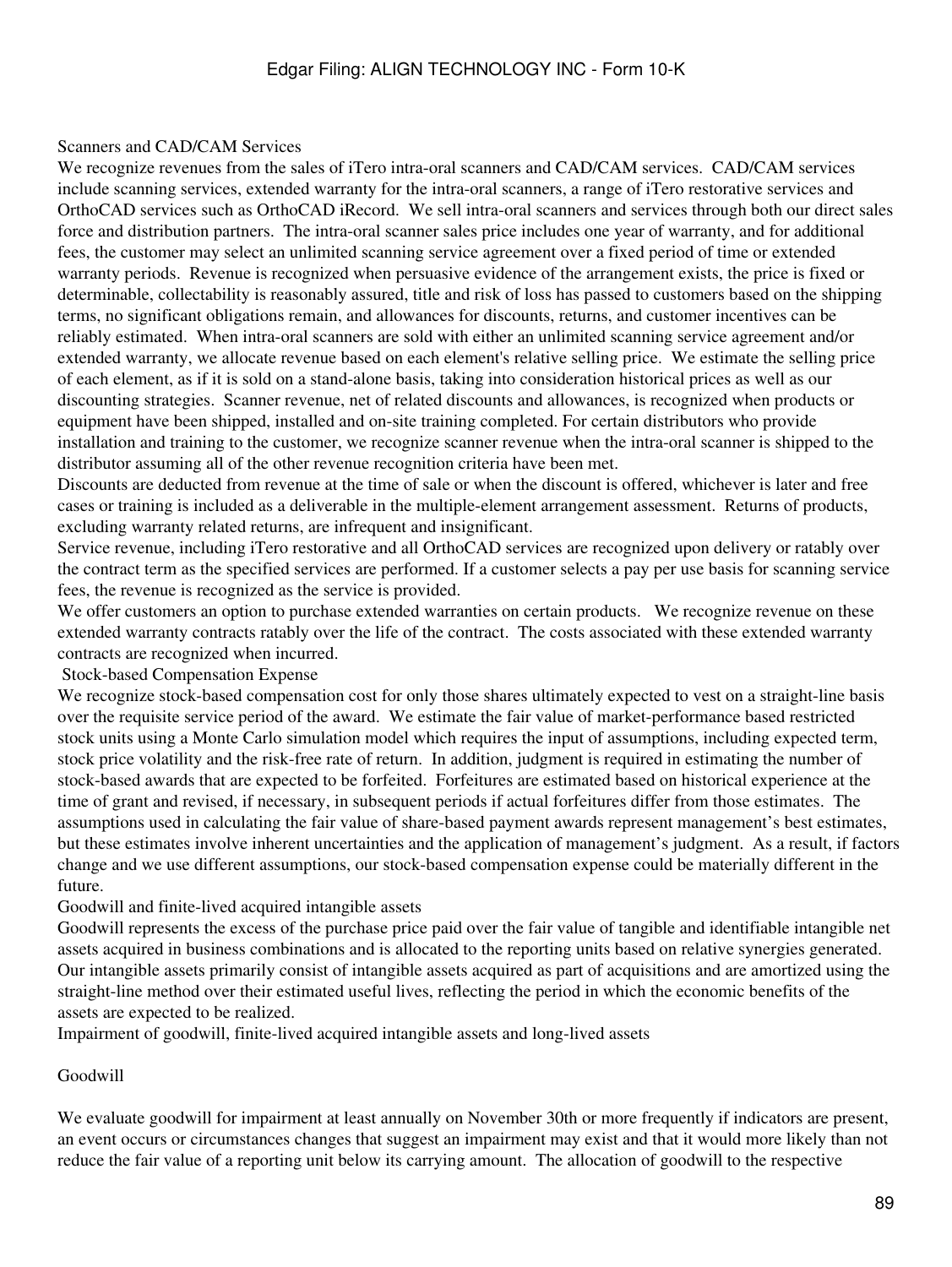reporting unit is based on relative synergies generated as a result of an acquisition.

We perform an initial assessment of qualitative factors to determine whether the existence of events and circumstances leads to a determination that it is more likely than not that the fair value of a reporting unit is less than its carrying amount. In performing the qualitative assessment, we identify and consider the significance of relevant key factors, events, and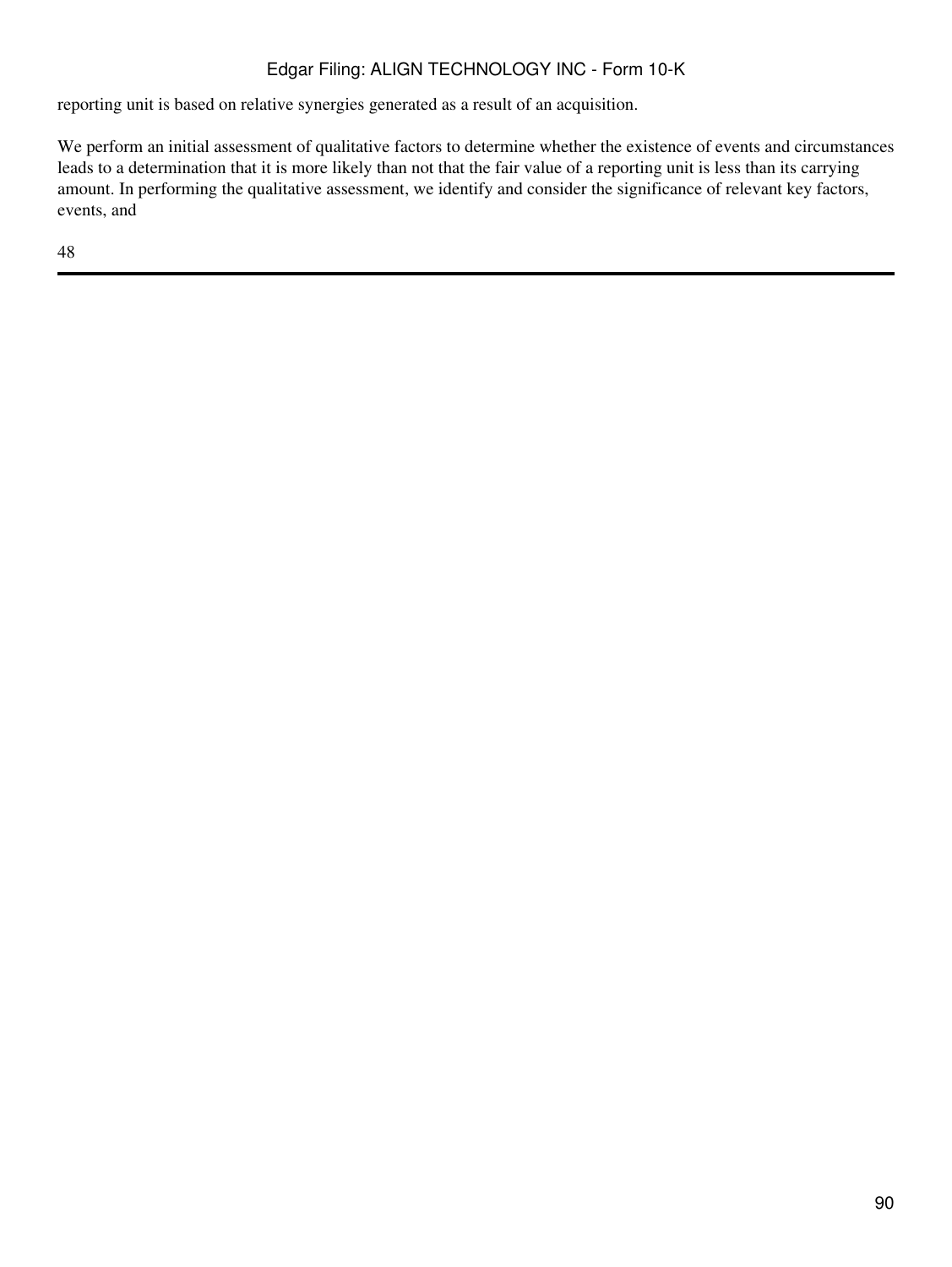circumstances that affect the fair value of our reporting units. These factors include external factors such as macroeconomic, industry, and market conditions, as well as entity-specific factors, such as our actual and planned financial performance. We also give consideration to the difference between the reporting unit fair value and carrying value as of the most recent date a fair value measurement was performed. If, after assessing the totality of relevant events and circumstances, we determine that it is more likely than not that the fair value of the reporting unit exceeds its carrying value and there is no indication of impairment, no further testing is performed; however, if we conclude otherwise, the first step of the two-step impairment test is performed by estimating the fair value of the reporting unit and comparing it with its carrying value, including goodwill.

Step one of the goodwill impairment test consists of a comparison of the fair value of a reporting unit against its carrying amount, including the goodwill allocated to each reporting unit. We determine the fair value of our reporting units based on the present value of estimated future cash flows under the income approach of the reporting units as well as various price or market multiples applied to the reporting unit's operating results along with the appropriate control premium under the marketing approach, both of which are classified as level 3 within the fair value hierarchy (as described in Note 2 in our consolidated financial statements). If the carrying amount of the reporting unit is in excess of its fair value, step two requires the comparison of the implied fair value of the reporting unit's goodwill against the carrying amount of the reporting unit's goodwill. Any excess of the carrying value of the reporting unit's goodwill over the implied fair value of the reporting unit's goodwill is recorded as an impairment loss.

During March 2013, changes in the competitive environment for intra-oral scanners, including announcements from our competitors of new low-priced scanners targeted at orthodontists and general practitioner dentists in North America, caused us to lower our expectations for growth and profitability for our SCCS reporting unit. The impairment analysis performed for goodwill requires several estimates in computing the estimated fair value of a reporting unit. We use a discounted cash flow ("DCF") approach to estimate the fair value of a reporting unit, utilizing harvest model, which we believe is the most reliable indicator of fair value of this business, and is most consistent with the approach a market place participant would use. As a result, we determined that goodwill related only to our SCCS reporting unit should be tested for impairment as of March 2013 due to these facts and circumstances which would more likely than not reduce the fair value of our SCCS reporting unit below its carrying amount. Based on our analysis, there was no implied goodwill for the SCCS reporting unit; therefore, we recorded a goodwill impairment charge of \$40.7 million in the three months ended March 31, 2013, which represented the entire goodwill balance in the SCCS reporting unit. There was no triggering event related to the Clear Aligner goodwill. Refer to Note 5 for details of the impairment analysis.

The remaining goodwill is entirely attributable to our Clear Aligner reporting unit. During the fourth quarter of fiscal 2013, we performed the annual goodwill impairment testing using the qualitative approach discussed above and found no impairment as the fair value of our Clear Aligner reporting unit was significantly in excess of the carrying value.

Finite-lived intangible assets and long-lived assets

We evaluate long-lived assets (including finite-lived intangible assets) for impairment whenever events or changes in circumstances indicate that the carrying amount of an asset group may not be recoverable. An asset or asset group is considered impaired if its carrying amount exceeds the future undiscounted net cash flows the asset or asset group is expected to generate. If an asset or asset group is considered to be impaired, the impairment to be recognized is calculated as the amount by which the carrying amount of the asset or asset group exceeds its fair market value. Our estimates of future cash flows attributable to our long-lived assets require significant judgment based on our historical and anticipated results and are subject to many factors. Factors we consider important which could trigger an impairment review include significant negative industry or economic trends, significant loss of customers and changes in the competitive environment. We use a DCF approach to estimate the fair value of a reporting unit, utilizing harvest model, which we believe is the most reliable indicator of fair value of a business, and is most consistent with the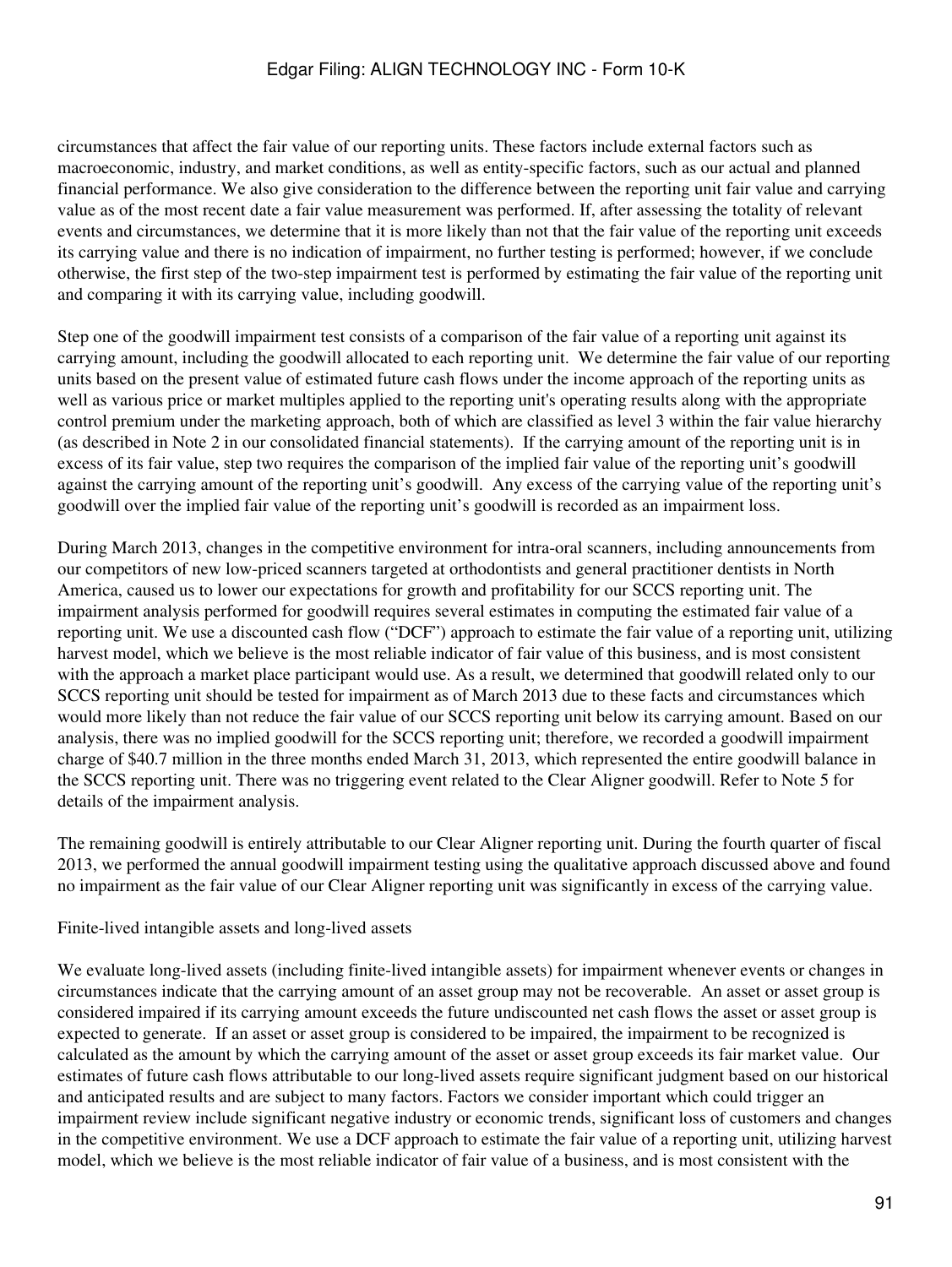approach of a marketplace participant would use. The estimation of fair value utilizing a DCF approach includes numerous uncertainties which require our significant judgment when making assumptions of expected growth rates and the selection of discount rates, as well as assumptions regarding general economic and business conditions, and the structure that would yield the highest economic value, among other factors. Key assumptions used in measuring the fair values of SCCS reporting unit included the discount rate (based on the weighted-average cost of capital) and revenue growth. The fair value of SCCS's trademark was determined using a risk-adjusted DCF model under the relief-from-royalty method. The royalty rate used was based on a consideration of market rates. The fair value of SCCS's finite-lived customer relationships was determined using a DCF model under the multi-period excess earnings method. We recorded a long-lived asset impairment in the quarter ended March 31, 2013 due to changes in the competitive environment for our intra-oral scanners, including announcements from our competitors of new low-priced scanners targeted at orthodontists and general practitioner dentists in North America. There was no triggering event related to the Clear Aligner asset group. Refer to Note 5 for details of the impairment analysis.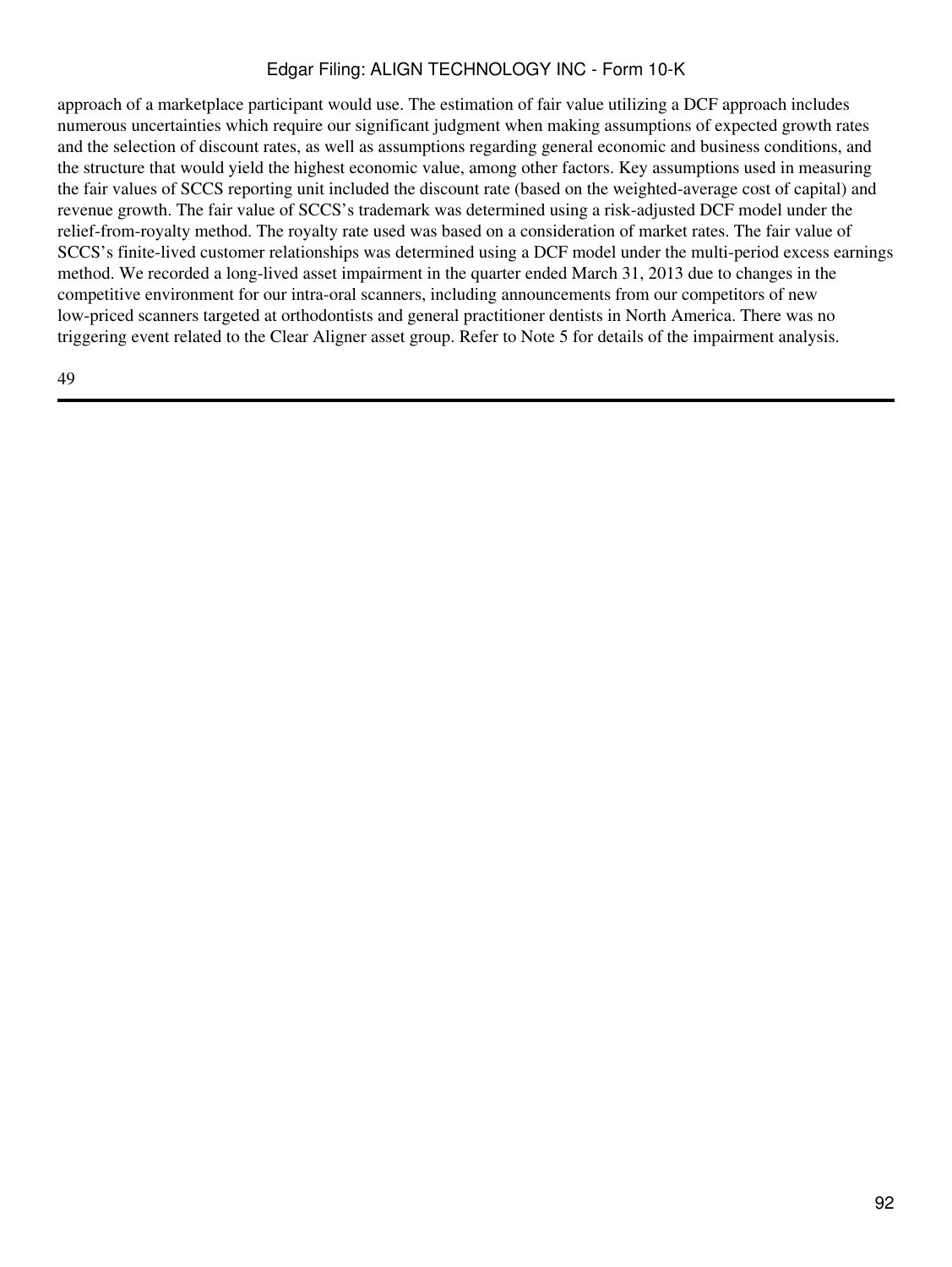#### Accounting for Income Taxes

We make certain estimates and judgments in determining income tax expense for financial statement purposes. These estimates and judgments occur in the calculation of certain tax assets and liabilities, which arise from differences in the timing of recognition of revenue and expense for tax and financial statement purposes.

As part of the process of preparing our Consolidated Financial Statements, we are required to estimate our income taxes in each of the jurisdictions in which we operate. This process involves us estimating our current tax exposure under the applicable tax laws and assessing temporary differences resulting from differing treatment of items for tax and accounting purposes. These differences result in deferred tax assets and liabilities, which are included in our Consolidated Balance Sheet.

We account for uncertainty in income taxes pursuant to authoritative guidance based on a two-step approach to recognize and measure uncertain tax positions taken or expected to be taken in a tax return. The first step is to determine if the weight of available evidence indicates that it is more likely than not that the tax position will be sustained on audit based on its technical merits, including resolution of any related appeals or litigation processes. The second step is to measure the tax benefit as the largest amount that is more than 50% likely to be realized upon ultimate settlement. We adjust reserves for our uncertain tax positions due to changing facts and circumstances, such as the closing of a tax audit, or refinement of estimates due to new information. To the extent that the final outcome of these matters is different than the amounts recorded, such differences will impact our tax provision in our Consolidated Statements of Operations in the period in which such determination is made.

We assess the likelihood that we will be able to realize our deferred tax assets. Should there be a change in our ability to realize our deferred tax assets, our tax provision would increase in the period in which we determine that it is more likely than not that we cannot realize our deferred tax assets. We consider all available evidence, both positive and negative, including historical levels of income, expectations and risks associated with estimates of future taxable income and ongoing prudent and feasible tax planning strategies in assessing the need for a valuation allowance. If it is more likely than not that we will not realize our deferred tax assets, we will increase our provision for taxes by recording a valuation allowance against the deferred tax assets that we estimate will not ultimately be realized. The available positive evidence at December 31, 2013 included historical operating profits and a projection of future income sufficient to realize most of our remaining deferred tax assets. As of December 31, 2013, it was considered more likely than not that our deferred tax assets would be realized with the exception of certain foreign loss carryovers as we are unable to forecast sufficient future profits to realize the deferred tax assets.

Accounting guidance for stock-based compensation prohibits recognition of a deferred income tax asset for excess tax benefits due to stock option exercises that have not yet been realized through a reduction in income taxes payable. Such unrecognized deferred tax benefits totaled \$9.5 million as of December 31, 2013 and will be accounted for as a credit to additional paid-in capital, if and when realized through a reduction in income taxes payable. We follow the tax law ordering method to determine when excess tax benefits have been realized and consider only the direct impacts of awards when calculating the amount of windfalls or shortfalls.

As of December 31, 2013, U.S. income taxes and foreign withholding taxes associated with the repatriation of undistributed earnings of foreign subsidiaries were not provided for on a cumulative total of \$186.4 million. We intend to reinvest these earnings indefinitely in our foreign subsidiaries. If these earnings were distributed in the form of dividends or otherwise, or if the shares of the relevant foreign subsidiaries were sold or otherwise transferred, we would be subject to additional U.S. income taxes subject to an adjustment for foreign tax credit, and foreign withholding taxes. Determination of the amount of unrecognized deferred income tax liability related to these earnings is not practicable.

#### Recent Accounting Pronouncements

See Note 1 "Summary of Significant Accounting Policies" in the Notes to our Consolidated Financial Statements in Item 8 for a full description of recent accounting pronouncements, including the expected dates of adoption and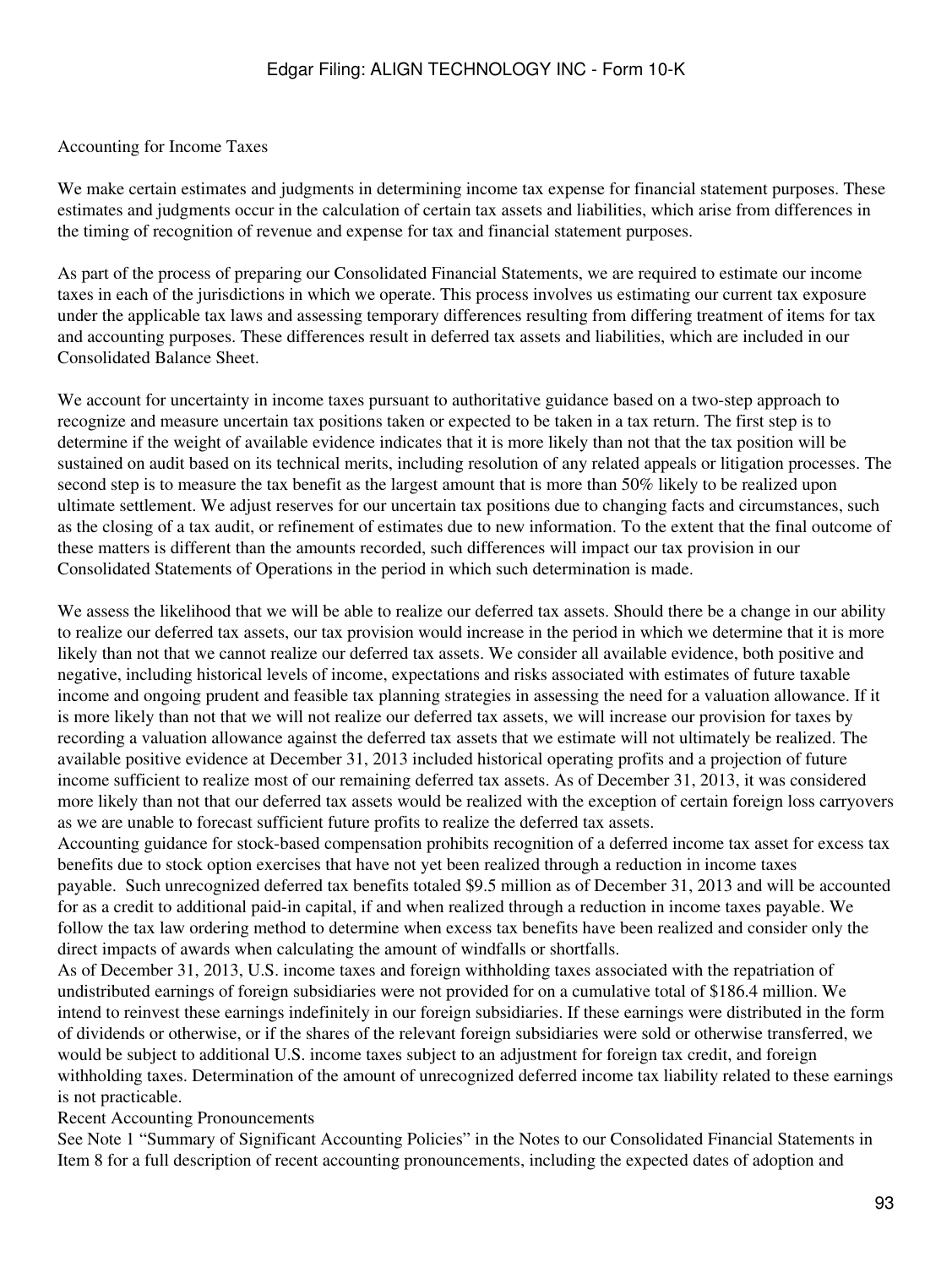estimated effects on results of operations and financial condition, which is incorporated herein.

## ITEM 7A.QUANTITATIVE AND QUALITATIVE DISCLOSURES ABOUT MARKET RISK

In the normal course of business, we are exposed to foreign currency exchange rate and interest rate risks that could impact our financial position and results of operations.

Interest Rate Risk

Changes in interest rates could impact our anticipated interest income on our cash equivalents and investments in marketable securities. Our cash equivalents and investments are fixed-rate short-term and long-term securities. Fixed-rate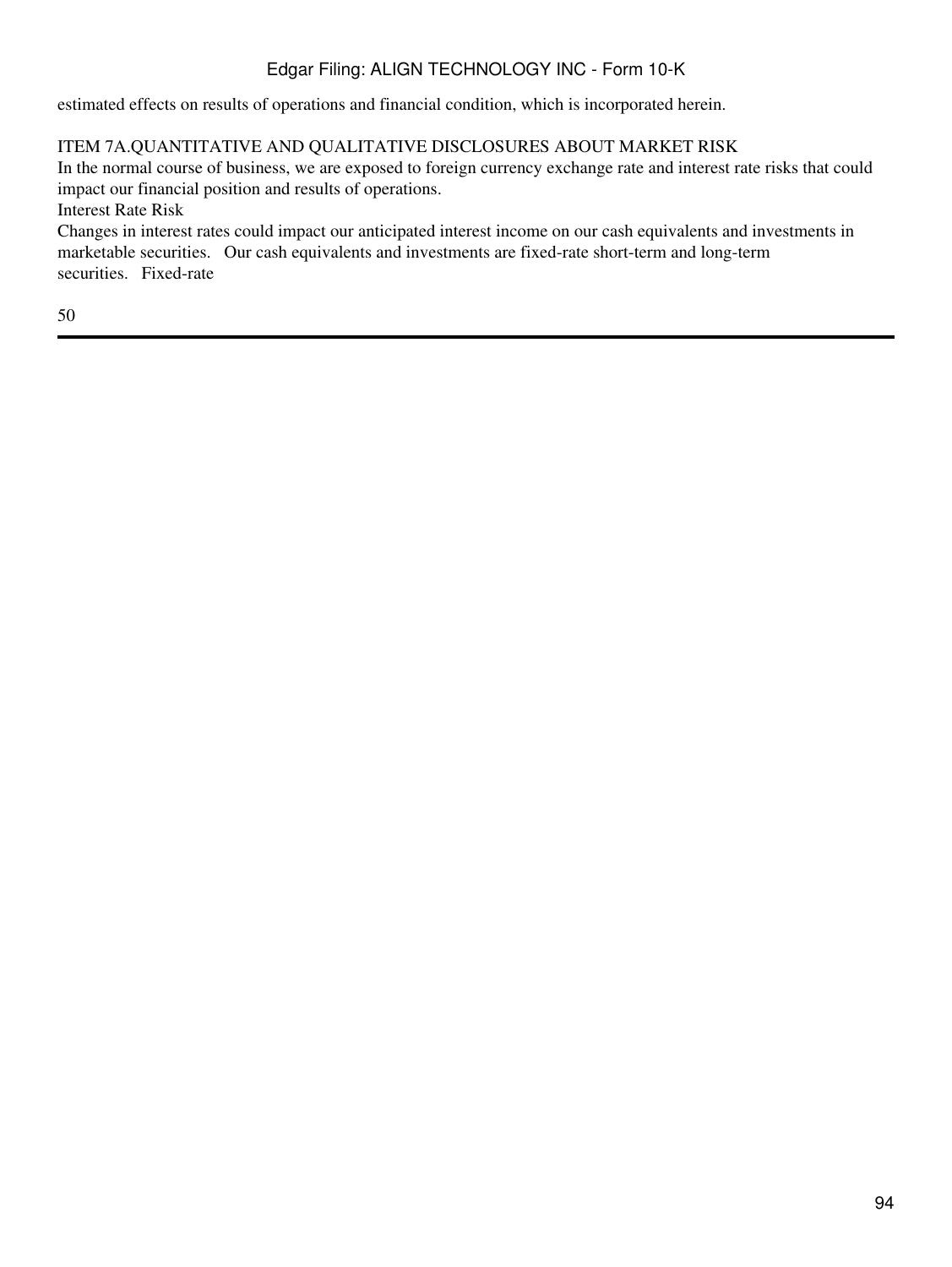securities may have their fair market value adversely impacted due to a rise in interest rates, and as a result, our future investment income may fall short of expectations due to changes in interest rates or we may suffer losses in principal if forced to sell securities which have declined in market value due to changes in interest rates. As of December 31, 2013, we had approximately \$229.0 million invested in available-for-sale marketable securities. An immediate 10% change in interest rates would not have a material adverse impact on our future operating results and cash flows. We do not have interest bearing liabilities as of December 31, 2013, and, therefore, we are not subject to risks from immediate interest rate increases.

#### Currency Rate Risk

1

We operate in North America, Europe, Asia-Pacific, Costa Rica and Israel. As a result of our international business activities, our financial results could be affected by factors such as changes in foreign currency exchange rates or economic conditions in foreign markets, and there is no assurance that exchange rate fluctuations will not harm our business in the future. We sell our products in the local currency for the respective countries. This provides some natural hedging because most of the subsidiaries' operating expenses are denominated in their local currencies as discussed further below. Regardless of this natural hedging, our results of operations may be adversely impacted by the exchange rate fluctuation. Although we will continue to monitor our exposure to currency fluctuations, and, where appropriate, may use financial hedging techniques in the future to minimize the effect of these fluctuations, we are not currently engaged in any financial hedging transactions. The impact of an aggregate change of 10% in foreign currency exchange rates relative to the U.S. dollar on our results of operations and financial position could be material.

#### ITEM 8.CONSOLIDATED FINANCIAL STATEMENTS AND SUPPLEMENTARY DATA Quarterly Results of Operations

|                                               | Three Months Ended |                                       |           |           |           |           |                 |           |           |
|-----------------------------------------------|--------------------|---------------------------------------|-----------|-----------|-----------|-----------|-----------------|-----------|-----------|
|                                               | 2013               |                                       |           |           |           | 2012      |                 |           |           |
|                                               | $31$ -Dec          | 30-Sept                               | 30-June   | $31-Mar$  |           | $31$ -Dec | $30-Sept$       | 30-June   | $31-Mar$  |
|                                               |                    | (in thousands, except per share data) |           |           |           |           |                 |           |           |
|                                               | (unaudited)        |                                       |           |           |           |           |                 |           |           |
| Net revenues <sup>1</sup>                     | \$178,292          | \$164,506                             | \$163,828 | \$153,580 |           | \$142,840 | \$136,496       | \$145,626 | \$135,079 |
| Gross profit $2$                              | 136,476            | 125,090                               | 123,691   | 112,849   |           | 106,478   | 100,350         | 108,800   | 100,760   |
| Income (loss) from<br>operations <sup>3</sup> | 52,923             | 41,464                                | 37,901    | (38,075)  | $\lambda$ | 17,071    | 4,503           | 36,012    | 28,006    |
| Net income (loss) $34$                        | 42,422             | 34,537                                | 29,320    | (41,983)  |           | 9,559     | (344)           | 28,492    | 20,984    |
| Net income (loss) per                         |                    |                                       |           |           |           |           |                 |           |           |
| share:                                        |                    |                                       |           |           |           |           |                 |           |           |
| <b>Basic</b>                                  | \$0.53             | \$0.43                                | \$0.36    | \$0.52    |           | \$0.12    | $\frac{\S}{\S}$ | \$0.35    | \$0.26    |
| Diluted                                       | \$0.51             | \$0.42                                | \$0.36    | \$0.52    |           | \$0.12    | $\frac{\ }{s-}$ | \$0.34    | \$0.26    |
| Shares used in                                |                    |                                       |           |           |           |           |                 |           |           |
| computing net income                          |                    |                                       |           |           |           |           |                 |           |           |
| per share:                                    |                    |                                       |           |           |           |           |                 |           |           |
| Basic                                         | 80,432             | 79,967                                | 80,576    | 81,248    |           | 81,043    | 81,437          | 80,384    | 79,235    |
| Diluted                                       | 82,438             | 81,848                                | 82,149    | 81,248    |           | 82,981    | 81,437          | 82,954    | 81,856    |

In the fourth quarter of 2012, we identified an error that the actual case refinement usage rate was lower than our estimate and, as a result, we recorded a net revenue release of \$4.9 million previously deferred for case refinement of which \$5.2 million was a correction of an error of which \$4.5 million relates to the first three quarters for the fiscal year 2012 and \$0.7 million relates to the fiscal year 2011. The adjustment was not material to any quarter within 2012. The net amount of \$4.9 million is not material to the results of operations for twelve months ended December 31, 2012.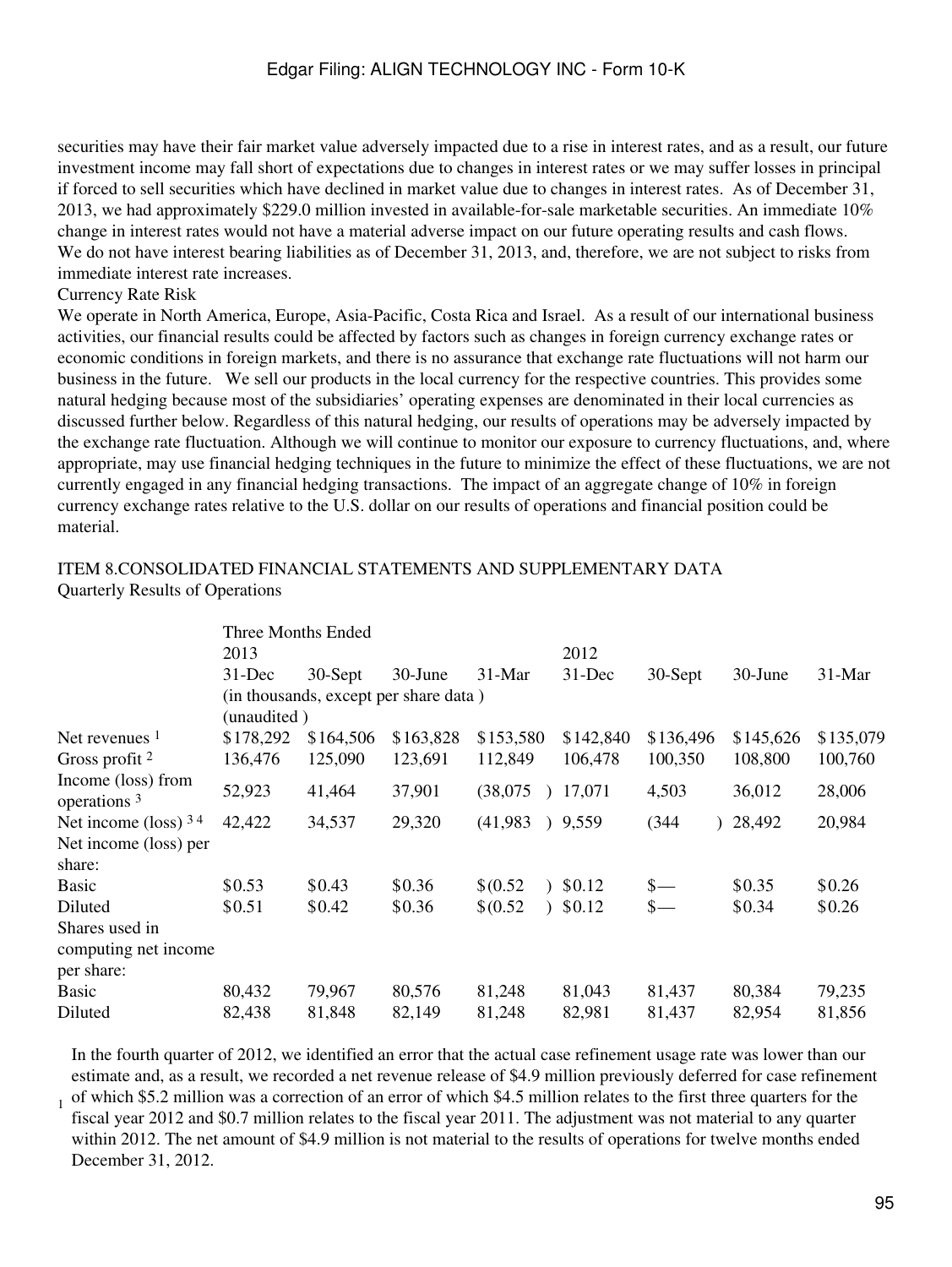2 June 2012 included acquisition and integration related costs of \$0.1 million, amortization of intangible assets of \$0.2 Gross profit for the quarter ended March 2012 included acquisition and integration related costs of \$0.1 million, amortization of intangible assets of \$0.3 million, and exit costs of \$0.3 million. Gross profit for the quarter ended million, and exit costs of \$0.1 million. Gross profit for the quarter ended September 2012 included acquisition and integration related costs of \$0.1 million, amortization of intangible assets of \$0.2 million, and exit costs of \$0.1 million. Gross profit for the quarter ended December 2012 amortization of intangible assets of \$0.2 million.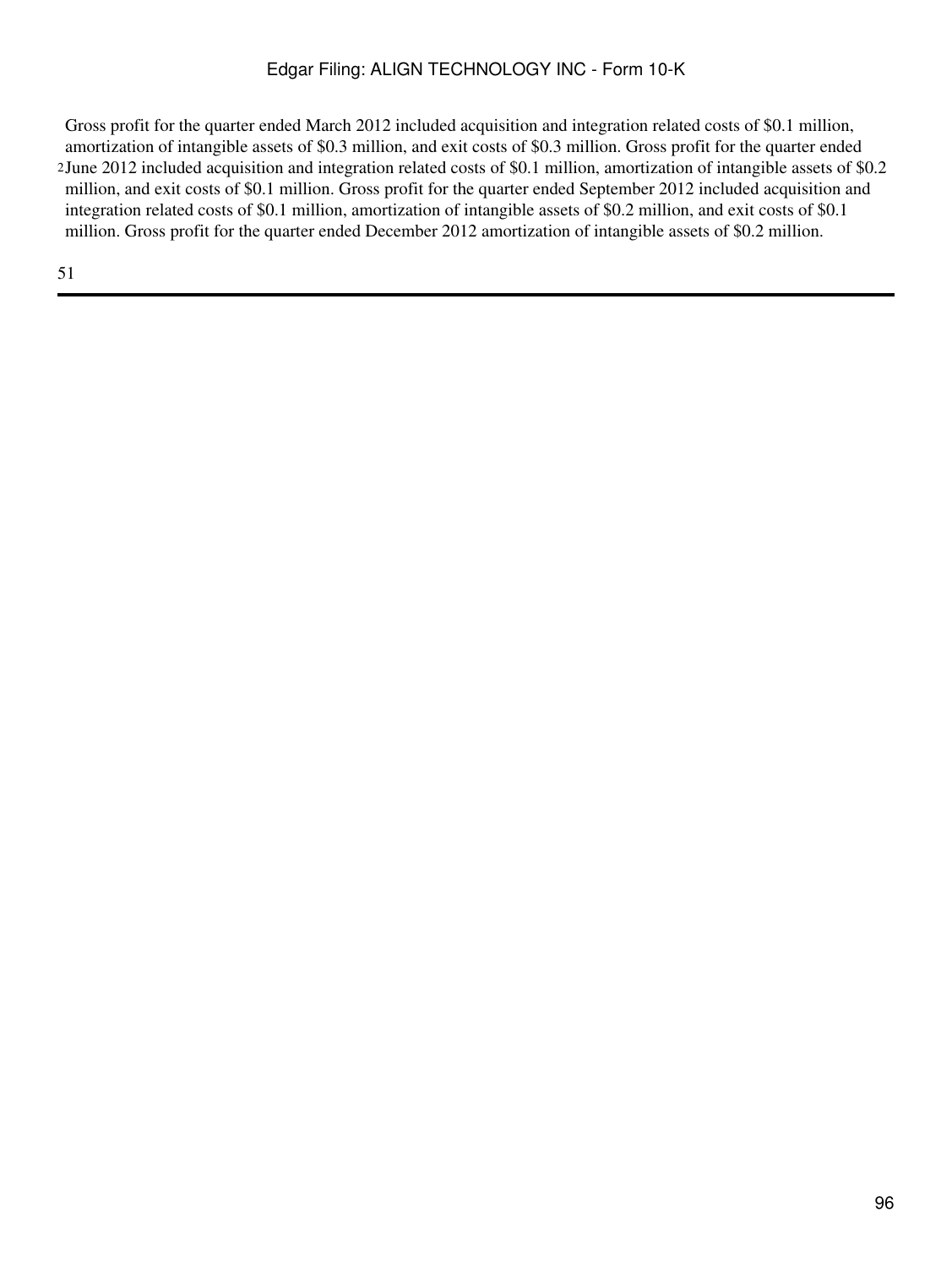<sup>3</sup> Income (loss) from operations and net income (loss) included, net of taxes,:

•\$40.7 million and \$26.3 million of goodwill and long-lived asset impairment, respectively, in March 2013. ended December 2012. Impairment of goodwill of \$24.7 million for the quarter ended September 2012 and \$11.9 million for the quarter

• quarter ended June 2012, and \$0.2 million for the quarter ended September 2012. Acquisition and integration related costs of \$0.7 million for the quarter ended March 2012, \$0.3 million for the

**EXIT COSES** OF \$0.5 IMMORTON THE QUARTER CHILD MILLION FOR THE QUARTER THANKS Exit costs of \$0.5 million for the quarter ended March 2012, \$0.2 million for the quarter ended June 2012, and \$0.1

In the fourth quarter of 2013, we recorded an out of period correction that resulted in decreases in cost of net

4 revenues of approximately \$1.3 million and operating expense of \$1.5 million offset in part by an increase in the provision for income taxes of \$0.6 million. The overall increase of \$2.2 million in net income related to the out of period correction was not material to the consolidated financial statements for any quarter within 2012 or 2013.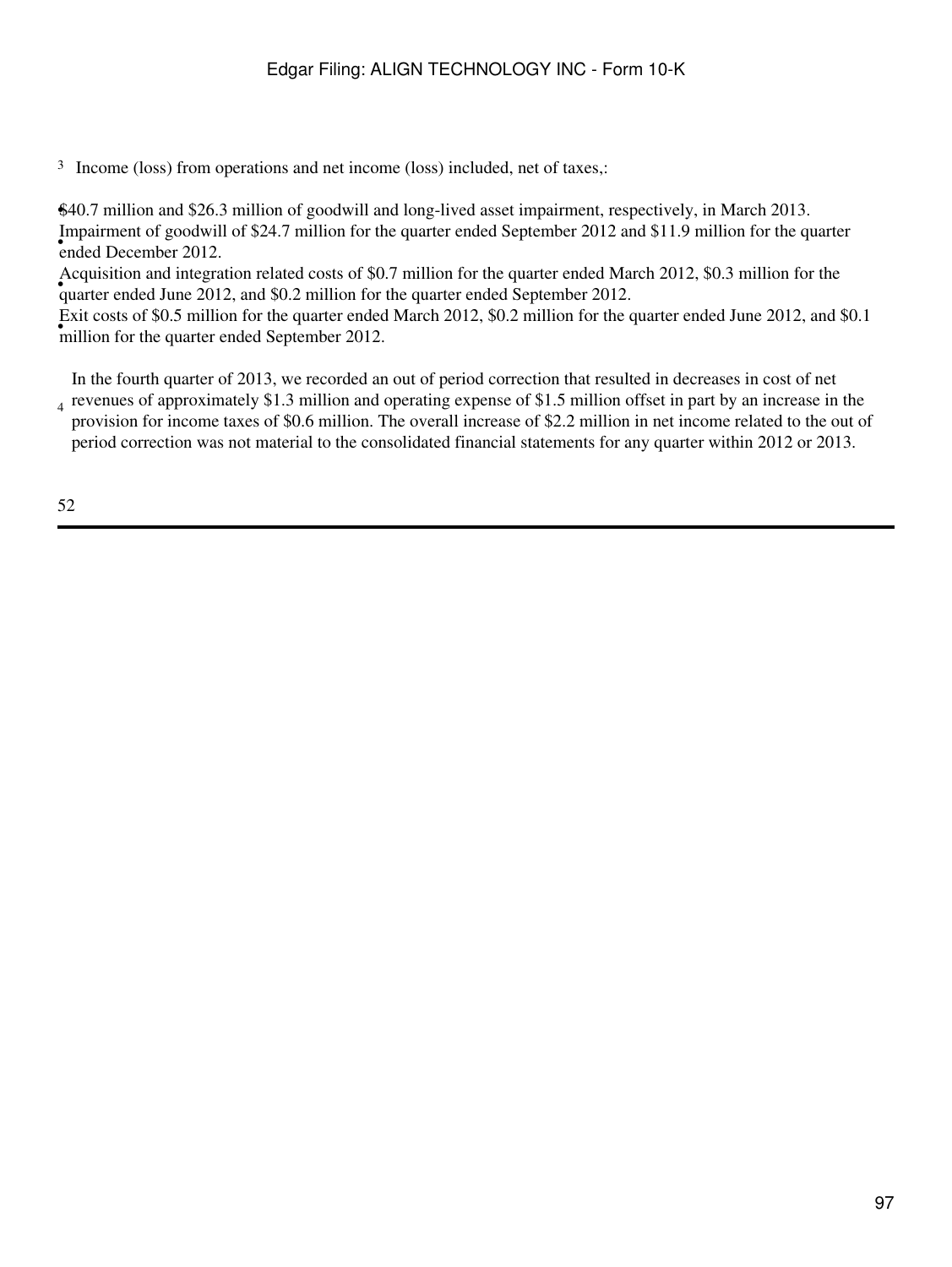# INDEX TO CONSOLIDATED FINANCIAL STATEMENTS

|                                                                   | Page      |
|-------------------------------------------------------------------|-----------|
| Report of Management on Internal Control over Financial Reporting | <u>54</u> |
| Report of Independent Registered Public Accounting Firm           | <u>55</u> |
| <b>Consolidated Statements of Operations</b>                      | <u>56</u> |
| Consolidated Statements of Comprehensive Income                   | <u>57</u> |
| <b>Consolidated Balance Sheets</b>                                | 58        |
| Consolidated Statements of Stockholders' Equity                   | 59        |
| <b>Consolidated Statements of Cash Flows</b>                      | <u>60</u> |
| Notes to Consolidated Financial Statements                        | <u>61</u> |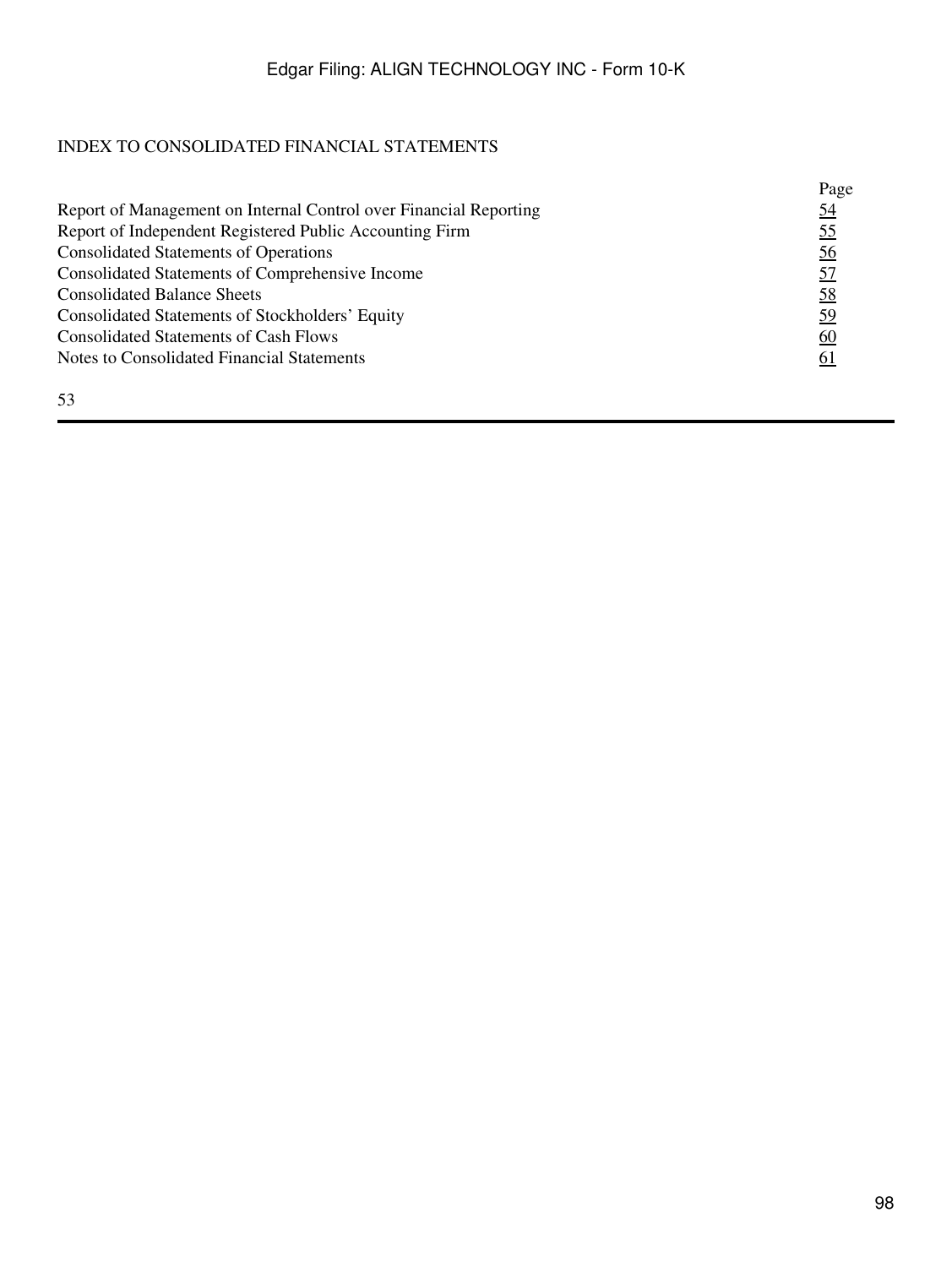#### <span id="page-98-0"></span>REPORT OF MANAGEMENT ON INTERNAL CONTROL OVER FINANCIAL REPORTING

Management of Align is responsible for establishing and maintaining adequate internal control over financial reporting as defined in Rules 13a-15(f) and 15d-15(f) under the Securities Exchange Act of 1934. Our internal control over financial reporting is designed by, or under supervision of, our CEO and CFO, and effected by the board of directors, management and other personnel to provide reasonable assurance regarding the reliability of financial reporting and the preparation of financial statements for external purposes in accordance with generally accepted accounting principles. Internal control over financial reporting includes those policies and procedures that:

• dispositions of the assets of Align; pertain to the maintenance of records that, in reasonable detail, accurately and fairly reflect the transactions and

• in accordance with generally accepted accounting principles, and that receipts and expenditures of Align are being provide reasonable assurance that transactions are recorded as necessary to permit preparation of financial statements made only in accordance with authorizations of management and directors of Align; and

• of Align's assets that could have a material effect on the financial statements. provide reasonable assurance regarding prevention or timely detection of unauthorized acquisition, use or disposition

Because of its inherent limitations, internal control over financial reporting may not prevent or detect misstatements. In addition, projections of any evaluation of effectiveness to future periods are subject to the risk that controls may become inadequate because of changes in conditions or that the degree of compliance with the policies or procedures may deteriorate.

Management assessed the effectiveness of our internal control over financial reporting as of December 31, 2013. In making this assessment, management used the criteria set forth in Internal Control-Integrated Framework (1992) issued by the Committee of Sponsoring Organizations of the Treadway Commission (COSO).

On April 30, 2013, we acquired ICA Holdings Pty Limited in a purchase business combination. We excluded the acquired business from management's annual assessment of the effectiveness of our internal control over financial reporting as of December 31, 2013. In the aggregate, this business represented approximately 1% of our total consolidated assets and approximately 4% of our total consolidated net revenues as of and for the year ended December 31, 2013.

Based on its assessment , management has concluded that, as of December 31, 2013, our internal control over financial reporting was effective based on criteria in Internal Control - Integrated Framework (1992) issued by the COSO.

The effectiveness of our internal control over financial reporting as of December 31, 2013 has been audited by PricewaterhouseCoopers LLP, an independent registered public accounting firm, as stated in their report which is included herein.

/S/ THOMAS M. PRESCOTT Thomas M. Prescott President and Chief Executive Officer February 28, 2014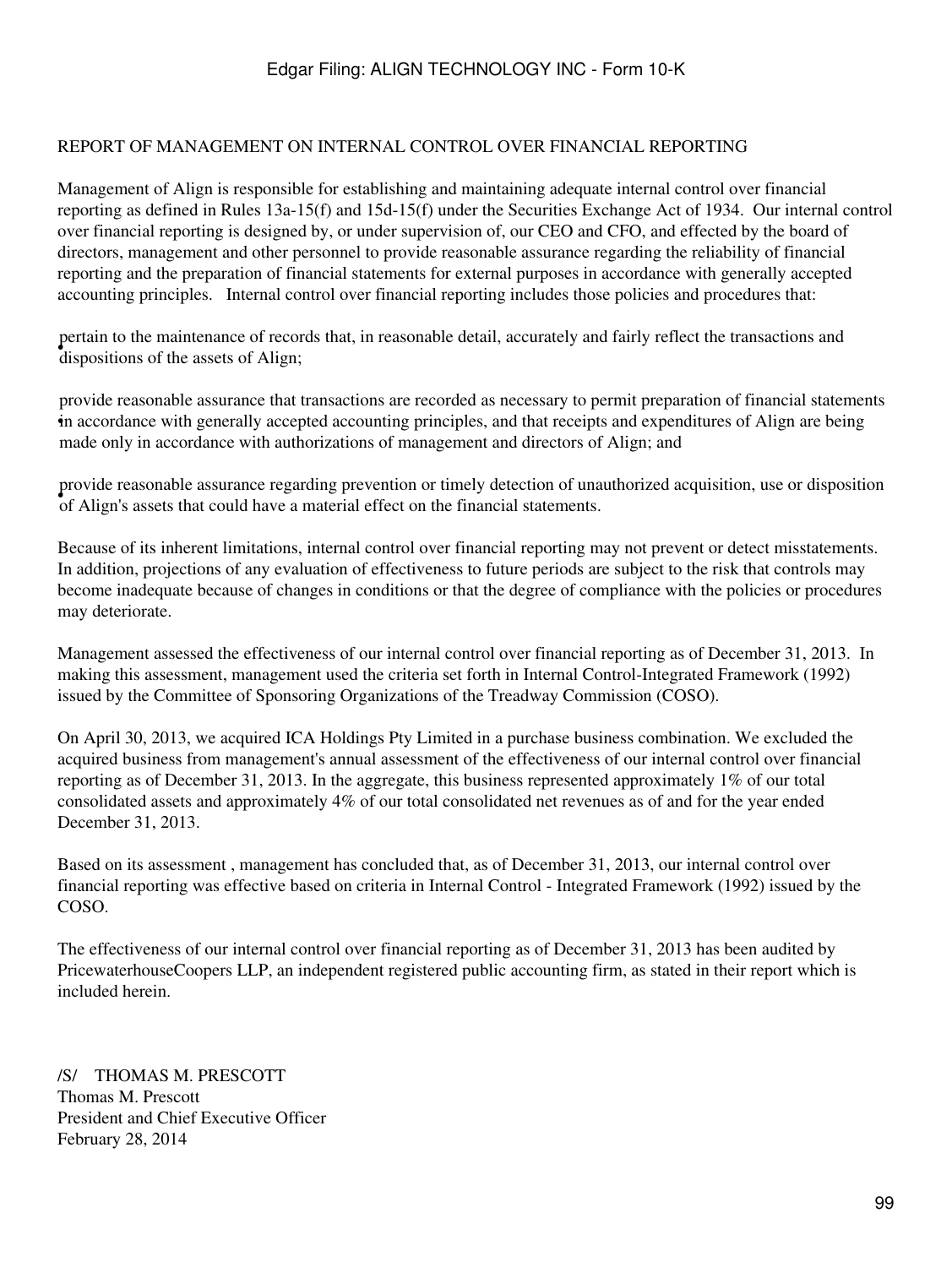/S/ DAVID L. WHITE David L. White Chief Financial Officer February 28, 2014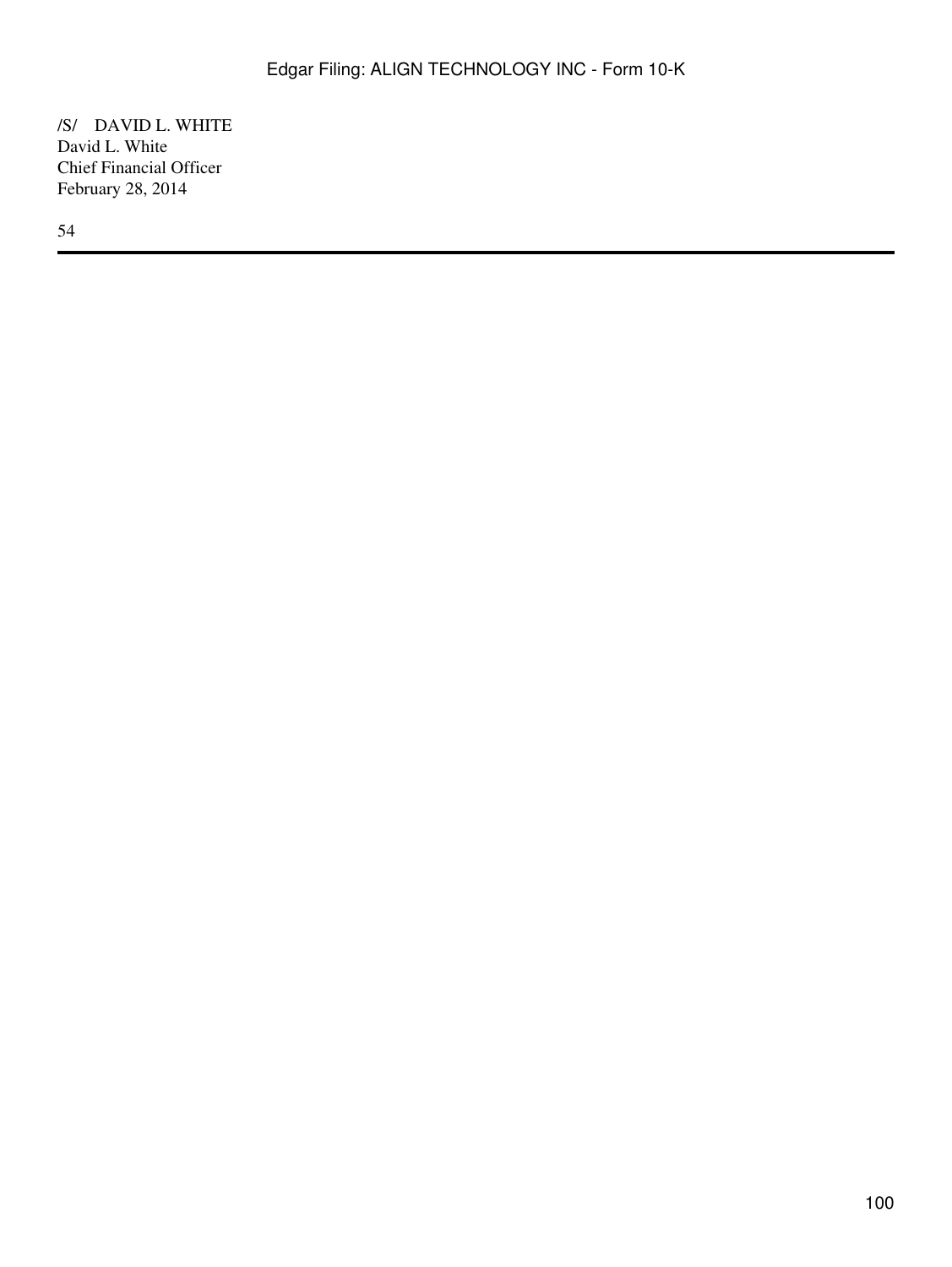#### <span id="page-100-0"></span>REPORT OF INDEPENDENT REGISTERED PUBLIC ACCOUNTING FIRM

To the Stockholders and Board of Directors of Align Technology, Inc.:

In our opinion, the consolidated financial statements listed in the index appearing under Item  $15(a)(1)$ , present fairly, in all material respects, the financial position of Align Technology, Inc. and its subsidiaries at December 31, 2013 and December 31, 2012, and the results of their operations and their cash flows for each of the three years in the period ended December 31, 2013 in conformity with accounting principles generally accepted in the United States of America. In addition, in our opinion, the financial statement schedule listed in the index appearing under Item 15(a)(2) presents fairly, in all material respects, the information set forth therein when read in conjunction with the related consolidated financial statements. Also in our opinion, the Company maintained, in all material respects, effective internal control over financial reporting as of December 31, 2013, based on criteria established in Internal Control—Integrated Framework (1992) issued by the Committee of Sponsoring Organizations of the Treadway Commission (COSO). The Company's management is responsible for these financial statements and financial statement schedule, for maintaining effective internal control over financial reporting and for its assessment of the effectiveness of internal control over financial reporting, included in the accompanying Report of Management on Internal Control over Financial Reporting. Our responsibility is to express opinions on these financial statements, on the financial statement schedule, and on the Company's internal control over financial reporting based on our integrated audits. We conducted our audits in accordance with the standards of the Public Company Accounting Oversight Board (United States). Those standards require that we plan and perform the audits to obtain reasonable assurance about whether the financial statements are free of material misstatement and whether effective internal control over financial reporting was maintained in all material respects. Our audits of the financial statements included examining, on a test basis, evidence supporting the amounts and disclosures in the financial statements, assessing the accounting principles used and significant estimates made by management, and evaluating the overall financial statement presentation. Our audit of internal control over financial reporting included obtaining an understanding of internal control over financial reporting, assessing the risk that a material weakness exists, and testing and evaluating the design and operating effectiveness of internal control based on the assessed risk. Our audits also included performing such other procedures as we considered necessary in the circumstances. We believe that our audits provide a reasonable basis for our opinions.

A company's internal control over financial reporting is a process designed to provide reasonable assurance regarding the reliability of financial reporting and the preparation of financial statements for external purposes in accordance with generally accepted accounting principles. A company's internal control over financial reporting includes those policies and procedures that (i) pertain to the maintenance of records that, in reasonable detail, accurately and fairly reflect the transactions and dispositions of the assets of the company; (ii) provide reasonable assurance that transactions are recorded as necessary to permit preparation of financial statements in accordance with generally accepted accounting principles, and that receipts and expenditures of the company are being made only in accordance with authorizations of management and directors of the company; and (iii) provide reasonable assurance regarding prevention or timely detection of unauthorized acquisition, use, or disposition of the company's assets that could have a material effect on the financial statements.

Because of its inherent limitations, internal control over financial reporting may not prevent or detect misstatements. Also, projections of any evaluation of effectiveness to future periods are subject to the risk that controls may become inadequate because of changes in conditions, or that the degree of compliance with the policies or procedures may deteriorate.

As described in the Report of Management on Internal Control over Financial Reporting, management has excluded ICA Holdings Pty Limited from its assessment of internal control over financial reporting as of December 31, 2013 because it was acquired by the Company in a purchase business combination during 2013. We have also excluded ICA Holdings Pty Limited from our audit of internal control over financial reporting. ICA Holdings Pty Limited is a wholly-owned subsidiary whose total consolidated assets and total consolidated net revenues represent approximately 1% and approximately 4%, respectively, of the related consolidated financial statement amounts as of and for the year ended December 31, 2013.

/s/ PricewaterhouseCoopers LLP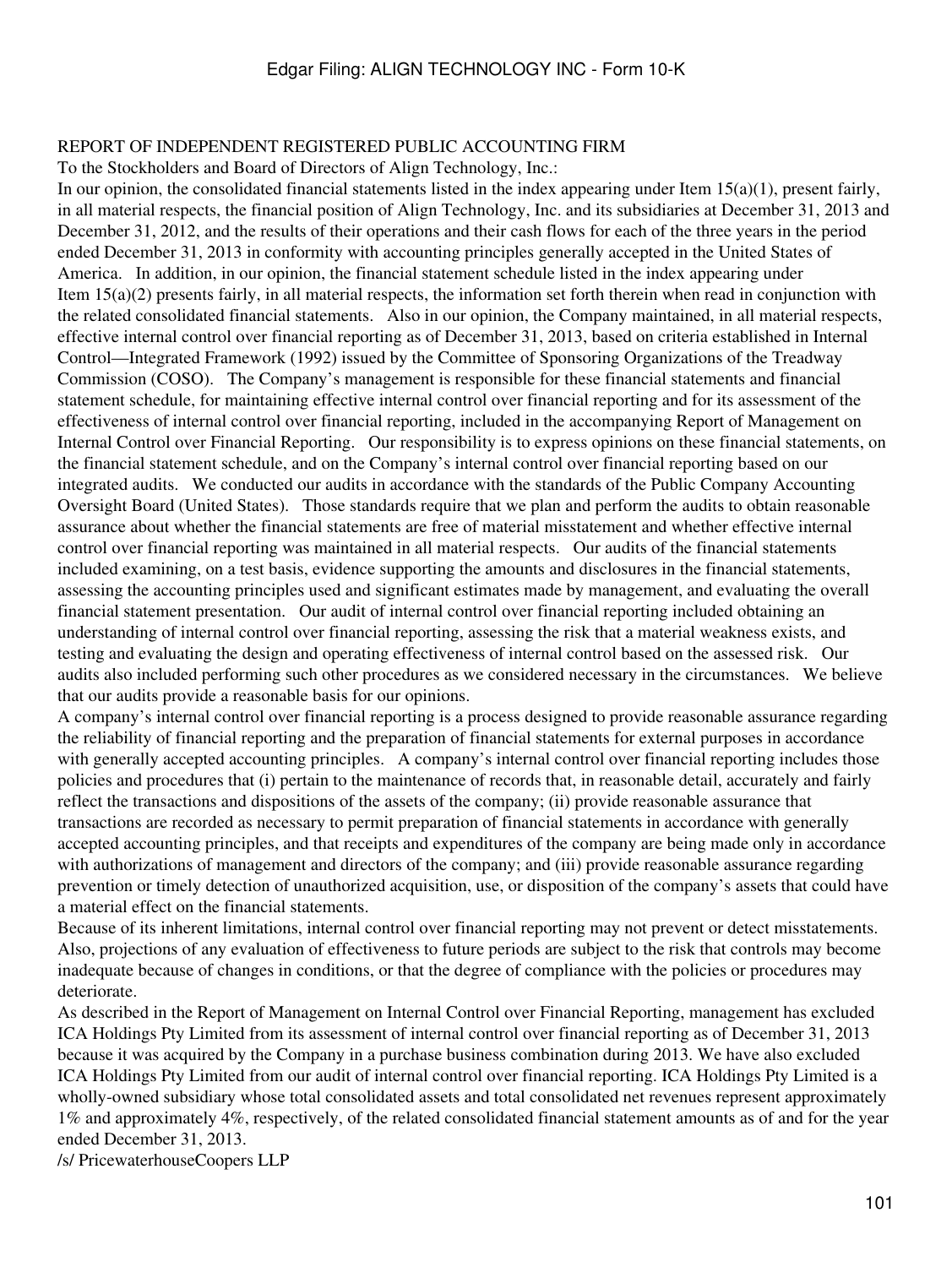San Jose, California February 28, 2014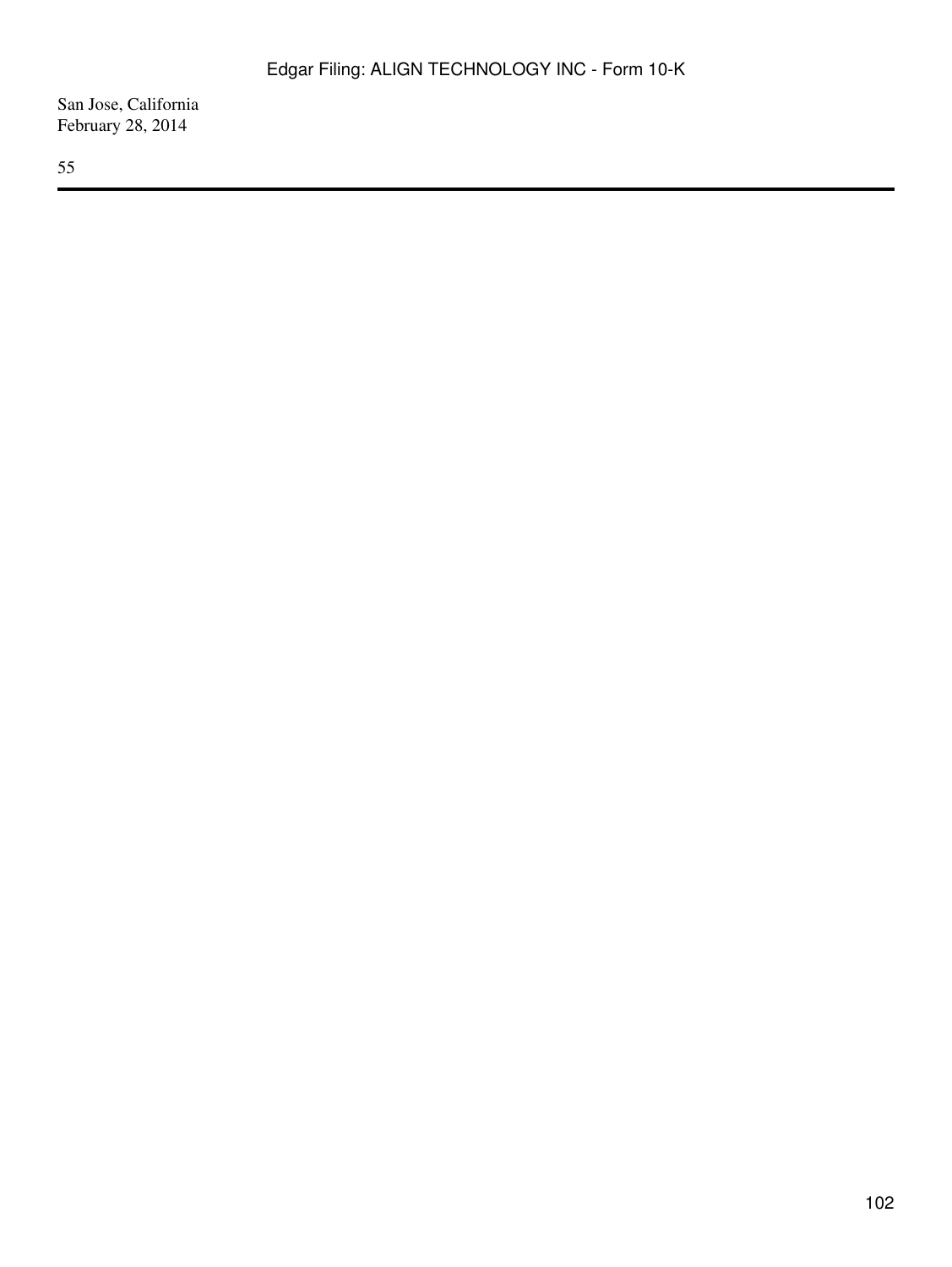## <span id="page-102-0"></span>ALIGN TECHNOLOGY, INC. AND SUBSIDIARIES CONSOLIDATED STATEMENTS OF OPERATIONS (in thousands, except per share data)

|                                                | Year Ended December 31, |           |           |  |  |  |
|------------------------------------------------|-------------------------|-----------|-----------|--|--|--|
|                                                | 2013                    | 2012      | 2011      |  |  |  |
| Net revenues                                   | \$660,206               | \$560,041 | \$479,741 |  |  |  |
| Cost of net revenues                           | 162,100                 | 143,653   | 118,458   |  |  |  |
| Gross profit                                   | 498,106                 | 416,388   | 361,283   |  |  |  |
| Operating expenses:                            |                         |           |           |  |  |  |
| Sales and marketing                            | 180,046                 | 152,041   | 142,174   |  |  |  |
| General and administrative                     | 112,752                 | 99,295    | 91,595    |  |  |  |
| Research and development                       | 44,083                  | 42,869    | 37,154    |  |  |  |
| Impairment of goodwill                         | 40,693                  | 36,591    |           |  |  |  |
| Impairment of long lived assets                | 26,320                  |           |           |  |  |  |
| Total operating expenses                       | 403,894                 | 330,796   | 270,923   |  |  |  |
| Income from operations                         | 94,212                  | 85,592    | 90,360    |  |  |  |
| Other income (expense), net                    | (1,073)                 | (1,296)   | (419)     |  |  |  |
| Net income before provision for income taxes   | 93,139                  | 84,296    | 89,941    |  |  |  |
| Provision for income taxes                     | 28,844                  | 25,605    | 23,225    |  |  |  |
| Net income                                     | \$64,295                | \$58,691  | \$66,716  |  |  |  |
| Net income per share:                          |                         |           |           |  |  |  |
| <b>Basic</b>                                   | \$0.80                  | \$0.73    | \$0.86    |  |  |  |
| Diluted                                        | \$0.78                  | \$0.71    | \$0.83    |  |  |  |
| Shares used in computing net income per share: |                         |           |           |  |  |  |
| <b>Basic</b>                                   | 80,551                  | 80,529    | 77,988    |  |  |  |
| Diluted                                        | 82,589                  | 83,040    | 80,294    |  |  |  |

The accompanying notes are an integral part of these consolidated financial statements.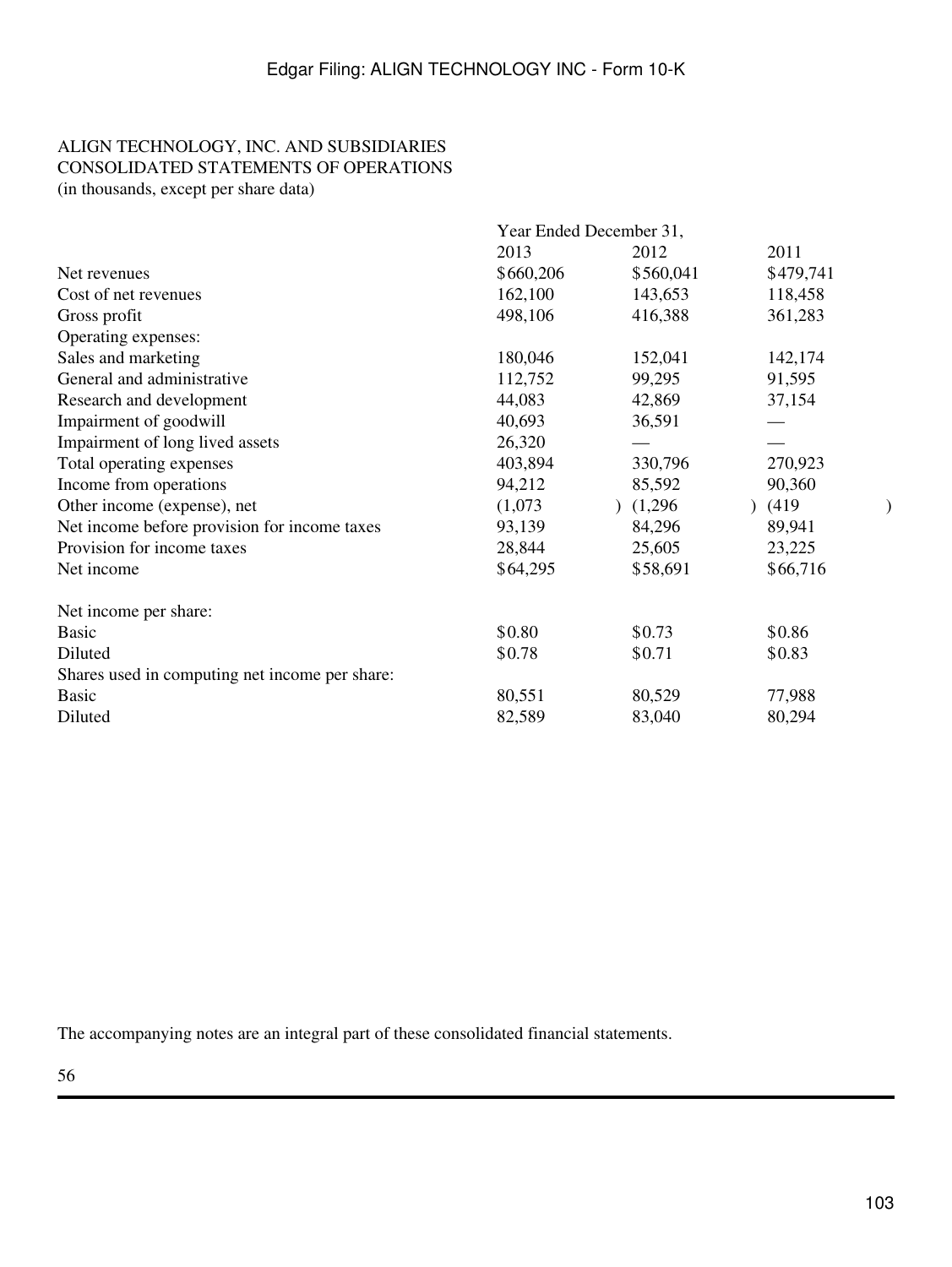## ALIGN TECHNOLOGY, INC. AND SUBSIDIARIES CONSOLIDATED STATEMENTS COMPREHENSIVE INCOME (in thousands)

|                                                                                                                 | Year Ended December 31, |          |          |  |  |
|-----------------------------------------------------------------------------------------------------------------|-------------------------|----------|----------|--|--|
|                                                                                                                 | 2013                    | 2012     | 2011     |  |  |
| Net income                                                                                                      | \$64,295                | \$58,691 | \$66,716 |  |  |
| Net change in cumulative translation adjustment                                                                 | 62                      | 129      | 10       |  |  |
| Change in unrealized gains (losses) on available-for sale<br>securities, net of tax                             | 29                      | 28       | (98      |  |  |
| Other comprehensive income (loss)                                                                               | 91                      | 157      | (88      |  |  |
| Comprehensive income                                                                                            | \$64,386                | \$58,848 | \$66,628 |  |  |
| the contract of the contract of the contract of the contract of the contract of the contract of the contract of | 1'1. 10'                |          |          |  |  |

The accompanying notes are an integral part of these consolidated financial statements.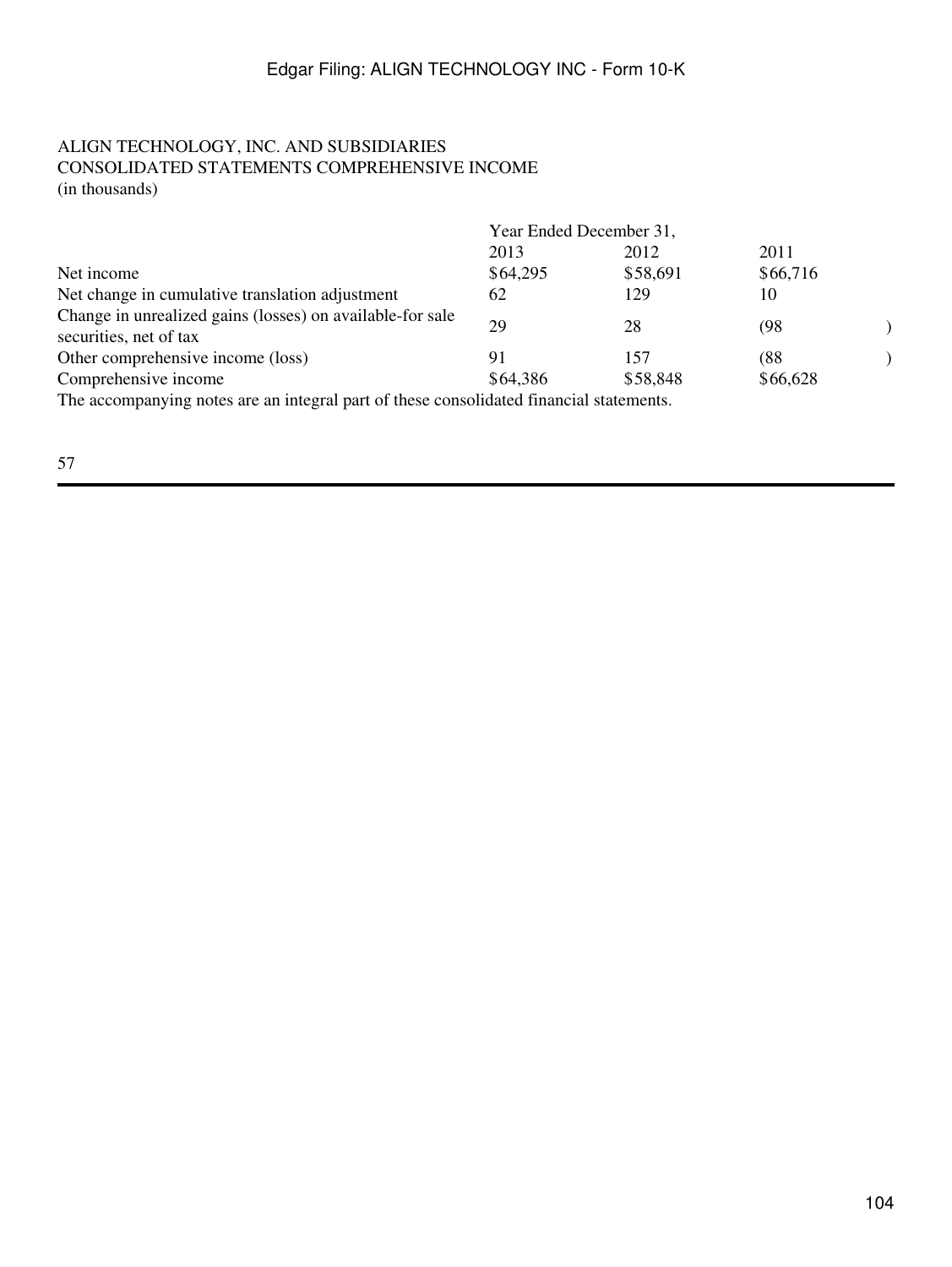# <span id="page-104-1"></span><span id="page-104-0"></span>ALIGN TECHNOLOGY, INC. AND SUBSIDIARIES CONSOLIDATED BALANCE SHEETS

(in thousands, except per share data)

|                                                                                                                 | December 31, |           |   |
|-----------------------------------------------------------------------------------------------------------------|--------------|-----------|---|
|                                                                                                                 | 2013         | 2012      |   |
| <b>ASSETS</b>                                                                                                   |              |           |   |
| Current assets:                                                                                                 |              |           |   |
| Cash and cash equivalents                                                                                       | \$242,953    | \$306,386 |   |
| Marketable securities, short-term                                                                               | 127,040      | 28,485    |   |
| Accounts receivable, net of allowance for doubtful accounts and returns of<br>\$1,733 and \$3,167, respectively | 113,250      | 98,992    |   |
| Inventories                                                                                                     | 13,968       | 15,122    |   |
| Prepaid expenses and other current assets                                                                       | 47,465       | 36,808    |   |
| Total current assets                                                                                            | 544,676      | 485,793   |   |
| Marketable securities, long-term                                                                                | 101,978      | 21,252    |   |
| Property, plant and equipment, net                                                                              | 75,743       | 79,191    |   |
| Goodwill                                                                                                        | 61,623       | 99,236    |   |
| Intangible assets, net                                                                                          | 23,739       | 45,777    |   |
| Deferred tax assets                                                                                             | 15,766       | 21,609    |   |
| Other assets                                                                                                    | 8,622        | 3,454     |   |
| Total assets                                                                                                    | \$832,147    | \$756,312 |   |
| LIABILITIES AND STOCKHOLDERS' EQUITY                                                                            |              |           |   |
| Current liabilities:                                                                                            |              |           |   |
| Accounts payable                                                                                                | \$17,718     | \$19,549  |   |
| Accrued liabilities                                                                                             | 80,345       | 74,247    |   |
| Deferred revenues                                                                                               | 77,275       | 61,975    |   |
| Total current liabilities                                                                                       | 175,338      | 155,771   |   |
| Other long-term liabilities                                                                                     | 22,839       | 19,224    |   |
| <b>Total liabilities</b>                                                                                        | 198,177      | 174,995   |   |
| Commitments and contingencies (Notes 6 and 8)                                                                   |              |           |   |
| Stockholders' equity:                                                                                           |              |           |   |
| Preferred stock, \$0.0001 par value (5,000 shares authorized; none issued)                                      |              |           |   |
| Common stock, \$0.0001 par value (200,000 shares authorized; 80,583 and                                         | 8            | 8         |   |
| 80,611 issued and outstanding at 2013 and 2012, respectively)                                                   |              |           |   |
| Additional paid-in capital                                                                                      | 729,578      | 670,732   |   |
| Accumulated other comprehensive income, net                                                                     | 294          | 203       |   |
| Accumulated deficit                                                                                             | (95, 910)    | (89,626)  | ) |
| Total stockholders' equity                                                                                      | 633,970      | 581,317   |   |
| Total liabilities and stockholders' equity                                                                      | \$832,147    | \$756,312 |   |

The accompanying notes are an integral part of these consolidated financial statements.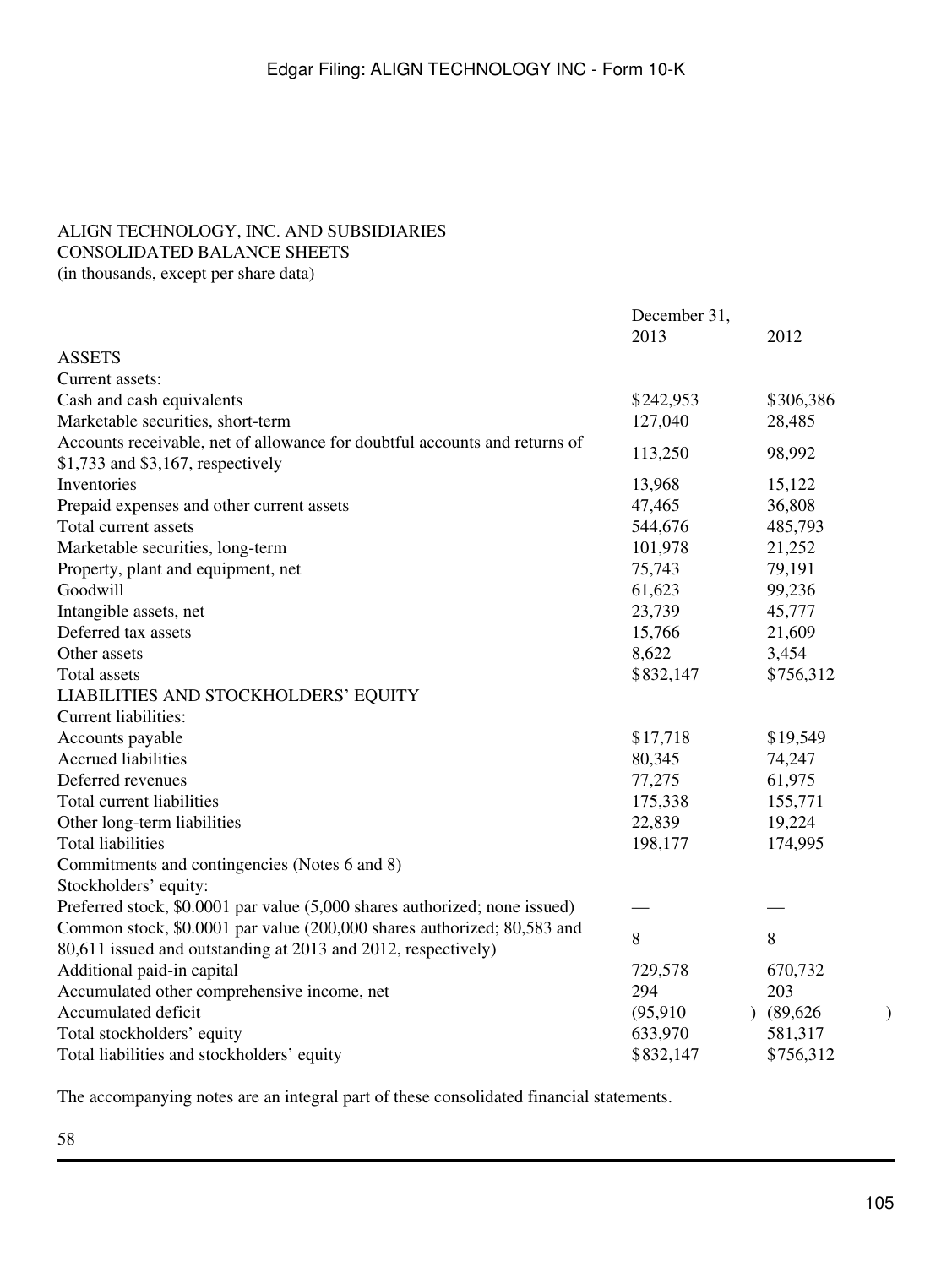## <span id="page-105-0"></span>ALIGN TECHNOLOGY, INC. AND SUBSIDIARIES CONSOLIDATED STATEMENTS OF STOCKHOLDERS' EQUITY For the years ended December 31, 2013, 2012 and 2011 (in thousands)

|                                                                                | Common Stock<br><b>Shares</b> | Amount | Additional<br>Paid in<br>Capital | Accumulated<br>Other<br>Comprehensive Deficit<br>Income (Loss) | Accumulated                                   | Total               |
|--------------------------------------------------------------------------------|-------------------------------|--------|----------------------------------|----------------------------------------------------------------|-----------------------------------------------|---------------------|
| Balances at December 31, 2010<br>Net income                                    | 76,390                        | \$8    | \$555,851                        | \$134                                                          | \$377,747<br>\$(178, 246)<br>66,716<br>66,716 |                     |
| Net change in unrealized gain from<br>available-for sale securities            |                               |        |                                  | 10                                                             |                                               | 10                  |
| Net change in cumulative translation<br>adjustment                             |                               |        |                                  | (98)                                                           |                                               | (98)                |
| Issuance of common stock relating to<br>employee equity compensation plans     | 2,708                         |        | 25,501                           |                                                                |                                               | 25,501              |
| Tax withholdings related to net share<br>settlement of restricted stock units  |                               |        | (1,897)                          |                                                                |                                               | (1, 897)            |
| Common stock repurchased and retired                                           | (322)                         |        | (2,771)                          |                                                                | (4,983)                                       | (7, 754)            |
| Excess tax provision from share based<br>payment arrangements                  |                               |        | 11,391                           |                                                                |                                               | 11,391              |
| Stock based compensation<br>Balances at December 31, 2011                      | 78,776                        | 8      | 19,165<br>607,240                | 46                                                             | (116, 513)                                    | 19,165<br>490,781   |
| Net income                                                                     |                               |        |                                  |                                                                | 58,691                                        | 58,691              |
| Net change in unrealized gain from<br>available-for sale securities            |                               |        |                                  | 28                                                             |                                               | 28                  |
| Net change in cumulative translation<br>adjustment                             |                               |        |                                  | 129                                                            |                                               | 129                 |
| Issuance of common stock relating to<br>employee equity compensation plans     | 3,565                         |        | 42,327                           |                                                                |                                               | 42,327              |
| Tax withholdings related to net share<br>settlements of restricted stock units |                               |        | (2,106)                          |                                                                |                                               | (2,106)             |
| Common stock repurchased and retired                                           | (1,730)                       |        | (15,399)                         |                                                                | (31, 804)                                     | (47,203)            |
| Excess tax benefit from share based<br>payment arrangements                    |                               |        | 17,187                           |                                                                |                                               | 17,187              |
| Stock based compensation<br>Balances at December 31, 2012                      | 80,611                        | 8      | 21,483<br>670,732                | 203                                                            | (89, 626)                                     | 21,483<br>581,317   |
| Net income                                                                     |                               |        |                                  |                                                                | 64,295                                        | 64,295              |
| Net change in unrealized gain from<br>available-for sale securities            |                               |        |                                  | 29                                                             |                                               | 29                  |
| Net change in cumulative translation<br>adjustment                             |                               |        |                                  | 62                                                             |                                               | 62                  |
| Issuance of common stock relating to<br>employee equity compensation plans     | 2,694                         |        | 34,196                           |                                                                |                                               | 34,196              |
| Tax withholdings related to net share<br>settlements of restricted stock units |                               |        | (4, 363)                         |                                                                |                                               | (4,363)             |
| Common stock repurchased and retired                                           | (2,722)                       |        | (24, 528)<br>27,103              |                                                                | (70, 579)                                     | (95, 107)<br>27,103 |
|                                                                                |                               |        |                                  |                                                                |                                               |                     |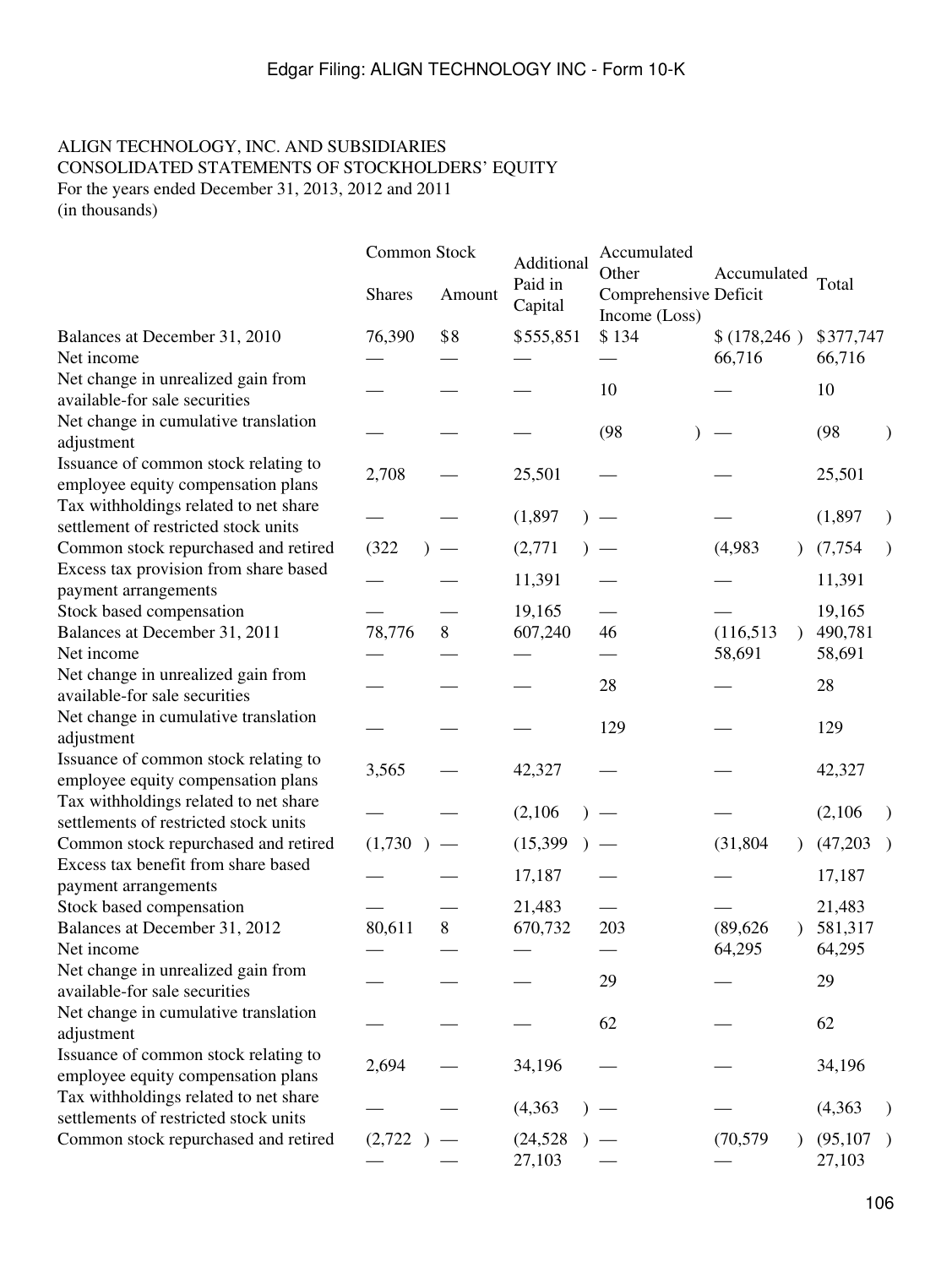Excess tax benefit from share based payment arrangements Stock based compensation  $26,438$   $26,438$ Balances at December 31, 2013 80,583 \$8 \$729,578 \$ 294 \$ (95,910) \$633,970 The accompanying notes are an integral part of these consolidated financial statements.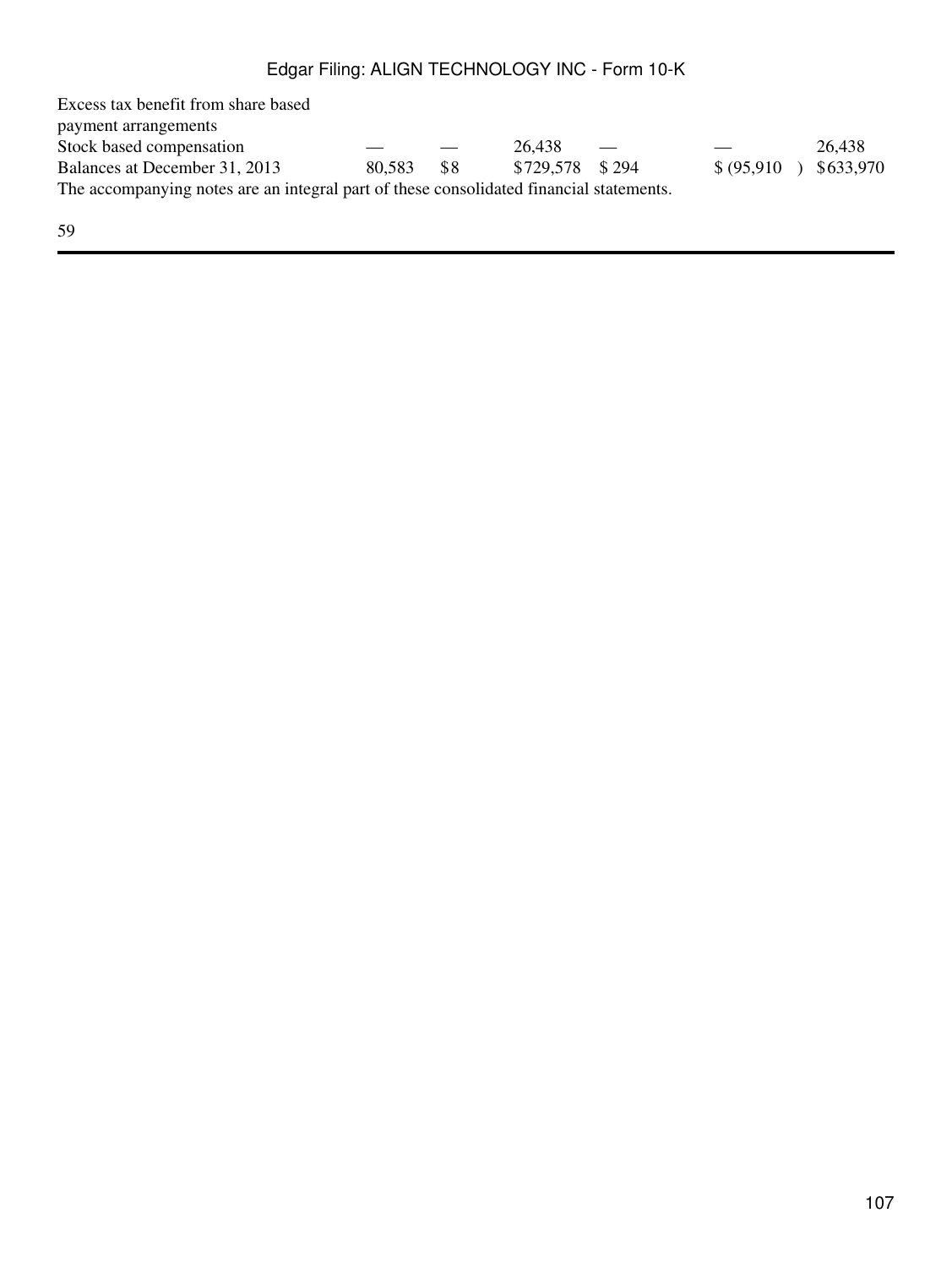## <span id="page-107-0"></span>ALIGN TECHNOLOGY, INC. AND SUBSIDIARIES CONSOLIDATED STATEMENTS OF CASH FLOWS (in thousands)

|                                                                                         | Year Ended December 31,  |           |                          |  |              |               |
|-----------------------------------------------------------------------------------------|--------------------------|-----------|--------------------------|--|--------------|---------------|
|                                                                                         | 2013                     |           | 2012                     |  | 2011         |               |
| CASH FLOWS FROM OPERATING ACTIVITIES:                                                   |                          |           |                          |  |              |               |
| Net income                                                                              | \$64,295                 |           | \$58,691                 |  | \$66,716     |               |
| Adjustments to reconcile net income to net cash provided by operating                   |                          |           |                          |  |              |               |
| activities:                                                                             |                          |           |                          |  |              |               |
| Deferred taxes                                                                          | 21,204                   |           | 17,783                   |  | 5,842        |               |
| Depreciation and amortization                                                           | 13,887                   |           | 13,440                   |  | 12,112       |               |
| Stock-based compensation                                                                | 26,438                   |           | 21,483                   |  | 19,165       |               |
| Amortization of intangibles                                                             | 2,938                    |           | 4,371                    |  | 5,365        |               |
| Excess tax benefit from share-based payment arrangements                                | (27, 103)                |           | (17,187)                 |  | (11,391)     | $\mathcal{E}$ |
| Impairment of goodwill                                                                  | 40,693                   |           | 36,591                   |  |              |               |
| Impairment of long-lived assets                                                         | 26,320                   |           |                          |  |              |               |
| Other non-cash expenses                                                                 | 4,142                    |           | 4,517                    |  | 2,572        |               |
| Changes in assets and liabilities, excluding the effects of business                    |                          |           |                          |  |              |               |
| combinations:                                                                           |                          |           |                          |  |              |               |
| Accounts receivable                                                                     | (11,981)                 |           | (11,666)                 |  | (24, 147)    | $\mathcal{E}$ |
| Inventories                                                                             | 1,158                    |           | (5,718)                  |  | (4,058)      | $\big)$       |
| Prepaid expenses and other assets                                                       | (392)                    |           | (3,853)                  |  | (2,681)      | $\mathcal{E}$ |
| Accounts payable                                                                        | (186)                    | $\lambda$ | (6)                      |  | 7,535        |               |
| Accrued and other long-term liabilities                                                 | 9,662                    |           | 2,943                    |  | 37,105       |               |
| Deferred revenues                                                                       | 14,901                   |           | 12,389                   |  | 16,334       |               |
| Net cash provided by operating activities                                               | 185,976                  |           | 133,778                  |  | 130,469      |               |
| CASH FLOWS FROM INVESTING ACTIVITIES:                                                   |                          |           |                          |  |              |               |
| Acquisition, net of cash acquired                                                       | (7,652)                  |           | $\overline{\phantom{m}}$ |  | (187,588)    |               |
| Purchase of property, plant and equipment                                               | (19, 412)                |           | (38, 333)                |  | $)$ (30,404) | $\mathcal{E}$ |
| Purchase of marketable securities                                                       | $(303,917)$ $(67,511)$   |           |                          |  |              |               |
| Proceeds from maturities of marketable securities                                       | 90,917                   |           | 24,901                   |  | 8,915        |               |
| Proceeds from sales of marketable securities                                            | 31,741                   |           | 297                      |  | 1,402        |               |
| Other investing activities                                                              | (2, 411)                 |           | ) 2,346                  |  | (3,931)      | $\mathcal{E}$ |
| Net cash used in investing activities                                                   | $(210, 734)$ $(78, 300)$ |           |                          |  | (211,606)    |               |
| CASH FLOWS FROM FINANCING ACTIVITIES:                                                   |                          |           |                          |  |              |               |
| Proceeds from issuance of common stock                                                  | 34,196                   |           | 42,327                   |  | 25,501       |               |
| Common stock repurchase                                                                 | (95, 107)                |           | (47,203)                 |  | (7,754)      | $\mathcal{E}$ |
| Excess tax benefit from share-based payment arrangements                                | 27,103                   |           | 17,187                   |  | 11,391       |               |
| Employees' taxes paid upon the vesting of restricted stock units                        | (4, 363)                 |           | (2,106)                  |  | (1,897)      | $\mathcal{E}$ |
| Net cash (used in) provided by financing activities                                     | (38, 171)                |           | 10,205                   |  | 27,241       |               |
| Effect of foreign exchange rate changes on cash and cash equivalents                    | (504)                    |           | 28                       |  | (93)         | $\mathcal{Y}$ |
| Net (decrease) increase in cash and cash equivalents                                    | (63, 433)                |           | 65,711                   |  | (53,989)     | $\mathcal{E}$ |
| Cash and cash equivalents, beginning of year                                            | 306,386                  |           | 240,675                  |  | 294,664      |               |
| Cash and cash equivalents, end of year                                                  | \$242,953                |           | \$306,386                |  | \$240,675    |               |
| The accompanying notes are an integral part of these consolidated financial statements. |                          |           |                          |  |              |               |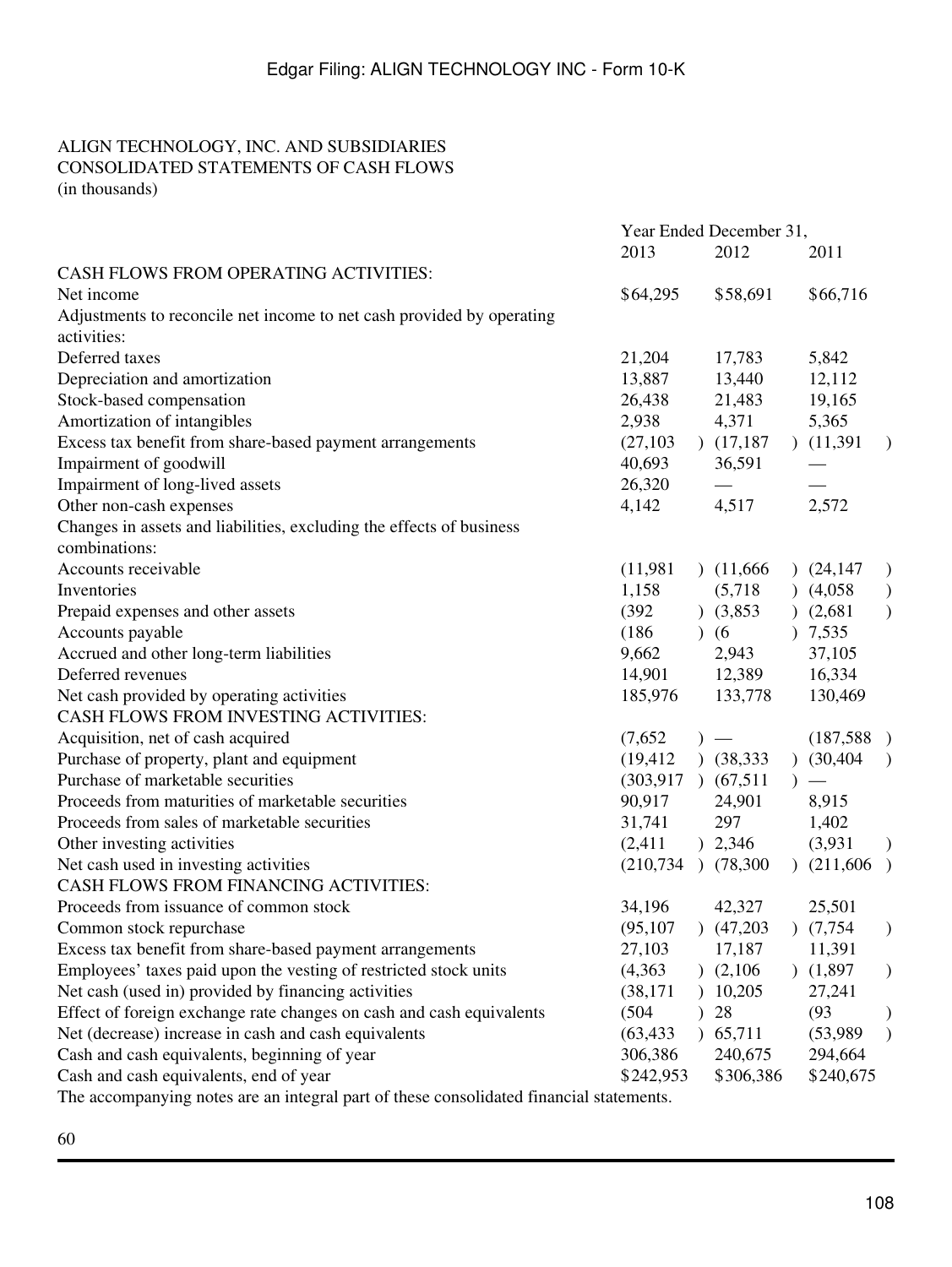## ALIGN TECHNOLOGY, INC. AND SUBSIDIARIES NOTES TO CONSOLIDATED FINANCIAL STATEMENTS Note 1. Summary of Significant Accounting Policies

#### Business Description

Align Technology, Inc. ("We", "Our", or "Align") was incorporated in April 1997 in Delaware and focuses on designing, manufacturing and marketing innovative, technology-rich products to help dental professionals achieve the clinical results they expect and deliver effective, convenient cutting-edge dental treatment options to their patients. We are headquartered in San Jose, California with offices worldwide. Our international headquarters are located in Amsterdam, the Netherlands. We have two operating segments, (1) Clear Aligner, known as the Invisalign System, and (2) Scanners and CAD/CAM Services ("SCCS"), known as the iTero intra-oral scanner and OrthoCAD services. Basis of presentation and preparation

The consolidated financial statements include the accounts of Align and our wholly-owned subsidiaries after elimination of intercompany transactions and balances. Certain amounts within revenues and cost of revenues in prior periods have been reclassified to conform with the current period presentation. These reclassifications had no impact on previously reported gross profit or financial position.

In connection with the preparation of the consolidated financial statements, we evaluated events subsequent to the balance sheet date through the financial statement issuance date and determined that all material transactions have been recorded and disclosed properly.

Out of period adjustment

In 2013, we recorded an out of period correction that resulted in decreases in cost of net revenues of approximately \$1.7 million and operating expense of \$0.7 million offset in part by an increase in the provision for income taxes of \$0.5 million. We do not believe the increase of \$1.9 million to net income related to the out of period adjustment is material to the consolidated financial statements for the fiscal year ended December 31, 2013 or to any prior years' consolidated financial statements.

#### Use of estimates

The preparation of financial statements in conformity with accounting principles generally accepted in the United States of America ("U.S.") requires our management to make estimates and assumptions that affect the amounts reported in the consolidated financial statements and accompanying notes. Actual results could differ materially from those estimates. On an ongoing basis, we evaluate our estimates, including those related to the fair values of financial instruments, intangible assets and goodwill, useful lives of intangible assets and property and equipment, stock-based compensation, revenue recognition, income taxes, and contingent liabilities, among others. We base our estimates on historical experience and on various other assumptions that are believed to be reasonable, the results of which form the basis for making judgments about the carrying values of assets and liabilities.

Fair value of financial instruments

The carrying amounts of our cash, accounts receivable, accounts payable and other current liabilities approximate their fair value.

We measure our cash equivalents, marketable securities, and our Israeli severance fund at fair value. Fair value is the price that would be received from selling an asset or paid to transfer a liability in an orderly transaction between market participants at the measurement date. Fair value is estimated by applying the following hierarchy, which prioritizes the inputs used to measure fair value into three levels and bases the categorization within the hierarchy upon the lowest level of input that is available and significant to the fair value measurement:

Level 1— Quoted (unadjusted) prices in active markets for identical assets or liabilities.

Level 2— Observable inputs other than quoted prices included in Level 1, such as quoted prices for similar assets or liabilities in active markets; quoted prices for identical or similar assets or liabilities in markets that are not active; or other inputs that are observable or can be corroborated by observable market data for substantially the full term of the asset or liability.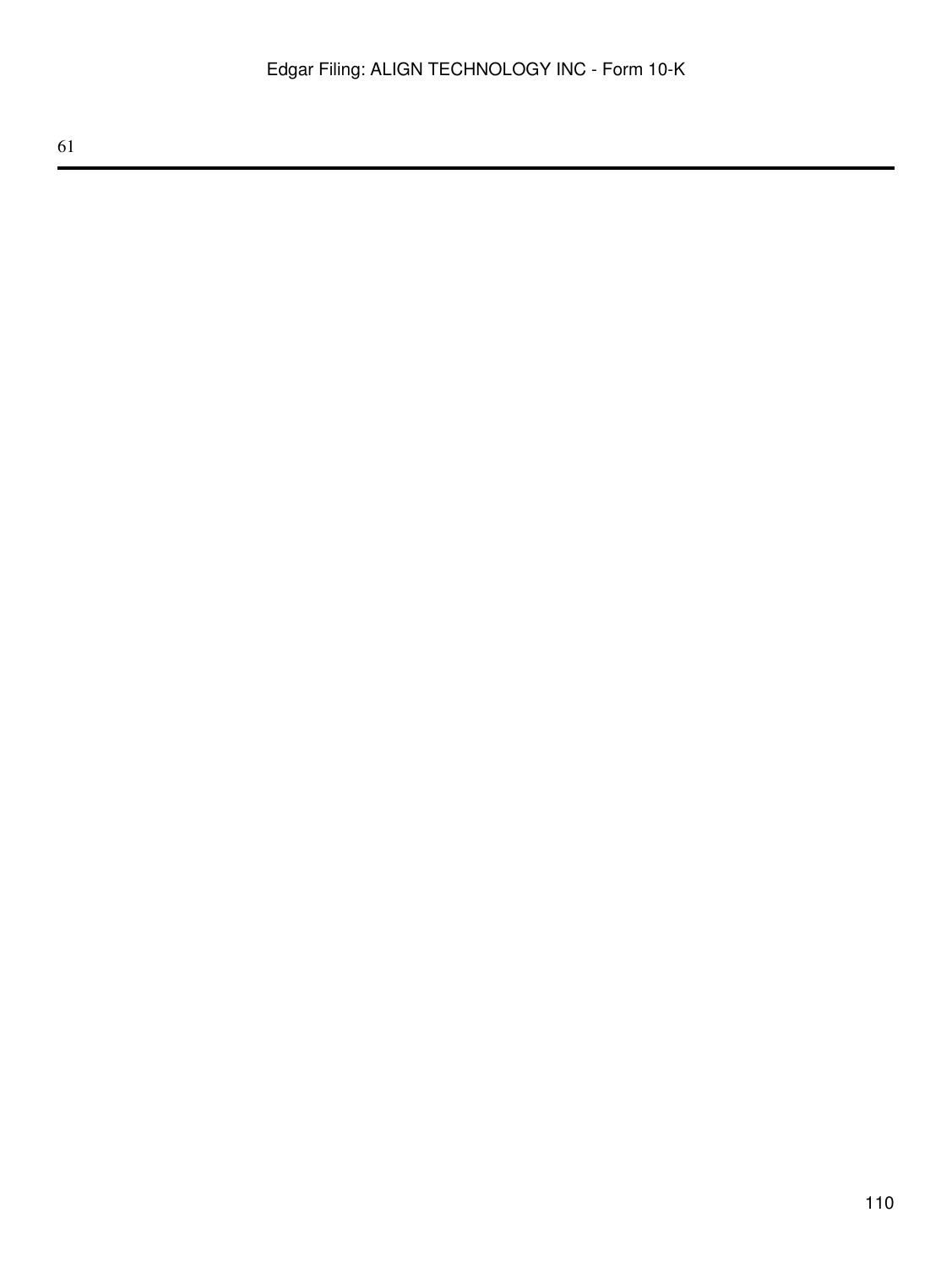#### [Table of Contents](#page-3-0)

## ALIGN TECHNOLOGY, INC. AND SUBSIDIARIES NOTES TO CONSOLIDATED FINANCIAL STATEMENTS—(Continued)

Level 3 – Inputs that are generally unobservable and typically reflect management's estimate of assumptions that market participants would use in pricing the asset or liability.

Cash and cash equivalents

We consider currency on hand, demand deposits, time deposits, and all highly liquid investments with an original maturity of three months or less at the date of purchase to be cash and cash equivalents. Cash and cash equivalents are held in various financial institutions in the U.S. and internationally.

Restricted cash

Our restricted cash balance as of December 31, 2013 was \$4.0 million, included in Long Term Assets, and primarily consisted of funds reserved for legal requirements. The restricted cash balance as of December 31, 2012 was \$1.6 million, included in Prepaid Expenses and Other Current Assets, and represented unclaimed merger consideration related to the acquisition of Cadent Holdings in April 2011.

#### Marketable securities

We invest primarily in money market funds, commercial paper, corporate bonds, U.S. dollar dominated foreign corporate bonds, U.S. government agencies and municipal bonds.

Marketable securities are classified as available-for-sale and are carried at fair value. Marketable securities classified as current assets have maturities of less than one year. Unrealized gains or losses on such securities are included in accumulated other comprehensive income (loss) in stockholders' equity. Realized gains and losses from maturities of all such securities are reported in earnings and computed using the specific identification cost method. Realized gains or losses and charges for other-than-temporary declines in value, if any, on available-for-sale securities are reported in other income (expense) as incurred. We periodically evaluate these investments for other-than-temporary impairment. Foreign currency

For our international subsidiaries where the U.S. dollar is the functional currency, we analyze on an annual basis or more often if necessary, if a significant change in facts and circumstances indicate that the primary economic currency has changed. Adjustments from translating certain European and Asia-Pacific subsidiaries' financial statements from the local currency to the U.S. dollar are recorded as a separate component of accumulated other comprehensive income (loss), net in the stockholders' equity section of the Consolidated Balance Sheets. This foreign currency translation adjustment reflects the translation of the balance sheet at period end exchange rates, and the income statement at an average exchange rate in effect during the period. As of December 31, 2013 and 2012, there were no material amounts in accumulated other comprehensive income, net related to the translation of our foreign subsidiaries' financial statements.

Our other international entities operate in a U.S. dollar functional currency environment, and therefore, the foreign currency assets and liabilities are remeasured into the U.S. dollar at current exchange rates except for non-monetary assets and liabilities which are remeasured at historical exchange rates. Revenues and expenses are generally remeasured at an average exchange rate in effect during each period. Gains or losses from foreign currency remeasurement are included in other income (expense). For the year ended December 31, 2013 and 2012, foreign currency gains and losses were not significant.

#### Certain risks and uncertainties

Our operating results depend to a significant extent on our ability to market and develop our products. The life cycles of our products are difficult to estimate due, in part, to the effect of future product enhancements and competition. Our inability to successfully develop and market our products as a result of competition or other factors would have a material adverse effect on our business, financial condition and results of operations.

Our cash and investments are held primarily by two financial institutions. Financial instruments which potentially expose us to concentrations of credit risk consist primarily of cash equivalents, marketable securities and accounts receivable. We invest excess cash primarily in money market funds of major financial institutions, U.S. government agencies, U.S. dollar dominated foreign corporate bonds and domestic corporate bonds. If the carrying value of our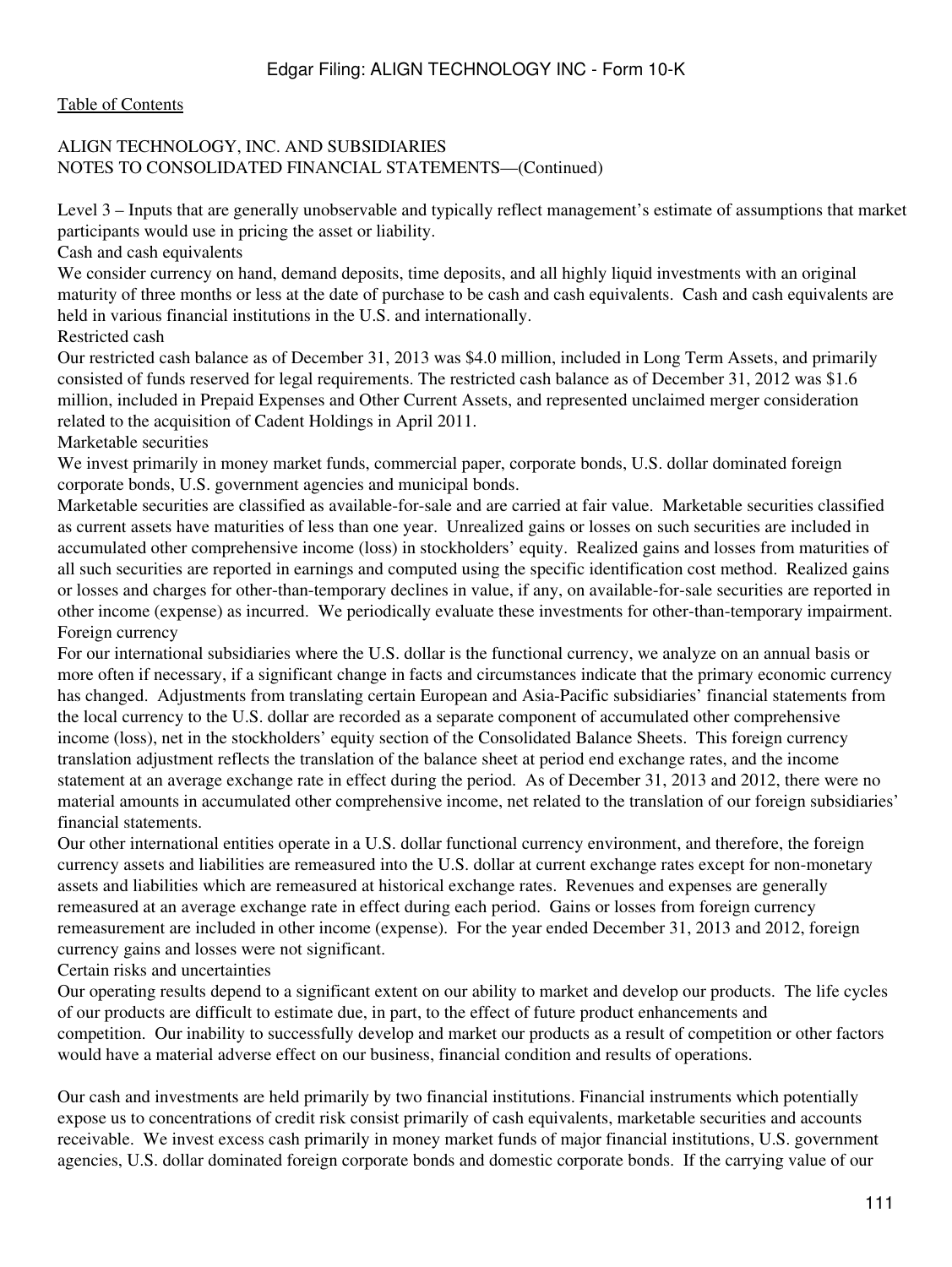investments exceeds the fair value, and the decline in fair value is deemed to be other-than-temporary, we will be required to write down the value of our investments, which could materially harm our results of operations and financial condition. Moreover, the performance of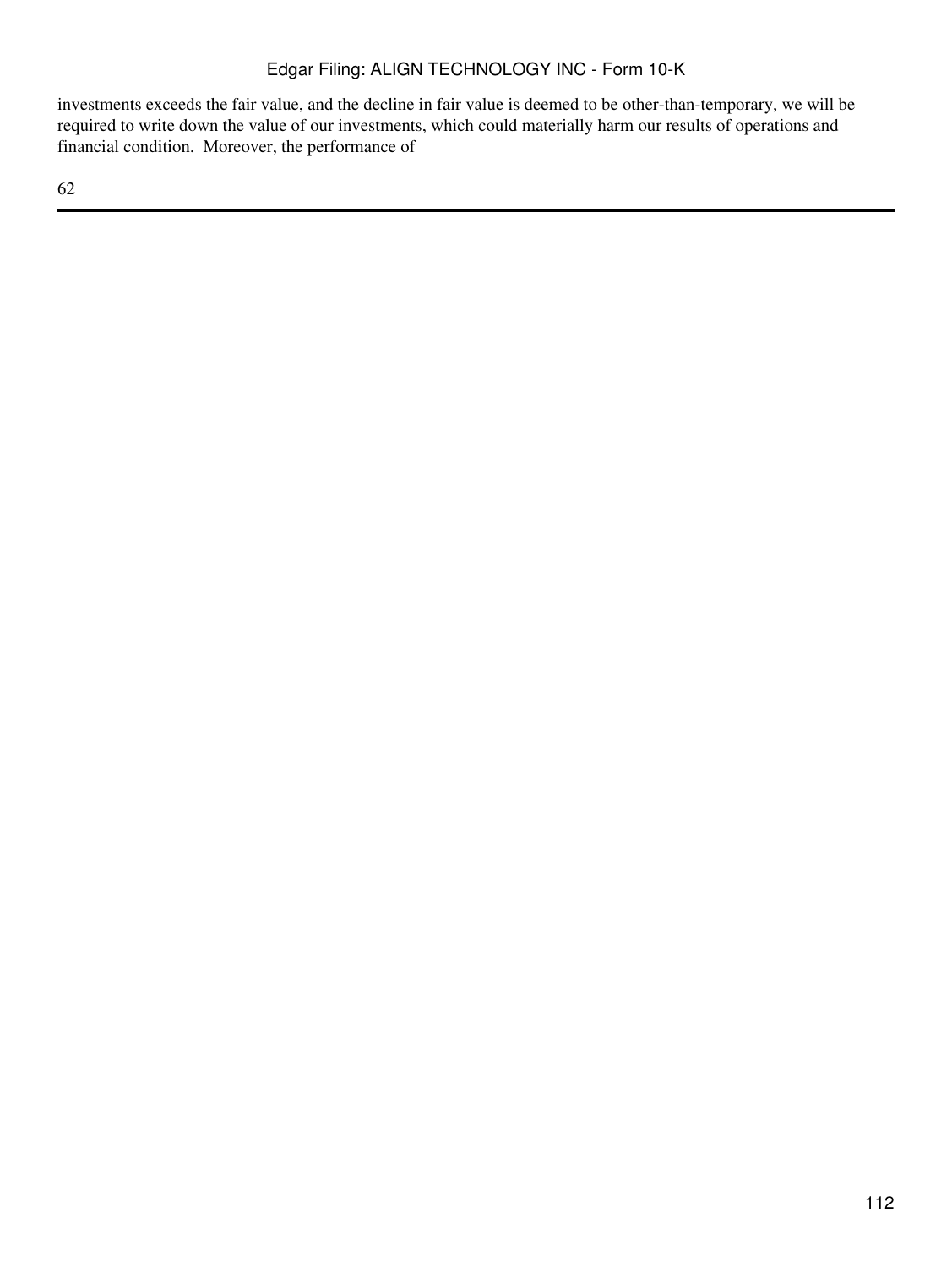### [Table of Contents](#page-3-0)

## ALIGN TECHNOLOGY, INC. AND SUBSIDIARIES NOTES TO CONSOLIDATED FINANCIAL STATEMENTS—(Continued)

certain securities in our investment portfolio correlates with the credit condition of the U.S. economy. We provide credit to customers in the normal course of business. Collateral is not required for accounts receivable, but ongoing evaluations of customers' credit worthiness are performed. We maintain reserves for potential credit losses and such losses have been within management's expectations. No individual customer accounted for 10% or more of our accounts receivable at December 31, 2013 or 2012, or net revenues for the year ended December 31, 2013, 2012, or 2011.

In the U.S., the Food and Drug Administration ("FDA") regulates the design, manufacture, distribution, pre-clinical and clinical study, clearance and approval of medical devices. Products developed by us may require approvals or clearances from the FDA or other international regulatory agencies prior to commercialized sales. There can be no assurance that our products will receive any of the required approvals or clearances. If we were denied approval or clearance or such approval was delayed, it may have a material adverse impact on us.

We have manufacturing operations located outside the U.S. We currently rely on our manufacturing facility in Costa Rica to prepare digital treatment plans using a sophisticated, internally developed computer-modeling program. In addition, we manufacture our clear aligners and distribute our intra-oral scanners at our facility in Juarez, Mexico, and we produce our handheld scanner wand in Or Yehuda, Israel. Our reliance on international operations exposes us to related risks and uncertainties, including difficulties in staffing and managing international operations such as hiring and retaining qualified personnel; controlling production volume and quality of manufacture; political, social and economic instability, particularly as a result of increased levels of violence in Juarez, Mexico and Israel; interruptions and limitations in telecommunication services; product and material transportation delays or disruption; trade restrictions and changes in tariffs; import and export license requirements and restrictions; fluctuations in foreign currency exchange rates; and potential adverse tax consequences. If any of these risks materialize, our international manufacturing operations, as well as our operating results, may be harmed.

We purchase certain inventory from sole suppliers. Additionally, we rely on a limited number of hardware manufacturers. The inability of any supplier or manufacturer to fulfill our supply requirements could materially and adversely impact our future operating results.

## Inventories

Inventories are valued at the lower of cost or market, with cost computed using either standard cost (which approximates actual cost) or average and actual cost on a first-in-first-out basis. Excess and obsolete inventories are determined primarily based on future demand forecasts, and write-downs of excess and obsolete inventories are recorded as a component of cost of revenues.

## Property, plant and equipment

Property, plant and equipment are stated at historical cost less accumulated depreciation and

amortization. Depreciation and amortization are computed using the straight-line method over the estimated useful lives of the assets, generally three to ten years. We amortize leasehold improvements over the shorter of the remaining lease term of up to five years or the estimated useful lives of the assets. We depreciate buildings over periods up to 20 years. Land is not depreciated. Construction in progress is related to the construction or development of property (including land) and equipment that have not yet been placed in service for their intended use. Upon sale or retirement, the asset's cost and related accumulated depreciation are removed from the general ledger and any related gains or losses are reflected in operating expenses. Maintenance and repairs are expensed as incurred. Goodwill and finite-lived acquired intangible assets

Goodwill represents the excess of the purchase price paid over the fair value of tangible and identifiable intangible net assets acquired in business combinations and is allocated to the respective reporting units based on relative synergies generated.

Our intangible assets primarily consist of intangible assets acquired as part of the Cadent acquisition. These assets are amortized using the straight-line method over their estimated useful lives of one to fifteen years, reflecting the period in which the economic benefits of the assets are expected to be realized.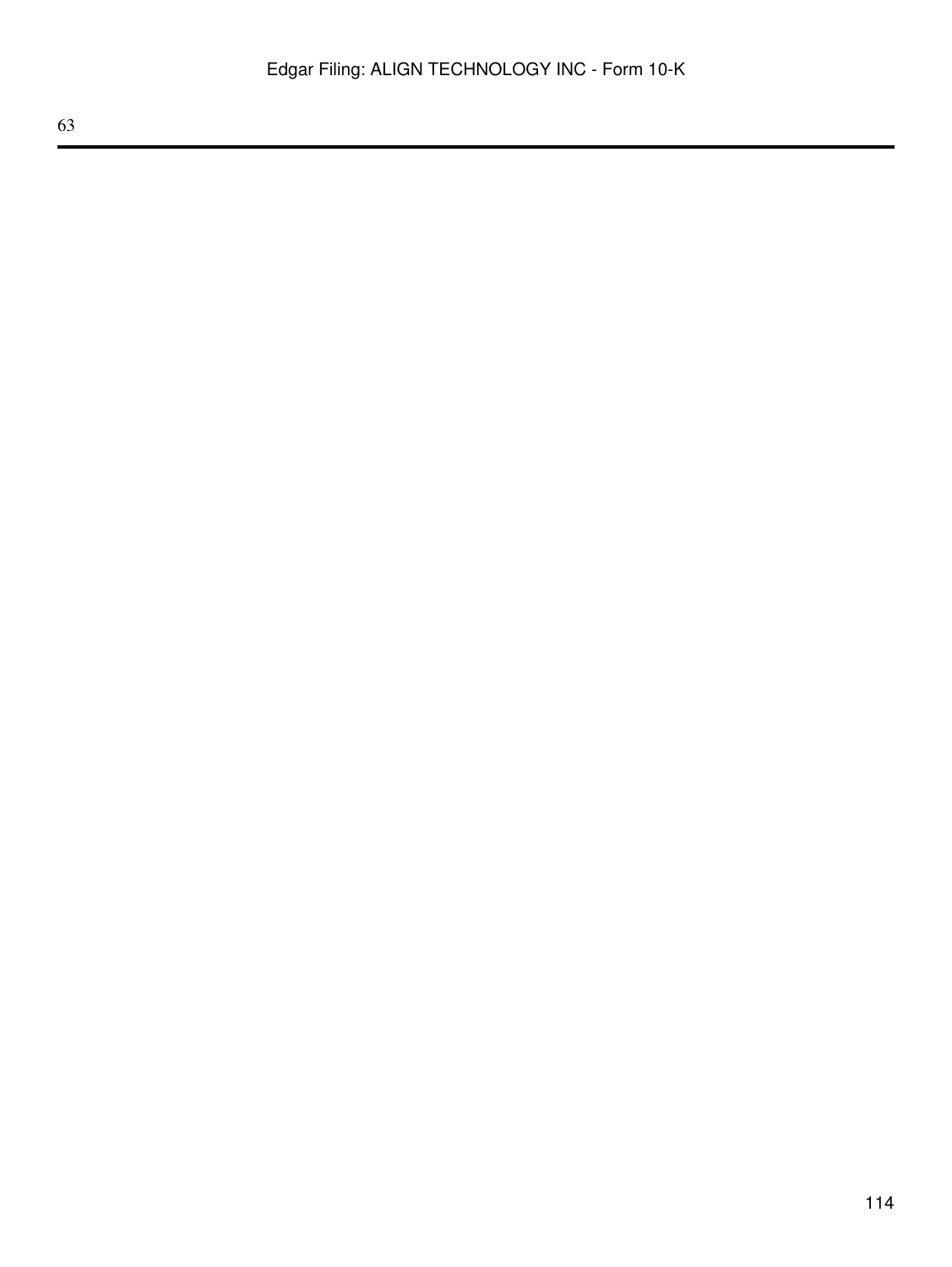#### [Table of Contents](#page-3-0)

## ALIGN TECHNOLOGY, INC. AND SUBSIDIARIES NOTES TO CONSOLIDATED FINANCIAL STATEMENTS—(Continued)

Impairment of goodwill and long-lived assets

Goodwill

We evaluate goodwill for impairment at least annually on November 30th or more frequently if indicators are present, an event occurs or circumstances changes that suggest an impairment may exist and that it would more likely than not reduce the fair value of a reporting unit below its carrying amount. The allocation of goodwill to the respective reporting unit is based on relative synergies generated as a result of an acquisition.

We perform an initial assessment of qualitative factors to determine whether the existence of events and circumstances leads to a determination that it is more likely than not that the fair value of a reporting unit is less than its carrying amount. In performing the qualitative assessment, we identify and consider the significance of relevant key factors, events, and circumstances that affect the fair value of our reporting units. These factors include external factors such as macroeconomic, industry, and market conditions, as well as entity-specific factors, such as our actual and planned financial performance. We also give consideration to the difference between the reporting unit fair value and carrying value as of the most recent date a fair value measurement was performed. If, after assessing the totality of relevant events and circumstances, we determine that it is more likely than not that the fair value of the reporting unit exceeds its carrying value and there is no indication of impairment, no further testing is performed; however, if we conclude otherwise, the first step of the two-step impairment test is performed by estimating the fair value of the reporting unit and comparing it with its carrying value, including goodwill.

Step one of the goodwill impairment test consists of a comparison of the fair value of a reporting unit against its carrying amount, including the goodwill allocated to each reporting unit. We determine the fair value of our reporting units based on the present value of estimated future cash flows under the income approach of the reporting units as well as various price or market multiples applied to the reporting unit's operating results along with the appropriate control premium under the marketing approach, both of which are classified as level 3 within the fair value hierarchy (as described in Note 2 in our consolidated financial statements). If the carrying amount of the reporting unit is in excess of its fair value, step two requires the comparison of the implied fair value of the reporting unit's goodwill against the carrying amount of the reporting unit's goodwill. Any excess of the carrying value of the reporting unit's goodwill over the implied fair value of the reporting unit's goodwill is recorded as an impairment loss.

During March 2013, changes in the competitive environment for intra-oral scanners, including announcements from our competitors of new low-priced scanners targeted at orthodontists and general practitioner dentists ("GP") in North America, caused us to lower our expectations for growth and profitability for our SCCS reporting unit. As a result, we determined that goodwill related only to our SCCS reporting unit should be tested for impairment as of March 2013 due to these facts and circumstances which would more likely than not reduce the fair value of our SCCS reporting unit below its carrying amount. There was no triggering event related to the Clear Aligner goodwill. Refer to Note 5 for details of the impairment analysis.

The remaining goodwill is entirely attributable to our Clear Aligner reporting unit. During the fourth quarter of fiscal 2013, we performed the annual goodwill impairment testing using the qualitative approach discussed above and found no impairment as the fair value of our Clear Aligner reporting unit was significantly in excess of the carrying value.

Finite-lived intangible assets and long-lived assets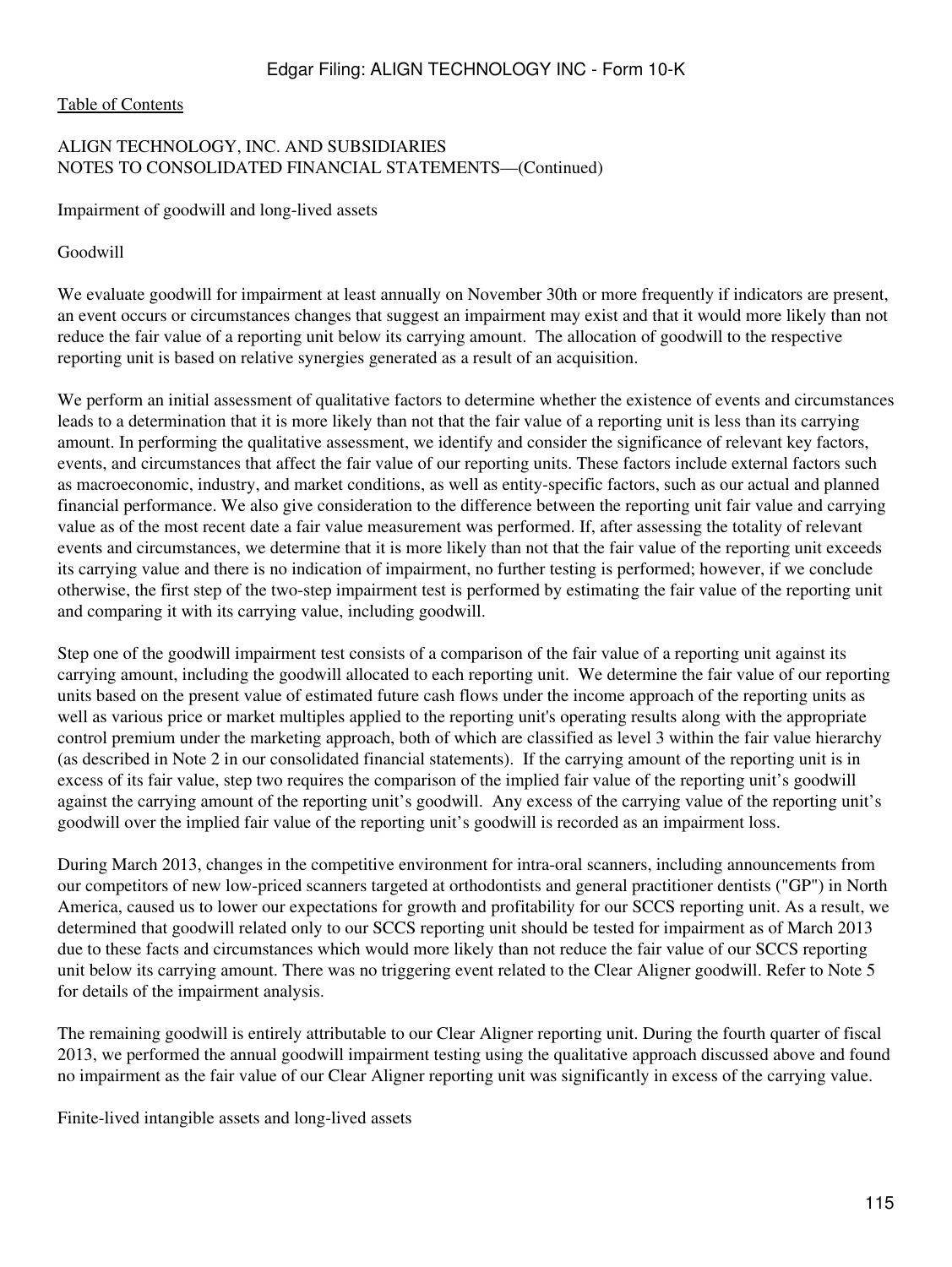We evaluate long-lived assets (including finite-lived intangible assets) for impairment whenever events or changes in circumstances indicate that the carrying amount of an asset group may not be recoverable. An asset or asset group is considered impaired if its carrying amount exceeds the future undiscounted net cash flows the asset or asset group is expected to generate. If an asset or asset group is considered to be impaired, the impairment to be recognized is calculated as the amount by which the carrying amount of the asset or asset group exceeds its fair market value. Our estimates of future cash flows attributable to our long-lived assets require significant judgment based on our historical and anticipated results and are subject to many factors. Factors we consider important which could trigger an impairment review include significant negative industry or economic trends, significant loss of customers and changes in the competitive environment. We use a DCF approach, utilizing harvest model, to estimate the fair value of a reporting unit, which we believe is the most reliable indicator of fair value of a business, and is most consistent with the approach of a marketplace participant would use. The estimation of fair value utilizing a DCF approach includes numerous uncertainties which require our significant judgment when making assumptions of expected growth rates and the selection of discount rates, as well as assumptions regarding general economic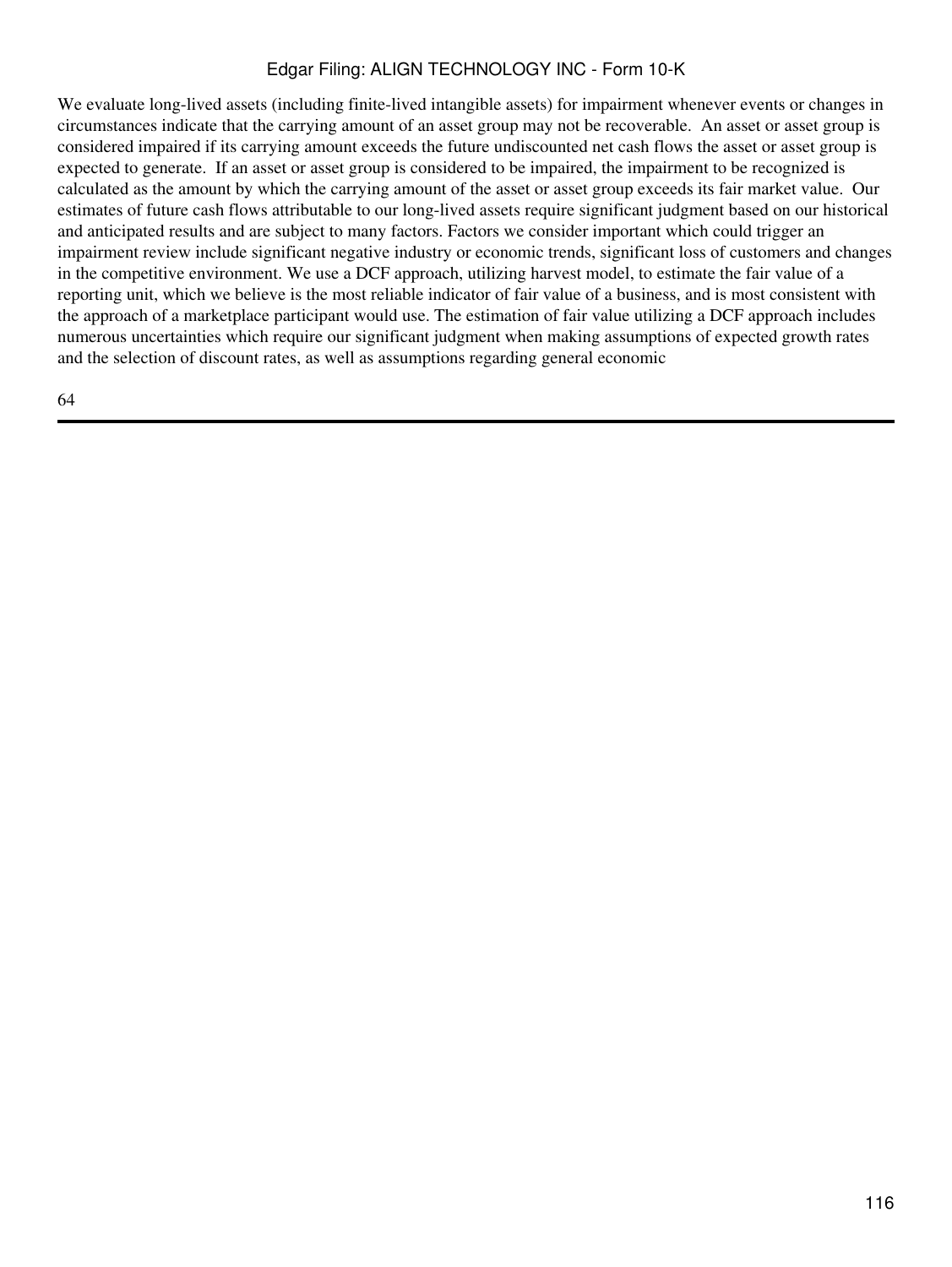#### [Table of Contents](#page-3-0)

## ALIGN TECHNOLOGY, INC. AND SUBSIDIARIES NOTES TO CONSOLIDATED FINANCIAL STATEMENTS—(Continued)

and business conditions, and the structure that would yield the highest economic value, among other factors. Key assumptions used in measuring the fair values of SCCS reporting unit included the discount rate (based on the weighted-average cost of capital) and revenue growth. The fair value of SCCS's trademark was determined using a risk-adjusted DCF model under the relief-from-royalty method. The royalty rate used was based on a consideration of market rates. The fair value of SCCS's finite-lived customer relationships was determined using a DCF model under the multi-period excess earnings method. We recorded a long-lived asset impairment in the quarter ended March 31, 2013 due to changes in the competitive environment for our intra-oral scanners, including announcements from our competitors of new low-priced scanners targeted at orthodontists and general practitioner dentists in North America. There was no triggering event related to the Clear Aligner asset group. Refer to Note 5 for details of the impairment analysis.

There were no further triggering events in 2013 that would cause further impairments of our long-lived assets. Development costs for internal use software

Costs relating to internal use software are accounted for in accordance with the provisions of accounting for the costs of computer software developed or obtained for internal use. Capitalized software costs are amortized over the estimated useful life of three years. Development costs for internal use software for the year ended December 31, 2013, 2012, or 2011 were not material.

#### Product Warranty

#### Clear Aligner

•

We warrant our Invisalign products against material defects until the Invisalign case is complete. We accrue for warranty costs in cost of net revenues upon shipment of products. The amount of accrued estimated warranty costs is primarily based on historical experience as to product failures as well as current information on replacement costs. Actual warranty costs could differ materially from the estimated amounts. We regularly review the accrued balances and update these balances based on historical warranty cost trends. As a result of our mid-course correction policy change in June 2013, we Have experienced a reduction in our warranty claims, which has decreased our warranty reserve.

#### Scanners and CAD/CAM Services

We warrant our intra-oral scanners for a period of one year, which include materials and labor. We accrue for these warranty costs based on average historical repair costs. An extended warranty may be purchased for additional fees. Allowance for Doubtful Accounts and Returns

We maintain allowances for doubtful accounts, for customers that are not able to make payments, and for sales returns. We periodically review these allowances, including an analysis of the customers' payment history and information regarding the customers' creditworthiness, as well as historical sales returns as a percentage of revenue. Actual write-offs have not materially differed from the estimated allowance. Revenue Recognition

We measure and allocate revenue according to the accounting guidance for multiple-deliverable revenue arrangements in Accounting Standards Update ("ASU") 2009-13, Multiple-Deliverable Revenue Arrangements-a consensus of the Financial Accounting Standard Board ("FASB" )Emerging Issues Task Force.

Multiple-Element Arrangements ("MEAs"): Arrangements with customers may include multiple deliverables, including any combination of products/equipment and services. The deliverables included in the MEAs are separated into more than one unit of accounting when (i) the delivered product/equipment has value to the customer on a stand-alone basis, and (ii) delivery of the undelivered service element(s) is probable and substantially in our control. Arrangement consideration is then allocated to each unit, delivered or undelivered, based on the relative selling price ("RSP") of each unit of accounting based first on vendor-specific objective evidence ("VSOE") if it exists, second on third-party evidence ("TPE") if it exists, and on best estimated selling price ("BESP") if neither VSOE or TPE exist.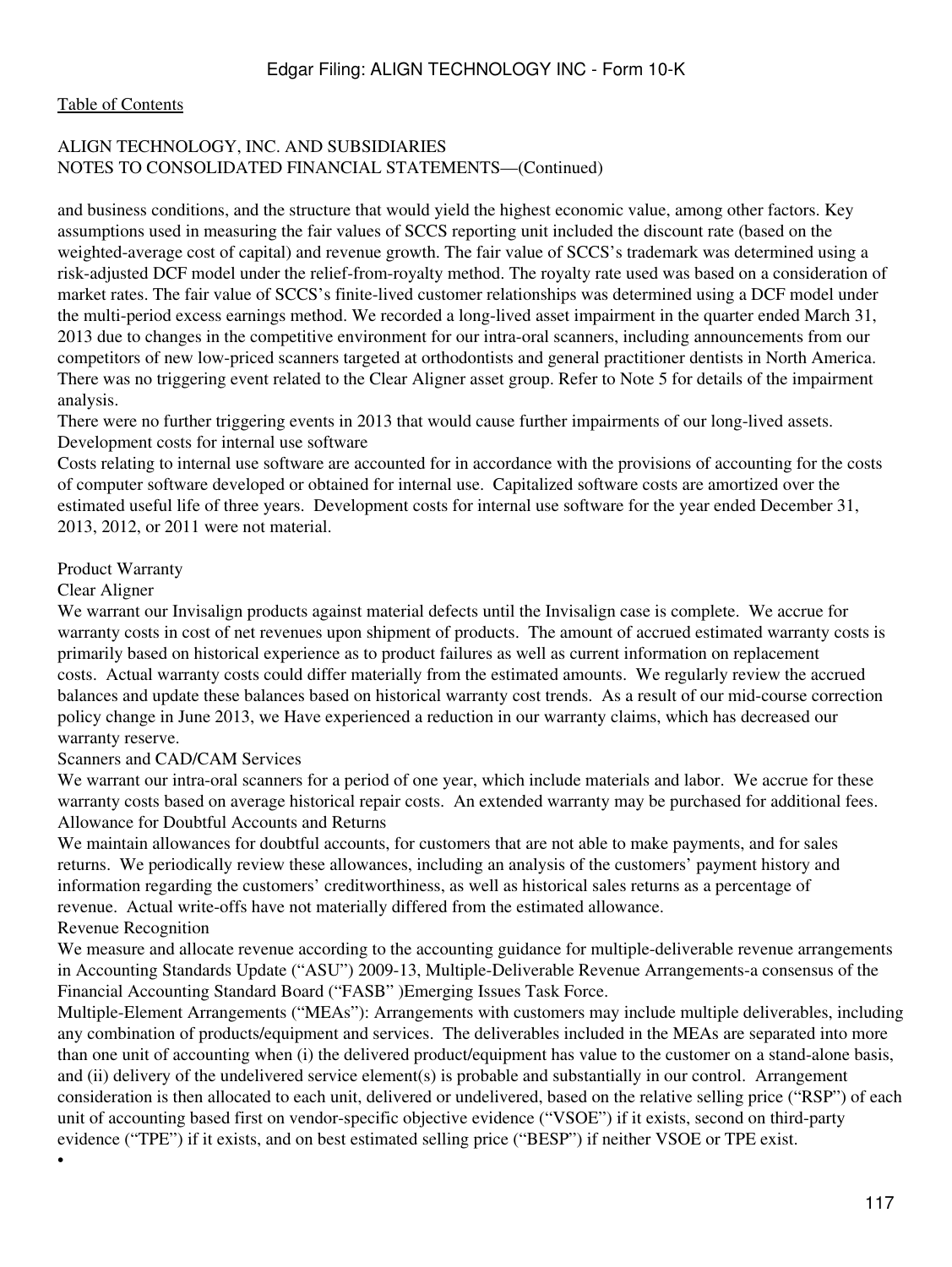VSOE – In most instances, products are sold separately in stand-alone arrangements. Services are also sold separately through renewals of contracts with varying periods. We determine VSOE based on its pricing and discounting practices for the specific product or service when sold separately, considering geographical, customer,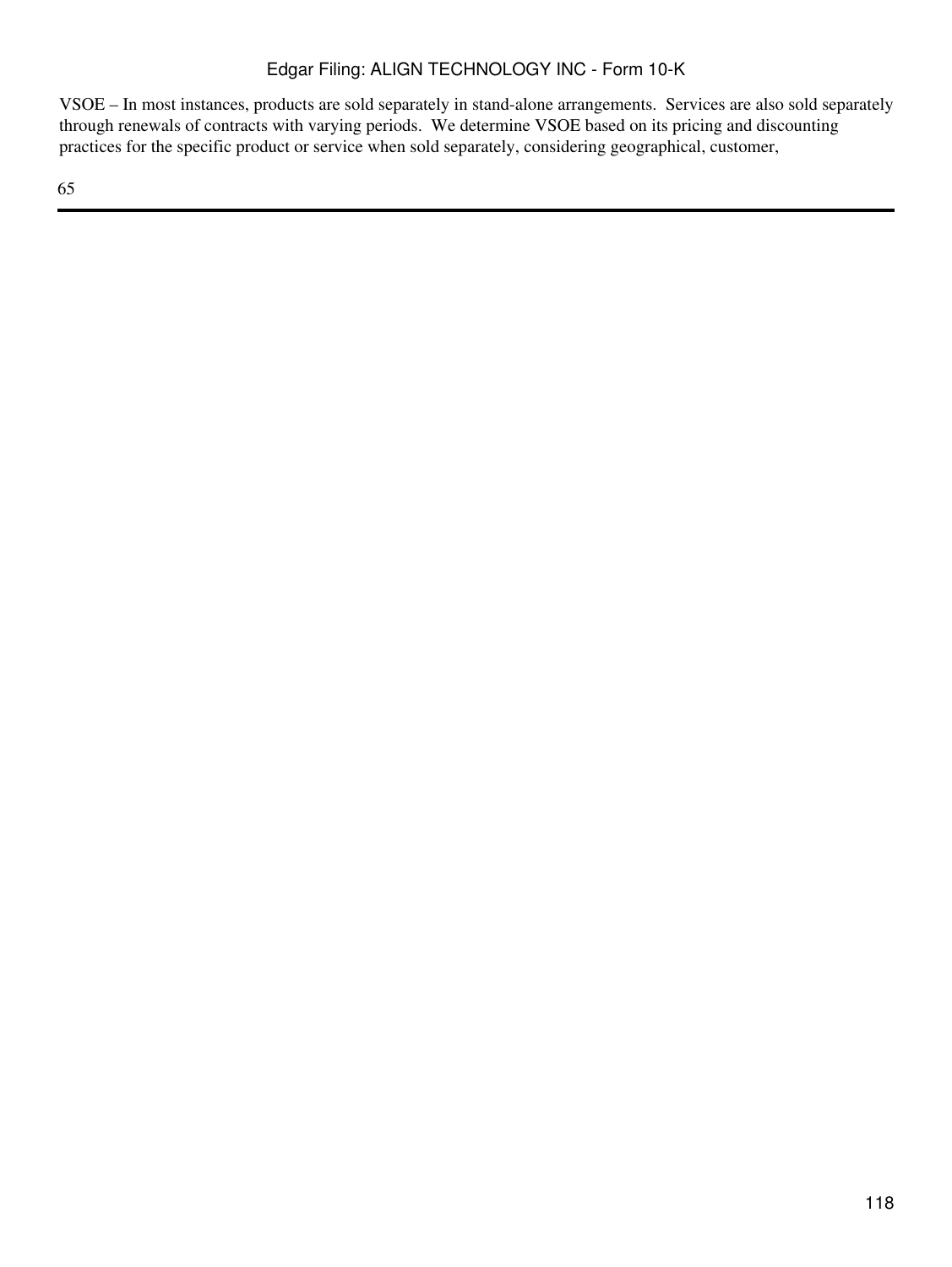#### [Table of Contents](#page-3-0)

## ALIGN TECHNOLOGY, INC. AND SUBSIDIARIES NOTES TO CONSOLIDATED FINANCIAL STATEMENTS—(Continued)

and other economic or marketing variables, as well as renewal rates or stand-alone prices for the service element(s). in angeles or service offered by multiple third parties considering the degree of customization and similarity of similar products or service offered by multiple third parties considering the degree of customization and si TPE – If we cannot establish VSOE of selling price for a specific product or service included in a multiple-element arrangement, we use third-party evidence of selling price. We determine TPE based on sales of comparable amount of product or service sold.

element based on sales, cost and margin analysis, as well as other inputs based on its pricing practices. Adjustments BESP – The best estimated selling price represents the price at which we would sell a product or service if it were sold on a stand-alone basis. When VSOE or TPE do not exist for all elements, we determine BESP for the arrangement for other market and Company-specific factors are made as deemed necessary in determining BESP. Provisions for discounts and rebates to customers are provided for in the same period that the related product sales are

recorded based upon historical discounts and rebates.

## Clear Aligner

We enter into arrangements ("treatment plans") that involve multiple future product deliverables. Invisalign Full, Invisalign Teen and Invisalign Assist include up to 3 optional case refinements. Case refinement is a finishing tool used to adjust a patient's teeth to the desired final position. Case refinement may be elected by the dental professional at any time during treatment however it is generally ordered in the last stages of orthodontic treatment. Beginning June 15, 2013, Invisalign Full and Invisalign Teen also include up to three optional mid-course corrections. Mid-course correction is a treatment adjustment during active treatment if the case is not tracking to the original treatment plan or goals. Mid-course correction gives doctors the ability to "adjust course' based on the needs of the individual patient. Invisalign Teen also includes up to six optional replacement aligners in the price of the product and may be ordered any time throughout treatment.

We determined that our treatment plans, except Invisalign Assist with progress tracking, comprise the following deliverables which also represent separate units of accounting: single-batched aligners, case refinement mid-course correction and replacement aligners. We allocate revenue for each treatment plan based on each unit's relative selling price based on BESP and recognize the revenue upon the delivery of each unit in the treatment plan. We regularly review our estimates of selling price and maintain internal controls over the establishment and update of these estimates.

For Invisalign Assist with the progress tracking feature, aligners and services are provided to the dental professional every nine stages ("a batch"). Beginning January 1, 2011, we were able to reliably estimate the number of batches which are expected to be shipped for each case based upon our historical experience. The amounts allocated to this deliverable are recognized on a prorated basis as each batch is shipped.

Prior to 2013, the Vivera Retainer included four shipments per year, and revenue was recognized ratably as each shipment occurred. In the first quarter of 2013, we consolidated Vivera Retainer product shipments down to one shipment per year.

## Scanners and CAD/CAM Services

We recognize revenues from the sales of iTero intra-oral scanners and CAD/CAM services. CAD/CAM services include scanning services, extended warranty for the intra-oral scanners, a range of iTero restorative services and OrthoCAD services such as OrthoCAD iRecord. We sell intra-oral scanners and services through both our direct sales force and distribution partners. The intra-oral scanner sales price includes one year of warranty, and for additional fees, the customer may select an unlimited scanning service agreement over a fixed period of time or extended warranty periods. Revenue is recognized when persuasive evidence of the arrangement exists, the price is fixed or determinable, collectability is reasonably assured, title and risk of loss has passed to customers based on the shipping terms, no significant obligations remain, and allowances for discounts, returns, and customer incentives can be reliably estimated. When intra-oral scanners are sold with either an unlimited scanning service agreement and/or extended warranty, we allocate revenue based on each element's relative selling price. We estimate the selling price of each element, as if it is sold on a stand-alone basis, taking into consideration historical prices as well as our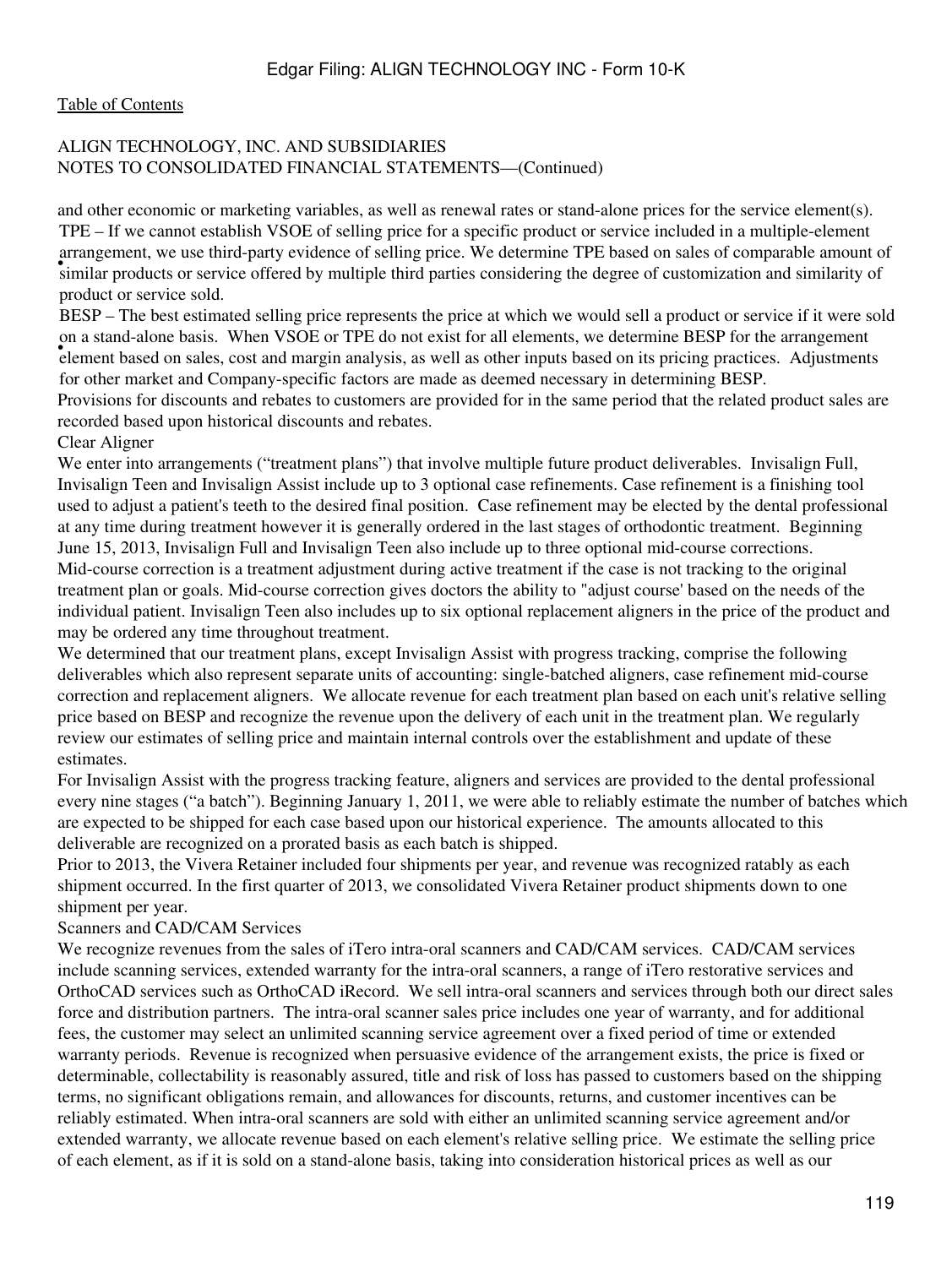discounting strategies. Scanner revenue, net of related discounts and allowances, is recognized when products or equipment have been shipped, installed and on-site training completed. For certain distributors who provide installation and training to the customer, we recognize scanner revenue when the intra-oral scanner is shipped to the distributor assuming all of the other revenue recognition criteria have been met.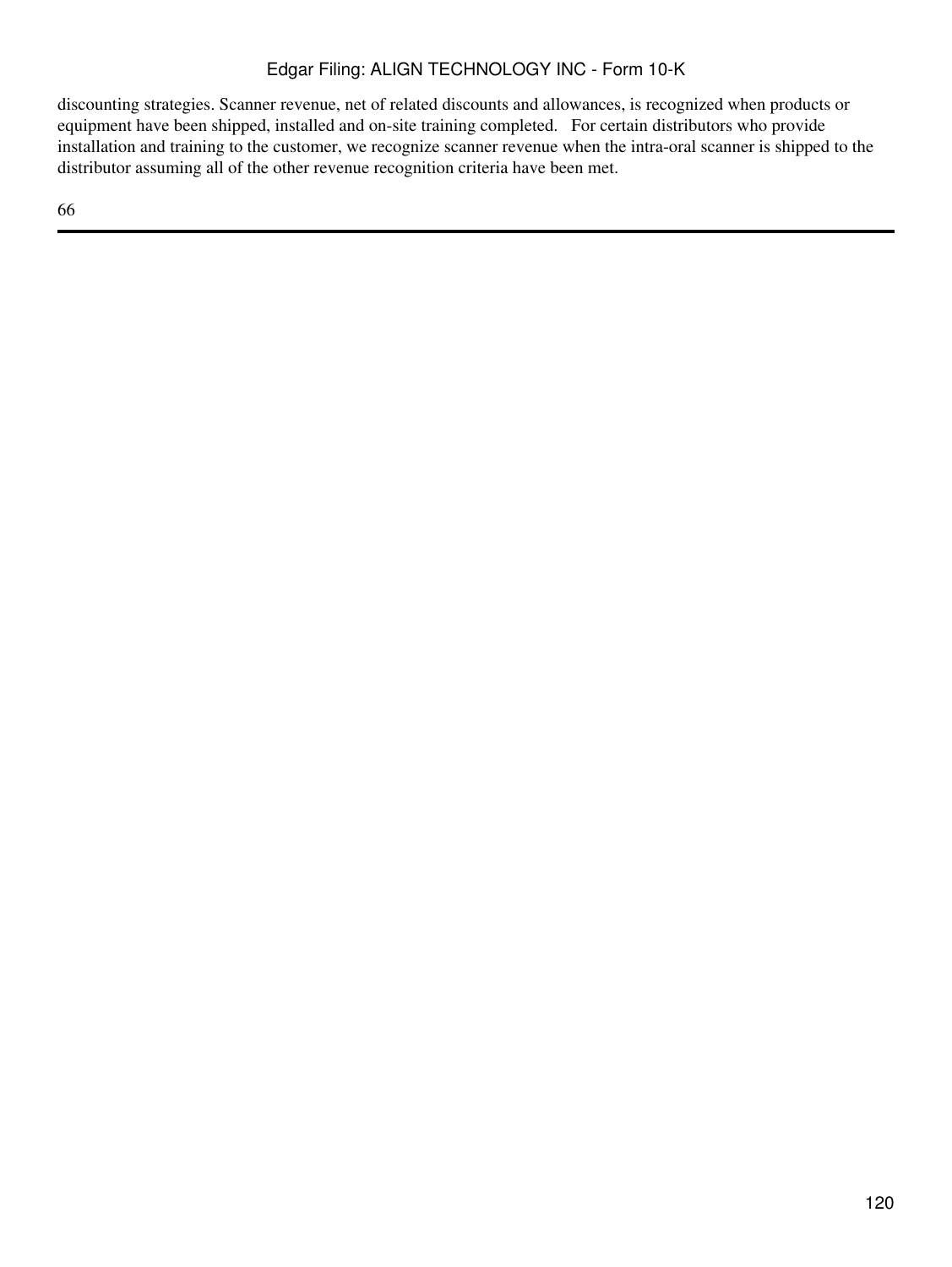#### [Table of Contents](#page-3-0)

## ALIGN TECHNOLOGY, INC. AND SUBSIDIARIES NOTES TO CONSOLIDATED FINANCIAL STATEMENTS—(Continued)

Discounts are deducted from revenue at the time of sale or when the discount is offered, whichever is later and free cases or training is included as a deliverable in the multiple-element arrangement assessment. Returns of products, excluding warranty related returns, are infrequent and insignificant.

Service revenue, including iTero restorative and all OrthoCAD services are recognized upon delivery or ratably over the contract term as the specified services are performed. If a customer selects a pay per use basis for scanning service fees, the revenue is recognized as the service is provided.

We offer customers an option to purchase extended warranties on certain products. We recognize revenue on these extended warranty contracts ratably over the life of the contract. The costs associated with these extended warranty contracts are recognized when incurred.

Shipping and Handling Costs

Shipping and handling charges to customers are included in net revenues, and the associated costs incurred are recorded in cost of revenues.

Legal Proceedings and Litigations

We are involved in legal proceedings on an ongoing basis. If we believe that a loss arising from such matters is probable and can be reasonably estimated, we accrue the estimated liability in our financial statements. If only a range of estimated losses can be determined, we accrue an amount within the range that, in our judgment, reflect the most likely outcome; if none of the estimates within that range is a better estimate than any other amount, we accrue the low end of the range.

Research and development

Research and development expense is expensed as incurred and includes the costs associated with the research and development of new products and enhancements to existing products. These costs primarily include compensation costs, including stock-based compensation expense, outside consulting expenses , costs associated with conducting clinical and pre-commercialization trial and testing, allocations of corporate overhead expenses including facilities, IT and human resource costs, equipment costs and depreciation and amortization.

Advertising costs

The cost of advertising and media is expensed as incurred. For the years ended December 31, 2013, 2012 and 2011 advertising costs totaled \$26.0 million, \$23.6 million and \$21.2 million, respectively.

Common stock repurchase

We repurchase our own common stock from time to time in the open market when our Board of Directors approve a stock repurchase program. We account for these repurchase under the accounting guidance for equity where we allocate the total repurchase value that are in excess over par between additional paid in capital and retained earnings. All shares repurchased are retired.

Operating leases

We currently lease office spaces, automobiles and equipment under operating leases with original lease periods of up to 9 years. Certain of these leases have free or escalating rent payment provisions and lease incentives provided by the landlord. We recognize rent expense under such leases on a straight-line basis over the term of the lease as certain leases have adjustments for market provisions.

Income taxes

We make certain estimates and judgments in determining income tax expense for financial statement purposes. These estimates and judgments occur in the calculation of certain tax assets and liabilities, which arise from differences in the timing of recognition of revenue and expense for tax and financial statement purposes.

As part of the process of preparing our Consolidated Financial Statements, we are required to estimate our income taxes in each of the jurisdictions in which we operate. This process involves us estimating our current tax exposure under the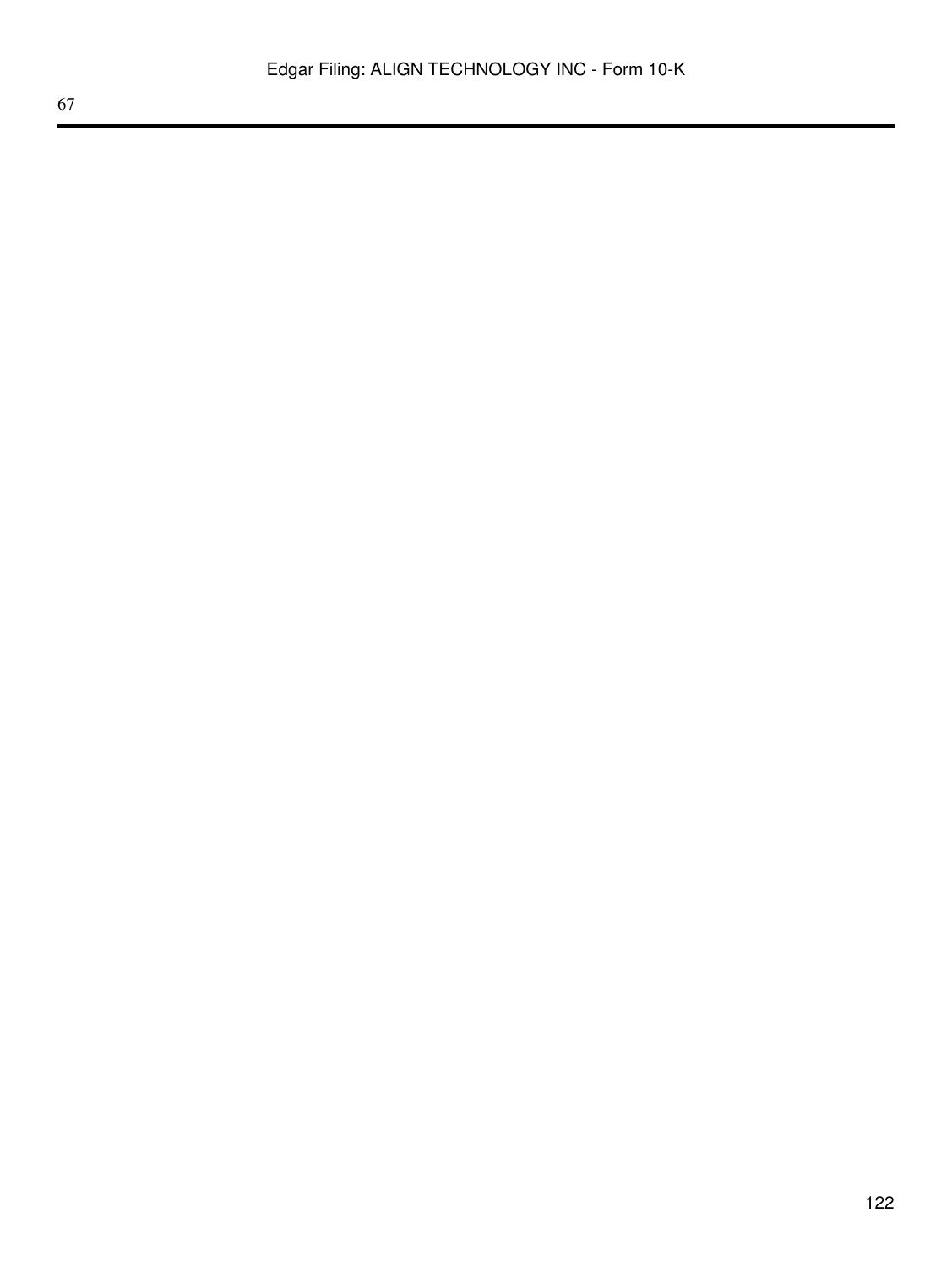#### [Table of Contents](#page-3-0)

## ALIGN TECHNOLOGY, INC. AND SUBSIDIARIES NOTES TO CONSOLIDATED FINANCIAL STATEMENTS—(Continued)

applicable tax laws and assessing temporary differences resulting from differing treatment of items for tax and accounting purposes. These differences result in deferred tax assets and liabilities, which are included in our Consolidated Balance Sheets.

We account for uncertainty in income taxes pursuant to authoritative guidance based on a two-step approach to recognize and measure uncertain tax positions taken or expected to be taken in a tax return. The first step is to determine if the weight of available evidence indicates that it is more likely than not that the tax position will be sustained on audit based on its technical merits, including resolution of any related appeals or litigation processes. The second step is to measure the tax benefit as the largest amount that is more than 50% likely to be realized upon ultimate settlement. We adjust reserves for our uncertain tax positions due to changing facts and circumstances, such as the closing of a tax audit, or refinement of estimates due to new information. To the extent that the final outcome of these matters is different than the amounts recorded, such differences will impact our tax provision in our Consolidated Statements of Operations in the period in which such determination is made.

We assess the likelihood that we will be able to realize our deferred tax assets. Should there be a change in our ability to realize our deferred tax assets, our tax provision would increase in the period in which we determine that it is more likely than not that we cannot realize our deferred tax assets. We consider all available evidence, both positive and negative, including historical levels of income, expectations and risks associated with estimates of future taxable income and ongoing prudent and feasible tax planning strategies in assessing the need for a valuation allowance. If it is more likely than not that we will not realize our deferred tax assets, we will increase our provision for taxes by recording a valuation allowance against the deferred tax assets that we estimate will not ultimately be realizable. The available positive evidence at December 31, 2013 included historical operating profits and a projection of future income sufficient to realize most of our remaining deferred tax assets. As of December 31, 2013, it was considered more likely than not that our deferred tax assets would be realized with the exception of certain foreign loss carryovers as we are unable to forecast sufficient future profits to realize the deferred tax assets.

As of December 31, 2013, U.S. income taxes and foreign withholding taxes associated with the repatriation of undistributed earnings of foreign subsidiaries were not provided for on a cumulative total of \$186.4 million. We intend to reinvest these earnings indefinitely in our foreign subsidiaries. If these earnings were distributed in the form of dividends or otherwise, or if the shares of the relevant foreign subsidiaries were sold or otherwise transferred, we would be subject to additional U.S. income taxes subject to an adjustment for foreign tax credit, and foreign withholding taxes. Determination of the amount of unrecognized deferred income tax liability related to these earnings is not practicable.

Accounting guidance for stock-based compensation prohibits recognition of a deferred income tax asset for excess tax benefits due to stock option exercises that have not yet been realized through a reduction in income taxes payable. We follow the tax law ordering method to determine when excess tax benefits have been realized and consider only the direct impacts of awards when calculating the amount of windfalls or shortfalls.

## Stock-based compensation

We recognize stock-based compensation cost for only those shares ultimately expected to vest on a straight-line basis over the requisite service period of the award. We estimate the fair value of market-performance based restricted stock units using a Monte Carlo simulation model which requires the input of assumptions, including expected term, stock price volatility and the risk-free rate of return. In addition, judgment is also required in estimating the number of stock-based awards that are expected to be forfeited. Forfeitures are estimated based on historical experience at the time of grant and revised, if necessary, in subsequent periods if actual forfeitures differ from those estimates. The assumptions used in calculating the fair value of share-based payment awards represent management's best estimates, but these estimates involve inherent uncertainties and the application of management's judgment. As a result, if factors change and we use different assumptions, our stock-based compensation expense could be materially different in the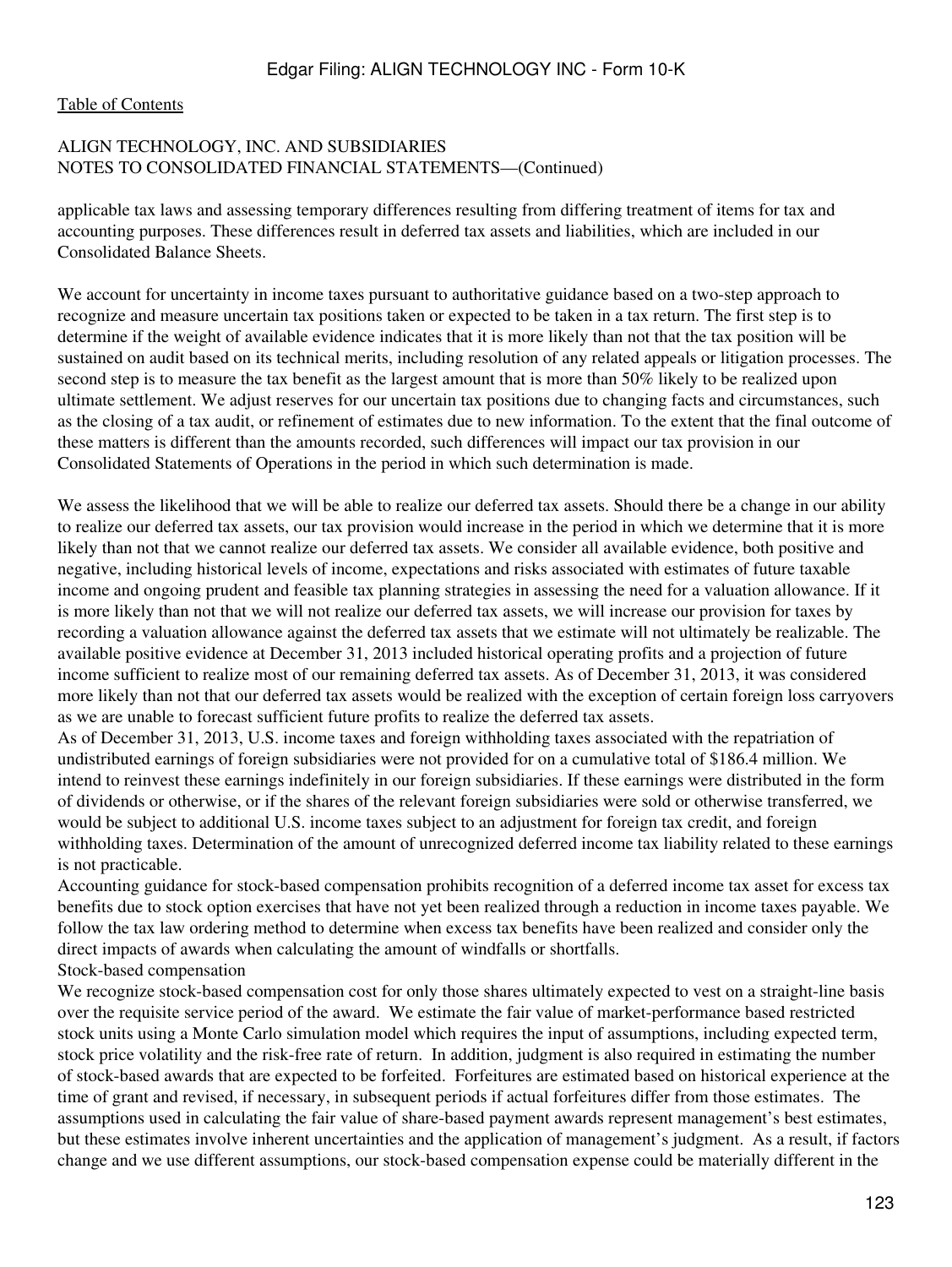future.

# Medical Device Excise Taxes

In accordance with the Patient Protection and Affordable Care Act, effective January 1, 2013, we began to incur an excise tax on sales of medical devices in the U.S. We record the medical device excise tax in general and administrative expenses in the consolidated statement of operations. The medical excise tax expense was \$7.1 million for the year ended December 31, 2013. Any future changes in the applicability of the medical device excise tax as it applies to us will be recorded as an additional expense or a credit to the consolidated statement of operations in the period in which it becomes probable and reasonably estimable.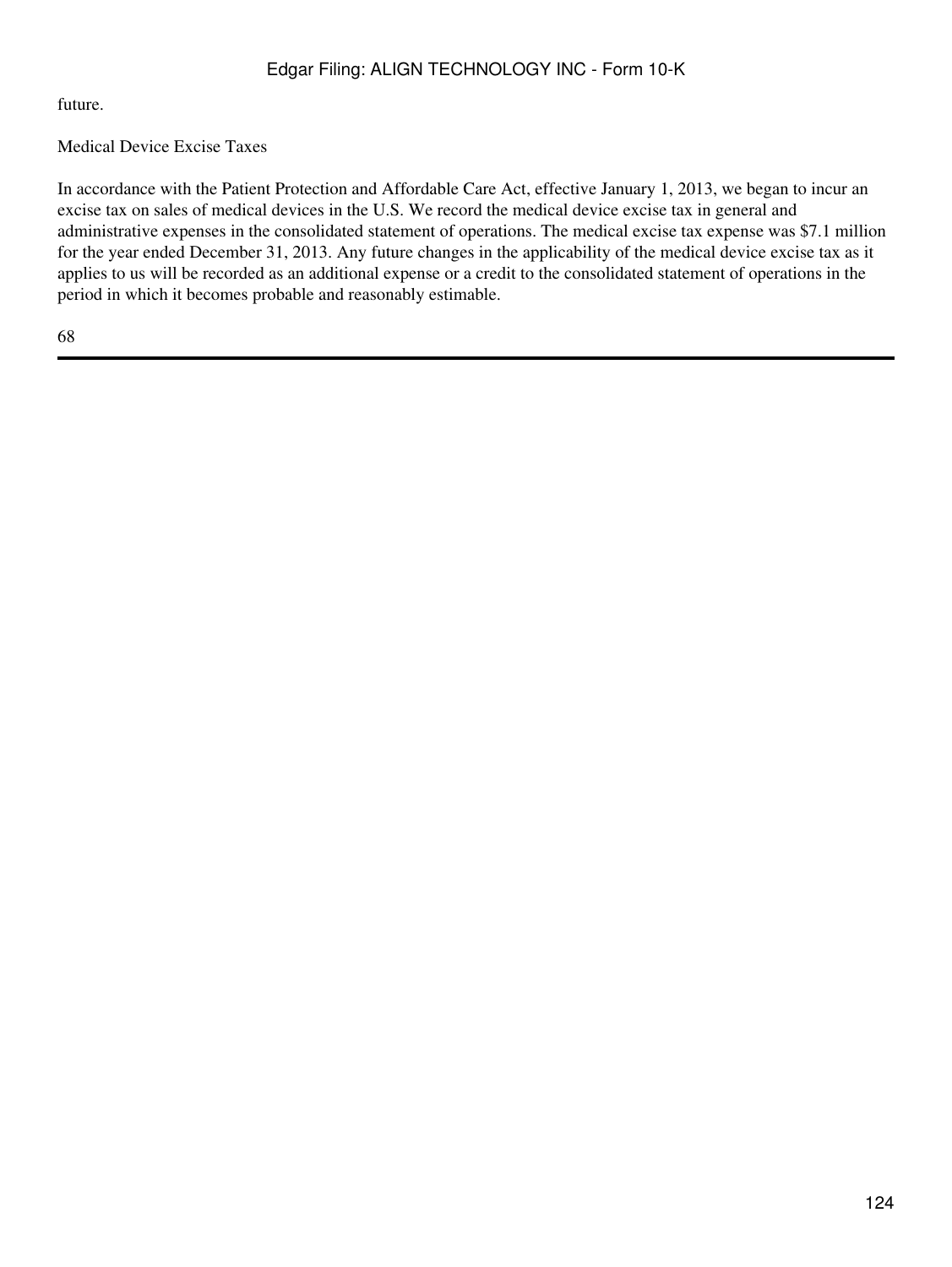## [Table of Contents](#page-3-0)

## ALIGN TECHNOLOGY, INC. AND SUBSIDIARIES NOTES TO CONSOLIDATED FINANCIAL STATEMENTS—(Continued)

Comprehensive income (loss)

Comprehensive income (loss) includes all changes in equity during a period from non-owner sources. Comprehensive income (loss), including unrealized gains and losses on available-for-sale securities and foreign currency translation adjustments, are reported net of their related tax effect. Recent Accounting Pronouncements

In July 2013, Financial Accounting Standards Board ("FASB") issued Accounting Standards Update ("ASU") 2013-11, "Presentation of an Unrecognized Tax Benefit when a Net Operating Loss Carryforward, a Similar Tax Loss, or a Tax Credit Carryforward Exists (a consensus of the FASB Emerging Issues Task Force)." The amendments in this ASU provide guidance on the financial statements presentation of an unrecognized tax benefit when a net operating loss carryforward, a similar tax loss, or a tax credit carryforward exists. An unrecognized tax benefit should be presented in the financial statements as a reduction to a deferred tax asset for a net operating loss carryforward, a similar tax loss, or a tax credit carryforward with certain exceptions, in which case such an unrecognized tax benefit should be presented in the financial statements as a liability. The amendments in this ASU do not require new recurring disclosures and are effective for fiscal years, and interim periods within those years, beginning after December 15, 2013. We are currently assessing the impact of this ASU on our consolidated financial statements. Note 2. Marketable Securities and Fair Value Measurements

As of December 31, 2013 and 2012, the estimated fair value of our short-term and long-term investments, classified as available for sale, are as follows (in thousands): Short-term

| December 31, 2013                               | Amortized<br>Cost  | Gross<br>Unrealized<br>Gains | Gross<br>Unrealized<br>Losses | Fair<br>Value      |
|-------------------------------------------------|--------------------|------------------------------|-------------------------------|--------------------|
| Commercial paper                                | \$54,318           | \$10                         | $\frac{\ }{s-}$               | \$54,328           |
| Corporate bonds                                 | 29,079             | 10                           | (4)                           | 29,085             |
| U.S. dollar dominated foreign corporate bonds   | 13,959             | 12                           |                               | 13,971             |
| Municipal securities                            | 7,006              | 11                           | (3)                           | 7,014              |
| U.S. government agency bonds                    | 16,693             | 10                           |                               | 16,703             |
| Asset-backed securities                         | 5,937              | $\overline{2}$               |                               | 5,939              |
| <b>Total Marketable Securities, Short-Term</b>  | \$126,992          | \$55                         | \$(7)                         | \$127,040          |
| Long-term                                       |                    |                              |                               |                    |
|                                                 |                    |                              |                               |                    |
| December 31, 2013                               | Amortized<br>Cost  | Gross<br>Unrealized<br>Gains | Gross<br>Unrealized<br>Losses | Fair<br>Value      |
|                                                 |                    | \$1                          |                               |                    |
| U.S. government agency bonds<br>Corporate bonds | \$38,138<br>23,308 | 14                           | \$(21)<br>(9)                 | \$38,118<br>23,313 |
| U.S. dollar dominated foreign corporate bonds   | 19,485             | 27                           | (17)                          | 19,495             |
| U.S. government treasury bonds                  | 6,916              | 3                            |                               | 6,919              |
| Municipal securities                            | 8,326              | 13                           | (8)                           | 8,331              |
| Asset-backed securities                         | 5,800              | 4                            | (2)                           | 5,802              |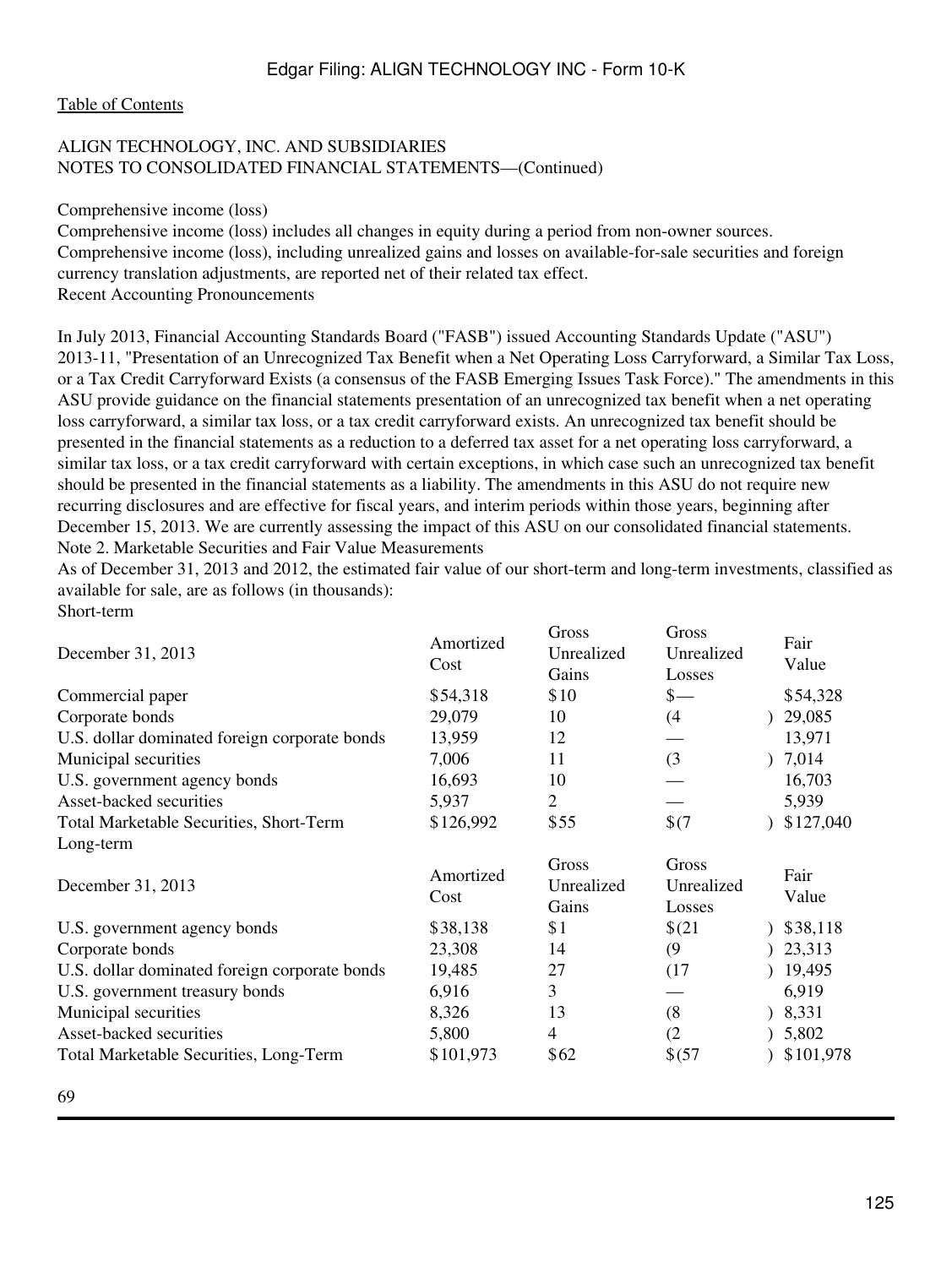## [Table of Contents](#page-3-0)

#### ALIGN TECHNOLOGY, INC. AND SUBSIDIARIES NOTES TO CONSOLIDATED FINANCIAL STATEMENTS—(Continued)

Short-term

| December 31, 2012                              | Amortized<br>Cost | Gross<br>Unrealized<br>Gains | Gross<br>Unrealized<br>Losses | Fair Value |
|------------------------------------------------|-------------------|------------------------------|-------------------------------|------------|
| Commercial paper                               | \$4,646           | \$1                          | $_{\tiny{\text{S}-}}$         | \$4,647    |
| Corporate bonds                                | 18,767            | 7                            | (4                            | 18,770     |
| U.S. dollar dominated foreign corporate bonds  | 5,060             | 9                            | (1                            | 5,068      |
| <b>Total Marketable Securities, Short-Term</b> | \$28,473          | \$17                         | $\frac{1}{2}$ (5              | \$28,485   |
| Long-term                                      |                   |                              |                               |            |
| December 31, 2012                              | Amortized<br>Cost | Gross<br>Unrealized<br>Gains | Gross<br>Unrealized<br>Losses | Fair Value |
| Corporate bonds                                | \$16,132          | \$16                         | \$(7)                         | \$16,141   |
| U.S. dollar dominated foreign corporate bonds  | 3,038             | 4                            | $\left(1\right)$              | 3,041      |
| U.S. government agency bonds                   | 2,069             |                              |                               | 2,070      |
| <b>Total Marketable Securities, Long-Term</b>  | \$21,239          | \$21                         | $$^{(8)}$                     | \$21,252   |
|                                                |                   |                              |                               |            |

For the years ended December 31, 2013 and 2012, realized losses were immaterial. Cash and cash equivalents were not included in the table above as the gross unrealized gains and losses were not material. We have no material short-term or long-term investments that have been in continuous unrealized loss positions for greater than twelve months as of December 31, 2013. Amounts reclassified to earnings from unrealized gain or losses were immaterial in 2013 and 2012.

Our fixed-income securities investment portfolio consists of corporate bonds, U.S. dollar dominated foreign corporate bonds, commercial paper, municipal securities, U.S. government agency bonds and asset-backed securities that have a maximum maturity of two years. The securities that we invest in are generally deemed to be low risk based on their credit ratings from the major rating agencies. The longer the duration of these securities, the more susceptible they are to changes in market interest rates and bond yields. As interest rates increase, those securities purchased at a lower yield show a mark-to-market unrealized loss. The unrealized losses are due primarily to changes in credit spreads and interest rates. We expect to realize the full value of all these investments upon maturity or sale. The weighted average remaining duration of these securities was approximately 10 months as of December 31, 2013 and 2012.

As the carrying value approximates the fair value for our short-term and long-term marketable securities shown in the tables above, the following table summarizes the fair value of our short-term and long-term marketable securities classified by maturity as of December 31, 2013 and 2012 (in thousands):

|                            | December  |              |  |
|----------------------------|-----------|--------------|--|
|                            | 31,       | December 31, |  |
|                            | 2013      | 2012         |  |
| One year or less           | \$127,040 | \$28,485     |  |
| One year through two years | 101.978   | 21,252       |  |
|                            | \$229,018 | \$49,737     |  |

#### Fair Value Measurements

We measure the fair value of our cash equivalents and marketable securities as the price that would be received from selling an asset or paid to transfer a liability in an orderly transaction between market participants at the measurement date. We use the U.S. GAAP fair value hierarchy that prioritizes the inputs to valuation techniques used to measure fair value. This hierarchy requires an entity to maximize the use of observable inputs and minimize the use of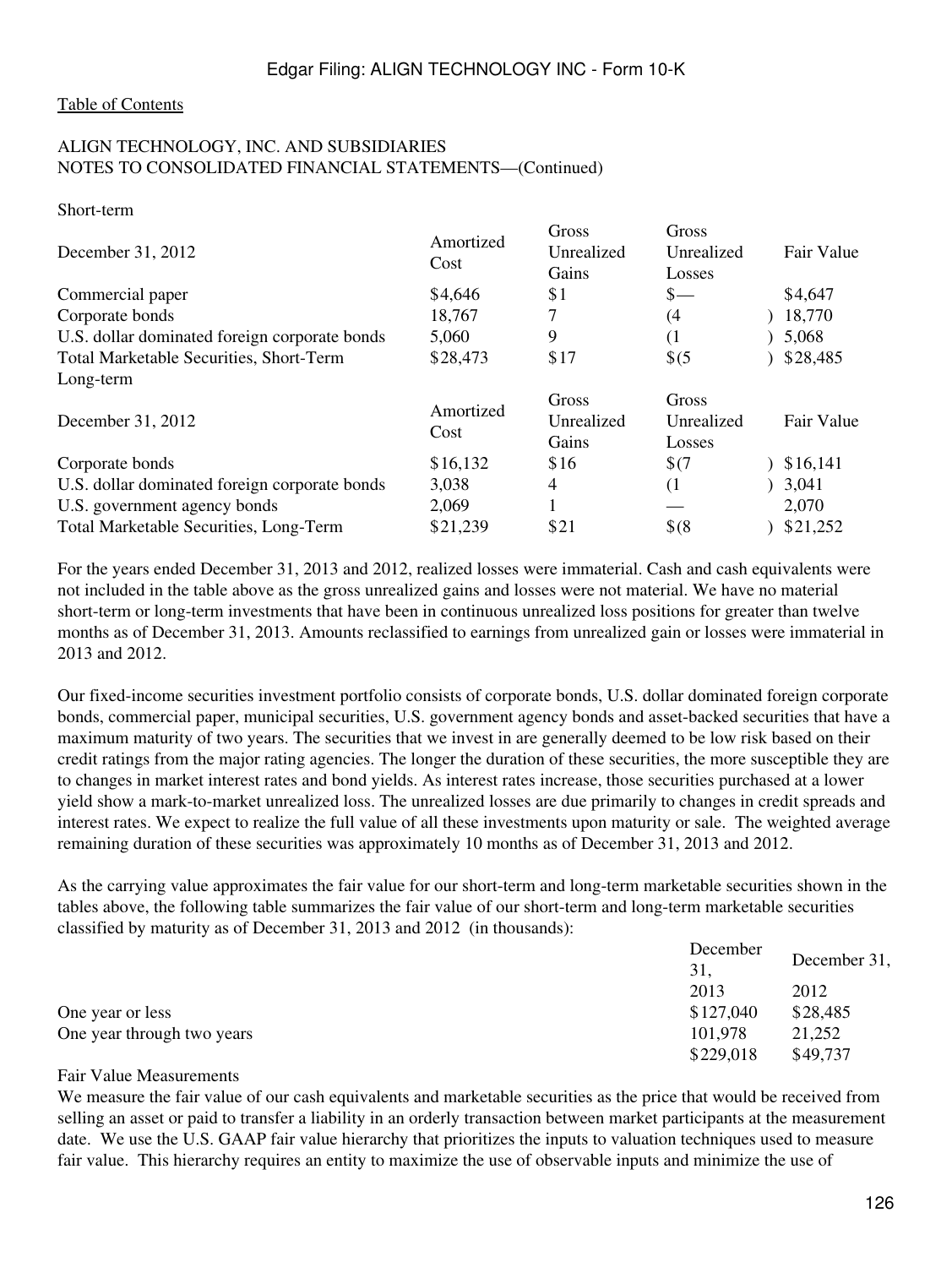unobservable inputs when measuring fair value. The three levels of inputs that may be used to measure fair value: Level 1—Quoted (unadjusted) prices in active markets for identical assets or liabilities.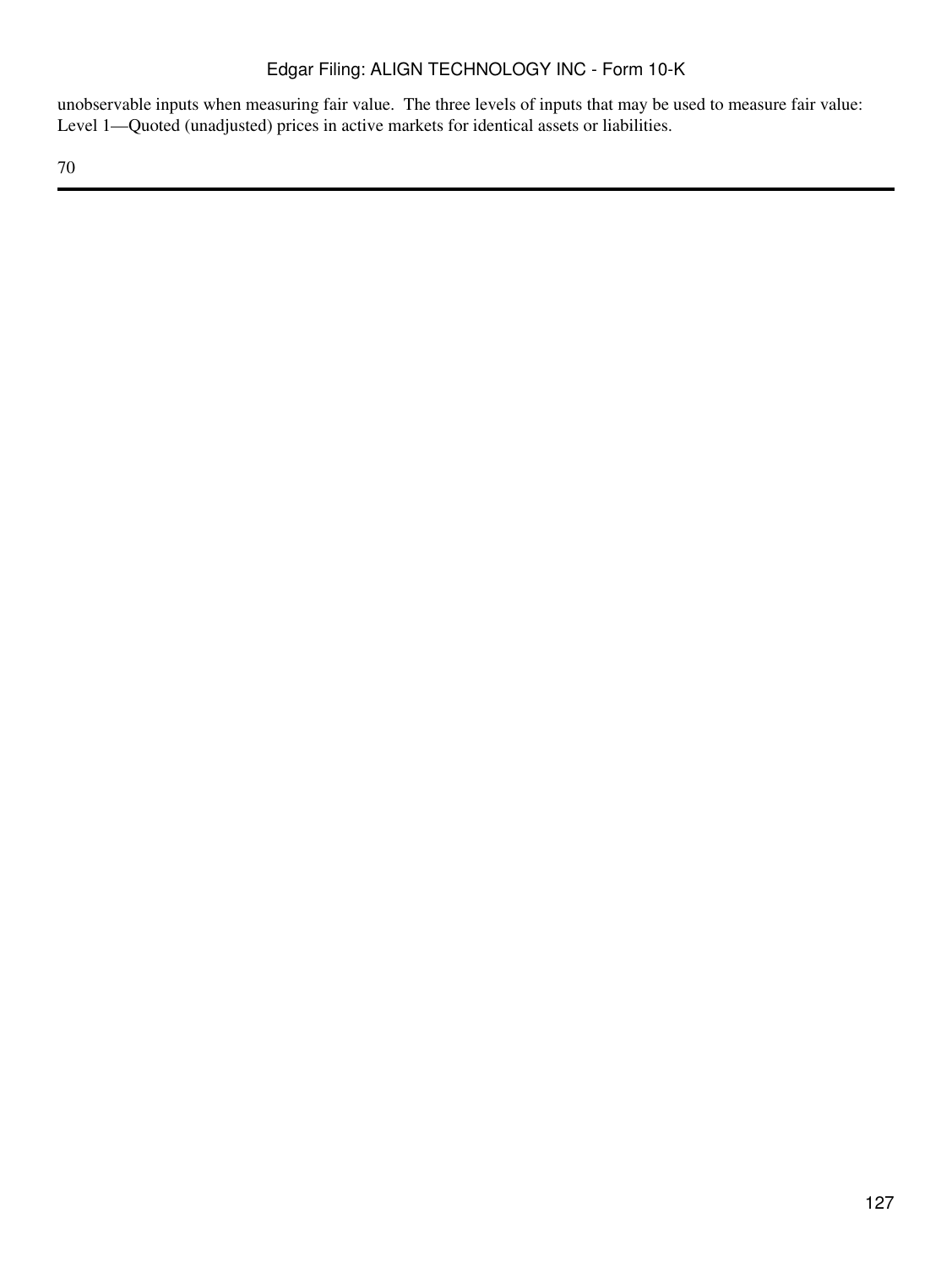#### [Table of Contents](#page-3-0)

## ALIGN TECHNOLOGY, INC. AND SUBSIDIARIES NOTES TO CONSOLIDATED FINANCIAL STATEMENTS—(Continued)

Our Level 1 assets consist of money market funds and commercial paper. We did not hold any Level 1 liabilities as of December 31, 2013 or 2012.

Level 2—Observable inputs other than quoted prices included in Level 1, such as quoted prices for similar assets or liabilities in active markets; quoted prices for identical or similar assets or liabilities in markets that are not active; or other inputs that are observable or can be corroborated by observable market data for substantially the full term of the asset or liability.

Our Level 2 assets consist of commercial paper, corporate bonds, U.S. dollar denominated foreign corporate bonds, U.S. government agency bonds, and our Israeli funds that are mainly invested in insurance policies. We obtain these fair values for level 2 investments from our asset manager for each of our portfolios. Our custody bank and asset managers independently use professional pricing services to gather pricing data which may include quoted market prices for identical or comparable financial instruments, or inputs other than quoted prices that are observable either directly or indirectly, and we are ultimately responsible for these underlying estimates.

We did not hold any Level 2 liabilities as of December 31, 2013 or 2012.

Level 3—Unobservable inputs to the valuation methodology that are supported by little or no market activity and that are significant to the measurement of the fair value of the assets or liabilities. Level 3 assets and liabilities include those whose fair value measurements are determined using pricing models, discounted cash flow ("DCF") methodologies or similar valuation techniques, as well as significant management judgment or estimation. We did not hold any Level 3 assets or liabilities as of December 31, 2013 or 2012. Non-Recurring Fair Value Measurements

During 2013, we recorded an impairment charge to our long-lived assets and goodwill of \$26.3 million and \$40.7 million, respectively, related to our Scanner and CAD/CAM Services ("SCCS") reporting unit as an event occurred and circumstances changed that led us to perform an impairment analysis prior to our annual test which required us to determine the fair value of the SCCS reporting unit (Refer to Note 5). These fair value measurements were calculated using unobservable inputs, using the income approach which is classified as Level 3 within the fair value hierarchy. Inputs for the income approach includes the amount and timing of future cash flows based on our most recent operational budgets, strategic plans, terminal growth rates assumptions and other estimates.

During 2012, we recorded a goodwill impairment charge of \$36.6 million related to our SCCS reporting unit as an event occurred or circumstances changed that led us to perform a goodwill impairment analysis between the annual test which required us to determine the fair value of the SCCS reporting unit (Refer to Note 5). These fair value measurements were calculated using unobservable inputs, using both the income and market approach, which are classified as Level 3 within the fair value hierarchy. Inputs for the income approach includes the amount and timing of future cash flows based on our most recent operational budgets, strategic plans, terminal growth rates assumptions and other estimates. The primary input for the market approach include market multiples for guideline companies that operate in a similar business environment.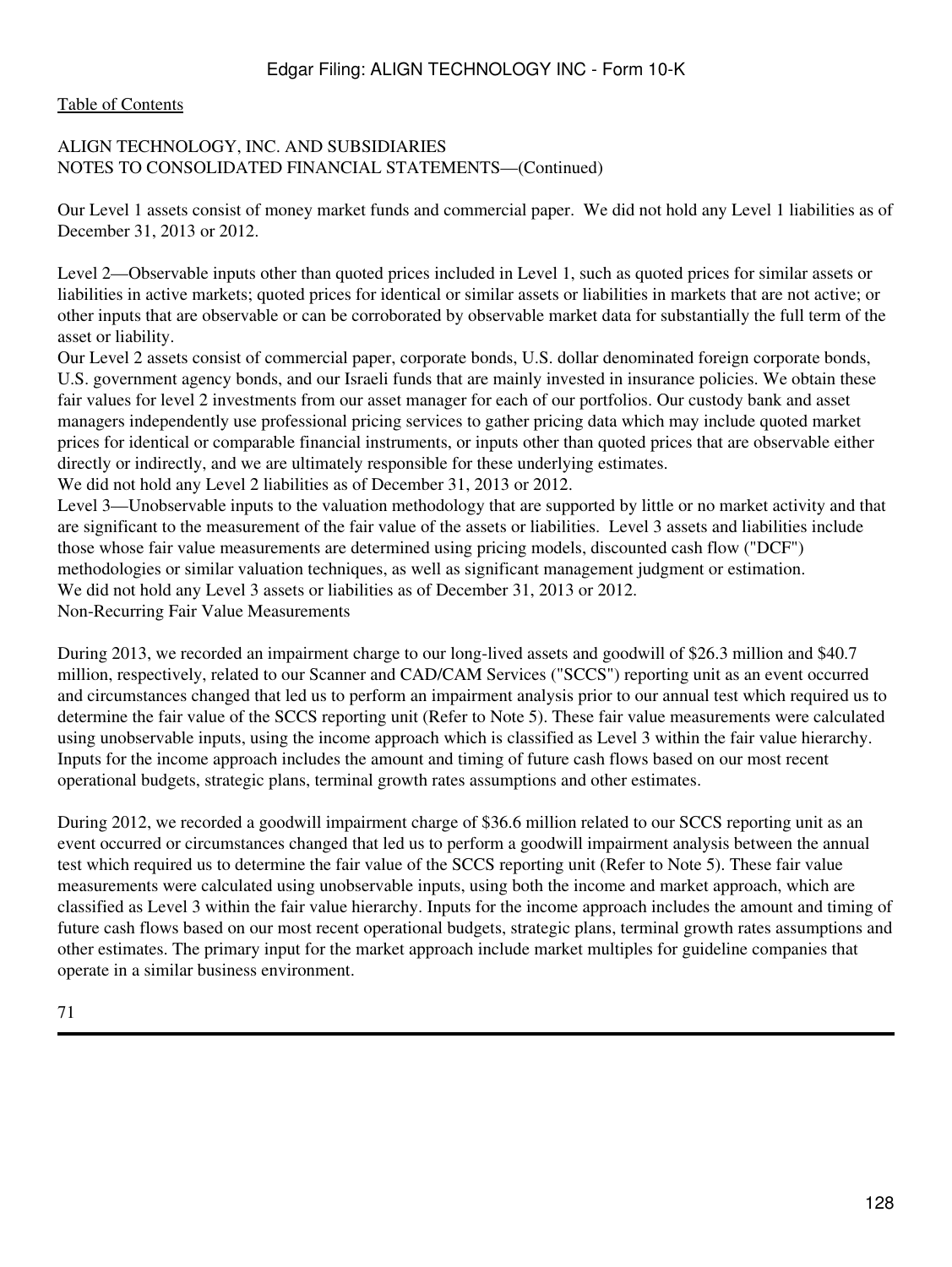#### [Table of Contents](#page-3-0)

## ALIGN TECHNOLOGY, INC. AND SUBSIDIARIES NOTES TO CONSOLIDATED FINANCIAL STATEMENTS—(Continued)

The following table summarizes our financial assets measured at fair value on a recurring basis as of December 31, 2013and 2012 (in thousands):

| Description                                     | Balance as of<br>December 31, 2013 Identical Assets | Quoted Prices in<br>Active Markets for<br>(Level 1) | Significant Other<br>Observable Inputs<br>(Level 2) |
|-------------------------------------------------|-----------------------------------------------------|-----------------------------------------------------|-----------------------------------------------------|
| Cash equivalents:                               |                                                     |                                                     |                                                     |
| Money market funds                              | \$143,540                                           | \$143,540                                           | $\frac{\S}{\S}$                                     |
| Commercial paper                                | 15,398                                              |                                                     | 15,398                                              |
| Short-term investments:                         |                                                     |                                                     |                                                     |
| Commercial paper                                | 54,328                                              |                                                     | 54,328                                              |
| Corporate bonds                                 | 29,085                                              |                                                     | 29,085                                              |
| U.S. dollar denominated foreign corporate bonds | 13,971                                              |                                                     | 13,971                                              |
| Municipal securities                            | 7,014                                               |                                                     | 7,014                                               |
| U.S. government agency bonds                    | 16,703                                              |                                                     | 16,704                                              |
| Asset-backed securities                         | 5,939                                               |                                                     | 5,938                                               |
| Long-term investments:                          |                                                     |                                                     |                                                     |
| Corporate bonds                                 | 23,313                                              |                                                     | 23,313                                              |
| U.S. government agency bonds                    | 38,118                                              |                                                     | 38,118                                              |
| U.S. dollar denominated foreign corporate bonds | 19,495                                              |                                                     | 19,495                                              |
| U.S. government treasury bonds                  | 6,919                                               | 6,919                                               |                                                     |
| Municipal securities                            | 8,331                                               |                                                     | 8,331                                               |
| Asset-backed securities                         | 5,802                                               |                                                     | 5,802                                               |
| Long-term other assets:                         |                                                     |                                                     |                                                     |
| Israeli funds                                   | 2,193                                               |                                                     | 2,193                                               |
|                                                 | \$390,149                                           | \$150,459                                           | \$239,690                                           |
|                                                 |                                                     | Quoted Prices in                                    |                                                     |
|                                                 | Balance as of                                       | Active Markets for                                  | Significant Other                                   |
| Description                                     | December 31, 2012 Identical Assets                  | (Level 1)                                           | Observable Inputs<br>(Level 2)                      |
| Cash equivalents:                               |                                                     |                                                     |                                                     |
| Money market funds                              | \$86,166                                            | \$86,166                                            | $\frac{\S}{\S}$                                     |
| Commercial paper                                | 950                                                 |                                                     | 950                                                 |
| Short-term investments:                         |                                                     |                                                     |                                                     |
| Commercial paper                                | 4,647                                               |                                                     | 4,647                                               |
| Corporate bonds                                 | 18,770                                              |                                                     | 18,770                                              |
| U.S. dollar denominated foreign corporate bonds | 5,068                                               |                                                     | 5,068                                               |
| Long-term investments:                          |                                                     |                                                     |                                                     |
| U.S. government agency bonds                    | 2,070                                               |                                                     | 2,070                                               |
| Corporate bonds                                 | 16,141                                              |                                                     | 16,141                                              |
| U.S. dollar denominated foreign corporate bonds | 3,041                                               |                                                     | 3,041                                               |
| Long-term other assets:                         |                                                     |                                                     |                                                     |
| Israeli funds                                   | 2,218                                               |                                                     | 2,218                                               |
|                                                 | \$139,071                                           | \$86,166                                            | \$52,905                                            |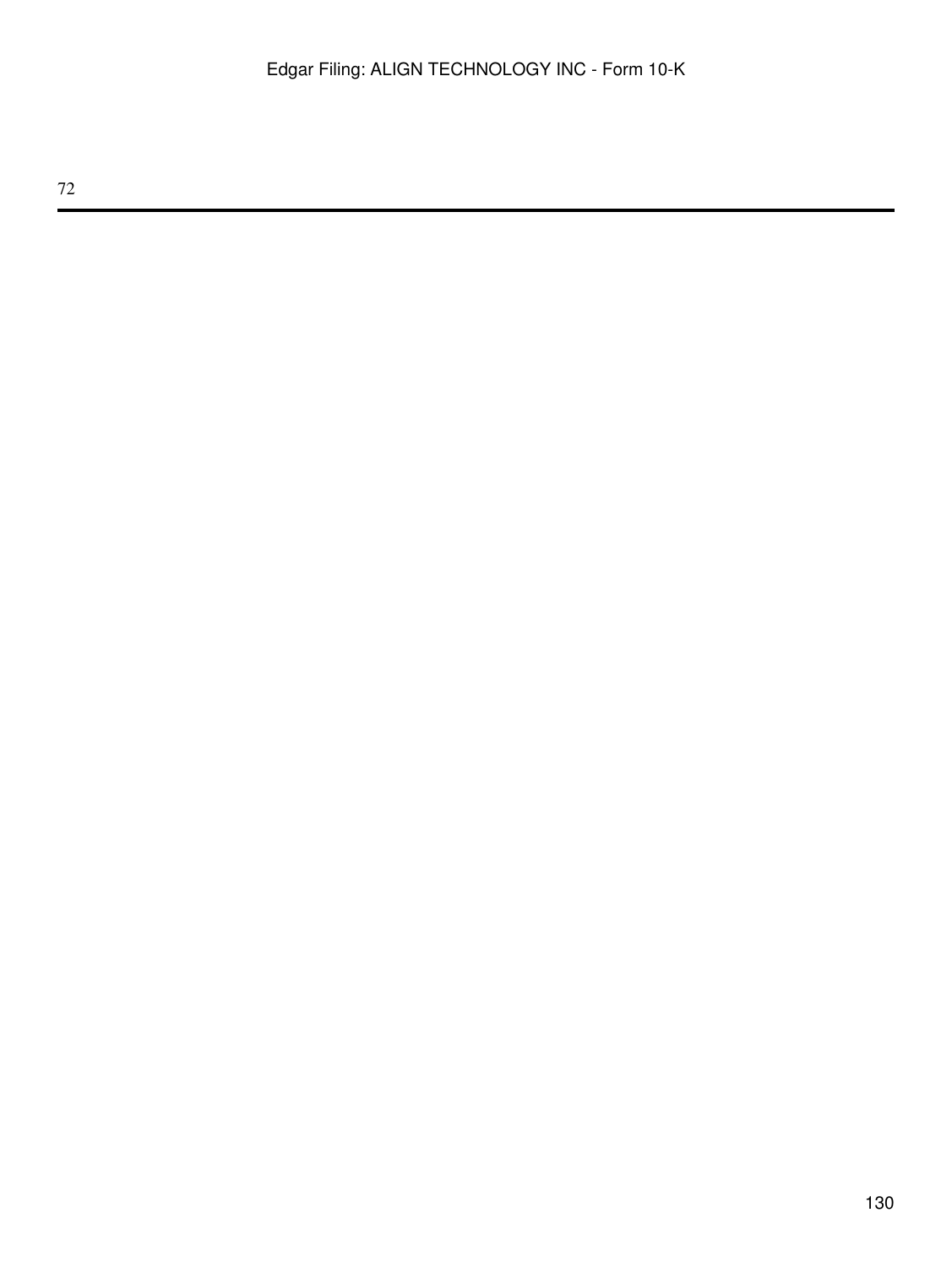### [Table of Contents](#page-3-0)

## ALIGN TECHNOLOGY, INC. AND SUBSIDIARIES NOTES TO CONSOLIDATED FINANCIAL STATEMENTS—(Continued)

#### Note 3. Balance Sheet Components

Inventories

Inventories consist of the following (in thousands):

|                          | December 31, |          |
|--------------------------|--------------|----------|
|                          | 2013         | 2012     |
| Raw materials            | \$5,172      | \$7,629  |
| Work in process          | 4.241        | 3,889    |
| Finished goods           | 4.555        | 3,604    |
| <b>Total Inventories</b> | \$13,968     | \$15,122 |

Work in process includes costs to produce our clear aligner and intra-oral scanner products. Finished goods primarily represent our intra-oral scanners and ancillary products that support our clear aligner products.

## Property, plant and equipment

Property, plant and equipment consist of the following (in thousands):

| December 31, |          |  |
|--------------|----------|--|
| 2013         | 2012     |  |
| \$104,373    | \$83,821 |  |
| 24,851       | 22,706   |  |
| 21,286       | 20,346   |  |
| 7,275        | 6,808    |  |
| 14,996       | 12,388   |  |
| 1,868        | 1,868    |  |
| 1,162        | 1,162    |  |
| 5,438        | 16,027   |  |
| 181,249      | 165,126  |  |
| (105, 506)   | (85,935) |  |
| \$75,743     | \$79,191 |  |
|              |          |  |

We recorded an impairment of our long-lived assets in 2013 which was a result of changes in the competitive environment for intra-oral scanners which included announcements of new low-priced scanners targeted at

1 orthodontists and GPs in North America that caused us to lower our expectations for growth and profitability for our SCCS reporting unit. As a result, we determined that the carrying value of the long-lived assets was not recoverable and therefore recorded an impairment charge of \$26.3 million, of which \$7.0 million related to property and equipment. Refer to Note 5 for details of the impairment analysis.

As of December 31, 2013, construction in progress consisted primarily of costs for capital equipment to be placed in service in the next year. Depreciation and amortization was \$13.9 million, \$13.4 million, and \$12.1 million, for the years ended December 31, 2013, 2012 and 2011, respectively.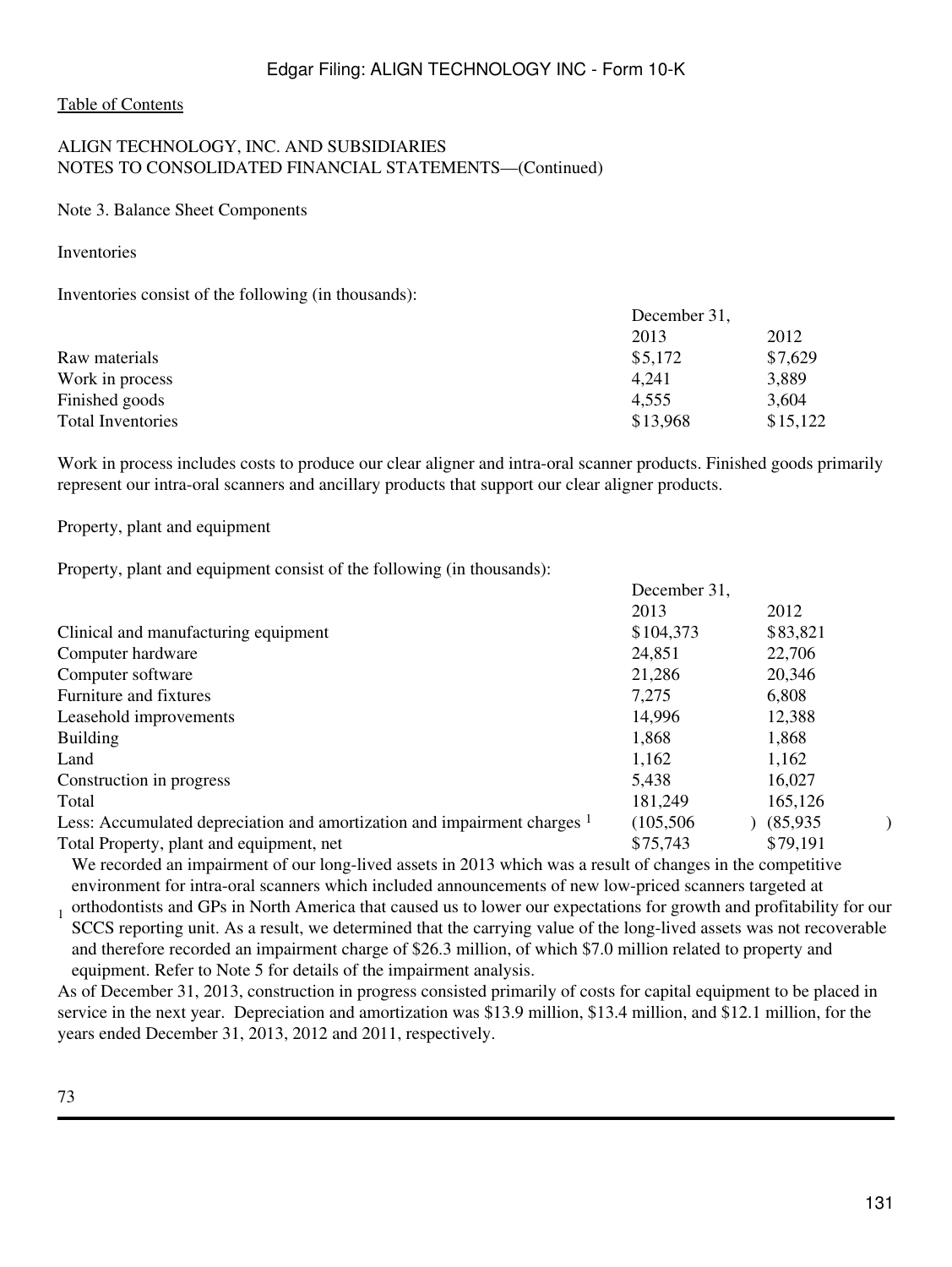## [Table of Contents](#page-3-0)

## ALIGN TECHNOLOGY, INC. AND SUBSIDIARIES NOTES TO CONSOLIDATED FINANCIAL STATEMENTS—(Continued)

Accrued liabilities

Accrued liabilities consist of the following (in thousands):

|                                       | December 31, |          |  |
|---------------------------------------|--------------|----------|--|
|                                       | 2013         | 2012     |  |
| Accrued payroll and benefits          | \$43,029     | \$39,621 |  |
| Accrued sales rebate                  | 10,100       | 8,333    |  |
| Accrued sales tax and value added tax | 6,215        | 5,253    |  |
| Accrued sales and marketing expenses  | 3,893        | 4,088    |  |
| Accrued warranty                      | 3,104        | 4,050    |  |
| Accrued accounts payable              | 2,764        | 2,866    |  |
| Accrued professional fees             | 1,892        | 2,349    |  |
| Accrued income taxes                  | 1,205        | 572      |  |
| Other accrued liabilities             | 8,143        | 7,115    |  |
| <b>Total Accrued Liabilities</b>      | \$80,345     | \$74,247 |  |

#### Warranty

We regularly review the accrued balances and update these balances based on historical warranty trends. Actual warranty costs incurred have not materially differed from those accrued. However, future actual warranty costs could differ from the estimated amounts.

#### Clear Aligner

We warrant our Invisalign products against material defects until the Invisalign case is complete. We accrue for warranty costs in cost of net revenues upon shipment of products. The amount of accrued estimated warranty costs is primarily based on historical experience as to product failures as well as current information on replacement costs.

#### Scanners

We warrant our scanners for a period of one year from the date of training and installation. We accrue for these warranty costs which includes materials and labor based on estimated historical repair costs. Extended service packages may be purchased for additional fees.

Warranty accrual as of December 31, 2013 and 2012 consists of the following activity (in thousands):

| Warranty accrual, December 31, 2011 | \$3,177 |
|-------------------------------------|---------|
| Charged to cost of revenues         | 4,637   |
| Actual warranty expenditures        | (3,764) |
| Warranty accrual, December 31, 2012 | 4,050   |
| Charged to cost of revenues         | 2,850   |
| Actual warranty expenditures        | (3,796) |
| Warranty accrual, December 31, 2013 | \$3,104 |

#### Note 4. Business Combinations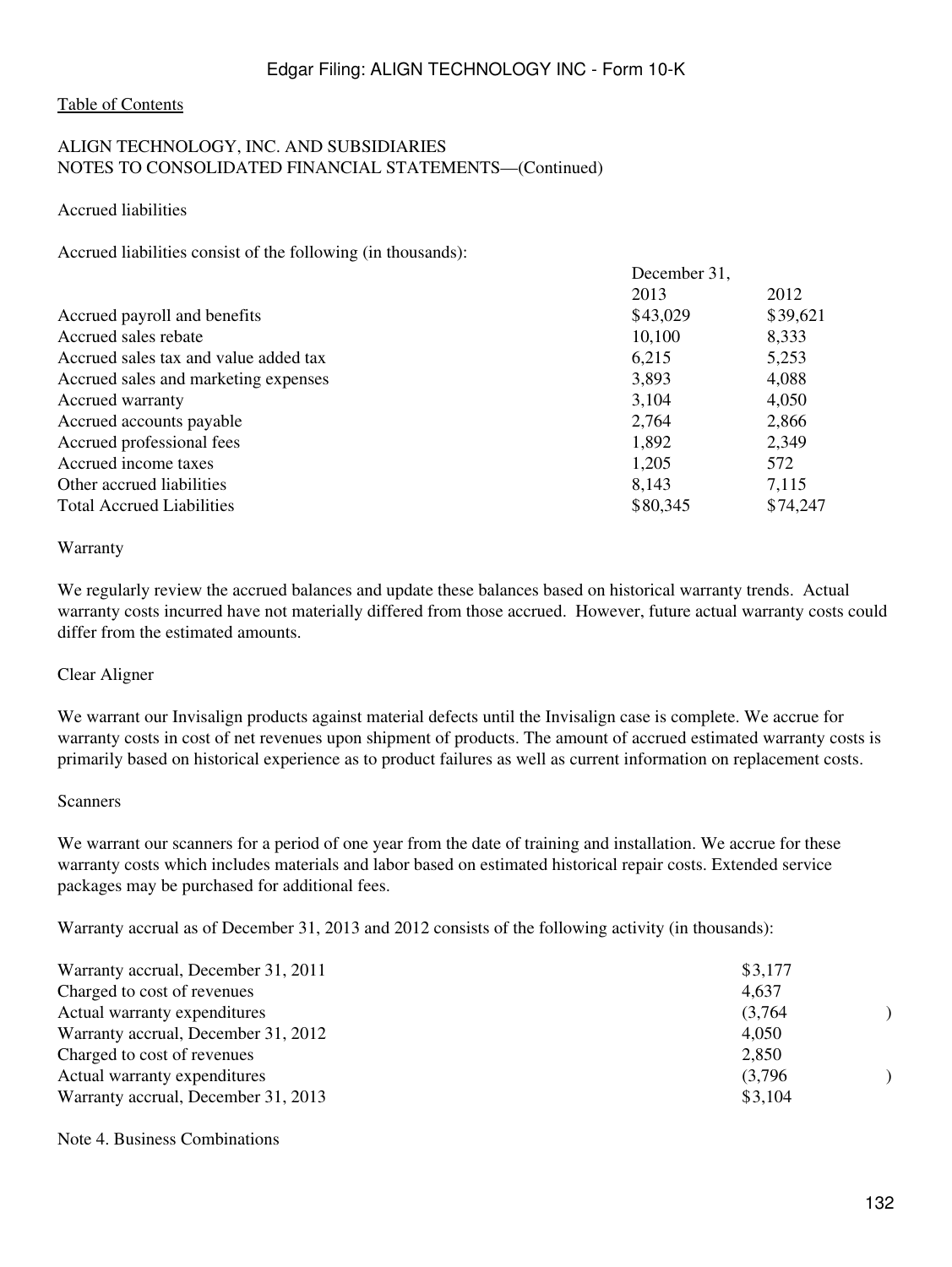## Cadent

On April 29, 2011, we completed the acquisition of Cadent for an aggregate cash purchase price of approximately \$187.6 million, acquiring all of Cadent's outstanding common and preferred stock. Cadent is a 3D digital scanning solution for orthodontics and dentistry. We believe that the combination of Align's and Cadent's technologies and capabilities creates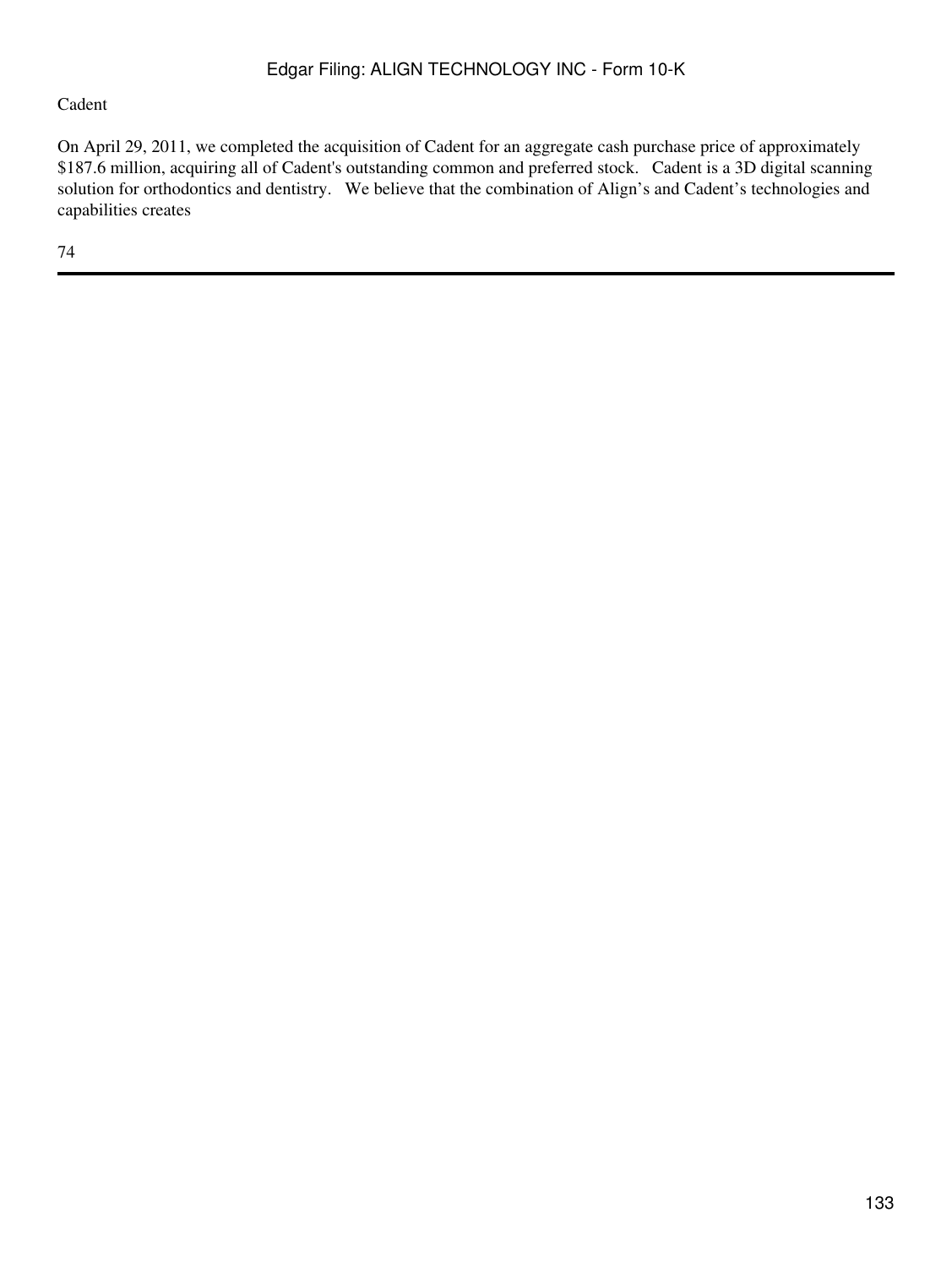#### [Table of Contents](#page-3-0)

#### ALIGN TECHNOLOGY, INC. AND SUBSIDIARIES NOTES TO CONSOLIDATED FINANCIAL STATEMENTS—(Continued)

greater growth opportunities for Align by bringing innovative new Invisalign treatment tools to customers and by extending the value of intra-oral scanning in dental practices.

| The following table summarizes the allocation of the purchase price as of April 29, 2011 (in thousands): |           |  |
|----------------------------------------------------------------------------------------------------------|-----------|--|
| Assets                                                                                                   | \$15,745  |  |
| Property, plant and equipment                                                                            | 3,624     |  |
| Acquired identifiable intangible assets:                                                                 |           |  |
| Trademarks (one to fifteen year useful lives)                                                            | 7,100     |  |
| Existing technology (thirteen year useful life)                                                          | 12,600    |  |
| Customer relationships (eleven year useful life)                                                         | 33,500    |  |
| Goodwill                                                                                                 | 135,349   |  |
| Liabilities assumed                                                                                      | (20, 330) |  |
| Total                                                                                                    | \$187,588 |  |

In 2011, we incurred direct transaction costs of approximately \$6.4 million that include investment banking, legal and accounting fees, and other external costs directly related to the acquisition. These costs were expensed as incurred as part of our operating expenses.

Goodwill of \$135.3 million represents the excess of the purchase price over the fair value of the underlying net tangible and identifiable intangible assets, and represents the expected synergies of the transaction and the knowledge and experience of the workforce in place. None of the goodwill is deductible for tax purposes. In connection with the acquisition, we allocated approximately \$77.3 million of the goodwill from the Cadent acquisition to our Scanner and CAD/CAM Services ("SCCS") reporting unit and approximately \$58.0 million to our Clear Aligner reporting unit based on the expected relative synergies generated by the acquisition. During the third quarter of 2012, we determined that goodwill for our SCCS reporting unit should be tested for impairment between annual impairment tests since an event occurred or circumstances changed that would more likely than not reduce the fair value of our SCCS reporting unit below its carrying amount. We recorded a total impairment charge of \$36.6 million for the SCCS for 2012 after finalizing step two of our analysis. Further, during March 2013, changes in the competitive environment for intra-oral scanners, including announcements from our competitors of new low-priced scanners targeted at orthodontists and general practitioner dentists in North America, caused us to lower our expectations for growth and profitability for our SCCS reporting unit. As a result, we determined that goodwill related only to our SCCS reporting unit should be tested for impairment as of March 2013 due to these facts and circumstances which would more likely than not reduce the fair value of our SCCS reporting unit below its carrying amount. Based on our analysis, there was no implied goodwill for the SCCS reporting unit; therefore, we recorded a goodwill impairment charge of \$40.7 million in the three months ended March 31, 2013, which represents the remaining goodwill balance in the SCCS reporting unit. All remaining goodwill from the Cadent acquisition as of December 31, 2013 is attributable to the Clear Aligner segment. See Note 5 for discussion of our goodwill impairment.

For the year ended December 31, 2013 and 2012, Cadent contributed net revenues of \$45.6 million, \$43.5 million, respectively, and gross profit of \$13.3 million and \$10.4 million respectively. During the period of May 2011 through December 2011, Cadent contributed net revenues of approximately \$28.0 million and gross profit of approximately \$6.5 million. Sales, marketing, development and administrative activities for our Clear Aligner and SCCS reporting units were integrated during the post-acquisition period, therefore the operating results below gross profit are not available.

The following table presents the results of Align and Cadent for the year ended December 31, 2011. The pro forma financial information is presented for informational purposes only and is not indicative of the results of operations that would have been achieved if the acquisition had taken place at the beginning of January 1, 2011 or results that may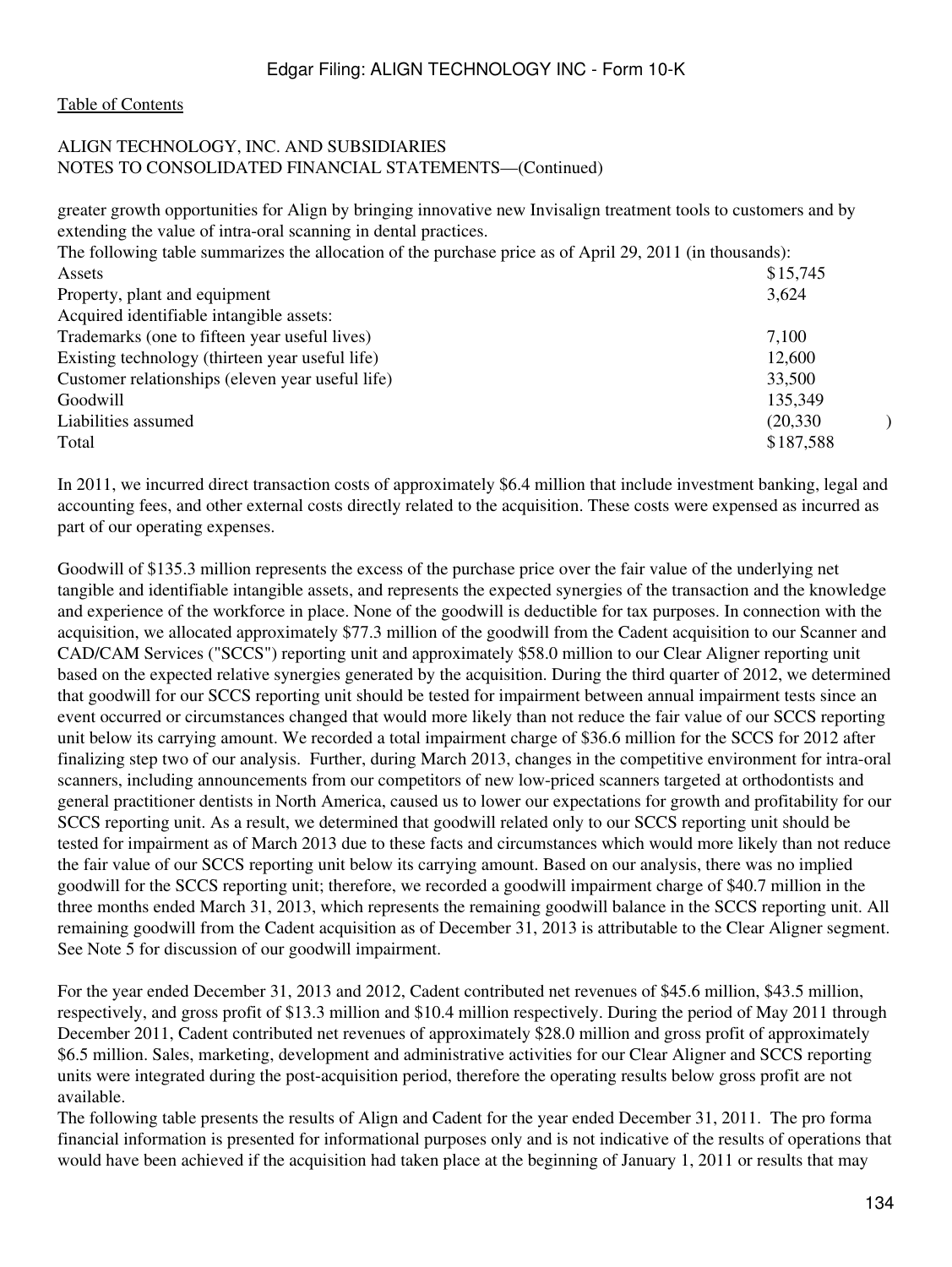occur in the future (in thousands):

|              | Year Ended   |
|--------------|--------------|
|              | December 31, |
|              | 2011         |
| Net revenues | \$492,468    |
| Net income   | \$62,116     |
|              |              |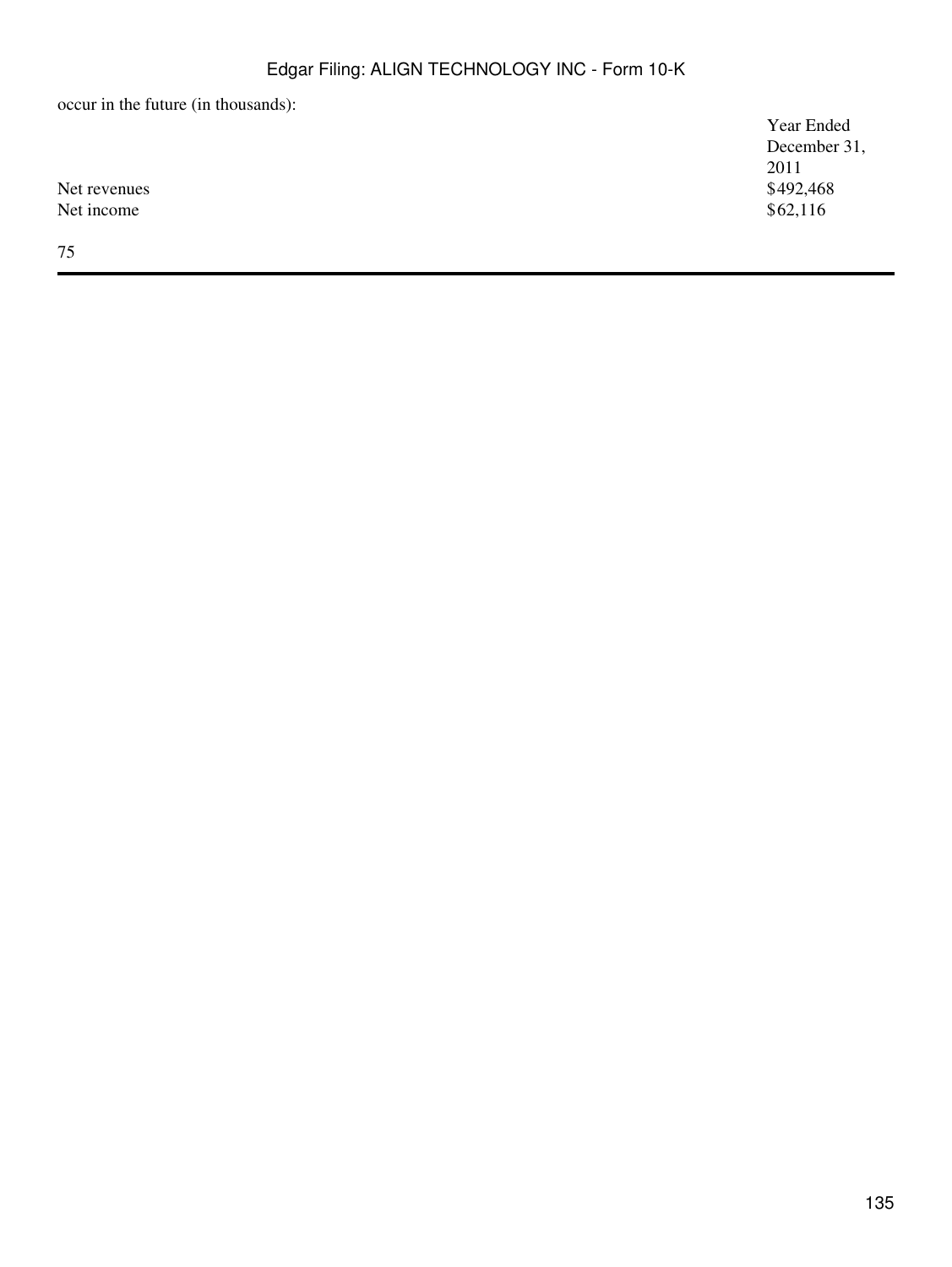#### [Table of Contents](#page-3-0)

## ALIGN TECHNOLOGY, INC. AND SUBSIDIARIES NOTES TO CONSOLIDATED FINANCIAL STATEMENTS—(Continued)

#### ICA Holdings Pty Limited

On April 30, 2013, we completed the acquisition of ICA Holdings Pty Limited ("ICA") upon the expiration of the distribution agreement between certain subsidiaries of ICA and Align Technology B.V., for a total cash consideration of approximately \$8.6 million, of which \$7.4 million was attributed to assets acquired, \$2.4 million in liabilities assumed and \$3.6 million to goodwill. Goodwill as a result of this acquisition represents the excess of the purchase price over the fair value of the underlying net assets acquired and represents the knowledge and experience of the workforce in place. None of this goodwill will be deductible for tax purposes. Under the applicable accounting guidance, goodwill will not be amortized but will be tested for impairment on an annual basis or more frequently if certain indicators are present.

We believe that the transition from our distributor arrangement to a direct sales model as a result of the acquisition of ICA will increase our net revenues in the Asia Pacific region as we will experience higher average selling price(s) ("ASP") as compared to our discounted ASP under the prior distribution agreement.

Pro forma results of operations for this acquisition have not been presented as it is not material to our results of operations, either individually or in aggregate, for the year ended December 31, 2013 or 2012 .

Note 5. Goodwill and Intangible Assets

#### Goodwill

The change in the carrying value of goodwill for the year ended December 31, 2013 by our reportable segments, which are also our reporting units, are as follows (in thousands):

|                                 |               | Scanners and    |           |  |
|---------------------------------|---------------|-----------------|-----------|--|
|                                 | Clear Aligner | CAD/CAM         | Total     |  |
|                                 |               | <b>Services</b> |           |  |
| Balance as of December 31, 2011 | \$58,445      | \$76,938        | \$135,383 |  |
| Adjustment to goodwill $1$      | 98            | 346             | 444       |  |
| Impairment of goodwill          |               | (36, 591)       | (36, 591) |  |
| Balance as of December 31, 2012 | 58,543        | 40,693          | 99,236    |  |
| Goodwill from ICA acquisition   | 3,558         |                 | 3,558     |  |
| Impairment of goodwill          |               | (40,693)        | (40,693)  |  |
| Adjustments <sup>2</sup>        | (478          |                 | (478)     |  |
| Balance as of December 31, 2013 | \$61,623      | $S-$            | \$61,623  |  |
|                                 |               |                 |           |  |

1 goodwill of changes to net assets acquired related our acquisition of Cadent during the measurement period (up to Pursuant to the accounting guidance for business combinations, we recorded goodwill adjustments for the effect on one year from April 29, 2011, the date of our acquisition of Cadent). Goodwill adjustments were not significant to our previously reported operating results or financial position.

<sup>2</sup> The adjustments to goodwill during 2013 were a result of foreign currency translation. Impairment of Goodwill

We evaluate goodwill for impairment at least annually on November 30th or more frequently if indicators are present, an event occurs or circumstances changes that suggest an impairment may exist and that it would more likely than not reduce the fair value of a reporting unit below its carrying amount. The allocation of goodwill to the respective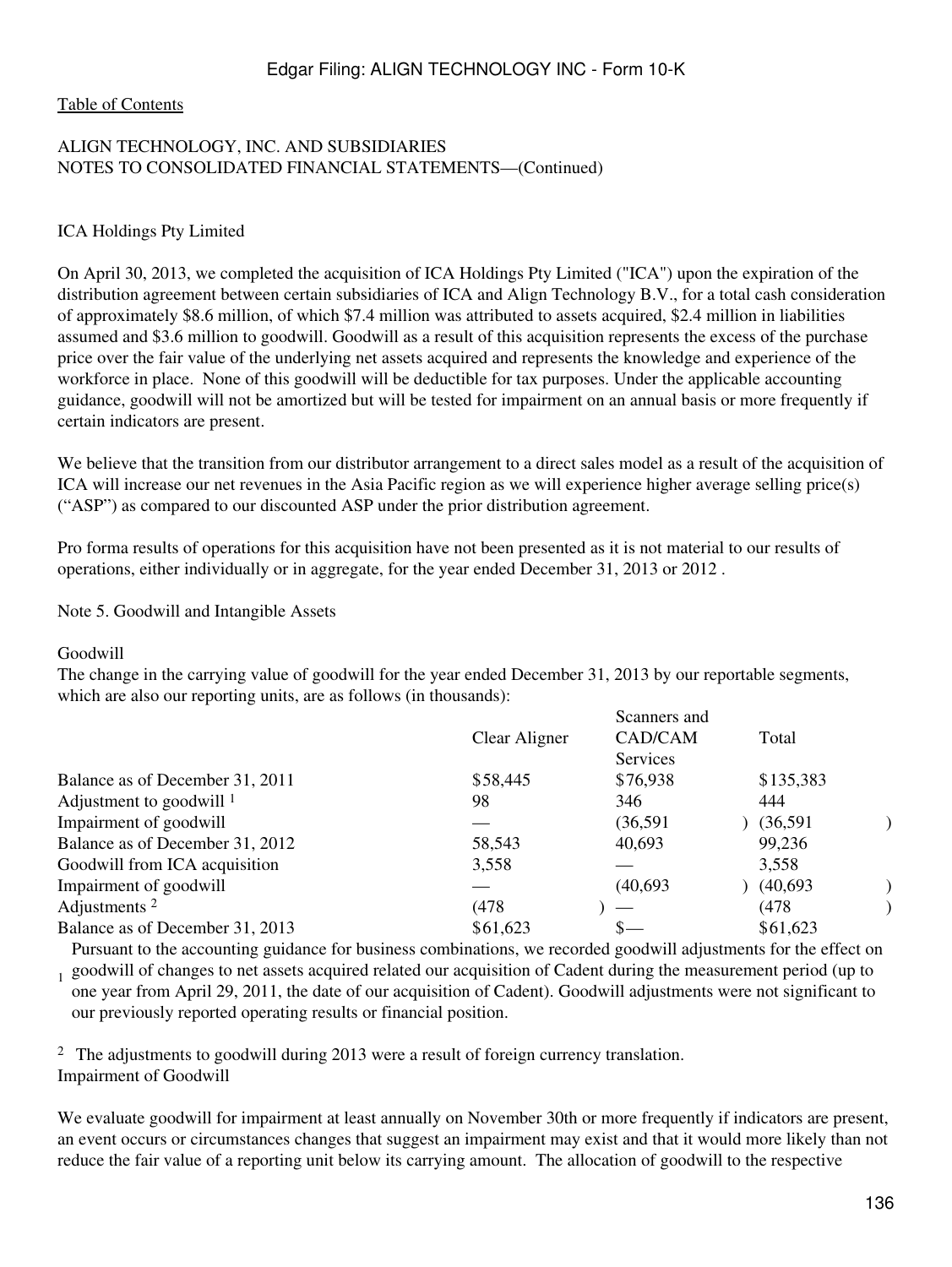reporting unit is based on relative synergies generated as a result of an acquisition.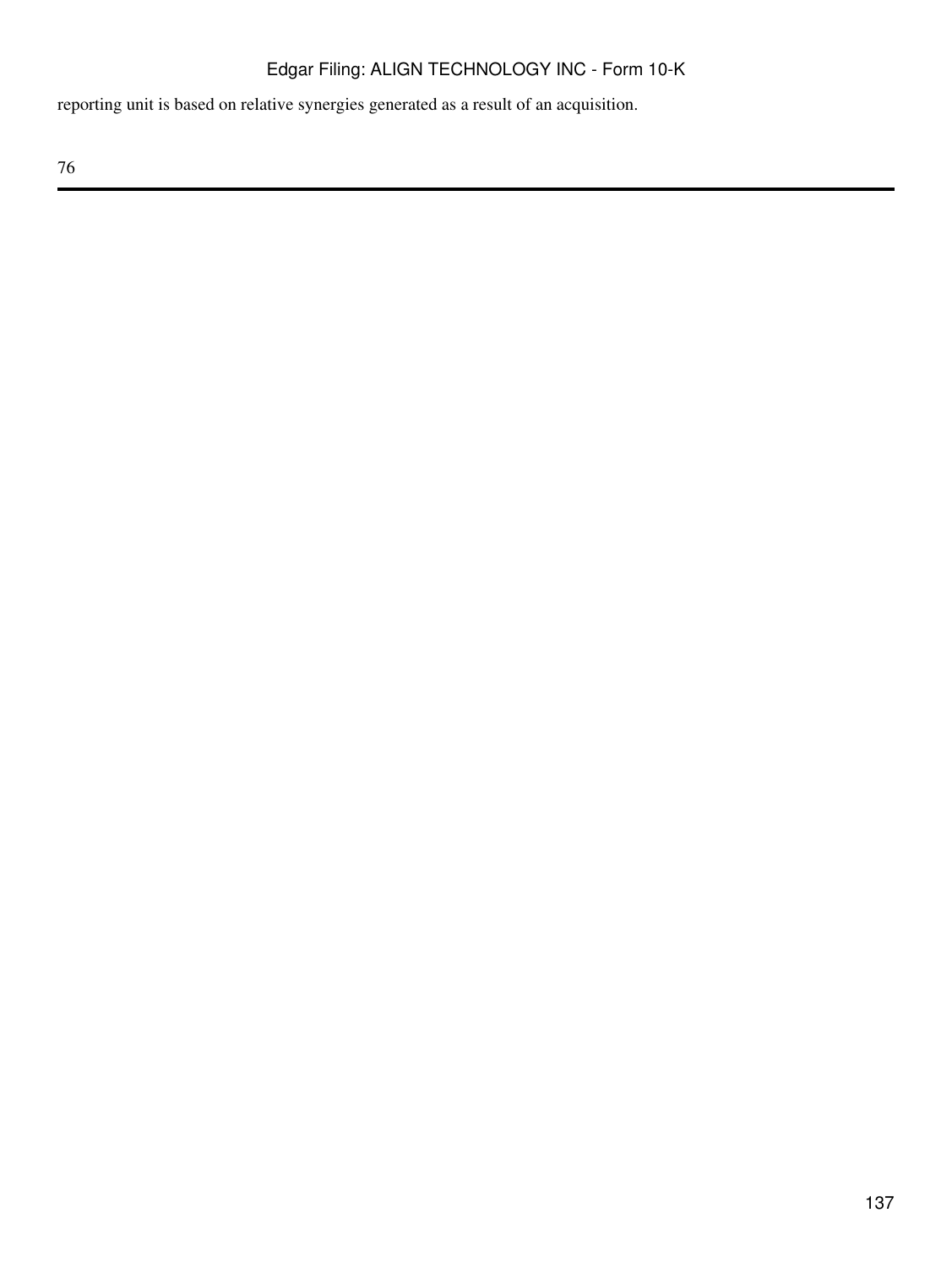#### [Table of Contents](#page-3-0)

### ALIGN TECHNOLOGY, INC. AND SUBSIDIARIES NOTES TO CONSOLIDATED FINANCIAL STATEMENTS—(Continued)

#### 2012 Impairment

During the third quarter of 2012, we determined that the goodwill for our SCCS reporting unit should be tested for impairment between annual impairment tests since an event occurred/circumstances changed that would more likely than not reduce the fair value of our SCCS reporting unit below its carrying amount. These indicators included the termination of an exclusive distribution arrangement with Straumann for iTero intra-oral scanners in Europe, as well as the termination of their non-exclusive distribution arrangement for iTero intra-oral scanners in North America, together with market conditions and business trends within the SCCS reporting unit. While we continued to expect revenue growth in our SCCS business, our expectations for future growth and profitability rates projected for the SCCS reporting unit were lower than our previous estimates primarily driven by overall lower than expected financial results.

As a result, we performed step one analysis for our SCCS reporting unit, which consists of a comparison of the fair value of the SCCS reporting unit against its carrying amount, including the goodwill allocated to it. In deriving the fair value of the SCCS reporting unit, we utilized a combination of both the income and market approach, which are classified as level 3 within the fair value hierarchy. The income approach provides an estimate of fair value based on discounted expected future cash flows. The market approach provides an estimate of fair value using various prices or market multiples applied to the reporting unit's operating results and then applies an appropriate control premium in order to reconcile to our market capitalization. As a result of our step one analysis, we concluded that the fair value of the SCCS reporting unit was less than its carrying value, therefore, we proceeded to perform step two of the goodwill impairment analysis.

Step two of the goodwill impairment analysis measures the impairment charge by allocating the reporting unit's fair value to all of the assets and liabilities of the reporting unit in a hypothetical analysis that calculates the implied fair value of goodwill in the same manner as if the reporting unit was being acquired in a business combination. This allocation process was performed only for the purposes of measuring the goodwill impairment, and not to adjust the carrying values of the recognized tangible assets and liabilities. Any excess of the carrying value of the reporting unit's goodwill over the implied fair value of the reporting unit's goodwill is recorded as an impairment loss. Based on our analysis, the implied fair value of goodwill was substantially lower than the carrying value of the goodwill for the SCCS reporting unit. We recorded a preliminary goodwill impairment charge during the third quarter of 2012 of \$24.7 million and an additional \$11.9 million during the fourth quarter of 2012, representing a change in estimate upon finalizing our 2013 annual budget process, for a total impairment charge of \$36.6 million. None of the goodwill impairment charge was deductible for tax purposes.

#### 2013 Impairment

During March 2013, changes in the competitive environment for intra-oral scanners, including announcements from our competitors of new low-priced scanners targeted at orthodontists and general practitioner dentists in North America, caused us to lower our expectations for growth and profitability for our SCCS reporting unit. As a result, we determined that goodwill related only to our SCCS reporting unit should be tested for impairment as of March 2013 due to these facts and circumstances which would more likely than not reduce the fair value of our SCCS reporting unit below its carrying amount. There was no triggering event related to the Clear Aligner goodwill.

We performed a step one analysis for our SCCS reporting unit which consists of a comparison of the fair value of the SCCS reporting unit against its carrying amount, including the goodwill allocated to it. In deriving the fair value of the SCCS reporting unit, we utilized the income approach which is classified as Level 3 within the fair value hierarchy.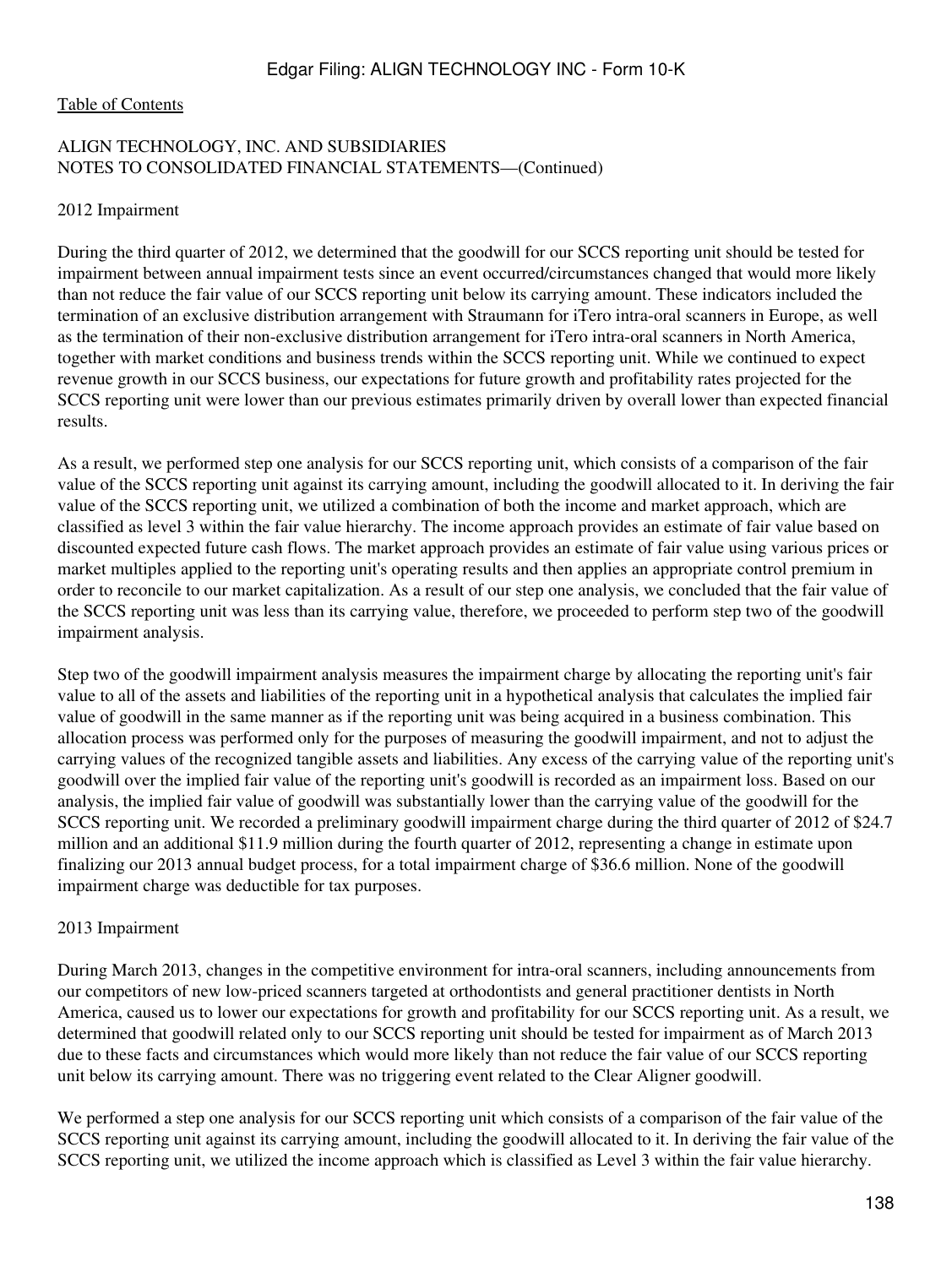This approach provides an estimated fair value based on discounted expected future cash flows, which are based on management's estimates of revenue growth rates and operating margins, taking into consideration industry and market conditions. The discount rate used is based on a weighted average cost of capital adjusted for the relevant risk associated with the characteristics of the business and the projected cash flows.

As a result of our step one analysis, we concluded that the fair value of the SCCS reporting unit was less than its carrying value; therefore, we proceeded to step two of the goodwill impairment analysis. Step two of the goodwill impairment analysis measures the impairment charge by allocating the reporting unit's fair value to all of the assets and liabilities of the reporting unit in a hypothetical analysis that calculates the implied fair value of goodwill in the same manner as if the reporting unit was being acquired in a business combination. This allocation process was performed only for the purposes of measuring the goodwill impairment and not to adjust the carrying values of the recognized tangible assets and liabilities. Any excess of the carrying value of the reporting unit's goodwill over the implied fair value of the reporting unit's goodwill is recorded as an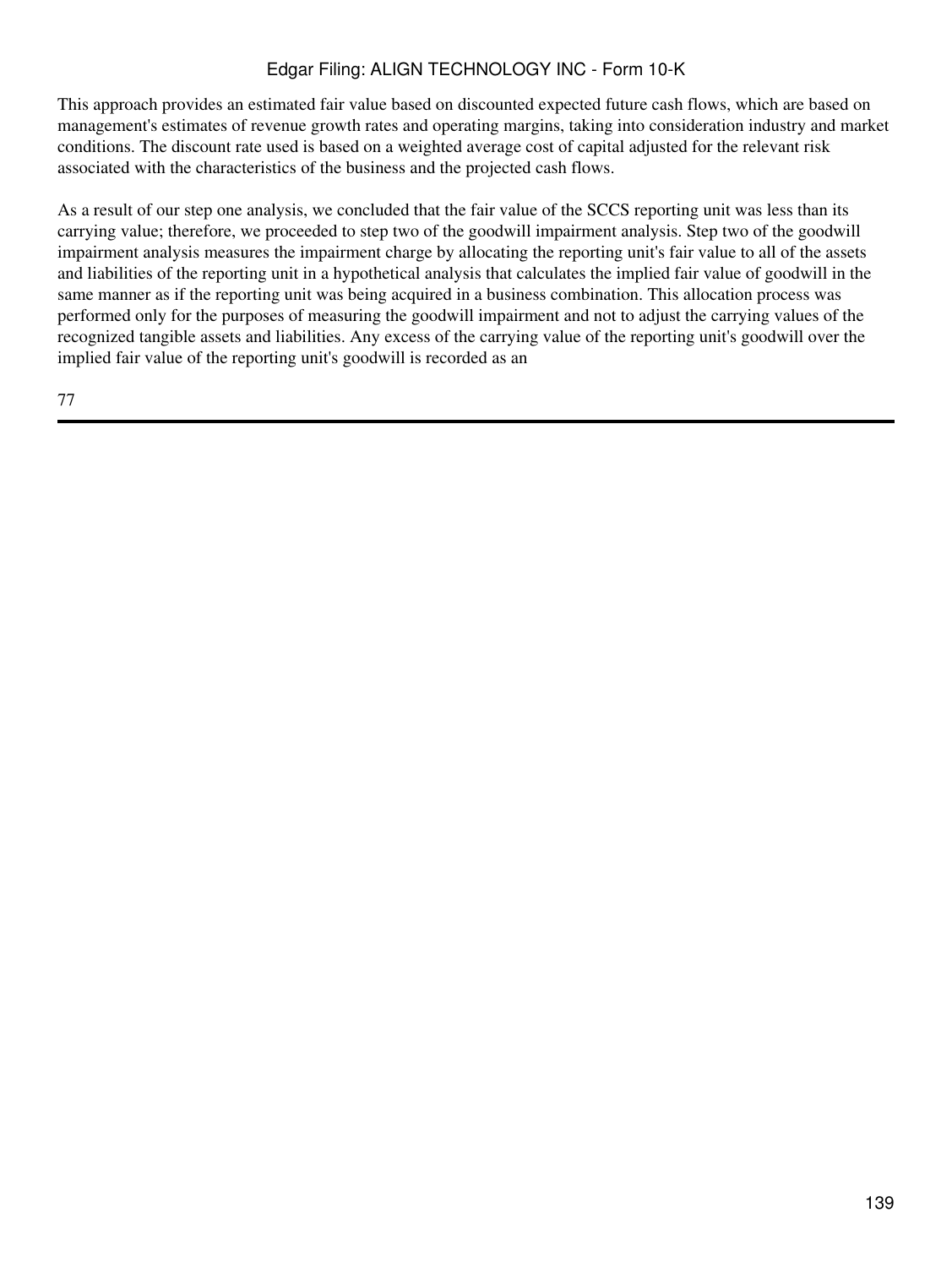[Table of Contents](#page-3-0)

## ALIGN TECHNOLOGY, INC. AND SUBSIDIARIES NOTES TO CONSOLIDATED FINANCIAL STATEMENTS—(Continued)

impairment loss. We use a discounted cash flow ("DCF") approach to estimate the fair value of a reporting unit, utilizing harvest model, which we believe is the most reliable indicator of fair value of this business, and is most consistent with the approach a market place participant would use. Based on our analysis, there was no implied goodwill for the SCCS reporting unit; therefore, we recorded a goodwill impairment charge of \$40.7 million in the three months ended March 31, 2013, which represents the remaining goodwill balance in the SCCS reporting unit. None of the goodwill impairment charge was deductible for tax purposes.

Annual Impairment Test

The remaining goodwill is entirely attributable to our Clear Aligner reporting unit. During the fourth quarter of fiscal 2013, we performed the annual goodwill impairment testing and found no impairment events as the fair value of our Clear Aligner reporting unit was significantly in excess of the carrying value. Acquired Intangible Assets

We amortize our intangible assets over their estimated useful lives. We evaluate long-lived assets, which includes property, plant and equipment and intangible assets, for impairment whenever events or changes in circumstances indicate the carrying value of an asset may not be recoverable. The carrying value is not recoverable if it exceeds the undiscounted cash flows resulting from the use of the asset and its eventual disposition. Our estimates of future cash flows attributable to our long-lived assets require significant judgment based on our historical and anticipated results and are subject to many factors. Factors we consider important which could trigger an impairment review include significant negative industry or economic trends, significant loss of customers and changes in the competitive environment of our intra-oral scanning business.

During March 2013, changes in the competitive environment for intra-oral scanners, including announcements from our competitors of new low-priced scanners targeted at orthodontists and general practitioner dentists in North America, that caused us to lower our expectations for growth and profitability for our SCCS reporting unit. As a result, we determined that the carrying value of the SCCS long-lived assets was not recoverable as compared to the value of the undiscounted cash flows of our revised projections for the asset group. In order to determine the impairment amount of our long-lived assets, we fair valued each key component of our long-lived assets within the asset group, which involved the use of significant estimates and assumptions including replacement costs, revenue growth rates, operating margins, and plant and equipment cost trends. We use a DCF approach, utilizing the harvest model, to estimate the fair value of a reporting unit, which we believe is the most reliable indicator of fair value of a business, and is most consistent with the approach of a marketplace participant would use. The estimation of fair value utilizing a DCF approach includes numerous uncertainties which require our significant judgment when making assumptions of expected growth rates and the selection of discount rates, as well as assumptions regarding general economic and business conditions, and the structure that would yield the highest economic value, among other factors. Key assumptions used in measuring the fair values of SCCS reporting unit included the discount rate (based on the weighted-average cost of capital) and revenue growth. The fair value of SCCS's trademark was determined using a risk-adjusted DCF approach under the relief-from-royalty method. The royalty rate used was based on a consideration of market rates. The fair value of SCCS's finite-lived customer relationships was determined using a DCF approach under the multi-period excess earnings method. We determined our long-lived asset group within the SCCS reporting unit to be primarily finite-lived intangible assets, plant and equipment. Upon completion of this analysis, we recorded a total impairment charge of \$26.3 million of which \$19.3 million represented the impairment related to our SCCS intangible assets and \$7.0 million related to plant and equipment. There was no triggering event related to the Clear Aligner asset group.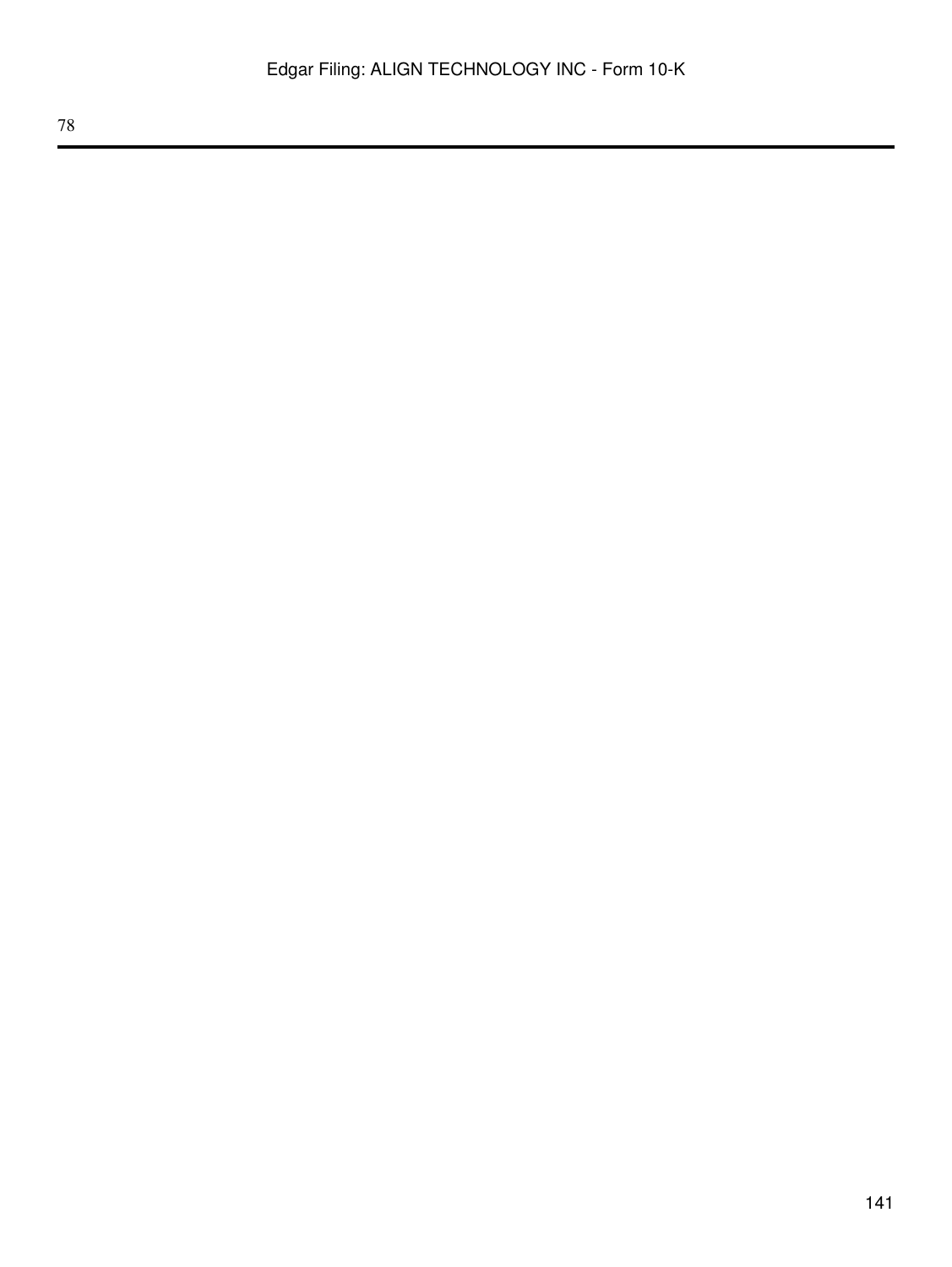#### [Table of Contents](#page-3-0)

### ALIGN TECHNOLOGY, INC. AND SUBSIDIARIES NOTES TO CONSOLIDATED FINANCIAL STATEMENTS—(Continued)

Intangible assets arising either as a direct result from the Cadent acquisition or individually acquired are being amortized as follows (in thousands):

|                                | Weighted<br>Average<br>Amortization<br>Period (in<br>years) | <b>Gross Carrying</b><br>Amount as of<br>December<br>31, 2013 | Accumulated Impairment<br><b>Amortization Charge</b> |            | Net Carrying<br>Value as of<br>December 31,<br>2013 |
|--------------------------------|-------------------------------------------------------------|---------------------------------------------------------------|------------------------------------------------------|------------|-----------------------------------------------------|
| <b>Trademarks</b>              | 15                                                          | \$7,100                                                       | \$(1,100)                                            | \$(4,179)  | \$1,821                                             |
| Existing technology            | 13                                                          | 12,600                                                        | (2,236)                                              | (4,328)    | 6,036                                               |
| Customer relationships         | 11                                                          | 33,500                                                        | (7,112)                                              | (10,751)   | 15,637                                              |
| Other                          | 8                                                           | 285                                                           | (40                                                  |            | 245                                                 |
| <b>Total Intangible Assets</b> |                                                             | \$53,485                                                      | \$(10, 488)                                          | \$(19,258) | \$23,739                                            |

|                                | Weighted<br>Average<br>Amortization<br>Period (in<br>years) | Gross Carrying<br>Amount as of<br>December 31, 2012 | Accumulated<br>Amortization | Net Carrying<br>Value as of<br>December 31, 2012 |
|--------------------------------|-------------------------------------------------------------|-----------------------------------------------------|-----------------------------|--------------------------------------------------|
| Trademarks                     | 15                                                          | \$7,100                                             | \$ (895                     | \$6,205                                          |
| Existing technology            | 13                                                          | 12,600                                              | (1,642)                     | 10,958                                           |
| Customer relationships         | 11                                                          | 33,500                                              | (5,002)                     | 28,498                                           |
| Other                          | 8                                                           | 125                                                 | $\left(9\right)$            | 116                                              |
| <b>Total Intangible Assets</b> |                                                             | \$53,325                                            | \$(7,548)                   | \$45,777                                         |

The total estimated annual future amortization expense for these acquired intangible assets as of December 31, 2013 is as follows (in thousands):

| Fiscal Year |          |
|-------------|----------|
| 2014        | \$3,053  |
| 2015        | 2,600    |
| 2016        | 2,600    |
| 2017        | 2,600    |
| 2018        | 2,600    |
| Thereafter  | 10,286   |
| Total       | \$23,739 |
|             |          |

Note 6. Legal Proceedings

Securities Class Action Lawsuit

On November 28, 2012, plaintiff City of Dearborn Heights Act 345 Police & Fire Retirement System filed a lawsuit against Align, Thomas M. Prescott ("Mr. Prescott"), Align's President and Chief Executive Officer, and Kenneth B. Arola ("Mr. Arola"), Align's former Vice President, Finance and Chief Financial Officer, in the United States District Court for the Northern District of California on behalf of a purported class of purchasers of our common stock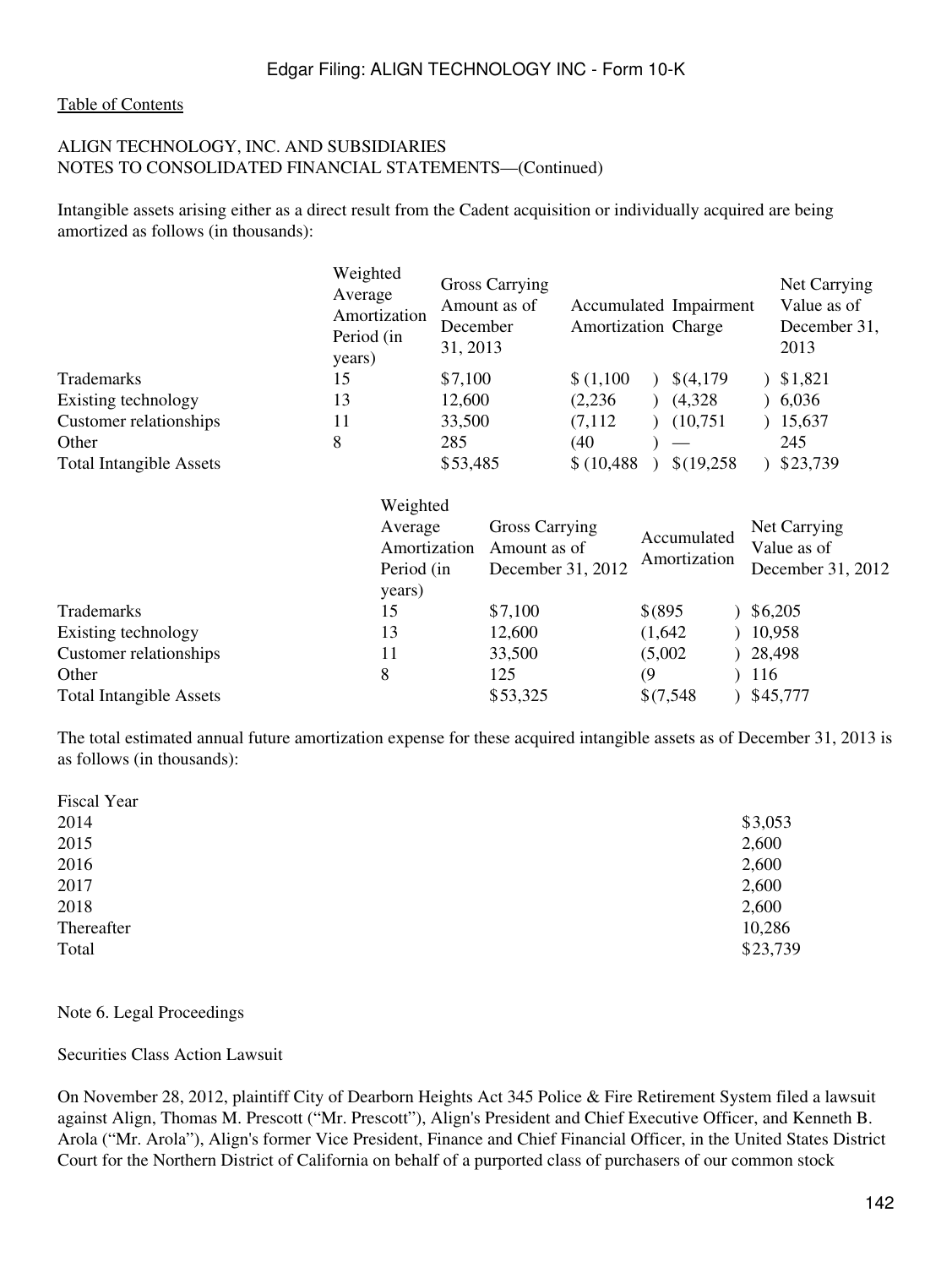between April 23, 2012 and October 17, 2012 (the "Securities Action"). On July 11, 2013, an amended complaint was filed, which named the same defendants, on behalf of a purported class of purchasers of our common stock between January 31, 2012 and October 17, 2012. The amended complaint alleged that Align, Mr. Prescott and Mr. Arola violated Section 10(b) of the Securities Exchange Act of 1934 and Rule 10b-5 promulgated thereunder, and that Mr. Prescott and Mr. Arola violated Section 20(a) of the Securities Exchange Act of 1934. Specifically, the amended complaint alleged that during the purported class period defendants failed to take an appropriate goodwill impairment charge related to the April 29, 2011 acquisition of Cadent Holdings, Inc. in the fourth quarter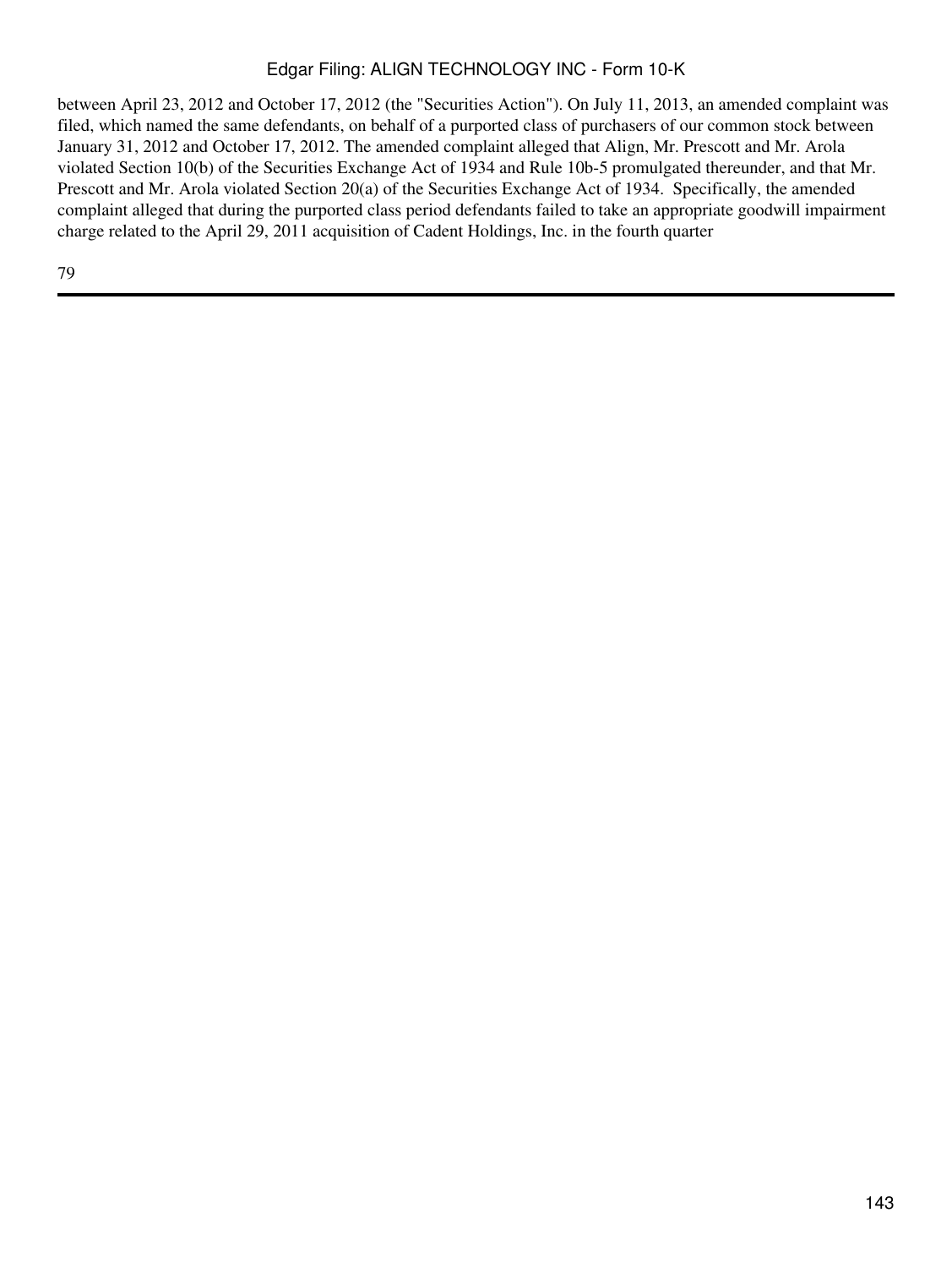of 2011, the first quarter of 2012 or the second quarter of 2012, which rendered our financial statements and projections of future earnings materially false and misleading and in violation of U.S. GAAP. The amended complaint sought monetary damages in an unspecified amount, costs and attorney's fees. On December 9, 2013, the judge granted our motion to dismiss with leave for plaintiff to file a second amended complaint. Plaintiff filed a second amended complaint on January 8, 2014 on behalf of the same purported class. The second amended complaint state the same claims as the first amended complaint. We filed a motion to dismiss the second amended complaint on February 7, 2014. Align intends to vigorously defend itself against these allegations. Align is currently unable to predict the outcome of this complaint and therefore cannot determine the likelihood of loss nor estimate a range of possible loss.

## Shareholder Derivative Lawsuit

On February 1, 2013, plaintiff Gary Udis filed a shareholder derivative lawsuit against several of Align's current and former officers and directors in the Superior Court of California, County of Santa Clara. The complaint alleges that our reported income and earnings were materially overstated because of a failure to timely write down goodwill related to the April 29, 2011 acquisition of Cadent Holdings, Inc., and that defendants made allegedly false statements concerning our forecasts. The complaint asserts various state law causes of action, including claims of breach of fiduciary duty, unjust enrichment, and insider trading, among others. The complaint seeks unspecified damages on behalf of Align, which is named solely as nominal defendant against whom no recovery is sought. The complaint also seeks an order directing Align to reform and improve its corporate governance and internal procedures, and seeks restitution in an unspecified amount, costs, and attorney's fees. On July 8, 2013, an Order was entered staying this derivative lawsuit until an initial ruling on our first motion to dismiss the Securities Action. On January 15, 2014, an order was entered staying this derivative lawsuit until an initial ruling on our second motion to dismiss the Securities Action discussed above. Align intends to vigorously defend itself against these allegations. Align is currently unable to predict the outcome of this complaint and therefore cannot determine the likelihood of loss nor estimate a range of possible losses.

In addition, in the course of Align's operations, Align is involved in a variety of claims, suits, investigations, and proceedings, including actions with respect to intellectual property claims, patent infringement claims, government investigations, labor and employment claims, breach of contract claims, tax, and other matters. Regardless of the outcome, these proceedings can have an adverse impact on us because of defense costs, diversion of management resources, and other factors. Although the results of complex legal proceedings are difficult to predict and Align's view of these matters may change in the future as litigation and events related thereto unfold; Align currently does not believe that these matters, individually or in the aggregate, will materially affect Align's financial position, results of operations or cash flows.

# Note 7. Credit Facilities

On March 22, 2013, we entered into a credit facility with Wells Fargo Bank. The credit facility provides for a \$50.0 million revolving line of credit, with a \$10.0 million letter of credit sublimit, and has a maturity date on March 22, 2016. The credit facility also requires us to maintain a minimum unrestricted cash balance of \$50.0 million and comply with specific financial conditions and performance requirements. The loans bear interest, at our option, at a fluctuating rate per annum equal to the daily one-month adjusted LIBOR rate plus a spread of 1.75% or an adjusted LIBOR rate (based on one, three, six or twelve-month interest periods) plus a spread of 1.75%. As of December 31, 2013, we had no outstanding borrowings under this credit facility and were in compliance with the conditions and performance requirements.

Note 8. Commitments and Contingencies Operating leases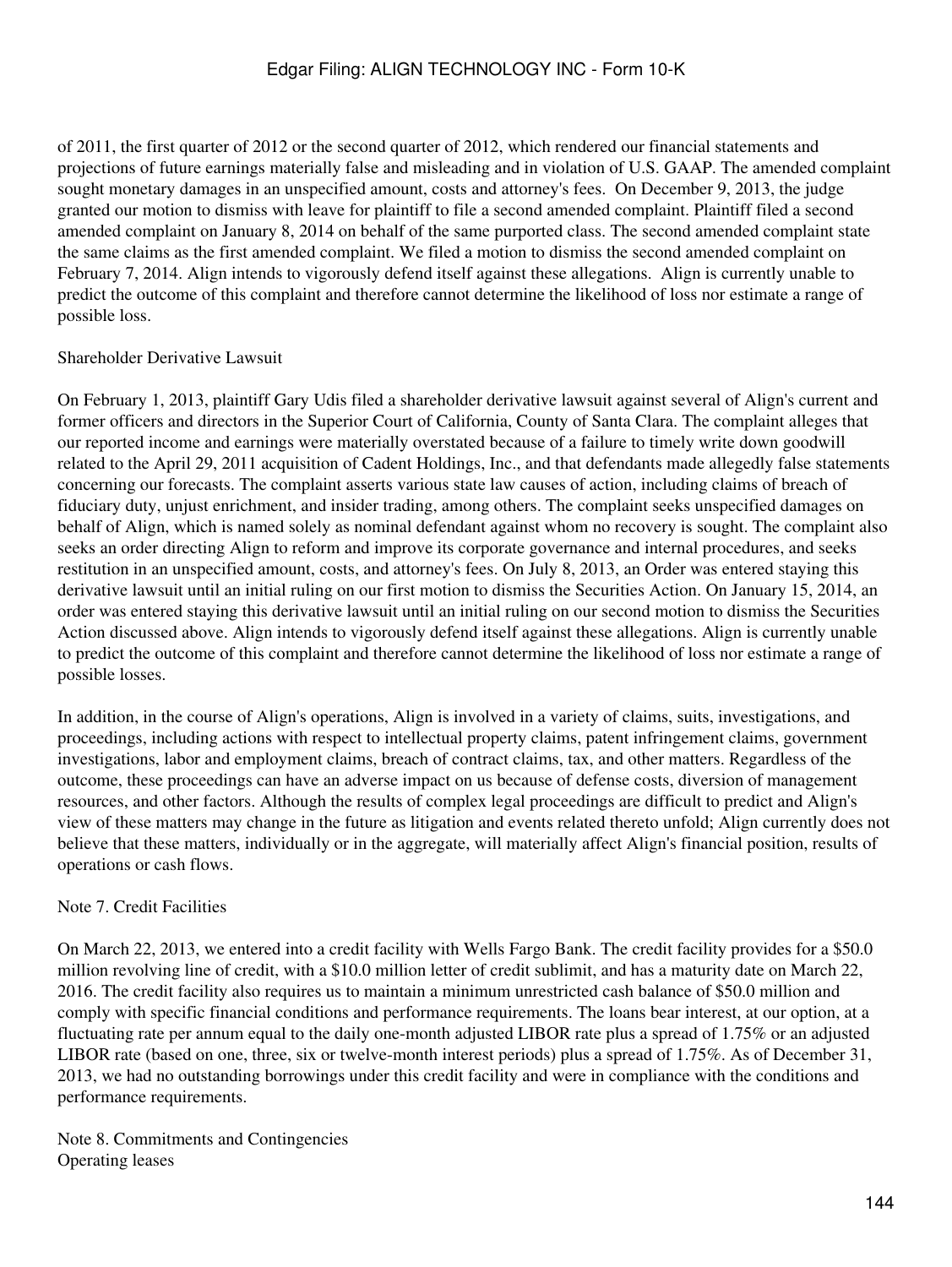We lease our facilities and certain equipment and automobiles under non-cancelable operating lease arrangements that expire at various dates through 2022 and provide for pre-negotiated fixed rental rates during the terms of the lease. The terms of some of our leases provide for rental payments on a graduated scale. We recognize rent expense on a straight-line basis over the lease period and accrue for any rent expense incurred but not paid. Total rent expense was \$7.3 million, \$6.9 million and \$6.1 million, for the years ended December 31, 2013, 2012 and 2011, respectively.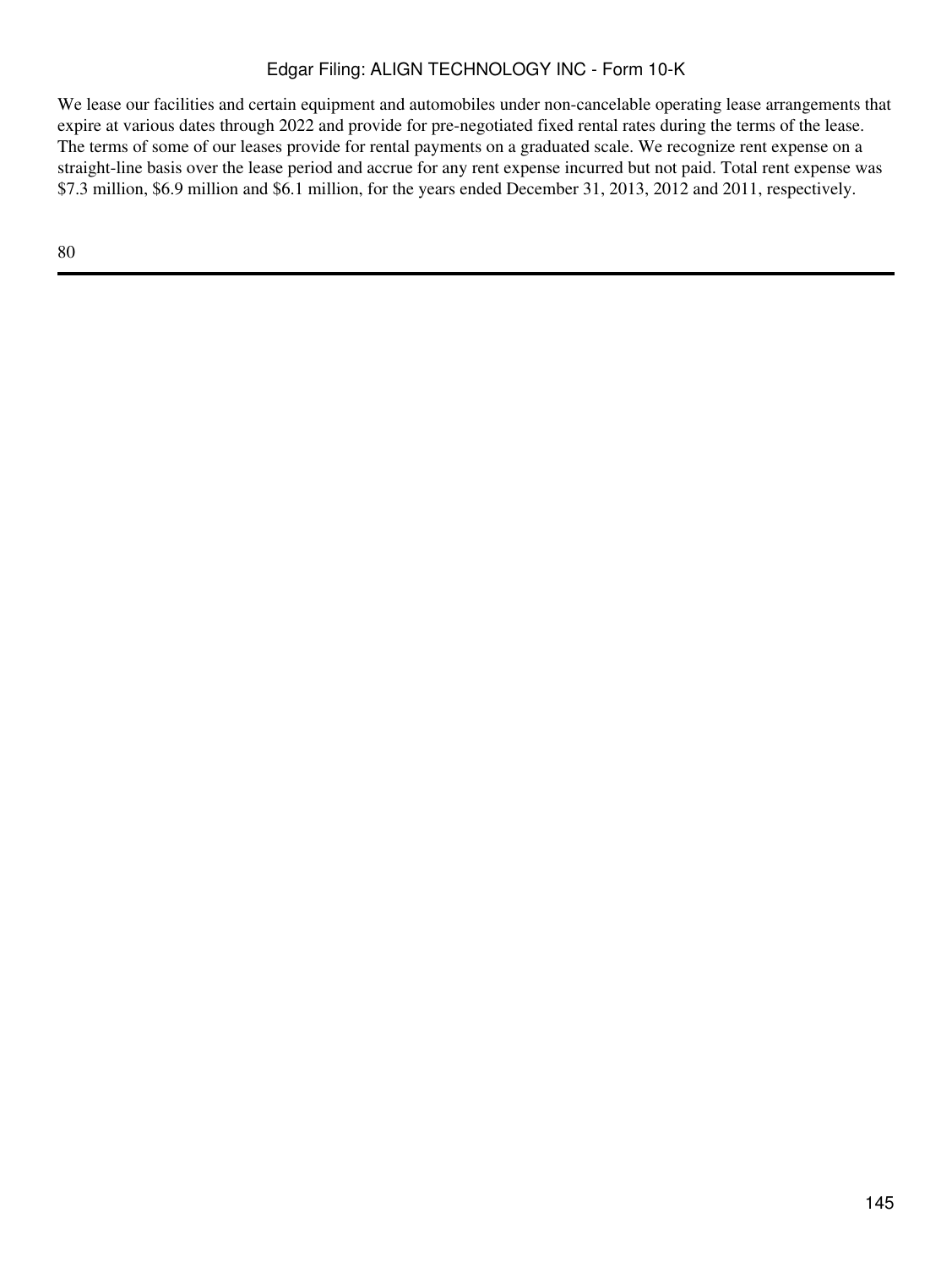### ALIGN TECHNOLOGY, INC. AND SUBSIDIARIES NOTES TO CONSOLIDATED FINANCIAL STATEMENTS—(Continued)

Minimum future lease payments for non-cancelable leases as of December 31, 2013, are as follows (in thousands):

| Fiscal Year                  | <b>Operating leases</b> |
|------------------------------|-------------------------|
| 2014                         | \$7,878                 |
| 2015                         | 7,463                   |
| 2016                         | 6,708                   |
| 2017                         | 4,316                   |
| 2018                         | 1,483                   |
| Thereafter                   | 425                     |
| Total minimum lease payments | \$28,273                |

#### Off-balance Sheet Arrangements

As of December 31, 2013, we had no off-balance sheet arrangements that have, or are reasonably likely to have, a current or future material effect on our consolidated financial condition, results of operations, liquidity, capital expenditures or capital resources.

#### Indemnification Provisions

In the normal course of business to facilitate transactions in our services and products, we indemnify certain parties: customers, vendors, lessors, and other parties with respect to certain matters, including, but not limited to, services to be provided by us and intellectual property infringement claims made by third parties. In addition, we have entered into indemnification agreements with our directors and certain of our officers that will require us, among other things, to indemnify them against certain liabilities that may arise by reason of their status or service as directors or officers. Several of these agreements limit the time within which an indemnification claim can be made and the amount of the claim.

It is not possible to make a reasonable estimate of the maximum potential amount under these indemnification agreements due to the unique facts and circumstances involved in each particular agreement. Additionally, we have a limited history of prior indemnification claims and the payments we have made under such agreements have not had a material adverse effect on our results of operations, cash flows, or financial position. However, to the extent that valid indemnification claims arise in the future, future payments by us could be significant and could have a material adverse effect on our results of operations or cash flows in a particular period. As of December 31, 2013, we did not have any material indemnification claims that were probable or reasonably possible.

Note 9. Stockholders' Equity

## Preferred Stock Rights Agreement

The Preferred Stock Rights Agreement (the "Rights Agreement") is intended to protect stockholders from unfair or coercive takeover practices. In accordance with the Rights Agreement, the Board of Directors declared a dividend distribution of one preferred stock purchase right (a "Right") for each outstanding share of our common stock to stockholders of record on November 22, 2005. Each Right entitles stockholders to buy one one-thousandth of a share of our Series A Participating Preferred Stock, par value \$0.0001 per share, at an exercise price of \$37.00, subject to adjustment. Rights will become exercisable upon the occurrence of certain events, including a person or group acquiring or the announcing the intention to acquire beneficial ownership of 15% or more of the then outstanding common stock without the approval of the Board of Directors. Each holder of a Right will have the right to receive, upon exercise, shares of common stock having a value equal to two times the purchase price. The Rights will expire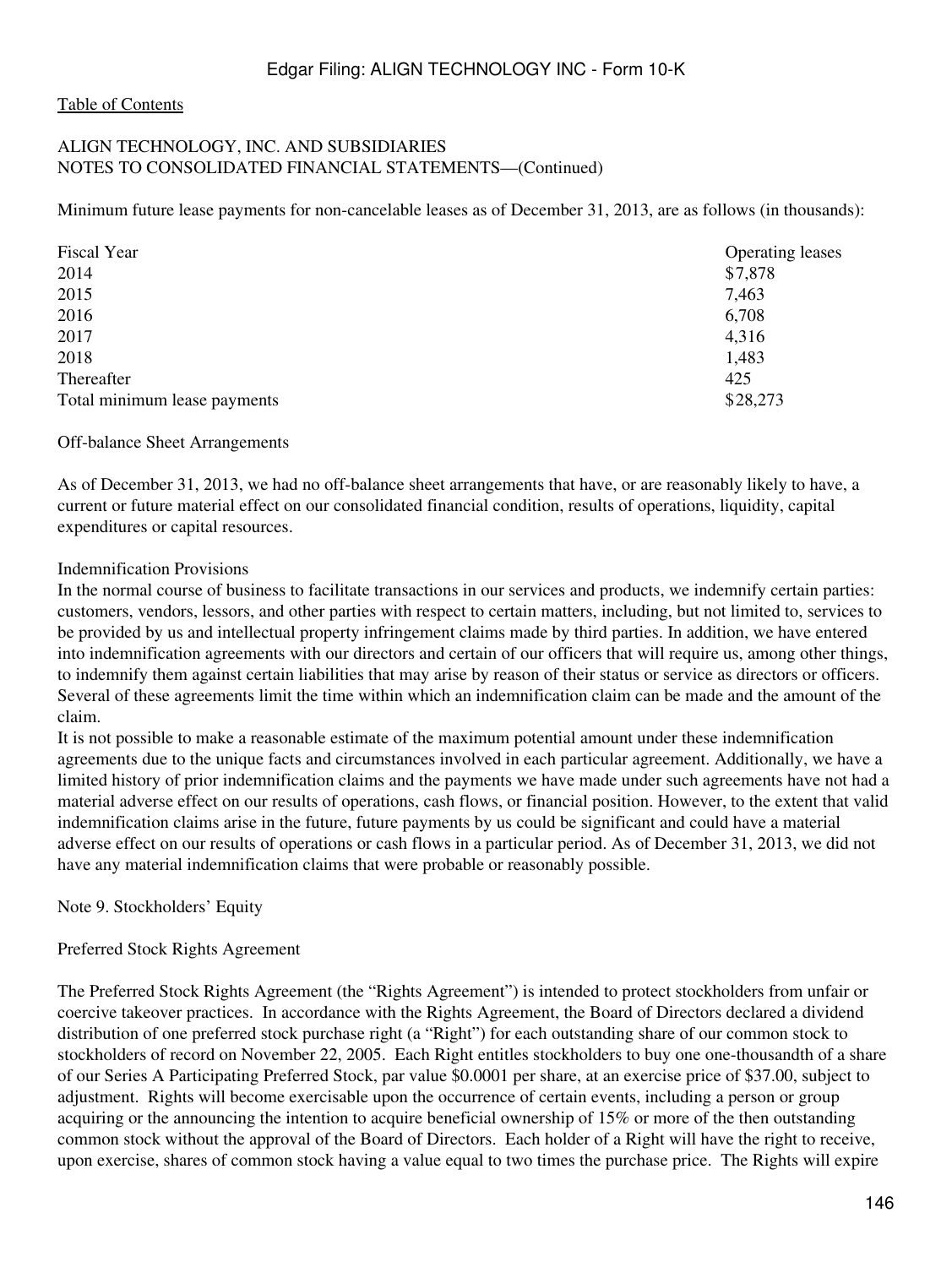on November 22, 2015 or upon the exercise of the Rights, whichever occurs earlier.

Common Stock

The holders of common stock are entitled to receive dividends whenever funds are legally available and when and if declared by the Board of Directors. We have never declared or paid dividends on our common stock.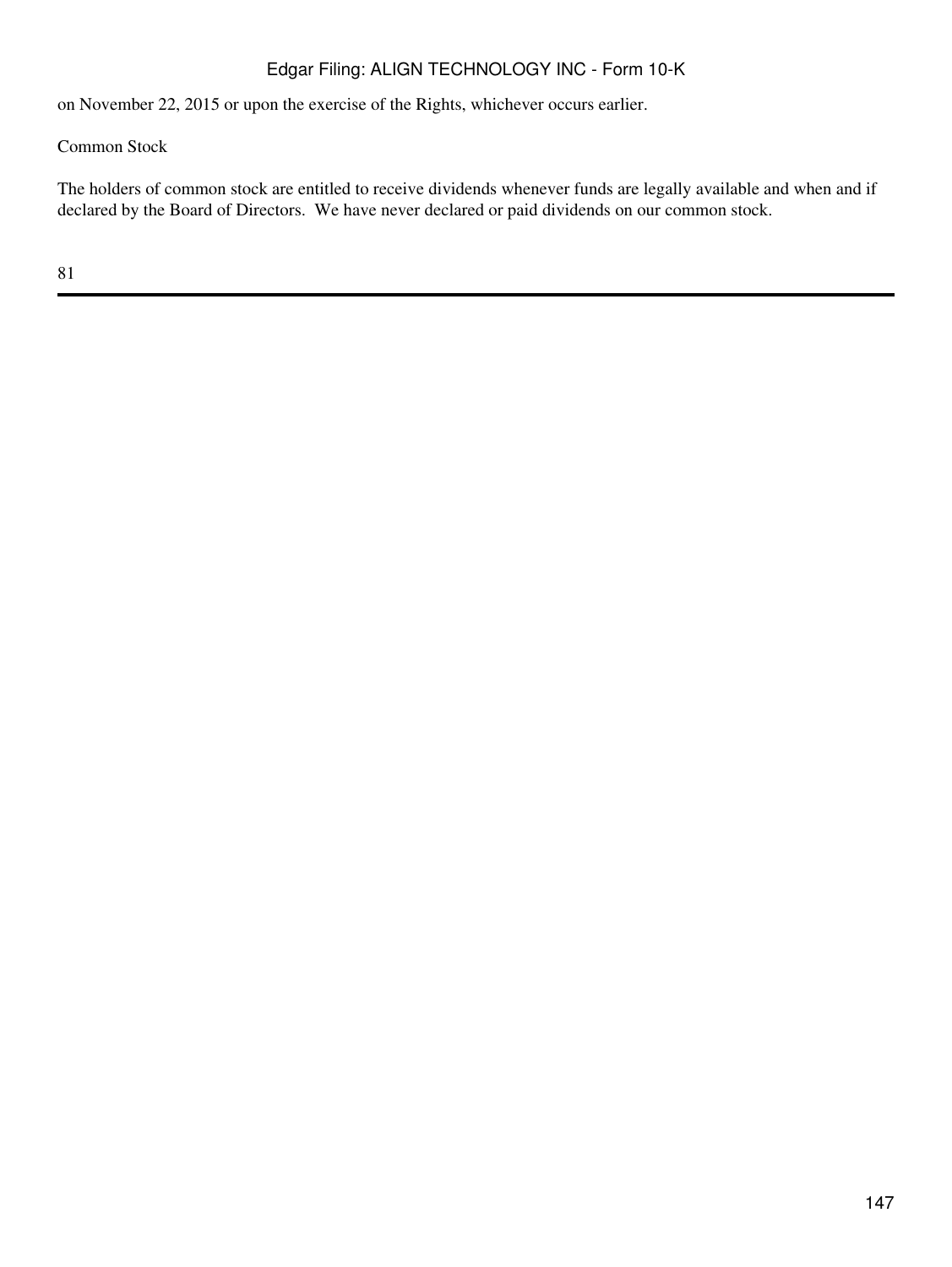#### [Table of Contents](#page-3-0)

## ALIGN TECHNOLOGY, INC. AND SUBSIDIARIES NOTES TO CONSOLIDATED FINANCIAL STATEMENTS—(Continued)

#### Stock-based Compensation Plans

Our 2005 Incentive Plan, as amended, provides for the granting of incentive stock options, non-statutory stock options, restricted stock units, market stock units, stock appreciation rights, performance units and performance shares to employees, non-employee directors, and consultants. Shares granted on or after May 16, 2013 as an award of restricted stock, restricted stock unit, market stock units, performance share or performance unit ("full value awards") are counted against the authorized share reserve as one and nine-tenths (1 9/10) shares for every one (1) share subject to the award, and any shares canceled that were counted as one and nine-tenths against the plan reserve will be returned at the same ratio. Full value awards granted prior to May 16, 2013 were counted against the authorized share reserve as one and one half (1 1/2) share for every one (1) share subject to the award, and any shares canceled that were counted as one and one half against the plan reserve will be returned at this same ratio.

On May 16, 2013, the Stockholders approved an increase of 7,000,000 shares to the 2005 Incentive Plan (as amended) for a total reserve of 23,283,379 shares for issuance, plus up to an aggregate of 5,000,000 shares that would have been returned to our 2001 Stock Incentive Plan as a result of termination of options on or after March 28, 2005.

As of December 31, 2013, we have a total of 23,283,379 shares authorized and reserved, of which 9,119,512 shares are available for issuance. This includes 2,384,516 shares that have been transferred from the 2001 Stock Incentive Plan. We issue new shares from our pool of authorized but unissued shares to satisfy the exercise and vesting obligations of our stock-based compensation plans. Stock-based Compensation

Stock-based compensation is based on the estimated fair value of awards, net of estimated forfeitures, and recognized over the requisite service period. Estimated forfeitures are based on historical experience at the time of grant and may be revised, if necessary, in subsequent periods if actual forfeitures differ from those estimates. The stock-based compensation related to all of our stock-based awards and employee stock purchases for the year ended December 31, 2013, 2012 and 2011 is as follows (in thousands):

|                                | For the Year Ended December 31, |          |          |
|--------------------------------|---------------------------------|----------|----------|
|                                | 2013                            | 2012     | 2011     |
| Cost of net revenues           | \$2,565                         | \$1,843  | \$1,818  |
| Sales and marketing            | 7,093                           | 5,581    | 5,495    |
| General and administrative     | 13,261                          | 10,361   | 9,096    |
| Research and development       | 3,519                           | 3,698    | 2,756    |
| Total stock-based compensation | \$26,438                        | \$21,483 | \$19,165 |

#### Stock Options

Options are granted for terms not to exceed seven years and generally vest over four years with 25% vesting one year from the date of grant and 1/48th each month thereafter. Activity for the year ended December 31, 2013, under the stock option plans are set forth below (in thousands, except years and per share amounts):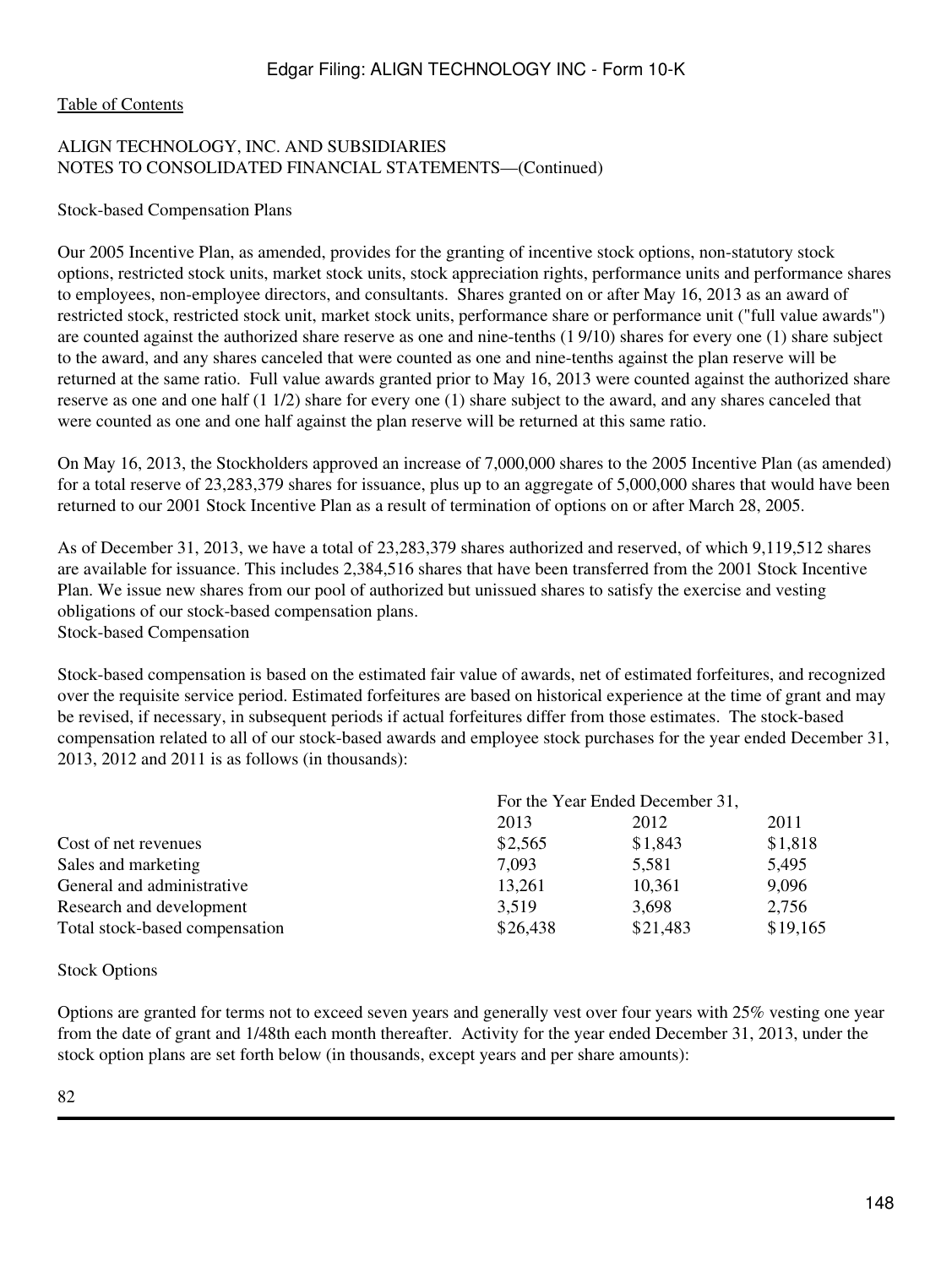#### ALIGN TECHNOLOGY, INC. AND SUBSIDIARIES NOTES TO CONSOLIDATED FINANCIAL STATEMENTS—(Continued)

|                                                        | <b>Stock Options</b> |                                          |                  |                        |
|--------------------------------------------------------|----------------------|------------------------------------------|------------------|------------------------|
|                                                        | Number of            | Weighted                                 | Weighted Average |                        |
|                                                        | <b>Shares</b>        | Average                                  | Remaining        | Aggregate<br>Intrinsic |
|                                                        | Underlying           | Exercise                                 | Contractual Term | Value                  |
|                                                        |                      | Stock Options Price per Share (in years) |                  |                        |
| Outstanding as of December 31, 2012                    | 3.276                | 15.21                                    |                  |                        |
| Granted                                                |                      |                                          |                  |                        |
| Exercised                                              | (1,863)              | 14.57                                    |                  |                        |
| Cancelled or expired                                   | (92)                 | 15.35                                    |                  |                        |
| Outstanding as of December 31, 2013                    | 1,321                | \$16.08                                  | 3.61             | \$54,231               |
| Vested and expected to vest at December 31, 2013 1,317 |                      | \$16.06                                  | 3.61             | \$54,102               |
| Exercisable at December 31, 2013                       | 1,205                | \$15.65                                  | 3.59             | \$49,996               |

The aggregate intrinsic value in the table above represents the total pre-tax intrinsic value (the difference between our closing stock price on the last trading day in 2013 and the exercise price, multiplied by the number of in-the-money options) that would have been received by the option holders had all option holders exercised their options on December 31, 2013. This amount will fluctuate based on the fair market value of our stock. The total intrinsic value of stock options exercised for the years ended December 31, 2013, 2012 and 2011 was \$46.7 million, \$50.9 million and \$23.7 million, respectively. The total fair value of the options vested during the years ended December 31, 2013, 2012 and 2011 was \$3.7 million, \$5.0 million and \$9.2 million, respectively. There were no stock options granted in 2013.

The fair value of stock options granted was estimated at the grant date using the Black-Scholes option pricing model with the following weighted average assumptions:

| 2013 | 2012 | 2011            |      |
|------|------|-----------------|------|
|      |      |                 |      |
|      |      | 4.4             |      |
|      |      | % 60.6          | $\%$ |
|      |      | % 1.7           | $\%$ |
|      |      |                 |      |
|      |      | \$10.87         |      |
|      |      | $\%$ —<br>$% -$ |      |

<sup>1</sup> There were no stock options granted in 2013 or 2012.

The expected term of stock options represents the weighted-average period the stock options are expected to remain outstanding. We used a mid-point model to determine the expected term of stock options based on our historical exercise, post-vesting cancellation experience, and the remaining contractual term of our outstanding options.

We use our own historical volatility.

The risk-free interest rate is based on the implied yield on a U.S. Treasury zero-coupon issue with a remaining term equal to the expected term of the option.

We have not paid any cash dividends since inception and do not anticipate paying cash dividends in the foreseeable future, therefore we used an expected dividend of zero.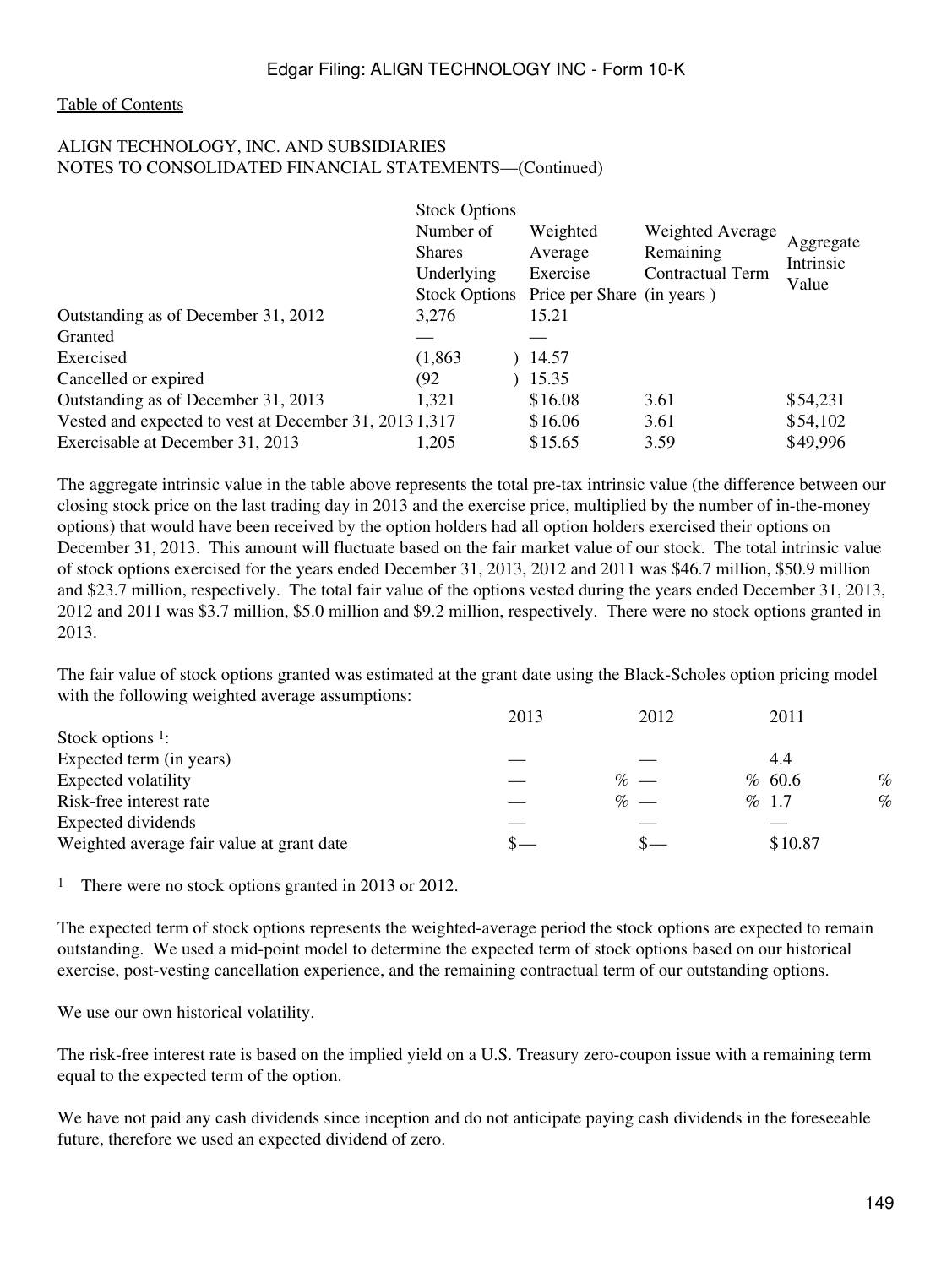As of December 31, 2013, there was \$1.3 million, net of estimated forfeitures, of total unamortized compensation costs related to stock options and these costs are expected to be recognized over a weighted average period of 0.9 years. For the year ended December 31, 2013, the total recognized tax effect from exercised options was \$0.9 million.

## Restricted Stock Units

The fair value of nonvested restricted stock units ("RSUs") is based on our closing stock price on the date of grant. A summary for the year ended December 31, 2013, is as follows (in thousands, except years and per share amounts):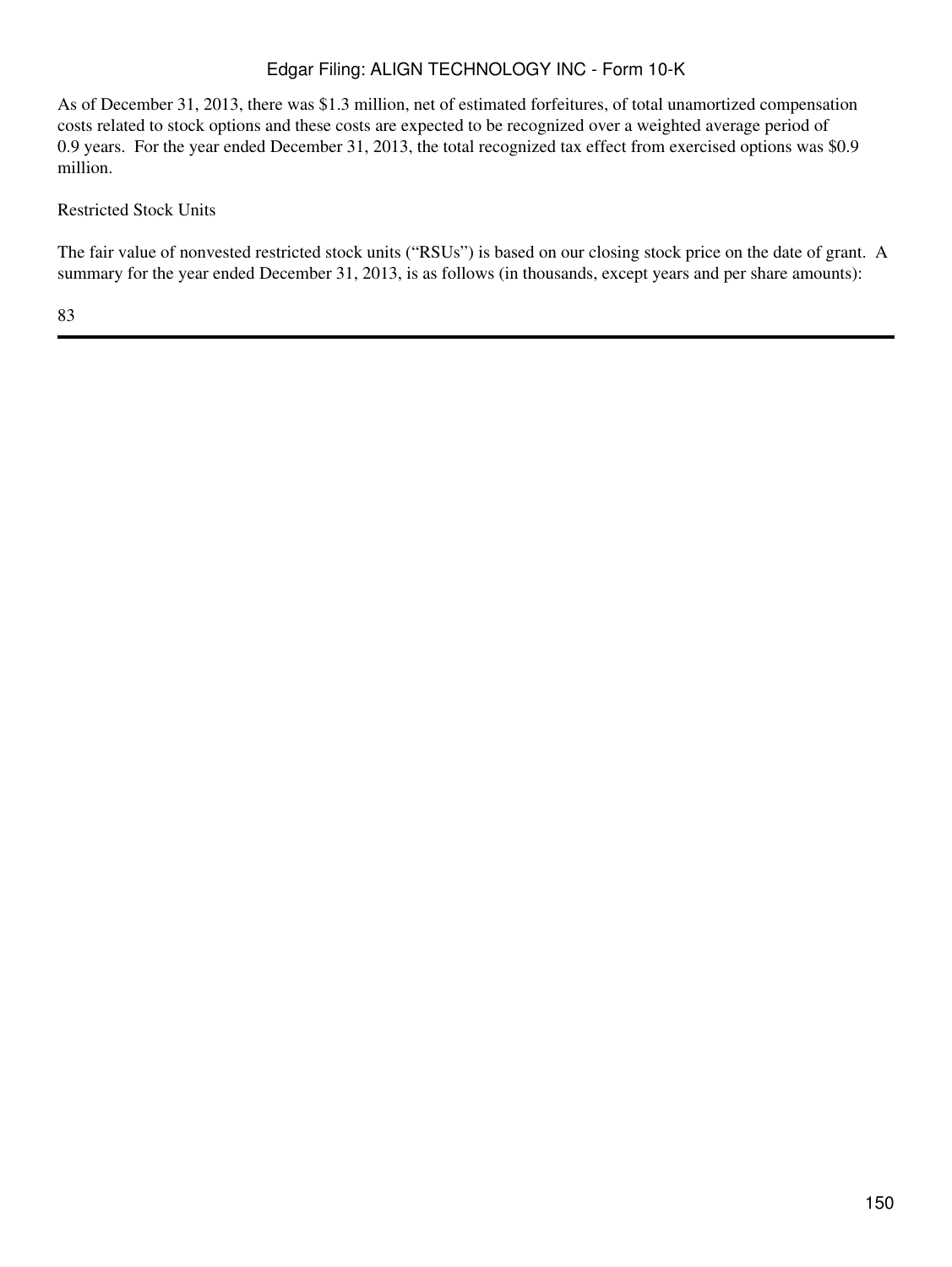### ALIGN TECHNOLOGY, INC. AND SUBSIDIARIES NOTES TO CONSOLIDATED FINANCIAL STATEMENTS—(Continued)

|                                   | <b>Shares</b><br>Underlying<br><b>RSUs</b> | <b>Average Grant</b><br>Date Fair<br>Value Price per Share | Weighted<br>Remaining<br><b>Vesting Period</b><br>(in years) | Aggregate<br>Intrinsic<br>Value |
|-----------------------------------|--------------------------------------------|------------------------------------------------------------|--------------------------------------------------------------|---------------------------------|
| Nonvested as of December 31, 2012 | 1,500                                      | \$23.95                                                    |                                                              |                                 |
| Granted                           | 1,289                                      | 36.38                                                      |                                                              |                                 |
| Vested and released               | (573)                                      | 22.90                                                      |                                                              |                                 |
| Forfeited                         | (172)                                      | 26.37                                                      |                                                              |                                 |
| Nonvested as of December 31, 2013 | 2,044                                      | \$31.88                                                    | 1.44                                                         | \$116,818                       |

The aggregate intrinsic value in the table above represents the total pre-tax intrinsic value (calculated by multiplying our closing stock price on the last trading day of 2013 by the number of nonvested RSUs) that would have been received by the unit holders had all RSUs been vested and released on December 31, 2013. This amount will fluctuate based on the fair market value of our stock. During 2013, of the 572,815 shares vested and released, approximately 80,435 vested shares were withheld for executive RSUs minimum statutory tax obligations, resulting in a net issuance of 492,380 shares. Total payments to tax authorities for payroll taxes related to RSUs, including market-performance based restricted stock units, that vested during the period for executive officers were \$4.4 million, \$2.1 million and \$1.9 million in 2013, 2012 and 2011, respectively, reflected as a financing activity in the Consolidated Statements of Cash Flows.

The total intrinsic value of RSUs vested and released during 2013, 2012 and 2011 was \$20.3 million, \$12.5 million and \$8.9 million, respectively. The total fair value RSUs vested during the years ended December 31, 2013, 2012, and 2011 was \$13.2 million, \$7.8 million, and \$5.8 million, respectively. As of December 31, 2013, there was \$46.9 million of total unamortized compensation costs, net of estimated forfeitures, related to RSUs, and these costs are expected to be recognized over a weighted average period of 2.6 years.

On an annual basis, we grant market-performance based restricted stock units ("MSUs") to our executive officers. Each MSU represents the right to one share of Align's common stock and will be issued through our amended 2005 Incentive Plan. The actual number of MSUs which will be eligible to vest will be based on the performance of Align's stock price relative to the performance of the NASDAQ Composite Index over the vesting period, generally two to three years, up to 150% of the MSUs initially granted.

The following table summarizes the MSU performance as of December 31, 2013:

|                                   |                           | Weighted              |                 |
|-----------------------------------|---------------------------|-----------------------|-----------------|
|                                   | Number of Shares Average  |                       | Aggregate       |
|                                   | Underlying MSUs Remaining |                       | Intrinsic Value |
|                                   | (in thousands)            | <b>Vesting Period</b> | (in thousands)  |
|                                   |                           | (in years)            |                 |
| Nonvested as of December 31, 2012 | 266                       |                       |                 |
| Granted                           | 225                       |                       |                 |
| Vested and released               | (96                       |                       |                 |
| Forfeited                         | (88)                      |                       |                 |
| Nonvested as of December 31, 2013 | 307                       | 1.57                  | \$17,556        |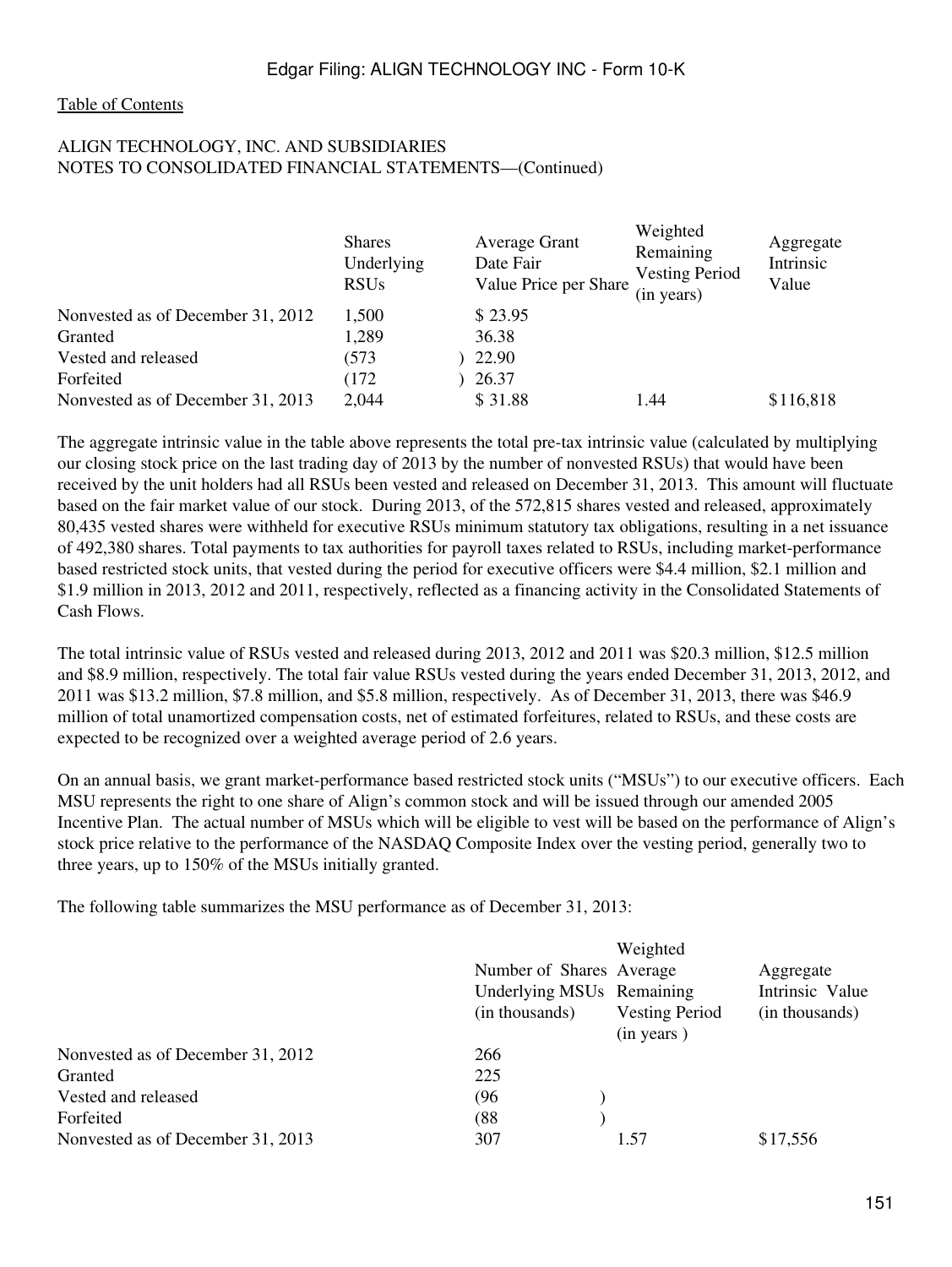The aggregate intrinsic value in the table above represents the total pre-tax intrinsic value (calculated by multiplying our closing stock price on the last trading day of 2013 by the number of non-vested MSUs) that would have been received by the unit holders had all MSUs been vested and released on December 31, 2013. This amount will fluctuate based on the fair market value of our stock. During 2013, of the 95,502 shares vested and released, approximately 45,119 vested shares were withheld for executive MSU tax payments, resulting in a net issuance of 50,383 shares.

The total intrinsic value of MSUs vested and released during 2013 was \$3.2 million. The total fair value MSUs vested during the years ended December 31, 2013 was \$1.5 million. As of December 31, 2013, we expect to recognize \$5.8 million of total unamortized compensation cost, net of estimated forfeitures, related to MSU over a weighted average period of 1.6 years.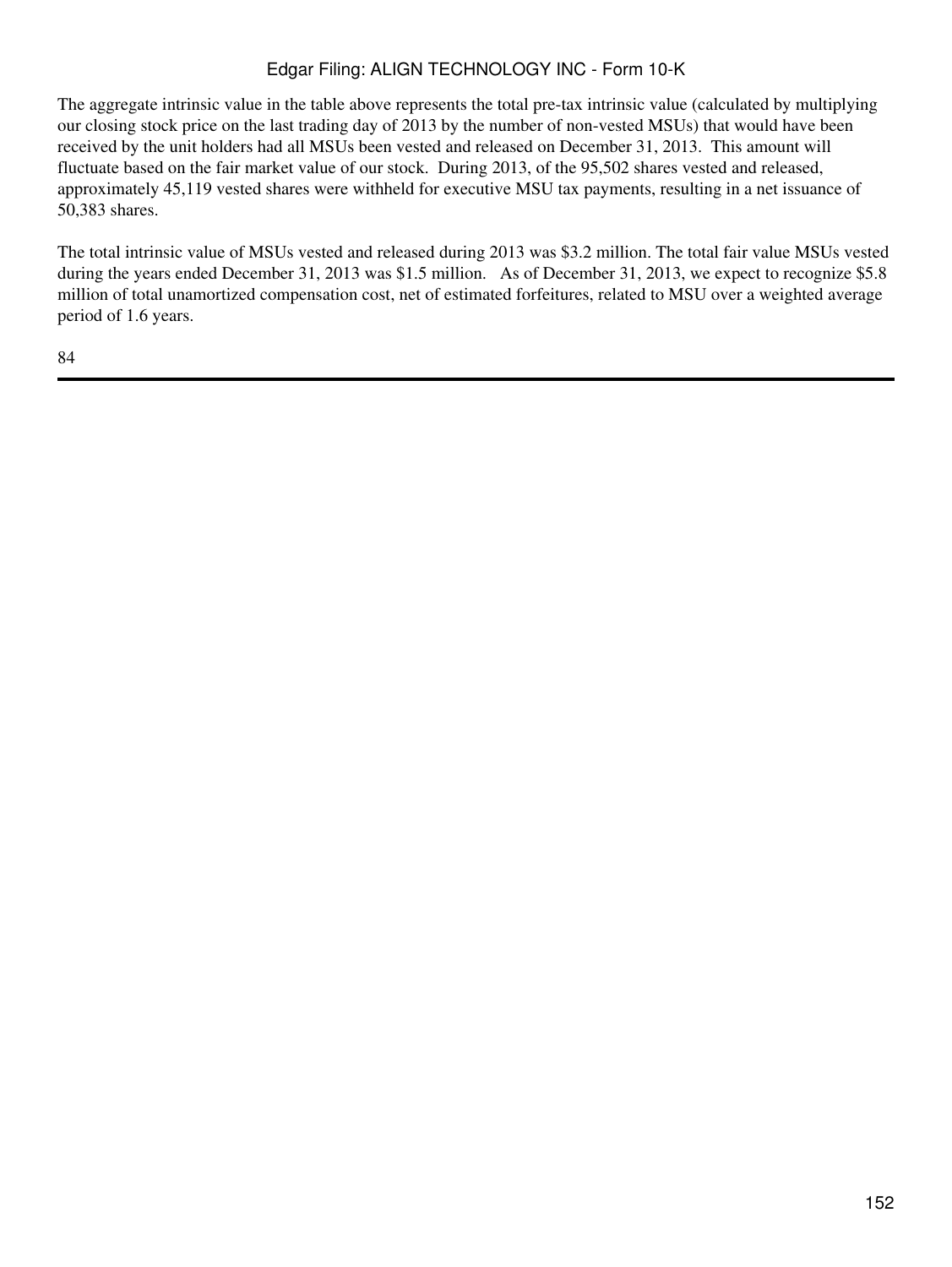### ALIGN TECHNOLOGY, INC. AND SUBSIDIARIES NOTES TO CONSOLIDATED FINANCIAL STATEMENTS—(Continued)

The fair value of the MSUs is estimated at the grant date using a Monte Carlo simulation that includes factors for market conditions. The following weighted-average assumptions used in the Monte Carlo simulation were as follows:

|                                                     | Year Ended   |           |          |      |
|-----------------------------------------------------|--------------|-----------|----------|------|
|                                                     | December 31, |           |          |      |
|                                                     | 2013         | 2012      | 2011     |      |
| Expected term (in years)                            |              |           |          |      |
| Expected volatility                                 | 47.0         | $\%$ 54.0 | %58.4    | $\%$ |
| Risk-free interest rate                             | 0.4          | $\%$ 0.4  | $\%$ 1.3 | $\%$ |
| Expected dividends                                  |              |           |          |      |
| Weighted average fair value per share at grant date | \$35.49      | \$29.45   | \$22.12  |      |

#### Employee Stock Purchase Plan

In May 2010, our shareholders approved the 2010 Employee Stock Purchase Plan (the "2010 Purchase Plan"), replacing our 2001 Employee Stock Purchase Plan, which consists of consecutive overlapping twenty-four month offering periods with four six-month purchase periods in each offering period. Employees purchase shares at 85% of the fair market value of the common stock at either the beginning of the offering period or the end of the purchase period, whichever is lower. The 2010 Purchase Plan will continue until terminated by either the Board or its administrator. The maximum number of shares available for issuance under the 2010 Purchase Plan is 2,400,000 shares. During the year ended December 31, 2013, 2012 and 2011, we issued 288,675, 336,382, and 482,542 shares, respectively, at average prices of \$21.96, \$17.98, and \$10.63, respectively. As of December 31, 2013, 1,611,170 shares remain available for future issuance.

The fair value of the option component of the Purchase Plan shares was estimated at the grant date using the Black-Scholes option pricing model with the following weighted average assumptions:

|                                                                                                                 | December 31, |  |          |  |          |      |
|-----------------------------------------------------------------------------------------------------------------|--------------|--|----------|--|----------|------|
|                                                                                                                 | 2013         |  | 2012     |  | 2011     |      |
| Employee Stock Purchase Plan:                                                                                   |              |  |          |  |          |      |
| Expected term (in years)                                                                                        | 1.2          |  | 1.2      |  | 1.5      |      |
| Expected volatility                                                                                             | 44.9         |  | % 49.7   |  | % 43.2   | $\%$ |
| Risk-free interest rate                                                                                         | 0.2          |  | $\%$ 0.2 |  | $\%$ 0.4 | $\%$ |
| Expected dividends                                                                                              |              |  |          |  |          |      |
| Weighted average fair value at grant date                                                                       | \$11.69      |  | \$11.10  |  | \$7.29   |      |
| We recognized stock-based compensation expense of \$3.4 million, \$2.0 million and \$3.1 million related to our |              |  |          |  |          |      |

employee stock purchase plans for the years ended December 31, 2013, 2012 and 2011, respectively. As of December 31, 2013, there was \$1.9 million of total unamortized compensation costs related to employee stock purchases. These costs are expected to be recognized over a weighted average period of 0.6 years.

#### Note 10. Common Stock Repurchase Program

On October 27, 2011, we announced that our Board of Directors approved a stock repurchase program pursuant to which we may repurchase up to \$150.0 million of common stock. Purchases under the stock repurchase program were made from time to time in the open market.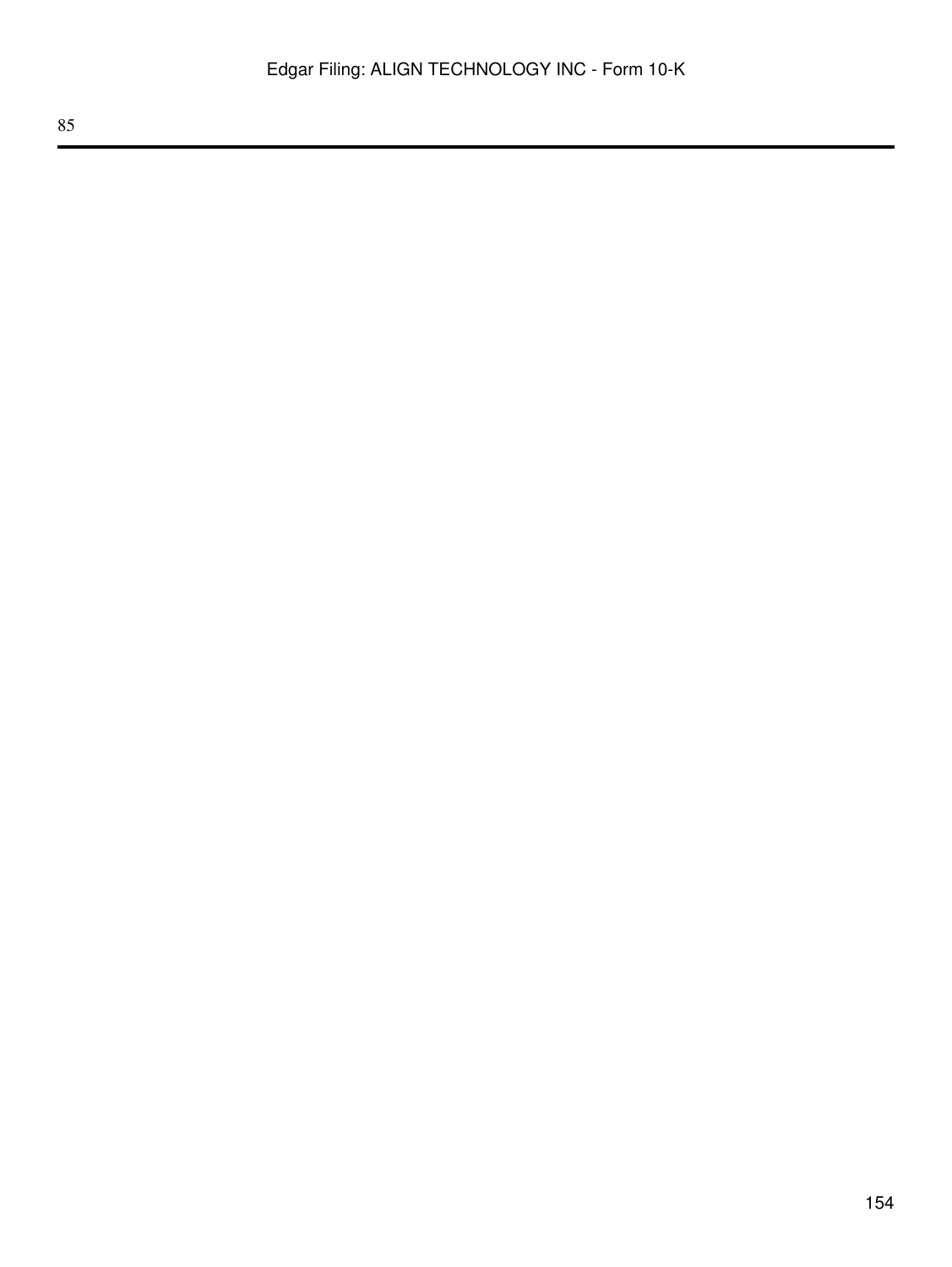#### [Table of Contents](#page-3-0)

## ALIGN TECHNOLOGY, INC. AND SUBSIDIARIES NOTES TO CONSOLIDATED FINANCIAL STATEMENTS—(Continued)

During 2012, we repurchased approximately 1.7 million shares of common stock at an average price of \$27.28 per share for an aggregate purchase price of approximately \$47.2 million, including commissions. The common stock repurchases reduced additional paid-in capital by approximately \$15.4 million and increased accumulated deficit by \$31.8 million. During 2013, we repurchased approximately 2.7 million shares of our common stock at an average price of \$34.95 per share, including commissions, for an aggregate purchase price of approximately \$95.1 million. The common stock retirements reduced additional paid-in capital by approximately \$24.5 million and increased accumulated deficit by \$70.6 million. All repurchased shares were retired. No further authorization for repurchases remains outstanding as we completed the repurchases under this program as of December 31, 2013.

Note 11. Employee Benefit Plans

#### 401(k) Plan

In January 1999, we adopted a defined contribution retirement plan under Section 401(k) of the Internal Revenue Code for our U.S. employees. This plan covers substantially all U.S. employees who meet minimum age and service requirements and allows participants to defer a portion of their annual compensation on a pre-tax basis. In 2009, our Board of Directors authorized us to match 50% of our employee's salary deferral contributions up to a 6% of the employee's eligible compensation effective 2010. We contributed approximately \$2.1 million, \$1.9 million and \$1.8 million to the 401(k) plan during 2013, 2012 and 2011, respectively.

#### Israeli Funds

Under the Israeli severance fund law, we are required to make payments to dismissed employees and employees leaving employment in certain circumstances. The funding is calculated based on the salary of the employee multiplied by the number of years of employment as of the applicable balance sheet date. Our Israeli employees are entitled to one month's salary for each year of employment, or a pro-rata portion thereof. We fund the liability through monthly deposits into funds, and the values of these contributions are recorded in other long-term current assets.

As of December 31, 2013 and 2012, the accrued funds liability was approximately \$2.4 million and \$2.7 million, respectively.

#### Note 12. Income Taxes

Income before provision for income taxes consisted of the following (in thousands):

|                                                | Year ended December 31, |          |          |
|------------------------------------------------|-------------------------|----------|----------|
|                                                | 2013                    | 2012     | 2011     |
| Domestic                                       | \$31,993                | \$32,341 | \$52,184 |
| Foreign                                        | 61.146                  | 51.955   | 37.757   |
| Total Income before provision for income taxes | \$93,139                | \$84,296 | \$89,941 |

<sup>86</sup>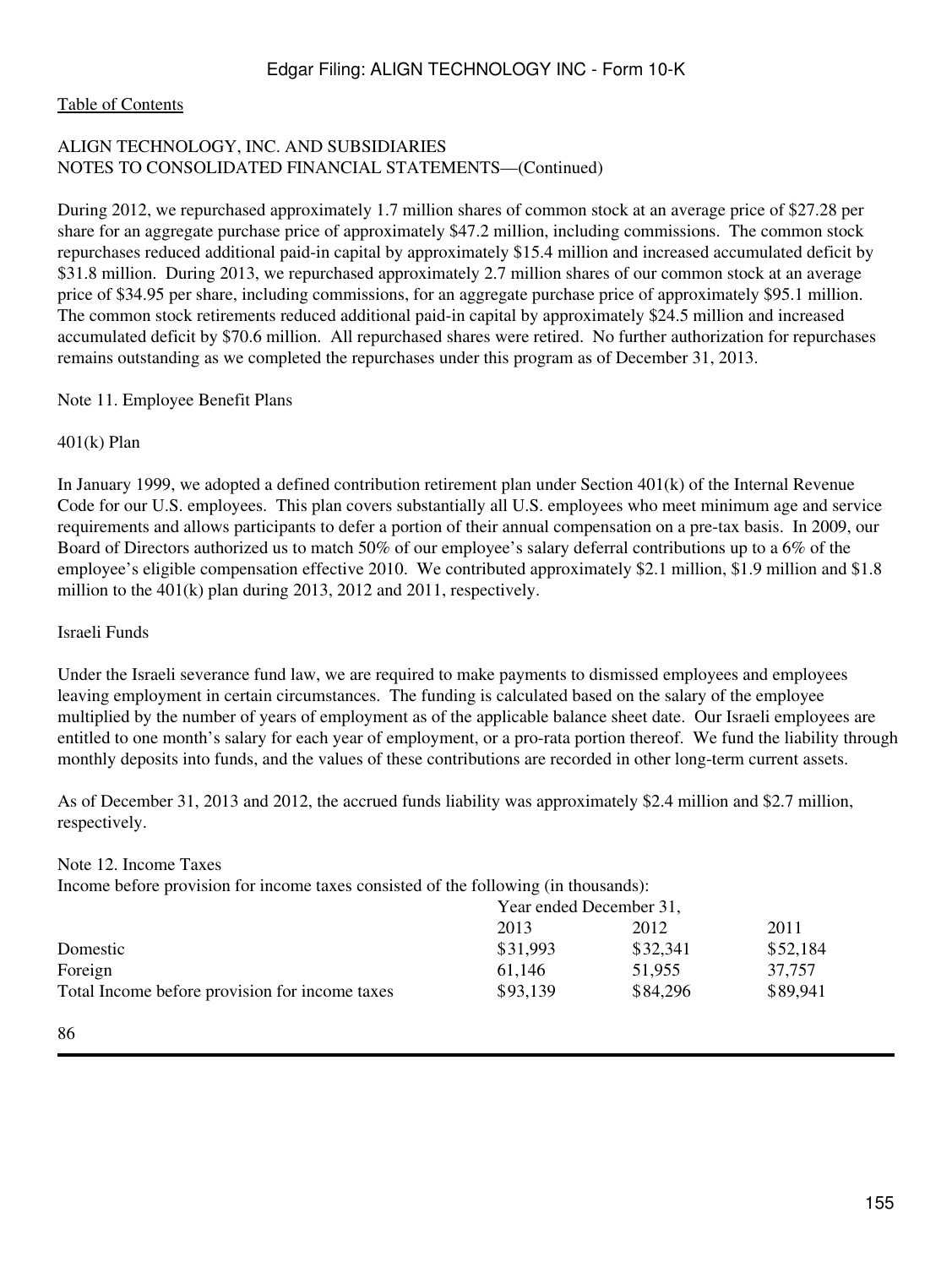#### ALIGN TECHNOLOGY, INC. AND SUBSIDIARIES NOTES TO CONSOLIDATED FINANCIAL STATEMENTS—(Continued)

The provision for income taxes consisted of the following (in thousands):

|                            |          | Year Ended December 31, |          |  |
|----------------------------|----------|-------------------------|----------|--|
|                            | 2013     | 2012                    | 2011     |  |
| Federal                    |          |                         |          |  |
| Current                    | \$26     | $\frac{\ }{s-}$         | \$65     |  |
| Deferred                   | 24,262   | 22,382                  | 21,026   |  |
|                            | 24,288   | 22,382                  | 21,091   |  |
| <b>State</b>               |          |                         |          |  |
| Current                    | 1,235    | 438                     | 224      |  |
| Deferred                   | 1,158    | 1,486                   | 1,394    |  |
|                            | 2,393    | 1,924                   | 1,618    |  |
| Foreign                    |          |                         |          |  |
| Current                    | 3,113    | 1,173                   | 1,263    |  |
| Deferred                   | (950)    | 126                     | (747)    |  |
|                            | 2,163    | 1,299                   | 516      |  |
| Provision for income taxes | \$28,844 | \$25,605                | \$23,225 |  |

The differences between income taxes using the federal statutory income tax rate of 35% and our effective tax rate were as follows:

|                                                | Year Ended December 31, |            |         |      |
|------------------------------------------------|-------------------------|------------|---------|------|
|                                                | 2013                    | 2012       | 2011    |      |
| U.S. federal statutory income tax rate         | 35.00                   | $\%$ 35.00 | % 35.00 | $\%$ |
| State income taxes, net of federal tax benefit | 2.54                    | 2.36       | 1.58    |      |
| Impact of differences in foreign tax rates     | (20.41)                 | (20.00)    | (14.99) |      |
| Goodwill Impairment                            | 15.29                   | 15.19      |         |      |
| Stock-based compensation                       | 0.47                    | (1.15)     | 1.67    |      |
| Non-deductible transaction fees                |                         |            | 1.29    |      |
| Valuation allowance release                    |                         |            | (0.14)  |      |
| Other items not individually material          | (1.92)                  | (1.02)     | 1.41    |      |
|                                                | 30.97                   | % 30.38    | % 25.82 | $\%$ |

As of December 31, 2013, U.S. income taxes and foreign withholding taxes associated with the repatriation of undistributed earnings of foreign subsidiaries were not provided for on a cumulative total of \$186.4 million. We intend to reinvest these earnings indefinitely in our foreign subsidiaries. If these earnings were distributed in the form of dividends or otherwise, or if the shares of the relevant foreign subsidiaries were sold or otherwise transferred, we would be subject to additional U.S. income taxes and foreign withholding taxes, net of related foreign tax credits. Determination of the amount of unrecognized deferred income tax liability related to these earnings is not practicable.

In June 2009, the Costa Rica Ministry of Foreign Trade, an agency of the Government of Costa Rica, granted a twelve year extension of certain tax incentives, which were previously granted in 2002. The incentive tax rates will expire in various years beginning in 2017. Under these incentives, all of the income in Costa Rica during these twelve year incentive periods is subject to reduced rates of Costa Rica income tax. In order to receive the benefit of the incentives, we must hire specified numbers of employees and maintain minimum levels of fixed asset investment in Costa Rica. If we do not fulfill these conditions for any reason, our incentive could lapse and our income in Costa Rica would be subject to taxation at higher rates, which could have a negative impact on our operating results. The Costa Rica corporate income tax rate that would apply, absent the incentives, is 30% for 2013. As a result of these incentives, income taxes were reduced by \$27.7 million, \$21.8 million, and \$15.4 million in 2013, 2012, and 2011, respectively.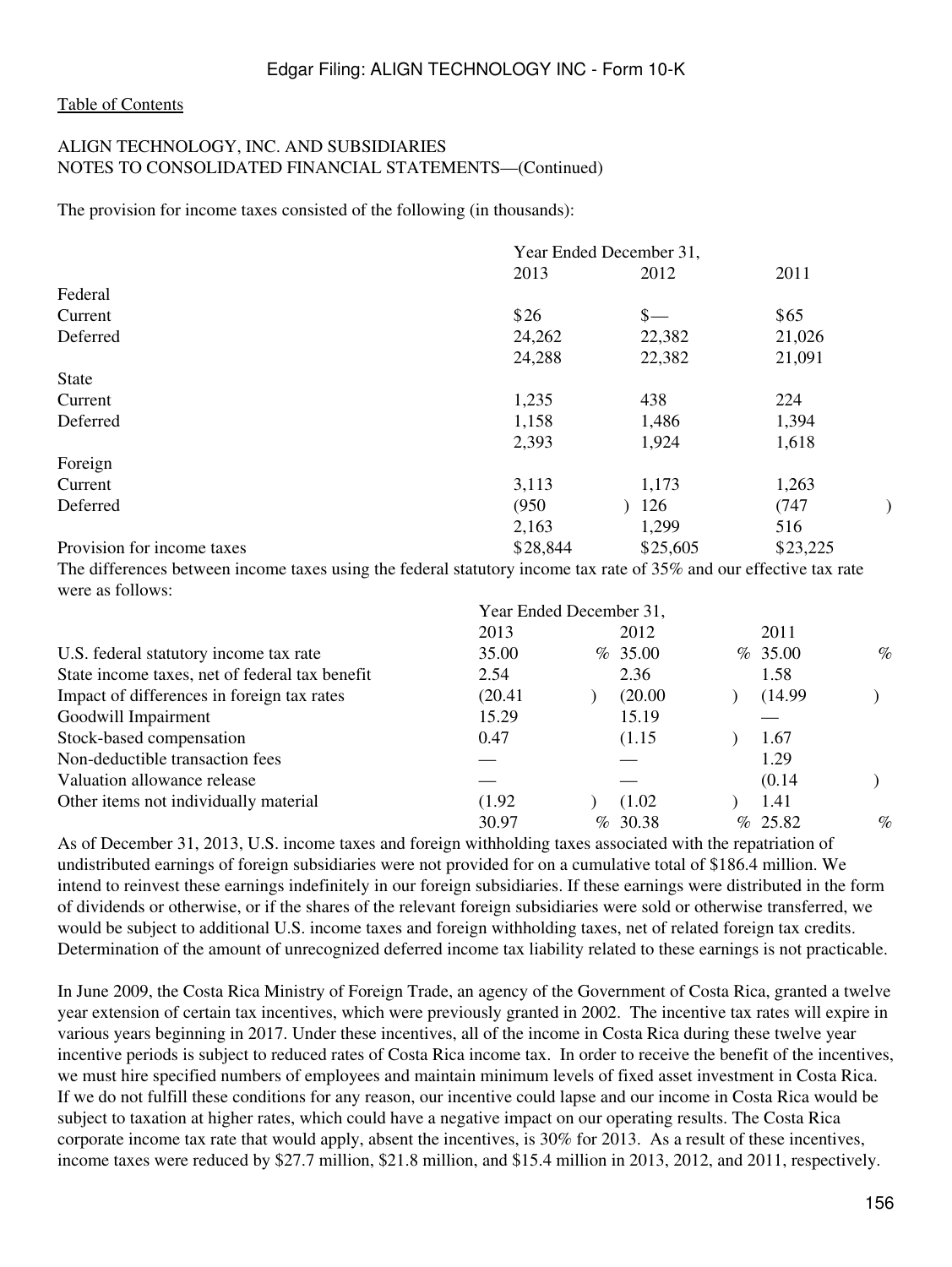The benefit of the tax holiday on net income per share (diluted) was \$0.34, \$0.26, \$0.19 in 2013, 2012 and 2011, respectively.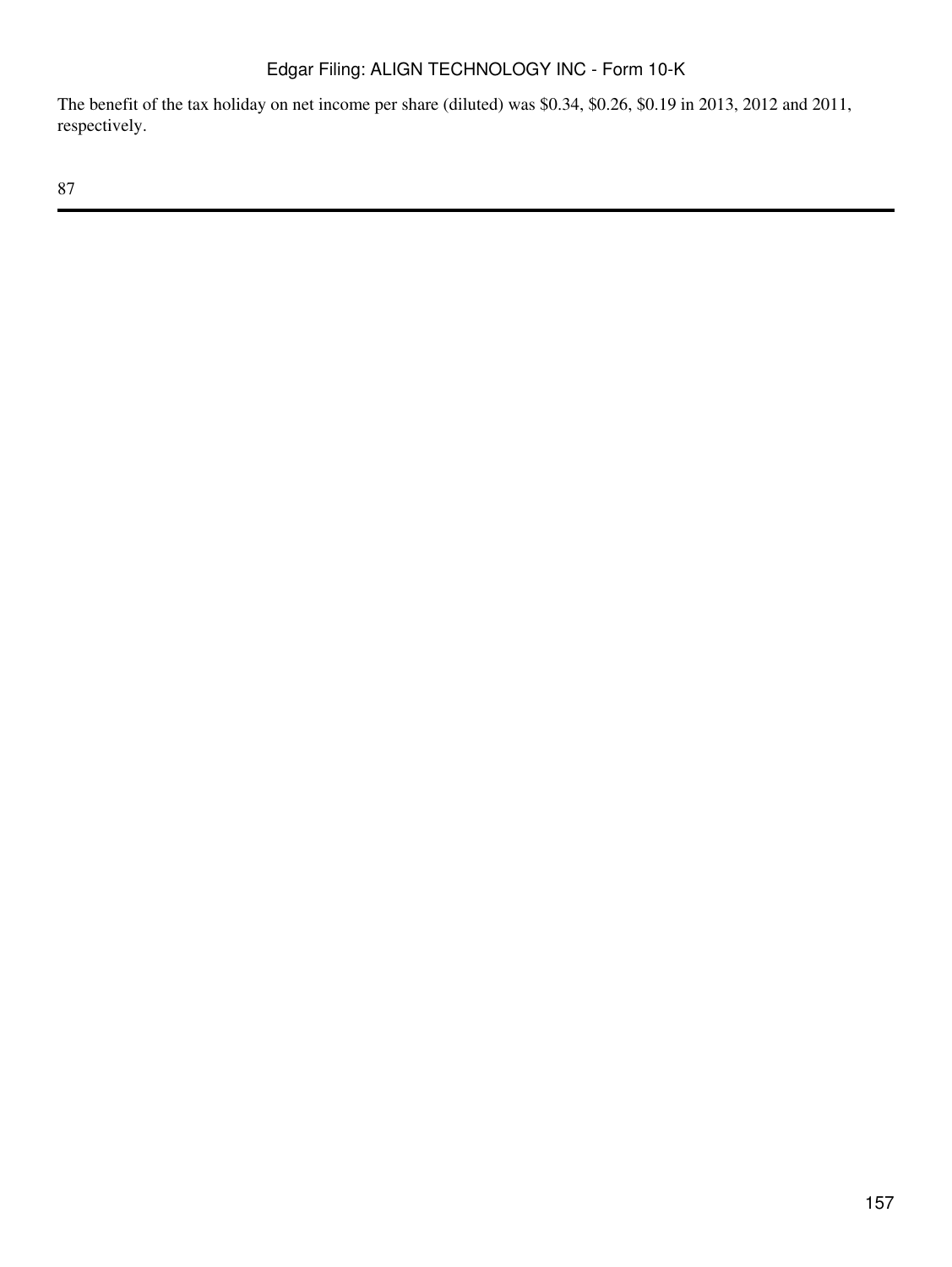#### ALIGN TECHNOLOGY, INC. AND SUBSIDIARIES NOTES TO CONSOLIDATED FINANCIAL STATEMENTS—(Continued)

As of December 31, 2013 and December 31, 2012, the significant components of our deferred tax assets and liabilities were (in thousands):

|                                                               | Year Ended December 31, |  |  |
|---------------------------------------------------------------|-------------------------|--|--|
| 2013                                                          | 2012                    |  |  |
| Deferred tax assets:                                          |                         |  |  |
| \$39,978<br>Net operating loss and capital loss carryforwards | \$37,183                |  |  |
| Credit carryforwards<br>9,362                                 | 8,806                   |  |  |
| Reserves and accruals<br>26,729                               | 19,703                  |  |  |
| 48<br>Translation gains                                       | 43                      |  |  |
| Stock-based compensation<br>9,100                             | 9,908                   |  |  |
| 85,217                                                        | 75,643                  |  |  |
| Deferred tax liabilities:                                     |                         |  |  |
| 557<br>Prepaid expenses                                       | 345                     |  |  |
| Depreciation and amortization<br>5,320                        | 9,903                   |  |  |
| 5,877                                                         | 10,248                  |  |  |
| Net deferred tax assets before valuation allowance<br>79,340  | 65,395                  |  |  |
| (35, 108)<br>Valuation allowance                              | (27,056)                |  |  |
| \$44,232<br>Net deferred tax assets                           | \$38,339                |  |  |

We assess the likelihood that we will be able to realize our deferred tax assets. We consider all available evidence, both positive and negative, including historical levels of income, expectations and risks associated with estimates of future taxable income and ongoing prudent and feasible tax planning strategies in assessing the need for a valuation allowance. If it is more likely than not that we do not expect to realize our deferred tax assets, we will increase our provision for income taxes by recording a valuation allowance against the deferred tax assets that we estimate will not ultimately be realizable. As of December 31, 2013, we believed, except for the items noted in the subsequent paragraph, that it was more likely than not that the amount of deferred tax assets recorded on the balance sheet will be realized.

The \$35.1 million total valuation allowance provided against our deferred tax assets at December 31, 2013 relates primarily to foreign net operating loss carryforwards. The valuation allowance increased by a net \$8.0 million, due to a \$9.8 million increase related to foreign net operating loss carryforwards, offset by a decrease of \$1.8 million due to the statute of limitations having lapsed with respect to certain operating loss carryforward deferred tax assets. At December 31, 2013, we had net operating loss carryforwards of approximately \$42.4 million for federal purposes and \$56.7 million for California state tax purposes. If not utilized, these carryforwards will begin to expire in 2026 for federal purposes and 2014 for California purposes. In addition, we had foreign net operating loss carryforwards of approximately \$36.7 million, which, if not utilized will expire beginning in 2014.

Our net operating loss carryforwards associated with the exercise of employee stock options totaled \$25.2 million as of December 31, 2013. Our income taxes payable for federal purposes have been reduced by the tax benefits associated with the exercise of employee stock options during the fiscal year, and utilization of net operating loss carryover applicable to stock options. The benefits applicable to stock options were credited directly to stockholders' equity when realized. We follow the tax law ordering method to determine when excess tax benefits have been realized and consider only the direct impacts of awards when calculating the amount of windfalls or shortfalls.

We have research credit carryforwards of approximately \$5.9 million for federal purposes and \$3.6 million for California state tax purposes. If not utilized, the federal credit carryforwards will begin to expire in 2020. The California state credit can be carried forward indefinitely.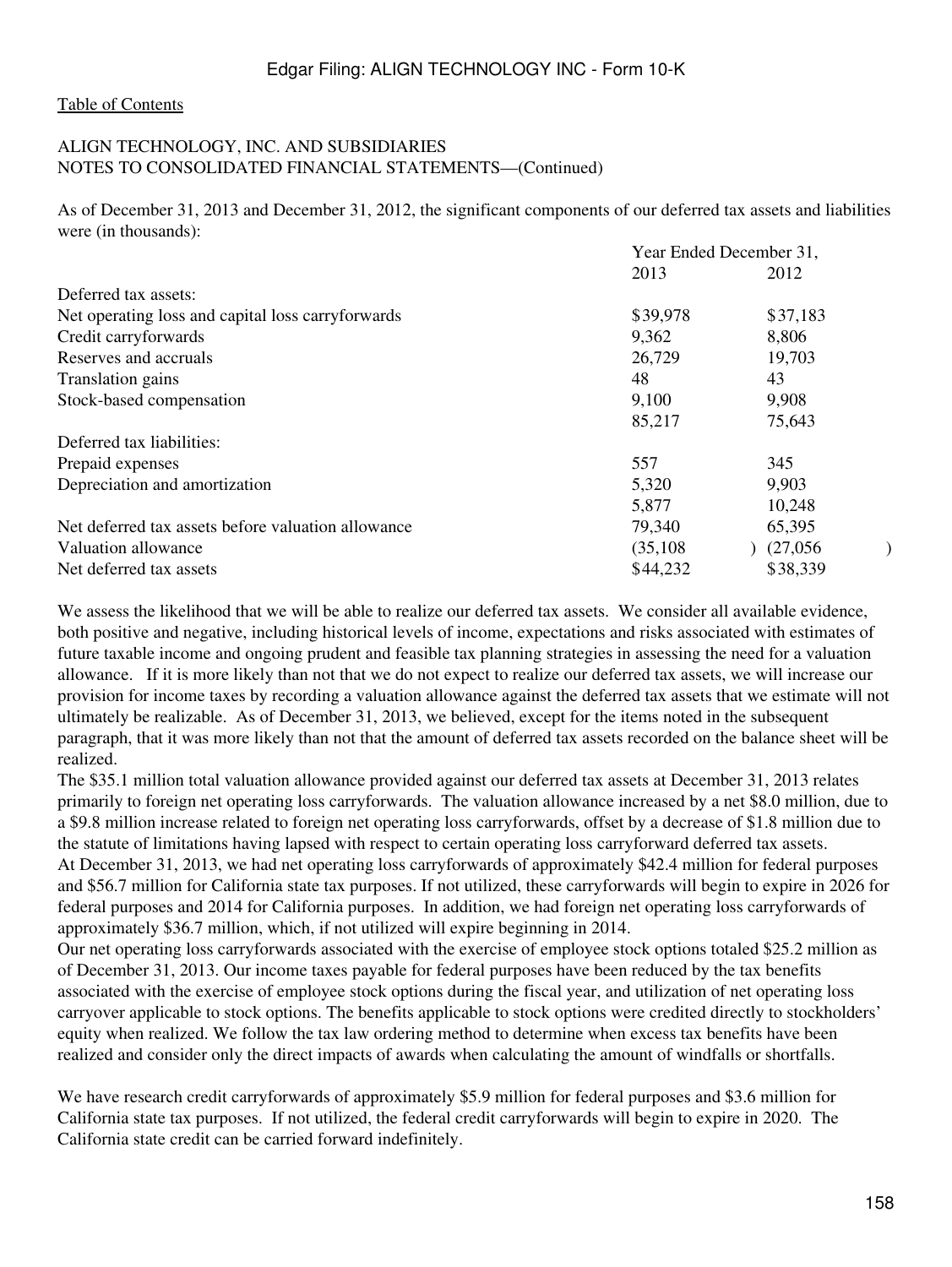In the event of a change in ownership, as defined under federal and state tax laws, our net operating loss and tax credit carryforwards may be subject to annual limitations. The annual limitations may result in the expiration of the net operating loss and tax credit carryforwards before utilization.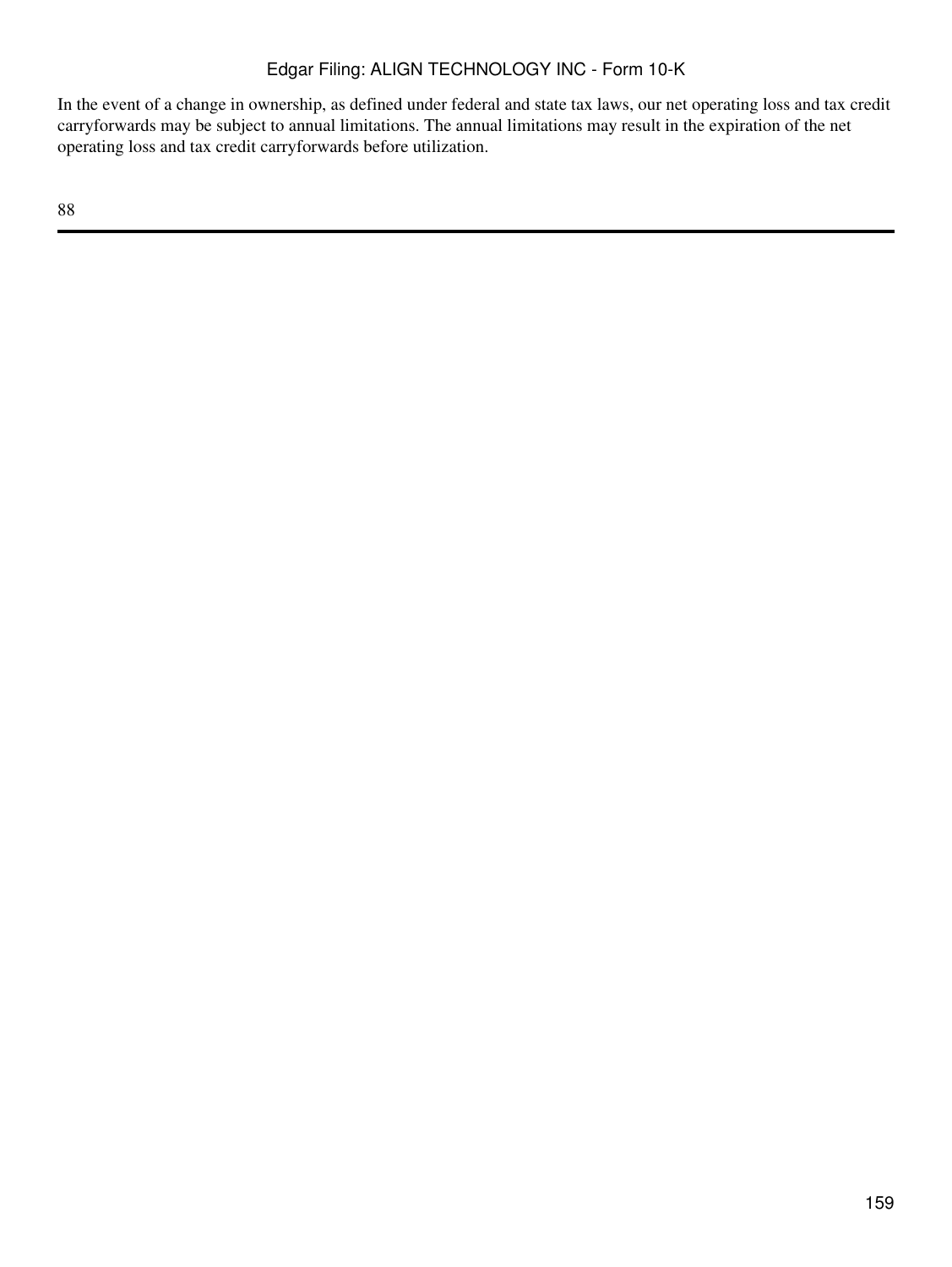#### [Table of Contents](#page-3-0)

## ALIGN TECHNOLOGY, INC. AND SUBSIDIARIES NOTES TO CONSOLIDATED FINANCIAL STATEMENTS—(Continued)

The changes in the balance of gross unrecognized tax benefits, which exclude interest and penalties, for fiscal year ended December 31, 2013, 2012, and 2011, is as follows (in thousands):

| Unrecognized tax benefit as of December 31, 2011 | \$15,472 |  |
|--------------------------------------------------|----------|--|
| Tax positions related to current year:           |          |  |
| Additions for uncertain tax positions            | 5,087    |  |
| Tax positions related to prior year:             |          |  |
| Additions for uncertain tax positions            | 80       |  |
| Unrecognized tax benefit as of December 31, 2012 | 20,639   |  |
| Tax positions related to current year:           |          |  |
| Additions for uncertain tax positions            | 6,110    |  |
| Tax positions related to prior year:             |          |  |
| Decreases for uncertain tax positions            | (81)     |  |
| Unrecognized tax benefit as of December 31, 2013 | \$26,668 |  |

We account for uncertain tax issues pursuant to authoritative guidance based on a two-step approach to recognize and measure uncertain tax positions taken or expected to be taken in a tax return. We first determine whether it is more likely than not that a tax position will be sustained upon audit based on its technical merits. If a tax position meets the more-likely-than-not recognition threshold it is then measured to determine the amount of benefit to recognize in the financial statements. The tax position is measured as the largest amount of benefit that is more than 50 percent likely to be realized upon ultimate settlement. We adjust reserves for our uncertain tax positions due to changing facts and circumstances, such as the closing of a tax audit, or refinement of estimates due to new information. To the extent the final outcome of these matters is different than the amounts recorded, such differences will impact our tax provision in our Consolidated Statements of Operations in the period in which such determination is made.

During fiscal year 2013, the amount of gross unrecognized tax benefits increased by \$6.0 million. The total amount of unrecognized tax benefits was \$26.7 million as of December 31, 2013, all of which would impact our effective tax rate if recognized. We have elected to recognize interest and penalties related to unrecognized tax benefits as a component of income tax expense. The penalties and interest accrued as of December 31, 2013 and 2012 are immaterial. We do not expect any significant changes to the amount of unrecognized tax benefits within the next twelve months.

We are subject to taxation and audits in the U.S. and various states and foreign jurisdictions. All of our tax years will be open to examination by the U.S. federal and most state tax authorities due to our net operating loss and overall credit carryforward position. With few exceptions, we are no longer subject to examination by foreign tax authorities for years before 2006.

#### Note 13. Net Income per Share

Basic net income per share is computed using the weighted average number of shares of common stock outstanding during the period. Diluted net income per share is computed using the weighted average number of shares of common stock, adjusted for the dilutive effect of potential common stock. Potential common stock, computed using the treasury stock method, includes options, RSUs, MSUs and our employee stock purchase plan.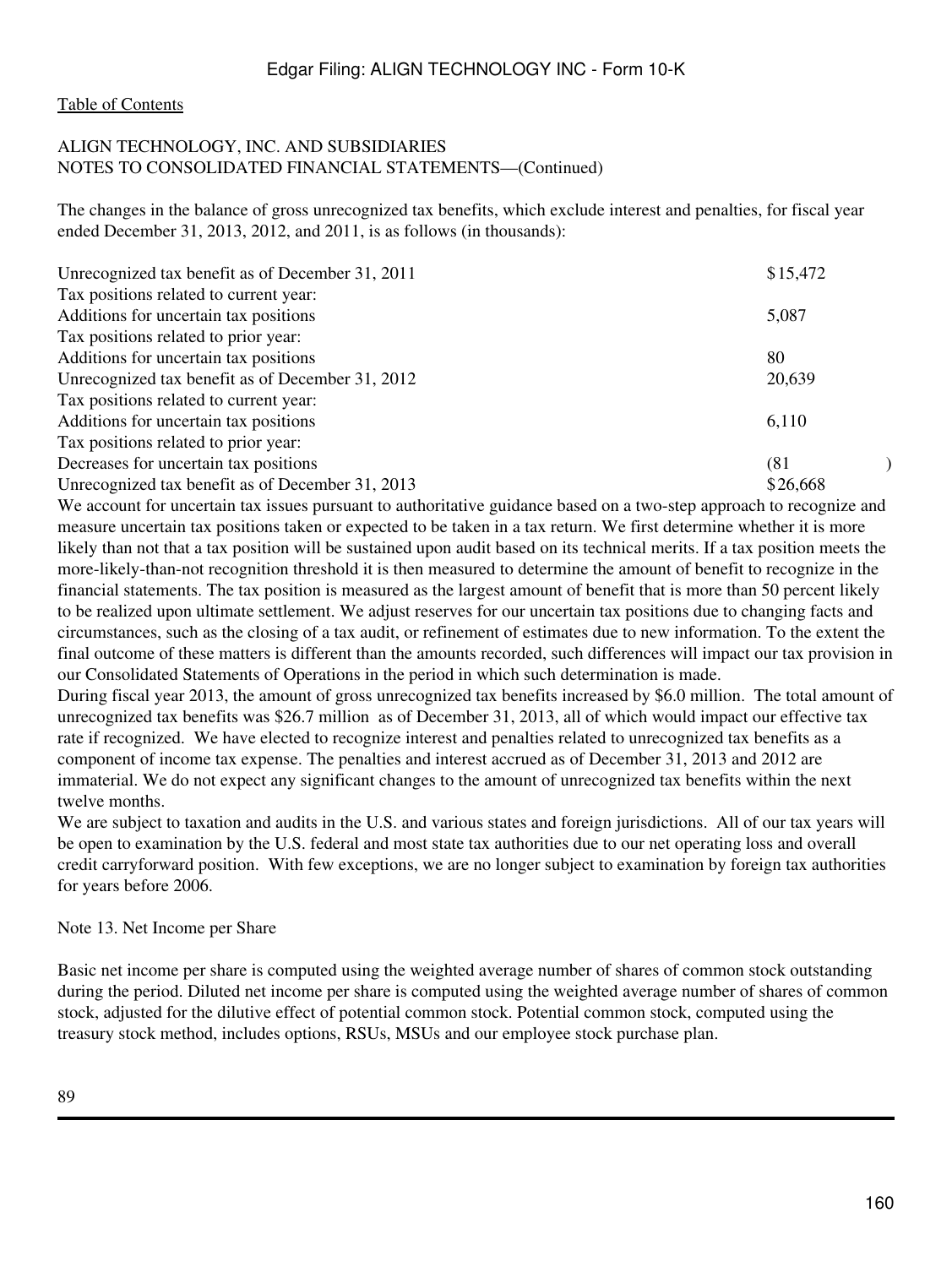## ALIGN TECHNOLOGY, INC. AND SUBSIDIARIES NOTES TO CONSOLIDATED FINANCIAL STATEMENTS—(Continued)

The following table sets forth the computation of basic and diluted net income per share attributable to common stock (in thousands, except per share amounts):

|                                                   | Year Ended December 31, |          |          |  |
|---------------------------------------------------|-------------------------|----------|----------|--|
|                                                   | 2013                    | 2012     | 2011     |  |
| Numerator:                                        |                         |          |          |  |
| Net income                                        | \$64,295                | \$58,691 | \$66,716 |  |
| Denominator:                                      |                         |          |          |  |
| Weighted-average common shares outstanding, basic | 80,551                  | 80.529   | 77,988   |  |
| Dilutive effect of potential common stock         | 2,038                   | 2,511    | 2,306    |  |
| Total shares, diluted                             | 82,589                  | 83,040   | 80,294   |  |
| Net income per share, basic                       | \$0.80                  | \$0.73   | \$0.86   |  |
| Net income per share, diluted                     | \$0.78                  | \$0.71   | \$0.83   |  |

For the years ended December 31, 2013, 2012 and 2011 stock options, RSUs, MSUs and our employee stock purchase plan totaling 0.1 million, 0.1 million and 1.6 million, respectively, were excluded from diluted net income per share because of their anti-dilutive effect.

Note 14. Supplemental Cash Flow Information

The supplemental cash flow information consists of the following (in thousands):

|                                                                       | Year Ended December 31, |         |         |
|-----------------------------------------------------------------------|-------------------------|---------|---------|
|                                                                       | 2013                    | 2012    | 2011    |
| Taxes paid                                                            | \$4,125                 | \$2,825 | \$1,953 |
| Non-cash investing and financing activities:                          |                         |         |         |
| Fixed assets acquired with accounts payable or accrued<br>liabilities | \$2,308                 | \$940   | \$1,611 |
| Unclaimed merger consideration liability                              | «__                     | \$1,575 | $S-$    |

## Note 15. Segments and Geographical Information

Segment Information

Operating segments are defined as components of an enterprise for which separate financial information is available that is evaluated regularly by the Chief Operating Decision Maker ("CODM"), or decision-making group, in deciding how to allocate resources and in assessing performance. Our CODM is our Chief Executive Officer. We report segment information based on the management approach. The management approach designates the internal reporting used by CODM for decision making and performance assessment as the basis for determining our reportable segments. The performance measures of our reportable segments include net revenues and gross profit.

We have grouped our operations into two reportable segments which are also our reporting units: Clear Aligner segment and SCCS segment.

• Assist, Vivera Retainers, along with our training and ancillary products for treating malocclusion. Our Clear Aligner segment consists of our Invisalign System which includes Invisalign Full, Express/Lite, Teen, scanners that provide digital alternatives to the traditional cast models. This segment includes our iTero scanner and Our SCCS segment consists of intra-oral scanning systems and additional services available with the intra-oral OrthoCAD services and was the result of our acquisition of Cadent on April 29, 2011.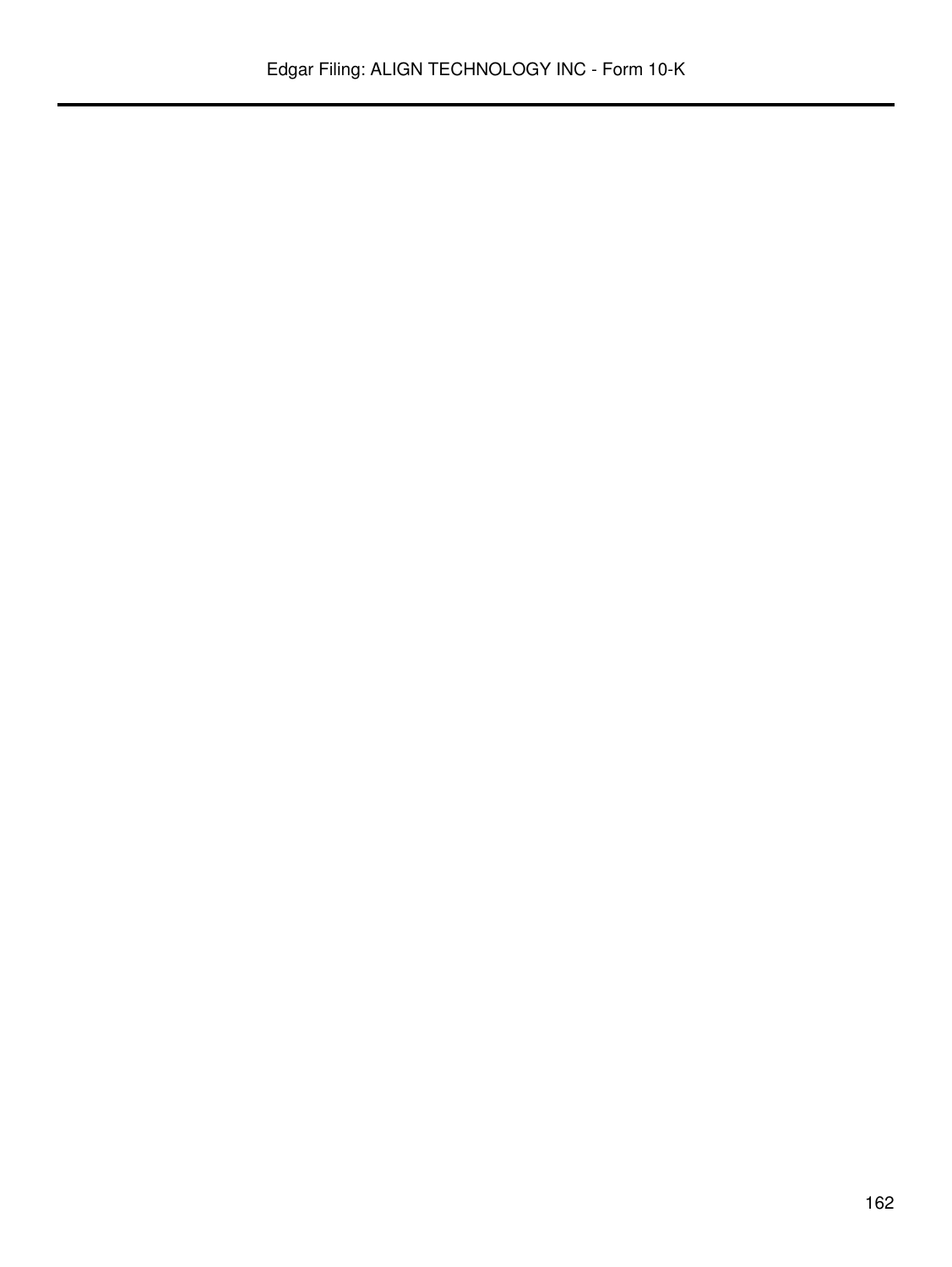#### ALIGN TECHNOLOGY, INC. AND SUBSIDIARIES NOTES TO CONSOLIDATED FINANCIAL STATEMENTS—(Continued)

These reportable operating segments are based on how our CODM views and evaluates our operations as well as allocation of resources. The following information relates to these segments (in thousands):

|                                                                                           |                    | For the Year Ended December 31, |           |
|-------------------------------------------------------------------------------------------|--------------------|---------------------------------|-----------|
| Net Revenues                                                                              | 2013               | 2012                            | 2011      |
| Clear Aligner                                                                             |                    |                                 |           |
| <b>Invisalign Full</b>                                                                    | \$382,054          | \$338,600                       | \$302,391 |
| Invisalign Express/Lite                                                                   | 72,418             | 51,486                          | 42,509    |
| Invisalign Teen                                                                           | 84,850             | 67,127                          | 54,529    |
| <b>Invisalign Assist</b>                                                                  | 30,603             | 28,705                          | 27,527    |
| Invisalign non-case revenues                                                              | 44,724             | 30,663                          | 24,757    |
| <b>SCCS</b>                                                                               |                    |                                 |           |
| Scanners                                                                                  | 23,698             | 20,059                          | 13,383    |
| <b>CAD/CAM Services</b>                                                                   | 21,859             | 23,401                          | 14,645    |
| Total net revenues                                                                        | \$660,206          | \$560,041                       | \$479,741 |
| <b>Gross Profit</b>                                                                       |                    |                                 |           |
| Clear Aligner                                                                             | \$484,835          | \$405,970                       | \$354,700 |
| <b>SCCS</b>                                                                               | 13,271             | 10,418                          | 6,583     |
| Total gross profit                                                                        | \$498,106          | \$416,388                       | \$361,283 |
| Geographical Information                                                                  |                    |                                 |           |
| Net revenues and long-lived assets are presented below by geographic area (in thousands): |                    |                                 |           |
|                                                                                           |                    | For the Year Ended December 31, |           |
|                                                                                           | 2013               | 2012                            | 2011      |
| Net revenues $1$ :                                                                        |                    |                                 |           |
| <b>United States</b>                                                                      | \$491,410          | \$427,929                       | \$359,936 |
| the Netherlands                                                                           | 127,769            | 105,942                         | 97,910    |
| Other international                                                                       | 41,027             | 26,170                          | 21,895    |
| Total net revenues                                                                        | \$660,206          | \$560,041                       | \$479,741 |
|                                                                                           | As of December 31, |                                 |           |
|                                                                                           | 2013               | 2012                            | 2011      |
| Long-lived assets <sup>2</sup> :                                                          |                    |                                 |           |
| <b>United States</b>                                                                      | \$61,439           | \$60,098                        | \$43,868  |
| Mexico                                                                                    | 6,291              | 6,473                           | 4,673     |
| the Netherlands                                                                           | 1,630              | 1,383                           | 343       |
| Other international                                                                       | 6,383              | 11,237                          | 5,081     |
| Total long-lived assets                                                                   | \$75,743           | \$79,191                        | \$53,965  |

<sup>1</sup> Net revenues are attributed to countries based on location of where revenue is recognized.

<sup>2</sup> Long-lived assets are attributed to countries based on entity that owns the assets.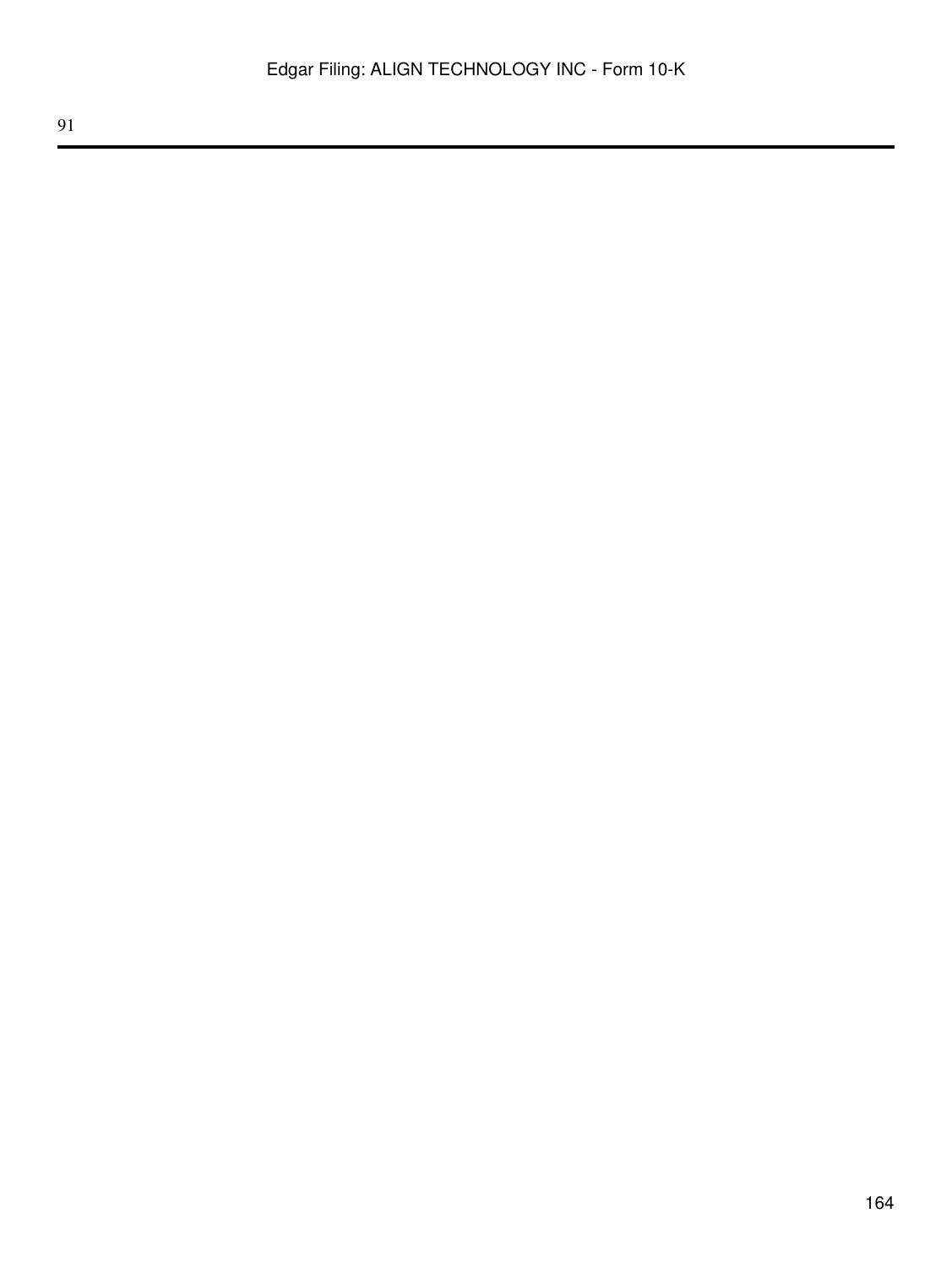[Table of Contents](#page-3-0)

## ALIGN TECHNOLOGY, INC. AND SUBSIDIARIES NOTES TO CONSOLIDATED FINANCIAL STATEMENTS—(Continued)

Note 16. Exit Activities

In October 2012, we completed the consolidation of our CAD/CAM services and intra-oral scanner-related activities for our SCCS segment based in Carlstadt, New Jersey with our existing manufacturing and shared services organizations in order to optimize efficiency, consolidate customer-facing functions, and reduce operating costs. All existing intra-oral scanner research and development and manufacturing operations remain in Or Yehuda, Israel. The transition included the following activities:

• organization in San Jose, Costa Rica; Consolidation of customer care for CAD/CAM services and intra-oral scanners into our existing shared services

**Costa Rica and our new manufacturing facility in Juarez, Mexico; and** Transition of CAD/CAM services and intra-oral scanner distribution and repair to our Treat operations in San Jose,

•Consolidation of accounting and finance functions at our corporate headquarters in San Jose, California. The consolidation of our New Jersey operations, which began in the fourth quarter of 2011, resulted in a total reduction of 119 full time headcount in Carlstadt, New Jersey.

During 2012, we incurred approximately \$0.8 million in exit costs of which approximately \$0.5 million were recorded in our cost of revenue and \$0.3 million in operating expenses. There were no exit costs in 2013.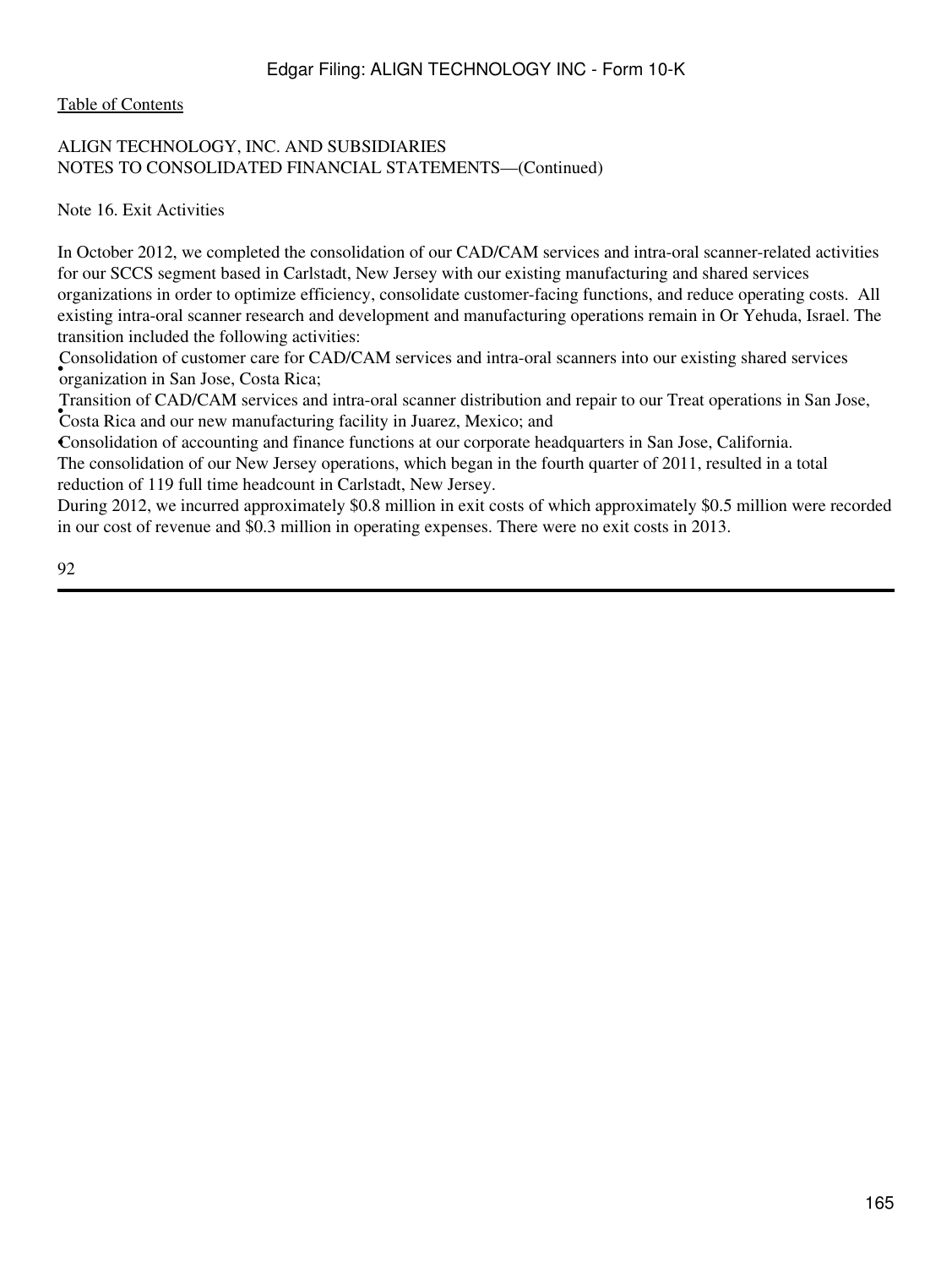#### ITEM 9.CHANGES IN AND DISAGREEMENTS WITH ACCOUNTANTS ON ACCOUNTING AND FINANCIAL DISCLOSURE None

## ITEM 9A.CONTROLS AND PROCEDURES

Evaluation of disclosure controls and procedures.

Under the supervision and with the participation of our management, including our Chief Executive Officer and our Chief Financial Officer, we have evaluated the effectiveness of the design and operation of our disclosure controls and procedures (as defined in Rules 13a-15(e) and 15d-15(e) under the Exchange Act). Based upon that evaluation, our Chief Executive Officer and our Chief Financial Officer have concluded that our disclosure controls and procedures are effective as of December 31, 2013 to provide reasonable assurance that information required to be disclosed by us in the reports that we file or submit under the Exchange Act is accumulated and communicated to our management, including our Chief Executive Officer and our Chief Financial Officer, as appropriate, to allow timely decisions regarding required disclosure, and that such information is recorded, processed, summarized and reported within the time periods specified in the Securities and Exchange Commission rules and forms.

Management's annual report on internal control over financial reporting.

See "Report of Management on Internal Control over Financial Reporting" of this Annual Report on Form 10-K. Changes in internal control over financial reporting.

There have been no changes in our internal control over financial reporting during the quarter ended December 31, 2013 that have materially affected or are reasonably likely to materially affect, our internal control over financial reporting.

ITEM 9B.OTHER INFORMATION None.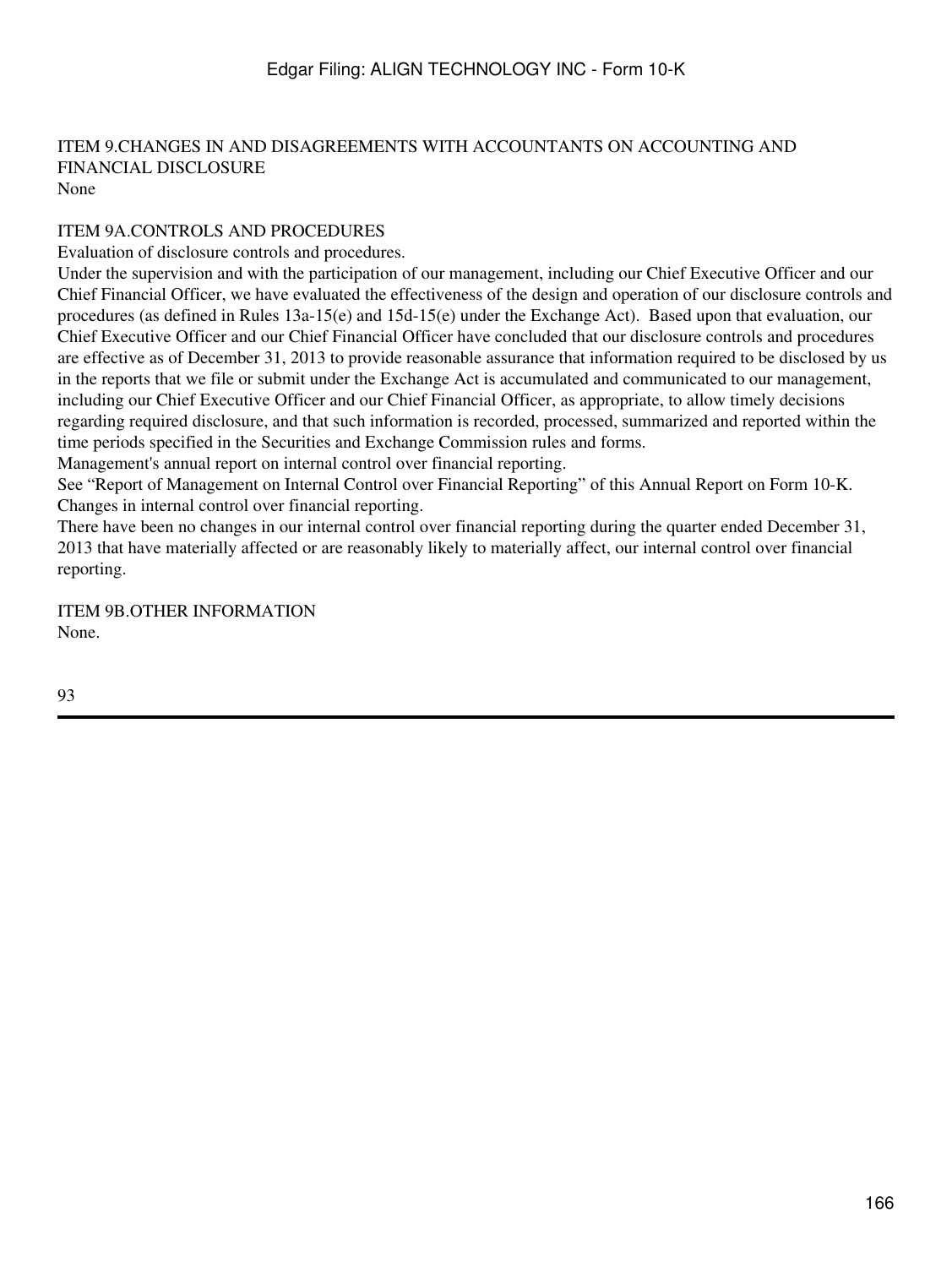#### PART III

Certain information required by Part III is omitted from this Form 10-K because we intend to file a definitive Proxy Statement for our 2014 Annual Meeting of Stockholders (the "Proxy Statement") not later than 120 days after the end of the fiscal year covered by this Annual Report on Form 10-K, and certain information to be included therein is incorporated herein by reference.

#### ITEM 10.DIRECTORS, EXECUTIVE OFFICERS AND CORPORATE GOVERNANCE

The information required by Item 401 of Regulation S-K concerning our directors is incorporated by reference to the Proxy Statement under the section captioned "Election of Directors." The information required by Item 401 of Regulation S-K concerning our executive officers is set forth in Item 1—"Business" of this Annual Report on Form 10-K. The information required by Item 405 of Regulation S-K is incorporated by reference to the section entitled "Section 16(a) Beneficial Ownership Reporting Compliance" contained in the Proxy Statement. The information required by Item 407(d)(5) of Regulation S-K is incorporated by reference to the Proxy Statement under the section entitled "Corporate Governance—Board of Directors & Committee Meetings—Audit Committee".

#### Code of Ethics

We have a code of ethics that applies to all of our employees, including our principal executive officer, principal financial officer and principal accounting officer. This code of ethics is posted on our Internet website. The Internet address for our website is www.aligntech.com, and the code of ethics may be found on the "Corporate Governance" section of our "Investor Relations" webpage.

We intend to satisfy the disclosure requirement under Item 5.05 of Form 8-K regarding an amendment to, or waiver from, a provision of this code of ethics by posting such information on our website, at the address and location specified above, or as otherwise required by the NASDAQ Global Market.

## ITEM 11.EXECUTIVE COMPENSATION

The information required by Item 402 of Regulation S-K is incorporated by reference to the Proxy Statement under the section captioned "Executive Compensation". The information required by Items  $407(e)(4)$  and (e)(5) is incorporated by reference to the Proxy Statement under the section captioned "Corporate Governance—Compensation Committee Interlocks" and "Compensation Committee Report", respectively.

#### ITEM 12.SECURITY OWNERSHIP OF CERTAIN BENEFICIAL OWNERS AND MANAGEMENT AND RELATED STOCKHOLDER MATTERS

The information required by Item 403 of Regulation S-K is incorporated by reference to the Proxy Statement under the section captioned "Security Ownership of Certain Beneficial Owners and Management."

#### Equity Compensation Plan Information

The following table provides information as of December 31, 2013 about our common stock that may be issued upon the exercise of options and rights granted to employees, consultants or members of our Board of Directors under all existing equity compensation plans, including the 1997 Equity Incentive Plan, the Employee Stock Purchase Plan, the 2001 Stock Incentive Plan and the 2005 Incentive Plan, each as amended, and certain individual arrangements.

Plan Category Number of securities to be issued upon exercise exercise price of remaining available for Weighted average Number of securities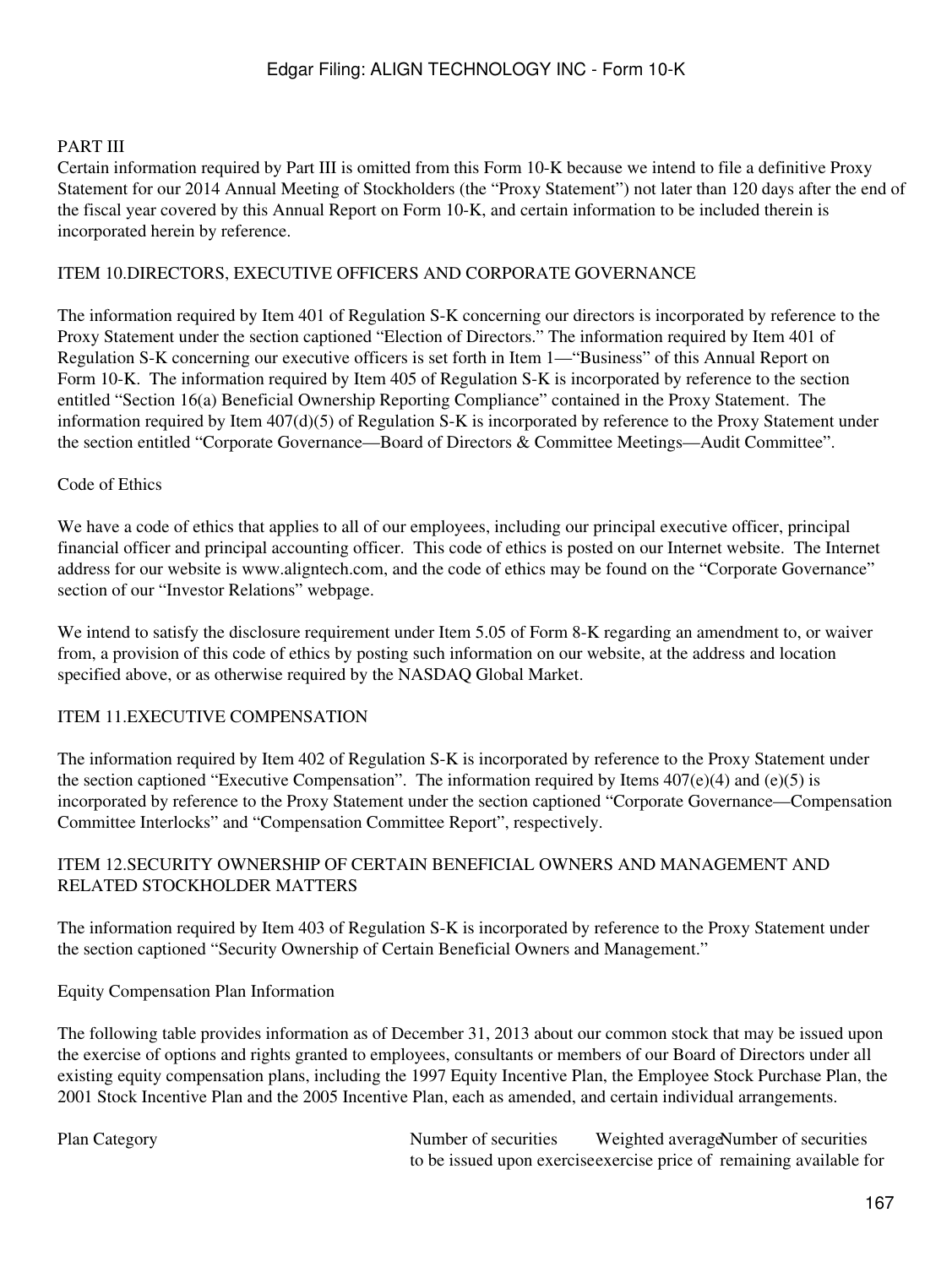|                                                               | of outstanding options<br>and restricted stock<br>units(a) | outstanding<br>options(b) | future issuance under<br>equity compensation plans<br>(excluding securities)<br>reflected in column(a)) |     |
|---------------------------------------------------------------|------------------------------------------------------------|---------------------------|---------------------------------------------------------------------------------------------------------|-----|
| Equity compensation plans approved by security<br>holders     | 3,672,100                                                  | $(1)(2)$ \$ 15.65         | 9,119,512                                                                                               | (3) |
| Equity compensation plans not approved by<br>security holders |                                                            |                           |                                                                                                         |     |
| Total                                                         | 3,672,100                                                  | \$15.65                   | 9,119,512                                                                                               |     |
|                                                               |                                                            |                           |                                                                                                         |     |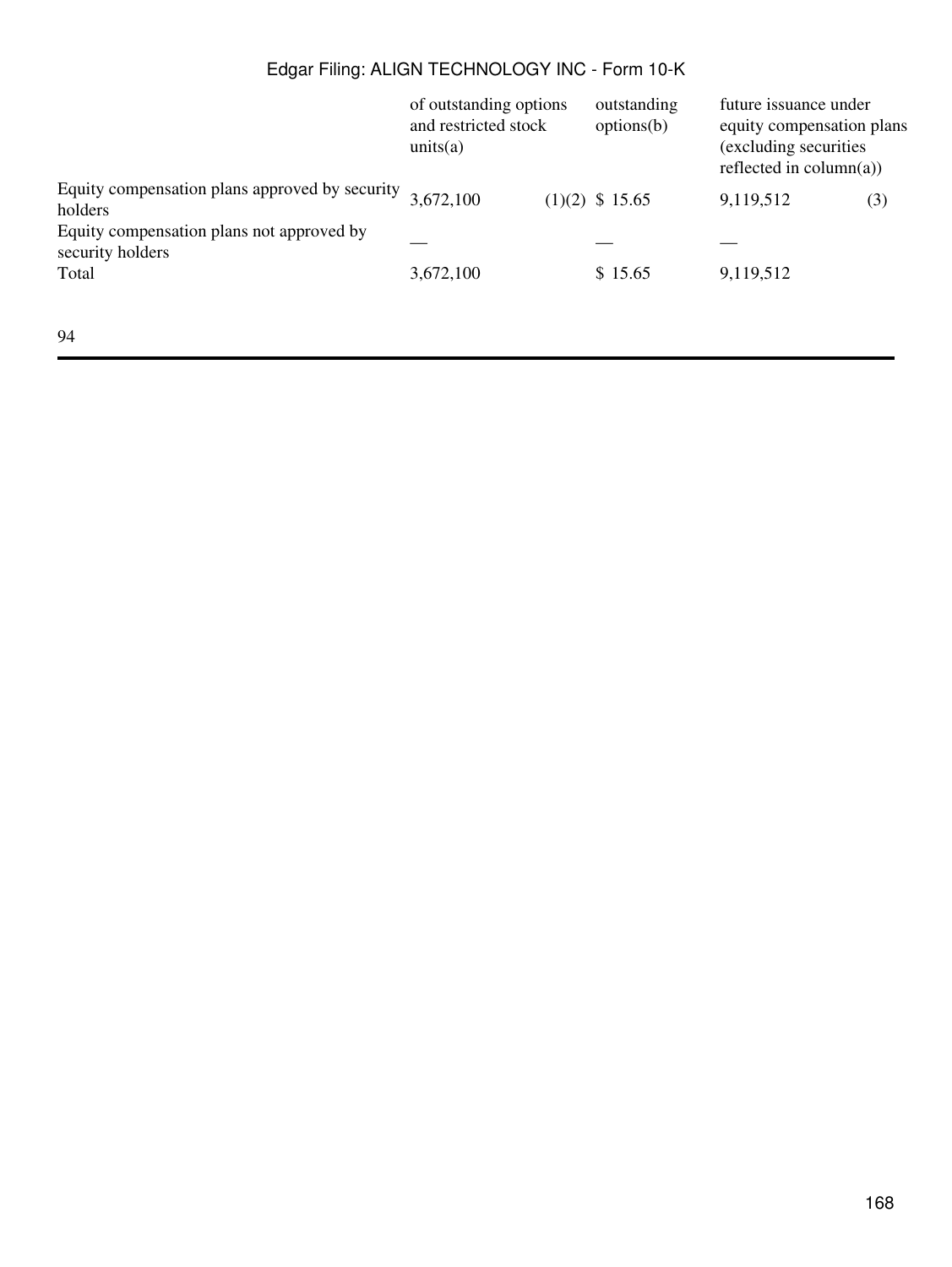(1) units under the 1997 Equity Incentive Plan, the 2001 Stock Incentive Plan, and the 2005 Incentive Plan. 2,351,493<br>(1) particled steak units, including 207,250 modest performance based perticled steak units at tenset, a This number reflects the number of securities to be issued upon exercise of outstanding options and restricted stock

restricted stock units, including 307,250 market-performance based restricted stock units at target, are included in this number which have an exercise price of zero.

(2) under the Employee Stock Purchase Plan or the weighted average exercise price of outstanding rights under the We are unable to ascertain with specificity the number of securities to be issued upon exercise of outstanding rights

Employee Stock Purchase Plan.

(3) Please see Note 10 "Stockholders' Equity" in the Notes to our Consolidated Financial Statements for description of equity compensation plans.

## ITEM 13.CERTAIN RELATIONSHIPS AND RELATED TRANSACTIONS, AND DIRECTOR INDEPENDENCE

The information required by Item 404 and Item 407 of Regulation S-K is incorporated by reference to the Proxy Statement under the sections captioned "Certain Relationships and Related Party Transactions" and "Corporate Governance—Director Independence", respectively.

## ITEM 14.PRINCIPAL ACCOUNTING FEES AND SERVICES

The information required by Item 9(e) of Schedule 14A of the Securities Act of 1934, as amended, is incorporated by reference to the Proxy Statement under the section captioned "Ratification of Appointment of Independent Registered Public Accountants."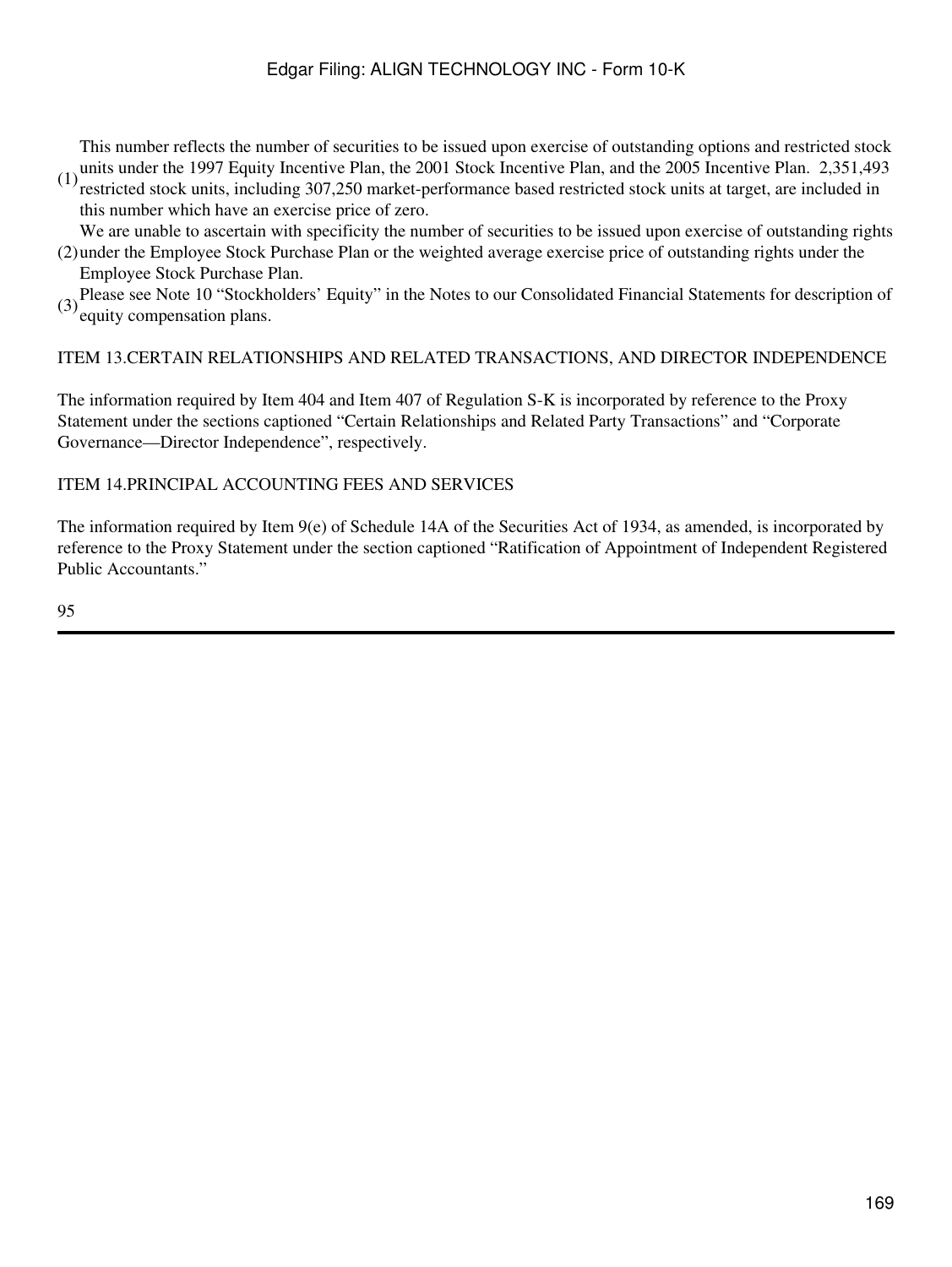## PART IV

ITEM 15.EXHIBITS, FINANCIAL STATEMENT SCHEDULES (a)Financial Statements 1.Consolidated Financial Statements The following documents are filed as part of this Annual Report on Form 10-K: Report of Independent Registered Public Accounting Firm [55](#page-100-0) Consolidated Statements of Operations for the years ended December 31, 2013, 2012 and 2011 [56](#page-102-0) Consolidated Statements of Comprehensive Income for the years ended December 31, 2013, 2012 and [57](#page-104-0)<br>2011 Consolidated Balance Sheets as of December 31, 2013 and 2012 [58](#page-104-1) Consolidated Statements of Stockholders' Equity for the years ended December 31, 2013, 2012 and 2011 [59](#page-105-0) Consolidated Statements of Cash Flows for the years ended December 31, 2013, 2012 and 2011 [60](#page-107-0) Notes to Consolidated Financial Statements [61](#page-108-0)

2.The following financial statement schedule is filed as part of this Annual Report on Form 10-K:

Schedule II—Valuation and Qualifying Accounts and Reserves

All other schedules have been omitted as they are not required, not applicable, or the required information is otherwise included.

#### SCHEDULE II: VALUATION AND QUALIFYING ACCOUNTS AND RESERVES

|                                                 | Balance at<br>Beginning<br>of Period | <b>Additions</b><br>(reductions)<br>to Costs<br>and<br><b>Expenses</b> | Write<br>offs | Charged to<br>Other<br>Accounts <sup>1</sup> | Reclass<br>from<br>Other<br>Accounts | Balance at<br>End of Period |
|-------------------------------------------------|--------------------------------------|------------------------------------------------------------------------|---------------|----------------------------------------------|--------------------------------------|-----------------------------|
|                                                 | (in thousands)                       |                                                                        |               |                                              |                                      |                             |
| Allowance for doubtful accounts<br>and returns: |                                      |                                                                        |               |                                              |                                      |                             |
| Year ended December 31, 2011 \$1,247            |                                      | \$2,571                                                                | \$(2,316)     | $3 -$                                        | $\sqrt{2}$                           | 3,500                       |
| Year ended December 31, 2012 \$1,500            |                                      | \$4,417                                                                | \$(2,735)     | $5-$                                         | \$(15)                               | 3,167                       |
| Year ended December 31, 2013 \$3,167            |                                      | \$2,116                                                                | $$$ (3,550)   | $3 -$                                        | $\frac{\ }{s-}$                      | \$1,733                     |
| Valuation Allowance for<br>deferred tax assets: |                                      |                                                                        |               |                                              |                                      |                             |
| Year ended December 31, 2011                    | \$6,079                              | \$ (680)                                                               | $3 -$         | \$14,825                                     | $S-$                                 | \$20,224                    |
| Year ended December 31, 2012 \$20,224           |                                      | \$8,507                                                                | \$(1,675)     | $3 -$                                        |                                      | \$27,056                    |
| Year ended December 31, 2013                    | \$27,056                             | \$9,806                                                                | \$(1,754)     | $3 -$                                        | $_{\rm s-}$                          | \$35,108                    |
|                                                 |                                      |                                                                        |               |                                              |                                      |                             |

For the year ended December 31, 2011, we increased the valuation allowance in connection with acquired deferred tax assets and non-U.S. net operating losses, which resulted in a corresponding increase to goodwill, related to the Cadent acquisition.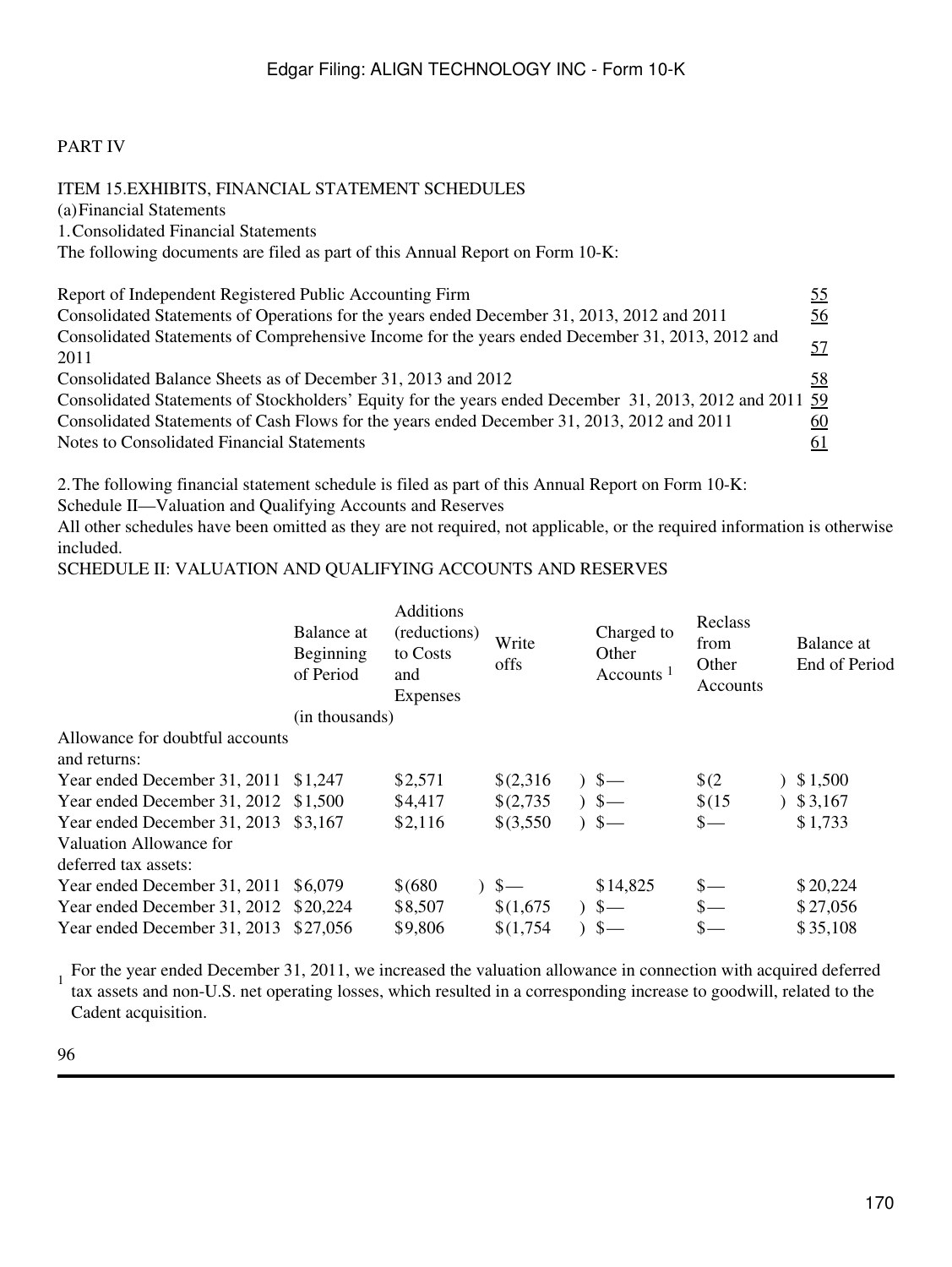(b)The following Exhibits are included in this Annual Report on Form 10-K:

| Exhibit<br>Number | Description                                                                                     | Form                                            | Date             | Exhibit<br>Number<br>Incorporated<br>by reference<br>herein | Filed<br>herewith |
|-------------------|-------------------------------------------------------------------------------------------------|-------------------------------------------------|------------------|-------------------------------------------------------------|-------------------|
| 3.1               | Amended and Restated Certificate of Incorporation<br>of registrant                              | Form S-1, as<br>amended (File<br>No. 333-49932) | 12/28/2000 3.1   |                                                             |                   |
| 3.2               | Amended and Restated Bylaws of registrant<br>Certificate of Designations of Rights, Preferences | Form 8-K                                        | 2/29/2012 3.2    |                                                             |                   |
| 3.3               | and Privileges of Series A Participating Preferred<br>Stock registrant                          | Form 8-K                                        | 10/27/2005 3.1   |                                                             |                   |
| 4.1               | Form of Specimen Common Stock Certificate                                                       | Form S-1, as<br>amended (File<br>No. 333-49932) | 1/17/2001 4.1    |                                                             |                   |
|                   | Preferred Stock Rights Agreement dated                                                          |                                                 |                  |                                                             |                   |
| 4.2               | October 25 between the registrant and EquiServe<br>Trust Company, N.A.                          | Form 8-K                                        | 10/27/2005 4.1   |                                                             |                   |
| $10.1\dagger$     | Registrant's 2001 Stock Incentive Plan                                                          | Form S-1<br>as amended (File)<br>No. 333-49932) | 12/28/2000 10.13 |                                                             |                   |
| 10.2†             | Form of option agreement under Align's 2001 Stock Form 10-Q<br><b>Incentive Plan</b>            |                                                 | 11/5/2004        | 10/13/2001                                                  |                   |
| $10.3\dagger$     | Registrant's Employee Stock Purchase Plan.                                                      | Form S-8                                        | 2/5/2001         | 99.2                                                        |                   |
| 10.4              | Align's 2010 Employee Stock Purchase Plan                                                       | Form 8-K                                        | 5/25/2010        | 10.2                                                        |                   |
|                   | Form of Indemnification Agreement by and                                                        | Form S-1 as                                     |                  |                                                             |                   |
| $10.5\dagger$     | between registrant and its Board of Directors and itsamended (File<br>executive officers        | No. 333-49932)                                  | 1/17/2001 10.15  |                                                             |                   |
|                   |                                                                                                 |                                                 |                  |                                                             |                   |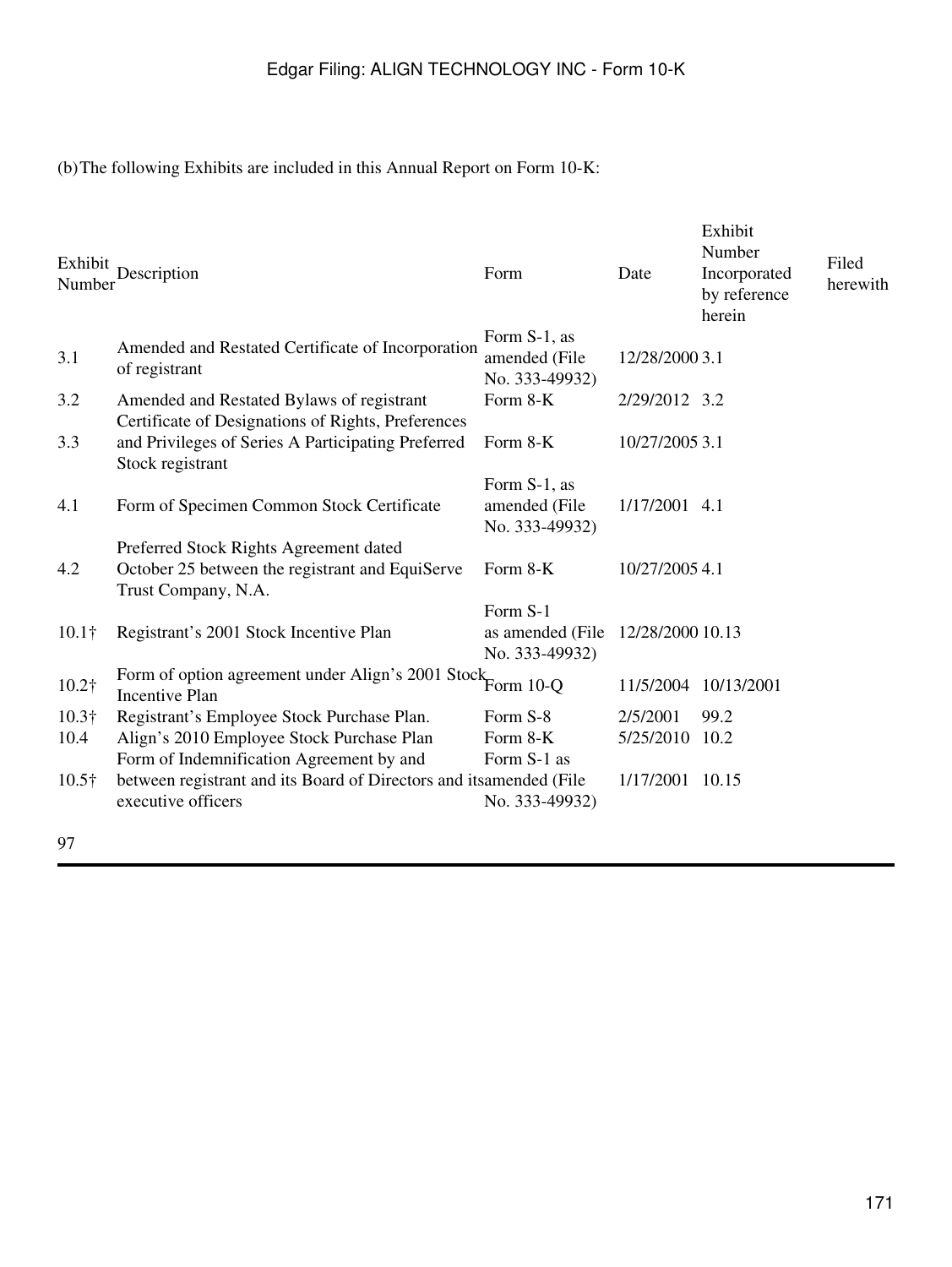| Exhibit<br>Number                                   | Description                                                                                                                                                                    | Form                                         | Date                                              | Exhibit<br>Number<br>Incorporated<br>by reference<br>herein | Filed<br>herewith |
|-----------------------------------------------------|--------------------------------------------------------------------------------------------------------------------------------------------------------------------------------|----------------------------------------------|---------------------------------------------------|-------------------------------------------------------------|-------------------|
| 10.6†                                               | Amended and restated 2005 Incentive Plan (as<br>amended May 19, 2011                                                                                                           | Form 8-K                                     | 5/25/2010 10.1                                    |                                                             |                   |
| $10.7\dagger$                                       | Form of restricted stock unit award agreement under<br>registrant's 2005 Incentive Plan (General Form; OfficerForm 10-Q<br>Form: Director Form)                                |                                              | 11/5/2007 10.1B,                                  | $10.1A$ ,<br>10.1C                                          |                   |
| 10.8†                                               | Form of option award agreement under registrant's<br>2005 Incentive Plan                                                                                                       | Form 10-Q                                    | 8/4/2005 10.4                                     |                                                             |                   |
| 10.9†                                               | Form of restricted stock unit award agreement under<br>registrant's 2005 Incentive Plan with Thomas M.<br>Prescott                                                             | Form $10-K$                                  | 3/12/2007 10.14C                                  |                                                             |                   |
| 10.10†                                              | Form of restricted stock unit award agreement<br>amendment under registrant's 2005 Incentive Plan with Form 10-K<br>Thomas M. Prescott                                         |                                              | 3/12/2007 10.14D                                  |                                                             |                   |
| $10.11\dagger$                                      | Amended and Restated Employment Agreement dated<br>November 8, 2012 between Thomas M. Prescott and<br>registrant                                                               | Form 10-Q                                    | 5/8/2008 10.3                                     |                                                             |                   |
| $10.12\dagger$                                      | Form of Amended and Restated Employment<br>Agreement entered into by and between registrant and Form 10-Q<br>each of executive officer (other than CEO)                        |                                              | 5/8/2008 10.2                                     |                                                             |                   |
| 10.13                                               | Credit Agreement dated March 22, 2013 between<br>registrant and Wells Fargo National Association                                                                               | Form 8-K                                     | 3/27/2013 10.1                                    |                                                             |                   |
| 10.14                                               | Lease Agreement dated February 26, 2003 between<br>KPMG FIDES (Costa Rica) S.A., Parque<br>Global S.A.A. and registrant                                                        | Form 10-Q                                    | 5/13/2003 10.36                                   |                                                             |                   |
| 10.15                                               | Omnibus Amendment to Lease and Service Agreement<br>between KPMG FIDES (Costa Rica) S.A., Parque<br>Global S.A. and Align dated June 24, 2008                                  | Form 8-K                                     | 6/26/2008 10.1                                    |                                                             |                   |
| 10.16                                               | Lease Agreement between Align and Carr N.P.<br>Properties, L.L.C. dated January 26, 2010<br>Settlement Agreement dated as if August 16, 2009                                   | Form 8-K                                     | 1/29/2010 10.1                                    |                                                             |                   |
| 10.17                                               | between Align Technology, Inc. and Ormco<br>Corporation                                                                                                                        | Form 10-Q/A 2/24/2010 10.1                   |                                                   |                                                             |                   |
| 10.18                                               | Stock Purchase Agreement dated as of the 16th day of<br>August by and between Align Technology, Inc. and<br>Danaher Corporation                                                | Form 10-Q                                    | 11/5/2009 10.2                                    |                                                             |                   |
| 10.19††                                             | Joint Development, Marketing and Sales Agreement<br>entered in as of August 16, 2009 by and between Align Form 10-Q/A 2/24/2010 10.3<br>Technology, Inc. and Ormco Corporation |                                              |                                                   |                                                             |                   |
| 10.20+                                              | Summary of 2013 Incentive Awards for Named<br>Executive Officers.                                                                                                              | Form 8-K                                     | 2/8/2014                                          |                                                             |                   |
| $10.21\dagger$<br>10.22†<br>$10.23\dagger$<br>10.24 | Form of Market Stock Unit Agreement (officer)<br>Form of Market Stock Unit Agreement (CEO)<br>Description of Executive Officer Incentive Plan                                  | Form 8-K<br>Form 8-K<br>Form 8-K<br>Form 8-K | 2/23/2011 10.1<br>2/23/2011 10.2<br>4/1/2011 10.1 | 2/23/2011 Item 5.02                                         |                   |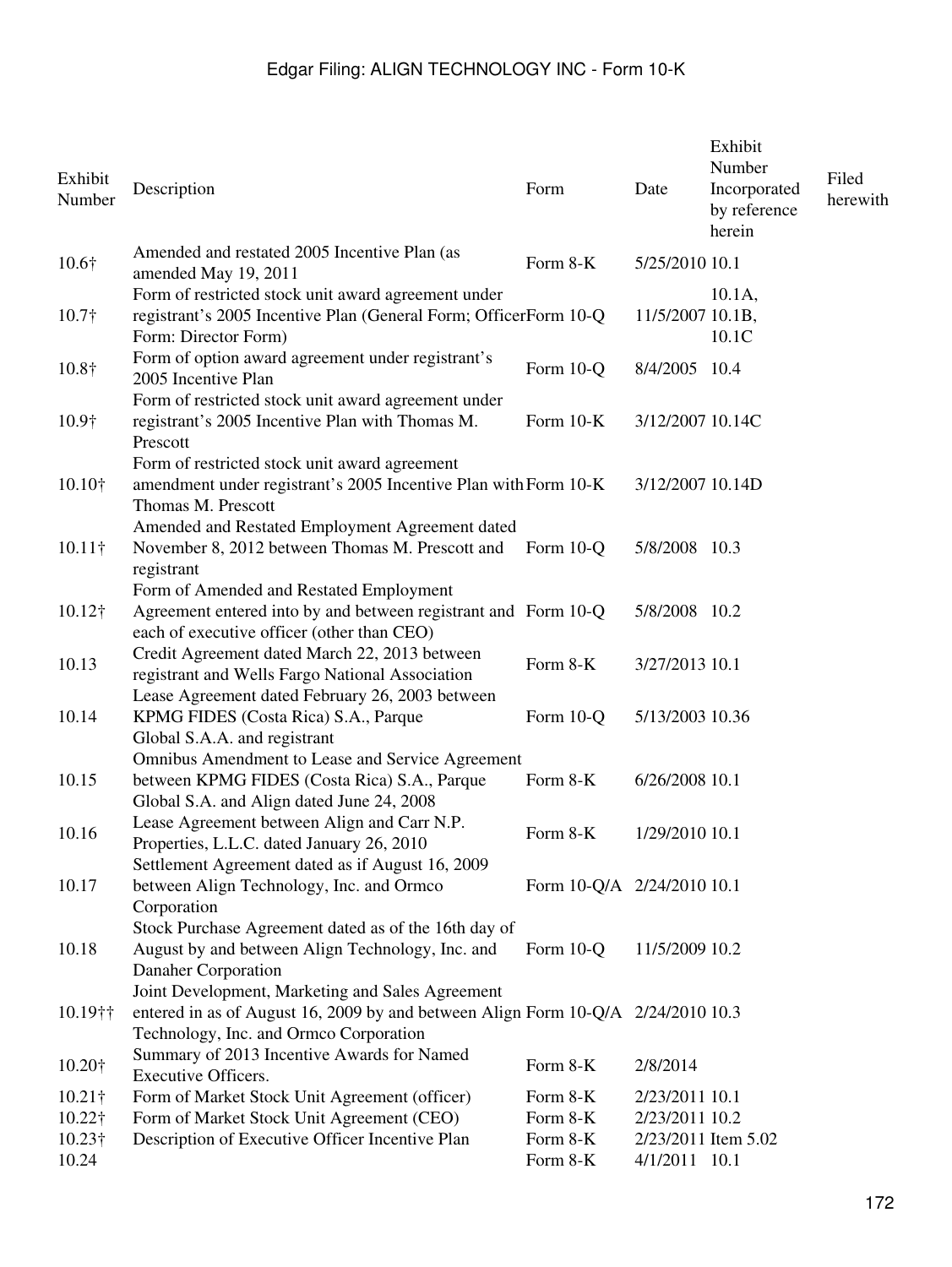Agreement of Plan Merger between Registrant and Cadent Holdings, Inc. amongst other dated March 29, 2011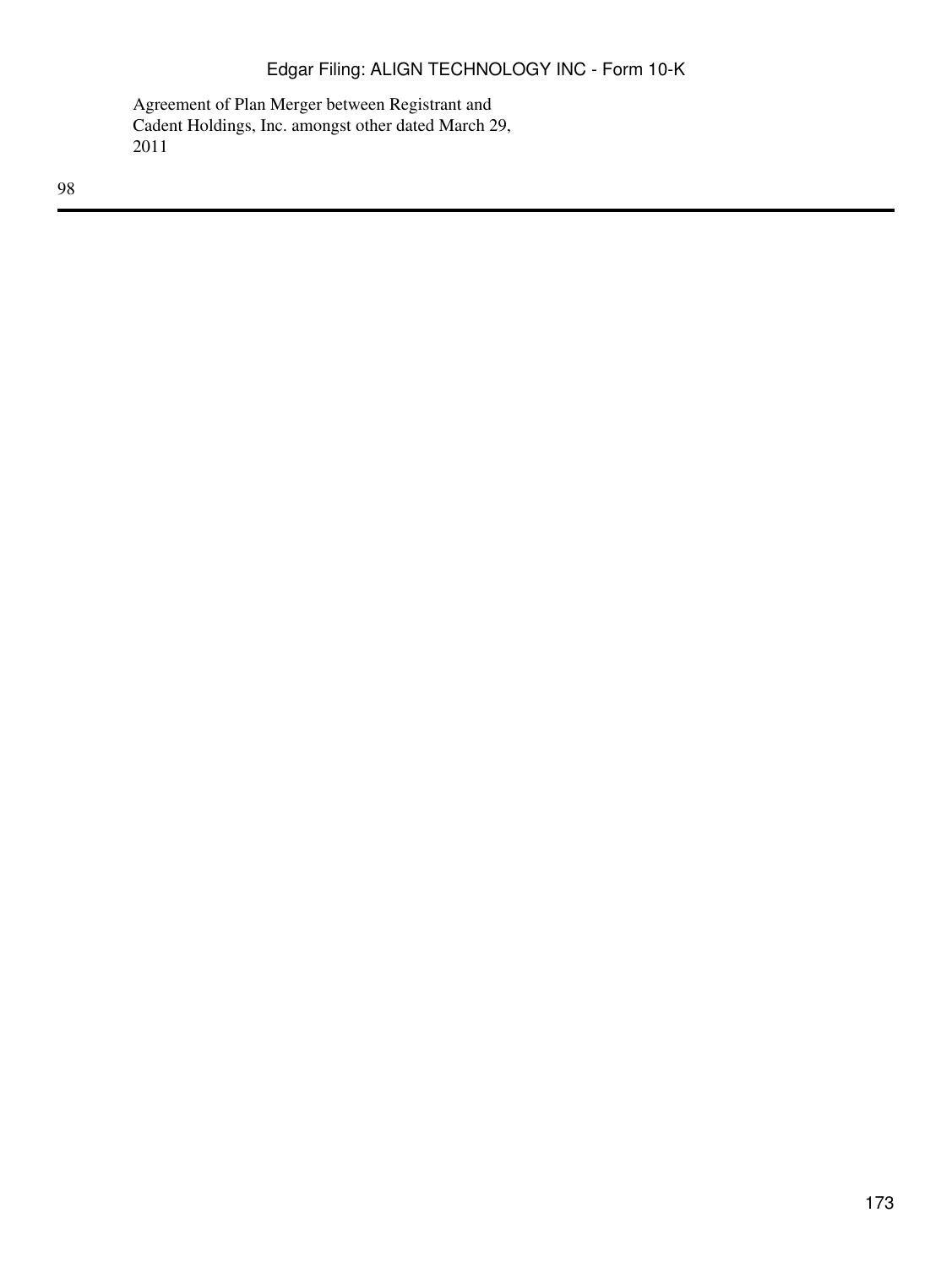| Exhibit<br>Number | Description                                                                                                                                                                            | Form      | Date      | Exhibit<br>Number<br>Incorporated<br>by reference<br>herein | Filed<br>herewith |
|-------------------|----------------------------------------------------------------------------------------------------------------------------------------------------------------------------------------|-----------|-----------|-------------------------------------------------------------|-------------------|
|                   | Credit Agreement dated March 22, 2013 between Align                                                                                                                                    |           |           |                                                             |                   |
| 10.25             | Technology, Inc. and Wells Fargo Bank, National<br>Association                                                                                                                         | Form 8-K  | 3/27/2013 | 10.1                                                        |                   |
| 10.26             | Transition Agreement dated March 4, 2013 between<br>Align Technology, Inc. and Kenneth B. Arola                                                                                        | Form 10-Q | 5/3/2013  | 10.1                                                        |                   |
| 10.27             | Offer Letter dated June 12, 2013 between Align<br>Technology, Inc. and David L. White                                                                                                  | Form 8-K  | 7/18/2013 | 10.1                                                        |                   |
| 10.28             | Employment Agreement between Align Technology,<br>Inc. and David L. White                                                                                                              | Form 8-K  | 8/5/2013  | 10.1                                                        |                   |
| 21.1              | Subsidiaries of Align Technology, Inc.                                                                                                                                                 |           |           |                                                             | $\ast$            |
| 23.1              | Consent of PricewaterhouseCoopers LLP, Independent<br>Registered Public Accounting Firm                                                                                                |           |           |                                                             | $\ast$            |
| 31.1              | Certifications of Chief Executive Officer pursuant to<br>Exchange Act Rules 13a-14(a) and 15d-14(a), as<br>adopted pursuant to Section 302 of the Sarbanes-Oxley<br>Act of 2003        |           |           |                                                             | $\ast$            |
| 31.2              | Certifications of Chief Financial Officer pursuant to<br>Exchange Act Rules $13a-14(a)$ and $15d-14(a)$ , as<br>adopted pursuant to Section 302 of the Sarbanes-Oxley<br>Act of 2003   |           |           |                                                             | $\ast$            |
| 32                | Certification of Chief Executive Officer and Chief<br>Financial Officer pursuant to 18 U.S.C. Section 1350, as<br>adopted pursuant to Section 906 of the Sarbanes-Oxley<br>Act of 2003 |           |           |                                                             | $\ast$            |
| 101.INS           | <b>XBRL</b> Instance Document                                                                                                                                                          |           |           |                                                             | $\ast$            |
|                   | 101.SCH XBRL Taxonomy Extension Schema Document                                                                                                                                        |           |           |                                                             | ∗                 |
| 101.CAL           | XBRL Taxonomy Extension Calculation Linkbase<br>Document                                                                                                                               |           |           |                                                             | $\ast$            |
| 101.DEF           | XBRL Taxonomy Extension Definition Linkbase<br>Document                                                                                                                                |           |           |                                                             | $\ast$            |
|                   | 101.LAB XBRL Taxonomy Extension Label Linkbase Document                                                                                                                                |           |           |                                                             | $\ast$            |
| 101.PRE           | XBRL Taxonomy Extension Presentation Linkbase<br>Document                                                                                                                              |           |           |                                                             | $\ast$            |
|                   |                                                                                                                                                                                        |           |           |                                                             |                   |

† Management contract or compensatory plan or arrangement filed as an Exhibit to this form pursuant to Items 14(a) and 14(c) of Form 10-K.

†† Portions of the exhibit have been omitted pursuant to a request for confidential treatment. The confidential portions have been filed with the SEC.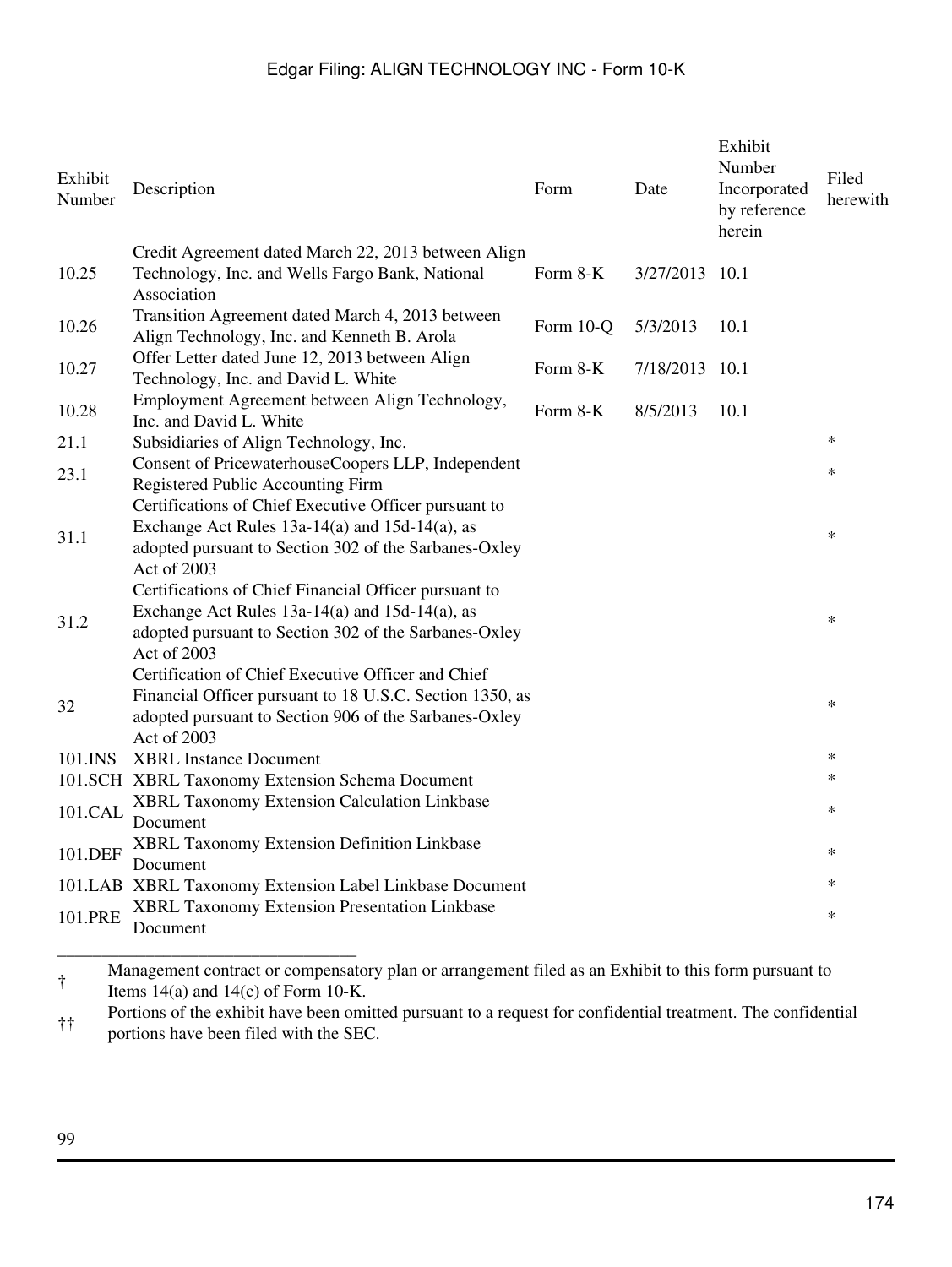#### SIGNATURES

Pursuant to the requirements of Section 13 or 15(d) of the Securities Exchange Act of 1934, the Registrant has duly caused this report to be signed on its behalf by the undersigned, thereunto duly authorized, on February 28, 2014.

### ALIGN TECHNOLOGY, INC.

| By: | /S/ THOMAS M. PRESCOTT                |
|-----|---------------------------------------|
|     | Thomas M. Prescott                    |
|     | President and Chief Executive Officer |

Know All Men By These Presents, that each person whose signature appears below constitutes and appoints Thomas M. Prescott, his or her attorney-in-fact, with the power of substitution, for him or her in any and all capacities, to sign any amendments to this Report on Form 10-K and to file the same, with exhibits thereto and other documents in connection therewith, with the Securities and Exchange Commission, hereby ratifying and confirming all that each of said attorneys-in-fact, or his or her substitute or substitutes, may do or cause to be done by virtue hereof.

Pursuant to the requirements of the Securities Exchange Act of 1934, this report has been signed below by the following persons on behalf of the Registrant and in the capacities and on the dates indicated.

| Signature                                          | Title                                                                                        | Date              |
|----------------------------------------------------|----------------------------------------------------------------------------------------------|-------------------|
| THOMAS M. PRESCOTT<br>/S/<br>Thomas M. Prescott    | President and Chief Executive Officer<br>(Principal Executive Officer)                       | February 28, 2014 |
| /S/ DAVID L.WHITE<br>David L. White                | Chief Financial Officer (Principal<br>Financial Officer and Principal<br>Accounting Officer) | February 28, 2014 |
| /S/ DAVID E. COLLINS<br>David E. Collins           | Director                                                                                     | February 28, 2014 |
| <b>JOSEPH LACOB</b><br>/S/<br>Joseph Lacob         | Director                                                                                     | February 28, 2014 |
| /S/ C. RAYMOND LARKIN<br>C. Raymond Larkin         | Director                                                                                     | February 28, 2014 |
| <b>GEORGE J. MORROW</b><br>/S/<br>George J. Morrow | Director                                                                                     | February 28, 2014 |
| /S/ DAVID C. NAGEL<br>David C. Nagel               | Director                                                                                     | February 28, 2014 |
| <b>ANDREA L. SAIA</b><br>/S/<br>Andrea L. Saia     | Director                                                                                     | February 28, 2014 |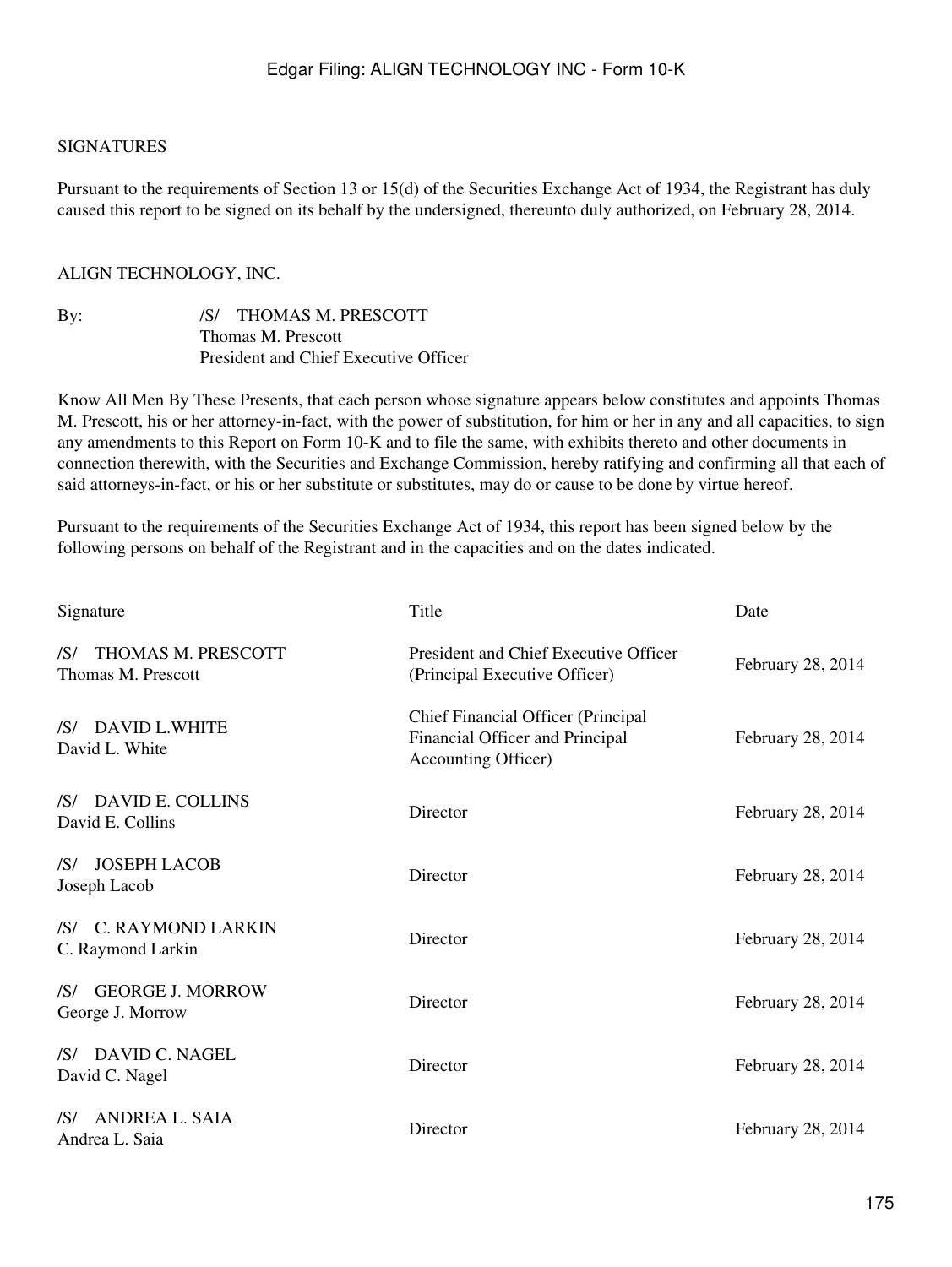| /S/ GREG J. SANTORA<br>Greg J. Santora   | Director | February 28, 2014 |
|------------------------------------------|----------|-------------------|
| /S/ WARREN S. THALER<br>Warren S. Thaler | Director | February 28, 2014 |
| 100                                      |          |                   |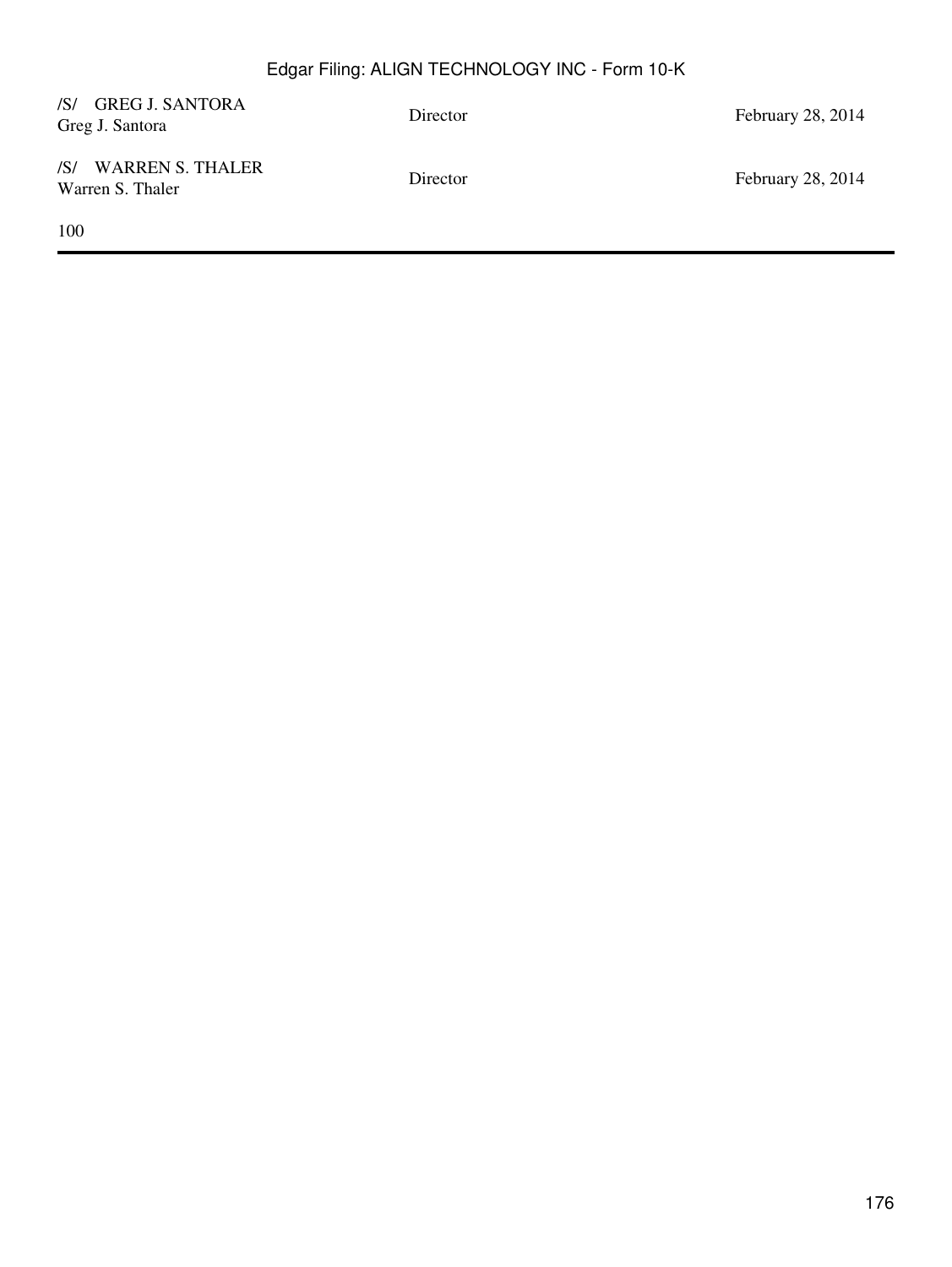## Exhibit Index

| Exhibit<br>Number | Description                                                                                                                           | Form                                            | Date             | Exhibit<br>Number<br>Incorporated<br>by reference<br>herein | Filed<br>herewith |
|-------------------|---------------------------------------------------------------------------------------------------------------------------------------|-------------------------------------------------|------------------|-------------------------------------------------------------|-------------------|
| 3.1               | Amended and Restated Certificate of Incorporation<br>of registrant                                                                    | Form S-1, as<br>amended (File<br>No. 333-49932) | 12/28/2000 3.1   |                                                             |                   |
| 3.2               | Amended and Restated Bylaws of registrant<br>Certificate of Designations of Rights, Preferences                                       | Form 8-K                                        | 2/29/2012 3.2    |                                                             |                   |
| 3.3               | and Privileges of Series A Participating Preferred<br>Stock registrant                                                                | Form 8-K                                        | 10/27/2005 3.1   |                                                             |                   |
| 4.1               | Form of Specimen Common Stock Certificate                                                                                             | Form S-1, as<br>amended (File<br>No. 333-49932) | 1/17/2001 4.1    |                                                             |                   |
| 4.2               | Preferred Stock Rights Agreement dated<br>October 25 between the registrant and EquiServe<br>Trust Company, N.A.                      | Form 8-K                                        | 10/27/2005 4.1   |                                                             |                   |
| $10.1\dagger$     | Registrant's 2001 Stock Incentive Plan                                                                                                | Form S-1<br>as amended (File)<br>No. 333-49932) | 12/28/2000 10.13 |                                                             |                   |
| 10.2†             | Form of option agreement under Align's 2001 Stock Form 10-Q<br><b>Incentive Plan</b>                                                  |                                                 | 11/5/2004        | 10/13/2001                                                  |                   |
| $10.3\dagger$     | Registrant's Employee Stock Purchase Plan                                                                                             | Form S-8                                        | 2/5/2001         | 99.2                                                        |                   |
| 10.4              | Align's 2010 Employee Stock Purchase Plan                                                                                             | Form 8-K                                        | 5/25/2010 10.2   |                                                             |                   |
| $10.5\dagger$     | Form of Indemnification Agreement by and<br>between registrant and its Board of Directors and its amended (File<br>executive officers | Form S-1 as<br>No. 333-49932)                   | 1/17/2001 10.15  |                                                             |                   |
| 101               |                                                                                                                                       |                                                 |                  |                                                             |                   |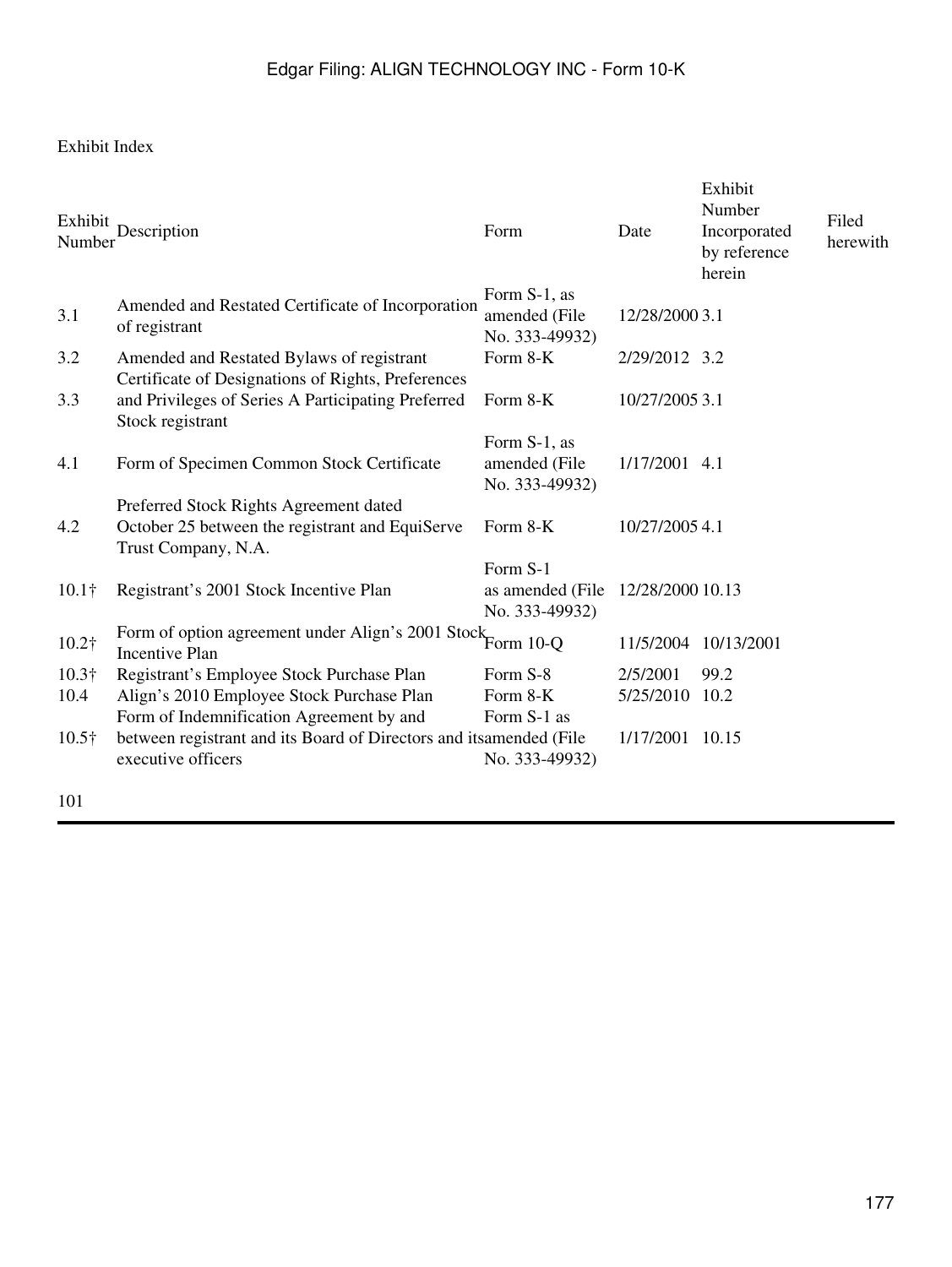| Exhibit<br>Number | Description                                                                                                                                                                         | Form                       | Date             | Exhibit<br>Number<br>Incorporated<br>by reference<br>herein | Filed<br>herewith |
|-------------------|-------------------------------------------------------------------------------------------------------------------------------------------------------------------------------------|----------------------------|------------------|-------------------------------------------------------------|-------------------|
| 10.6†             | Amended and restated 2005 Incentive Plan (as<br>amended May 16, 2013)                                                                                                               | DEF <sub>14A</sub>         |                  | 4/18/2013 Exhibit B                                         |                   |
| $10.7\dagger$     | Form of restricted stock unit award agreement under<br>registrant's 2005 Incentive Plan (General Form; OfficerForm 10-Q<br>Form: Director Form)                                     |                            | 11/5/2007 10.1B, | $10.1A$ ,<br>10.1C                                          |                   |
| 10.8†             | Form of option award agreement under registrant's<br>2005 Incentive Plan                                                                                                            | Form 10-Q                  | 8/4/2005 10.4    |                                                             |                   |
| 10.9†             | Form of restricted stock unit award agreement under<br>registrant's 2005 Incentive Plan with Thomas M.<br>Prescott                                                                  | Form 10-K                  | 3/12/2007 10.14C |                                                             |                   |
| 10.10†            | Form of restricted stock unit award agreement<br>amendment under registrant's 2005 Incentive Plan with Form 10-K<br>Thomas M. Prescott                                              |                            | 3/12/2007 10.14D |                                                             |                   |
| $10.11\dagger$    | Amended and Restated Employment Agreement dated<br>November 8, 2012 between Thomas M. Prescott and<br>registrant                                                                    | Form 10-Q                  | 5/8/2008 10.3    |                                                             |                   |
| 10.12†            | Form of Amended and Restated Employment<br>Agreement entered into by and between registrant and Form 10-Q<br>each of executive officer (other than CEO)                             |                            | 5/8/2008 10.2    |                                                             |                   |
| 10.13             | Credit Agreement dated March 22, 2013 between<br>registrant and Wells Fargo National Association<br>Lease Agreement dated February 26, 2003 between                                 | Form 8-K                   | 3/27/2013 10.1   |                                                             |                   |
| 10.14             | KPMG FIDES (Costa Rica) S.A., Parque<br>Global S.A.A. and registrant                                                                                                                | Form 10-Q                  | 5/13/2003 10.36  |                                                             |                   |
| 10.15             | Omnibus Amendment to Lease and Service Agreement<br>between KPMG FIDES (Costa Rica) S.A., Parque<br>Global S.A. and Align dated June 24, 2008                                       | Form 8-K                   | 6/26/2008 10.1   |                                                             |                   |
| 10.16             | Lease Agreement between Align and Carr N.P.<br>Properties, L.L.C. dated January 26, 2010<br>Settlement Agreement dated as if August 16, 2009                                        | Form 8-K                   | 1/29/2010 10.1   |                                                             |                   |
| 10.17             | between Align Technology, Inc. and Ormco<br>Corporation                                                                                                                             | Form 10-Q/A 2/24/2010 10.1 |                  |                                                             |                   |
| 10.18             | Stock Purchase Agreement dated as of the 16th day of<br>August by and between Align Technology, Inc. and<br>Danaher Corporation<br>Joint Development, Marketing and Sales Agreement | Form 10-Q                  | 11/5/2009 10.2   |                                                             |                   |
| 10.19††           | entered in as of August 16, 2009 by and between Align Form 10-Q/A 2/24/2010 10.3<br>Technology, Inc. and Ormco Corporation                                                          |                            |                  |                                                             |                   |
|                   |                                                                                                                                                                                     |                            |                  |                                                             |                   |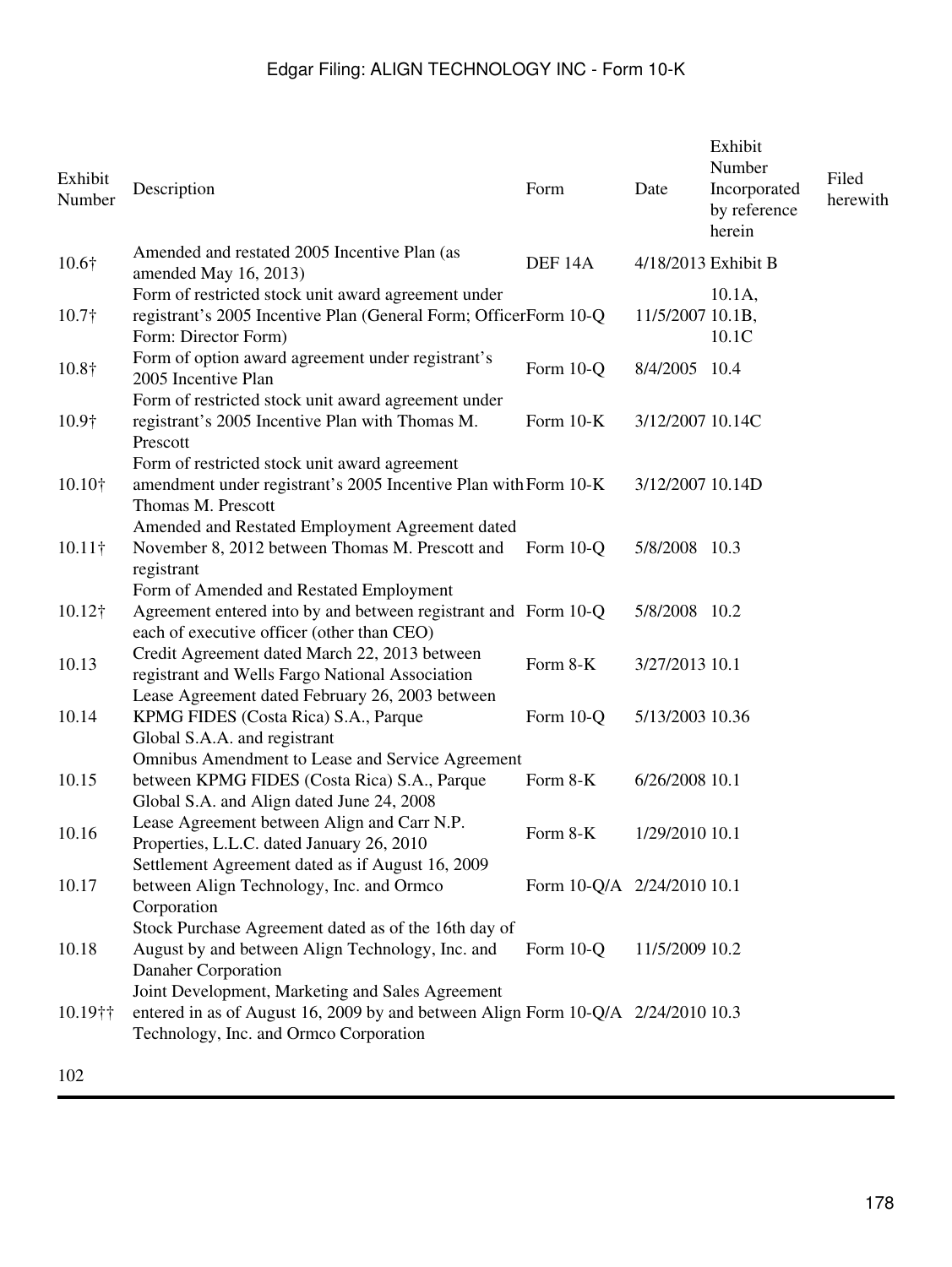| Exhibit<br>Number | Description                                                                                                                                                                            | Form      | Date                | Exhibit<br>Number<br>Incorporated<br>by reference<br>herein | Filed<br>herewith |
|-------------------|----------------------------------------------------------------------------------------------------------------------------------------------------------------------------------------|-----------|---------------------|-------------------------------------------------------------|-------------------|
| 10.20+            | Summary of 2013 Incentive Awards for Named<br><b>Executive Officers.</b>                                                                                                               | Form 8-K  | 2/8/2014            |                                                             |                   |
| $10.21\dagger$    | Form of Market Stock Unit Agreement (officer)                                                                                                                                          | Form 8-K  | 2/23/2011           | 10.1                                                        |                   |
| $10.22\dagger$    | Form of Market Stock Unit Agreement (CEO)                                                                                                                                              | Form 8-K  | 2/23/2011           | 10.2                                                        |                   |
| $10.23\dagger$    | Description of Executive Officer Incentive Plan                                                                                                                                        | Form 8-K  | 2/23/2011 Item 5.02 |                                                             |                   |
| 10.24             | Agreement of Plan Merger between Registrant and<br>Cadent Holdings, Inc. amongst other dated March 29,<br>2011                                                                         | Form 8-K  | 4/1/2011            | 10.1                                                        |                   |
| 10.25             | Credit Agreement dated March 22, 2013 between Align<br>Technology, Inc. and Wells Fargo Bank, National<br>Association                                                                  | Form 8-K  | 3/27/2013 10.1      |                                                             |                   |
| 10.26             | Transition Agreement dated March 4, 2013 between<br>Align Technology, Inc. and Kenneth B. Arola                                                                                        | Form 10-Q | 5/3/2013            | 10.1                                                        |                   |
| 10.27             | Offer Letter dated June 12, 2013 between Align<br>Technology, Inc. and David White                                                                                                     | Form 8-K  | 7/18/2013           | 10.1                                                        |                   |
| 10.28             | Employment Agreement between Align Technology,<br>Inc. and David L. White                                                                                                              | Form 8-K  | 8/5/2013            | 10.1                                                        |                   |
| 21.1              | Subsidiaries of Align Technology, Inc.                                                                                                                                                 |           |                     |                                                             | $\ast$            |
| 23.1              | Consent of PricewaterhouseCoopers LLP, Independent<br>Registered Public Accounting Firm                                                                                                |           |                     |                                                             | $\ast$            |
| 31.1              | Certifications of Chief Executive Officer pursuant to<br>Exchange Act Rules $13a-14(a)$ and $15d-14(a)$ , as<br>adopted pursuant to Section 302 of the Sarbanes-Oxley<br>Act of 2003   |           |                     |                                                             | $\ast$            |
| 31.2              | Certifications of Chief Financial Officer pursuant to<br>Exchange Act Rules $13a-14(a)$ and $15d-14(a)$ , as<br>adopted pursuant to Section 302 of the Sarbanes-Oxley<br>Act of 2003   |           |                     |                                                             | $\ast$            |
| 32                | Certification of Chief Executive Officer and Chief<br>Financial Officer pursuant to 18 U.S.C. Section 1350, as<br>adopted pursuant to Section 906 of the Sarbanes-Oxley<br>Act of 2003 |           |                     |                                                             | $\ast$            |
| 101.INS           | <b>XBRL Instance Document</b>                                                                                                                                                          |           |                     |                                                             | $\ast$            |
|                   | 101.SCH XBRL Taxonomy Extension Schema Document                                                                                                                                        |           |                     |                                                             | $\ast$            |
| 101.CAL           | XBRL Taxonomy Extension Calculation Linkbase<br>Document                                                                                                                               |           |                     |                                                             | $\ast$            |
| 101.DEF           | XBRL Taxonomy Extension Definition Linkbase<br>Document                                                                                                                                |           |                     |                                                             | $\ast$            |
|                   | 101.LAB XBRL Taxonomy Extension Label Linkbase Document                                                                                                                                |           |                     |                                                             | ∗                 |
| 101.PRE           | XBRL Taxonomy Extension Presentation Linkbase<br>Document                                                                                                                              |           |                     |                                                             | $\ast$            |

<sup>†</sup> Management contract or compensatory plan or arrangement filed as an Exhibit to this form pursuant to Items  $14(a)$  and  $14(c)$  of Form 10-K.

\_\_\_\_\_\_\_\_\_\_\_\_\_\_\_\_\_\_\_\_\_\_\_\_\_\_\_\_\_\_\_\_\_\_